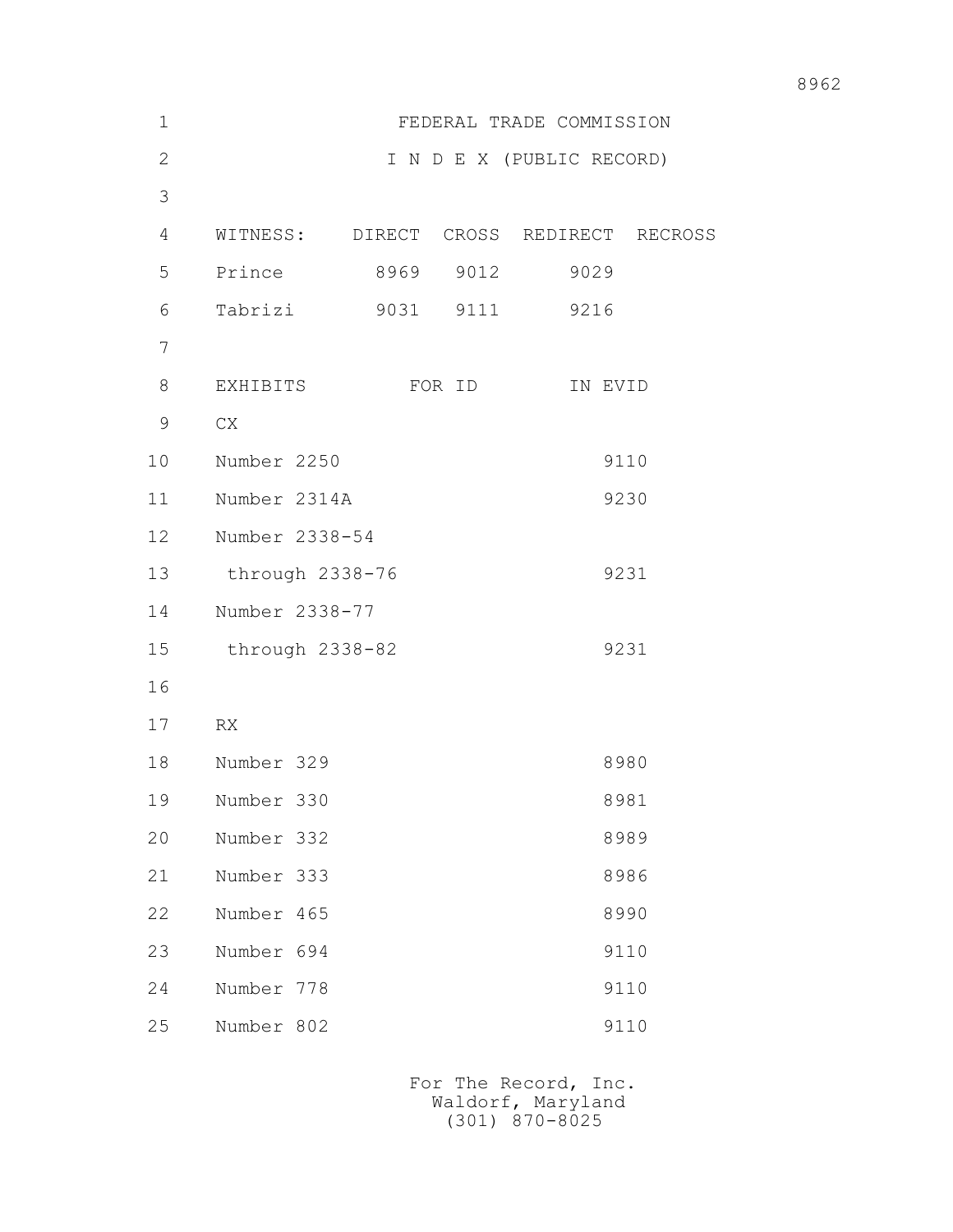| $\mathbf 1$    | EXHIBITS         | FOR ID | IN EVID |
|----------------|------------------|--------|---------|
| $\overline{2}$ | ${\sf RX}$       |        |         |
| 3              | Number 1105      |        | 9110    |
| $\overline{4}$ | Number 1139      |        | 9110    |
| 5              | Number 1166      |        | 9110    |
| $\epsilon$     |                  |        |         |
| $\overline{7}$ | ${\rm D}{\rm X}$ |        |         |
| $8\,$          | Number 270       | 9110   |         |
| $\mathsf 9$    |                  |        |         |
| $1\,0$         |                  |        |         |
| $11\,$         |                  |        |         |
| 12             |                  |        |         |
| 13             |                  |        |         |
| 14             |                  |        |         |
| $15\,$         |                  |        |         |
| 16             |                  |        |         |
| $17\,$         |                  |        |         |
| $1\,8$         |                  |        |         |
| 19             |                  |        |         |
| $20$           |                  |        |         |
| 21             |                  |        |         |
| 22             |                  |        |         |
| 23             |                  |        |         |
| 24             |                  |        |         |
| 25             |                  |        |         |
|                |                  |        |         |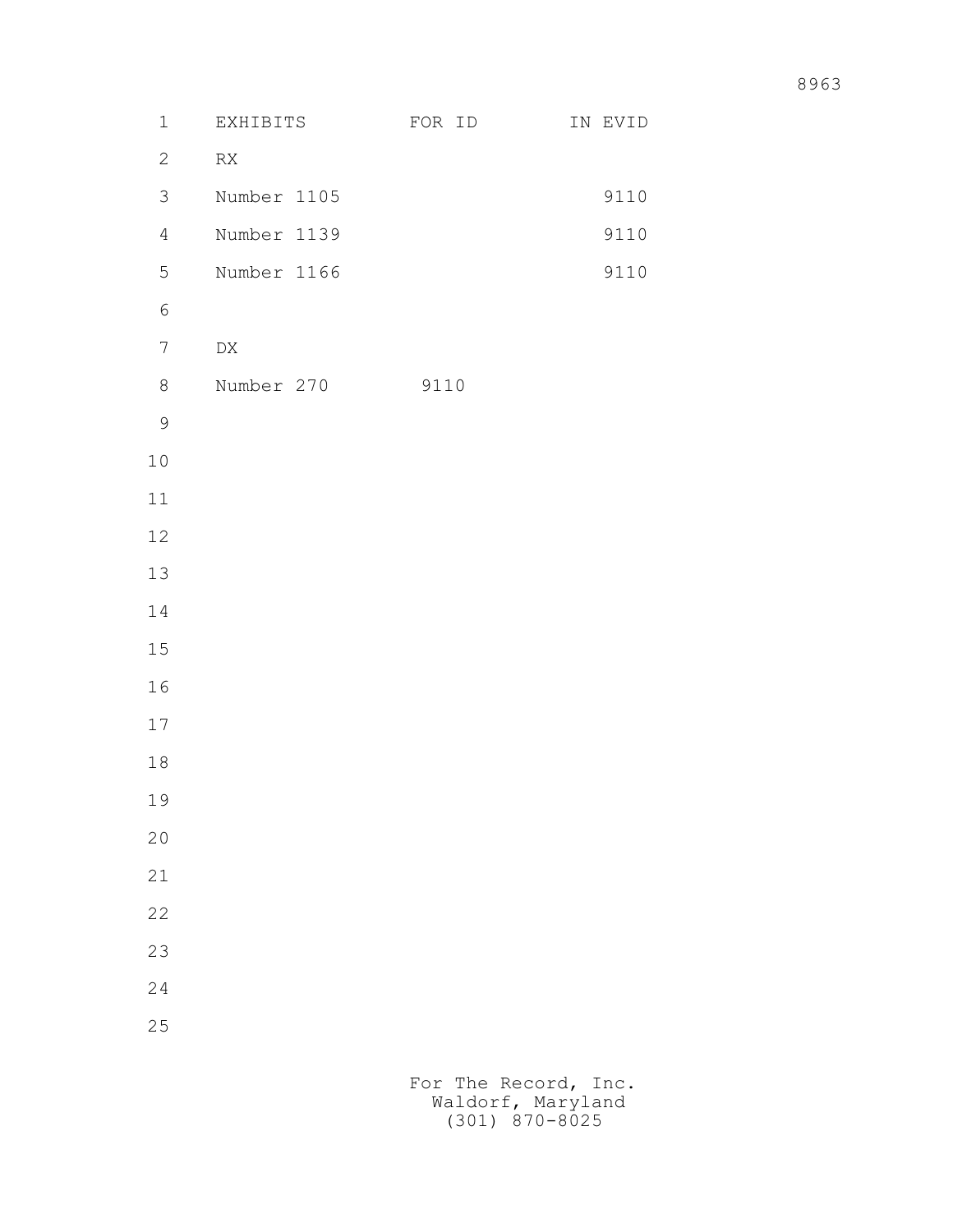| 1  | UNITED STATES OF AMERICA                                      |
|----|---------------------------------------------------------------|
| 2  | FEDERAL TRADE COMMISSION                                      |
| 3  |                                                               |
| 4  | In the Matter of:<br>$\left( \right)$                         |
| 5  | Rambus, Inc.<br>) Docket No. 9302                             |
| 6  |                                                               |
| 7  |                                                               |
| 8  |                                                               |
| 9  | Wednesday, July 16, 2003                                      |
| 10 | $9:31$ a.m.                                                   |
| 11 |                                                               |
| 12 |                                                               |
| 13 | TRIAL VOLUME 43                                               |
| 14 | PART 1                                                        |
| 15 | PUBLIC RECORD                                                 |
| 16 |                                                               |
| 17 | BEFORE THE HONORABLE STEPHEN J. MCGUIRE                       |
| 18 | Chief Administrative Law Judge                                |
| 19 | Federal Trade Commission                                      |
| 20 | 600 Pennsylvania Avenue, N.W.                                 |
| 21 | Washington, D.C.                                              |
| 22 |                                                               |
| 23 |                                                               |
| 24 |                                                               |
| 25 | Reported by: Josett F. Hall, RMR-CRR                          |
|    | For The Record, Inc.<br>Waldorf, Maryland<br>$(301)$ 870-8025 |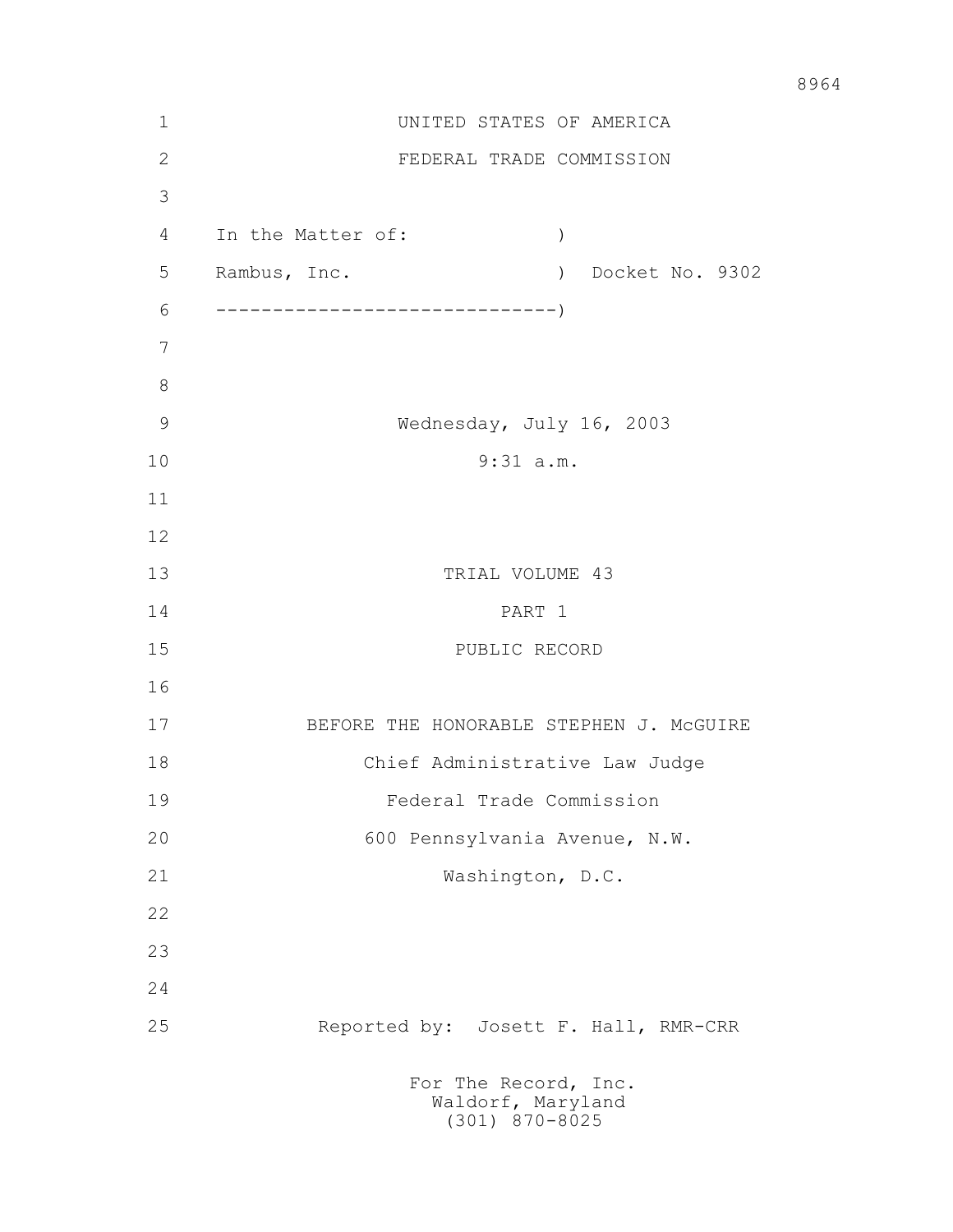2

| 3  | ON BEHALF OF THE FEDERAL TRADE COMMISSION: |  |
|----|--------------------------------------------|--|
| 4  | M. SEAN ROYALL, Attorney                   |  |
| 5  | GEOFFREY OLIVER, Attorney                  |  |
| 6  | JOHN C. WEBER, Attorney                    |  |
| 7  | MICHAEL FRANCHAK, Attorney                 |  |
| 8  | ROBERT DAVIS, Attorney                     |  |
| 9  | Federal Trade Commission                   |  |
| 10 | 601 New Jersey Avenue, N.W.                |  |
| 11 | Washington, D.C. 20580-0000                |  |
| 12 | $(202)$ 326-3663                           |  |
| 13 |                                            |  |
| 14 | ON BEHALF OF THE RESPONDENT:               |  |
| 15 | GREGORY P. STONE, Attorney                 |  |
| 16 | STEVEN M. PERRY, Attorney                  |  |
| 17 | PETER A. DETRE, Attorney                   |  |
| 18 | SEAN GATES, Attorney                       |  |
| 19 | Munger, Tolles & Olson LLP                 |  |
| 20 | 355 South Grand Avenue, 35th Floor         |  |
| 21 | Los Angeles, California 90071-1560         |  |
| 22 | $(213)$ 683-9255                           |  |
|    |                                            |  |
| 23 |                                            |  |
| 24 |                                            |  |
| 25 |                                            |  |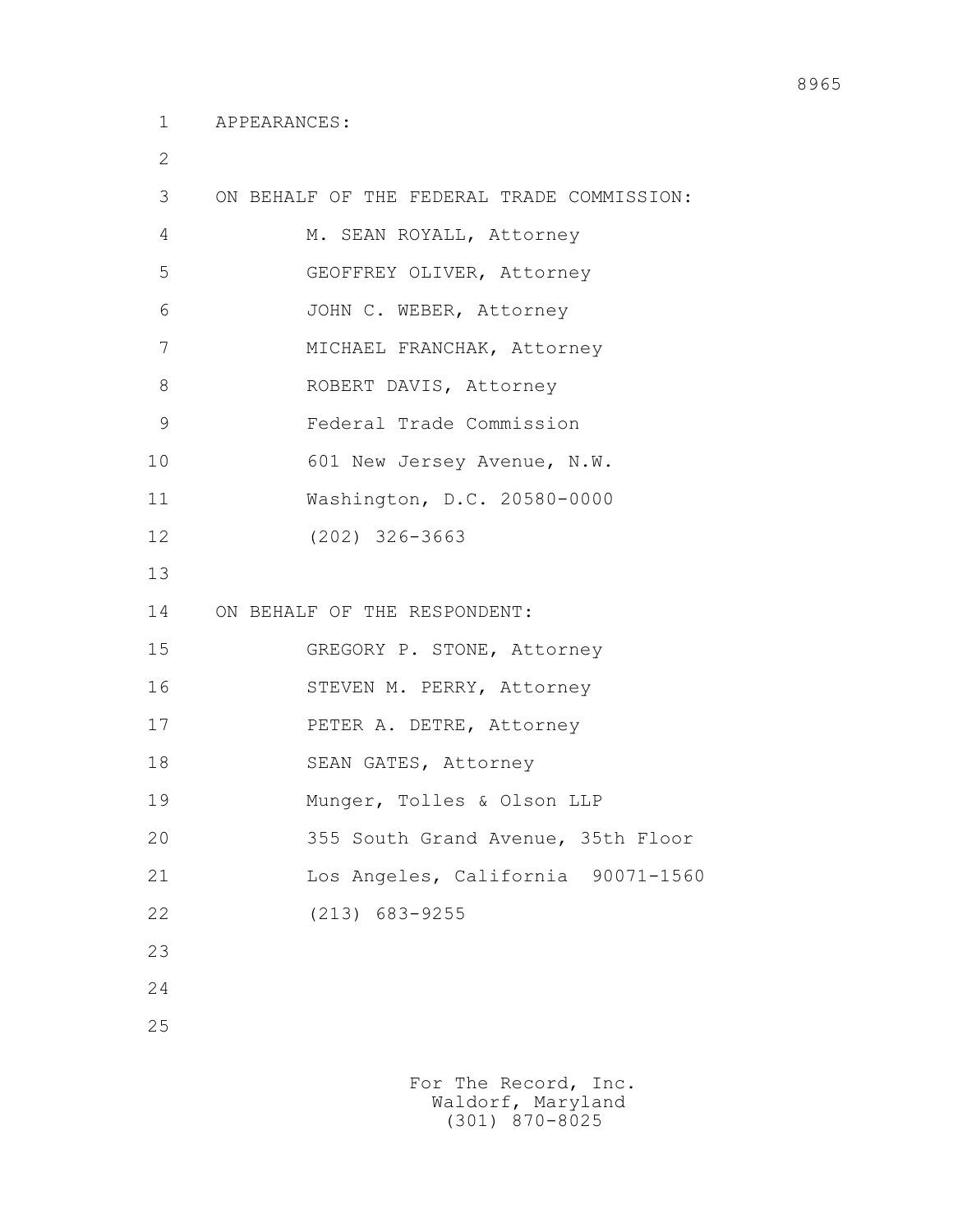```
 1 APPEARANCES:
```

```
 2
      3 ON BEHALF OF THE RESPONDENT:
     4 A. DOUGLAS MELAMED, Attorney
      5 Wilmer, Cutler & Pickering
      6 2445 M Street, N.W.
      7 Washington, D.C. 20037-1420
      8 (202) 663-6090
9
     10 ON BEHALF OF MOSAID TECHNOLOGIES AND DR. PRINCE:
    11 SCOTT W. BURT, Attorney
     12 Jones Day
     13 77 West Wacker
     14 Chicago, Illinois 60601-1692
     15 (312) 269-4266
     16
     17 ON BEHALF OF HYNIX AND MR. TABRIZI:
    18 PATRICK LYNCH, Attorney
     19 O'Melveny & Myers LLP
     20 400 South Hope Street
     21 Los Angeles, California 90071-2899
     22 (213) 430-6000
     23
     24
     25
```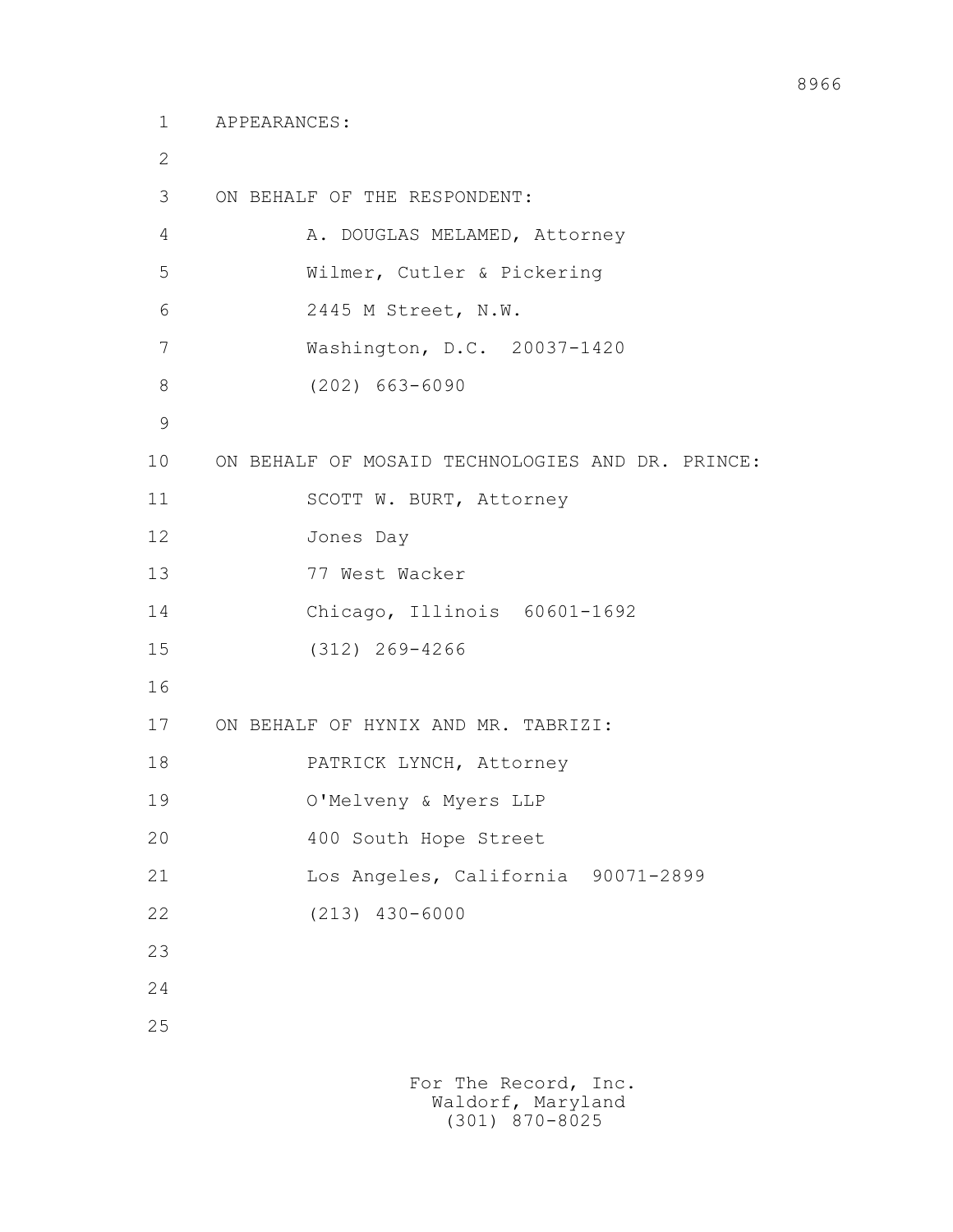1 P R O C E E D I N G S 2 - - - - - - 3 JUDGE McGUIRE: This hearing is now in order. 4 Before we start this morning, any housekeeping 5 chores? 6 MR. STONE: We have none, Your Honor. 7 JUDGE McGUIRE: If not, then, Mr. Stone, at 8 this time you may call your next witness. 9 MR. STONE: Thank you, Your Honor. 10 At this time we call Dr. Betty Prince. 11 JUDGE McGUIRE: And Dr. Prince, would you 12 please come toward the bench and the court reporter 13 will swear you in.  $14$  - - - - - 15 Whereupon -- 16 BETTY PRINCE 17 a witness, called for examination, having been first 18 duly sworn, was examined and testified as follows: 19 MR. BURT: My name is Scott Burt with 20 Jones Day. I'm here both representing Dr. Prince and 21 MOSAID Technologies on which she is a board member. 22 Both Dr. Prince and MOSAID have filed in camera 23 motions. I understand you have now just ruled on 24 those? 25 JUDGE McGUIRE: Oh, yeah. That was done, you For The Record, Inc.

 Waldorf, Maryland (301) 870-8025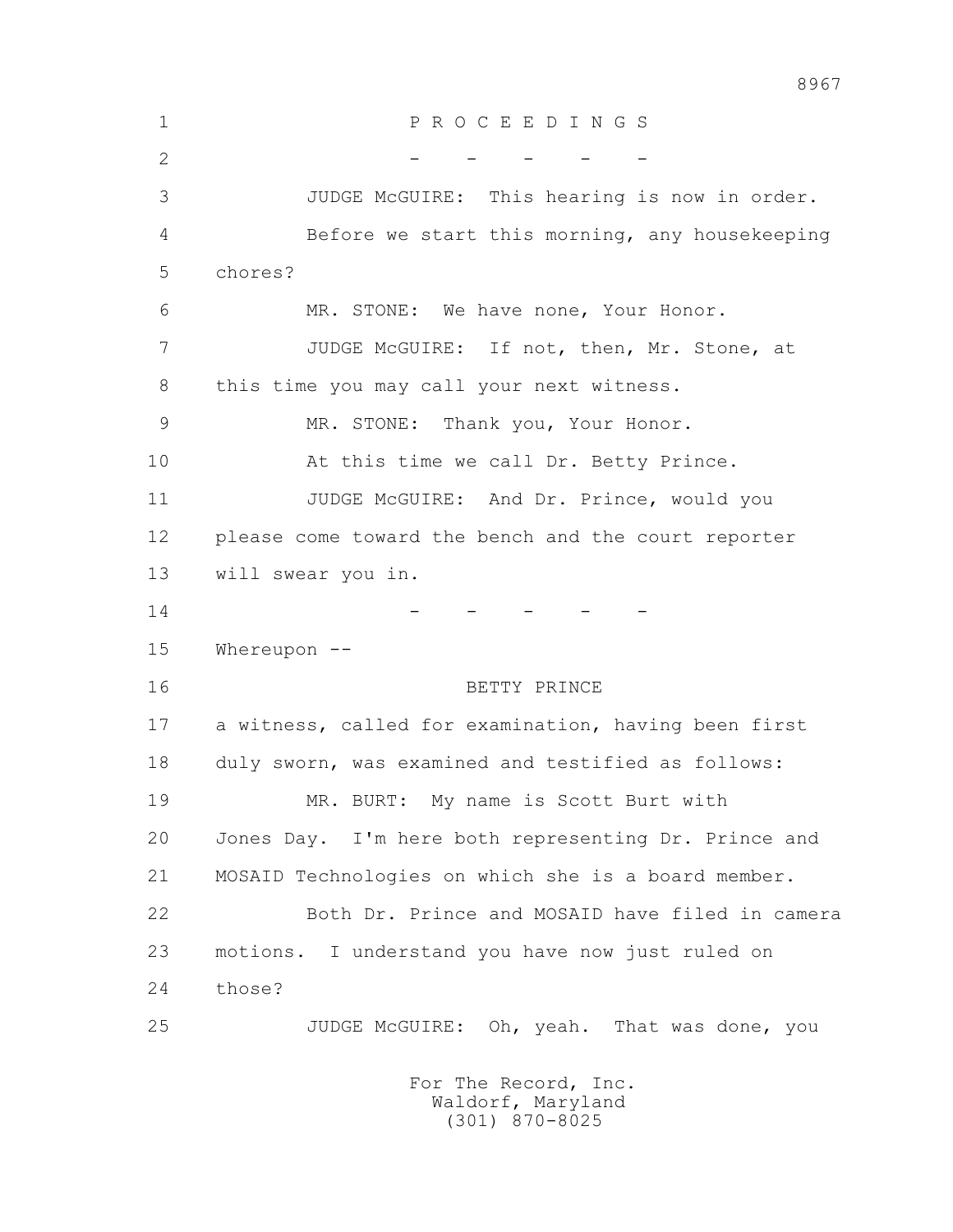1 know, six weeks ago probably.

2 MR. BURT: Okay.

 3 JUDGE McGUIRE: I assume you got a copy. 4 MR. BURT: I did not, which is why I asked. 5 JUDGE McGUIRE: I don't know if at the time you 6 were the acting attorney. Perhaps -- I assume you got 7 a copy. 8 Did counsel get copies? 9 MR. STONE: Yes, Your Honor. 10 MR. DAVIS: Yes. 11 JUDGE McGUIRE: I will have to go back. I 12 will check with my office. As a matter of fact, I 13 should have you check with my office because I'm 14 hardly there anymore. And you can check and I'm sure 15 you can access a copy. In fact, you might want to do 16 that right now. Maybe we should take a ten-minute 17 break. 18 As I recall, I did not allow any in camera 19 treatment for any of her evidence. Is that correct? 20 MR. STONE: The one contested issue was the 21 slides of the Samsung presentation and you ruled that 22 would not be given in camera treatment. 23 JUDGE McGUIRE: Right. 24 MR. STONE: I think there were some other

25 MOSAID documents that neither side opposed. If you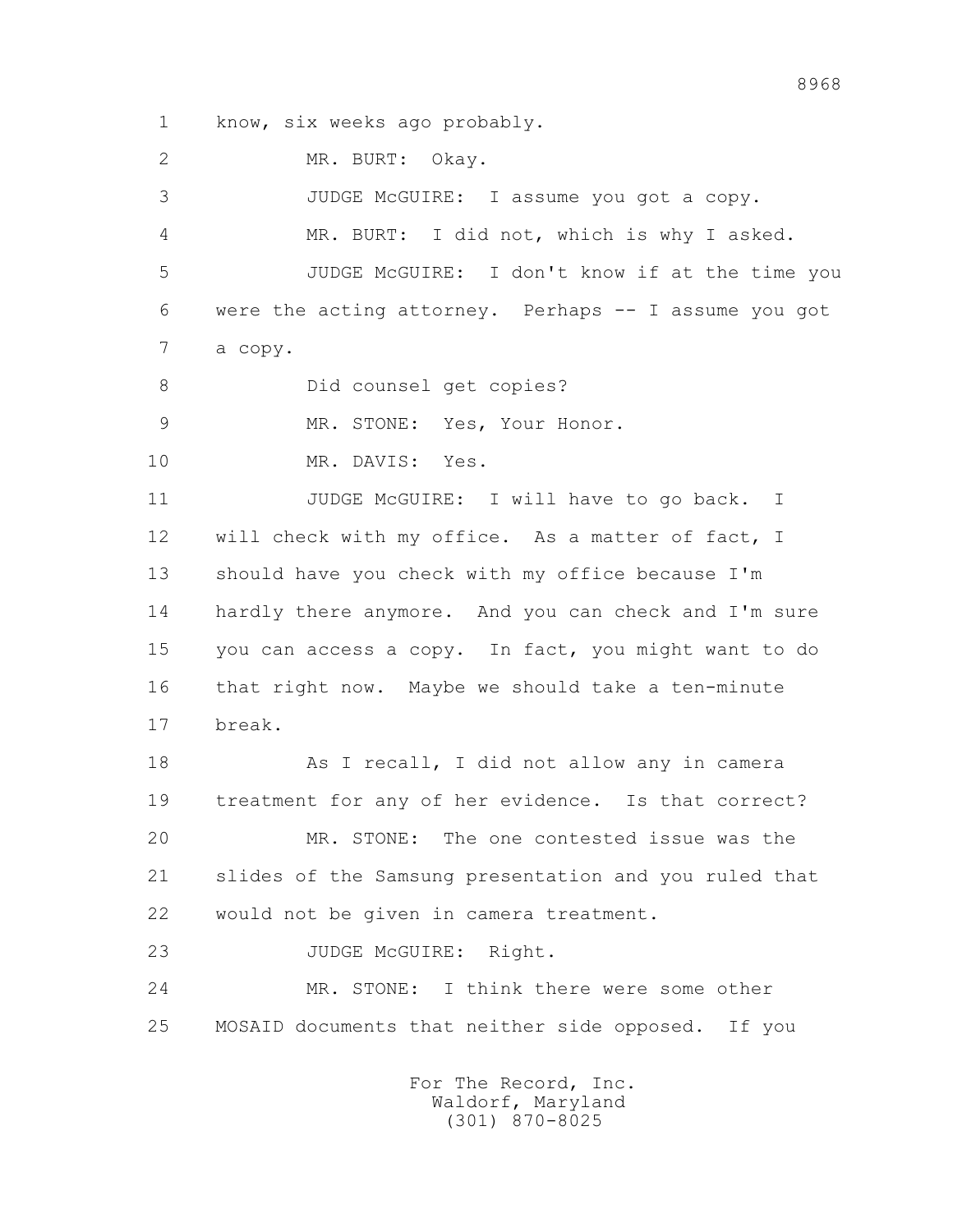1 want, we can pull the order.

 2 JUDGE McGUIRE: Why don't we do that and just 3 get this resolved before we get started so you will be 4 apprised. 5 MR. BURT: I appreciate it. 6 JUDGE McGUIRE: Let's go off the record and 7 we'll take a minute and try to get this issue ironed 8 out. 9 (Discussion off the record.) 10 JUDGE McGUIRE: At this time you may proceed 11 with your inquiry of the witness, Mr. Stone. 12 MR. STONE: Thank you, Your Honor. 13 DIRECT EXAMINATION 14 BY MR. STONE: 15 Q. Good morning, Dr. Prince. 16 Are you here pursuant to a subpoena? 17 A. Yes, sir. 18 Q. And let me ask you if you could pull the 19 microphone closer to you. That would be helpful. 20 A. Is that better? 21 Q. That is better. 22 A. Okay. 23 Q. And you're not here happily I take it either? 24 A. I'm here because it's my civil duty to be 25 here.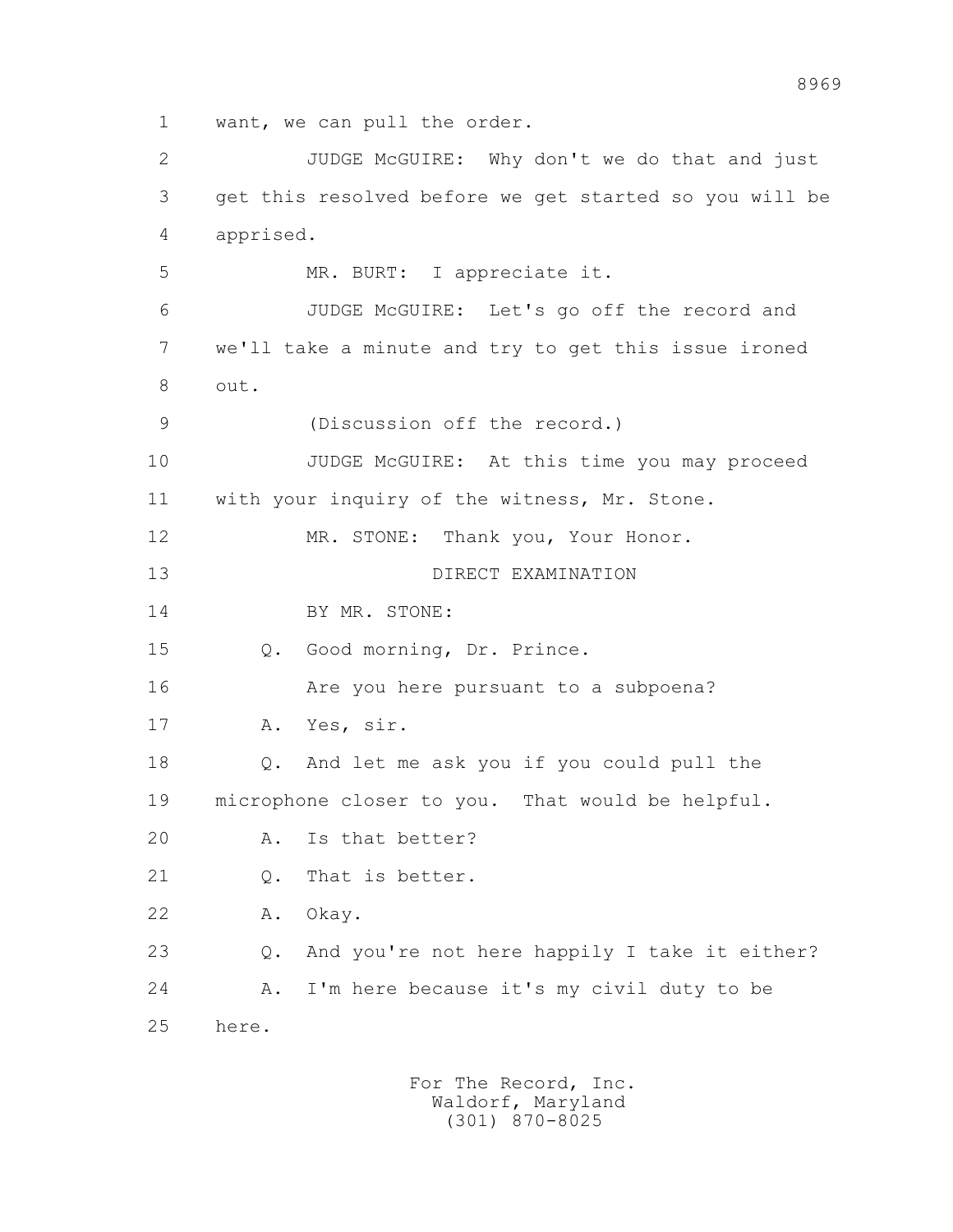1 0. I appreciate the fact that you're here. 2 And you've never testified in a trial or a 3 hearing like this before, have you? 4 A. No, sir. 5 Q. Could you briefly tell us your educational 6 background, Dr. Prince. 7 A. Yes. I have a bachelor's in physics and math, 8 a master's in physics and math, an MBA in international 9 marketing and a doctorate in physics with a 10 dissertation -- or in finance -- excuse me -- that was 11 interdisciplinary finance and business. It was in 12 chaotic modeling of exchange rates. 13 Q. And when did you obtain your Ph.D.? 14 A. 1987. 15 Q. Where do you presently reside? 16 A. In Leander, Texas. 17 Q. And what's that near? 18 A. Austin. 19 Q. Okay. And how are you currently employed? 20 A. I run a small consulting company. We do 21 memory -- technical services for the semiconductor 22 memory industry. 23 Q. And what's the name of that company? 24 A. Memory Strategies International. 25 Q. How long have you been running Memory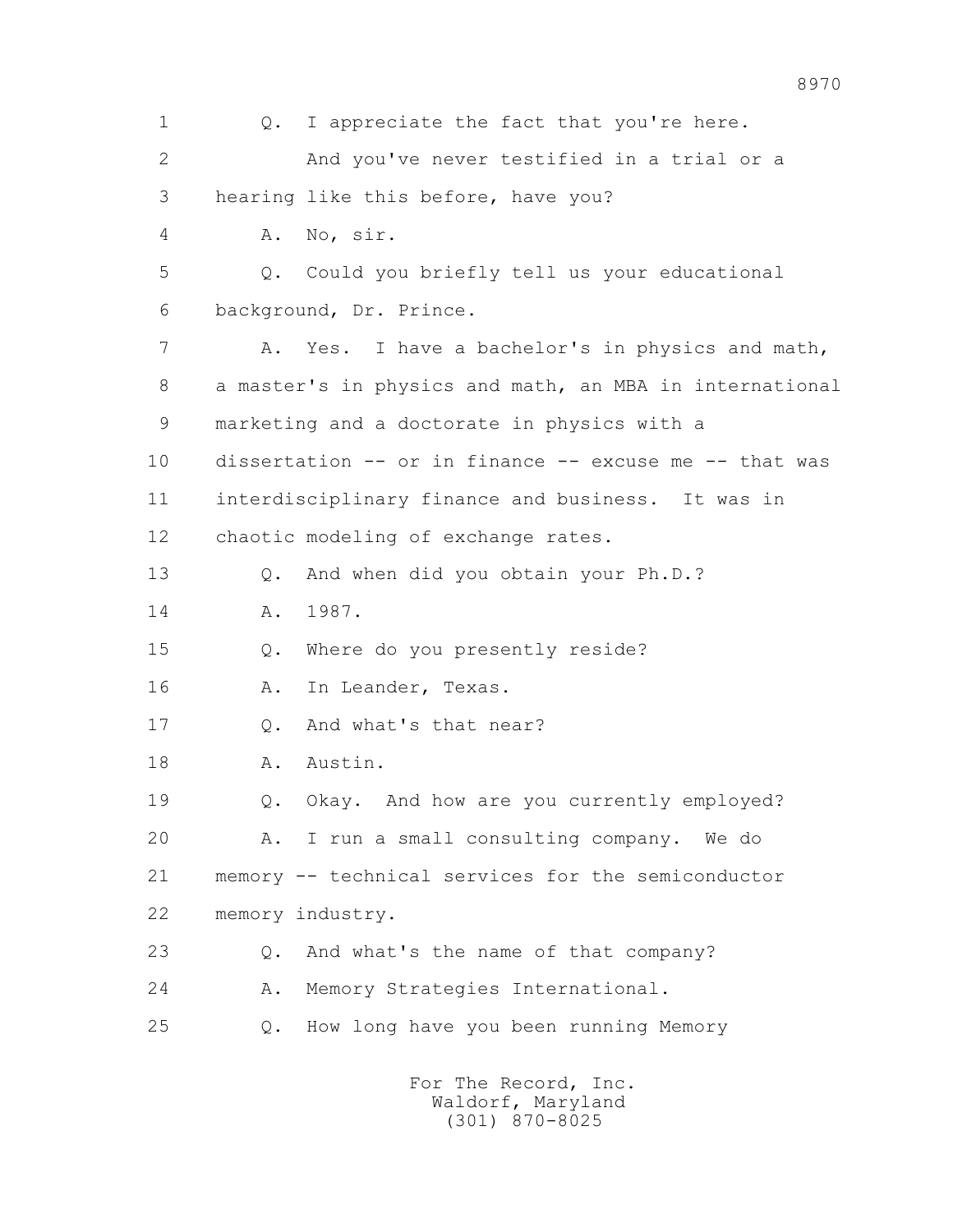1 Strategies International? 2 A. Since 1994, late '93, early '94. 3 Q. And could you briefly give us -- go back to 4 your first full-time employment if you would, and I'll 5 walk you through your employment history, if you could 6 tell us your first full-time employment. 7 A. In the electronics industry? 8 0. In the electronics industry. 9 A. Okay. My first full-time employment was in 10 1972 and this was with Fairchild Semiconductor in 11 California. 12 Q. And how long did you stay with Fairchild? 13 A. I was with Fairchild until late '75, early '76. 14 0. And then what was your next position? 15 A. I was at RCA Semiconductor in Ohio. 16 Q. And how long were you at RCA? 17 A. Six months. 18 Q. And then what was your next position? 19 A. I went to Motorola in Austin. 20 Q. And how long were you at Motorola? 21 A. I was with Motorola until 198' -- late '85, 22 early '86, and I was in Austin until 1980, they had me 23 in Scotland until 1983, and then I was back in Austin 24 for two years. 25 Q. And then did you leave Motorola?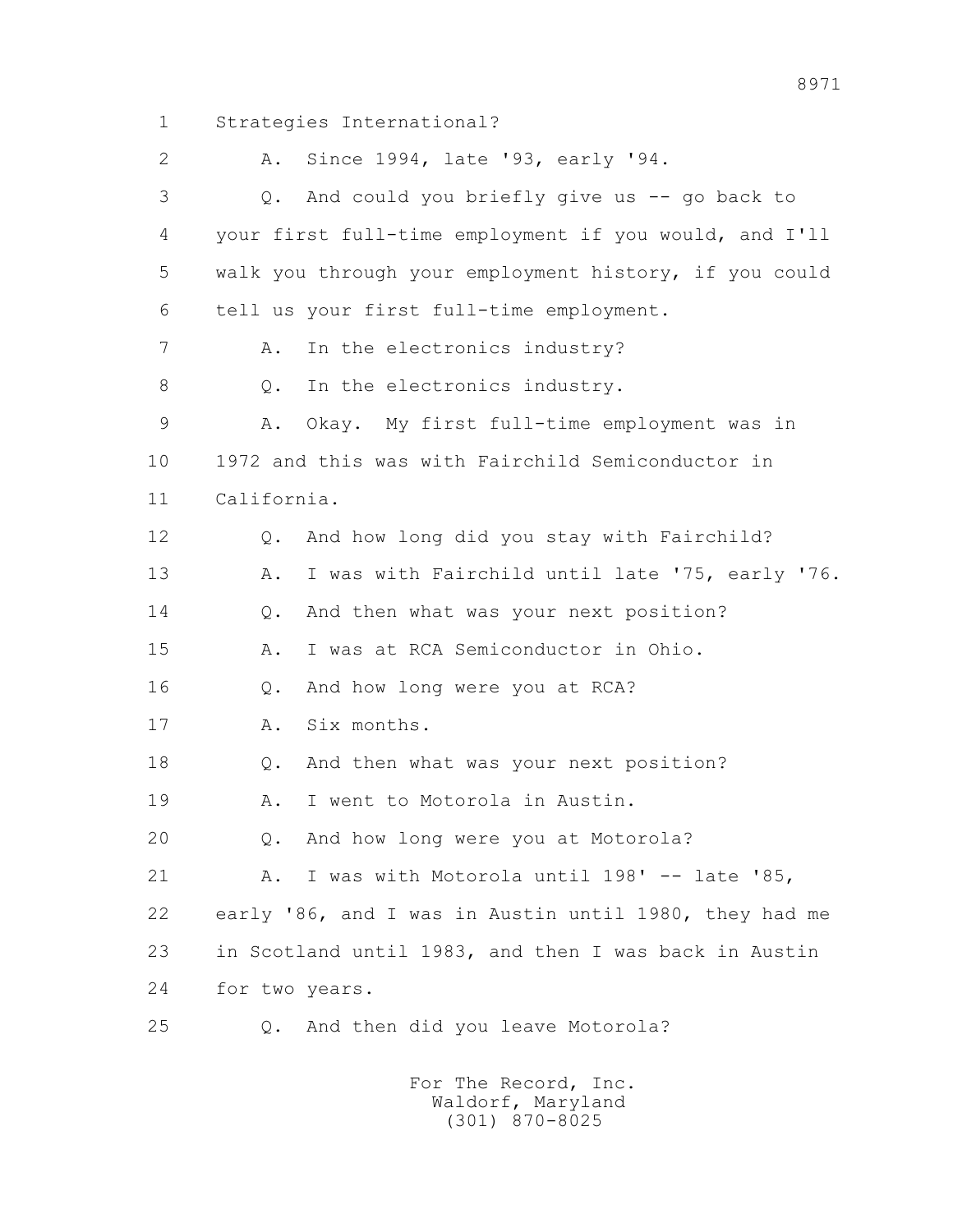1 A. Yes, I did. 2 Q. What was your next position? 3 A. I was on sabbatical for a year. I was still 4 working for Motorola during 1985, finishing my 5 doctorate, and then I worked for Philips in Eindhoven 6 in The Netherlands. 7 Q. How long did you work for Philips in 8 The Netherlands? 9 A. Until 1990. And in 1990 I went to 10 Texas Instruments and left there in late '93. 11 Q. And that's when you formed Memory Strategies 12 International? 13 A. Yes, sir. 14 Q. And have you written several books? 15 A. Yes. 16 Q. Is it up to five at the moment? 17 A. Well, if you count my dissertation which was 18 published, it's probably six, but it's five in this 19 industry. 20 Q. And so five books in the area of memories? 21 A. Yes. 22 Q. Okay. Are you active in the IEEE? 23 A. Yes, sir. 24 Q. Could you tell us briefly what the IEEE is. 25 A. It's the professional organization for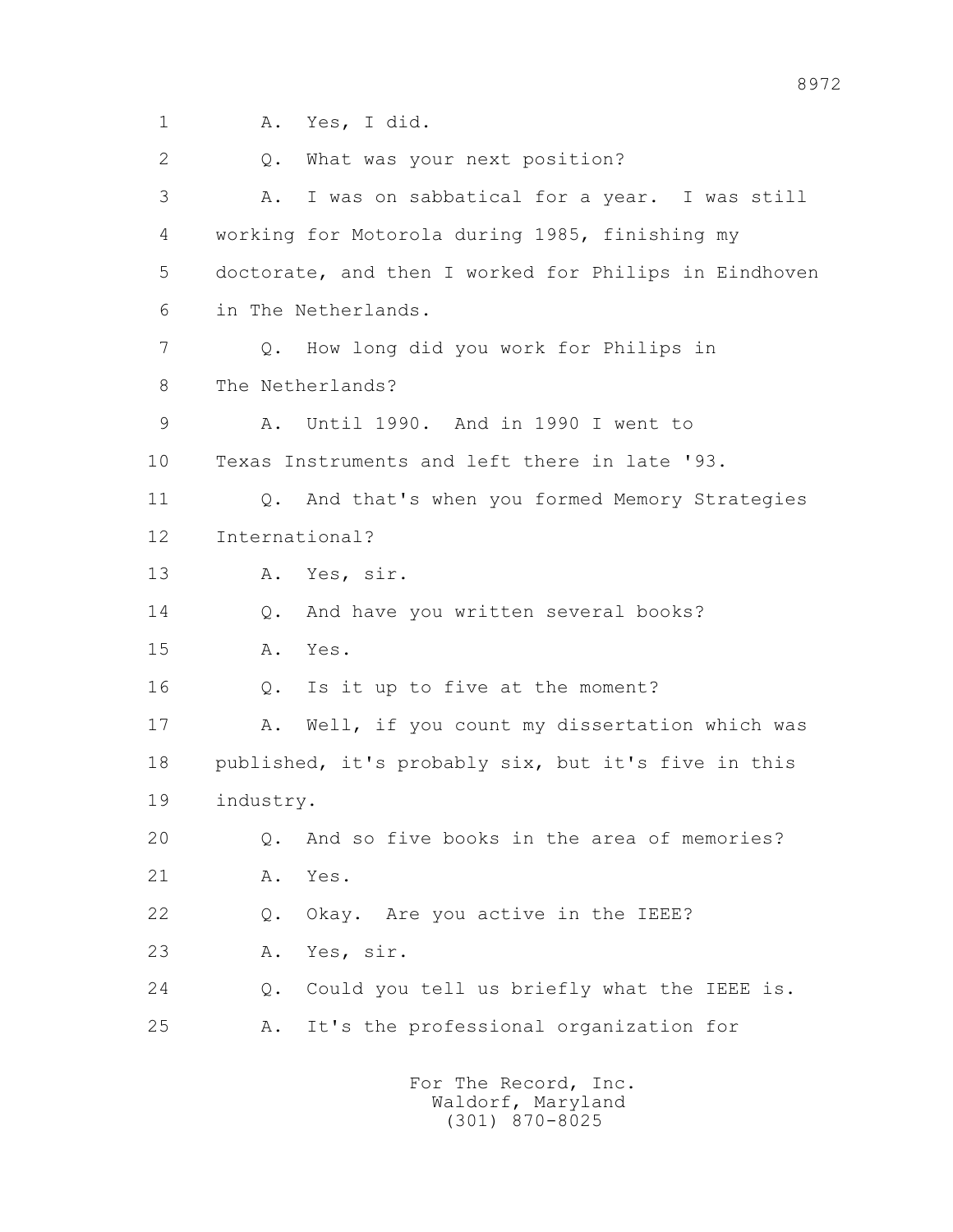1 electrical engineers and -- electrical and electronic 2 engineers. 3 Q. And does the IEEE publish a journal? 4 A. They publish many journals. 5 Q. Is one of the journals they publish called 6 Spectrum? 7 A. Yes. 8 0. And have you been active from time to time in 9 writing articles for Spectrum? 10 A. Yes. Actually Spectrum is the overall, the 11 general magazine for the IEEE. 12 Q. I have placed a binder in front of you, 13 Dr. Prince. I'm going to give a copy of this same 14 binder to complaint counsel. 15 And I'd like you if you would to turn to the 16 first document in your binder, which is RX-329. It 17 will also come up on the screen, so whichever place is 18 easier for you to review it. 19 A. This is pretty much out of focus. 329? 20 Q. Yes, ma'am. 21 Do you have that document in front of you? 22 A. I do, but the print is very small. Let me go 23 down one more level of glasses. 24 Q. Okay. 25 A. Okay.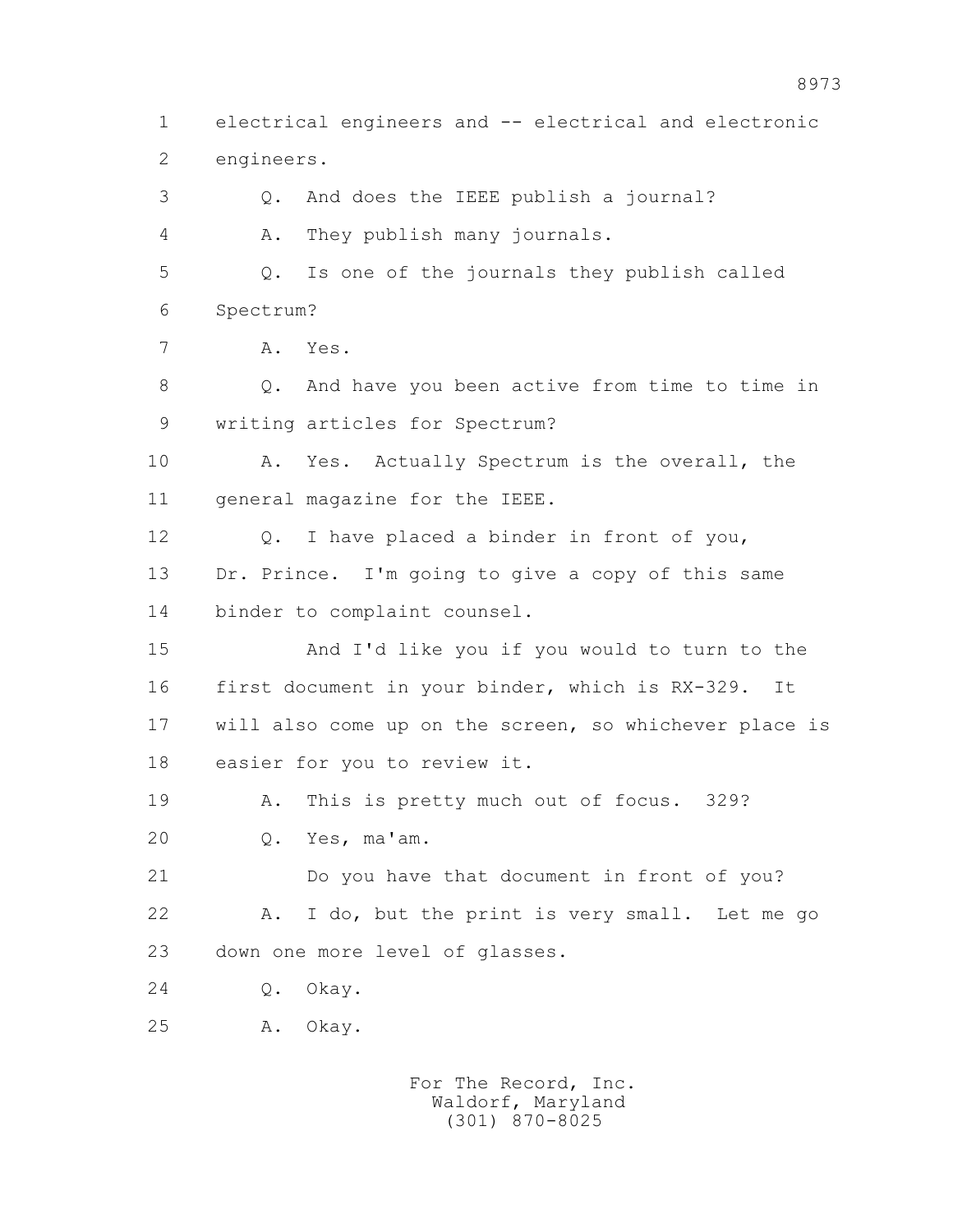1 Q. Let me direct your attention -- it's going to 2 be hard to read and you might need to take my word for 3 it, but in the lower right-hand corner there's a date 4 which is October 1992? 5 A. Yes. I see it. 6 Q. Okay. Were you involved in October of 1992 or 7 the preceding months in putting together a collection 8 of articles that appeared in the IEEE Spectrum? 9 A. Yes, I was. 10 Q. What was the purpose of that collection of 11 articles, if you can share that with us, please? 12 A. Well, I was on the technical advisory board for 13 the IEEE Spectrum and we tried to -- since this was a 14 general magazine, we tried to present issues that were 15 current in issues of the magazine, and one of the 16 issues that was current at the time was the fast DRAMs, 17 and I had been asked to pull together a magazine of 18 articles on fast DRAMs. 19 Q. And how did you go about doing that? Did you 20 contact potential authors? 21 A. Yes, sir. 22 Q. How did you select the authors? What were your 23 criteria? 24 A. There were various fast DRAMs that were in the 25 press at that point and I selected the ones that For The Record, Inc. Waldorf, Maryland (301) 870-8025

8974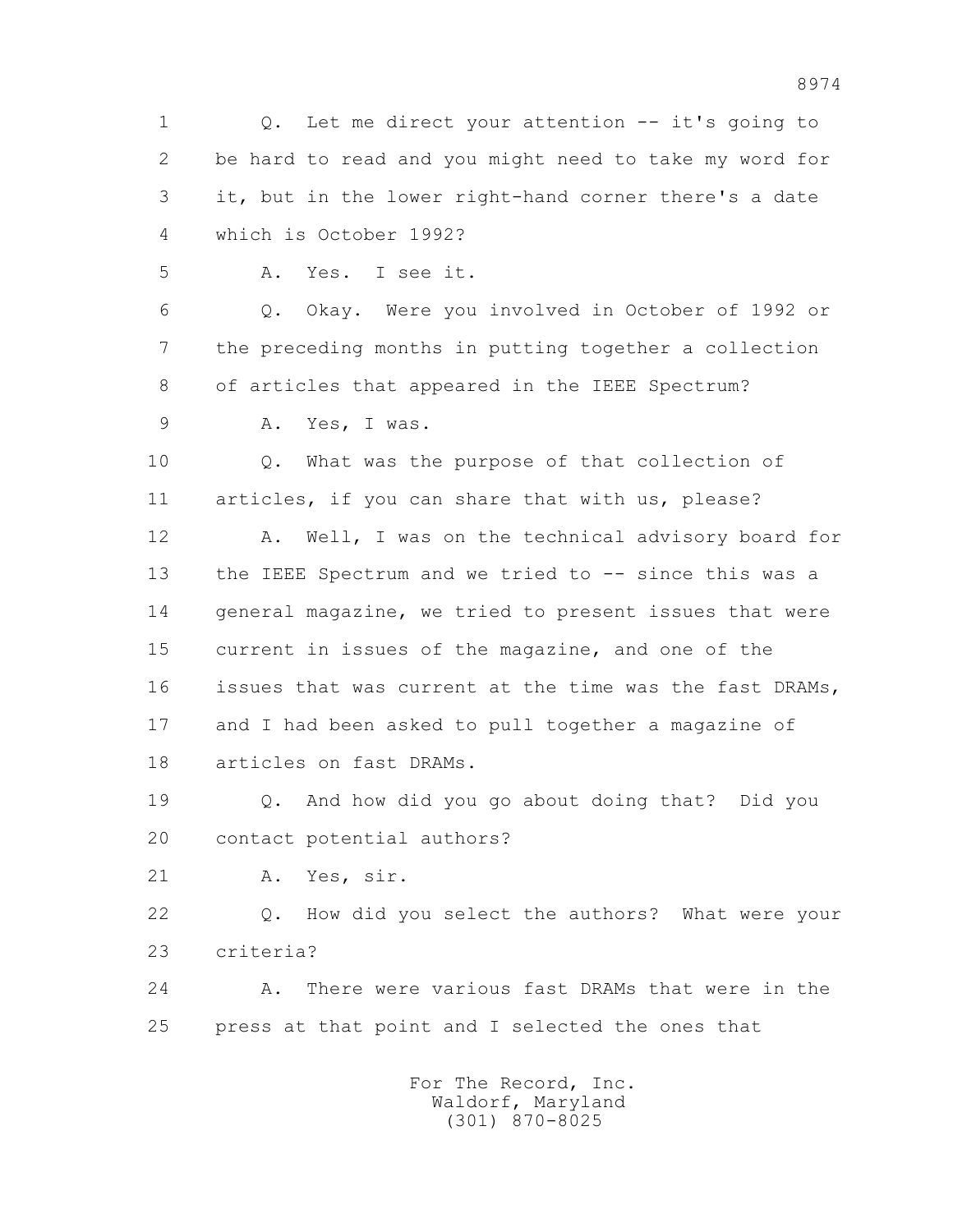1 were -- had the widest publicity. 2 0. How long have you been active in the area of 3 memories? 4 A. Since 1978. 5 Q. And at each of the different companies you've 6 worked at since 1978, have you been involved with 7 memories in each of those companies? 8 A. Yes, sir. 9 Q. How much of your work has been in the design 10 area, how much has been in marketing, how much has been 11 in other areas, if you can generalize? 12 A. I've never been in the design of memories. I 13 have -- I was in process engineering and product 14 engineering for three years and then I was -- it's 15 easier to go back by company. 16 At RCA I was product engineer for the 17 microprocessor memory line. 18 At Motorola the first two years I had the 19 static RAM -- the first year I had the static RAM 20 line. I was product engineer for the static RAM line. 21 And then I was international marketing manager for the 22 DRAM line, and this entailed design, helping get the 23 DRAMs designed into customers in the international 24 regions. 25 From '80 to '83 I was European marketing For The Record, Inc.

 Waldorf, Maryland (301) 870-8025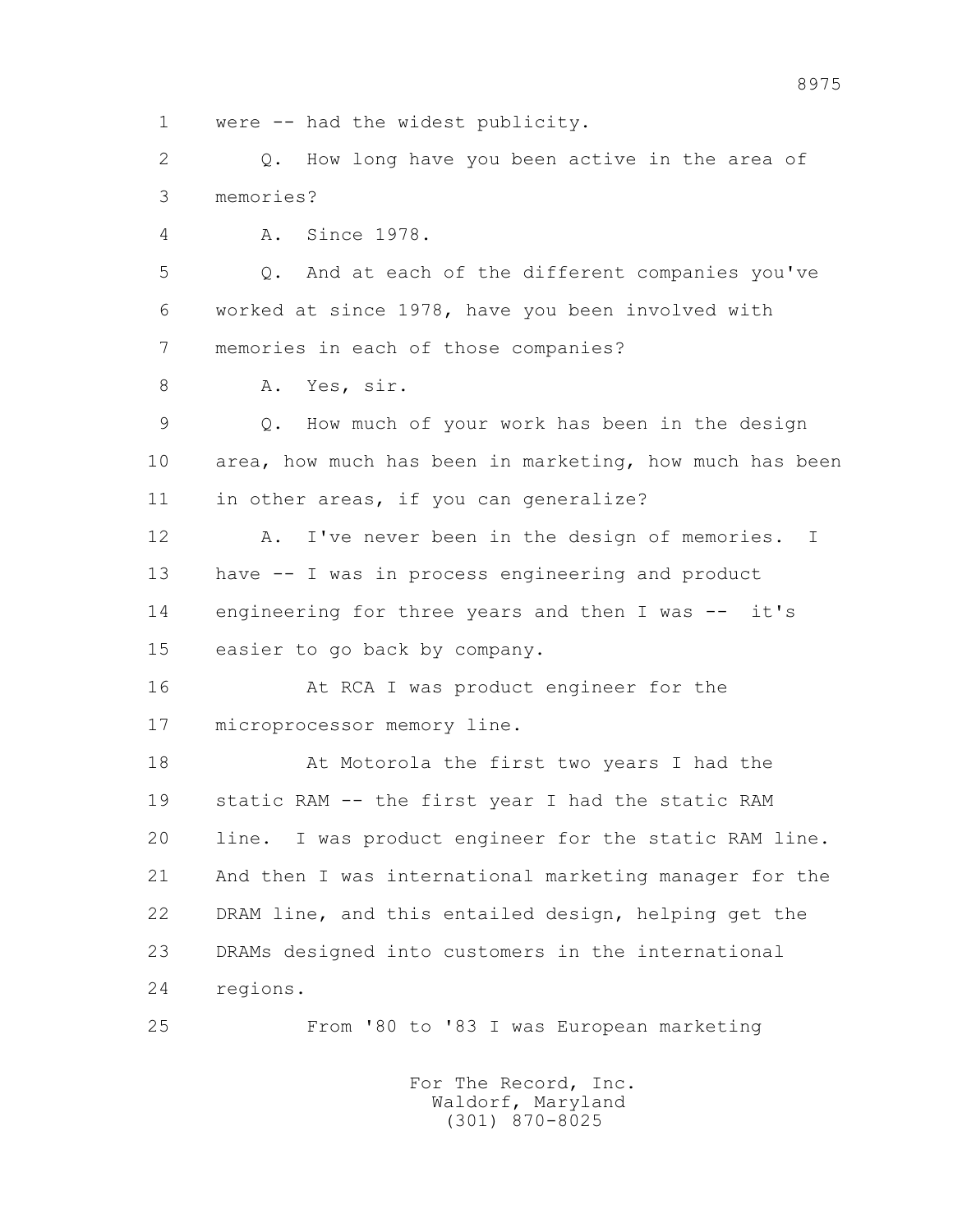1 manager for Motorola, and that was why I was in 2 Europe, and I was helping to get the European 3 customers designed in, and also Motorola was bringing 4 their factory in Scotland up in memories and I was 5 helping get this underway doing some product 6 management work.

 7 At Philips, I was originally strategic 8 marketing manager for memories, which is sort of an 9 overall person they have in each of the product areas, 10 and then I was business manager for the Mega project, 11 which was a European project to bring up Philips and 12 Siemens, which is now Infineon, in DRAMs and static 13 RAMs.

14 0. Okay.

15 A. And at TI I was new product manager for the 16 DRAM line.

17 Q. For the which line?

18 A. At TI I was new product manager for the DRAM 19 line and flash.

 20 Q. Was the article that we've marked as 21 Exhibit RX-329, was this one of the articles that you 22 asked someone to prepare for the edition of this 23 IEEE Spectrum that was addressing fast DRAMs? 24 A. Yes, apparently it was, although I don't 25 actually remember the specific article.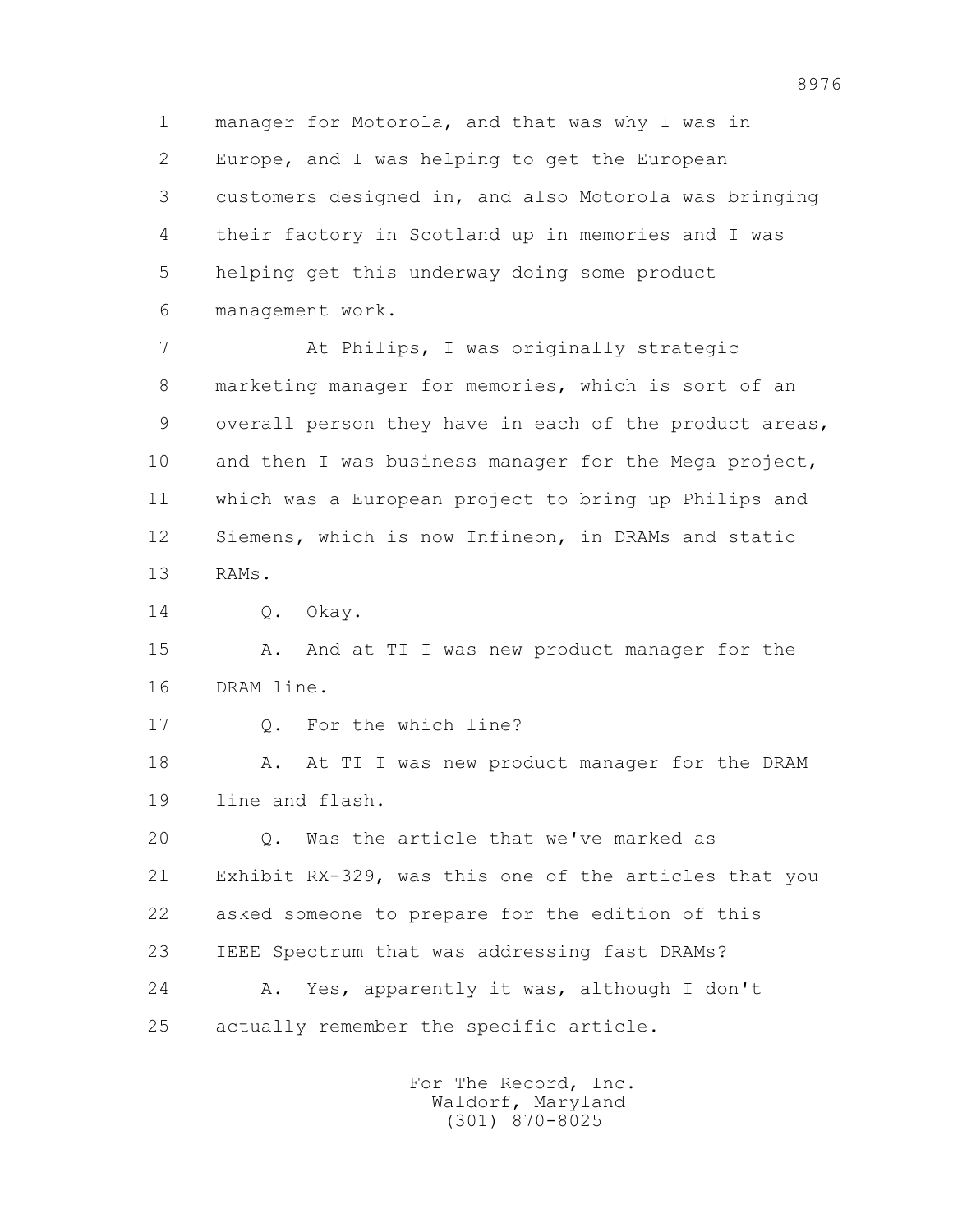1 0. Let me ask you about whether at the time, 2 October of 1992 -- there's a statement in the article, 3 and I just want to ask you if this is what you 4 understood to be commonly discussed within the 5 industry. 6 And we can bring it up on the screen. It might 7 be easier to read. 8 If you go to the left-hand column, the very 9 bottom, first full paragraph, the bottom full paragraph 10 on the left-hand column. 11 I'm sorry. I'm being inarticulate, Matthew. 12 Go to the left-hand column and the bottom full 13 paragraph. 14 Is your screen still waving again? 15 A. It never was waving. It's simply out of focus, 16 but I can read the material. 17 Q. Okay. My question is simply whether it was 18 the general discussion within the industry in the 1992 19 time frame that the accepted dynamic RAM architectures 20 and solutions had by that time been pushed to their 21 limits. 22 A. Let me read what it says. 23 Q. Certainly. 24 (Pause in the proceedings.) 25 A. And what was your question? For The Record, Inc. Waldorf, Maryland

(301) 870-8025

8977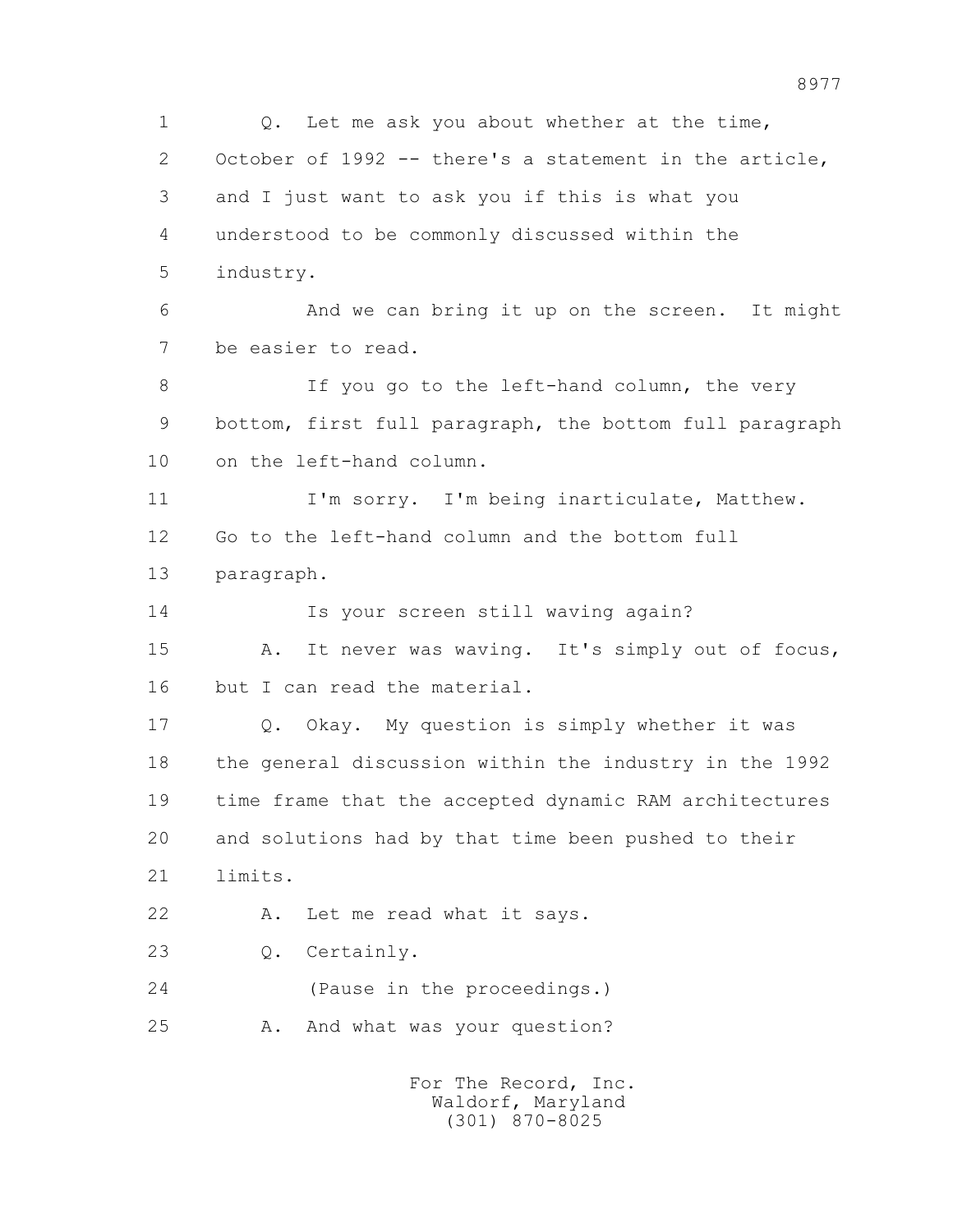1 Q. Was that generally accepted within the industry 2 as you understood it in 1992?

 3 A. Yes, in that the industry was dominated by the 4 computer companies and computer companies needed faster 5 DRAMs.

 6 Q. Could you -- if you turn to the next page, 7 page 2 of this particular article, RX-329, over on the 8 right-hand column, under the first big heading there, 9 you'll see a discussion of the word -- of the concept 10 of throughput. It's about midway down that paragraph. 11 A. Yes.

 12 Q. Can I ask you if you could just help us 13 understand what throughput means.

14 A. Throughput was a synonym for data rate, and the 15 data rate is the amount of data that moves down the bus 16 in a given period of time.

17 0. And is that a combination of the -- would that 18 be measured in sort of bits per unit of time?

19 A. If you were a DRAM person, but it actually was 20 measured in megabytes per unit of time because of the 21 systems we've been talking about.

 22 Q. And then let me ask you if you would to turn to 23 the third page of this article, and there's a 24 discussion that begins in the left-hand column of 25 something called interleaving.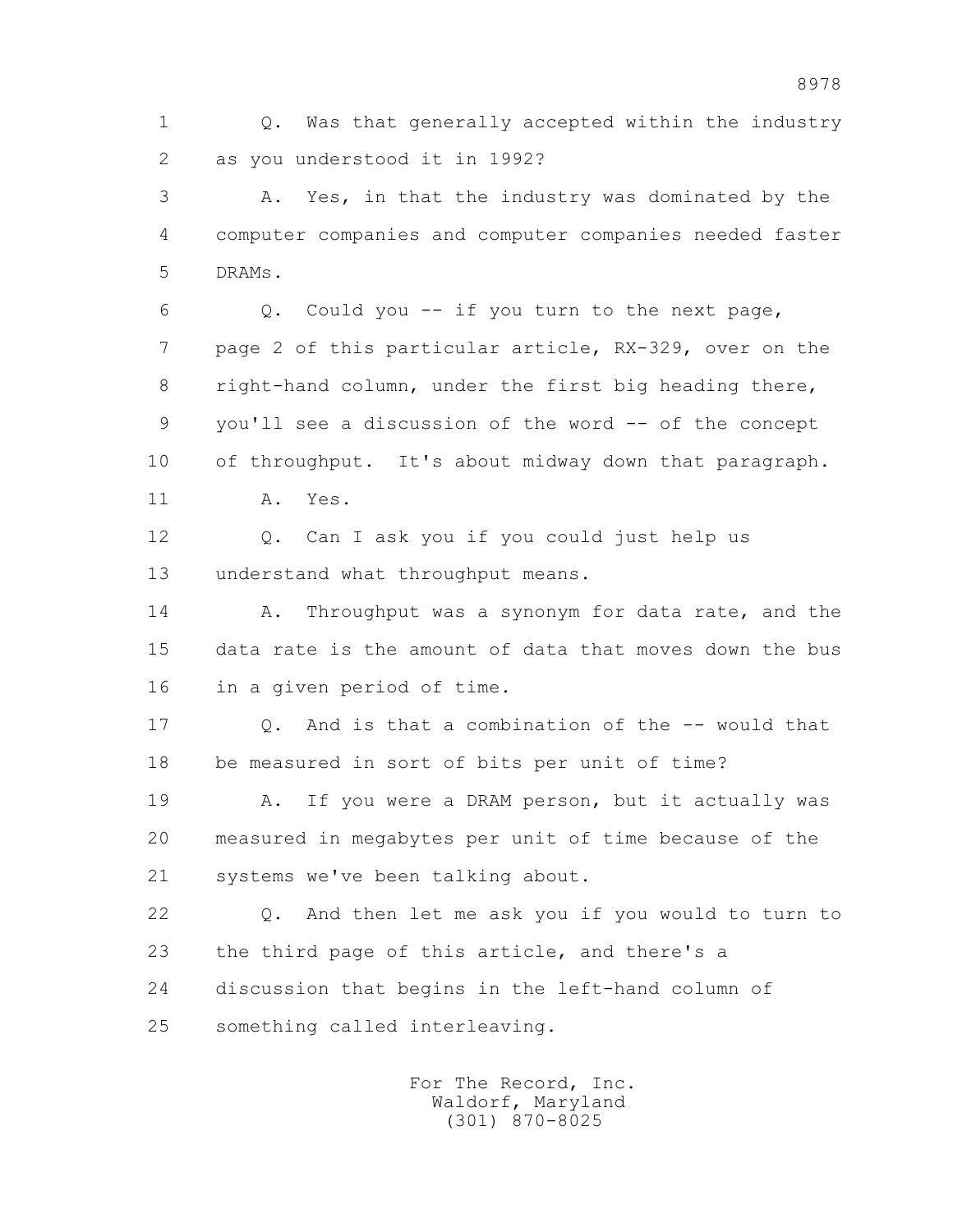1 And would you explain if you could interleaving 2 to us briefly.

 3 A. Actually I'm not sure that I had focused on 4 this particular description of interleaving before. 5 Interleaving generally meant that you were 6 effectively widening the data bus so that you were 7 getting more data through any given amount of time. 8 Q. And how was that done, if you can do it in 9 general terms? 10 A. Well, you could either make the data -- you 11 could either make the bus wider, in which case you got 12 a higher data rate because more data was coming down 13 the pipe at one time, or you could have it broken into, 14 say, two buses and interleave them in time so that you 15 are getting twice as much data down the bus at one

16 time.

 17 Q. And one final question, if you would just help 18 us understand, there's a mention in the right-hand 19 column in about the third full paragraph of something 20 called clock skew?

21 A. Yes.

 22 Q. Could you help us understand what clock skew 23 means.

 24 A. The problem here was that as signals -- if you 25 have a signal edge, as it travels down the wire, it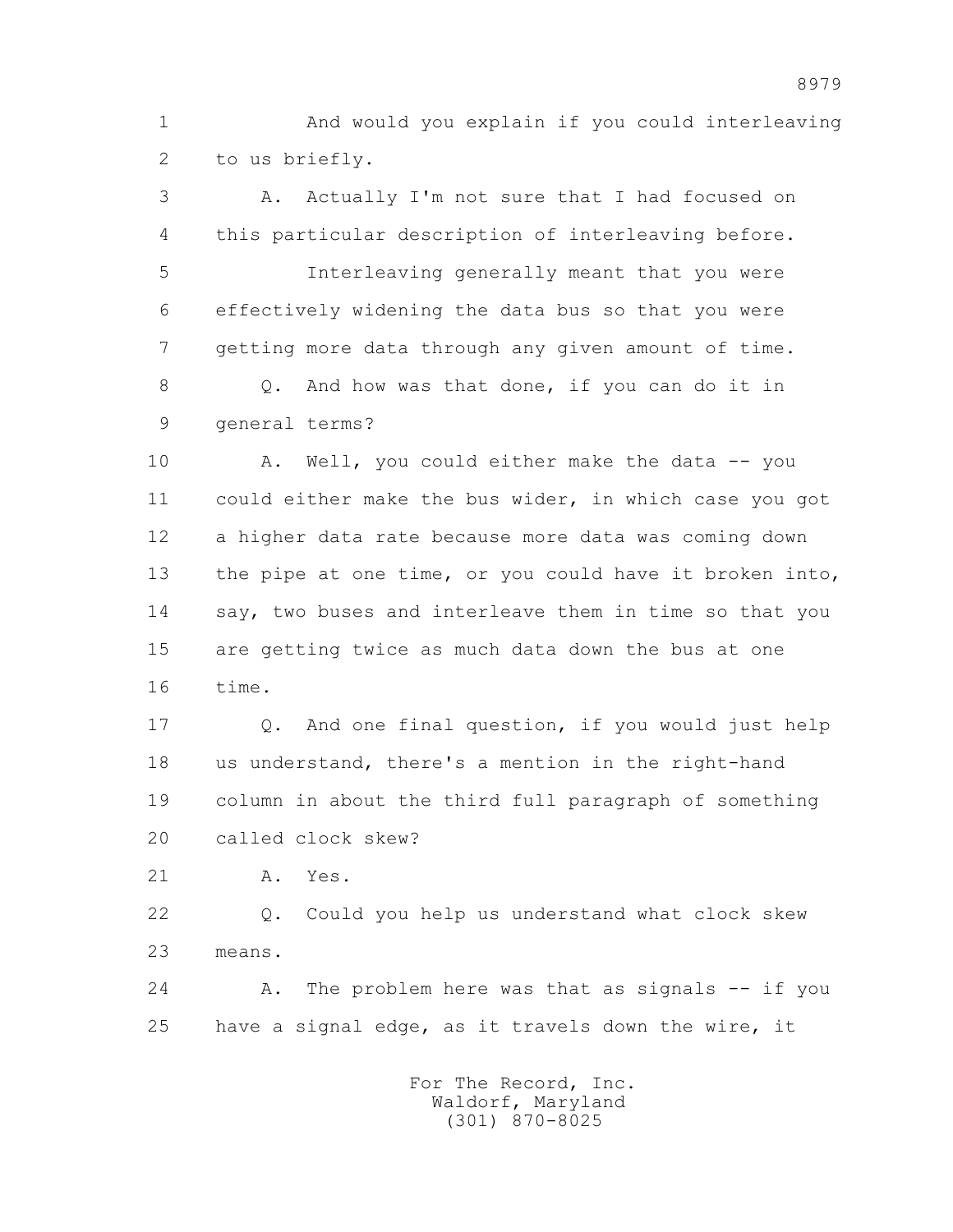1 becomes slightly out of phase with where it was when it 2 started. So for instance, if you have a very large 3 chip, the phase of the clock at one side of the chip 4 might not be the same as the phase on the other side of 5 the chip. 6 MR. STONE: Your Honor, we'd offer RX-329. 7 JUDGE McGUIRE: Objection? 8 MR. DAVIS: No, sir. 9 JUDGE McGUIRE: So entered. 10 (RX Exhibit Number 329 was admitted into 11 evidence.) 12 BY MR. STONE: 13 Q. If you would now turn to the second article in 14 your binder, Dr. Prince, which is RX-330. 15 A. Yes. 16 Q. Was this another one of the articles that was 17 part of the collection of articles on fast DRAM that 18 you put together for the October 1992 Spectrum? 19 A. Yes, sir. 20 Q. And do you know the author of this particular 21 article? 22 A. Yes, I do. 23 Q. Is he someone you have worked with? 24 A. Yes. 25 Q. And what's his name, if you could help us with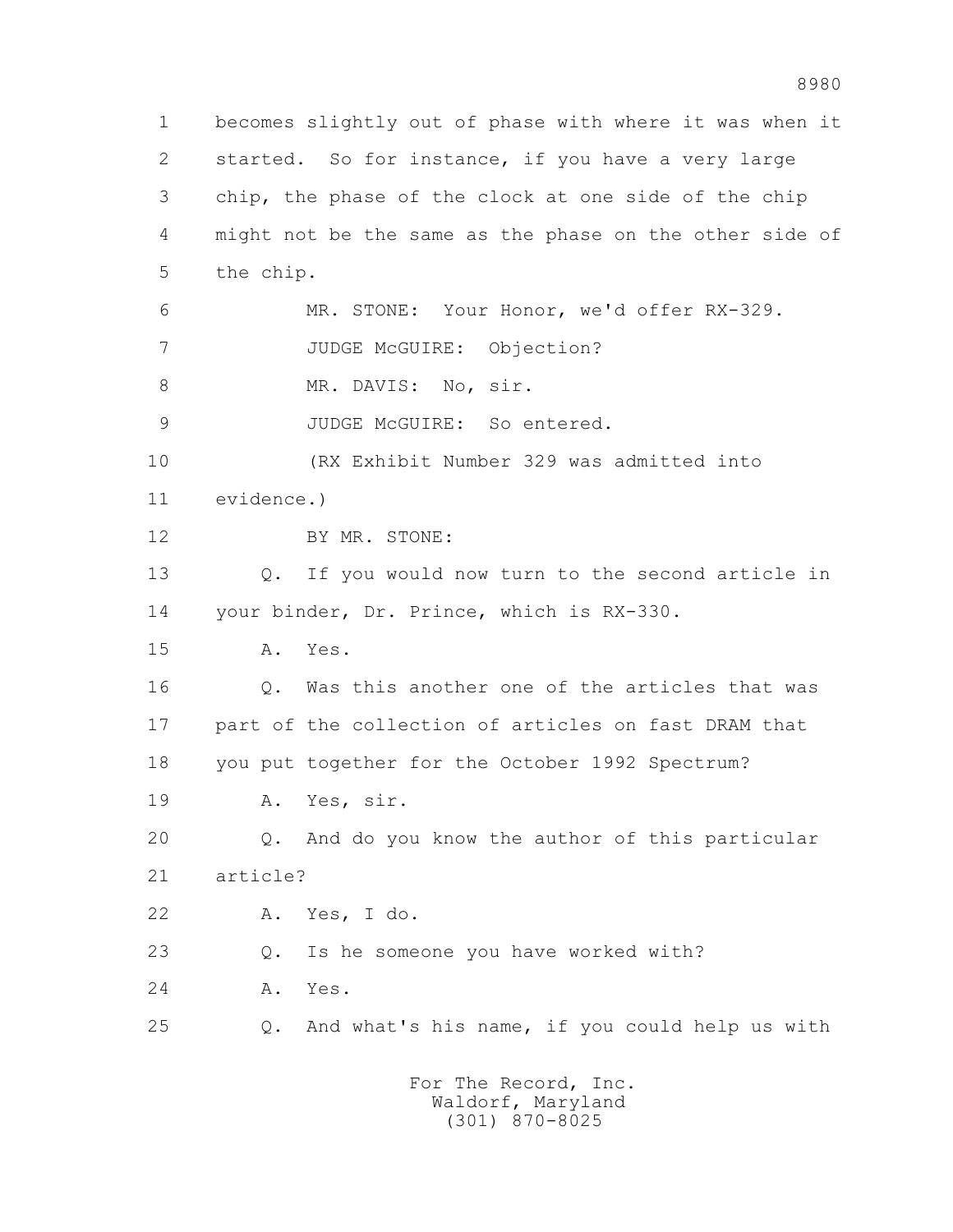1 that? 2 A. Roelof Salters. 3 Q. And at the time was he at Philips? 4 A. He is still at Philips and he was then. 5 Q. And had you worked with him when you were at 6 Philips? 7 A. Yes. 8 MR. STONE: Your Honor, at this time we'd offer 9 RX-330. 10 MR. DAVIS: No objection. 11 JUDGE McGUIRE: Entered. 12 (RX Exhibit Number 330 was admitted into 13 evidence.) 14 BY MR. STONE: 15 Q. Let me ask -- I'm going to try to move this 16 along, so skip one if you would, Dr. Prince, and go to 17 RX-333. 18 Do you have that one in front of you? 19 A. Yes, I do. 20 Q. Now, is this an article -- you'll note that 21 there seems to be several articles under the general 22 title of Fast Interfaces for DRAMs, and it appears that 23 the first one you coauthored; is that right? 24 A. Yes, sir. 25 Q. And was this an article in toto that was part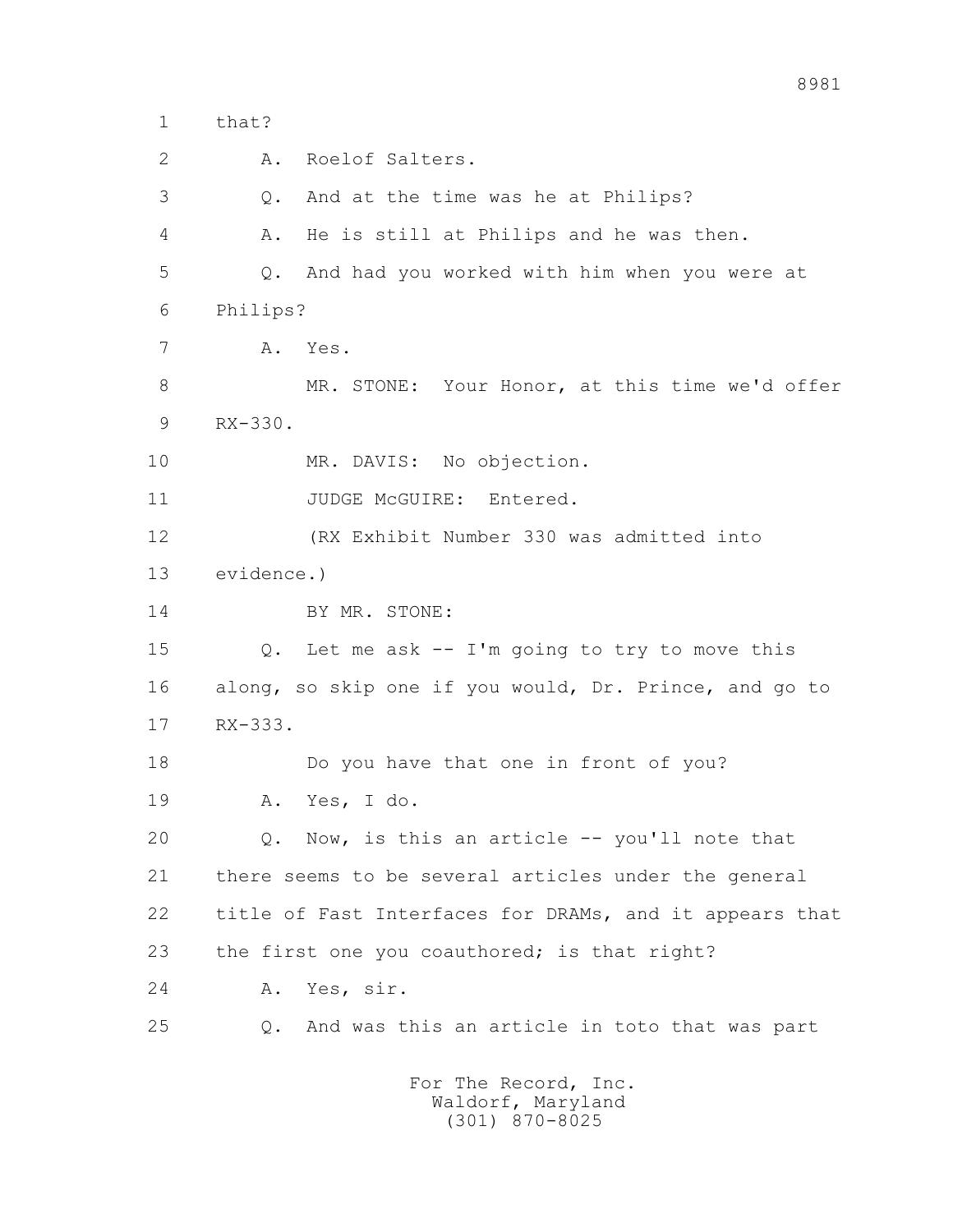1 of that October 1992 collection of articles? 2 A. Yes, it was. 3 Q. And you wrote with Mr. Foss the first portion 4 of this article on the first page? 5 A. Yes. Actually Dick had most of the input to 6 this. I rewrote it into the appropriate style for the 7 magazine. 8 Q. And when you say "Dick," you mean Richard Foss? 9 A. Yes. 10 Q. And he was at the time with MOSAID? 11 A. I'm sorry? 12 Q. At the time he was with MOSAID? 13 A. Yes, he was. 14 O. Okay. And you are still on the MOSAID board? 15 A. '92. I was not on the MOSAID board in 1992. 16 Q. But you are today? 17 A. But I am today. 18 Q. Okay. With respect to this article -- well, 19 let me ask you just about that. 20 How long have you served on the MOSAID board, 21 as best you recall? 22 A. Six years I believe. 23 Q. And have you served on any other boards or 24 advisory councils for various companies? 25 A. Yes. I've been on technical advisory boards.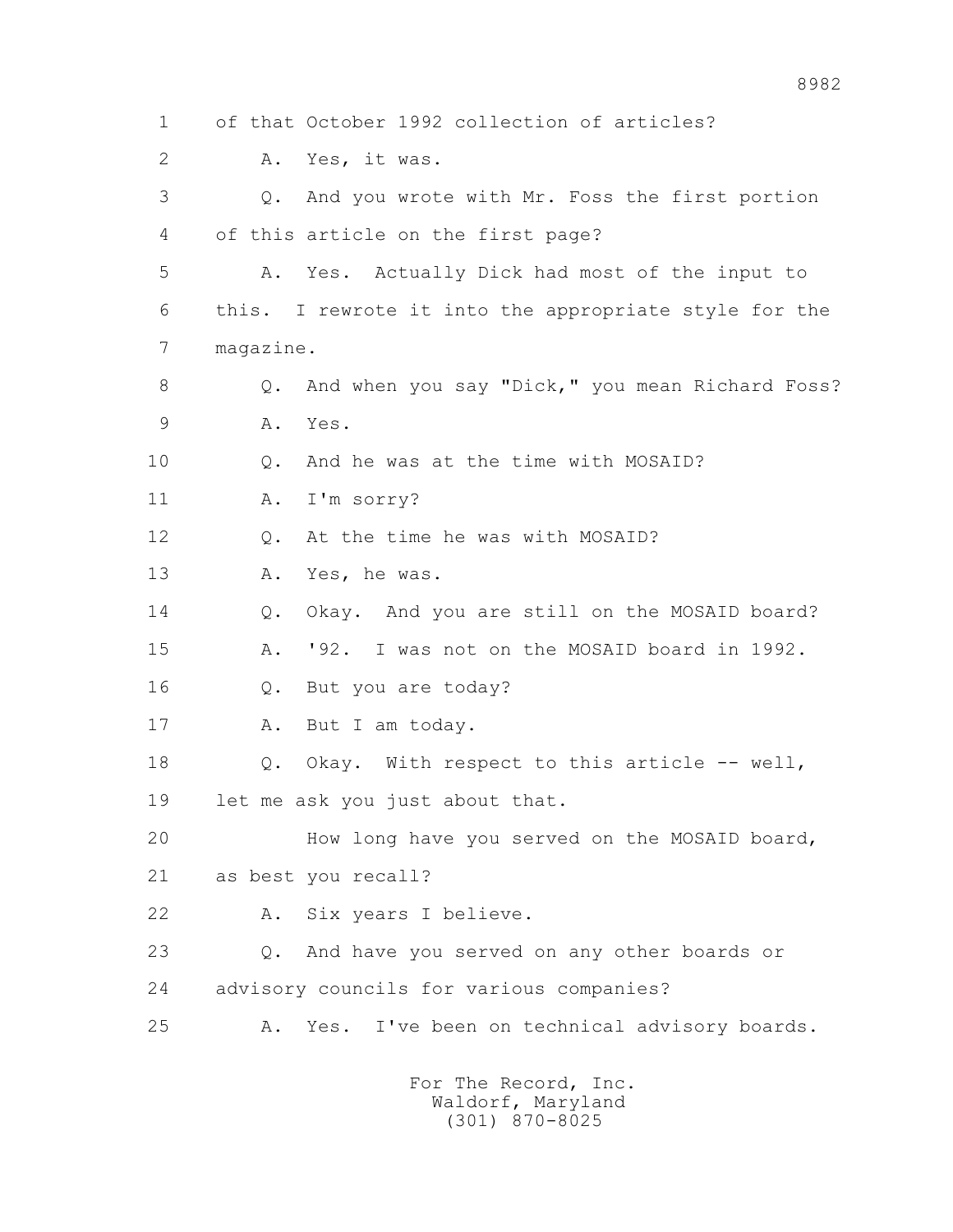1 Q. For which companies, as best you can recall 2 them at this time?

 3 A. Silicon Access Networks, Cavendish Kinetics, 4 Cogent Systems. I'm trying to think if there were any 5 others. Those are all I think I can bring up.

 6 Q. In these articles where the term "interface" is 7 used, could you give us a general description of what 8 the "interface" means as it's used in this article.

 9 A. As it's used in this article, it refers to the 10 output -- input and output buffers of the DRAM, and 11 what was looked at was the power supply voltage that 12 was across the buffers and the voltage levels for the 13 swing of the buffer.

 14 Q. And was there at this time -- I notice it's 15 mentioned in the portion that I think you wrote -- was 16 there at this time an interest in reducing the swing 17 voltage?

18 A. Yes.

19 Q. Why was that?

 20 A. Two reasons. One was that we were reducing the 21 power supply across the buffer, and this was to reduce 22 power dissipation, and if you reduce power supply, then 23 the swing also has to be reduced.

 24 And the other was that if you reduced the swing 25 and it runs at the same speed, then it doesn't take as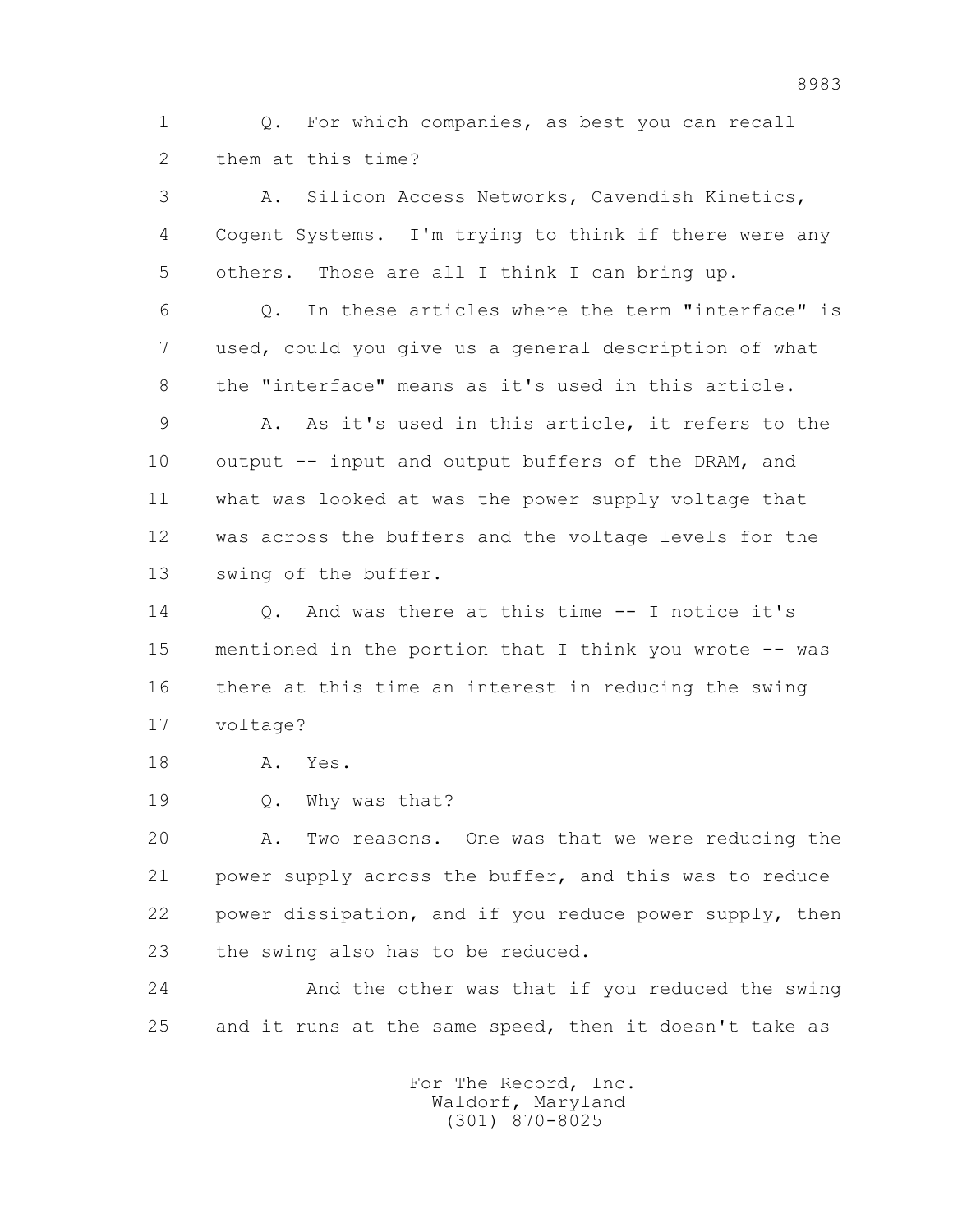1 long to swing and it speeds it up.

 2 Q. So reducing the swing, everything else being 3 equal, would allow you to increase the throughput? 4 A. Yes. 5 Q. Were there other issues that were being 6 discussed in the industry in October of 1992 that 7 needed to be addressed to make faster interfaces? 8 A. Other than low swing interfaces? 9 Q. Yes. 10 A. Well, you needed to make the interfaces 11 themselves low voltage and low swing, but if the 12 circuits were as a result running faster, then you had 13 to also worry about ground bounce and transmission line 14 effects in the system. 15 Q. Just, again, I want to keep this at a level 16 that we can try to understand, but if you could explain 17 to us ground bounce. 18 A. Ground bounce. You have to understand what an 19 output or an input -- what an output buffer is. 20 An output buffer is composed of two 21 transistors, one of which is off when the other one is 22 on. And when you switch from one of them being off and 23 the other one on and back, there's a -- normally when 24 it's stable, there's no current or little current 25 flowing through it, only leakage.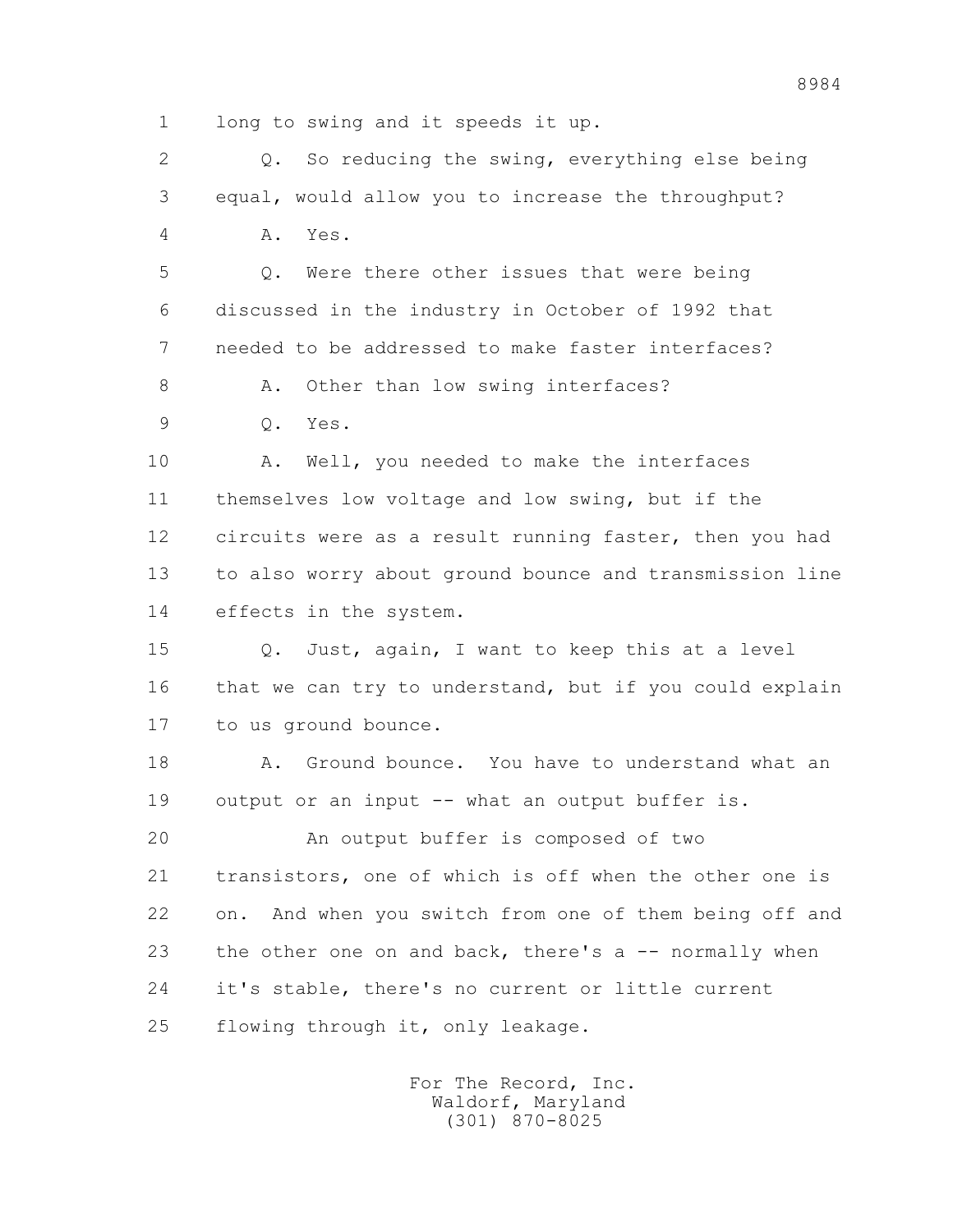1 When you switch them for a moment there's a 2 spike of current because for a moment both of them are 3 on. And when you have that spike of current, then that 4 spike of current is from power to ground. And if 5 there's any inductance in the ground line, it causes a 6 reverse current and it causes a bounce on the current, 7 and it's called a ground bounce.

 8 Q. Were there other issues that were being 9 discussed other than the ones you've mentioned -- oh, I 10 didn't ask you about transmission line.

 11 When you say transmission line issues were 12 being discussed, could you just briefly explain to us 13 what you mean by "transmission line."

 14 MR. DAVIS: Your Honor, there's a lot of 15 questions about what was being discussed in the 16 industry, and I just wanted a clarification that 17 Dr. Prince's testimony is not being asked for the truth 18 of the matter.

19 JUDGE McGUIRE: Would you clarify on that, 20 Mr. Stone.

 21 MR. STONE: It is not. It's simply being asked 22 to show what issues were being discussed within the 23 industry as Dr. Prince was aware from her various 24 positions.

25 THE WITNESS: The question was transmission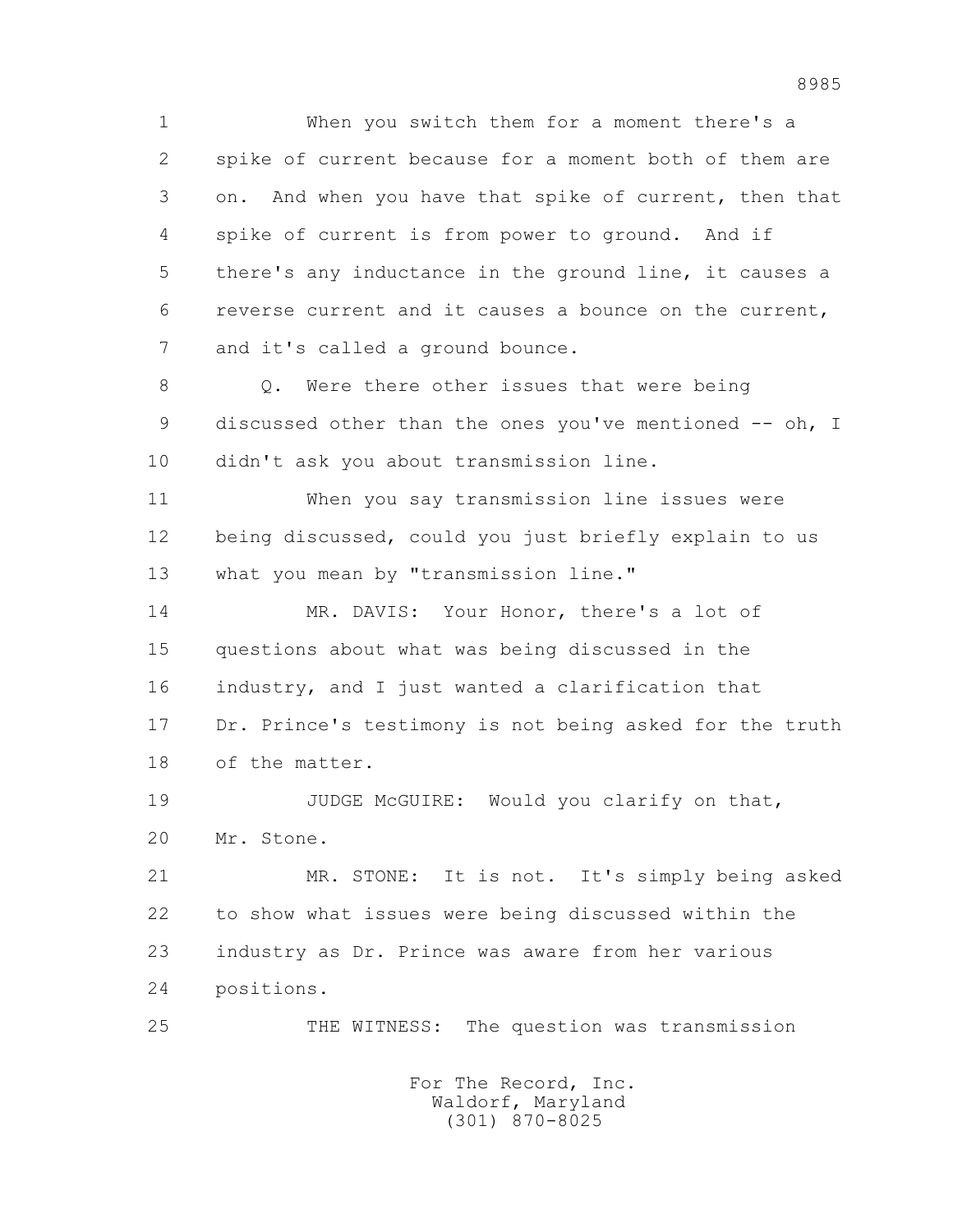1 line?

| 2  | BY MR. STONE:                                           |
|----|---------------------------------------------------------|
| 3  | Yes, please.<br>Q.                                      |
| 4  | When you have an output buffer swing, it's<br>Α.        |
| 5  | connected to a long line in the system and the line     |
| 6  | also swings and it -- a wave goes down the line, and if |
| 7  | it's not properly configured, the wave comes back and   |
| 8  | interferes with itself, and this wave effect can slow   |
| 9  | the transmission down or interfere with the             |
| 10 | transmission, and these were called transmission line   |
| 11 | effects.                                                |
| 12 | MR. STONE: Let me -- at this time, Your Honor,          |
| 13 | we'd offer RX-333.                                      |
| 14 | MR. DAVIS: No objection.                                |
| 15 | JUDGE McGUIRE: Entered.                                 |
| 16 | (RX Exhibit Number 333 was admitted into                |
| 17 | evidence.)                                              |
| 18 | BY MR. STONE:                                           |
| 19 | Let me ask you if you'd turn to the next<br>Q.          |
| 20 | document in your binder, Dr. Prince, which is RX-332.   |
| 21 | Is this another one of the articles that                |
| 22 | appeared in that October 1992 collection of articles in |
| 23 | the IEEE Spectrum?                                      |
| 24 | Yes, it is.<br>Α.                                       |
| 25 | And is this an article that was authored by<br>Q.       |
|    |                                                         |

 For The Record, Inc. Waldorf, Maryland (301) 870-8025

8986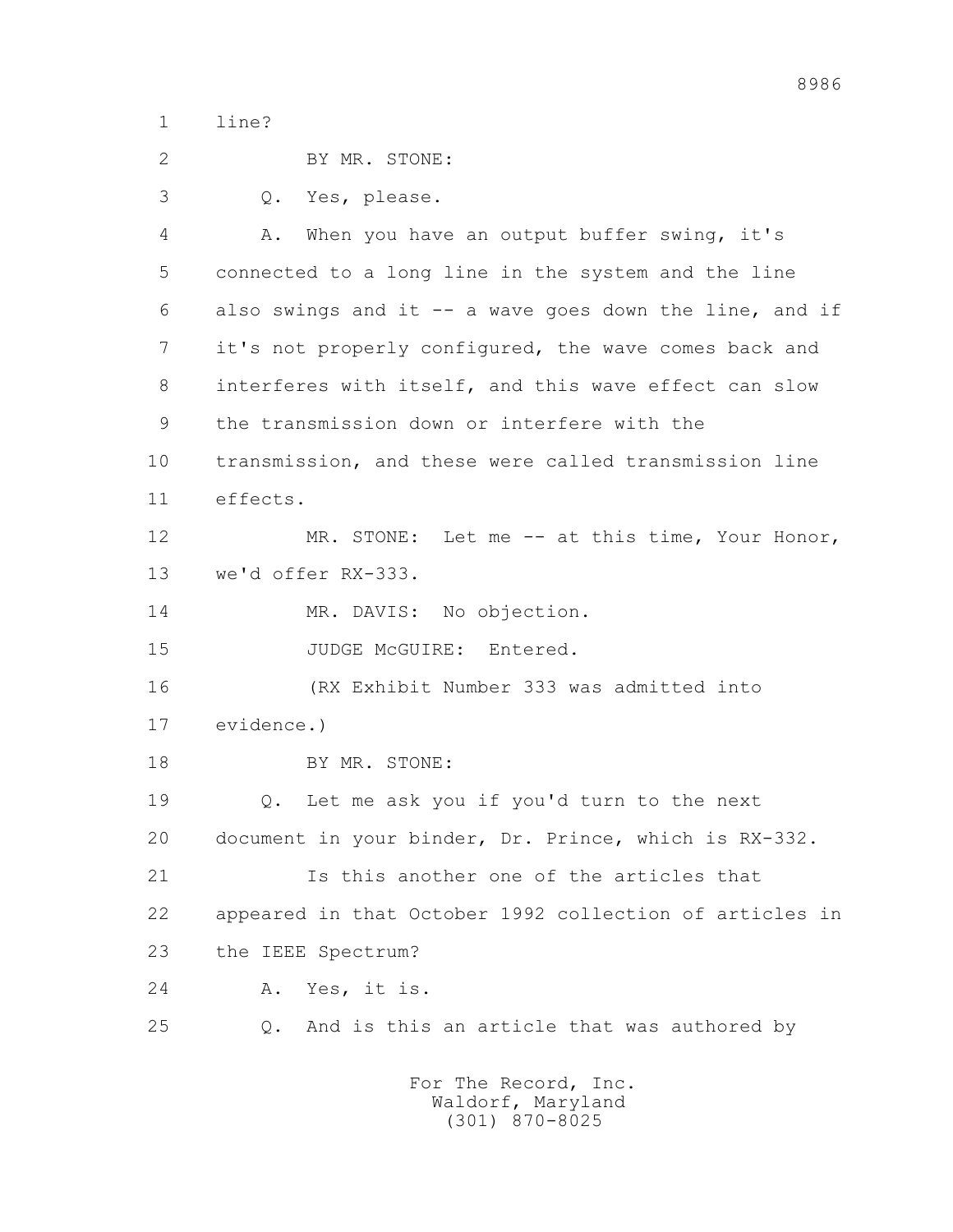1 Mike Farmwald and Dave Mooring of Rambus?

2 A. Yes.

 3 Q. Was this an article that you recall at the time 4 discussing with them?

 5 A. Only inasmuch as I asked them if they would 6 write it.

 7 Q. And why was it that you asked them if they 8 would write it?

 9 A. Because they were designing one of the DRAMs 10 that was in the press at that point. People wanted to 11 know what these fast DRAMs were, and I was trying to 12 get articles on each one of them and on the issues.

 13 Q. Were you familiar -- did you read this article 14 when it came out?

15 A. I assume I did.

 16 Q. Okay. And did you have an understanding at the 17 time, October of 1992, either from this article or from 18 any other source, that the Rambus proposal for a fast 19 DRAM included the use of dual-edged clocking?

 20 A. It was clear from the Rambus data sheets that 21 the Rambus DRAM involved dual-edged clocking. I'm not 22 sure exactly did they have -- I don't know if it's 23 mentioned in this article, but I assume it is because 24 that was one of the attributes of the Rambus DRAM. 25 Q. Okay. Let me just point you if I can to the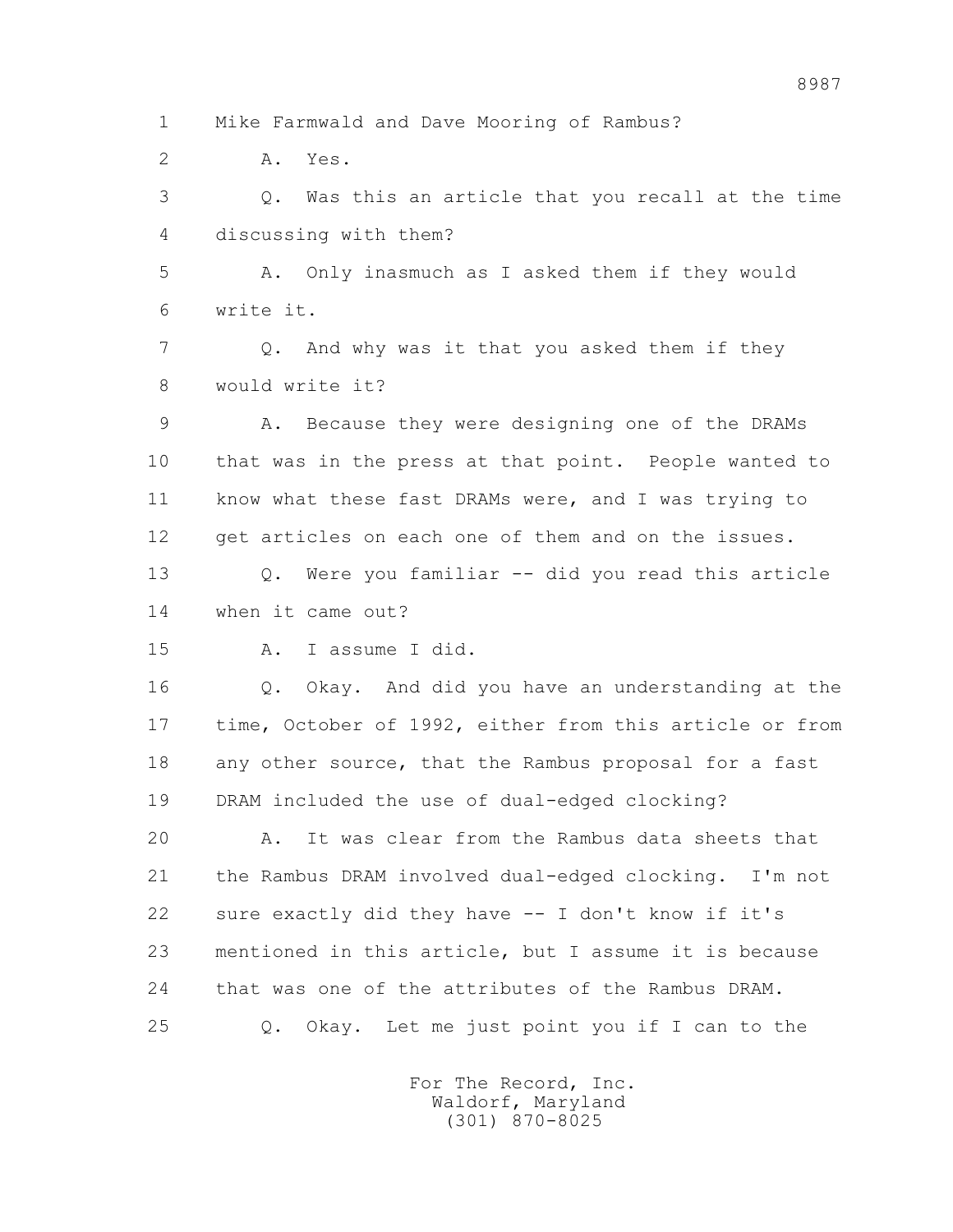1 second page of RX-332. At the bottom of the left-hand 2 column, you'll see a paragraph that begins with the 3 word "transferring"? 4 A. Right. Right. And so it does mention 5 dual-edged clocking. 6 Q. Okay. And was it your understanding at the 7 time, October of 1992, that Rambus expected to receive 8 royalties for use of its inventions? 9 MR. DAVIS: Objection, Your Honor. Vague. 10 THE WITNESS: I really didn't --11 BY MR. STONE: 12 Q. Let me rephrase, Dr. Prince. 13 Let me ask you if you would to take a look on 14 the first page of RX-332, in the second paragraph in 15 the left-hand column. 16 A. I'm sorry. The first page? 17 Q. The first page, left-hand column, second 18 paragraph, if you could. 19 A. Yes. 20 Q. And you'll notice it talks there about a 21 royalty fee? 22 A. Yes. 23 Q. Did you have some understanding in October of 24 1992 or about that time that Rambus expected to receive 25 or hoped to receive a royalty for the use of its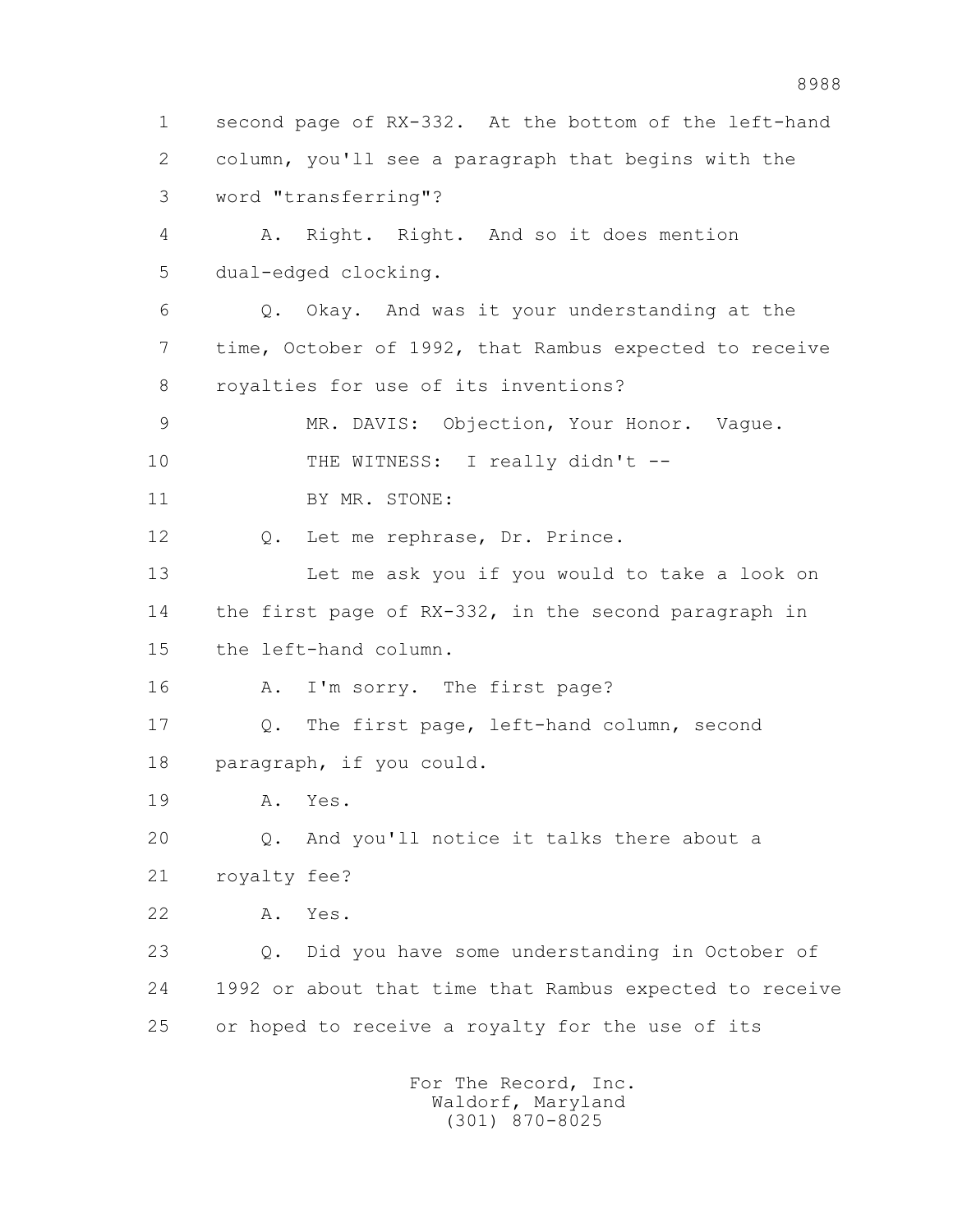1 inventions?

 2 A. Yes. Although dual-edged clocking, since 3 toggle mode was already known, I didn't anticipate that 4 was going to be one of them, but I didn't know what 5 they were going -- what they patented. I don't look at 6 patents. 7 Q. I understand. I understand. 8 You have some patents; right? 9 A. Yes. 10 Q. You have a patent on something called the 11 revolutionary pinout? 12 A. Yes. 13 MR. STONE: Your Honor, at this time I'd offer 14 RX-332. 15 MR. DAVIS: No objection. 16 JUDGE McGUIRE: Entered. 17 (RX Exhibit Number 332 was admitted into 18 evidence.) 19 BY MR. STONE: 20 Q. Now, did you later, in 1994, write another 21 article for the IEEE Spectrum that addressed fast DRAMs 22 or fast memories? 23 A. Yes, I did. 24 Q. Turn if you would to the next exhibit in your 25 binder, RX-465.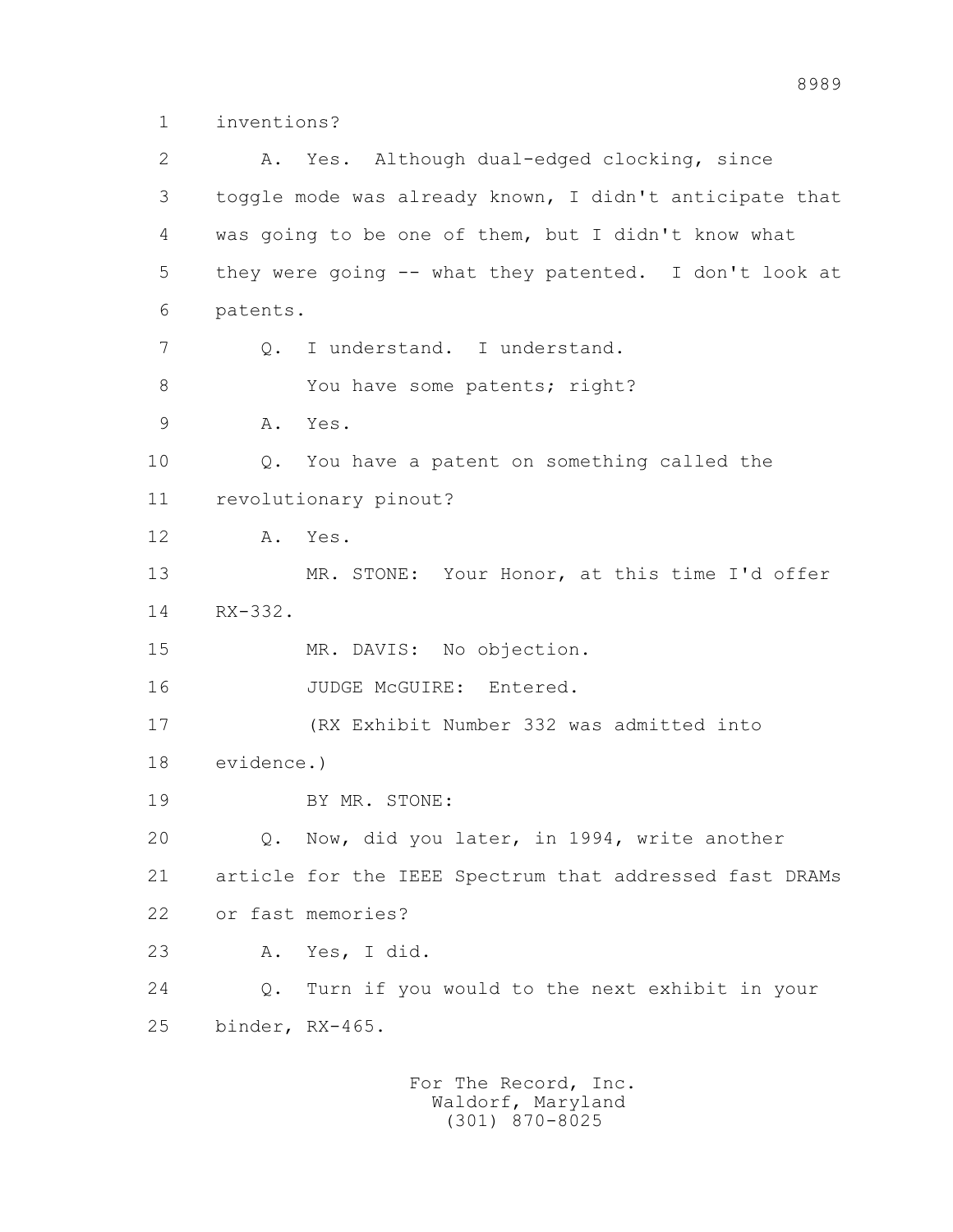1 Is this a copy of the article that you wrote? 2 A. Yes, it is. 3 Q. Let me ask you just a couple of questions about  $4 \quad \text{it.}$  5 Let me move it into evidence first if I might. 6 Your Honor, I'd offer RX-465. 7 MR. DAVIS: No objection. 8 JUDGE McGUIRE: Entered. 9 (RX Exhibit Number 465 was admitted into 10 evidence.) 11 BY MR. STONE: 12 Q. And this appeared in the February edition of 13 Spectrum; is that right? 14 A. 1994, yes. 15 Q. And about when was it that you wrote the 16 article, if you recall, how much in advance of its 17 publication? 18 A. I just almost missed the deadline. So I wrote 19 it in late January, early February. 20 Q. Okay. Directing your attention to the very 21 first paragraph in this article, there's a reference to 22 the mismatched bandwidth of fast processors and the 23 slower memory chips. 24 Do you see that reference? 25 A. Uh-huh.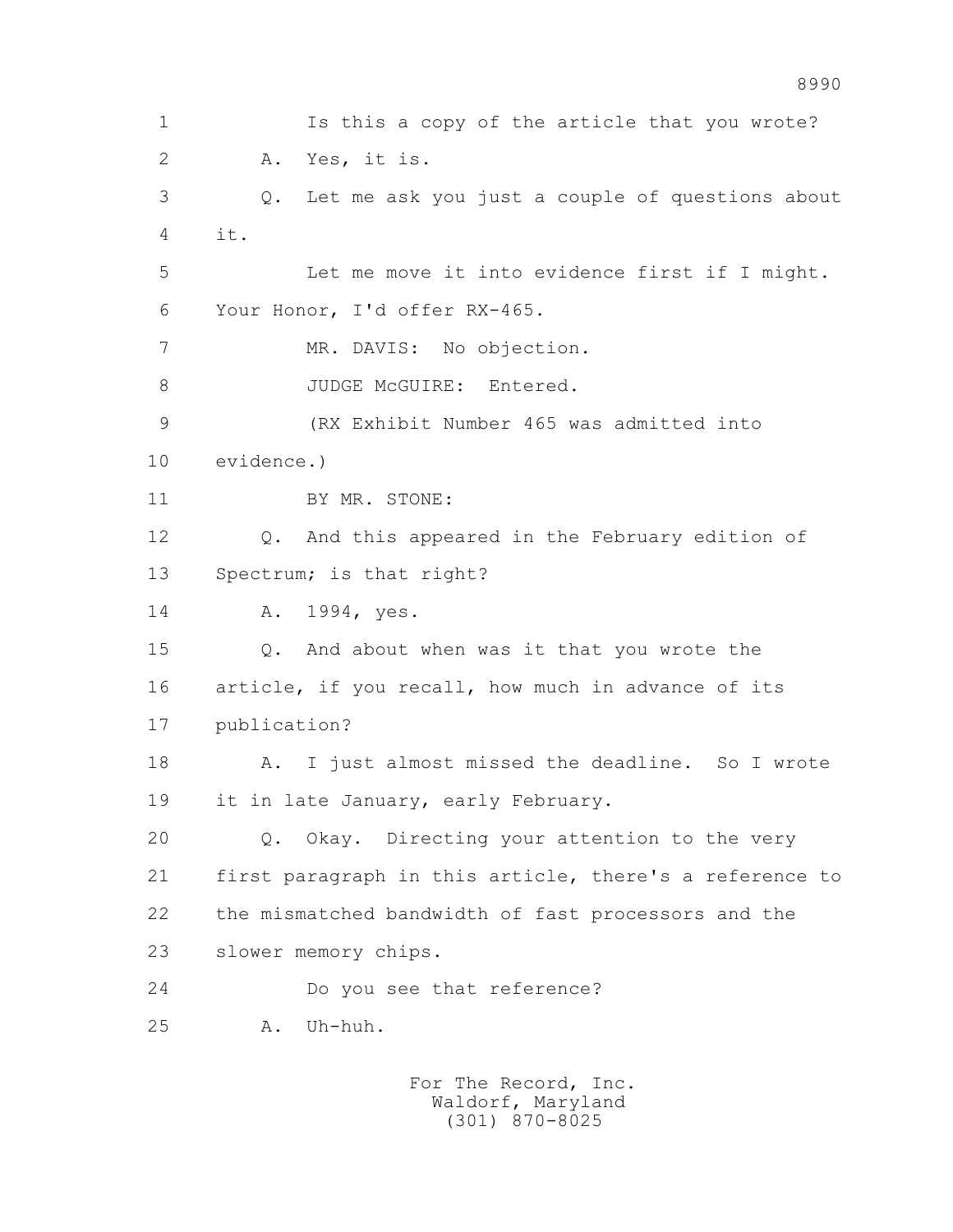1 Q. Is that something that's depicted then in the 2 figure on the bottom of the first page as well? 3 A. Yes. 4 Q. Could you just briefly tell us what that 5 mismatched bandwidths refers to. 6 A. Actually it's the speed of the processor. 7 That's why I was looking, because I must have changed 8 the chart that I used for that not too long after 9 that. 10 It's actually the speed of the processor and 11 the DRAM that are mismatched, and the DRAM can either 12 be run faster or it can have a slower speed, be put on 13 a wider bus and get the same amount of information 14 through. 15 So it is the bandwidth that's mismatched. 16 Q. Is that something that you might refer to as a 17 memory bottleneck? Have you heard it referred to as 18 that? 19 A. It is one of the bottlenecks in memories. 20 Q. Okay. With respect to this particular 21 article, if you could turn to page 3 of it, and let me 22 ask you just to explain a couple of things on the 23 document. 24 There's -- in the second column, the middle 25 column, under the heading Synchronous Memories, you For The Record, Inc.

 Waldorf, Maryland (301) 870-8025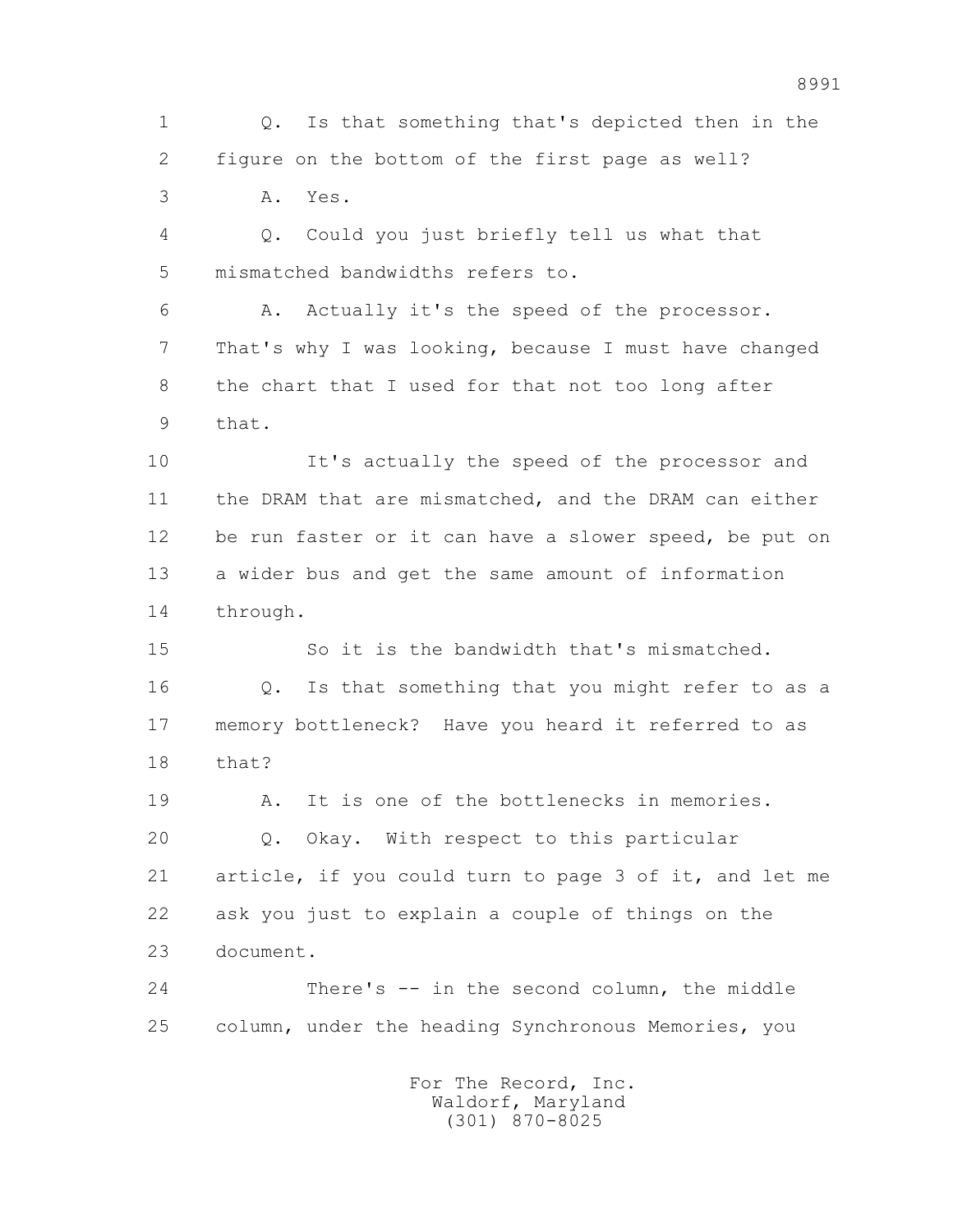1 list a variety. Cache DRAM, Rambus DRAM, JEDEC 2 standard synchronous DRAM, are the three that I think 3 are listed there.

 4 A. Synchronous static RAMs are also listed because 5 they were around before the synchronous DRAMs.

 6 Q. Okay. And when you use the phrase 7 "synchronous" in describing all of those various ones, 8 what do you mean by the use of that term?

 9 A. Synchronous specifically means that there are 10 registers on the inputs and outputs of the RAM and the 11 registers allow the RAM to be run under what they call 12 the system clock.

 13 Q. Then if you would turn to the next page, which 14 is page 4 and the last page of this exhibit. And I'm 15 going to ask you about the column on the left-hand 16 side, the first column, and the second paragraph up 17 from the bottom, the one that begins "Another method."

18 A. Yes.

 19 Q. And when you talk here about another method, 20 was that -- are you describing dual-edged clocking? 21 A. Yes, although at the time I would have said I

22 was describing toggle mode. Yes.

 23 Q. And by that would mean using the rising edge 24 and the falling edge of the clock to --

25 A. Yes, sir.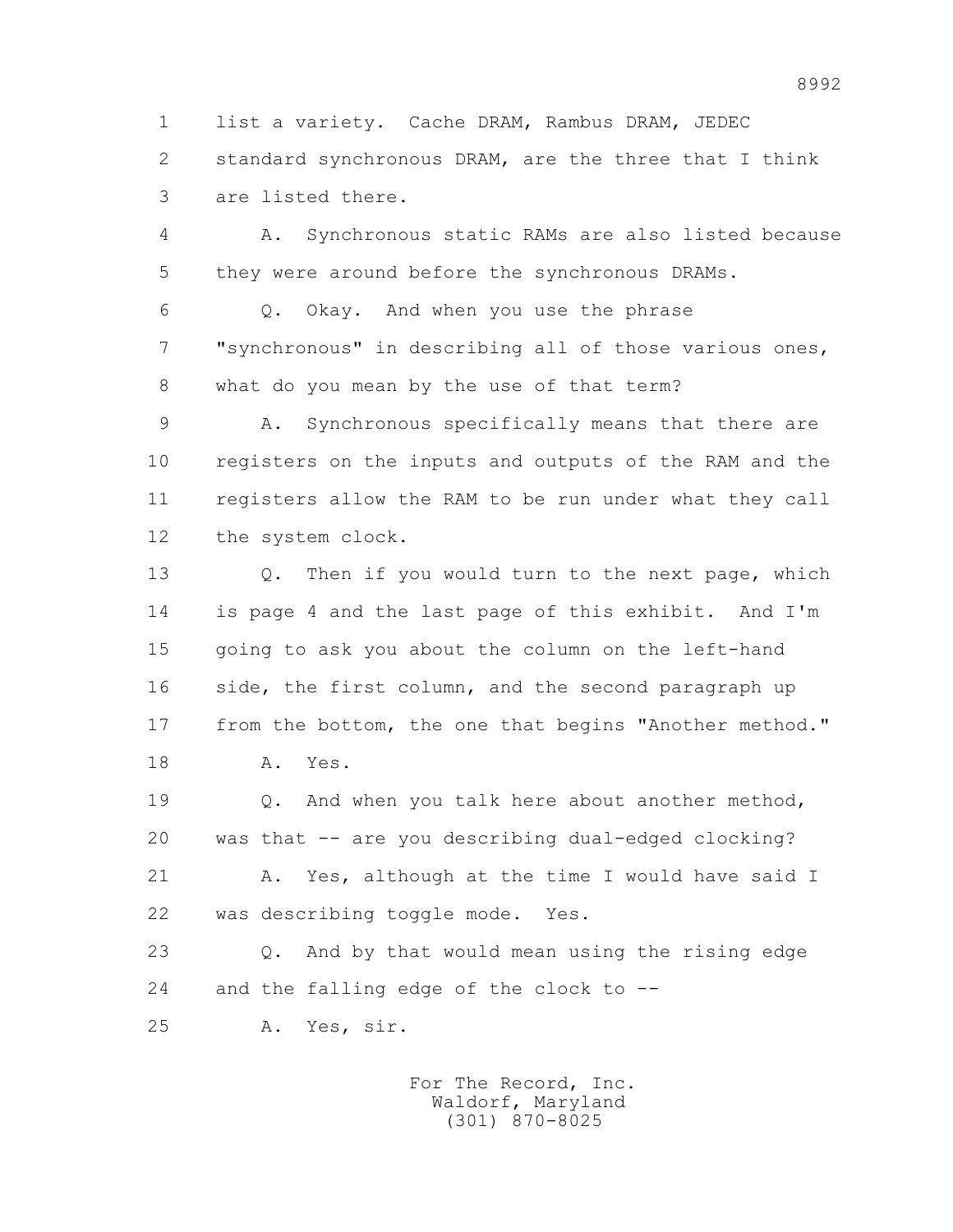1 Q. And was it your understanding in 1994 that you 2 needed to move to this dual-edged clocking to obtain 3 speeds over 200 megahertz?

 4 A. It was the general wisdom I think of the 5 industry at that point that it was one of the main ways 6 we were going to be able to obtain speed. There was a 7 lot of discussion about whether it was going to be 8 possible because there was some difficulty with making 9 the clock edges stable on both edges.

 10 Q. So this issue of how fast you could go without 11 dual-edged clocking was being discussed in the industry 12 in 1994?

13 A. Oh, before 1994.

14 0. And one of the issues being discussed was, if 15 you went to dual-edged clocking, would you be able to 16 stabilize the edges sufficiently?

17 A. Yes.

 18 Q. And is that related to clock skew that you told 19 us about earlier?

20 A. I guess so. I hadn't thought about that.

 21 Q. Okay. Did you, after you found -- at the time 22 that you submitted this particular article, RX-465, you 23 were -- you had started Memory Strategies

24 International; correct?

25 A. Yes, I had.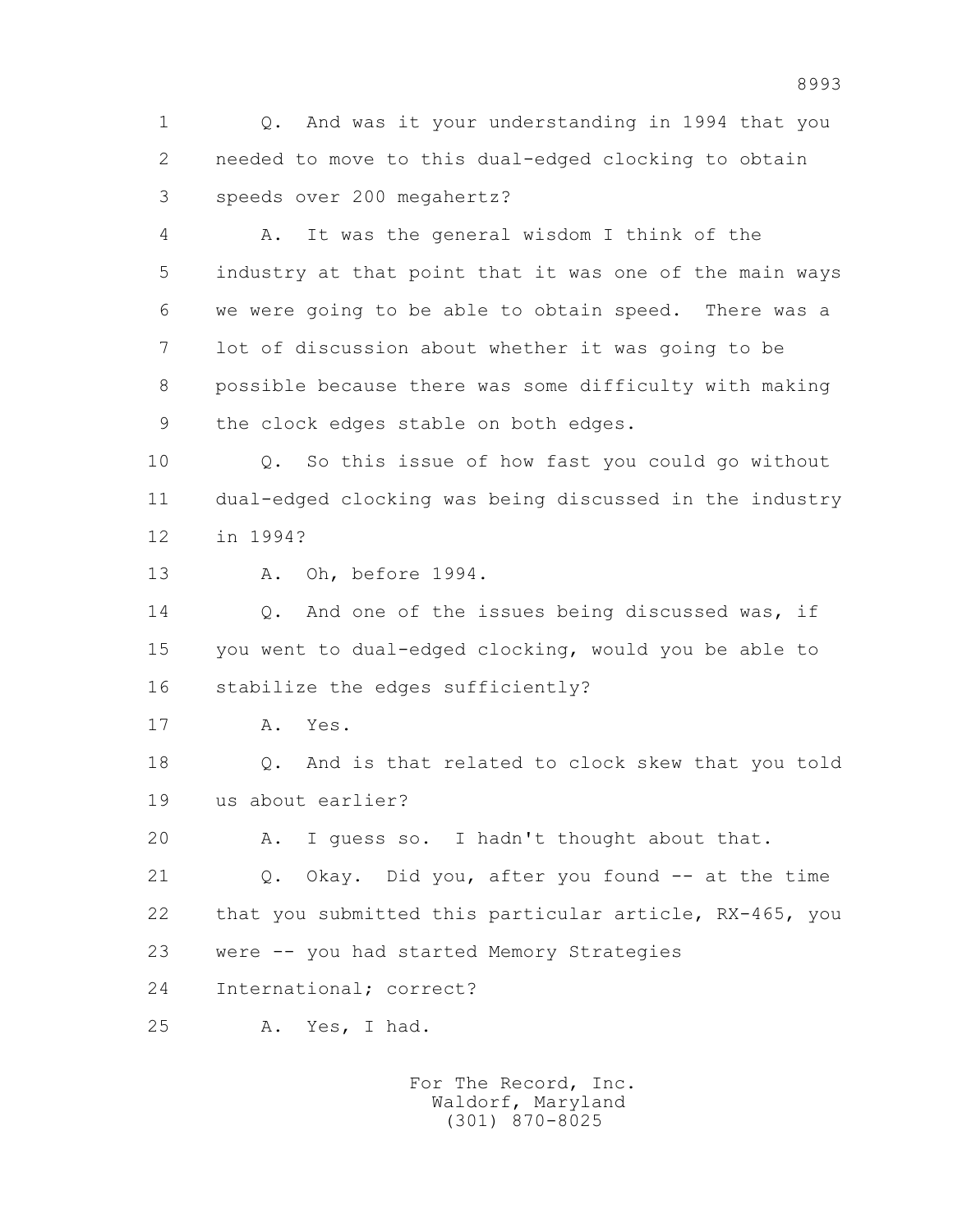1 Q. And could you just briefly tell us the 2 business, the different business activities of 3 Memory Strategies International in the 1994 time 4 frame. 5 A. I don't remember exactly when we started our 6 different product lines. We did technical reports and 7 we do technical reports on the different memory 8 products. 9 We also do technical training. We started that 10 in '94. We do technical training internal to the 11 companies in the industry in the memory area. And we 12 also on occasion do private reports for companies that 13 ask for them. 14 Q. When you say you do technical training, you go 15 to a company and provide courses or lectures? 16 A. Courses for their engineers. 17 Q. And when you talk about reports, would you do 18 some reports -- you said you do some private reports. 19 Do you also do reports that you make available 20 more broadly? 21 A. Yes. There are numerous reports on our 22 Web pages. 23 Q. And were you in the 1994 time frame asked to do 24 a private report for Samsung? 25 A. Yes, I was. For The Record, Inc.

 Waldorf, Maryland (301) 870-8025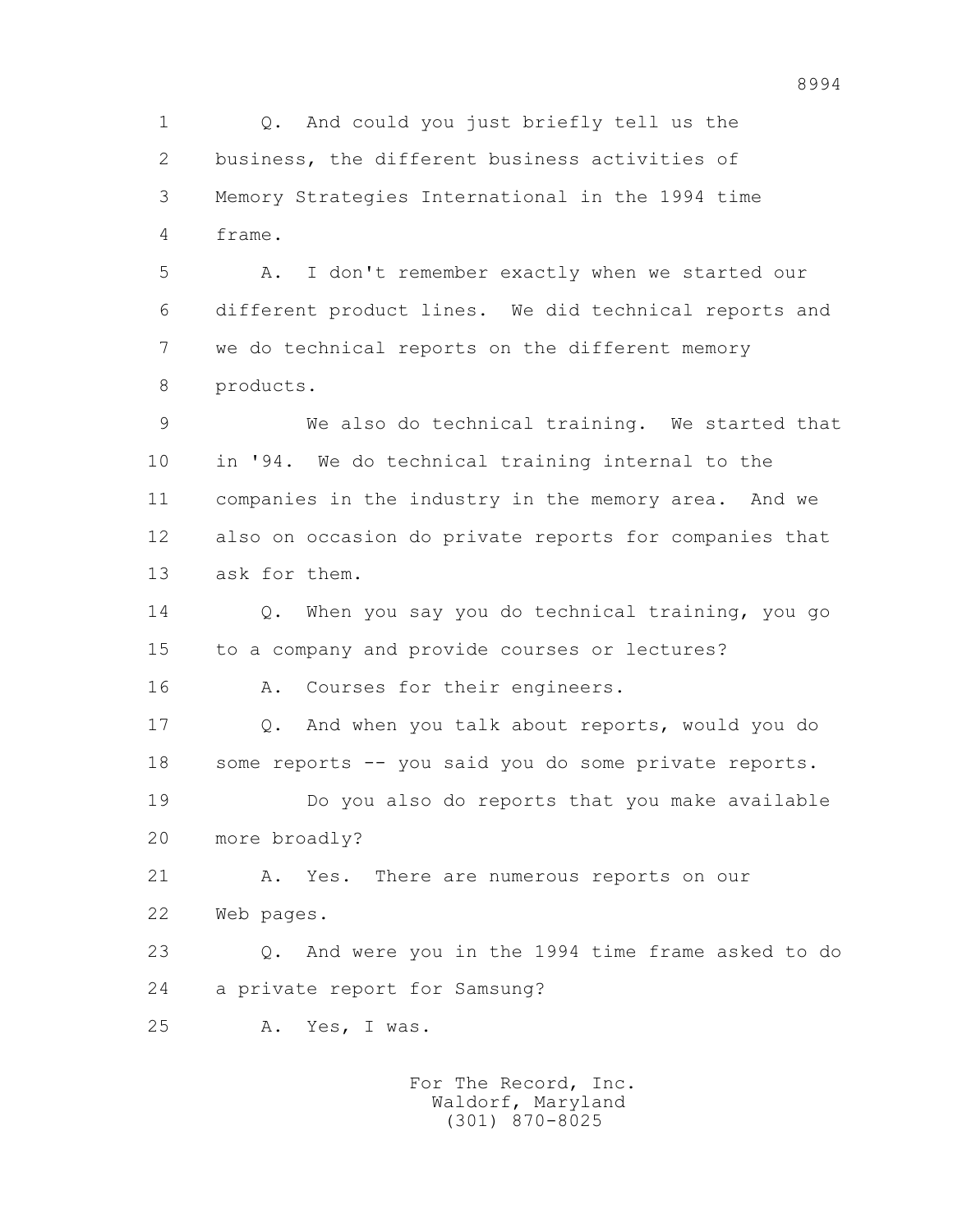1 Q. And who at Samsung asked you to do that? 2 A. Joel Karp. 3 Q. As best you can recall, what did Mr. Karp ask 4 you to do? 5 A. He asked for a report that would help them 6 understand where the Rambus DRAM was in the market and 7 also help them understand some of the technology of the 8 product. 9 Q. As best you can recall, when about was it that 10 he asked you to do that? 11 A. It was sometime in -- sometime in '94. 12 Q. And what did you do in response to his 13 request? 14 A. I accessed all public information that I could 15 find on the Rambus DRAM and made slides and went over 16 to Korea and presented the report to a group of Samsung 17 engineers. 18 Q. Do you recall about how many Samsung engineers 19 were in attendance? 20 A. I would say that there were between fifty and a 21 hundred. There were a very large number of them. 22 Q. When you say you put public information 23 together, was there anything in the presentation that 24 you provided that you obtained from other than public 25 sources?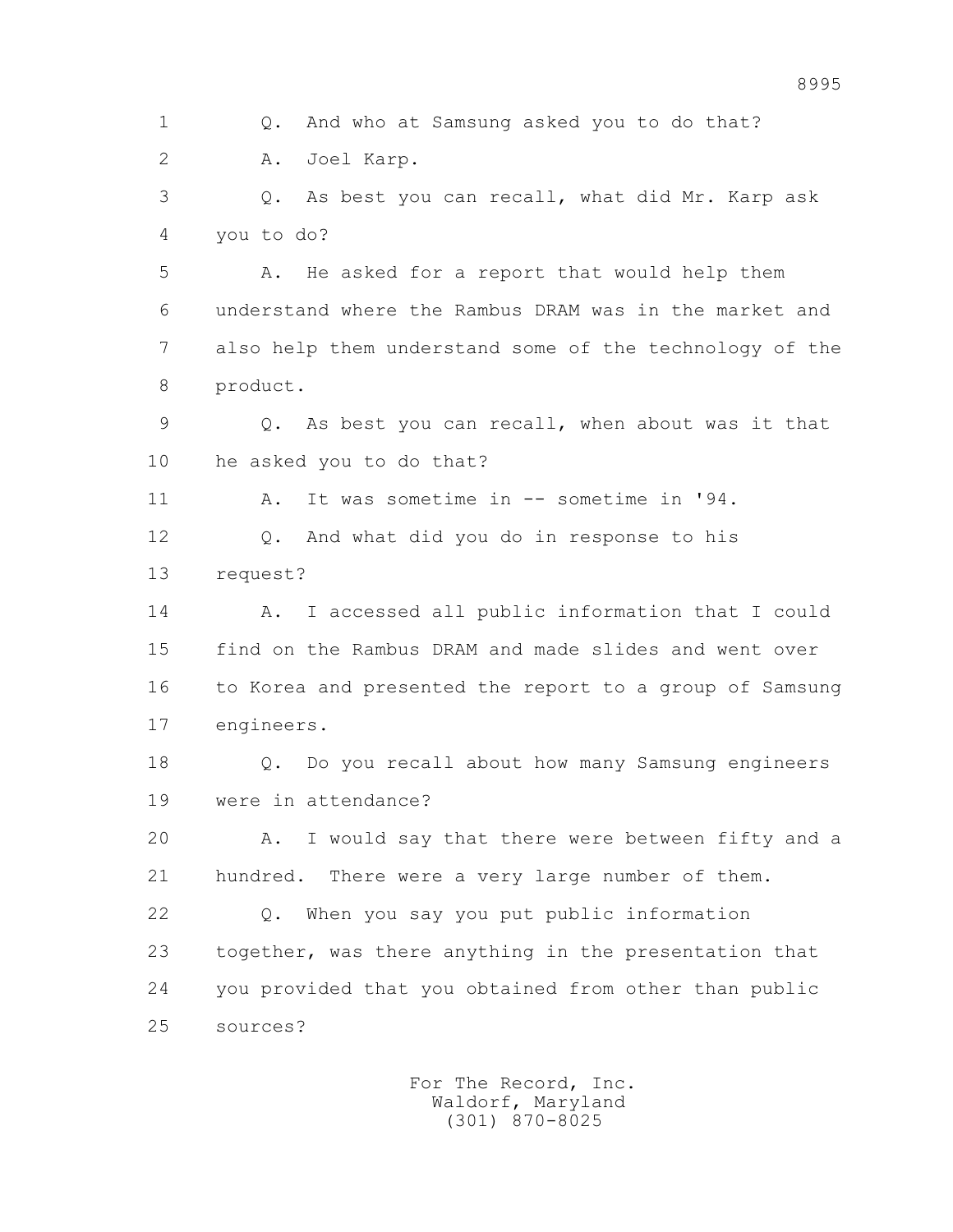1 A. No.

 2 Q. Let me ask you to turn to the final document in 3 your binder if you would, which is RX-2166.

4 A. Uh-huh.

5 Q. Do you recognize this document?

6 A. Yes.

 7 Q. Is this a copy of the slides that you put 8 together for your presentation to Samsung in Korea?

 9 A. It seems a little bit smaller than the 10 presentation. It's a subset of the slides.

11 0. Okay.

 12 A. Is this -- oh, maybe it is. Maybe it is the 13 whole presentation. Okay. Yes, it does appear to be 14 the whole presentation.

 15 Q. There may be a longer version. If there is, 16 I'm going to look for it, Dr. Prince, if we take a 17 break and I can try to show you that one as well.

18 A. Well, it also may be that the document that I 19 was reviewing from the exhibits from the last subpoena 20 was larger and I was thinking about a larger document. 21 I think this is all there is.

 22 Q. Okay. And then I want to just ask you a couple 23 of little procedural questions about this.

 24 In 1994, at the time of this presentation, did 25 you take slides, transparencies that you had put on an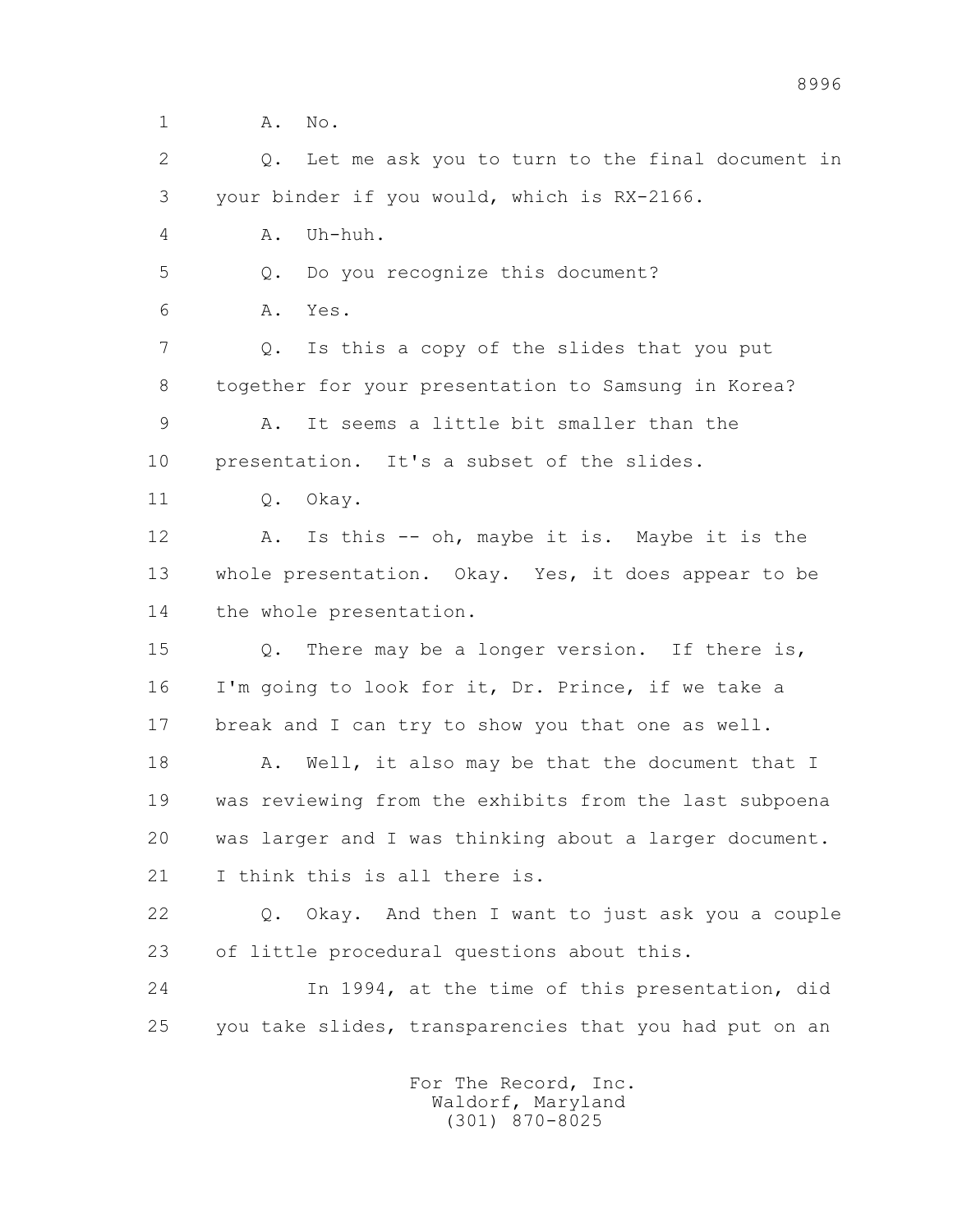1 overhead? Is that how you showed it?

 2 A. Yes. My presentation wasn't in my computer at 3 that time.

 4 Q. And then did you leave hard copies of the 5 slides for people at Samsung?

 6 A. No. They took the slides and made copies while 7 I was there and returned the slides to me and returned 8 a copy to me, which is what I provided in response to 9 the subpoena.

 10 Q. Right. You provided us a copy that they gave 11 back to you; right?

12 A. Yes.

 13 Q. And did that copy have on it some handwriting 14 that was not your handwriting?

15 A. I don't remember any handwriting.

16 Q. Look at the very first page if you would.

17 You'll see there's some writing in Korean?

 18 A. Oh, that's not -- I didn't assume -- that 19 wasn't handwriting because it's identical on every 20 page. I assumed it was some kind of stamp.

 21 Q. I mean -- and I won't belabor this point; it's 22 not that important.

 23 Look at the upper left corner on the first 24 page. Right alongside the Memory Strategies 25 International just to the left, or look on the screen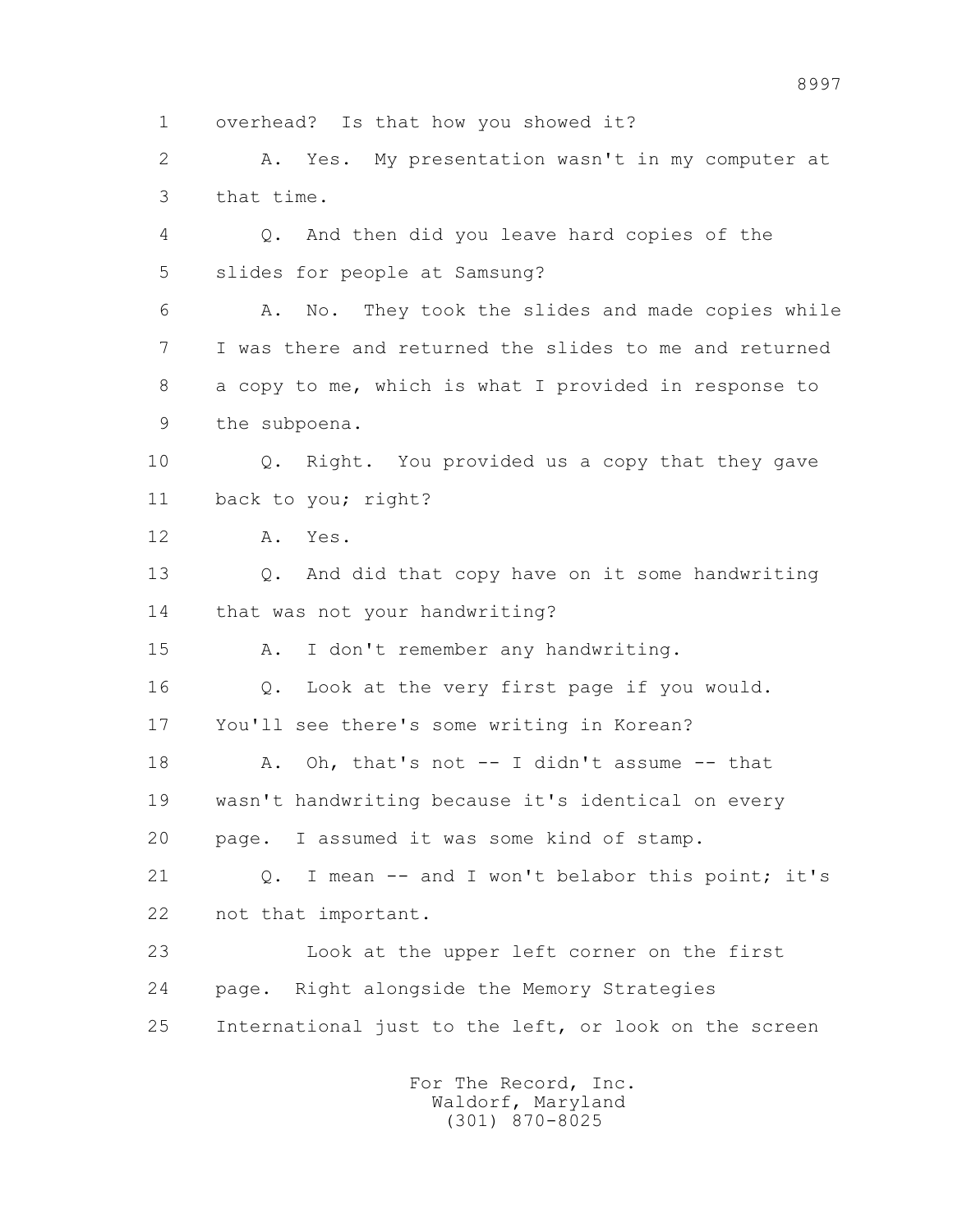1 and you'll see where I'm pointing? 2 A. That isn't on the copy I have. 3 Q. That's not on your copy? 4 A. No. 5 Q. Oh, heavens. 6 MR. DAVIS: Your Honor, I'm not sure if this 7 copy was provided by Dr. Prince. 8 MR. STONE: Oh, they put the wrong copy in the 9 binder, Dr. Prince. Let me apologize. 10 JUDGE McGUIRE: Then do you want to take a 11 second and reshuffle here? 12 MR. STONE: If we can, Your Honor. 13 JUDGE McGUIRE: All right. Let's go off the 14 record. 15 (Discussion off the record.) 16 JUDGE McGUIRE: All right, Mr. Stone. 17 BY MR. STONE: 18 Q. I've given Dr. Prince a copy of RX-2153, which 19 I believe is the copy that she produced at her 20 deposition. 21 I'm sorry for putting the wrong one in the 22 binder. 23 Looking at what is RX-2153, can you identify 24 that as a copy of the slides from your presentation to 25 Samsung?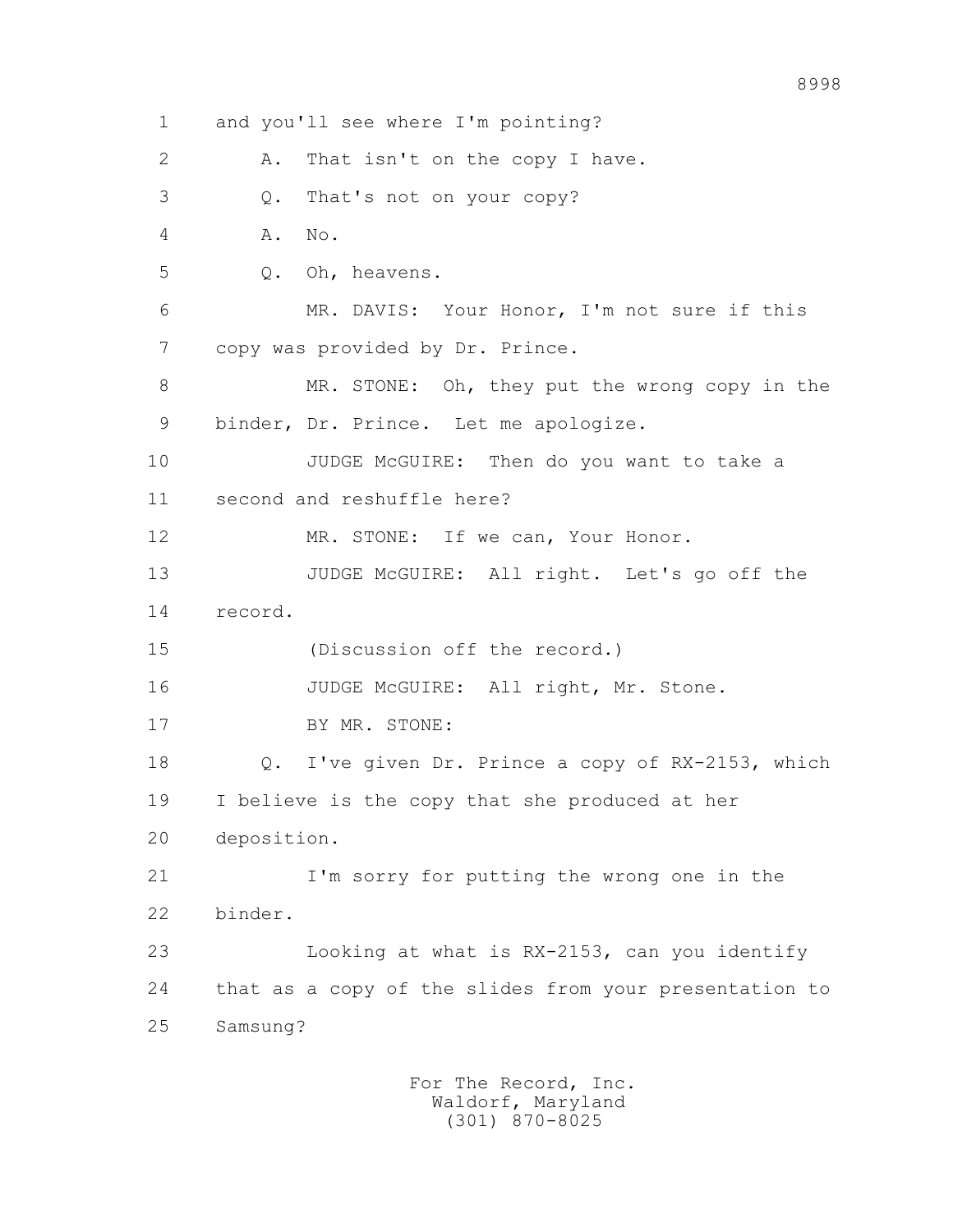1 A. Yes, it is. It has a lot of notations on it 2 that weren't there that are due to this court action. 3 MR. STONE: Your Honor, I don't know if -- it's 4 in evidence. Okay. 5 BY MR. STONE: 6 Q. Let me ask you some questions about this then. 7 And turn if you could to what I think is going 8 to be, I hope, page 9, Dr. Prince. 9 A. Are you looking at the number at the bottom 10 left or the bottom right? 11 0. I'm looking at the number --12 A. The BP number or the DKT number? 13 Q. I'm looking at the number at the very bottom 14 left, if you can find page 9. The heading says "Status 15 of Standardization." 16 A. Yes. 17 Q. Okay. And in this portion of your presentation 18 were you talking about the status of standardization of 19 a Rambus product? 20 A. Yes, I was. 21 Q. And how did you refer to it then? Did you call 22 it an RDRAM or a Rambus DRAM or something else? 23 A. I don't know. It looks like I referred to it 24 as the Rambus DRAM. 25 Q. Let me use that phrase then when I ask you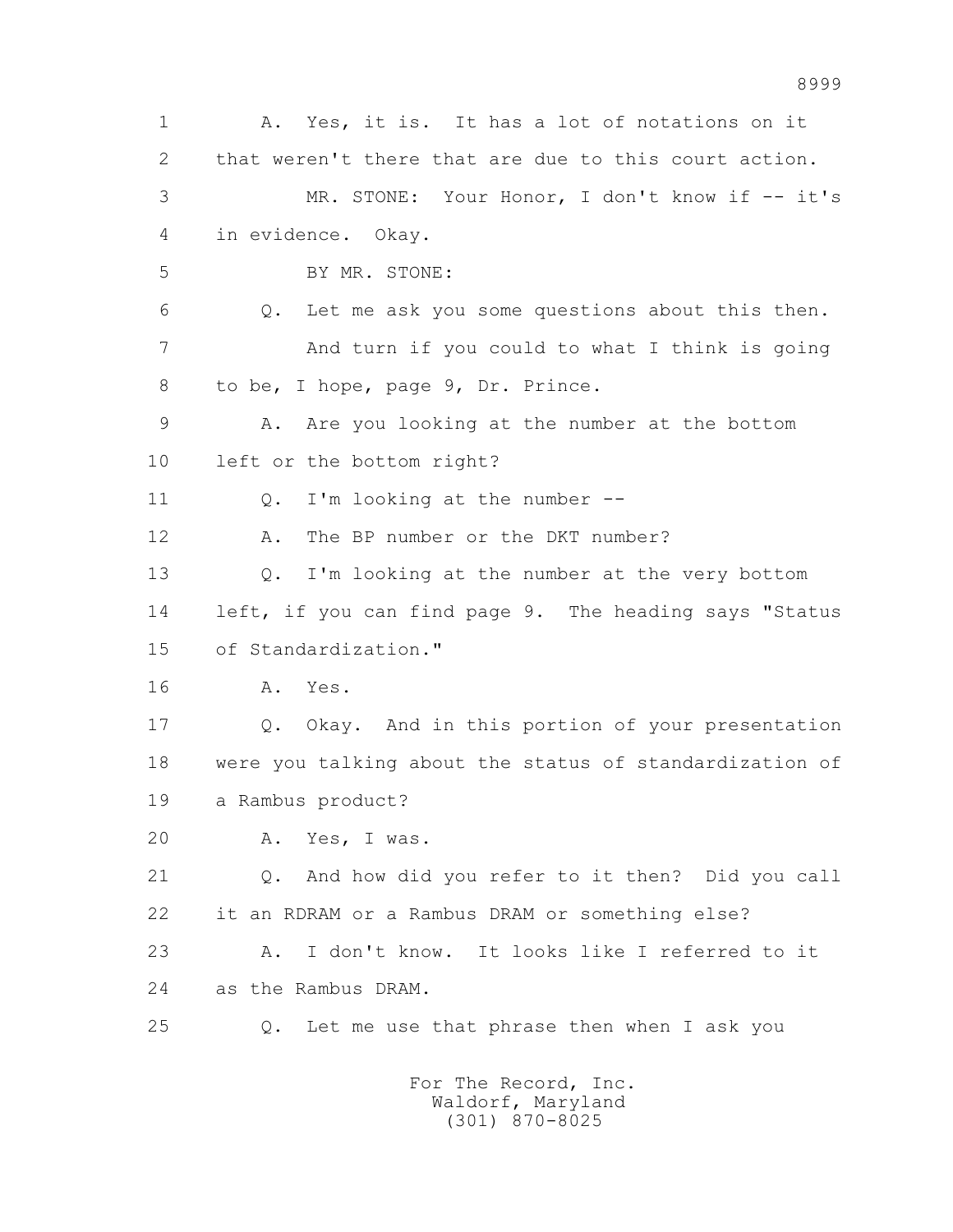1 questions about this report if that's okay.

 2 At the very top of this page you say "de facto 3 standardization." Do you see that?

4 A. Yes.

 5 Q. And in 1994 at the time of this presentation, 6 did you use that phrase to refer to a part that would 7 be supplied by more than one source to a viable segment 8 of the market? Was that your definition, as it says in 9 the first sentence?

 10 A. That's right. That's what I said in the first 11 sentence.

 12 Q. And was that the definition you were generally 13 using at the time?

14 A. Yes.

 15 Q. At the very bottom of this page, in the last 16 paragraph, it says, "A further danger of a de facto 17 standard is the lack of assurance that the standard is 18 maintained by all vendors."

19 A. Yes.

20 Q. Do you see that reference?

21 A. Yes.

22 Q. Could you explain what you meant by that.

 23 A. Well, if you have a standard that has been 24 reviewed by a standards committee and everyone has 25 agreed to what the standard will look like, then a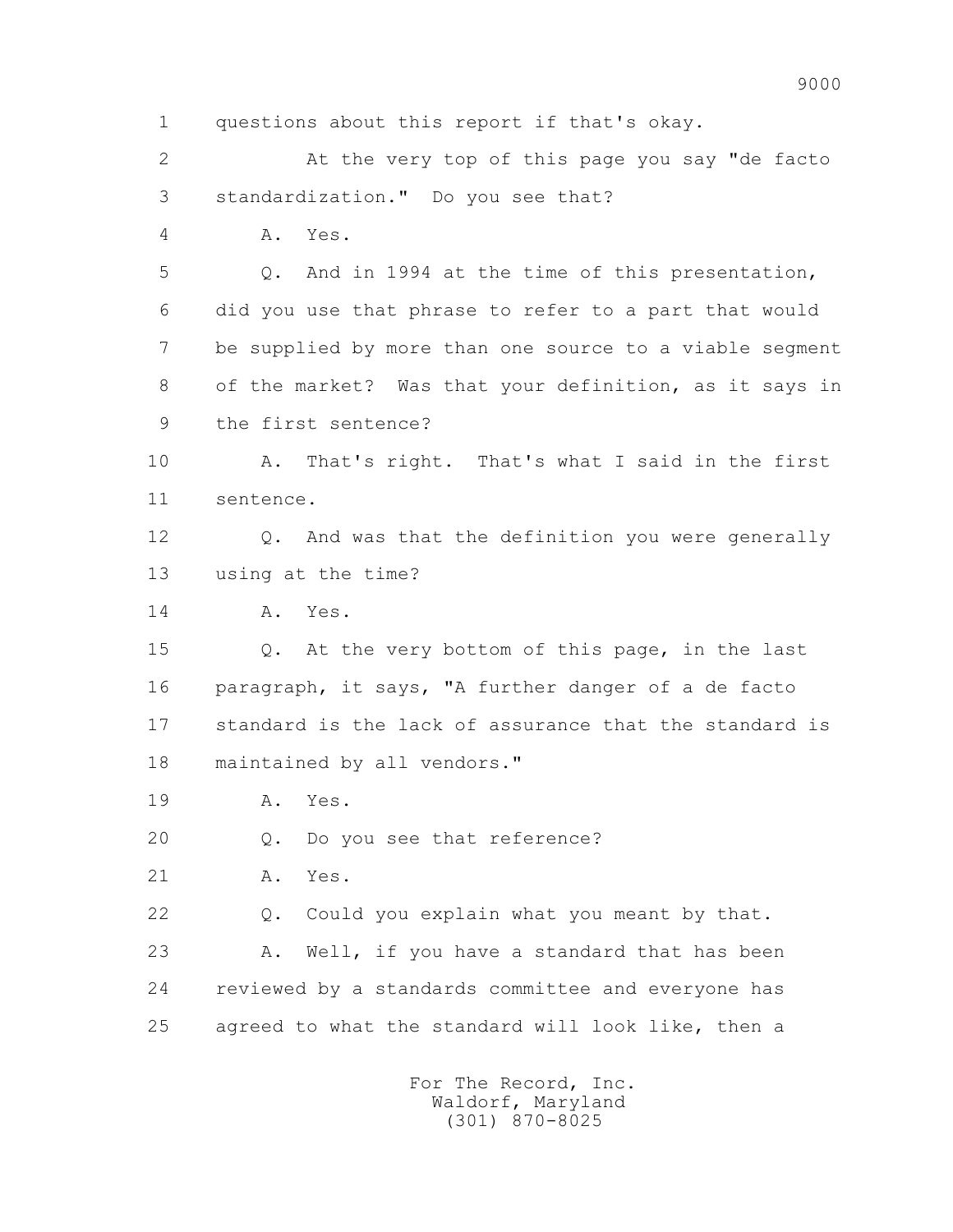1 customer who buys it will be assured that the part that 2 they get from any one of the suppliers will indeed be 3 the part that will work in their system.

 4 The danger with a de facto standardization is 5 there is nothing to assure that the part that is 6 bought is going to be the same as the part bought from 7 some other supplier or indeed from that supplier 8 earlier.

 9 So there's more of a risk to the user to use a 10 de facto standard.

 11 Q. And was that a risk that you understood that at 12 the time of your presentation that Rambus needed to 13 find a way to address?

14 A. Actually I was making this to Samsung. It was 15 a risk that I wanted Samsung to be aware of if they 16 went with a de facto standard.

 17 Q. And did you know at the time of your 18 presentation what, if anything, Rambus was proposing to 19 do to address that risk?

 20 A. To the best of my knowledge, nothing. I don't 21 believe Rambus ever presented any part of their 22 technology for standardization.

 23 Q. And do you know if at the time of your 24 presentation Rambus was requiring each of the 25 manufacturers to comply with a Rambus specification?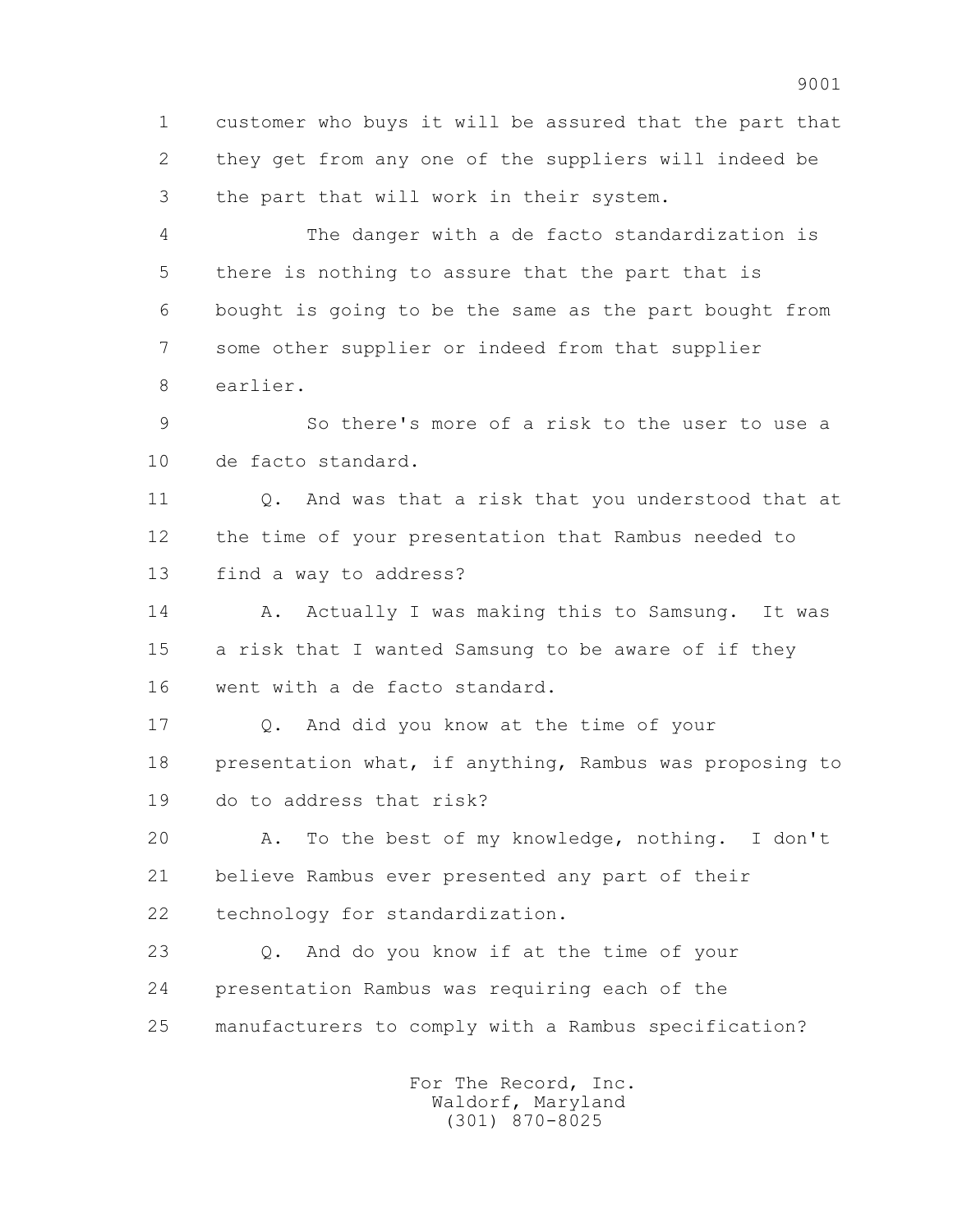1 A. I don't know what Rambus was doing at that 2 time. 3 Q. Okay. Turn if you would to the next page of 4 this document, if you don't mind, Dr. Prince.  $5$   $A$ .  $Ilh-huh$ . 6 Q. The heading here is Potential Areas for 7 Patents. 8 A. I'm sorry. What page? 9 Q. The very next page, page 10. So this will be 10 page 10 of -- I forgot the exhibit number. I'm sorry. 11 2156? 53? 12 On page 10 of RX-2153, the heading is Potential 13 Areas for Patents. Do you see that? 14 A. Yes. 15 Q. And was -- and you then list four subheadings: 16 vertical surface mount package, protocol, distributed 17 clock, differential interface. Do you see those four? 18 A. Yes. 19 Q. Were those four areas in which you thought 20 Rambus might obtain patents? 21 A. I was asked to, by Samsung, to comment on what 22 areas they potentially could file patents under, and 23 those are areas that appeared to me possibly for 24 patents. 25 Q. And these were that Rambus would file, not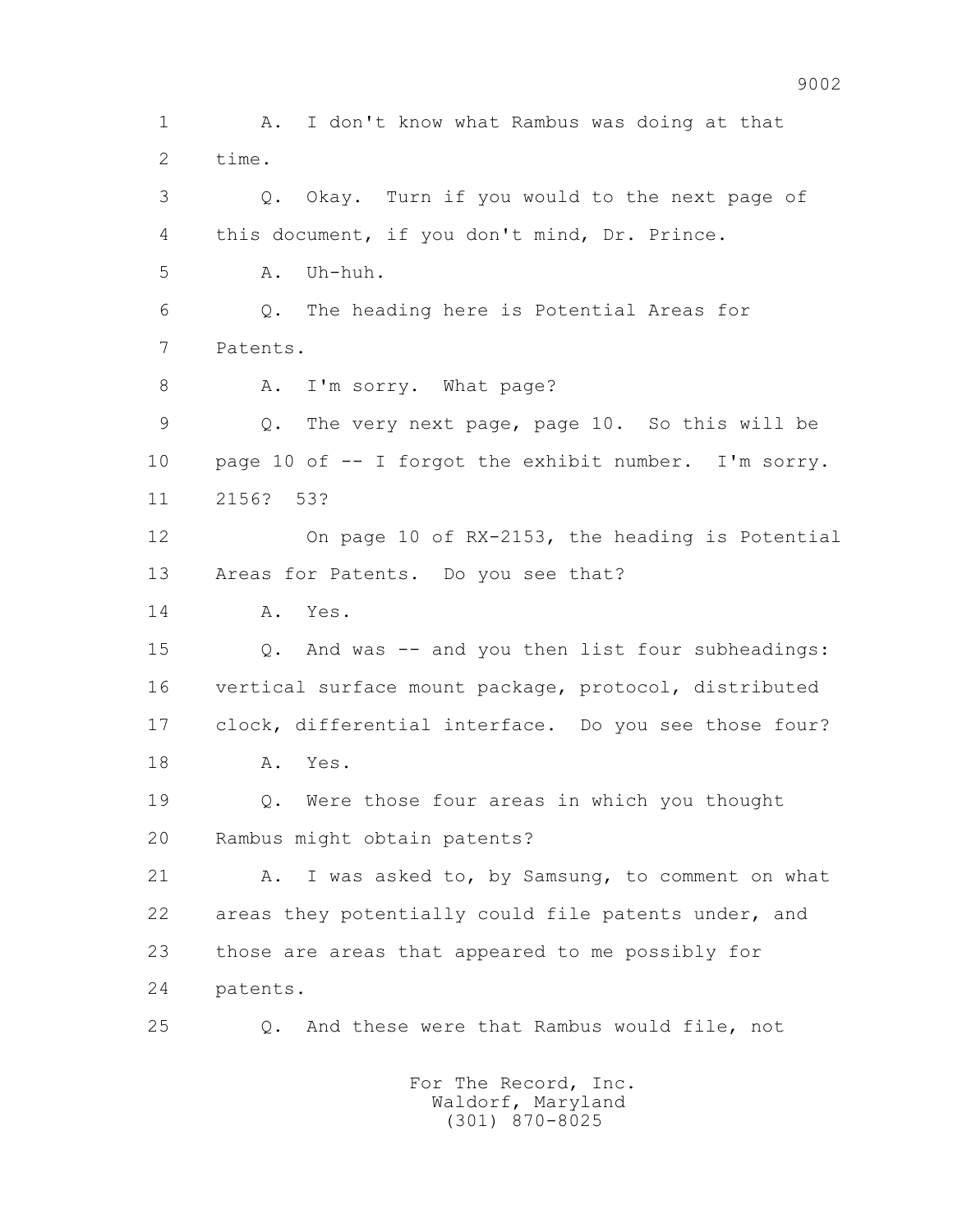1 Samsung?

 2 A. That Rambus would file. 3 And I was not making a judgment that these were 4 suitable for patents. I was simply saying these are 5 areas that they might have filed patents under. 6 Q. I appreciate that. 7 at the very bottom of the page is some 8 language that you've been asked about before, and 9 there's a reference there to "Many of the large 10 systems houses believe that the Rambus patents are 11 challengeable by previous internal work and/or 12 patents." 13 Do you see that first sentence? 14 A. Yes, sir. 15 Q. Now, is that information that came to you in a 16 public fashion so that you weren't sharing any 17 proprietary information with Samsung when you told them 18 this? 19 A. Yes, it was. 20 Q. And there's a reference in the next sentence to 21 "The early concern about the impact of the Rambus 22 patents on the major systems houses and vendors seems 23 to have diminished considerably." 24 Do you see that? 25 A. Yes, I do.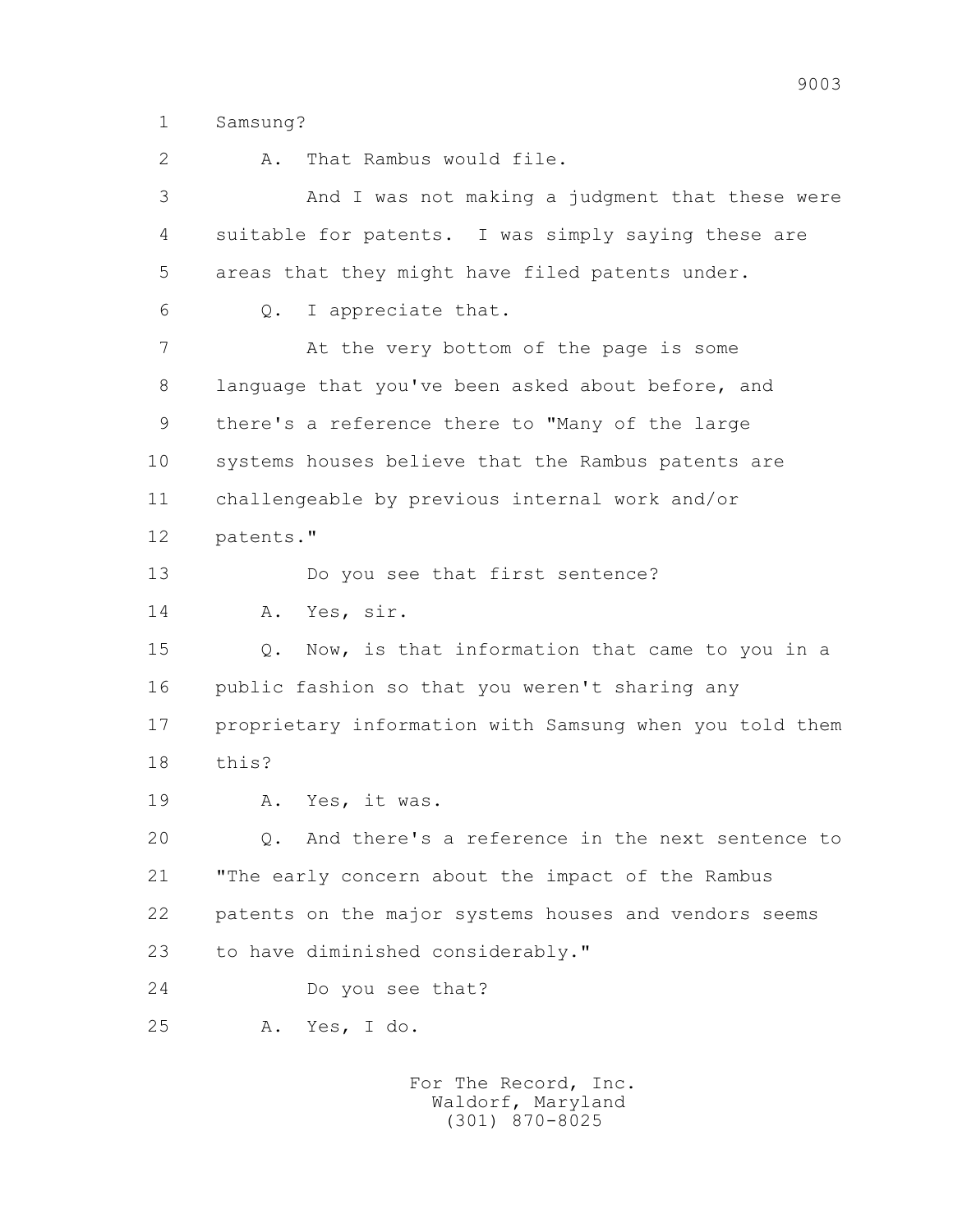1 Q. Can you help us to place a time frame on the 2 early concern? When was that early concern, if you can 3 help us?

 4 A. I don't know that I can put a time frame on it. 5 When Rambus first started talking about their 6 product, they were very secretive and nobody really 7 knew what they had. After it was clear what they had, 8 then many of the big companies reviewed the patents 9 that they had already -- prior work that they had 10 already had and there was discussion various places in 11 the industry that much of this seemed to have prior 12 art.

 13 Q. And all of that information even about these 14 early concerns came to you in a public, not a 15 confidential fashion?

16 A. Yes, sir.

 17 Q. Turn if you would to I believe it's going to be 18 page 34 of this document. It's headed RamLink 19 Overview.

20 A. Yes.

21 34 is not RamLink Overview.

 22 Q. That's the pagination difference in mine. Hang 23 on a second and I'll find it.

24 A. 37?

25 Q. Yes. If you would turn to 37, the RamLink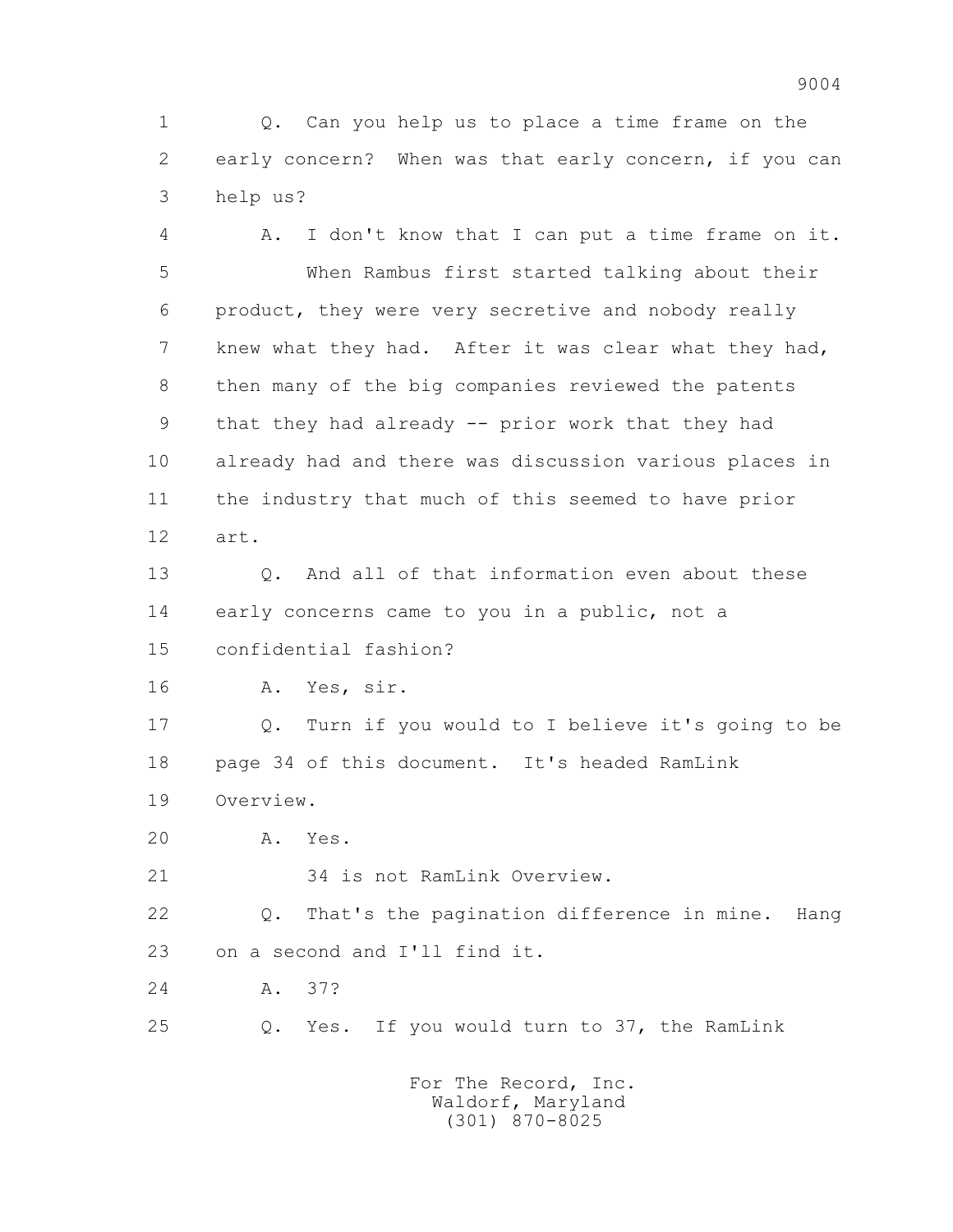1 Overview.

 2 And if you'll see that -- I think that this 3 discussion continues on for four pages? 4 A. Yes. 5 Q. RamLink overview motivation, RamLink physics 6 and RamLink logical? 7 A. Yes. 8 Q. Was the information -- did you participate in 9 the RamLink development? 10 A. Yes, I did. I was on the IEEE RamLink 11 committee. 12 Q. And the information that you put in here about 13 RamLink was based in part on your work on the committee 14 but was also public at the time; right? 15 A. Yes. 16 Q. And then if you would, turn to the very next 17 page after that, which would be page 41 I believe. 18 A. What's at the top of the page? 19 Q. Rambus Marketing Study, Technology Trends, 20 The Rambus Interface. 21 A. Yes. 22 Q. And looking at page 41 of RX-2153, when you 23 talk about interface here, are you using that phrase in 24 the -- to refer to the same features as you described 25 earlier when I asked you about interface in one of the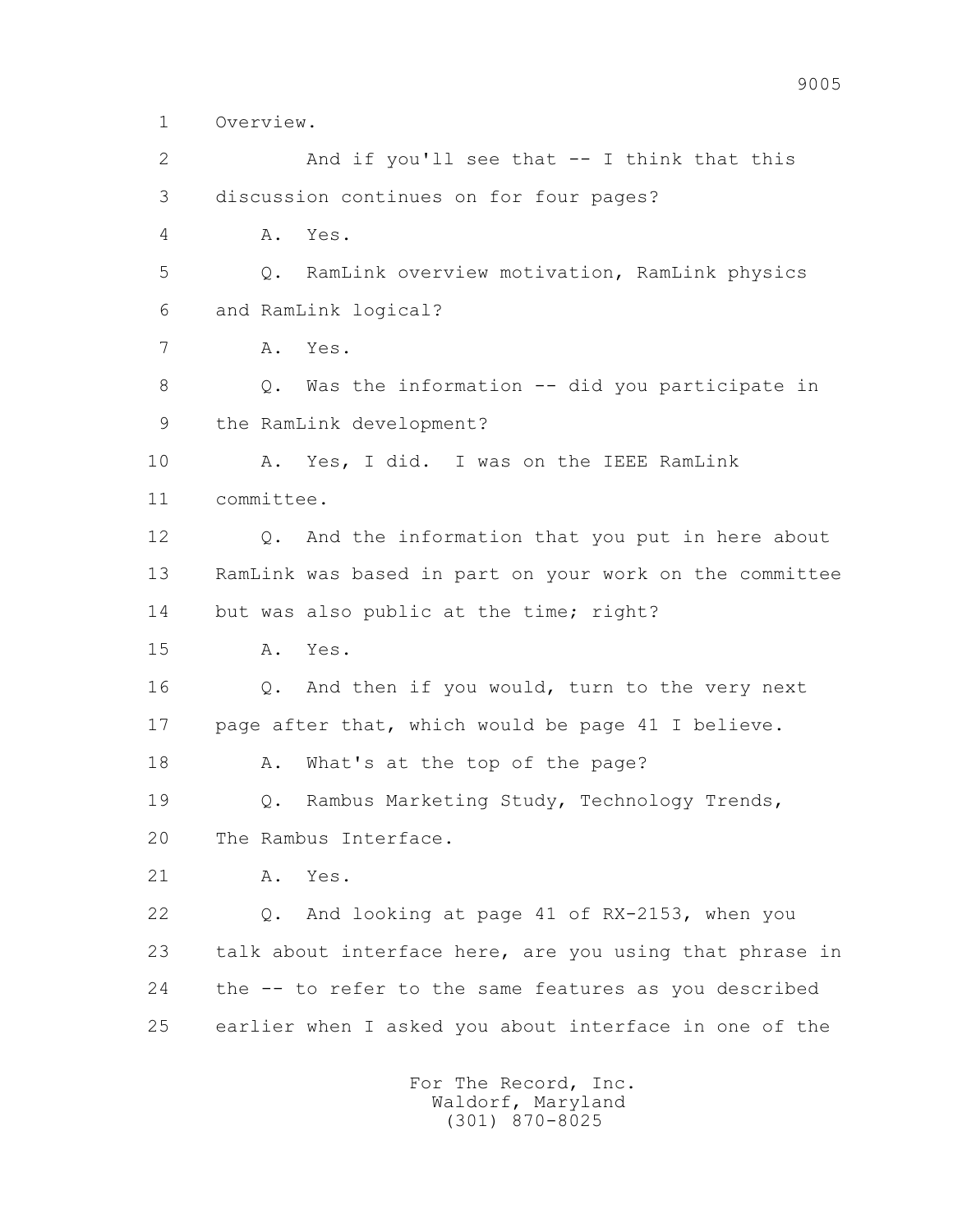1 articles?

 2 A. No. Interface here I had actually used a 3 Rambus data sheet and I was indicating information here 4 from the data sheet that I was using. 5 Q. Okay. 6 A. I myself would not have thought of the 7 phase-lock loop and the FIFO a part of the interface. 8 Q. You would have the phase-lock loop and the FIFO 9 as something else? 10 A. Yes. I would have considered it logic on the 11 DRAM. 12 Q. And the reference you're making to phase-lock 13 loop is the next to the last paragraph where it says "a 14 PLL (phase-locked loop)"? 15 A. Yes. 16 Q. And then the last paragraph on that page is 17 where the reference is to FIFO? 18 A. Yes. 19 Q. So you would have considered that logic on the 20 DRAM in your terminology? 21 A. Yes. It was, and to my knowledge, it was 22 internal to the DRAM. 23 Q. And turn if you would to the next page, which 24 is page 42 of this exhibit. 25 And you here describe a feature of a low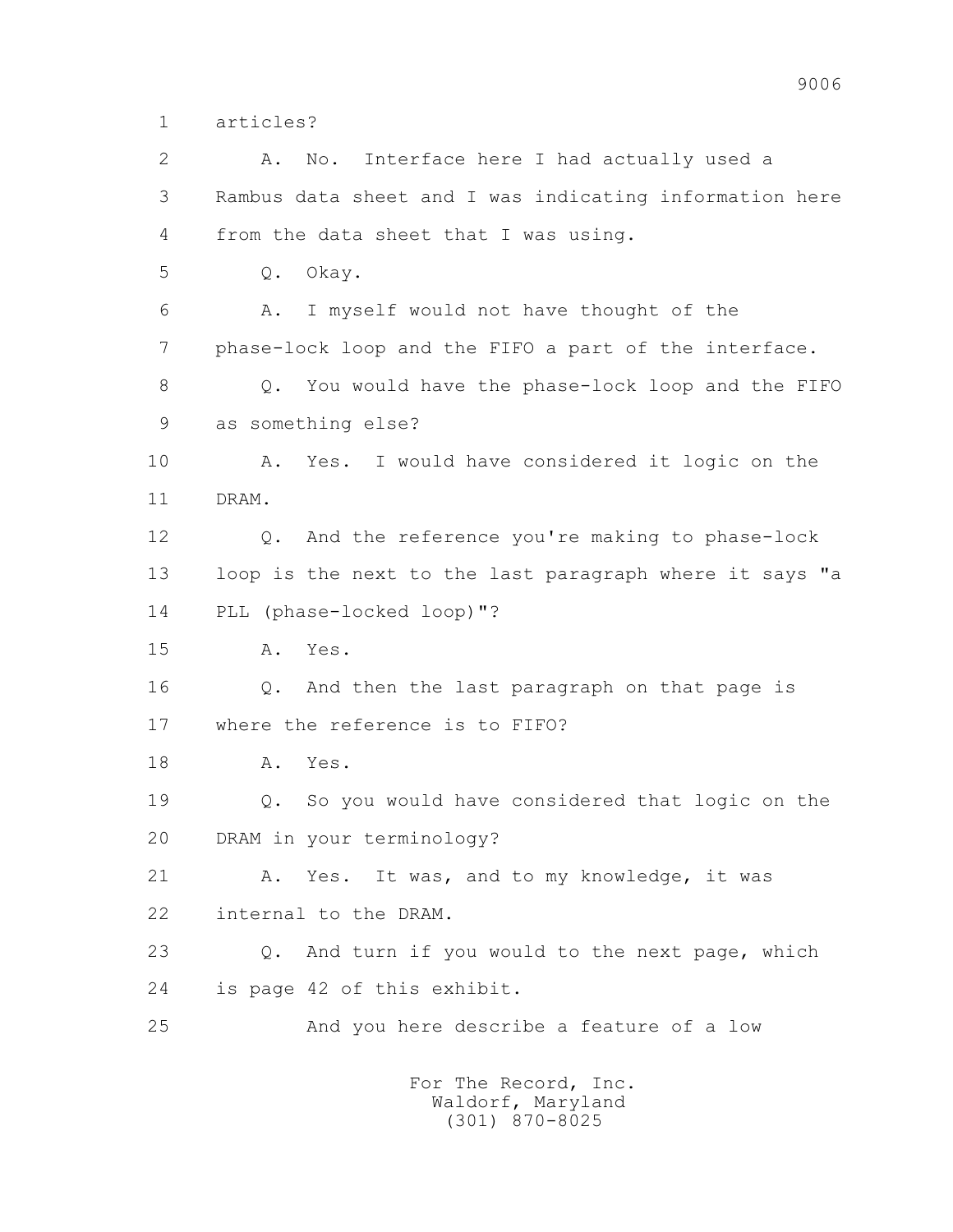1 voltage swing?

 2 A. Yes. 3 Q. And would you consider a low voltage swing to 4 be part of the interface as you were using the 5 terminology? 6 A. Yes. 7 Q. And you also described here data being 8 transferred on both edges of the clock; correct? 9 A. Yes. 10 Q. Turn if you would to the next page, which is 11 page 42 -- I'm sorry -- page 43. Under the heading 12 Bandwidth, there's a reference in this discussion to 13 the Rambus channel? 14 A. Uh-huh. 15 Q. Do you see that reference? 16 A. Yes. 17 Q. What did you mean at the time of this 18 presentation in June of 1994 by the phrase "Rambus 19 channel"? 20 A. To the best of my knowledge, I was using it in 21 the sense that Rambus appeared to be using it, and they 22 were using it to mean the bus to their DRAM. 23 Q. And did you understand at the time that Rambus 24 used "interface" to refer to some features and 25 "channel" to refer to other features?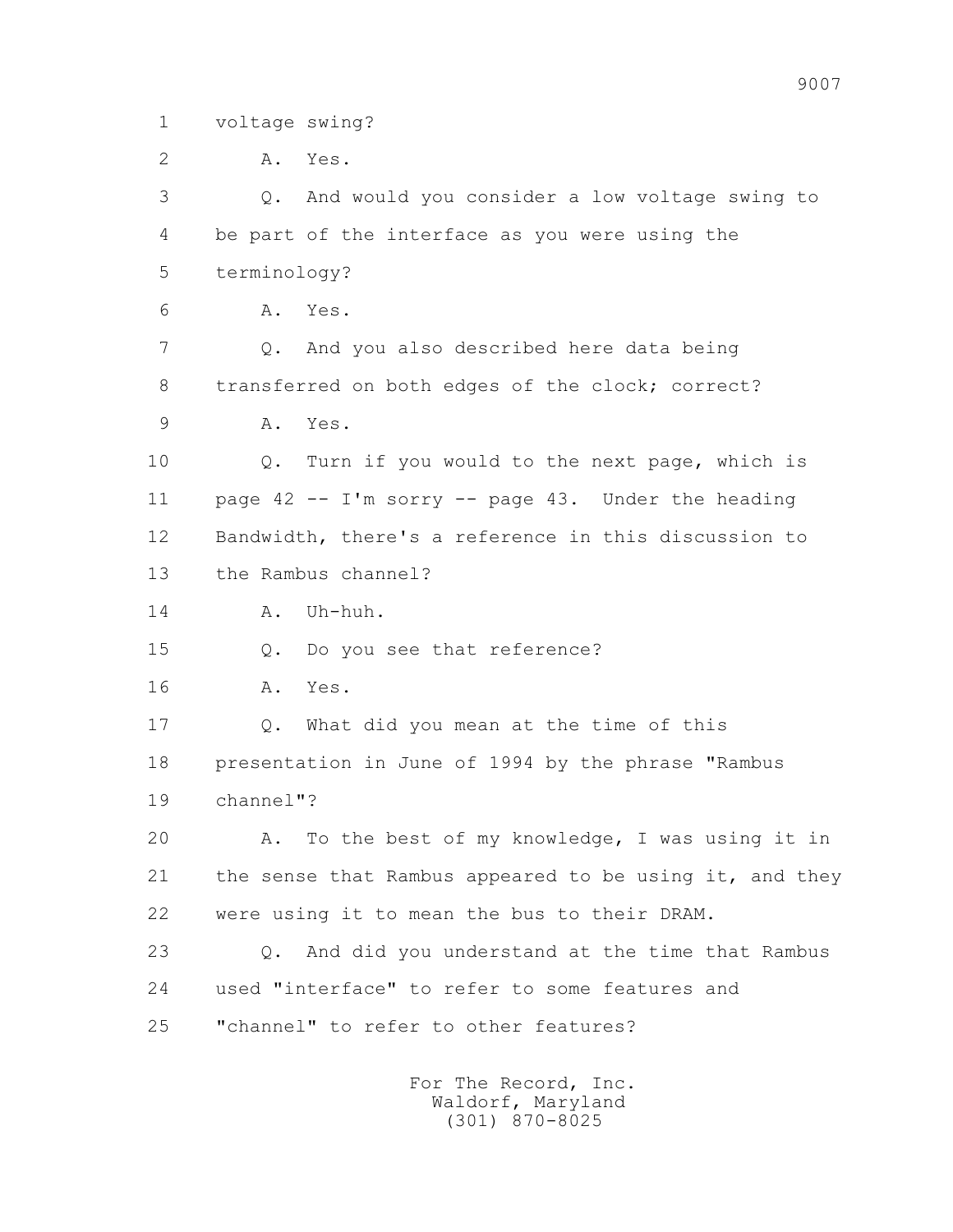- 
- 1 A. I hadn't thought about it.

 2 Q. Okay. In looking at their data sheets, did you 3 recall that they had a discussion in their data sheets 4 of both interface and channel?

 5 A. Yes. In that, as I said, the channel was the 6 bus and the interface, as they discussed it, was both 7 the input/output buffers and also some -- they also 8 included in that the logic that controlled the 9 interface.

 10 Q. And then turn if you would to -- I believe it's 11 going to be page  $-$ - give me just a minute to find it  $-$ -12 I believe it will be page 46 of Exhibit RX-2153.

 13 Does that have a heading Validity of Rambus in 14 System Environment and then the next heading is 15 Latency?

16 A. Yes.

 17 Q. Okay. And I want to ask you just for a moment 18 about the last paragraph on this page with the heading 19 Reliability of Phase-lock Loops on DRAM, and take a 20 moment if you need to just refresh yourself as to 21 that.

22 A. Yes.

 23 Q. Was there a discussion within the industry in 24 June of 1994 as to whether phase-lock loops or PLLs 25 could be reliably implemented on the DRAM?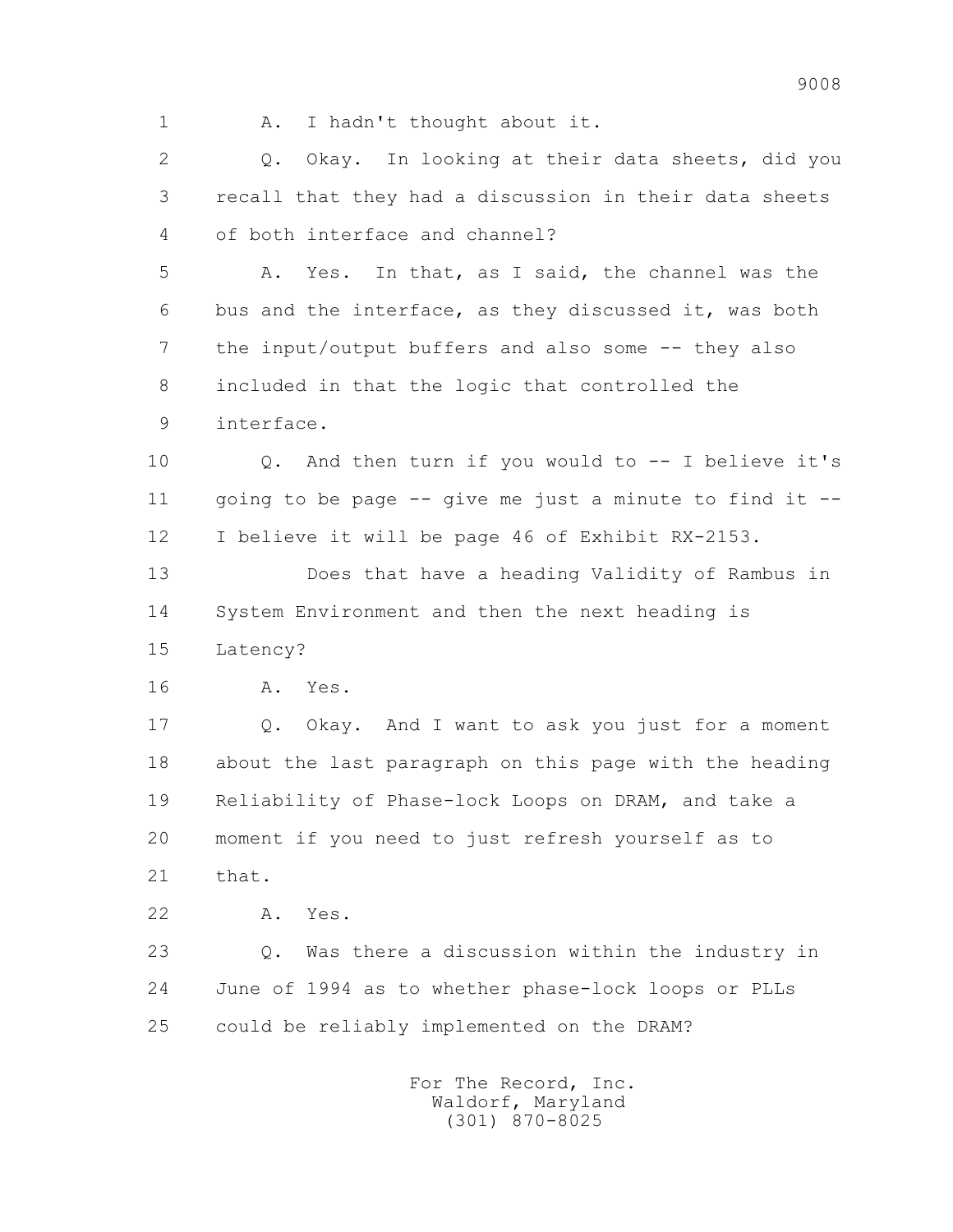1 A. Yes, there was because we had never implemented 2 clocks on a stand-alone DRAM that I knew of. And there 3 was a question of whether the noise from the clock, the 4 phase-lock loop clock, would cause a disturbance 5 problem in the DRAM.

6 Q. Okay. Let me ask you --

7 A. Actually I'll have to -- I said we'd never 8 implemented it. The MoSys DRAM I believe had a 9 phase-lock loop, and I'm not sure what time frame they 10 appeared in, although I think they appeared after the 11 Rambus DRAM.

 12 Q. Okay. Turn if you would -- let me find the 13 page in this document if I can -- turn if you would to 14 the very last page of this exhibit, which I think is 15 going to be 85.

16 A. 85.

 17 Q. Well, I have the number wrong. I can't read 18 the page numbers on the copy that Mr. Davis was kind 19 enough to share with me.

20 A. What's the heading?

21 Q. 95. Let's go to 95.

22 A. Uh-huh.

 23 Q. Do you have that page in front of you? 24 A. The one that starts "Technology Lead?" 25 Q. The one that starts "Technology Lead."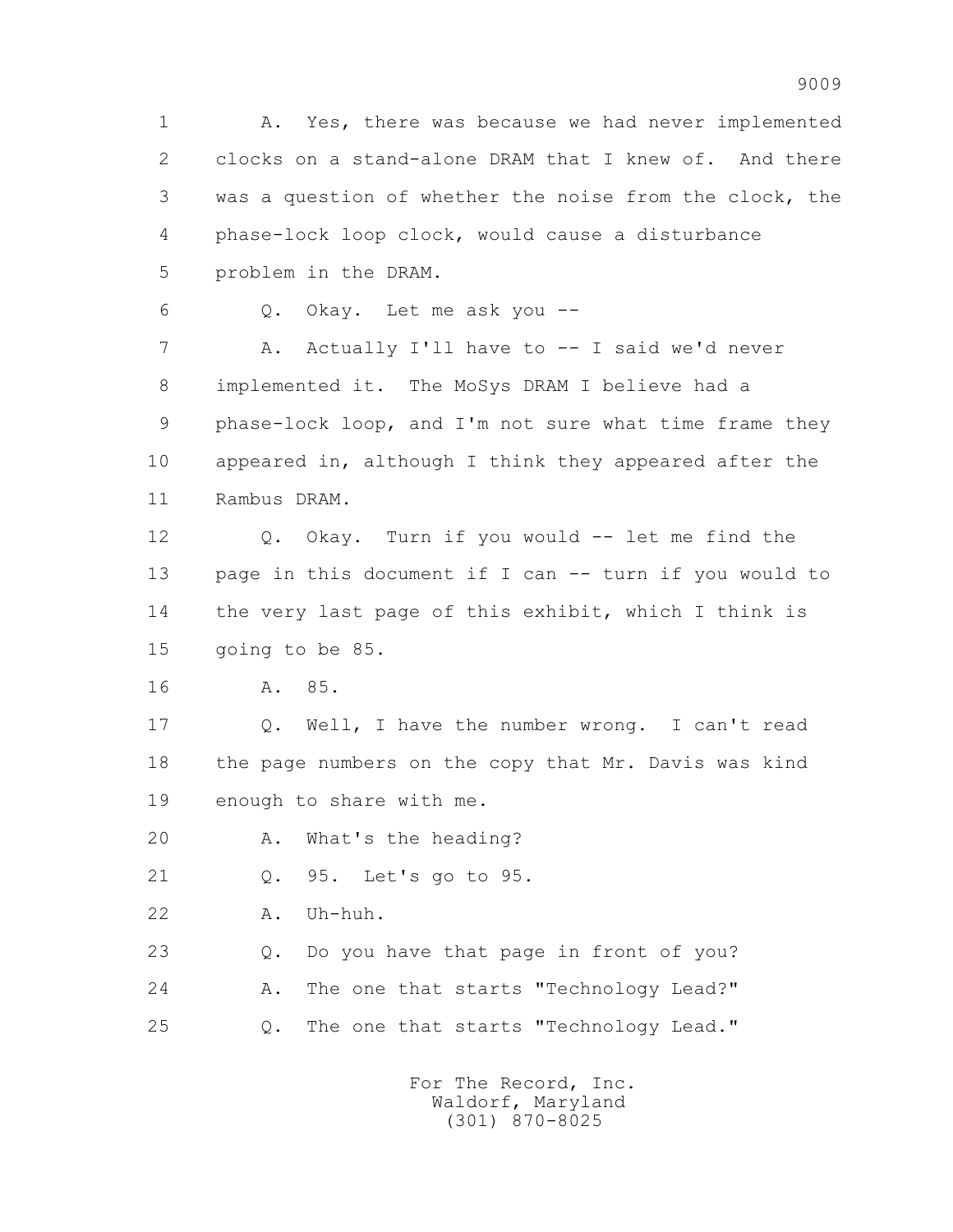1 **A.** Yes.

 2 Q. Okay. At the time of your presentation in 3 June of 1994, did you share with Samsung that Rambus' 4 technology lead might depend at least in part on 5 whether the Rambus patents were valid or not? 6 MR. DAVIS: Objection. Leading. 7 MR. STONE: Certainly. Let me withdraw. 8 BY MR. STONE: 9 Q. There's a reference on this page under the 10 heading Technology Lead to the statement: "This 11 depends on whether the Rambus patents are valid or 12 not." 13 Do you see that statement, Dr. Prince? 14 A. Yes. 15 Q. Is that something you shared with Samsung at 16 the time? 17 A. Well, it was on one of the slides I presented 18 to them. 19 Q. Did you express any view yourself as to whether 20 any Rambus patents were valid or not valid? 21 A. I had never seen a Rambus patent. 22 Q. And when you presented this -- 23 JUDGE McGUIRE: All right. Wait a minute. 24 Well, okay. I guess it answers the question. If you 25 haven't seen it, then you can't make that judgment? Is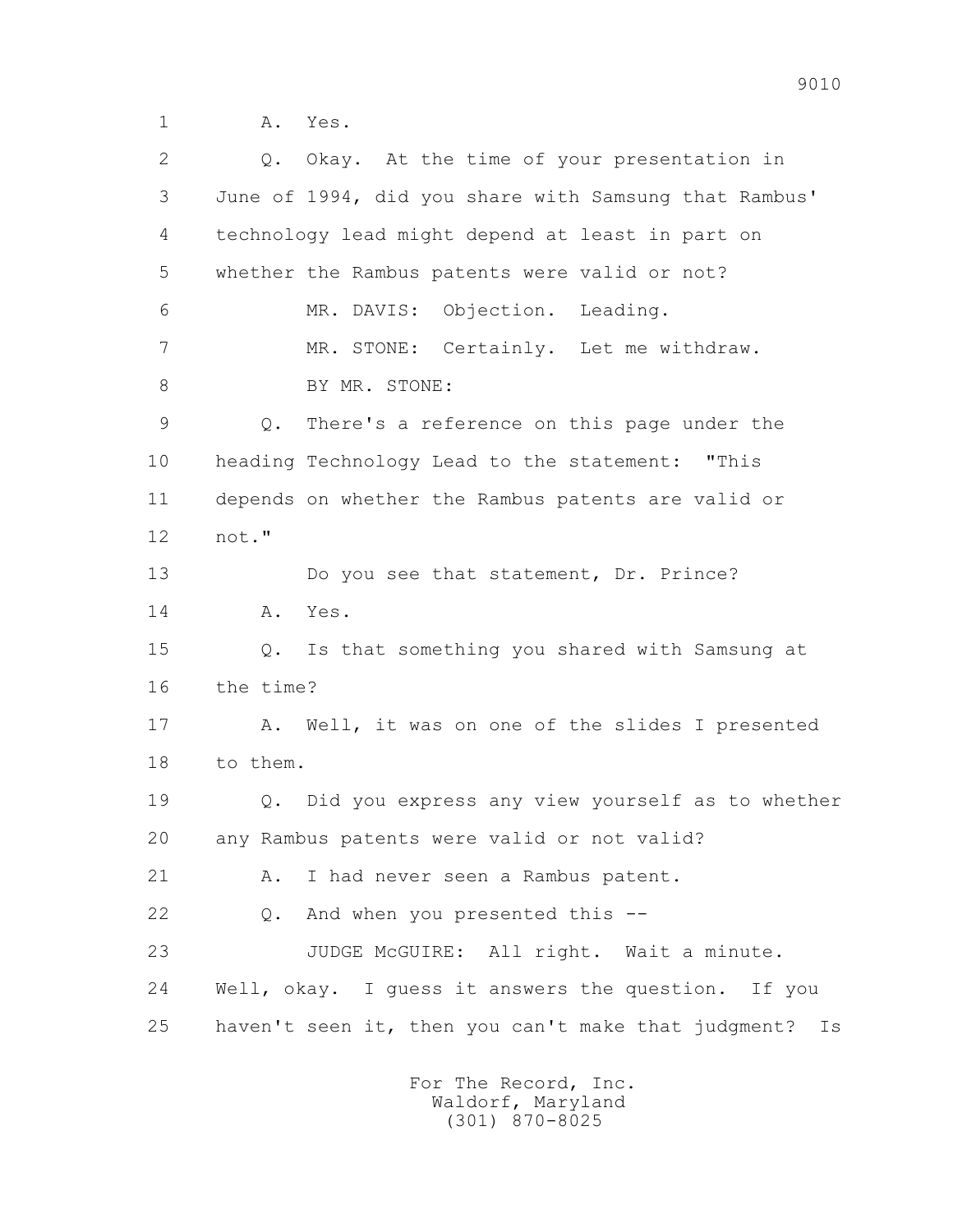1 that your testimony?

 2 THE WITNESS: That's absolutely true. And I 3 make a practice of not reviewing patents. 4 JUDGE McGUIRE: All right, Mr. Stone. 5 BY MR. STONE: 6 Q. And Dr. Prince, at the time when you gave this 7 presentation to Samsung, can you tell us what it is you 8 were saying about the Rambus patents in the context of 9 this slide? 10 A. Yes. If Samsung was interested in this 11 technology and there were no patents covering it that 12 were valid, then Samsung could go do this technology 13 themselves. 14 If they were interested in the technology and 15 there were valid patents, then clearly they were going 16 to have to license it. 17 17 I mean, it was a very practical business 18 comment I was making here. 19 Q. Okay. And do you know -- and at the end of the 20 presentation, your recommendation to Samsung was that 21 they consider alternatives other than Rambus? 22 A. My recommendation -- they had asked me to talk 23 about both Rambus and the RamLink. They knew I was on 24 the RamLink committee. And my recommendation to 25 them and, if you go through this presentation page by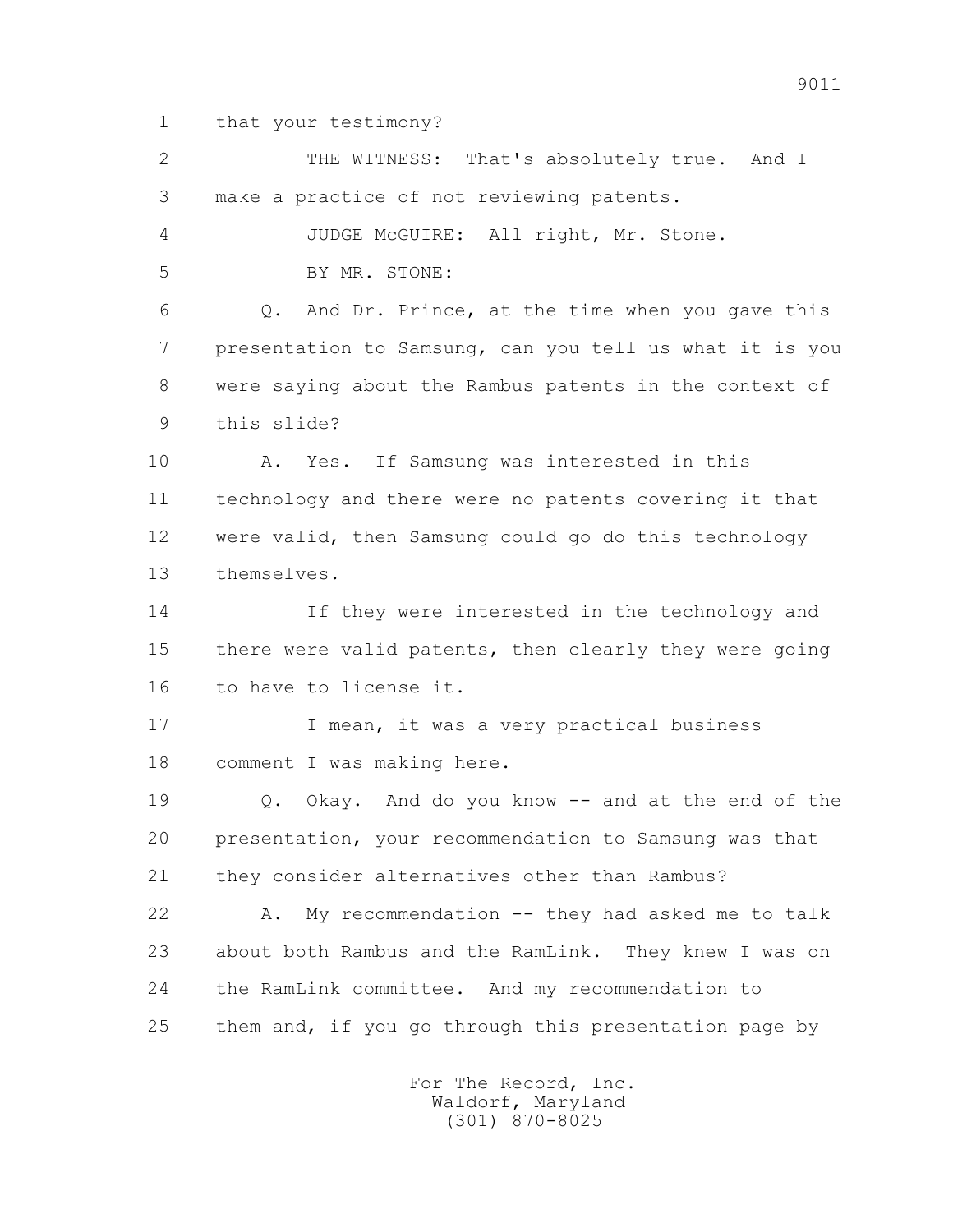1 page, the clear import of this presentation was that 2 they should use the RamLink rather than the Rambus. 3 Q. And did the RamLink product ever come to 4 market? 5 A. No, it didn't. 6 Q. Do you know whether Samsung signed a license 7 with Rambus? 8 A. I believe they did. 9 Q. And do you know today whether Samsung 10 manufactures Rambus DRAM? 11 A. I believe they do. 12 Q. Okay. Dr. Prince, thank you. I know this is 13 not where you wanted to be this morning and I 14 appreciate you taking the time. I have no further 15 questions. 16 A. Thank you. 17 JUDGE McGUIRE: At this time we'll entertain 18 the cross-examination by complaint counsel, Mr. Davis. 19 MR. DAVIS: Thank you, Your Honor. 20 CROSS-EXAMINATION 21 BY MR. DAVIS: 22 Q. Good morning, Dr. Prince. 23 A. Good morning. 24 Q. Did you want to take a break or anything? Are 25 you okay?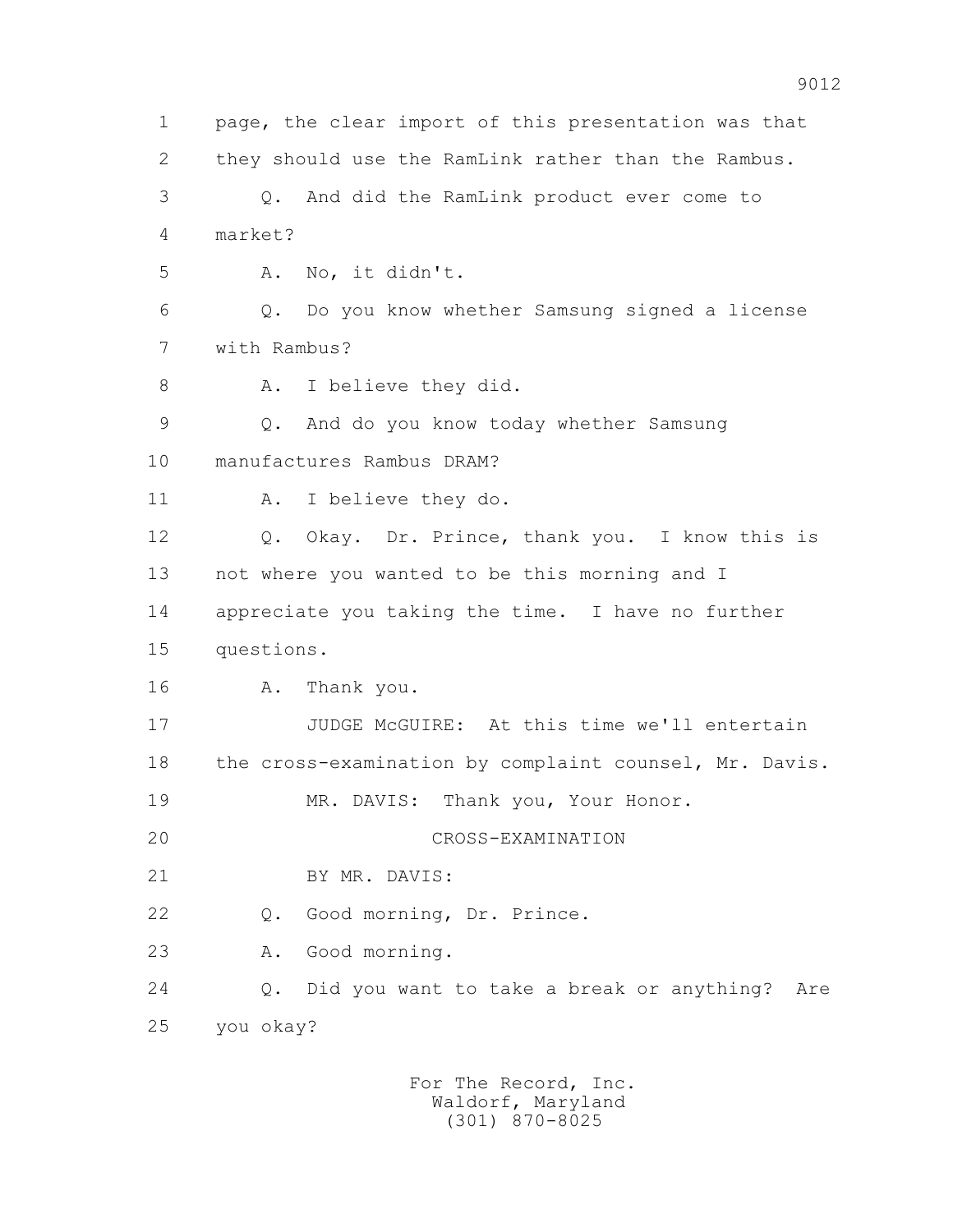1 A. How long are you going to go?

2 0. Not very long.

3 A. Okay.

 4 Q. Earlier you talked about the need for registers 5 on a DRAM for it to be synchronous. Do you recall 6 that?

 7 A. Not just the registers. I mean, not just a 8 DRAM. Any asynchronous RAM, if you want to make it 9 synchronous, you have to put registers on the inputs 10 and outputs.

 11 Q. Are you aware of something called the mode 12 register on SDRAMs?

13 A. Yes.

14 0. Is that the same thing? Was that what you were 15 referring to?

 16 A. No. No. A register is a latched -- a double 17 latch on the interface into which the clock signal is 18 latched and then the processor can go away and do 19 something else.

 20 Previously, the asynchronous RAMs, DRAM and 21 SRAM, the processor had to sit there and hold the 22 signal on the RAM. The advantage of the synchronous 23 interface is that the signal could be latched into a 24 register, and then the processor can go off and do 25 something else and come back after a given latency to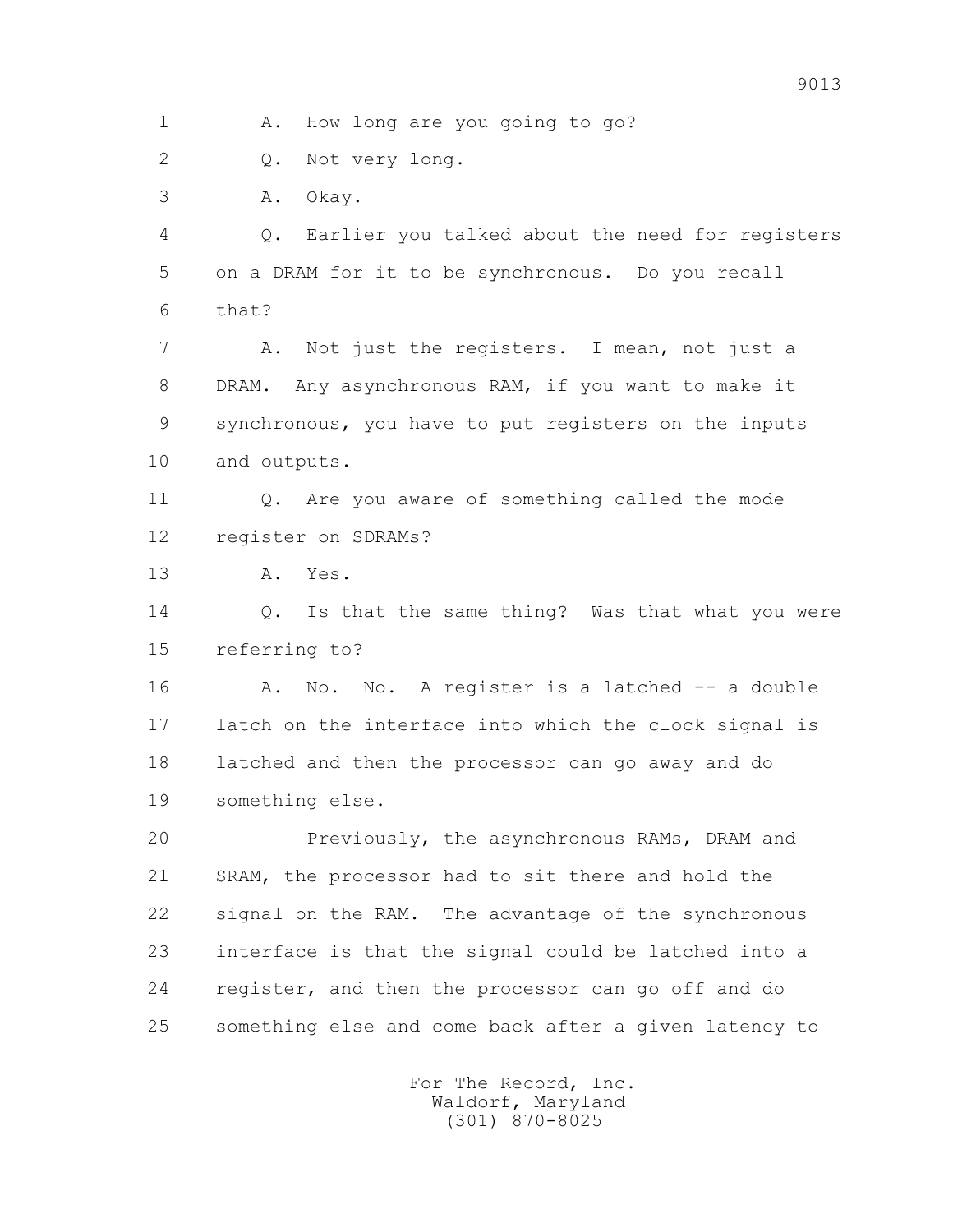1 pick up the information. It essentially made the RAM a 2 digital-state machine, like all the other logic chips 3 on the circuit.

4 Q. Thank you.

 5 Also earlier you were talking about the need to 6 stabilize clock edges when you went to dual-edged clock 7 or toggle mode for --

8 A. Not something I'm really an expert on.

 9 Q. I was just wondering if what you were talking 10 about was the duty cycle, the need to maintain a 11 50 percent duty cycle?

12 A. I'm really not an expert on that, but as I 13 recall the discussion at the time, it had more to do 14 with the rise and fall, making sure that the rise and 15 fall of the leading and falling edge were the same. 16 Q. Were the same length or something? 17 A. Yeah. Right.

18 Q. Okay. Thank you.

 19 Well, let's go back to RX-2153. And that's -- 20 Dr. Prince?

21 A. Hold on a second.

 22 Q. Yeah. Sorry. I want to show it to you because 23 I think that it's not going to be in the book 24 (indicating).

25 A. Okay. That's the -- oh, it's the Rambus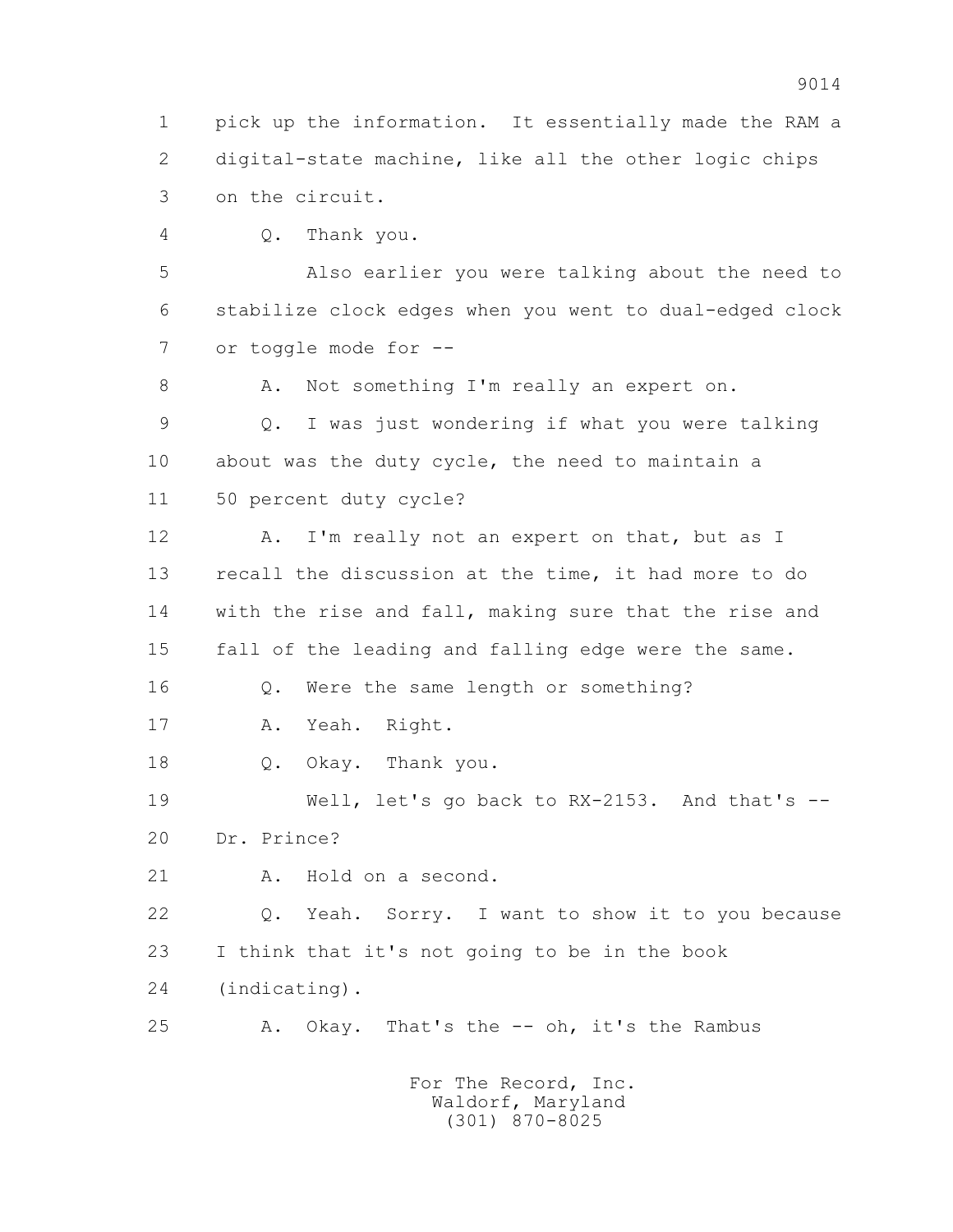1 presentation -- or the Samsung presentation. Okay. 2 Q. Right. The one that he gave you later. 3 A. Uh-huh. 4 Q. Oh, I see you put it in the binder? 5 A. I put it in the binder. 6 Q. Earlier you described the reason why you were 7 giving that presentation. Do you remember that? 8 A. Yes. Samsung was interested in doing a 9 higher-speed DRAM. The two potentials that seemed to 10 be considered in the market at that point were the 11 Rambus and the RamLink, and they wanted to understand 12 more about them. 13 Q. So this presentation was designed to help 14 Samsung decide whether or not to license the Rambus 15 DRAM? 16 A. Yes, sir. 17 Q. If you could turn to page 7 of the exhibit, and 18 I hope it's the seventh page. 19 A. Yes. Status of standardization? 20 Q. Yes. Exactly. Thank you. 21 Now, this page has a list of six DRAM features. 22 Do you see that? 23 A. Yes. 24 Q. Why were -- how did you come to decide to put 25 these six particular features on this list? For The Record, Inc.

 Waldorf, Maryland (301) 870-8025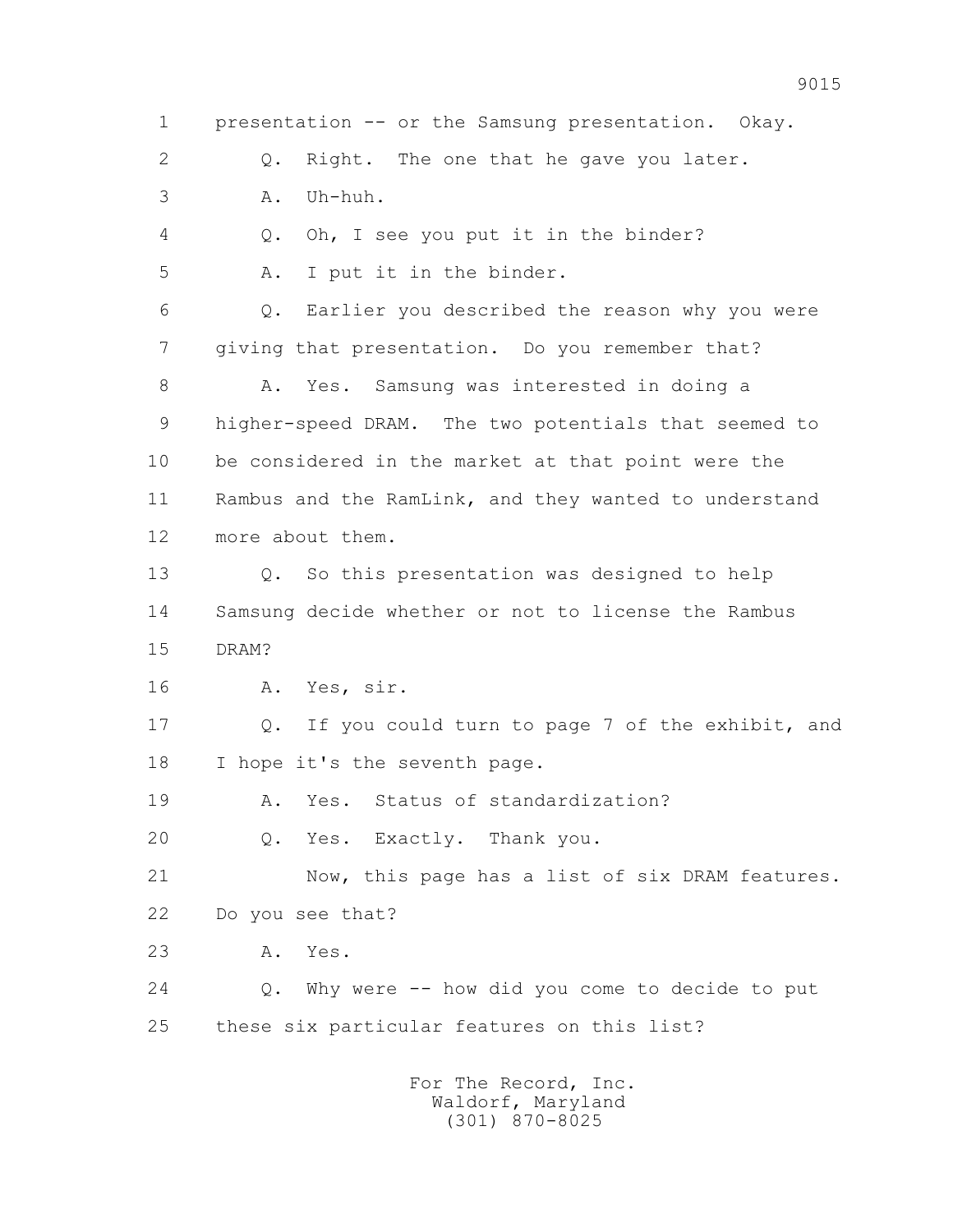1 A. These were the features of DRAMs that were 2 being considered for standardization at JEDEC at that 3 point, and JEDEC is the primary standardization body 4 for RAMs, not specifically these features but these 5 types of features. 6 Q. And is this also a logical -- sort of a logical 7 breakdown of how you look at a DRAM? 8 A. Possibly, but it's much more -- I'm sure I was 9 thinking about the things that potentially could be 10 brought for standardization. 11 Q. And so the purpose of this page was to 12 describe whether any of these features had been brought 13 to a standard-setting body like JEDEC for 14 standardization? 15 A. Yes. 16 Q. And by "standardization" you're referring to 17 formal standard-setting rather than de facto 18 standard-setting? 19 A. I'm probably biased, but I believe the only 20 real standardization was formal standardization. 21 Q. So in this list you're referring to the formal 22 standardization by industry standards committees, for 23 example? 24 A. Yes. And the reason for this is because when 25 something comes for formal standardization, it has the For The Record, Inc. Waldorf, Maryland (301) 870-8025

9016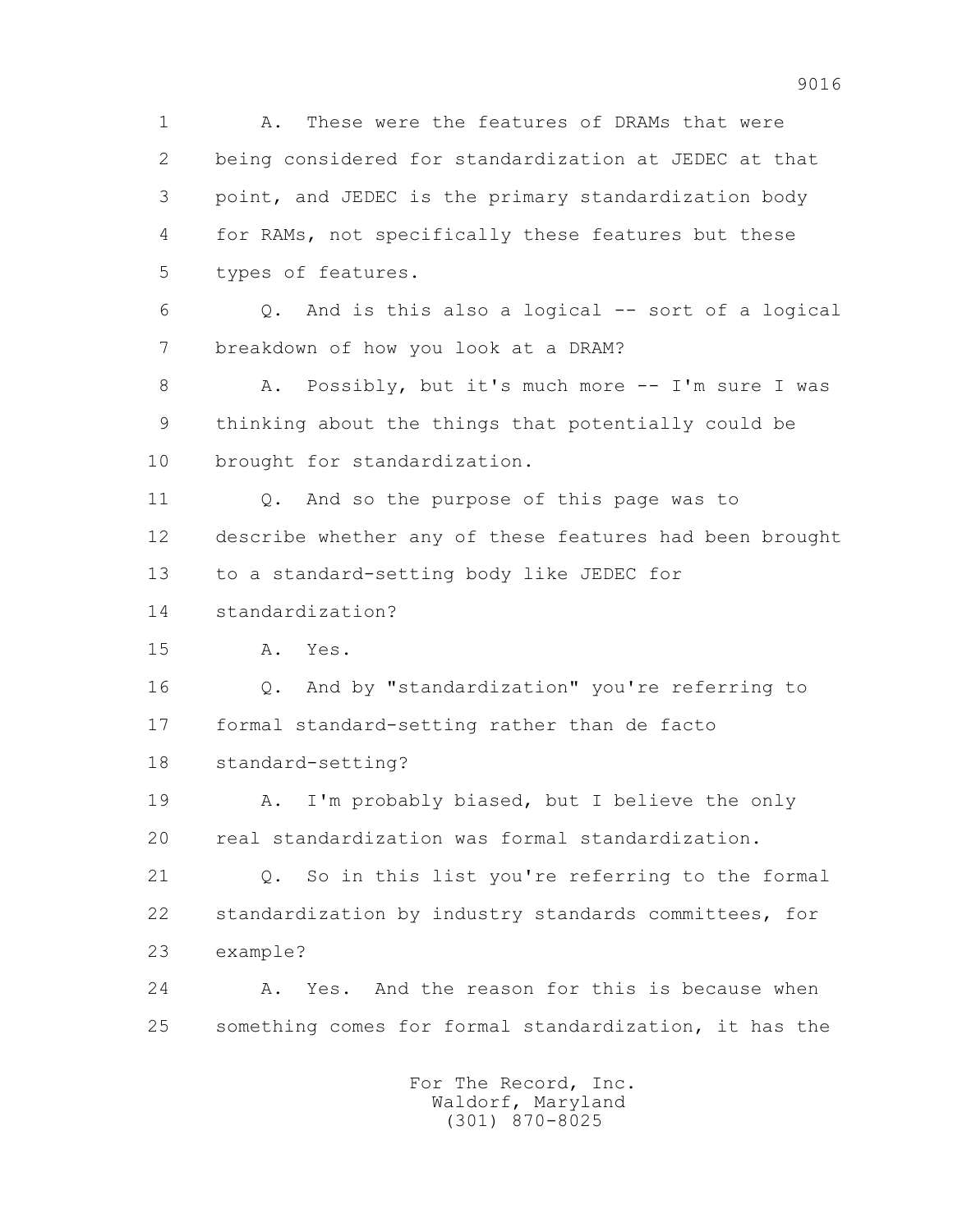1 review of peers throughout the industry. Everyone gets 2 a chance to review it and make comment, and if there 3 are good and bad features, they can be modified. And 4 what ultimately comes out for the users in the industry 5 is the most adequate device that the industry 6 collectively can prepare.

 7 Q. So you were describing these technologies and 8 the standardization of them as something that Samsung 9 should consider in determining whether they should 10 license RDRAM?

11 A. I was suggesting that -- I was suggesting to 12 them very strongly that they should not use a 13 nonstandard DRAM because it did not have the kind of 14 review that would let them have a quality, uniform RAM 15 coming in-house.

 16 Q. So was it your understanding at the time that 17 you were writing this that standardization at JEDEC 18 would have benefited Samsung as a potential licensee of 19 RDRAM?

 20 A. Yes. It didn't have to be standardization at 21 JEDEC, but JEDEC is where the RAM standardization was 22 done.

 23 But yes, I believe that standardization would 24 have benefited the Rambus DRAM. It would have given 25 the reviewer peers and it would have -- I believe it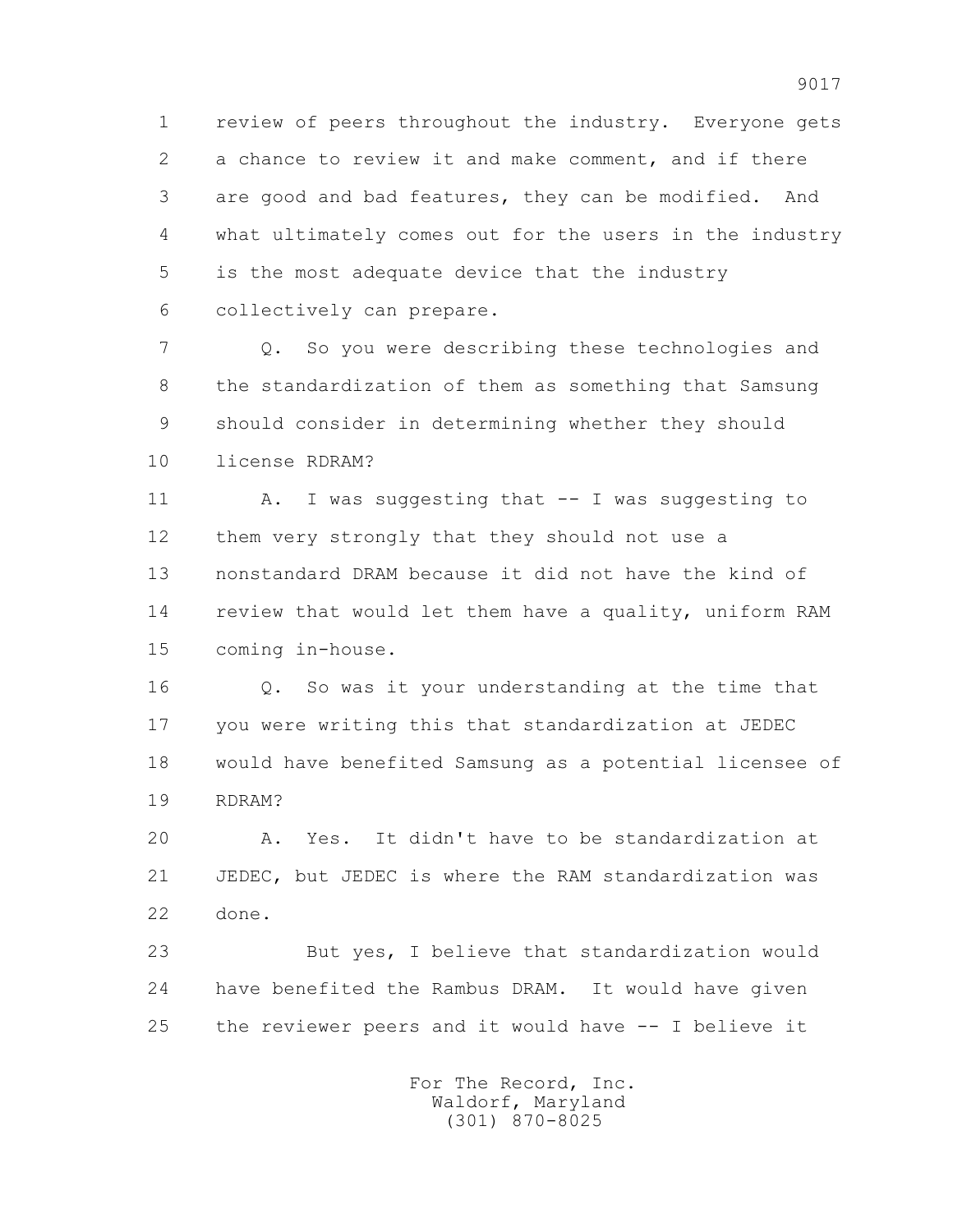1 would have helped make a better part.

 2 The RamLink was created by a standards -- a 3 very competent, industry-quality standards group and 4 had much review throughout the industry, and it's one 5 of the reasons why I recommended the RamLink, because 6 this was a part that had been widely reviewed by 7 extremely qualified people through the entire 8 industry. 9 Q. And when you said it didn't have to be JEDEC, 10 you meant it also could be IEEE, for example? 11 A. Yeah. The IEEE had a RAM committee. It could 12 have been brought there also. JEDEC happens to be the 13 committee that does RAM standards. 14 In this case RamLink -- let me explain a 15 little bit. RamLink was an IEEE committee only 16 because the IEEE had been engaged for a considerable 17 period of time in standardizing the scalable coherent 18 interface as a replacement for the future bus 19 backplane. 20 Q. That was my next question: RamLink was 21 standardized at the IEEE? 22 A. And you see the future bus was getting old. We 23 needed a very high-speed interface and the people 24 involved in the scalable coherent interface were the 25 supercomputer scientists of the industry from IBM,

> For The Record, Inc. Waldorf, Maryland (301) 870-8025

9018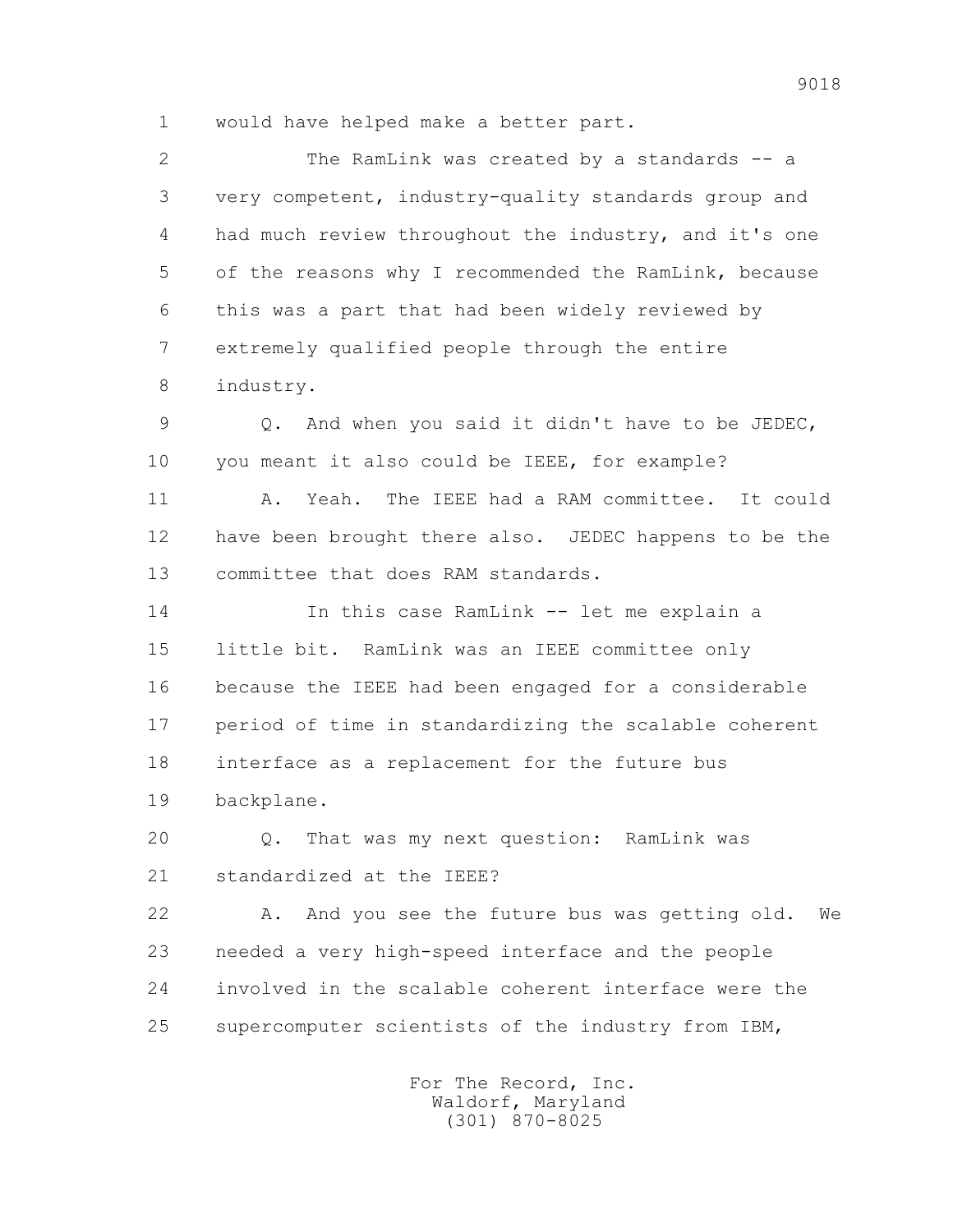1 Hewlett-Packard, CDC, Apple. These were guys that had 2 been working most of their lives in supercomputers and 3 they were defining an entire backplane, an entire set 4 of components that would make an adequate, very 5 high-speed system and they needed a RAM. And they 6 configured the RamLink RAM not as a generic market 7 component but as a RAM that would fit very well into 8 this backplane. And it had significant review. 9 Q. I'm sorry. 10 A. I'm sorry. 11 0. I didn't mean to cut you off. 12 Could you turn to the next page. 13 A. Uh-huh. 14 Q. Is it fair to say that -- well, why don't you 15 take a look at the page. I was going to ask you a 16 general question about the page. 17 (Pause in the proceedings.) 18 A. Yes. 19 Q. Is it fair to say that this page describes some 20 of the benefits of formal standard-setting that you 21 were testifying to earlier? 22 A. Yes, sir. 23 Q. Could you turn to the next page, please. 24 A. Uh-huh. 25 Q. You talked about this a little bit a few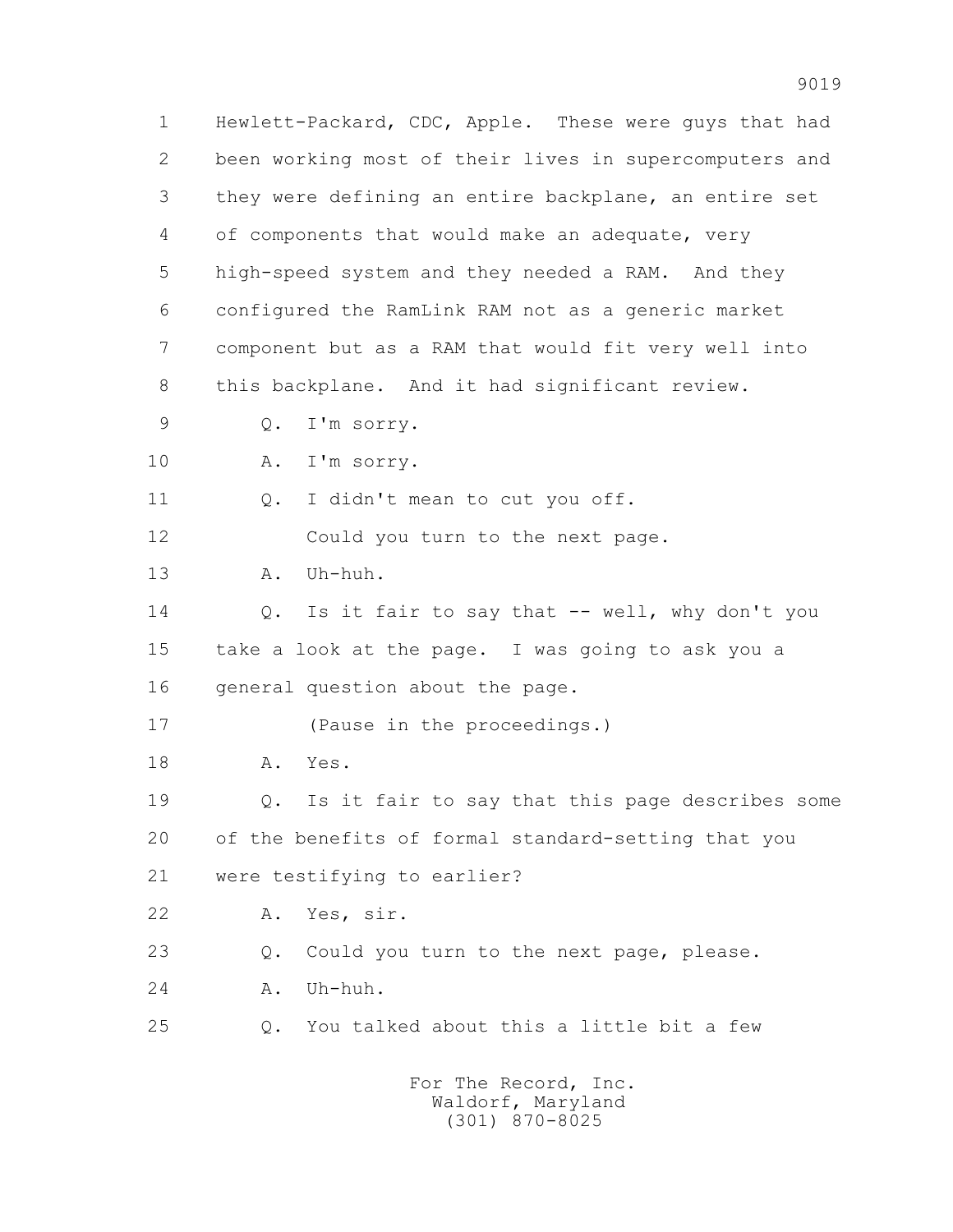1 minutes ago.

 2 Just so I understand what you mean by "de facto 3 standardization," would you consider DDR SDRAM to be a 4 de facto standard?

 5 A. No. Because DDR SDRAM was standardized by the 6 JEDEC committee with open review in the industry.

 7 Q. Did you consider SDRAM to be a de facto 8 standard?

 9 A. No. Well, it is a de facto standard if the 10 definition of "de facto standard" is that many people 11 make it. But it also is a true standard because a 12 standards committee has reviewed and accepted it.

 13 Q. So I was understanding your definition of 14 "de facto standardization" as being a standard that 15 wasn't set by some formal committee.

 16 A. I am very clear in here in what I called a 17 de facto standard and I am also limited -- if you look 18 in the second paragraph, I had a question whether the 19 Rambus was truly a de facto standard because it hadn't 20 had the review that is required, I believe is required 21 for a part to be generally useful to the users in our 22 industry.

 23 Q. So SDRAM was a true standard because it was 24 considered by JEDEC in this case?

25 A. Because it was widely reviewed by the people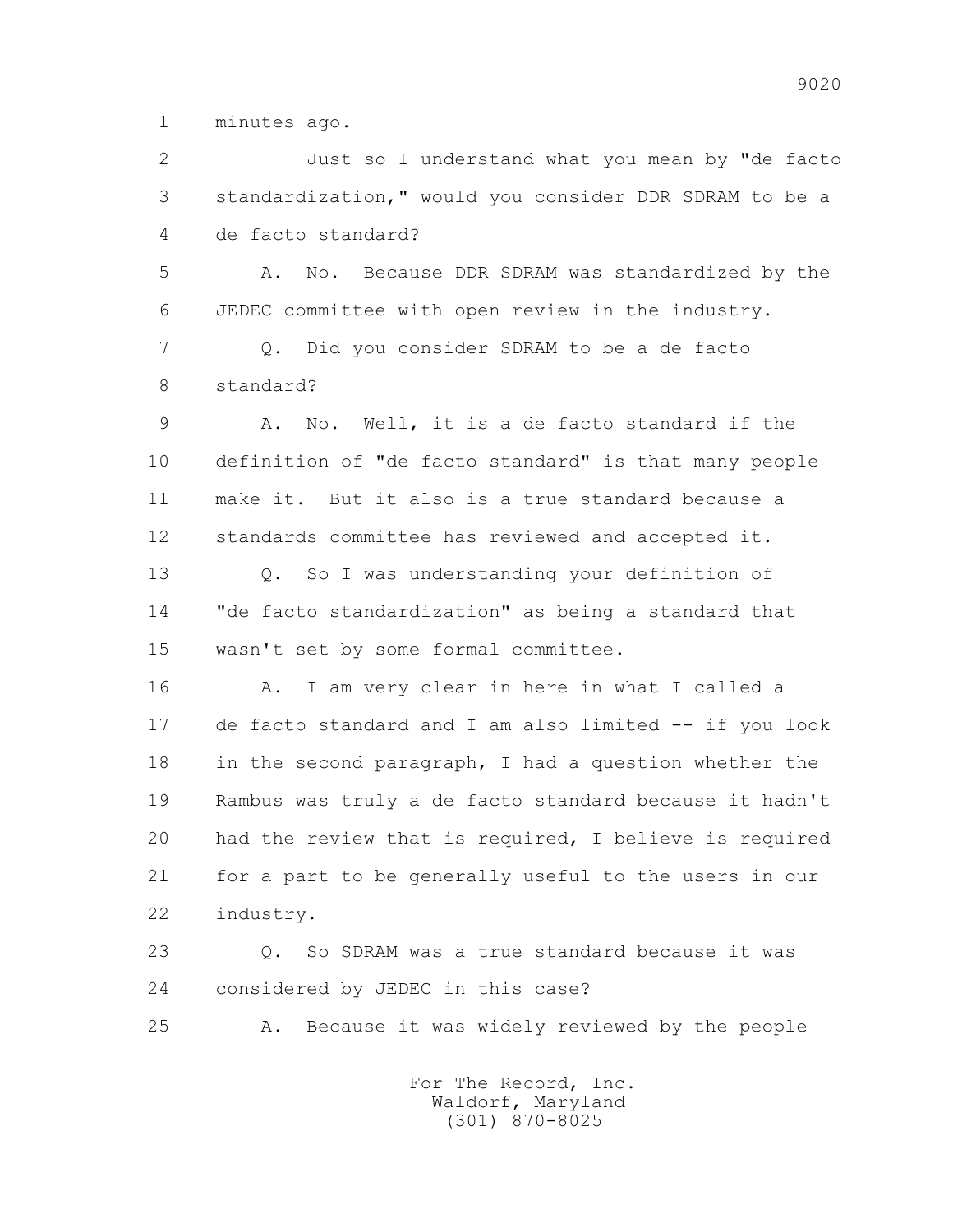1 both who would be making it and using it. 2 0. Did that also apply to EDO, extended data out? 3 A. Yes. That was a JEDEC standard. 4 Q. And to -- what was the standard -- 5 A. Page mode. 6 Q. Fast page mode and then page mode? 7 A. Well, actually it was page mode and then fast 8 page mode. 9 Q. Okay. Were those also true standards in that 10 sense? 11 A. They were JEDEC standards. And they had the 12 review of the standards committee, yes. 13 Q. Were you aware of or are you aware of any DRAM 14 that hasn't been standardized by a formal 15 standard-setting committee like JEDEC or IEEE that's 16 become a commodity DRAM? 17 A. Yes. 18 Q. And what is that? 19 A. This was the last generation of video RAM, and 20 Samsung made it and they brought it for standardization 21 at JEDEC, and we in our foolishness refused to consider 22 it because it deviated from the direction we had been 23 going on video RAMs. But it was simpler, it was more 24 cost-effective, it was smaller, and it didn't have all 25 the bells and whistles we had been putting on, but the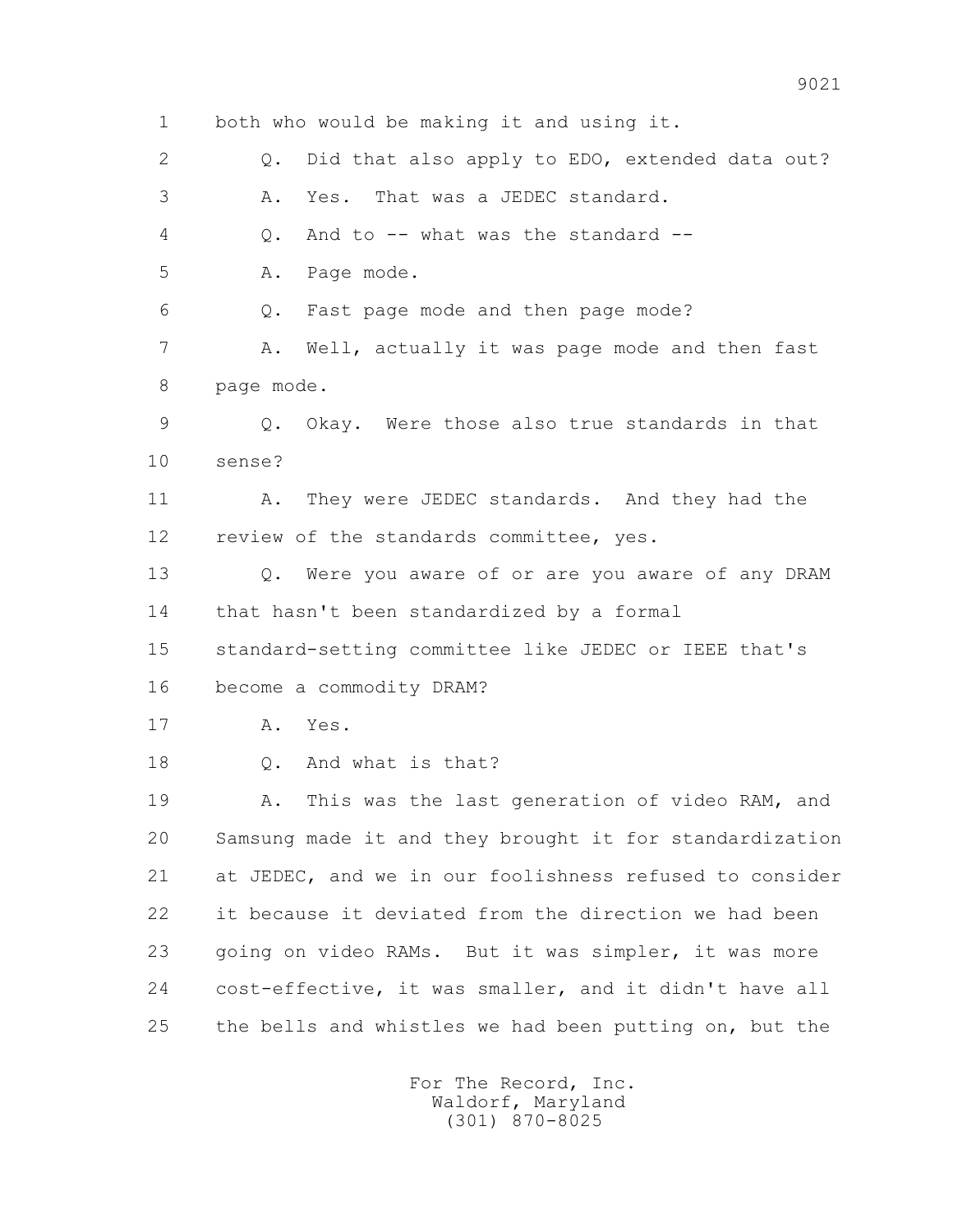1 user community wanted it, and even though we refused to 2 standardize it, Samsung produced it anyway and they 3 basically own that market. 4 So if you provide the user community what it 5 wants, periodically a de facto standard happens, not 6 very often. You remember it when this happens. It's a 7 lesson to the standards committees. 8 O. Now, could you turn to the next page. 9 A. Uh-huh. 10 Q. And this is another page you talked about 11 earlier? 12 A. Yes. Potential areas for patents, yeah. 13 0. Now, the use of programmable CAS latency and 14 the use of programmable burst length in a DRAM, are 15 those listed in this list? 16 A. Are we on the same page? 17 Q. Potential areas for patents? 18 A. No, they're not. 19 Q. By the summer of 1994, the JEDEC SDRAM standard 20 had been published by that point; right? 21 A. Yes, it had. 22 Q. And both programmable CAS latency and 23 programmable burst length were in that standard? 24 A. Yes, they were. 25 Q. Do you remember thinking in the summer of For The Record, Inc. Waldorf, Maryland

(301) 870-8025

9022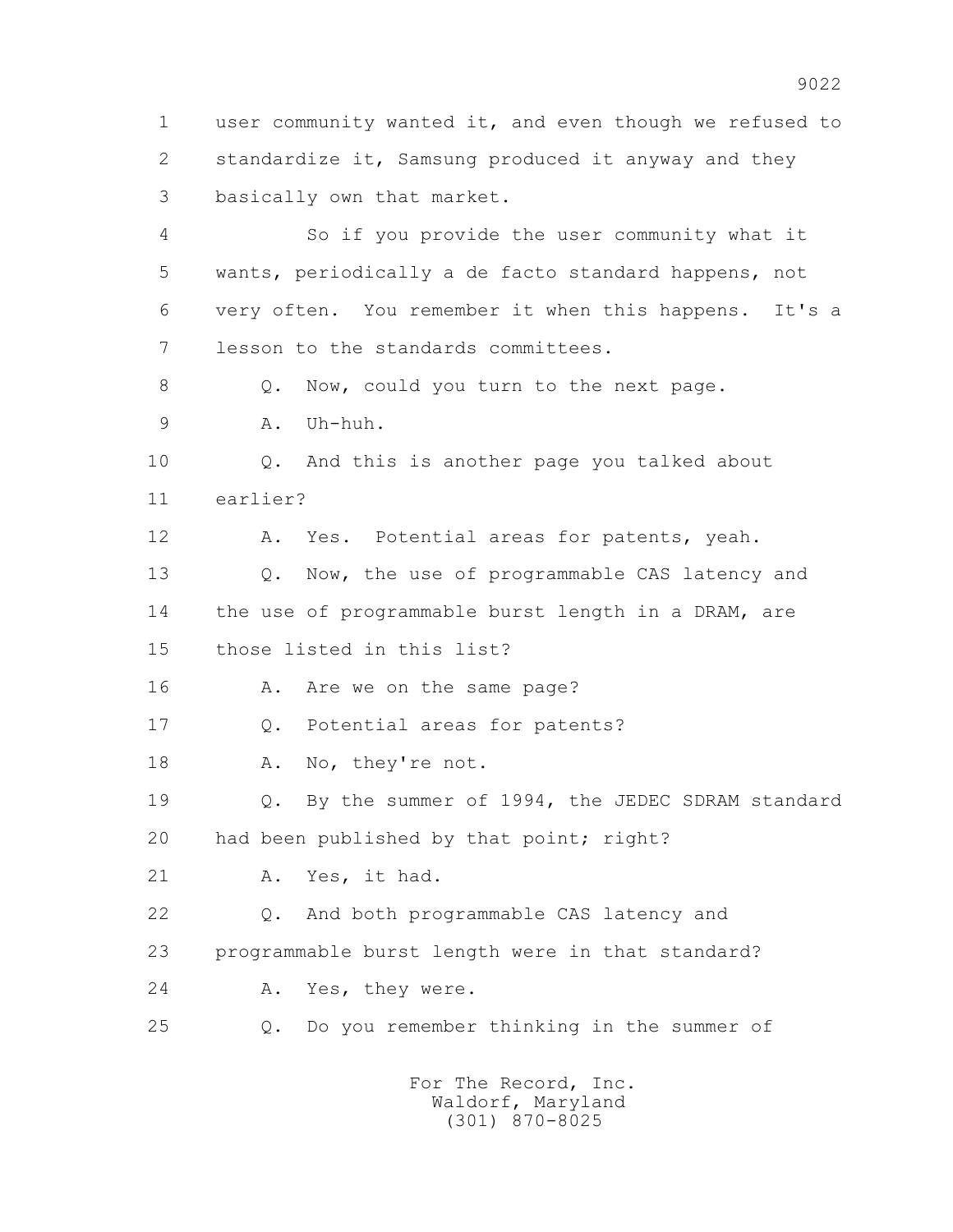1 1994 that Rambus might own programmable burst length or 2 programmable CAS latency in DRAMs?

 3 A. That certainly had never occurred to me. We 4 probably would have been very -- we would have 5 considered them longer in putting them in the 6 synchronous DRAM if we had any idea that anyone had a 7 claim to this.

8 Q. So when you were putting together the slide, 9 you weren't thinking of programmable CAS latency and 10 programmable --

11 A. No, sir.

 12 Q. -- programmable burst length as being 13 potential Rambus patents?

14 A. No.

 15 Q. Dual-edged clocking is not listed here, is it? 16 A. No, it's not.

 17 Q. That had been presented at JEDEC in the -- I 18 guess the early '90s in the form of toggle mode by 19 IBM?

 20 A. No. It was presented in a paper that 21 Howard Kalter did at the ISSCC I believe in the 22 late '80s. Anyway, there was work that IBM had done 23 and published on toggle mode.

 24 Q. And Howard Kalter had brought toggle mode to 25 JEDEC at some point?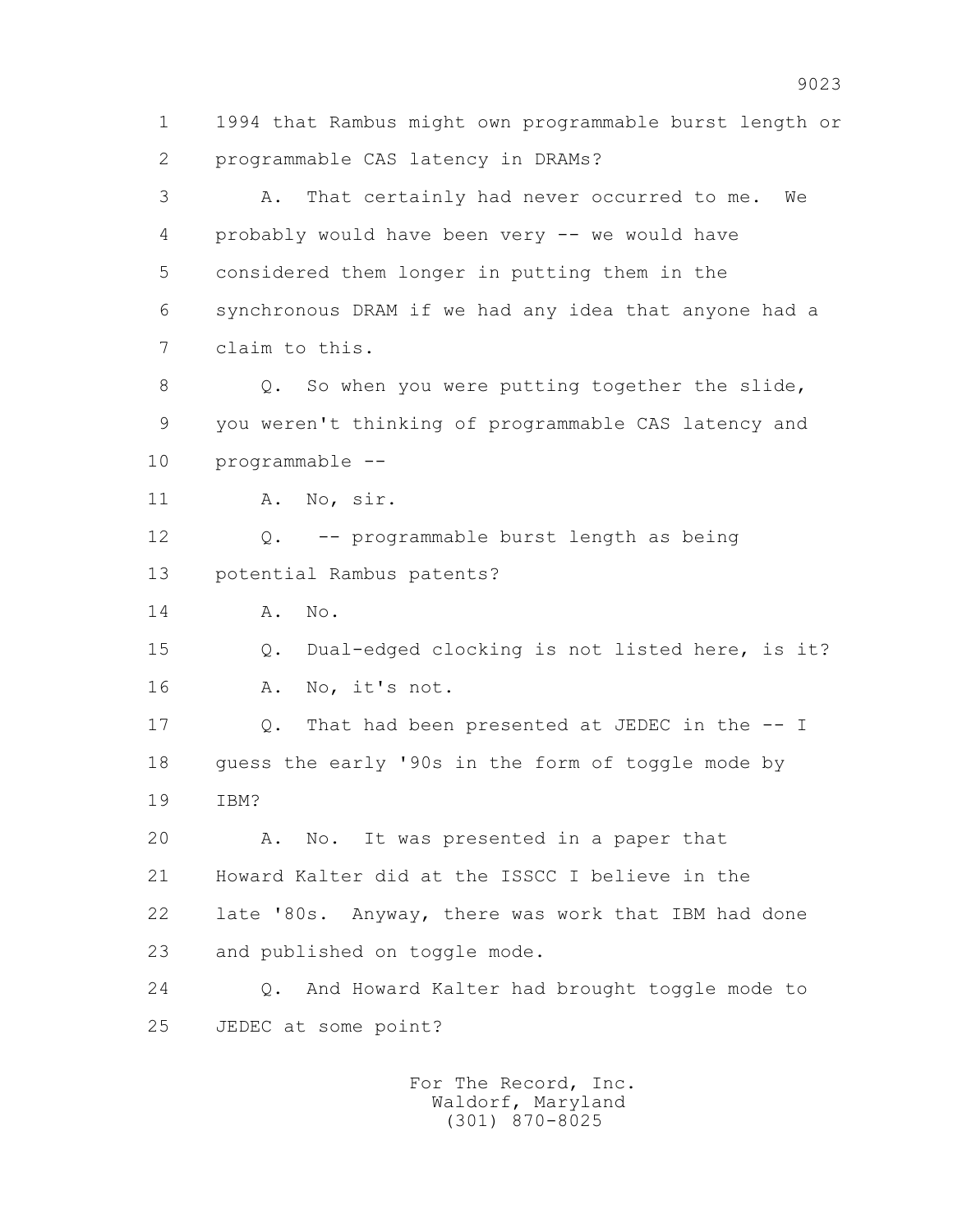1 A. Yeah, I think he did bring it to JEDEC 2 actually, and we rejected it because we were concerned 3 about the integrity of the clock edge at the time. 4 Q. And this was sometime between 1990 and 1992? 5 A. I remember Howard's technical paper. I don't 6 remember when it was brought to JEDEC. 7 Q. Do you remember Mark Kellogg presenting this 8 technology at JEDEC? 9 A. I don't know. I don't recall when it was 10 presented at JEDEC. I would be very surprised if Mark 11 was the one who presented it, but I don't remember who 12 presented it. 13 0. I may not have been accurate. I may have made 14 a mistake. 15 A. Well, Mark was doing modules at the time, so I 16 would not have anticipated it, but he could have. 17 Q. Well, let me show you CX-34. 18 A. Is this in my binder? 19 Q. No. I'll be giving it to you. 20 May I approach, Your Honor? 21 JUDGE McGUIRE: Yes. 22 BY MR. DAVIS: 23 Q. Now, unfortunately, the text here is very 24 small. 25 A. This is minutes of one meeting and all the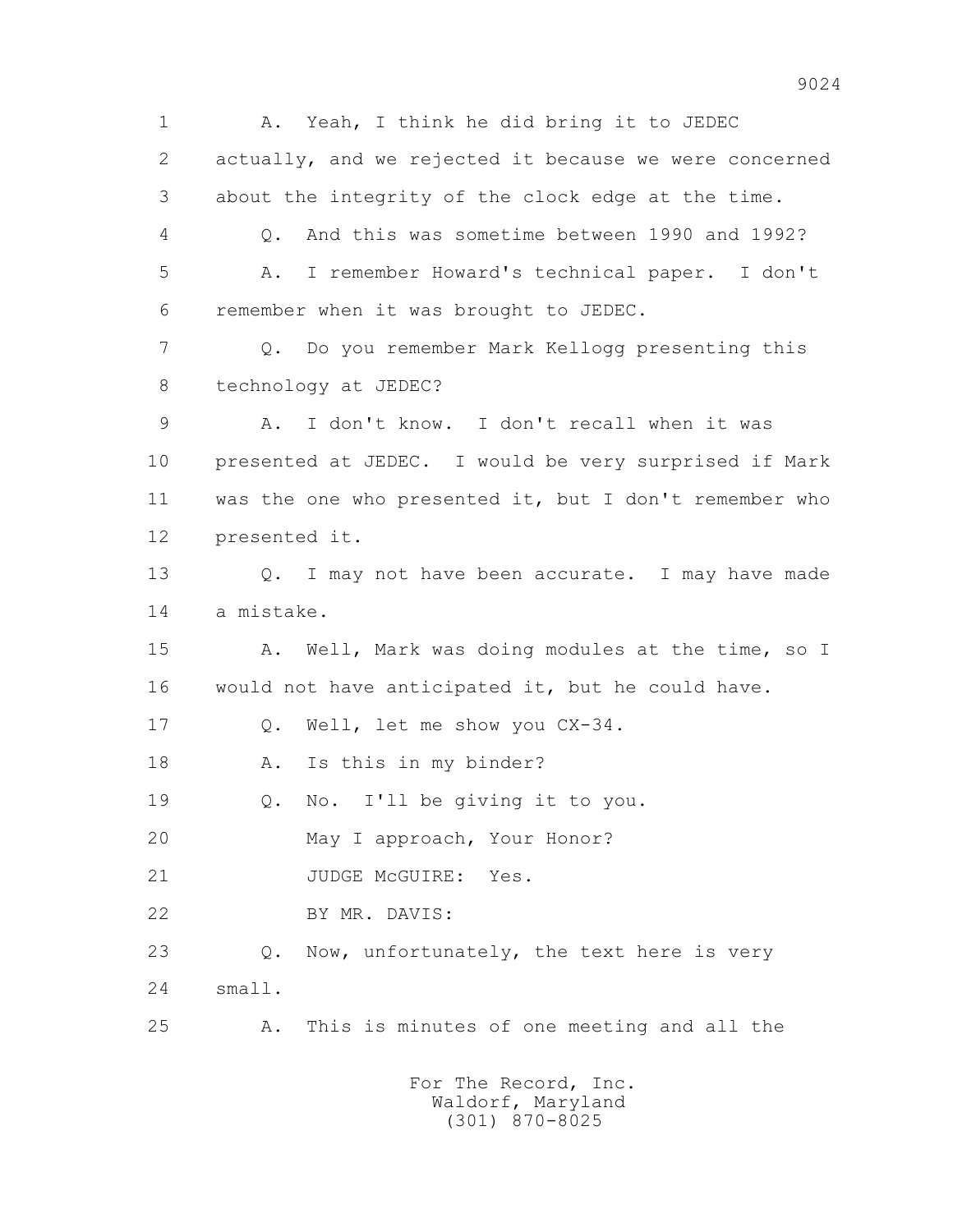1 attachments; right?

 2 Q. That's what I was going to ask you. 3 Do you recognize this document? 4 A. I don't recognize this specific document, but 5 it's clearly the minutes of a meeting, and I suppose -- 6 I can't look through them all, but I suppose these are 7 the attachments. This is what they normally looked 8 like after a JEDEC meeting. 9 Q. And if you look on the second page, the very 10 second page of the document? 11 A. Yes. 12 Q. And that's a list of others present? 13 A. Yes. 14 Q. And if you go to -- do you see the list of TI 15 people? 16 A. Yes. 17 Q. And do you see yourself as one of the people? 18 A. Yes, sir. 19 Q. Okay. So could you turn to page 30 of this. 20 A. The JEDEC numbers. You're referring to -- 21 Q. No. What you would look at is the numbers on 22 the lower right-hand corner. Do you see where it says 23 CX-0034, there's a dash and then a number? 24 A. Actually it corresponds to the JEDEC numbers. 25 Okay. Yes, I have it.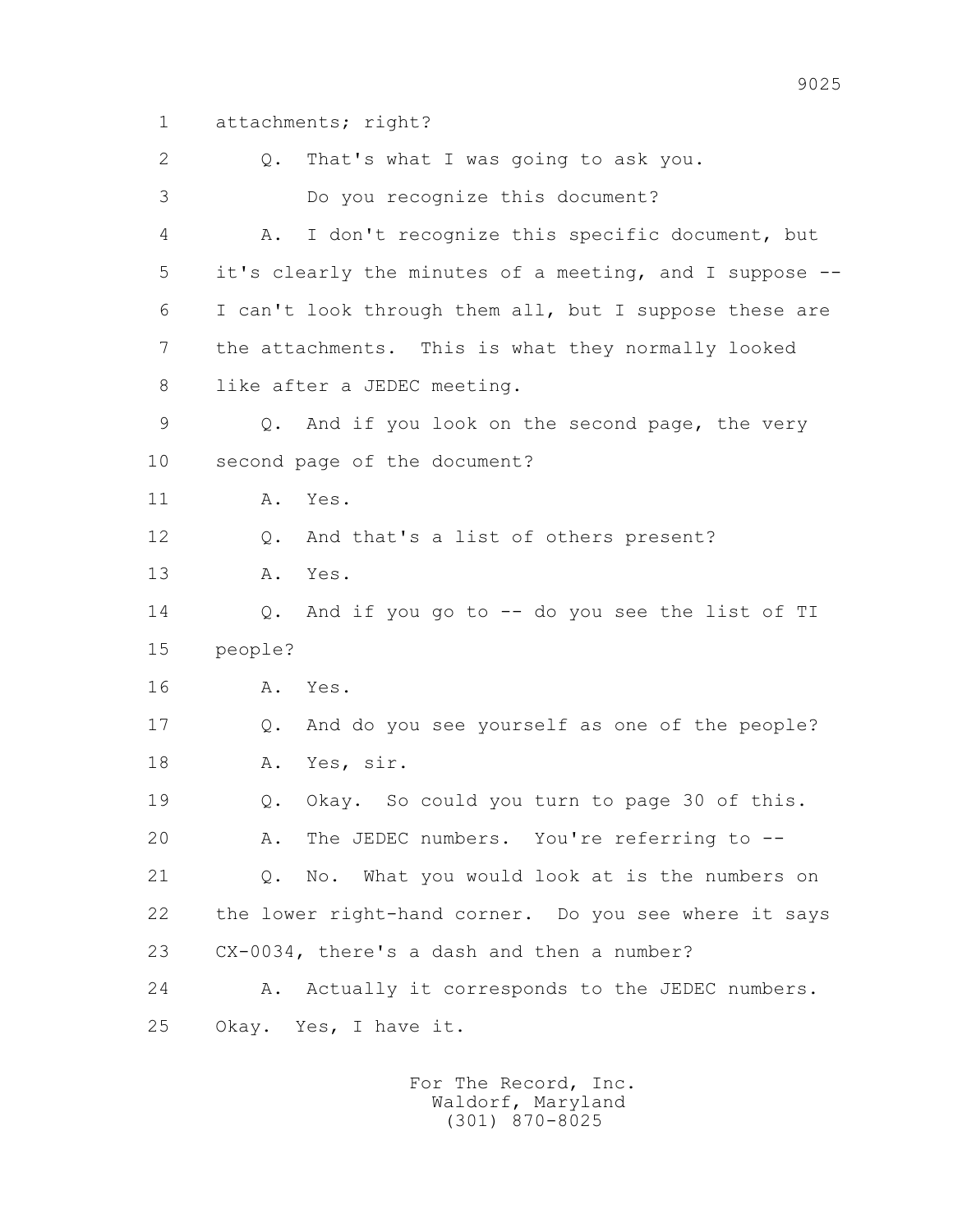1 Q. Oh, it does. 2 Do you recognize this? 3 A. No. 4 You understand I went to JEDEC meetings for 5 twenty years a week at a time four times a year. 6 Q. Yes. 7 A. And there are many documents. 8 Q. And I'd like to point you to a particular 9 document, and I think I've lost my place on that. 10 If you could turn to page 32. 11 And there's a list of items on that page? 12 A. Yes. 13 Q. If you see on the left-hand side, there's a 14 Roman numeral and then a letter, so Roman numeral I. I 15 want to point you to the text associated with Roman 16 numeral I.D. 17 A. IBM. 18 Q. Yes. 19 And do you see where it says -- the first star, 20 it says "dual clock edge"? 21 A. Yes. 22 Q. Does that refresh your recollection that 23 dual-edged clocking or at least some form of 24 dual-edged clocking was presented at JEDEC in the early 25 1990s?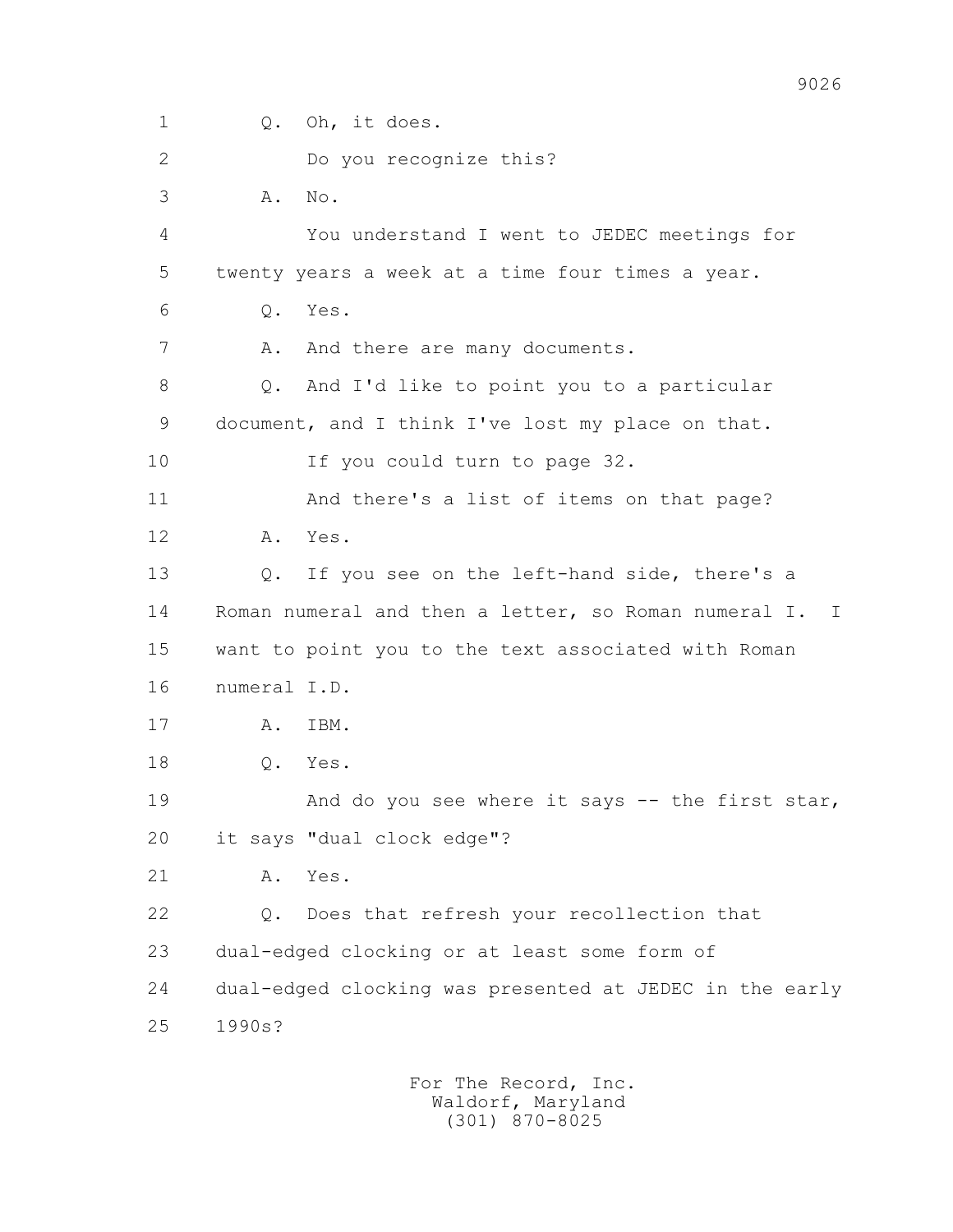1 A. If it's in the minutes, it was presented. 2 Q. It doesn't refresh your recollection, though? 3 A. No. 4 Q. Okay. You can put that aside. 5 Do you remember thinking in the summer of 6 1994 that Rambus might own the concept of dual-edged 7 clocking in DRAMs? 8 A. I don't remember ever thinking about it. 9 Q. You don't remember ever thinking that Rambus 10 owned dual-edged clocking in DRAMs? 11 A. No. 12 Q. The use of a PLL or a DLL on the DRAM is also 13 not mentioned on this list or -- you probably need to 14 pull that list up again. It's the -- it's the 15 Potential Areas for Patents page? 16 A. Right. 17 Q. And do you remember if PLL on DRAM or DLL on 18 DRAM was listed on that page? 19 A. I don't recall, but I would not have -- I 20 cannot imagine that I would have put either of them 21 down as a potential -- do you want me to go back to 22 that page? 23 Q. Well, if you could try to look at the screen in 24 front of you, it is actually there. 25 A. Okay. No, neither PLL nor DLL are there.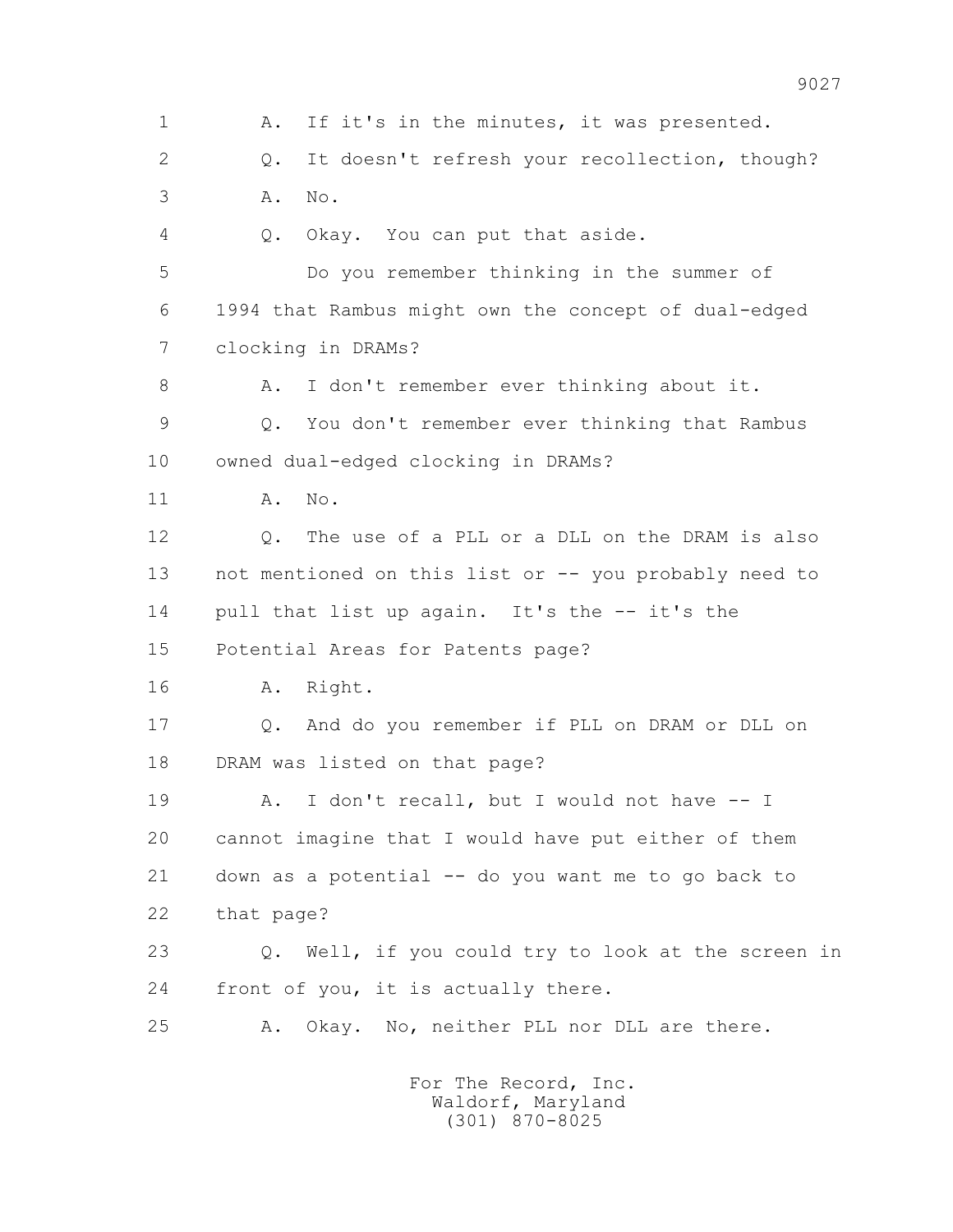1 Q. Do you remember thinking in September of 1994 2 that Rambus might own the concept of PLL on the DRAM or 3 DLL on the DRAM?

 4 A. I really didn't think about patent issues. 5 That's something I have stayed away from and not 6 thought about, so no, I don't recall ever thinking 7 that.

 8 Q. So when you put together this list, you weren't 9 thinking of Rambus potential patents on PLL on the DRAM 10 or DLL on the DRAM?

 11 A. I was putting together areas that occurred to 12 me that they might be able to come into JEDEC and make 13 a proposal for standardization, and these are the items 14 that occurred to me at the time.

 15 Q. And I just want to make sure that the testimony 16 was clear, that PLL on the DRAM and DLL on the DRAM 17 isn't one of those areas?

 18 A. It's not one of those areas that I thought 19 about at that time.

 20 Q. Now, referring to the paragraph below the last, 21 you talked about that this morning as well?

22 A. Uh-huh.

 23 Q. It says, "Many of the large systems houses 24 believe" -- do you see that first part of that?

25 A. I see that. Yes.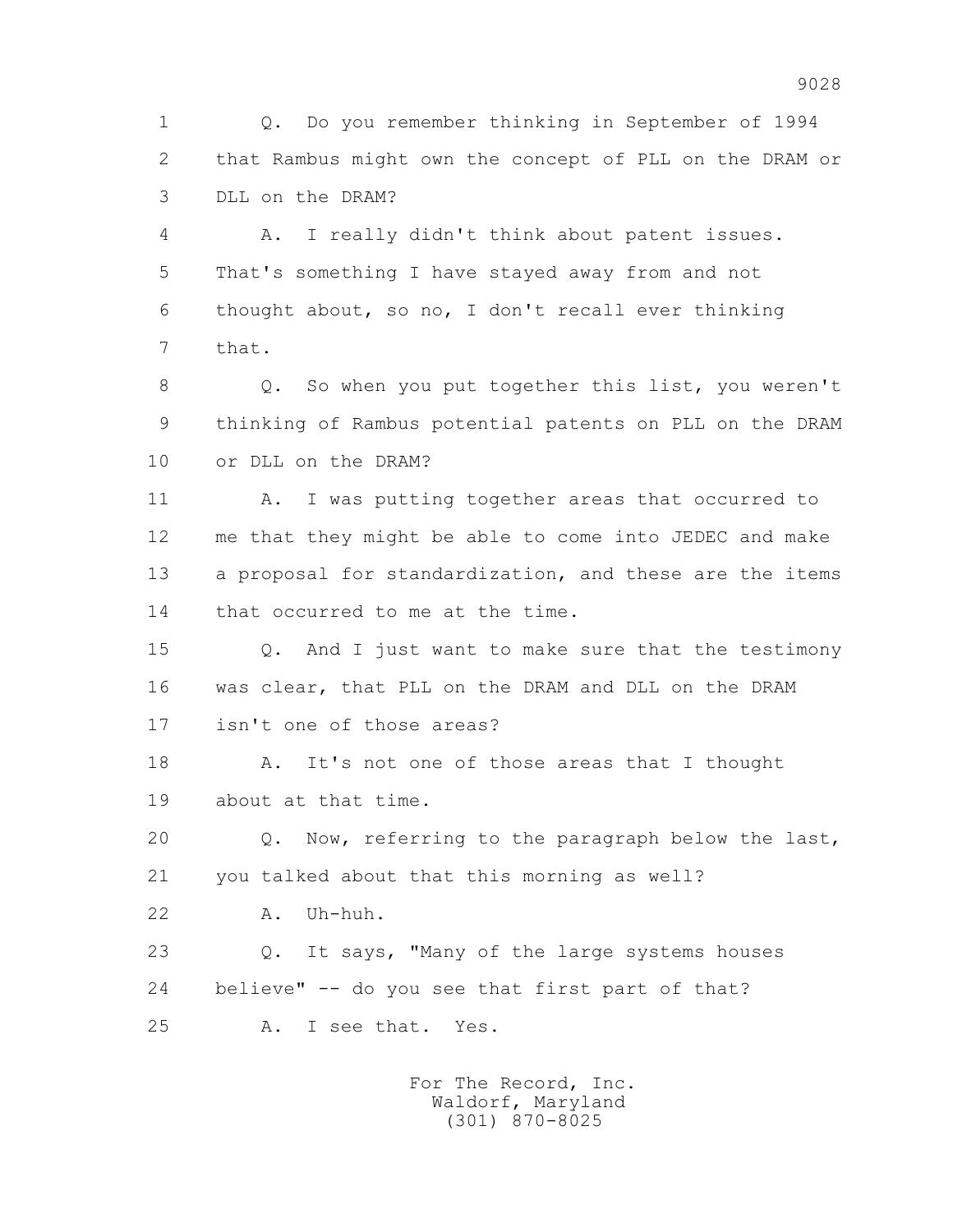1 0. By "the large systems houses," are you 2 referring to companies like IBM and HP? 3 A. Yes, I was. I was referring to the users of 4 the DRAMs as opposed to the vendors. 5 Q. So you weren't referring to a DRAM vendor like 6 Micron, for example? 7 A. No, sir. 8 Q. So in this list, were you -- you aren't 9 referring to patents that Rambus might have that would 10 impact the future development of JEDEC-compliant 11 DRAMs? 12 A. I didn't -- I was not -- I did not know what 13 patents Rambus had. I had been asked to comment on 14 particular areas that they might be able to or might 15 have patents, and these were the areas that occurred to 16 me. 17 MR. DAVIS: Okay. No more questions, 18 Your Honor. 19 JUDGE McGUIRE: Thank you, Mr. Davis. 20 Mr. Stone, redirect? 21 REDIRECT EXAMINATION 22 BY MR. STONE: 23 Q. On this same page, Dr. Prince -- 24 A. It's vanished. 25 Q. We'll bring it back up.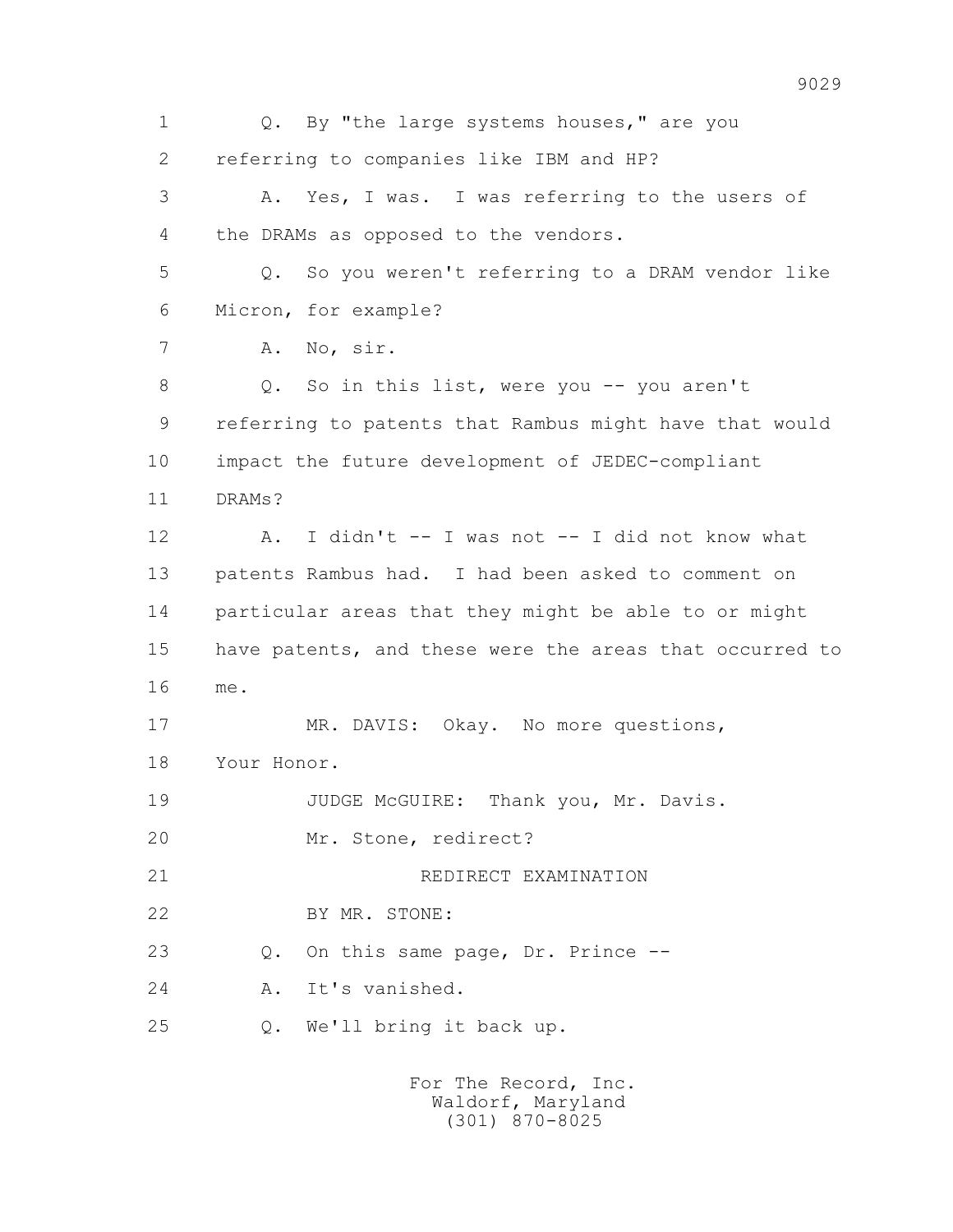1 Page 10 of 2153, RX-2153. 2 You'll notice under the heading Distributed 3 Clock it says, "Rambus has declared this patent with 4 the JEDEC JC-42 standardization committee." 5 Do you see that? 6 A. I do. 7 Q. Did you look at the patent that is referred to 8 there? 9 A. Never. No, I didn't. 10 Q. Okay. So you didn't have any idea what was 11 described in that patent? 12 A. No, I didn't. 13 Q. Did you ever look -- that's fine. No further 14 questions. Thank you, Dr. Prince. 15 MR. DAVIS: No more questions. 16 JUDGE McGUIRE: Okay. Then that's it, 17 Dr. Prince. 18 THE WITNESS: Thank you. 19 JUDGE McGUIRE: Thank you for coming today and 20 you're excused from this proceeding. 21 Let's take a short ten-minute break. When we 22 return, you can call your next witness. 23 MR. STONE: Thank you, Your Honor. 24 (Recess) 25 JUDGE McGUIRE: At this time the respondent may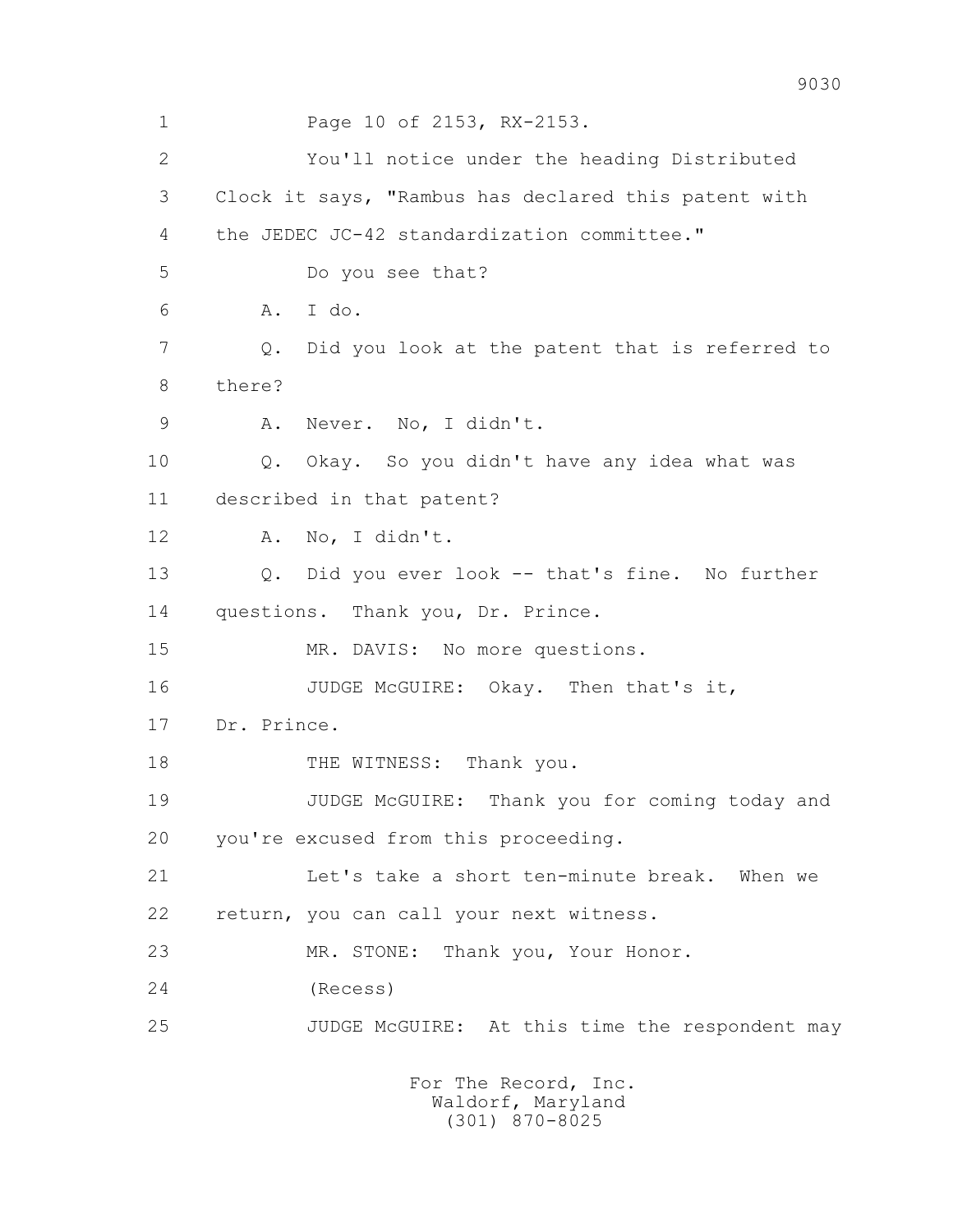1 call its next witness. 2 MR. PERRY: We would call to the stand 3 Mr. Farhad Tabrizi. 4 JUDGE McGUIRE: Sir, would you please come to 5 the bench and be sworn by the court reporter. 6 - - - - - - - - 7 Whereupon -- 8 FARHAD TABRIZI 9 a witness, called for examination, having been first 10 duly sworn, was examined and testified as follows: 11 DIRECT EXAMINATION 12 BY MR. PERRY: 13 Q. Good morning, Mr. Tabrizi. 14 A. Good morning. 15 Q. Sir, I've placed up there on the bench in front 16 of you the two deposition transcripts from your 17 depositions in this case and I believe the other one 18 was in the Micron matter in case we need to refer to 19 them. 20 Could you state, please, who your present 21 employer is. 22 A. Hynix Semiconductor, Inc. 23 Q. What is your current title at Hynix? 24 A. Vice president of marketing. 25 Q. What are your current responsibilities?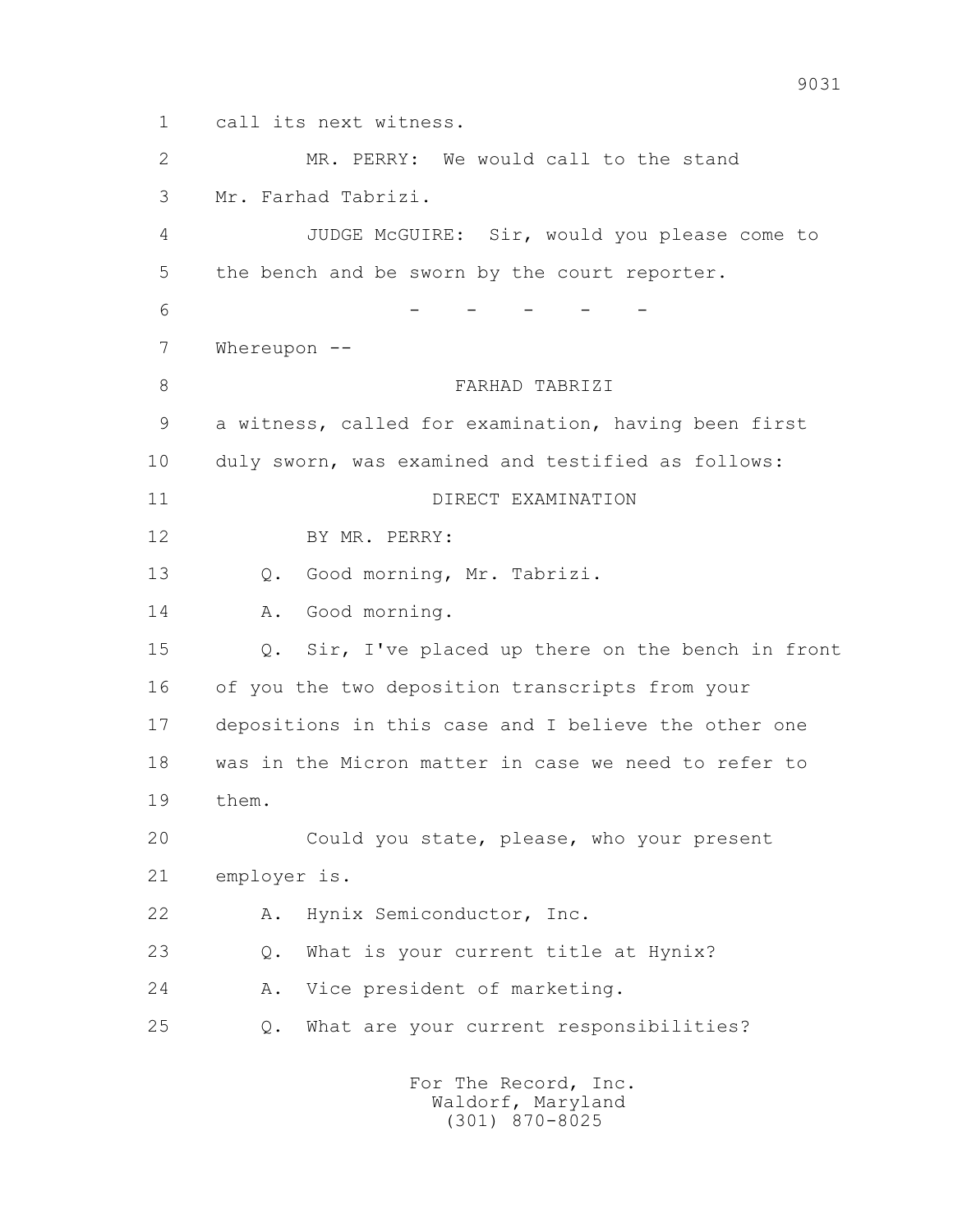| $\mathbf 1$ | I'm in charge of marketing on a worldwide basis<br>Α. |
|-------------|-------------------------------------------------------|
| 2           | for Hynix Semiconductor, Inc.                         |
| 3           | Are you based here or abroad?<br>Q.                   |
| 4           | I'm based in San Jose, California.<br>Α.              |
| 5           | Now, Hynix used to be called Hyundai; correct?<br>Q.  |
| 6           | That is correct.<br>Α.                                |
| 7           | And how long have you been -- how long were you<br>Q. |
| 8           | at Hyundai?                                           |
| 9           | Since April of 1994.<br>Α.                            |
| 10          | And in 1995 you became chairman of the<br>Q.          |
| 11          | SyncLink Consortium; correct?                         |
| 12          | That's correct.<br>Α.                                 |
| 13          | And at that time, during the time you were<br>Q.      |
| 14          | chairman of the SyncLink Consortium, you remained     |
| 15          | employed by Hynix or Hyundai; right?                  |
| 16          | That's correct.<br>Α.                                 |
| 17          | Now, prior to the formation of the<br>Q.              |
| 18          | SyncLink Consortium, the SyncLink memory device was   |
| 19          | being developed within the IEEE; correct?             |
| 20          | That's correct.<br>Α.                                 |
| 21          | And that stands for the International<br>Q.           |
| 22          | Association of Electrical Engineers, approximately?   |
| 23          | I believe so.<br>Α.                                   |
| 24          | Close enough?<br>Q.                                   |
| 25          | Close enough.<br>Α.                                   |
|             |                                                       |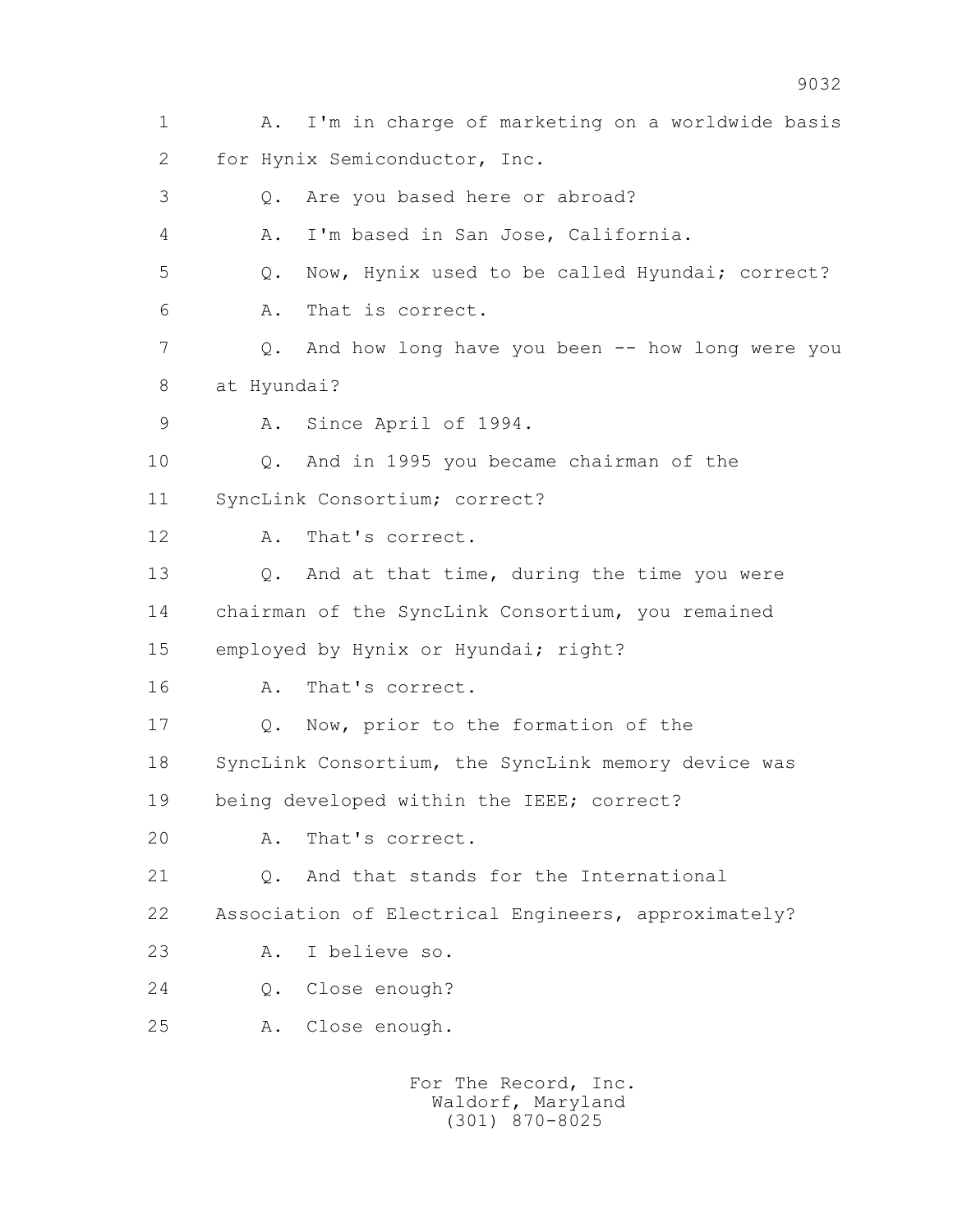1 Q. And Richard Crisp of Rambus was attending 2 those IEEE meetings that had to do with SyncLink; 3 right? 4 A. If I recall, I saw him at some of the 5 meetings. 6 Q. And the SyncLink Consortium was formed as a 7 result of Mr. Crisp wanting to attend those IEEE 8 meetings about SyncLink; correct? 9 A. SyncLink Consortium was formed to develop the 10 next generation high-speed interface. Maybe part of 11 it was following the bylaws that caused Richard Crisp 12 not to attend, but it wasn't just because of 13 Richard Crisp. 14 Q. Would you pick up your deposition in the FTC 15 case, please, which is dated November 20, 2002. 16 A. Okay. 17 Q. And look at page 86, please. 18 And read to yourself your answer at lines 3 19 to 5. 20 (Pause in the proceedings.) 21 Do you see that you say there: "We created 22 the consortium as a result of Rambus wanting to attend 23 the meeting, and it was their right to attend the 24 meeting. IEEE meeting was an open meeting to any 25 individual"?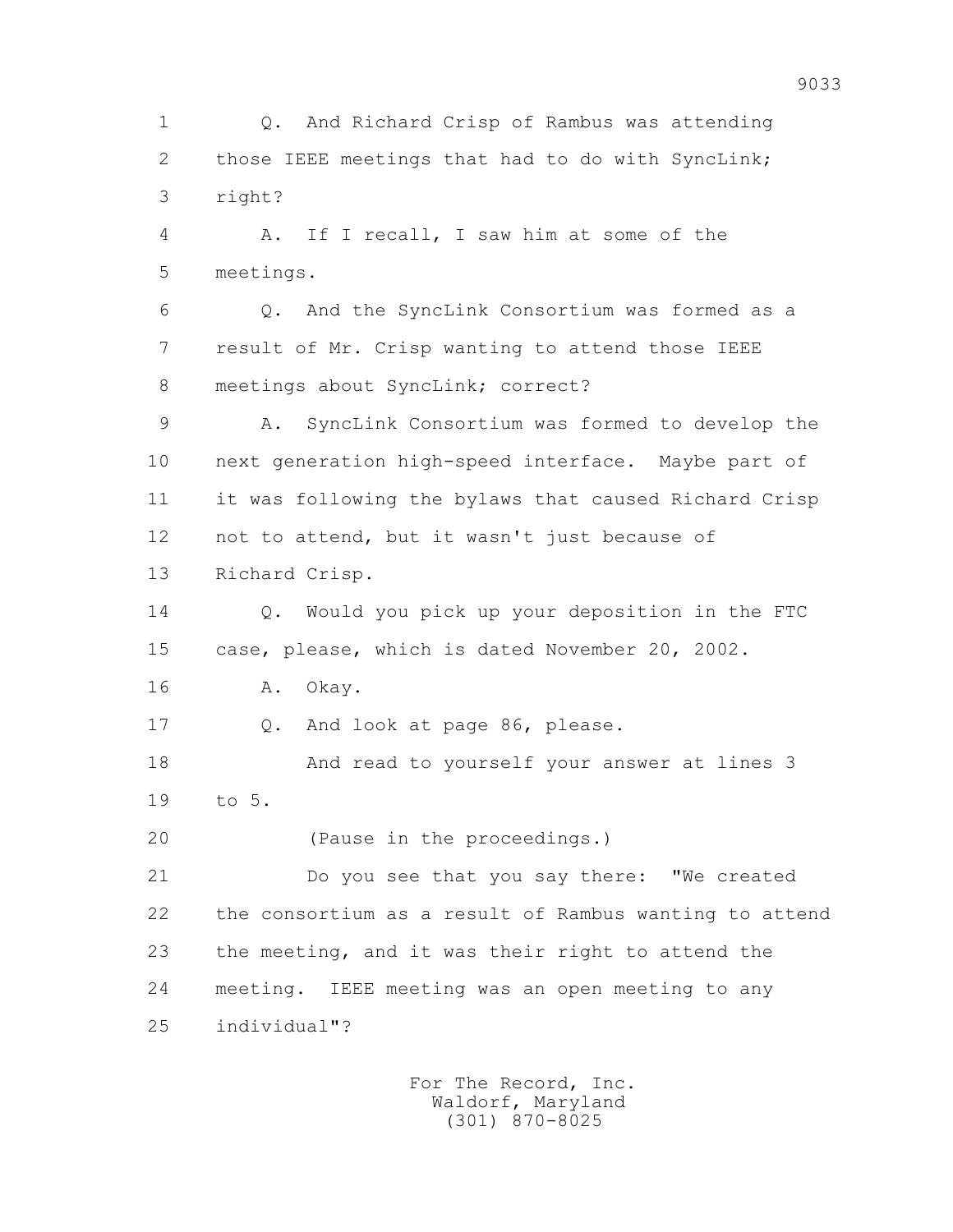| 1              | Do you see that?                                         |
|----------------|----------------------------------------------------------|
| $\overline{2}$ | I see that.<br>Α.                                        |
| 3              | Is that a correct statement?<br>$Q$ .                    |
| 4              | Α.<br>That's a correct statement.                        |
| 5              | Now, you were concerned at the time that Rambus<br>$Q$ . |
| 6              | would get ideas from the IEEE meetings and run and file  |
| 7              | a patent application before the other companies could;   |
| 8              | right?                                                   |
| 9              | That was one of the reason.<br>Α.                        |
| 10             | And soon after the SyncLink Consortium was<br>$Q$ .      |
| 11             | formed, the members learned that Intel was considering   |
| 12             | choosing Rambus as the next-generation memory            |
| 13             | technology. Do you remember that?                        |
| 14             | I do.<br>Α.                                              |
| 15             | I'd like to show you an exhibit in this case<br>Q.       |
| 16             | marked as RX-694, which are some SyncLink Consortium     |
| 17             | minutes from March of 1996.                              |
| 18             | May I?                                                   |
| 19             | JUDGE McGUIRE: Yes.                                      |
| 20             | BY MR. PERRY:                                            |
| 21             | And do you see on the first page that you're<br>Q.       |
| 22             | listed as an attendee?                                   |
| 23             | Do you see that, you're listed as an attendee?           |
| 24             | Yes, I see that.<br>Α.                                   |
| 25             | And would you look on page 2. About twelve<br>$Q$ .      |
|                |                                                          |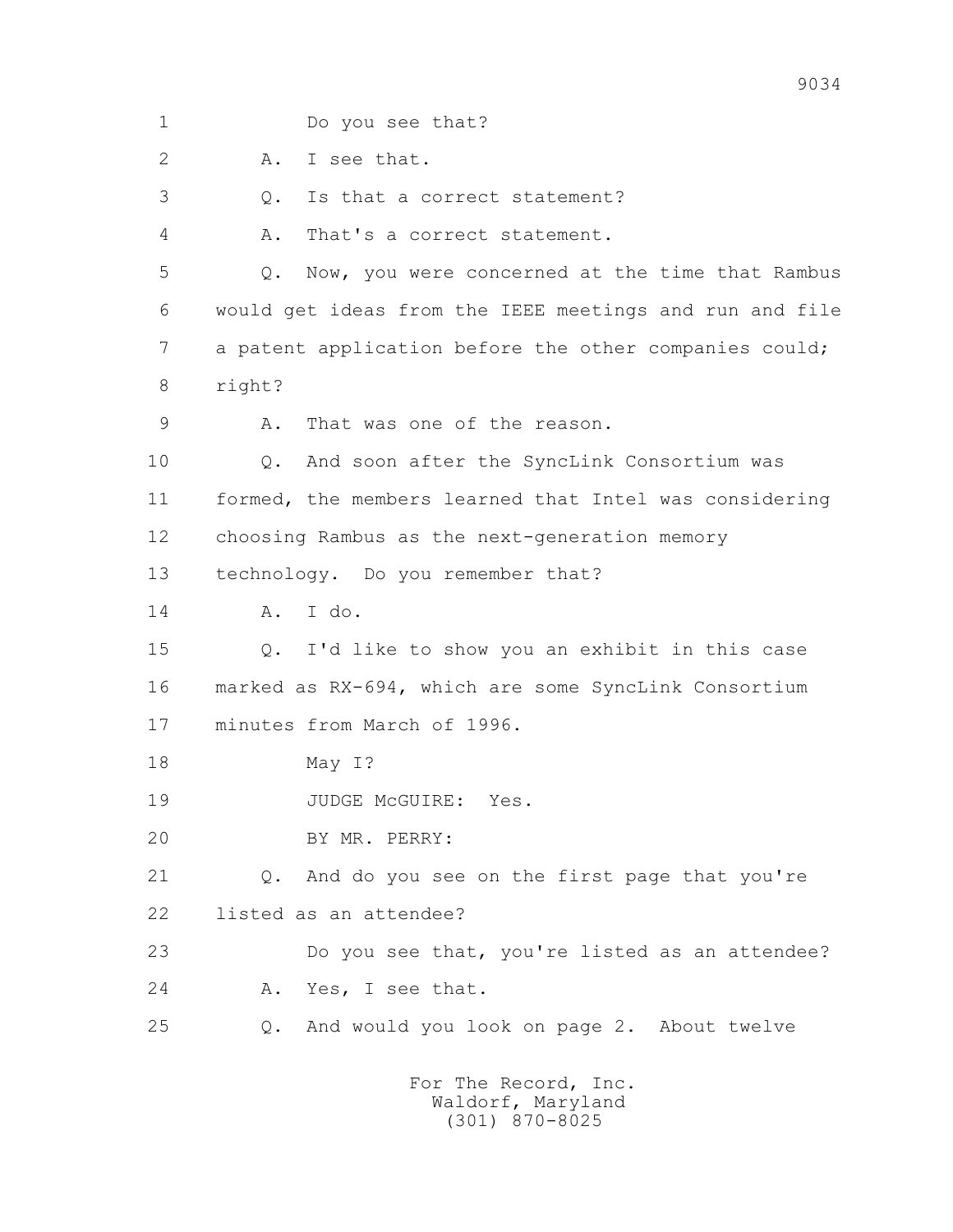1 lines down there's a line that begins "Intel"? Do you 2 see where it says, "Intel is seriously considering 3 Rambus II for next generation"? 4 A. Yes, I see that. 5 Q. And you would agree that at least by 6 March 1996 you were aware that Intel was seriously 7 considering Rambus as the next-generation memory 8 technology; right? 9 A. That's correct. 10 Q. And by September of 1996 you had become 11 concerned that if Intel chose Rambus as the 12 next-generation memory device that the DRAM 13 manufacturers would become a foundry for Intel; right? 14 A. That's correct. 15 Q. Let me ask you about a document from that time 16 period, September 1996, RX-778. 17 May I, Your Honor? 18 JUDGE McGUIRE: Yes. 19 BY MR. PERRY: 20 Q. Is this an e-mail that Mr. Sogas, S-O-G-A-S, 21 from Hitachi sent to you in September 1996? 22 A. It appears that way. 23 Q. And is this an e-mail that you had drafted and 24 sent to him for his comment and review? 25 A. That's correct.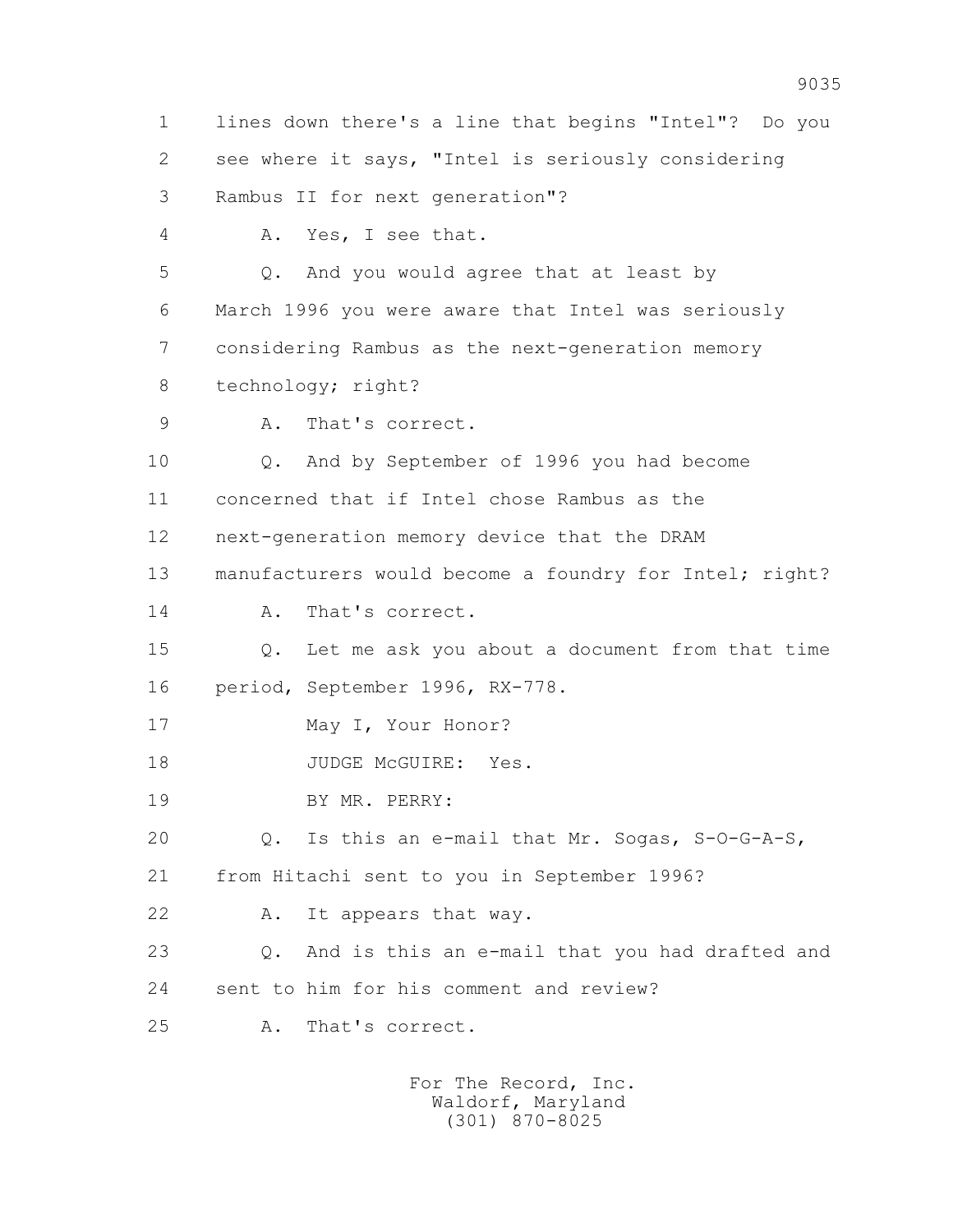1 Q. And it says, in part, "To whom it may concern" 2 up at the top. Do you see that? 3 A. I see that. 4 Q. Let's look at the first two paragraphs of this  $5 \qquad \qquad \text{e-mail}.$  6 You say, "This issue" -- or the e-mail says, 7 "This issue has major impact in our future as a memory 8 supplier. So please here hear me out very carefully." 9 Do you see that? 10 A. I see that. 11 Q. And then it says: "As you may know by now, 12 Intel and Rambus visited Japan and Korea in the week of 13 September 9. The objective of this meeting from 14 Intel's point of view is to convince DRAM suppliers to 15 use Rambus II architecture for their next-generation 16 main memory starting 1998." 17 Do you see that? 18 A. I see that. 19 Q. Had you been in any of those meetings in Japan 20 or Korea in that time period? 21 A. It's possible, but I don't recall the specific 22 of that meeting. 23 Q. Well, let's look a little further down in this 24 e-mail to the fourth paragraph. 25 Do you see the sentence that starts "with Intel For The Record, Inc.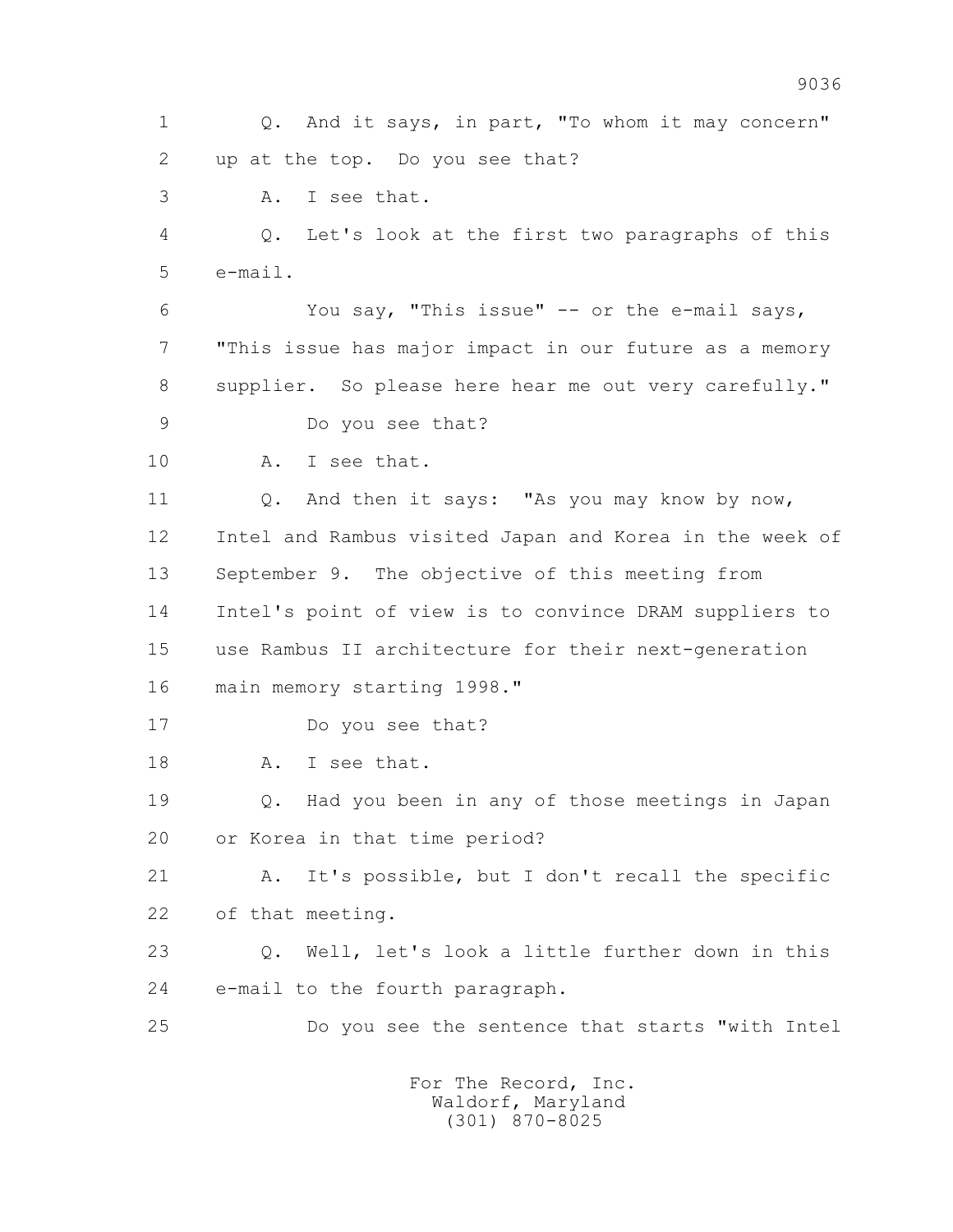1 controlling"? Do you see that?

| $\mathbf{2}^{\mathsf{I}}$ | Do you see it says: "With Intel controlling             |
|---------------------------|---------------------------------------------------------|
| 3                         | the CPU, the chipset and the SSRAM already and by us    |
| 4                         | going down a Rambus II path, this will give them the    |
| 5                         | control of DRAMs and other CPU makers. We will become   |
| 6                         | a foundry for all Intel activities."                    |
| 7                         | Do you see that?                                        |
| 8                         | I see that.<br>Α.                                       |
| 9                         | And near the end of the e-mail, there's a<br>Q.         |
| 10                        | statement about -- that says, "I urge you" -- do you    |
| 11                        | see the statement that begins "I urge you" and it says, |
| 12                        | "I urge you to please educate others and get their      |
| 13                        | agreement to say 'no to Rambus and no to Intel          |
| 14                        | domination'"? Do you see that?                          |
| 15                        | I see that.<br>A.                                       |
| 16                        | Q. Were you trying at the time to get the               |
| 17                        | agreement of the other DRAM manufacturers to say no to  |
| 18                        | Rambus and no to Intel domination?                      |
| 19                        | No. This e-mail was sent out initially to my<br>Α.      |
| 20                        | own management. Jim Sogas, I know him for a long time.  |
| 21                        | At that time I was thinking about sending this e-mail   |
| 22                        | out to other DRAM companies. I sent him because I was   |
| 23                        | very emotional at the time, I sent him to see if it     |
| 24                        | made sense or get his advice.                           |
| 25                        | Anyway, I sent it to Jim Sogas, but I don't             |
|                           |                                                         |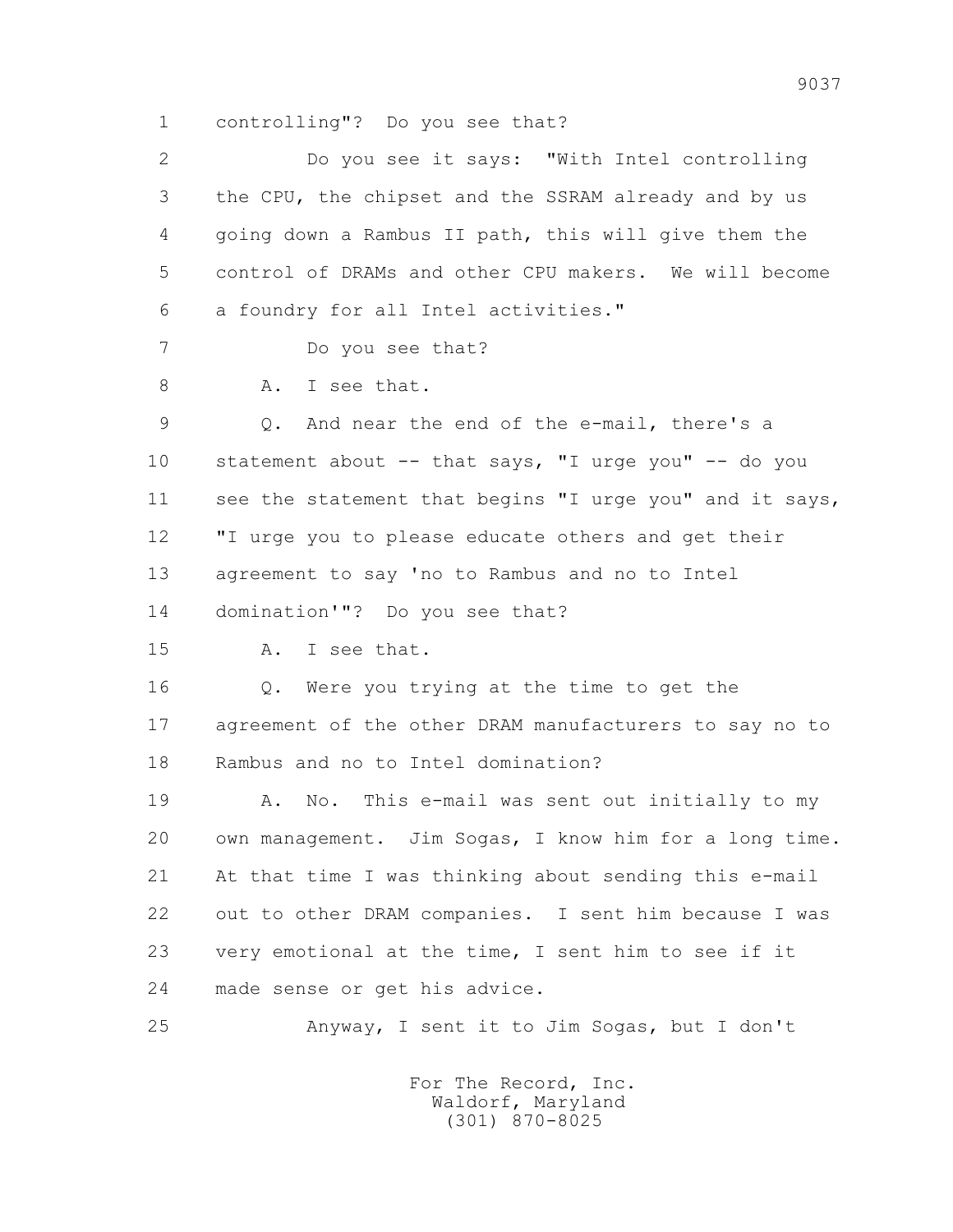1 recall sending it to other DRAM companies.

 2 Q. Would you look at page 120 of your transcript 3 in the FTC matter, please.

4 Page 120.

5 A. Which one?

6 Q. The FTC transcript dated November 20, 2002.

7 A. Okay.

8 Q. At page 120.

9 A. All right.

 10 Q. And do you see beginning at line 4 I asked you 11 the question, "Were you trying to get the agreement of 12 the other DRAM manufacturers to say no to Rambus and no 13 to Intel domination?" and you answered, "It appears 14 from this letter that that's what we were urging"?

15 Do you see that?

 16 A. Yeah. At the time I was under impression that 17 I sent this e-mail out, but I find no record that I 18 sent this e-mail out, so this e-mail never went out to 19 other DRAM companies, so I was mistaken at my previous 20 deposition.

 21 Q. And you kept all your e-mails from the 1996 22 time period; is that correct?

23 A. Yeah. We kept most of -- all of my e-mails 24 that -- yeah, we kept a good record of all my e-mails. 25 Q. So you made sure that there were no e-mails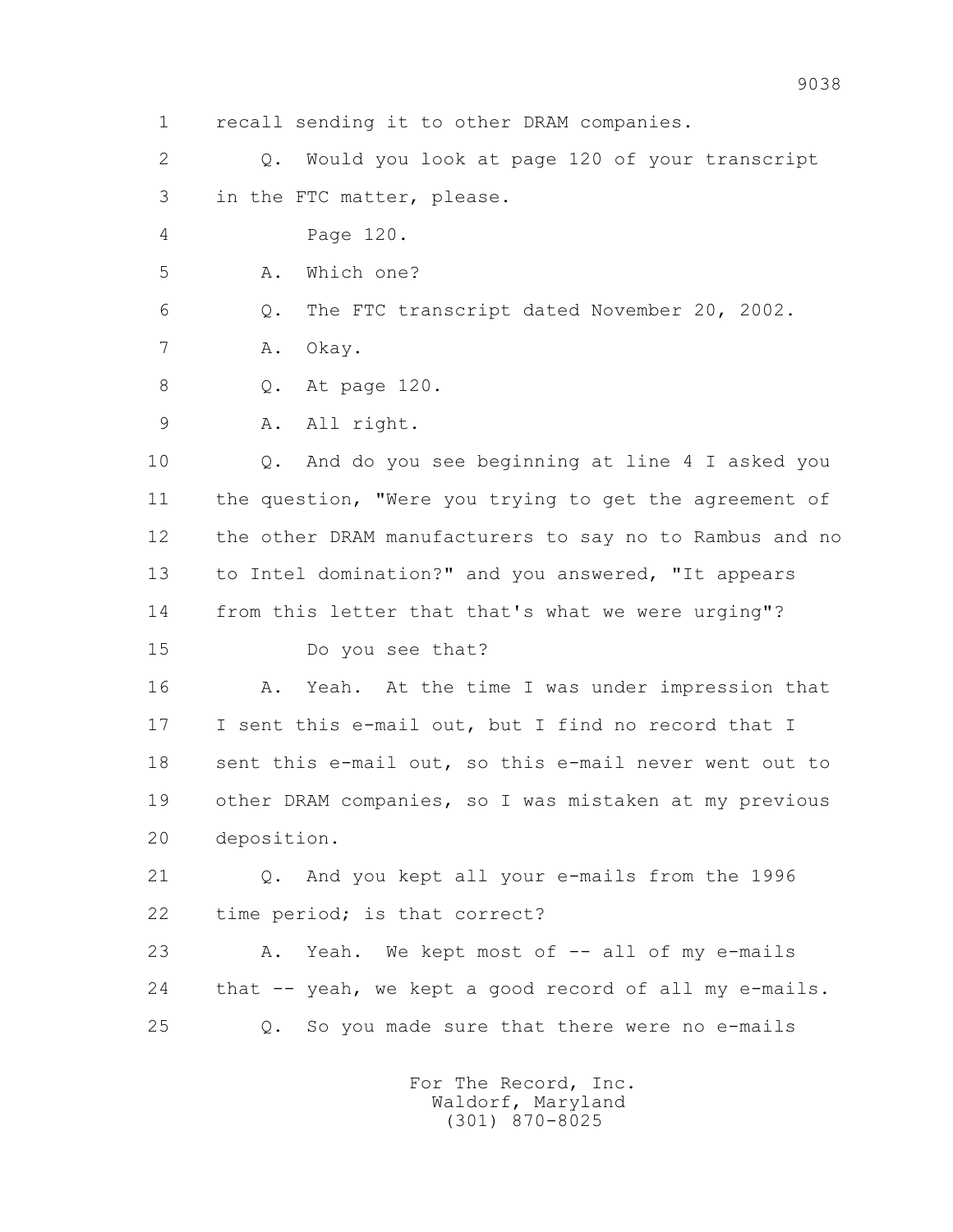1 destroyed in the 1996 time period; is that right? 2 A. No. We never destroyed anything. We kept 3 everything and we've provided everything. 4 Q. And was that kept in your personal PC or is 5 there a server at Hynix that keeps all the e-mails from 6 the 1996 time period? 7 A. Our server is backed up on a monthly basis, and 8 since this situation, we have advised them not to 9 delete anything, not to destroy anything, keep 10 everything, and we had record for a long time, so... 11 O. Now, by December of 1996, you knew that Intel 12 was going to choose Rambus as the next-generation 13 memory technology; right? 14 A. That's correct. 15 Q. Let me show you Exhibit RX-808, if I could. 16 May I, Your Honor? 17 JUDGE McGUIRE: Yes. 18 BY MR. PERRY: 19 Q. Do you see that these are SyncLink Consortium 20 meeting minutes from December 1996 where you attended? 21 A. It appears that way, but I haven't read the 22 whole document to see if that's the exact minutes. 23 Q. Well, look at the very first line down below 24 the list of names. 25 Do you see that your name appears? For The Record, Inc.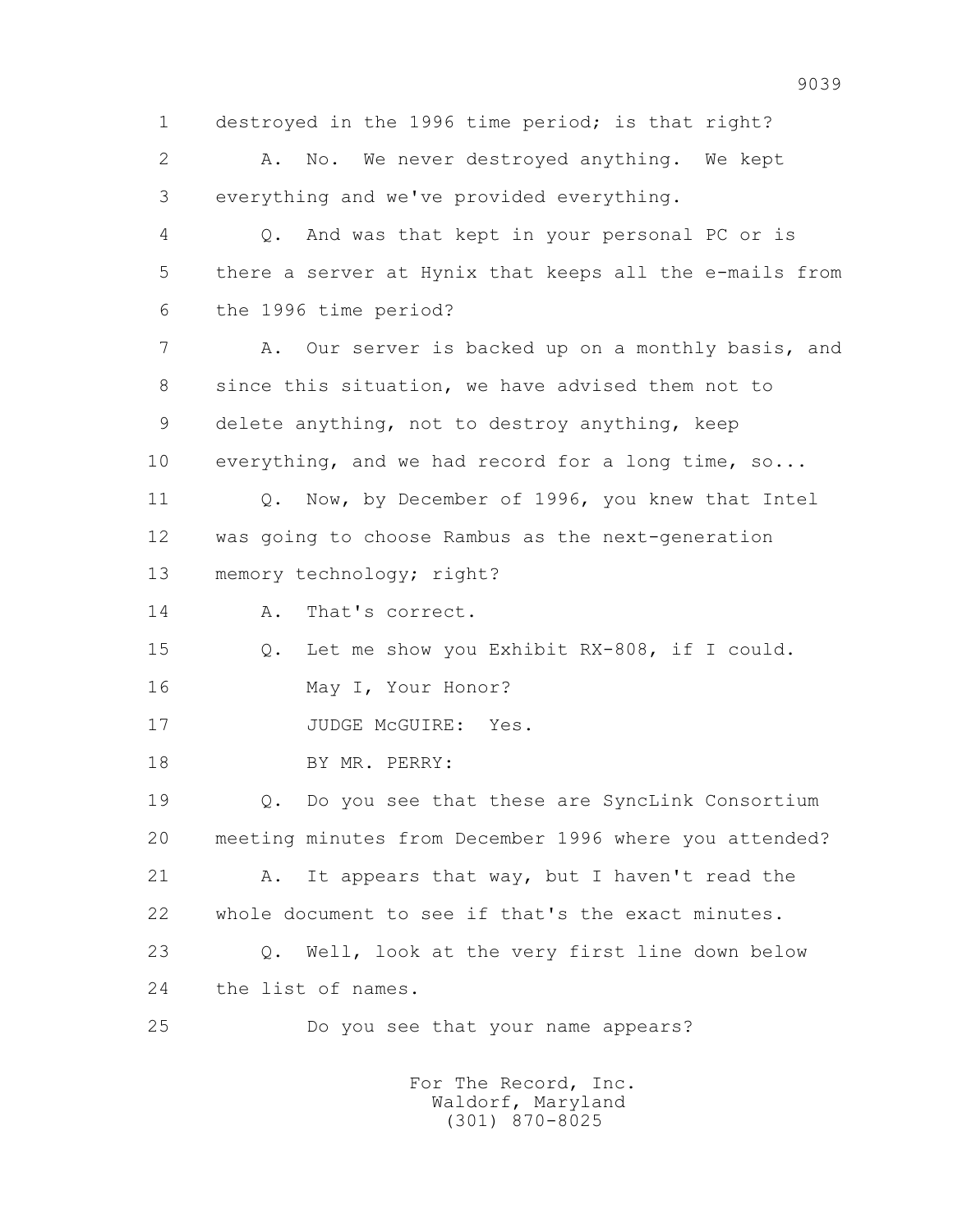1 It says, "Tabrizi: It now seems likely Intel 2 will choose Rambus. We need to decide how we 3 proceed." 4 Do you see that? 5 A. I see that. 6 Q. And you understood at the time it was 7 Dr. Gustavson's responsibility to keep the minutes of 8 the meetings? 9 A. That is correct. 10 Q. Now, on the top of the next page, the first 11 four lines -- pull those up -- if you could look at 12 those. 13 It says: "Many suppliers are paranoid over the 14 prospect of a single customer, e.g., Intel having 15 control of market. We can't resist such a possibility 16 individually. We need some united strategy." 17 Was that a statement you made at this meeting? 18 A. I don't recall. 19 Q. And then there's a reference to an Internet 20 e-mail reflector. Is that what supply@hea.com was? 21 A. That's a distribution list or an e-mail 22 reflector. 23 Q. And if somebody from another DRAM manufacturer 24 had sent an e-mail to that reflector, it would be sent 25 out to the distribution list; is that right? For The Record, Inc.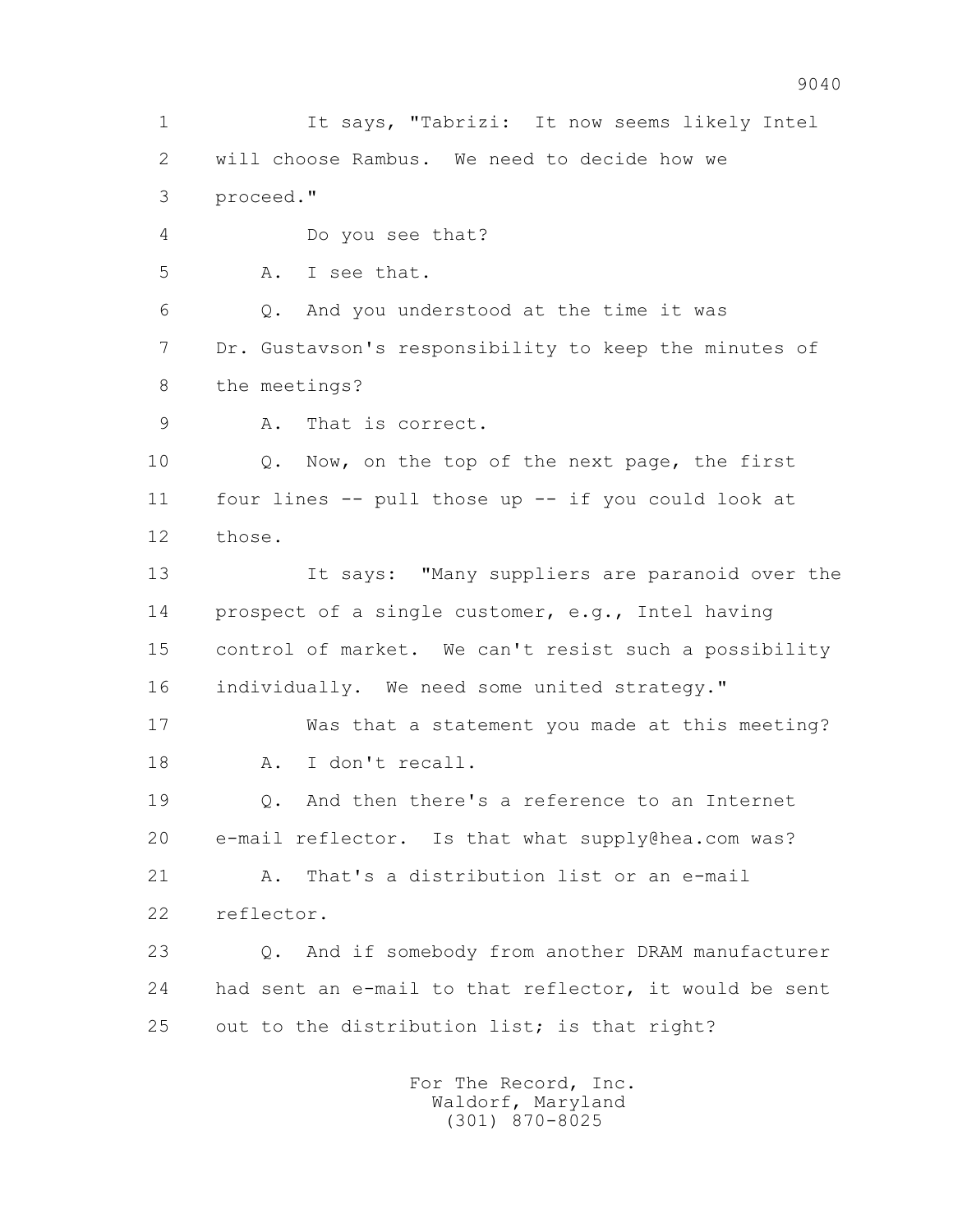1 A. That is correct. 2 Q. And that was maintained at Hyundai? 3 A. I put it together and I maintained it. 4 Q. And someone at this meeting proposed a meeting 5 of DRAM manufacturer executives in Japan; correct? 6 A. That's correct. 7 9. And that meeting occurred in January of 1997; 8 correct? 9 A. That's correct. 10 Q. And you went? 11 A. Yes, I was. 12 Q. And before the meeting -- before that meeting 13 in January 1997, you sent several e-mails to other DRAM 14 manufacturers urging them to stick together against 15 Rambus, didn't you? 16 A. I urged them to continue support for SLDRAM. I 17 never urged them to stick together against Rambus. 18 Q. Well, let me show you a document marked as 19 RX-802. 20 May I, Your Honor? 21 JUDGE McGUIRE: Go ahead. 22 BY MR. PERRY: 23 Q. This, Mr. Tabrizi, is a series of e-mails 24 provided to us by Mr. Hans Wiggers. And if you'll look 25 at the bottom of the second page of the exhibit, the For The Record, Inc.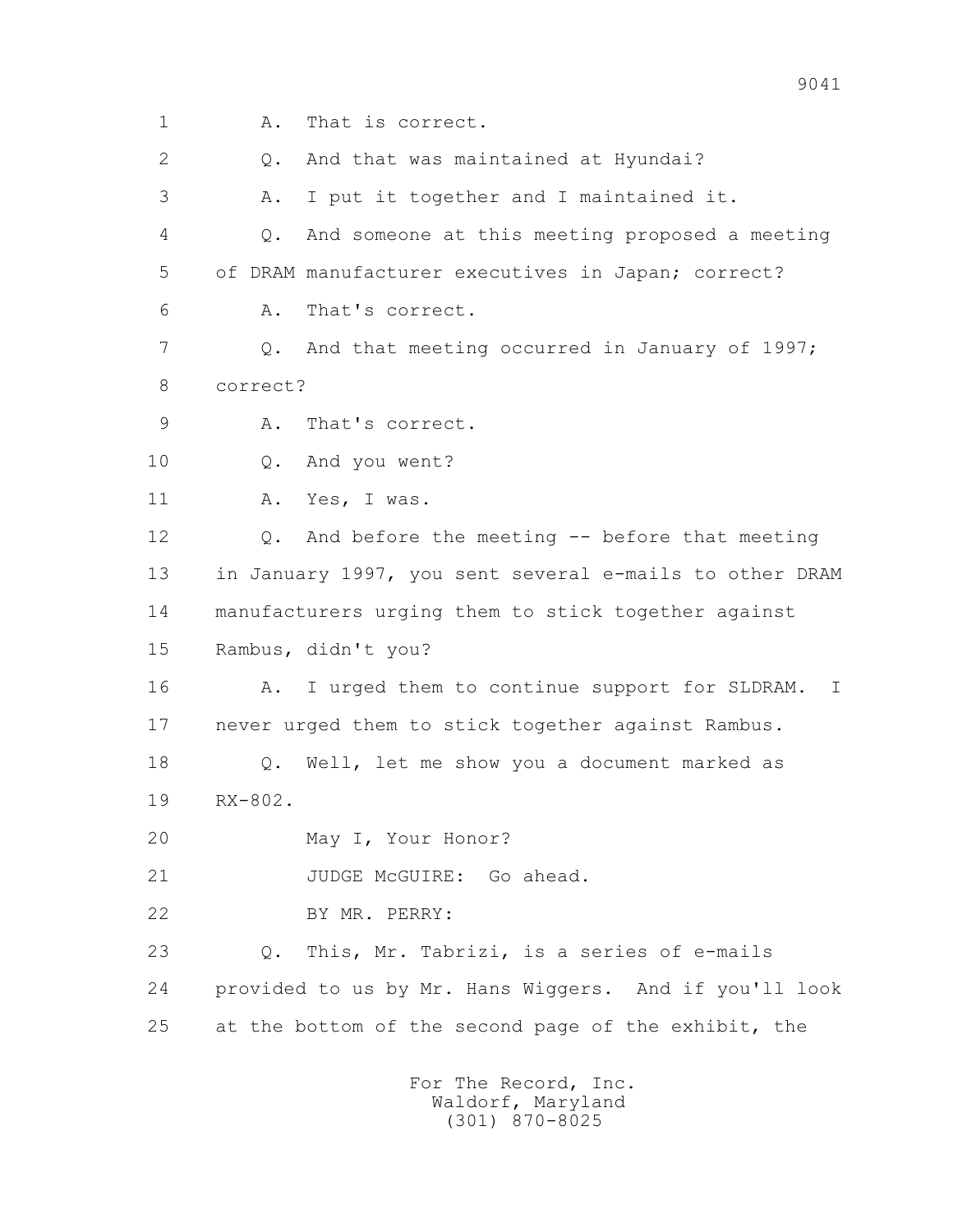1 very bottom -- I'll give you time to look at this -- at 2 the very bottom it appears to be an e-mail addressed to 3 two people at Hewlett-Packard.

 4 Do you recognize those names, Mr. Sporon, 5 S-P-O-R-O-N, and Mr. Erasmus? Do you just recognize 6 the names?

7 A. Yes, I do.

 8 Q. And if you'll see at the next page, there 9 appears to be an e-mail from you? Do you see that? 10 A. Yes.

 11 Q. And it says, "Gentlemen, I believe in a fact 12 that Intel decision to go on a Rambus route was pure 13 political and domination and control over the DRAM 14 suppliers and not technical."

 15 Is that something that you told the folks from 16 Hewlett-Packard in December 1996?

 17 A. I sent this to the members of the 18 SLDRAM Consortium, including Hewlett-Packard.

 19 Q. If you'll look in the second paragraph, I want 20 you to find the line that starts with "As I have 21 mentioned many times before."

 22 It says: "As I have mentioned many times 23 before, Intel does not make DRAMs, we do. And if all 24 of us put our resources together, we do not have to go 25 on this undesirable path. The path of control and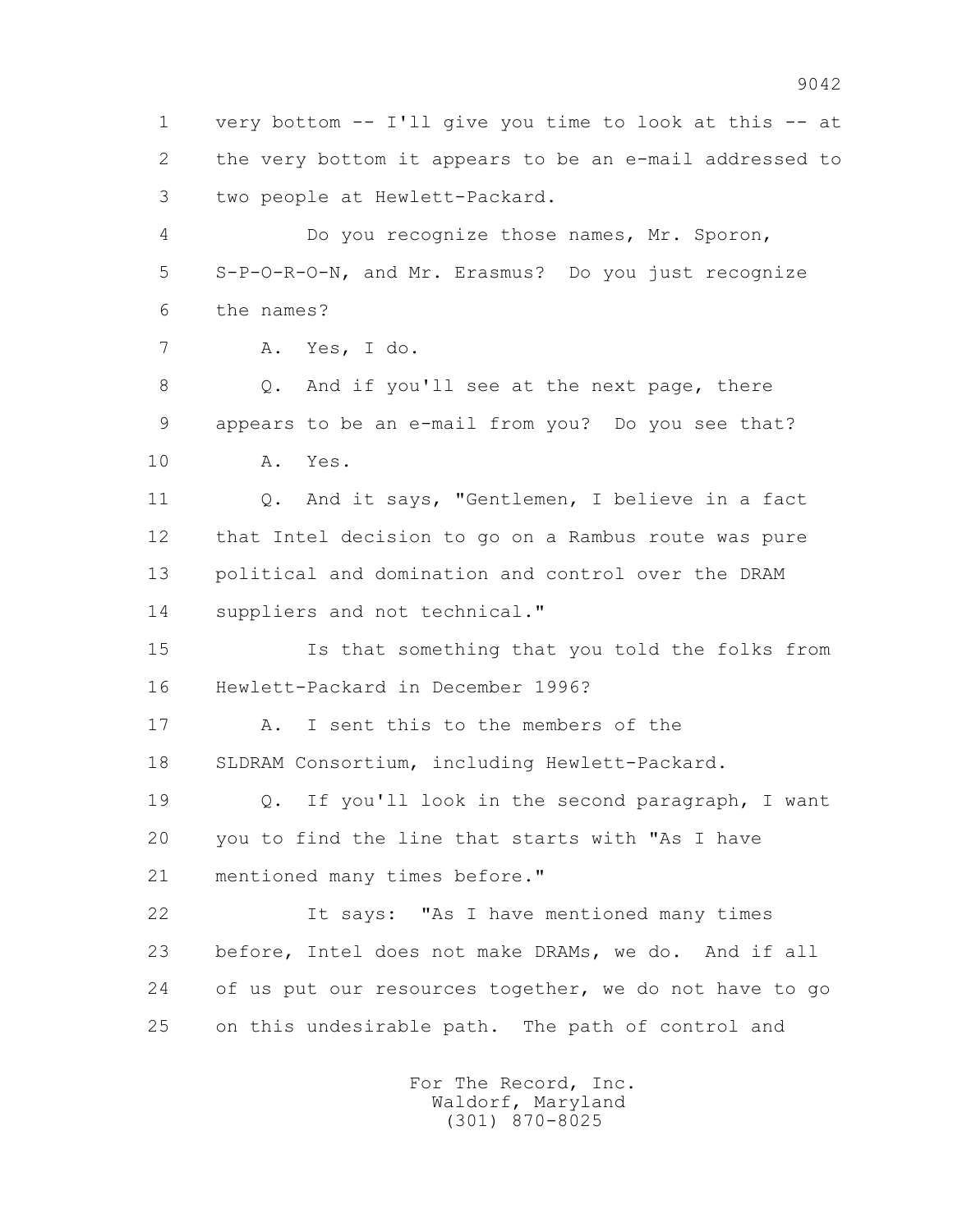1 domination by Intel."

 2 Is that something you sent to the other members 3 of the SyncLink Consortium at the time? 4 A. Yes, I did. 5 Q. And then in the last paragraph, it says, "I am 6 asking all of you to stick together on this matter and 7 have your key executive attend the closed meeting on

8 January 10, 1997 in Tokyo."

9 Do you see that?

10 A. I see that.

11 Q. And you were asking the members of the

12 SyncLink Consortium to stick together; right?

13 A. Of course.

14 Q. And you did go to the meeting in Tokyo in

15 January 1997?

16 A. Yes, I did.

 17 Q. If you'll look on the first page of this 18 Exhibit RX-802, do you see that you had forwarded to 19 the SyncLink members an e-mail from Mr. Appleton, the 20 president of Micron?

21 A. Yes, I see that.

 22 Q. And let me show you if I could another e-mail 23 that you forwarded. This will be RX-809.

24 May I?

25 JUDGE McGUIRE: Yes.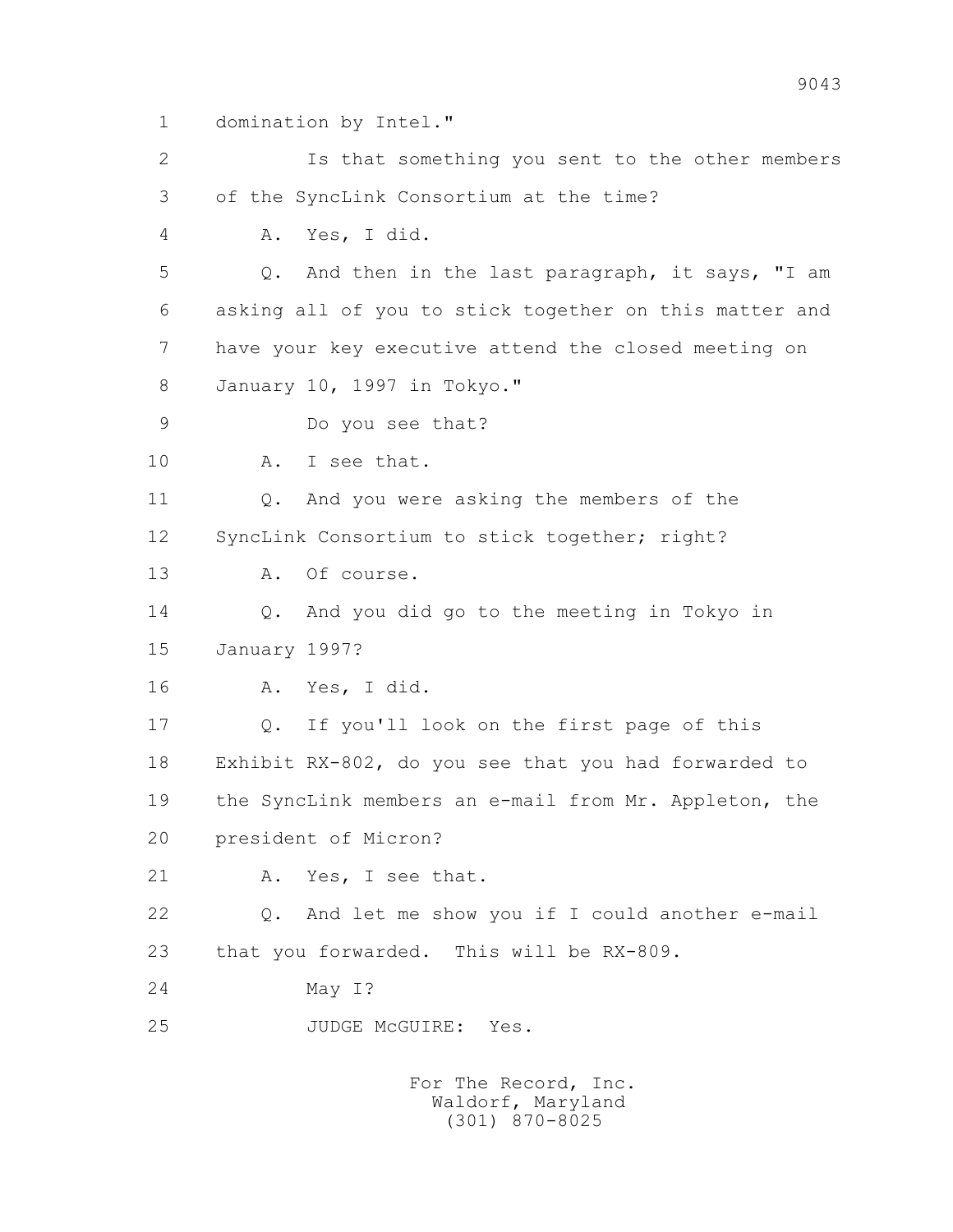1 BY MR. PERRY: 2 0. Is this an e-mail that you sent in 3 December 1996 to DRAM manufacturers forwarding an 4 e-mail from Mitsubishi executives? 5 A. It appears that way. 6 Q. Now, at the meeting of DRAM executives in Tokyo 7 in January 1997, you made a presentation to the 8 executives about the long-term industry outlook if 9 Intel stayed with Rambus; right? 10 A. I was concerned about the Intel not providing 11 an alternative in terms of open standard and committing 12 solely their main memory solution to a proprietary 13 Rambus solution. I was really concerned for the 14 industry. 15 Q. And you made a presentation to the executives 16 about your concerns? 17 A. I did. 18 Q. Let me show you a document about that, RX-849. 19 May I, Your Honor? 20 JUDGE McGUIRE: Yes. 21 BY MR. PERRY: 22 Q. Do you see that this is entitled 23 SyncLink Consortium Executive Meeting, Yokohama, Japan, 24 January 10, 1997? 25 A. Yes, I do.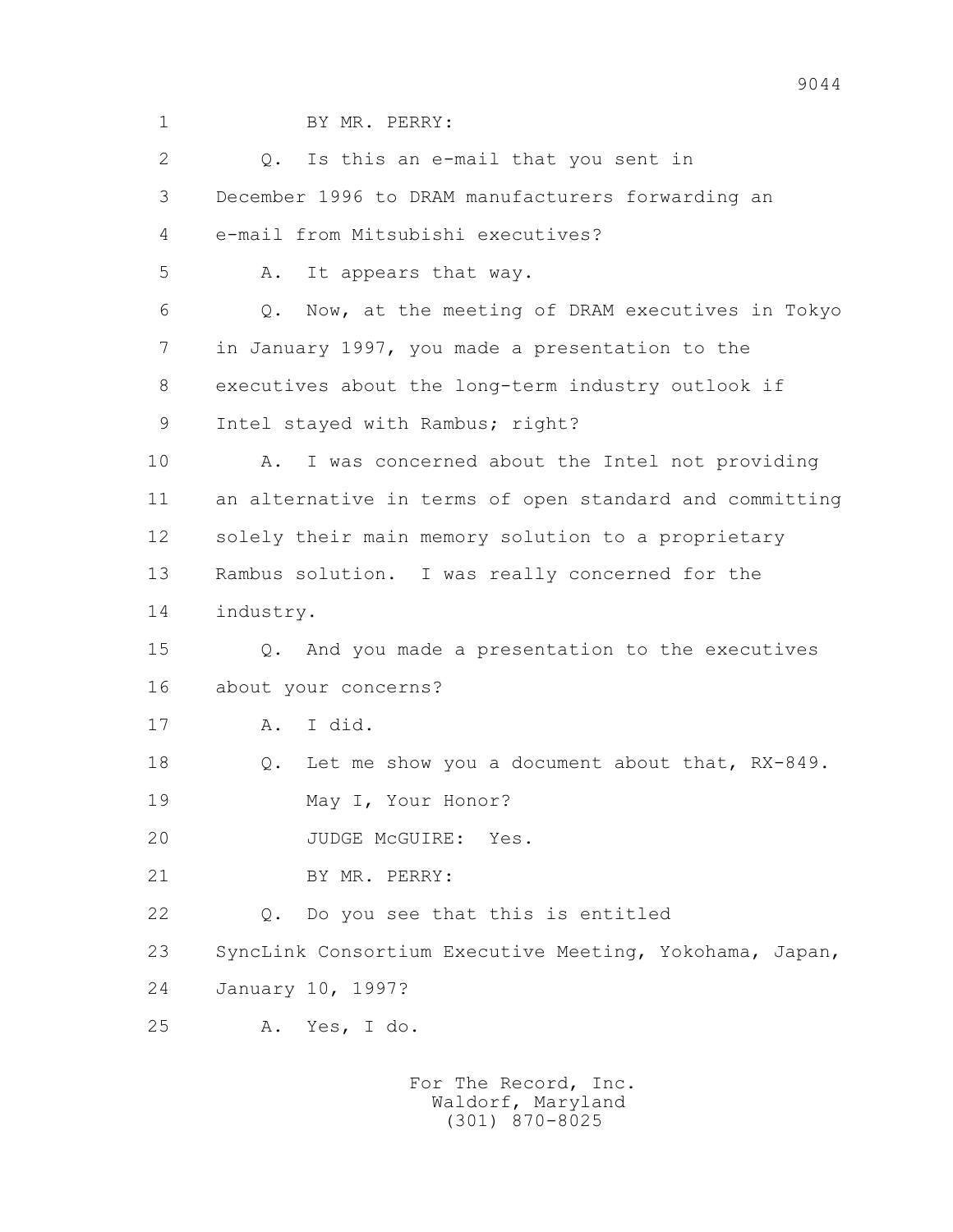1 Q. Do you see the pages 2 and 3 comprise an agenda 2 for the meeting?

3 A. Yes, it does.

 4 Q. And on page 3 of the exhibit, at the bottom, it 5 says, "Discussion of the long-term DRAM industry 6 outlook if SyncLink is not successful" and there's a 7 reference to you?

8 A. That, I see.

 9 Q. If I can take you, please, to the page in the 10 exhibit where I believe there's another reference to 11 that, it's page 43 in the exhibit. The page numbers 12 are on the lower left corner.

13 Do you see the slide at the bottom that says, 14 "Discussion of long-term DRAM industry outlook if 15 SyncLink not successful"?

16 A. I see that.

 17 Q. And that's the beginning of your presentation 18 at this meeting; right?

 19 A. No. I presented at the beginning and this is 20 toward the end, kind of open discussion.

21 Q. But this was part of your presentation?

22 A. This was part of my presentation.

 23 Q. And on the next page, if you could, please, I 24 have a couple of questions about the bottom slide, 25 which says "Possible future scenarios if SyncLink is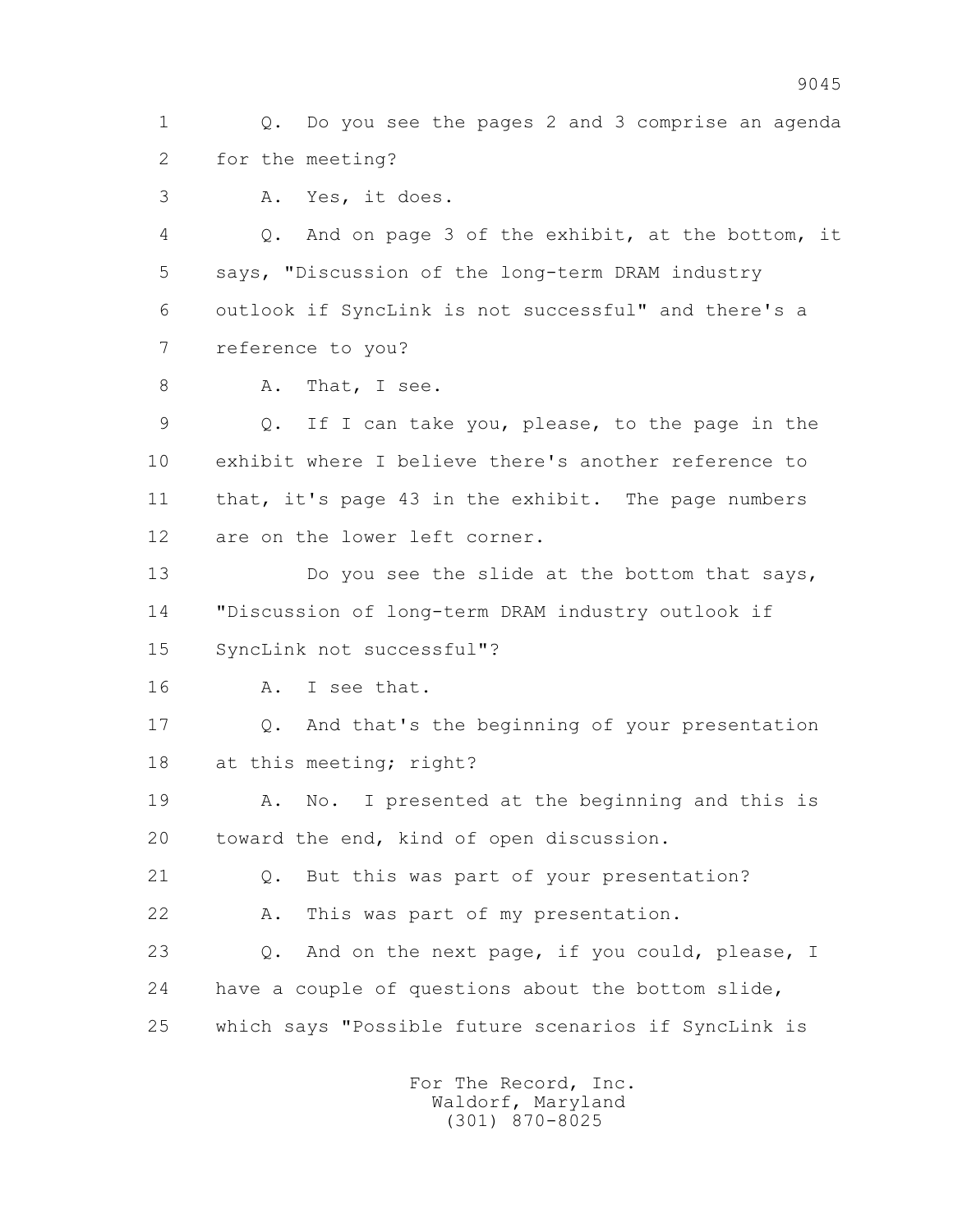1 not the next-generation memory solution." 2 Is that a slide you presented at the meeting? 3 A. It appears that way and I recall maybe I 4 presented it. 5 Q. And your first bullet point is that "DRAM 6 manufacturers would lose control of specification and 7 the gross margins will decline." 8 Do you see that? 9 A. I see that. 10 Q. And it was your view at the time that if Intel 11 went forward with the choice of Rambus as the 12 next-generation memory device that the gross margins of 13 the DRAM manufacturers will decline? 14 A. That was my feeling. 15 Q. And at the bottom it says, "All DRAM companies 16 will become foundries for a single-source CPU 17 manufacturer." 18 Did you make that statement to the group of 19 executives? 20 A. I did. 21 Q. And the single-source CPU manufacturer, was 22 that a reference to Intel? 23 A. That's correct. 24 Q. And that was your concern at the time? 25 A. That is.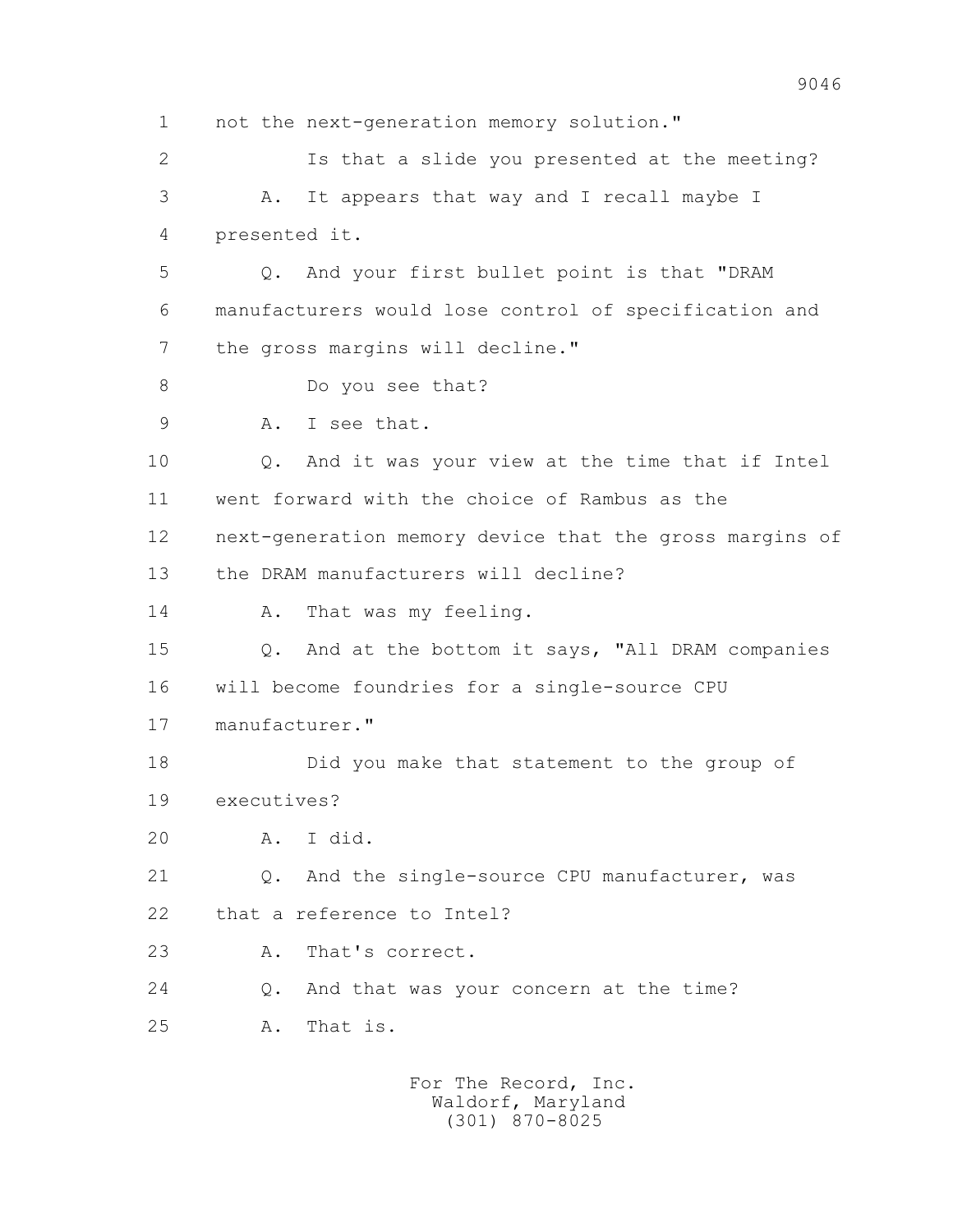1 Q. And at the end of that meeting in January 1997, 2 the executives were asked to give comments about what 3 they had heard; is that right? 4 A. That's correct. 5 Q. And you heard Dr. von Zitzewitz from Siemens 6 make some comments? 7 A. Everybody made comments. 8 Q. Did you hear Dr. von Zitzewitz from Siemens, 9 now Infineon, make comments? 10 A. I remember. 11 Q. Did you hear him encourage the other 12 manufacturers to refuse to license Rambus technology at 13 the 1 or 2 percent level? 14 A. I don't recall if he asked them to refuse. 15 Q. Did you hear him say that Rambus was 16 unacceptable? 17 A. I heard that him say. 18 Q. Did you hear him say that he was disappointed 19 that some of the other companies at the meeting had 20 made statements indicating they would accept Rambus as 21 the next-generation memory module? 22 A. I don't recall that. 23 Q. Well, let me show you CX-2250. 24 If I may, Your Honor? 25 JUDGE McGUIRE: Go ahead.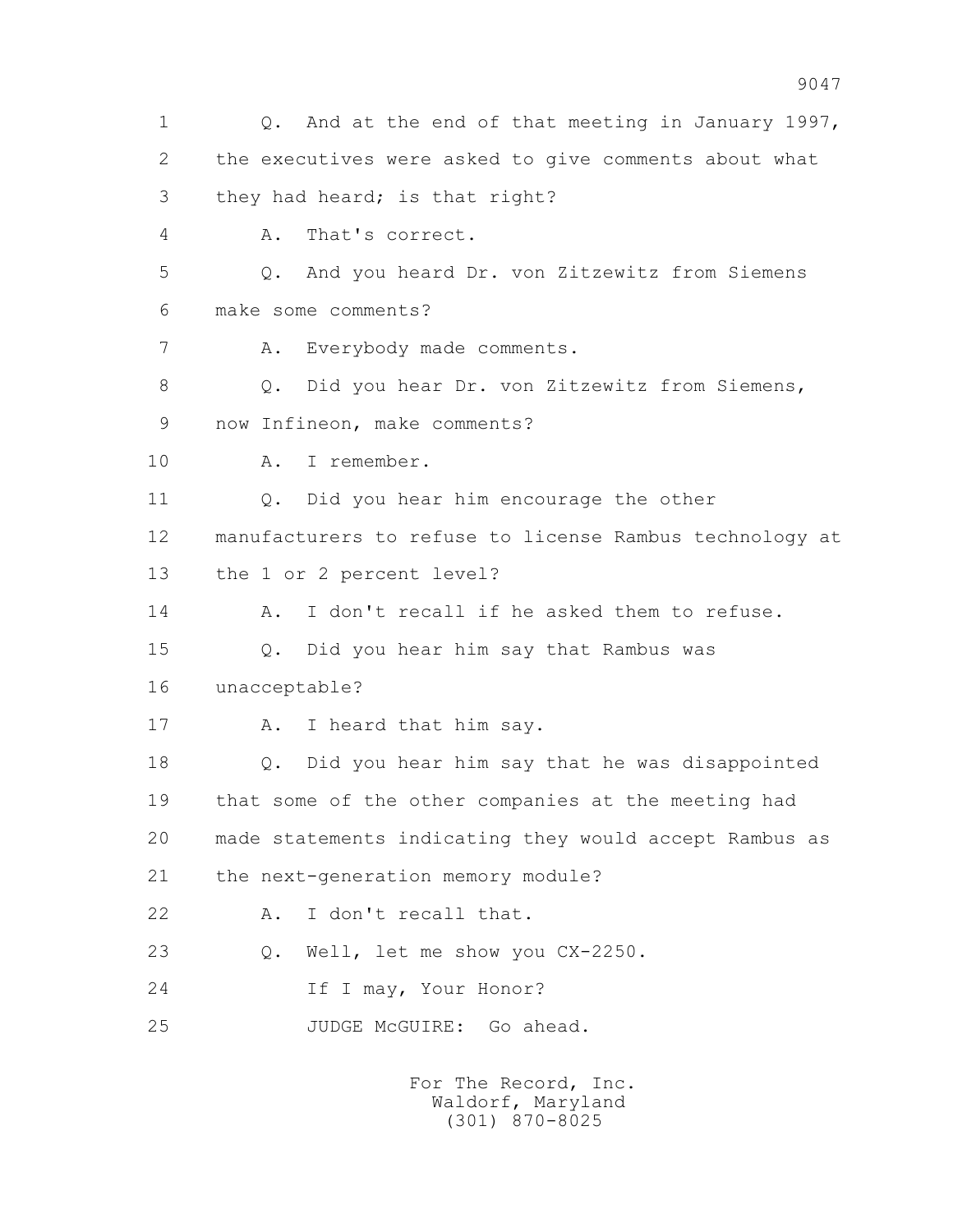| $\mathbf 1$ | BY MR. PERRY:                                            |
|-------------|----------------------------------------------------------|
| 2           | If you'll look about one-third of the way down,<br>Q.    |
| 3           | you'll see an e-mail that appears to be from Terry Lee   |
| 4           | at Micron dated January 13 to you and to Mr. Chen from   |
| 5           | Mitsubishi. Do you see that?                             |
| 6           | I see that.<br>Α.                                        |
| 7           | And that's about two or three days after the<br>Q.       |
| 8           | meeting in Japan; right?                                 |
| 9           | That's correct.<br>Α.                                    |
| 10          | And Mr. Lee says, "These are my notes."<br>Q.            |
| 11          | Do you see that?                                         |
| 12          | Yes.<br>Α.                                               |
| 13          | Well, let's look on the second page.<br>$Q$ .<br>Down    |
| 14          | towards the bottom there's a paragraph that's headed     |
| 15          | Siemens.                                                 |
| 16          | And do you remember Dr. von Zitzewitz saying             |
| 17          | that the control concerns you had expressed were         |
| 18          | realistic?                                               |
| 19          | It says, "Control concerns are realistic."<br>It<br>Α.   |
| 20          | doesn't say you have concerns.                           |
| 21          | Do you remember him saying that control<br>$Q_{\bullet}$ |
| 22          | concerns are realistic?                                  |
| 23          | According to Terry Lee's minutes or the<br>Α.<br>Yes.    |
| 24          | summary of the meeting, that's what he put as what       |
| 25          | Siemens said. I don't know if that's what Siemens said   |
|             | For The Record, Inc.                                     |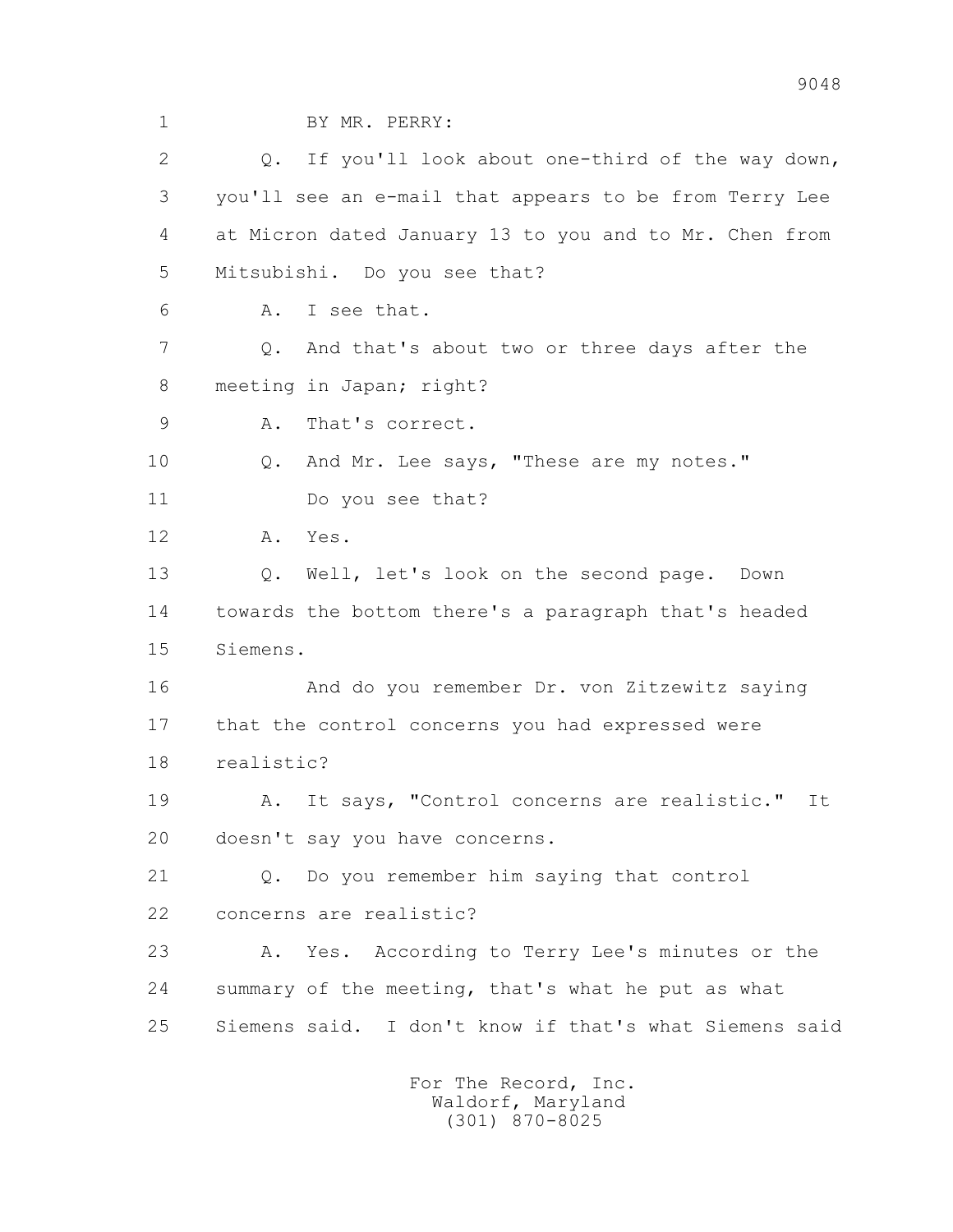1 exactly.

 2 Q. Well, look a little further in at the line that 3 begins "disappointed."

 4 Do you remember Dr. von Zitzewitz or anyone 5 else from Siemens saying that they were disappointed 6 with some statements made at the meeting from the other 7 manufacturers accepting Rambus II?

8 A. I see that this meeting summary from Terry Lee 9 says that.

 10 Q. Do you remember Dr. von Zitzewitz saying that 11 point?

 12 A. I remember he was really disappointed. I don't 13 remember exactly what he said.

14 0. And these comments by the Siemens folks were 15 then reported to the other consortium members at the 16 next meeting of the consortium; right?

17 A. We tried to summarize all the comments and 18 write the minutes to the best of our knowledge.

 19 Q. Let me show you that meeting minutes if I 20 could. It's RX-855.

21 May I?

22 JUDGE McGUIRE: Go ahead.

23 BY MR. PERRY:

 24 Q. Do you see that you're listed as attending the 25 meeting of the SLDRAM Consortium January 14 and 15,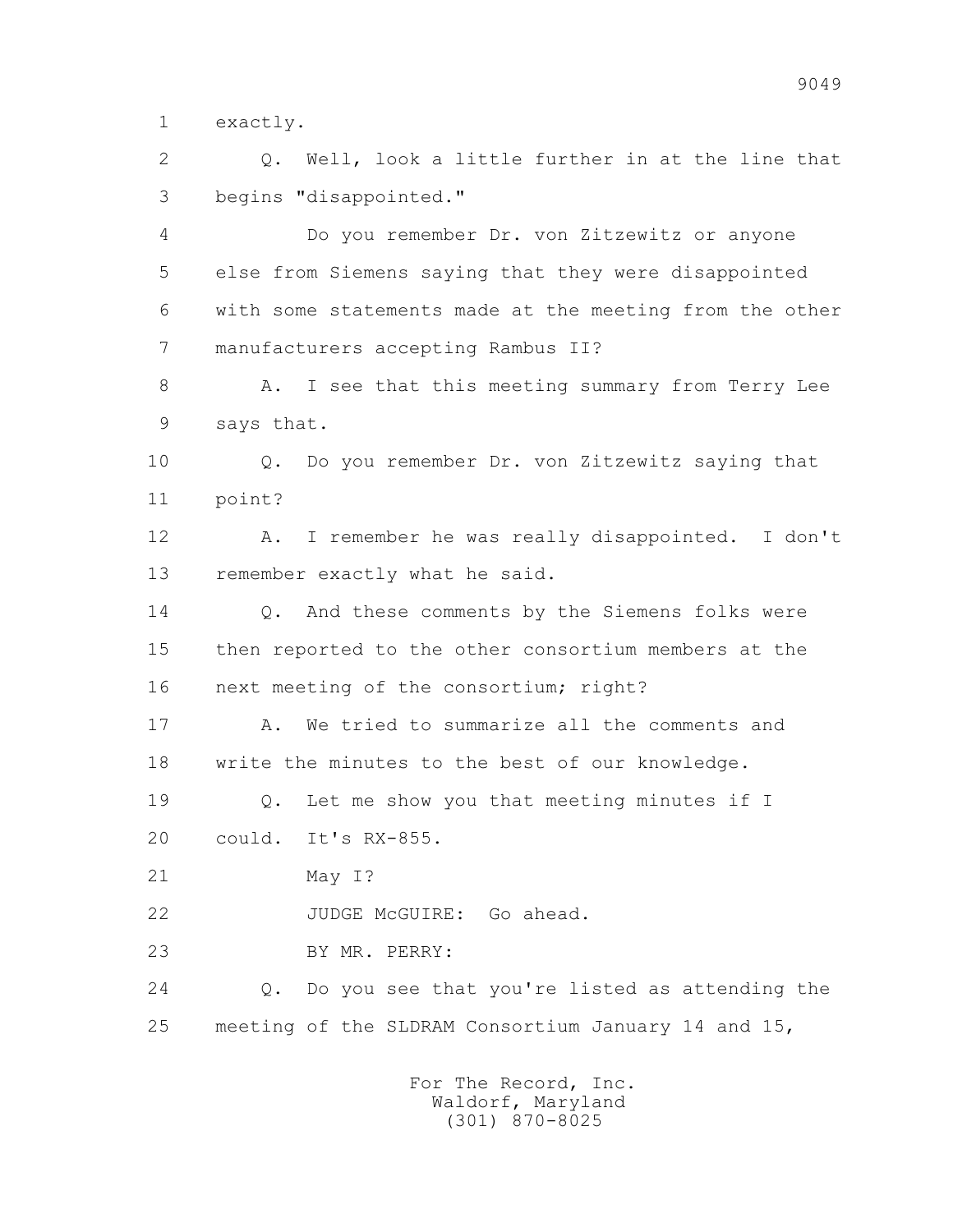1 1997?

 2 A. Yes, I see that. 3 Q. Then if you'll look down on the first page, 4 about four lines down in the text there's a reference 5 to Mr. Lee's notes. 6 Do you see that? 7 A. Yes. 8 Q. And those notes have been placed in the PDF and 9 been made available to the members of the consortium; 10 is that right? 11 A. That's true. 12 Q. Then about three more lines down it says: 13 Siemens was eloquent. No future RB road map. Letting 14 one company control industry is crazy. .1 percent 15 royalty okay, 1-2 percent ridiculous. Rambus not 16 acceptable -- RB not acceptable. 17 Do you see that? 18 A. I see that. 19 Q. Do you remember someone reporting at this 20 meeting, January 14, 1997, that Siemens had taken that 21 position, those positions, at the meeting of the 22 executives? 23 A. It appears that way. 24 Q. Was there agreement reached at this meeting 25 that a 1 percent or a 2 percent royalty for Rambus was For The Record, Inc. Waldorf, Maryland (301) 870-8025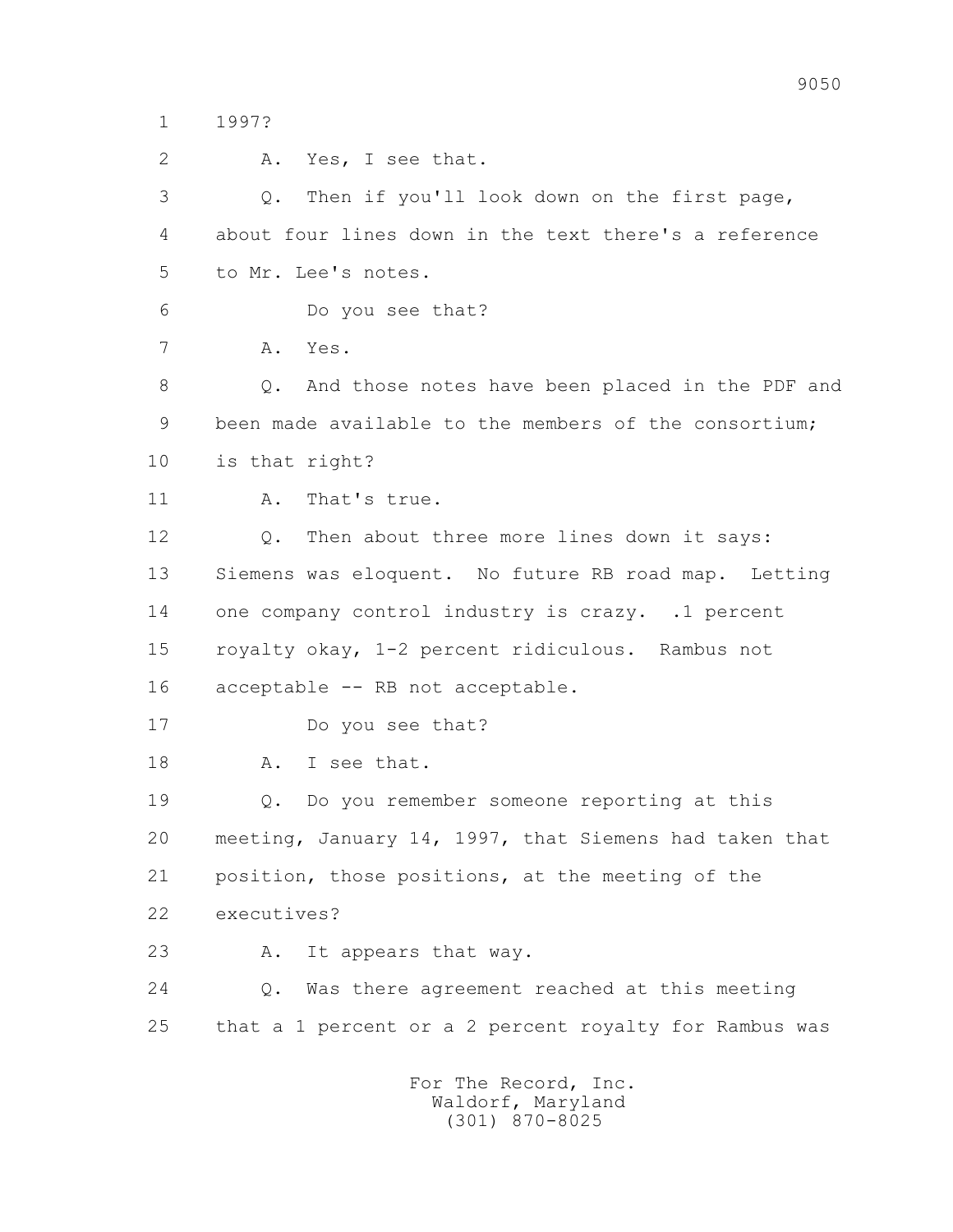1 ridiculous?

 2 A. No agreement. This was Siemens' comment and it 3 was reported as a Siemens comment.

 4 Q. Did you understand that Siemens was 5 encouraging the other DRAM manufacturers to feel the 6 same way?

 7 A. They were just showing their own frustration, 8 and I don't know if they were or, you know, other 9 manufacturers were listening. They were just showing 10 they were very disappointed with this situation.

 11 Q. Well, shortly after this meeting in 12 January 1997 you set up an e-mail network that was 13 exclusively set aside for the executives of the DRAM 14 manufacturers to talk to each other; right?

15 A. No.

16 Q. Well, let me show you RX-938.

17 May I?

18 JUDGE McGUIRE: Go ahead.

19 BY MR. PERRY:

 20 Q. Do you see that these appear to be the meeting 21 minutes from June 1997 of the SLDRAM Consortium and 22 that you're listed as being present?

23 A. It appears that way.

 24 Q. Well, my only question on this document is on 25 the first page, in the middle of the text where it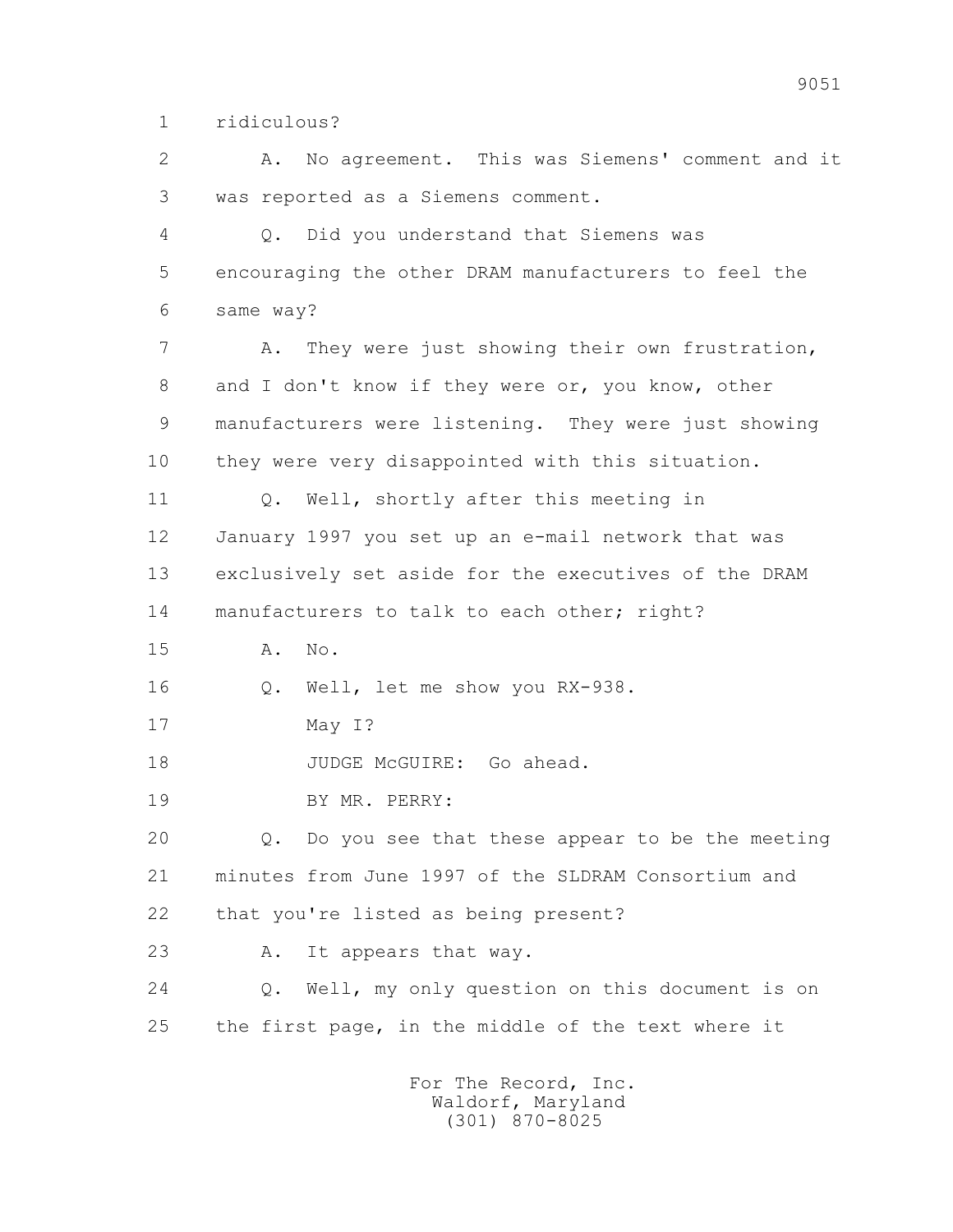1 says, "We have two other reflectors."

2 A. I see that.

 3 Q. supply@hea.com for DRAM suppliers and 4 supplyexec@hea.com for the executives of DRAM supplier 5 companies. Do you see that?

6 A. I see that.

 7 Q. And is it correct that Hyundai was -- is it 8 correct by this time that Hyundai had set up an e-mail 9 reflector so that the executives of DRAM supplier 10 companies could communicate with each other by e-mail? 11 A. The main purpose of the e-mail setup was that 12 I could or a member of the consortium could 13 communicate or transfer e-mails to the executive. I 14 don't recall a single executive sending e-mails to 15 each other. It was for me and other members to send 16 important information to executives, not just every 17 information.

 18 So at the January meeting in Japan we got the 19 name of the executive, and I didn't want to send to 20 every one of them, so I created this supply executive 21 so key messages that needs to go to executive could 22 just go, so it was for us to communicate to executive. 23 Q. And Hynix has preserved all of the e-mails that 24 were sent to that e-mail reflector; right? 25 A. I frankly think maybe one or two maybe maximum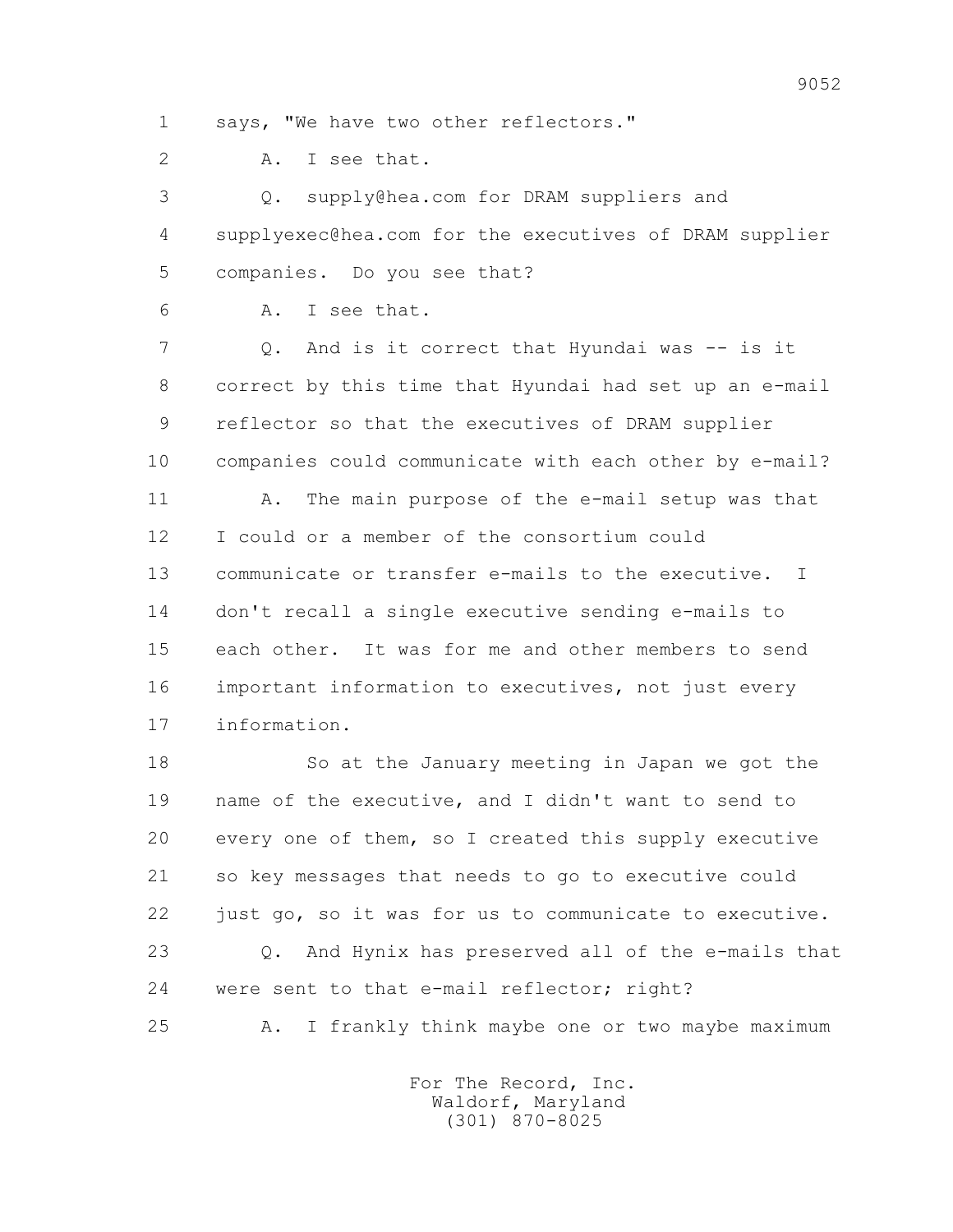1 is gone in that e-mail and I think we have a record of 2 it.

3 Q. Have you gone back to count?

 4 A. I really didn't -- we didn't use it that much. 5 Q. Were you automatically copied on any e-mail 6 that went through that reflector?

- 7 A. I -- no. If they would copy me -- I was part 8 of the executive, so I could receive it, so I put my
- 9 name as one of the executives.

10 Q. And so you kept those?

11 A. I think so.

 12 Q. And throughout this time period you kept up 13 regular communications about Rambus with other members 14 of the SyncLink Consortium; right?

15 A. That was my job.

16 Q. Let's look at RX-1105 if we could.

17 May I, Your Honor?

18 JUDGE McGUIRE: Go ahead.

19 BY MR. PERRY:

 20 Q. This appears to be an e-mail to you from 21 Mr. Mailloux at Micron attaching an article. I'm not 22 going to ask you about the article, which is entitled 23 Price Pressures Slow DRAM Transitions, but I would ask 24 you to read to yourself the e-mail on the first page.

25 (Pause in the proceedings.)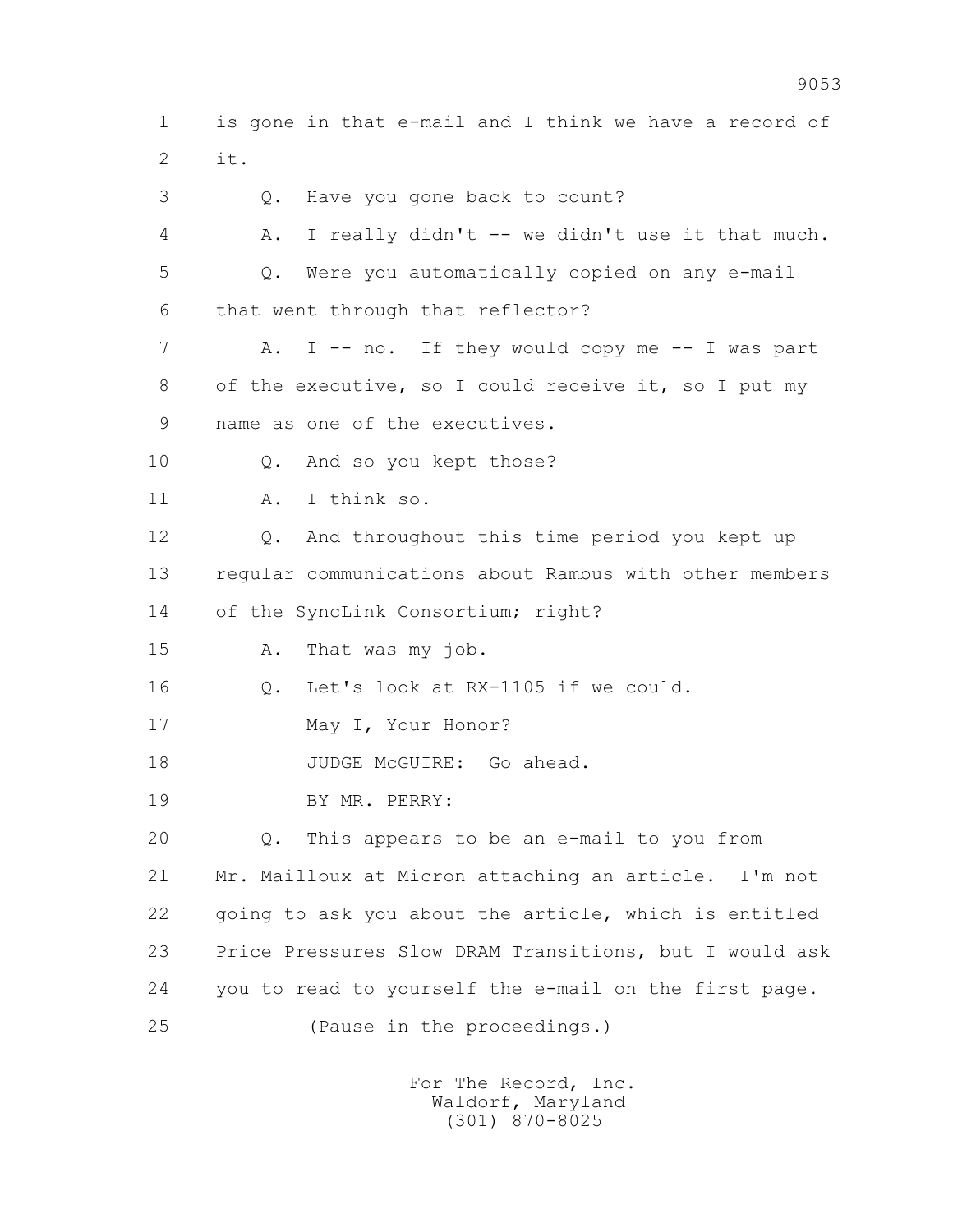1 A. Do you want me to read the whole article? 2 0. No. Just the e-mail. 3 Have you had a chance to look at the e-mail? 4 A. Okay. 5 Q. Is this an e-mail that you received from 6 Mr. Mailloux at Micron in 1998? 7 A. I don't recall, but it appears that way. 8 0. What was his position at the time at Micron? 9 Do you know? 10 A. He was in charge of marketing I believe. 11 Q. And he sent you an article that had come from 12 the Electronic Engineering Times; correct? 13 A. I think so. 14 Q. And he told you that he had called up the 15 reporter and talked to him for about an hour, about the 16 article; correct? 17 A. That's what he says in the e-mail. 18 Q. And he says in that first paragraph, "In short 19 I told him that at any density and any process that is 20 available in 1999, RDRAM is at least 30 percent cost 21 adder for Micron." 22 And then he asked you, he encouraged you to 23 call the reporter and give him Hyundai's views on it; 24 right? 25 A. I see that.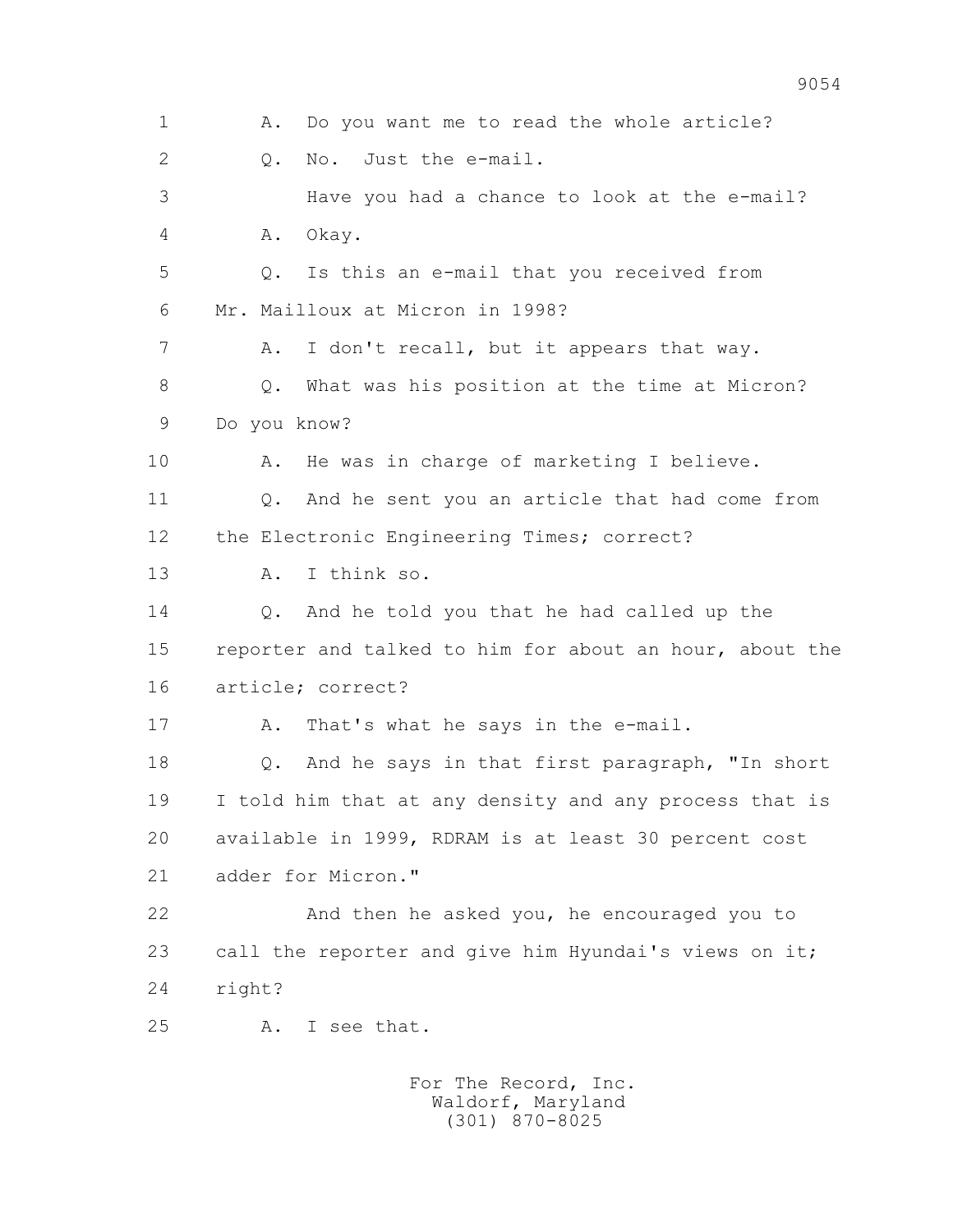1 Q. And then in the last paragraph of his e-mail, 2 he begins with "Anyhow, please visit me if I end up in  $3$   $\dot{1}$ ail." 4 Do you see that? 5 A. I don't see that. 6 Q. The last paragraph of this e-mail. 7 Do you see where Mr. Mailloux says, "Anyhow, 8 please visit me if I end up in jail"? 9 A. Yeah, I see that. 10 Q. Did you respond to this e-mail? 11 A. I don't think so. 12 Q. Did you call the reporter? 13 A. I don't recall. 14 0. Two months later, a little less than two months 15 later, Mr. Mailloux became concerned that Hyundai had 16 gone over to the dark side and joined the Rambus 17 forces. Do you remember that? 18 A. I don't recall. 19 Q. Let me show you RX-1155. 20 May I? 21 JUDGE McGUIRE: Yes. 22 BY MR. PERRY: 23 Q. And again, this is -- this appears to be an 24 e-mail from Mr. Mailloux where he attaches an article. 25 Do you see that?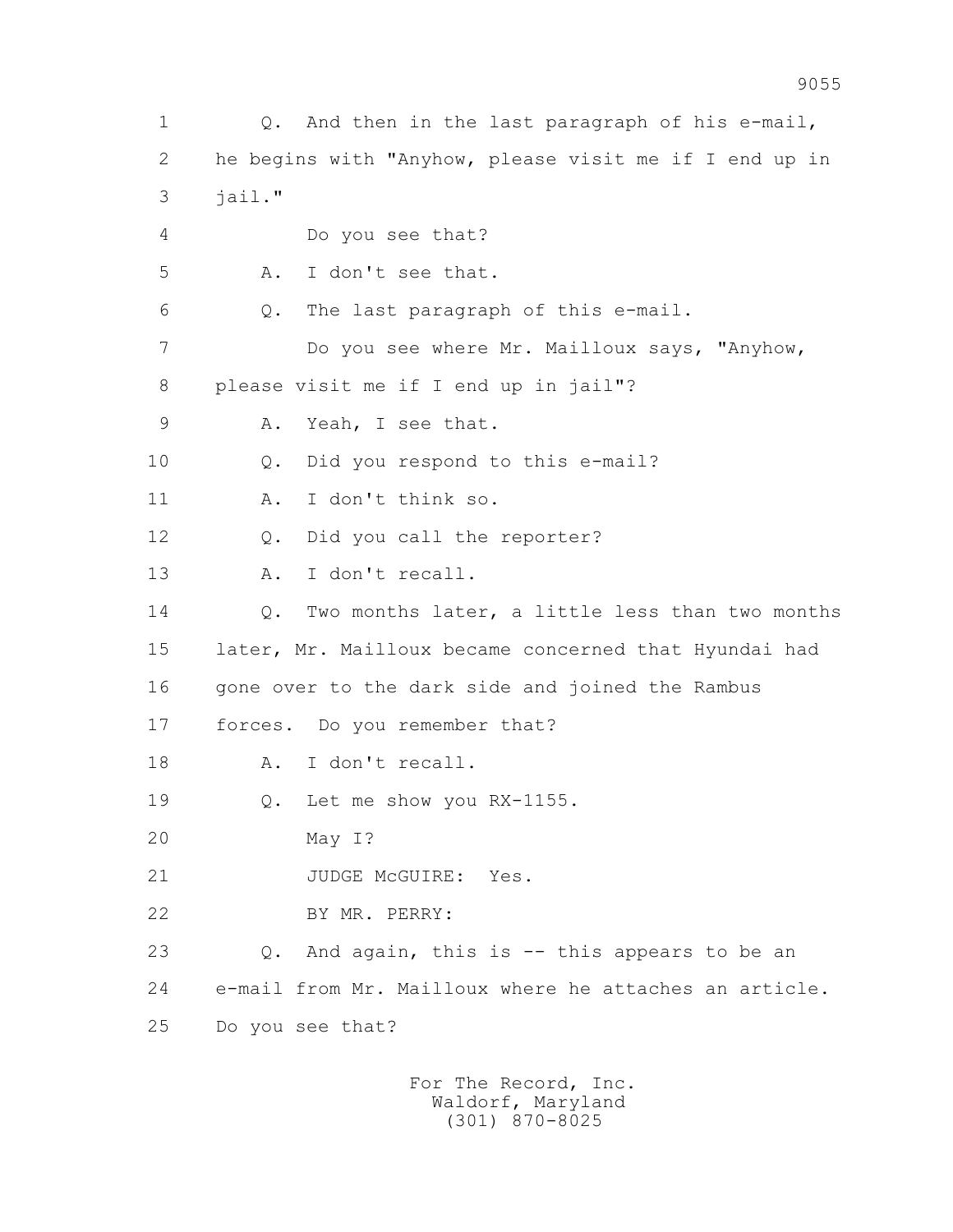1 A. It appears that way. 2 Q. And he's attaching an article by 3 Mark Ellsberry. Do you see that? 4 A. I see that. 5 Q. And Mr. Ellsberry at the time was your boss; 6 right? 7 A. Yes, he was. 8 0. What was his title at the time? 9 A. Vice president of marketing. 10 Q. Well, let's look at a little bit of his article 11 and get a flavor for it. 12 Do you see it's entitled DRAM Face Tough Times 13 in PC100 Era? Do you see that? 14 A. I see that. 15 Q. And PC100 was an SDRAM; right? 16 A. That's correct. 17 Q. And he says about ten lines down, "There are 18 several major issues to confront before fully launching 19 into PC100 system designs." 20 Do you see that? 21 A. Yes. 22 Q. Now, look on page 2. In the first full 23 sentence there he says, "What's next after PC100? 24 There are two schools of thought: Rambus and the 25 double data rate SDRAM seen by many as a long shot. For The Record, Inc.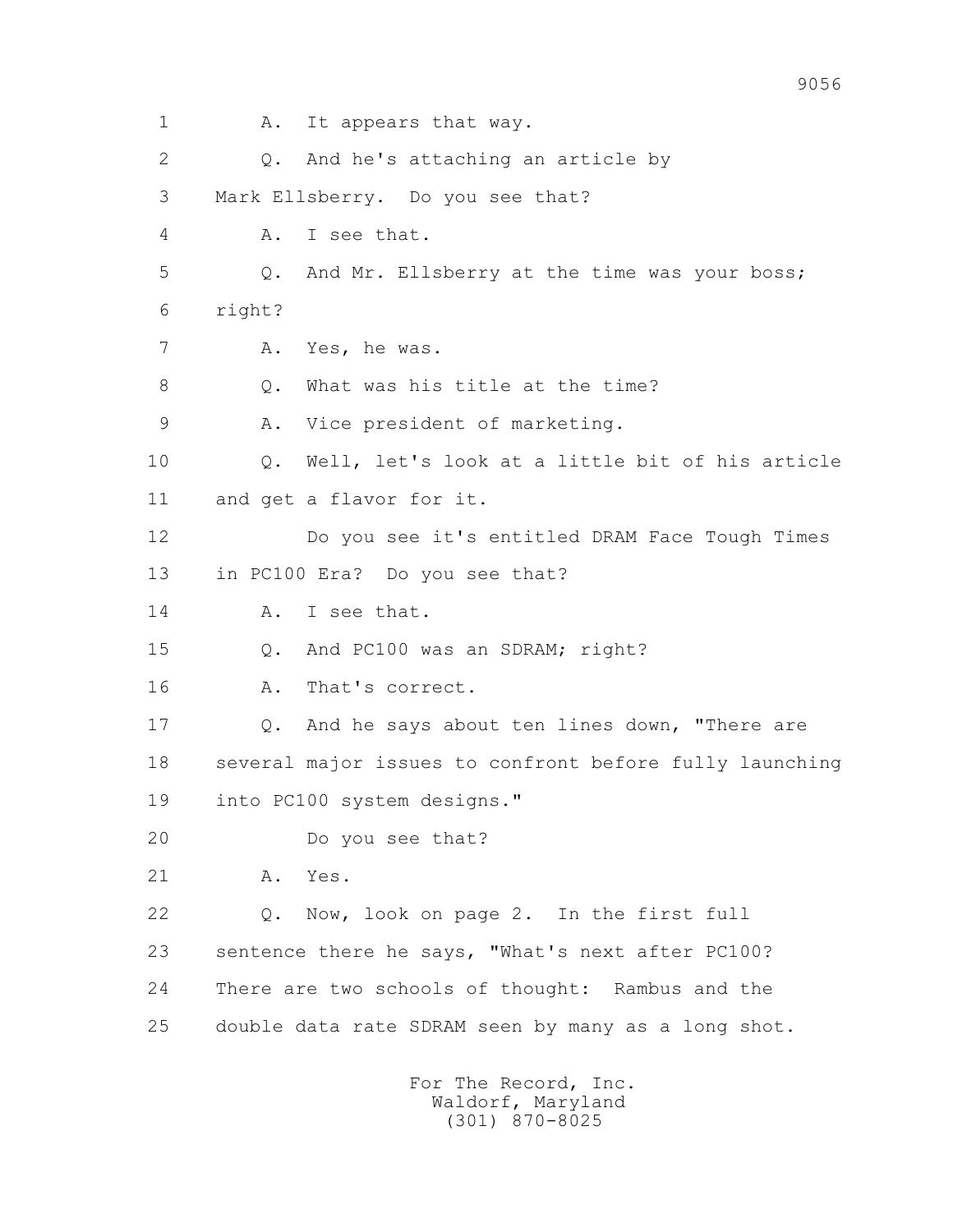1 The DDR specification is undergoing slow and tedious 2 creation." 3 Do you see that? 4 A. I see that. 5 Q. So he had referred to DDR as a long shot in his 6 article; right? 7 A. He did. 8 Q. And then Mr. Mailloux, if we go back to his 9 e-mail, which is only three lines long at the top of 10 the first page, Mr. Mailloux says to you: "Mark seems 11 to give a message at the end here. He only refers to 12 DDR as a long shot and does not even mention SLDRAM. 13 Hope Hyundai has not caved in to the dark side." 14 Do you see that? 15 A. I see that. 16 Q. And you understood him to refer to Rambus as 17 the dark side; right? 18 A. I have no idea what he referred to as dark 19 side. 20 Q. And did you call Mr. Mailloux and reassure him 21 that Hyundai had not caved in to Rambus? 22 A. I don't think it's saying that we have caved 23 in to Rambus. He was just disappointed not seeing 24 SLDRAM as the one solution that we all working hard 25 being mentioned by my boss. So nothing to do with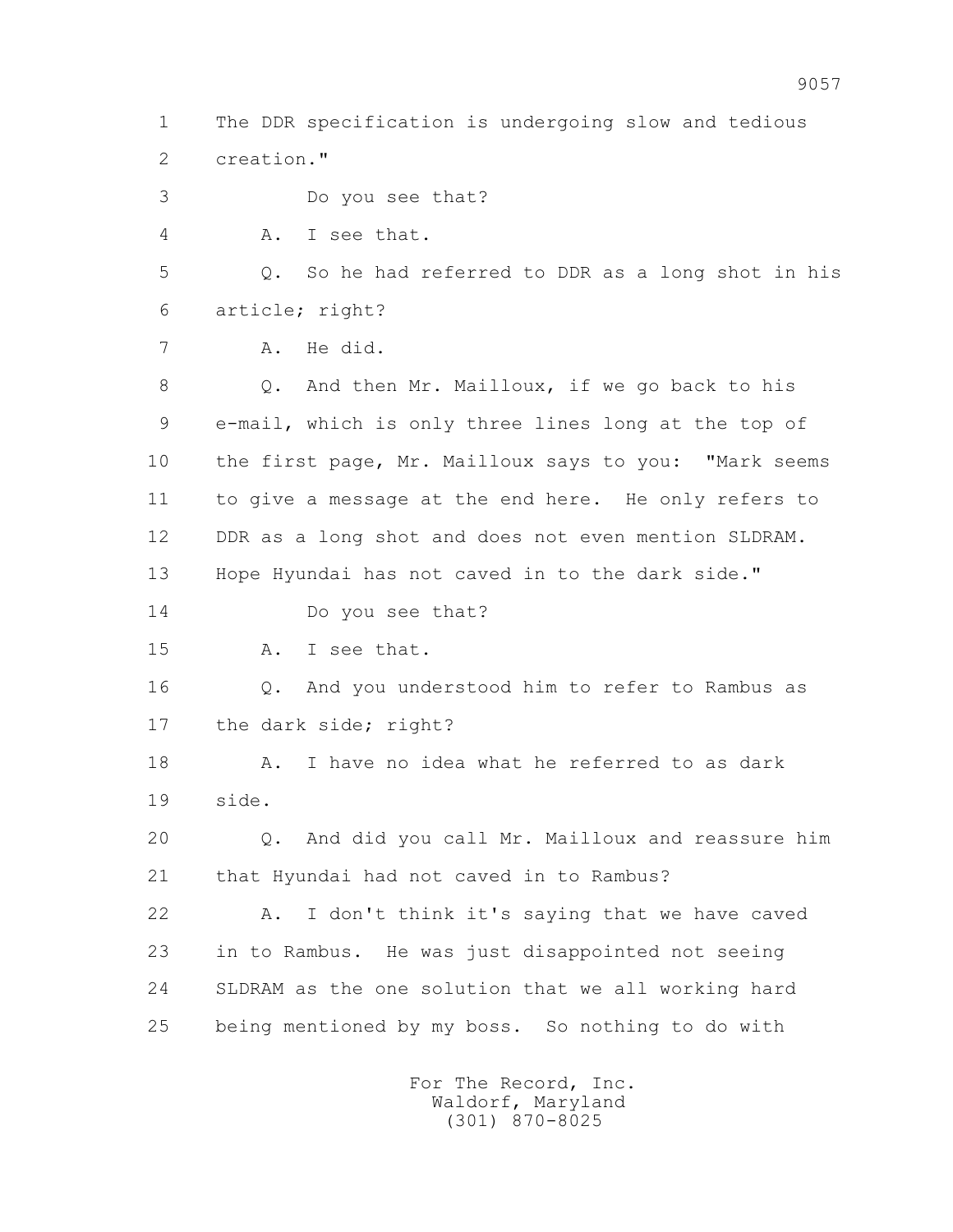1 Rambus.

 2 Q. So you had no idea what he meant by "the dark 3 side"?

4 A. No idea.

 5 Q. Well, let me show you another e-mail that you 6 received about a year later from a fellow at 7 Mitsubishi, RX-1421.

8 May I, Your Honor?

9 Now, you saw this at your deposition.

 10 Do you remember that this is an e-mail from 11 Mr. Chou at Mitsubishi that you received in March of 12 1999?

13 A. I see that.

 14 Q. And he says, "Why is LG spending Hyundai money 15 for the tester?"

16 Do you see that?

17 He's asking you a question; right?

18 A. Well, yes.

 19 Q. And LG you understood to refer to LG Semicon? 20 A. I think so.

 21 Q. And at the time, in the spring of 1999, Hyundai 22 was in the process of acquiring LG Semicon; is that 23 right?

24 A. That's true.

25 Q. And at the time, LG Semicon had been preparing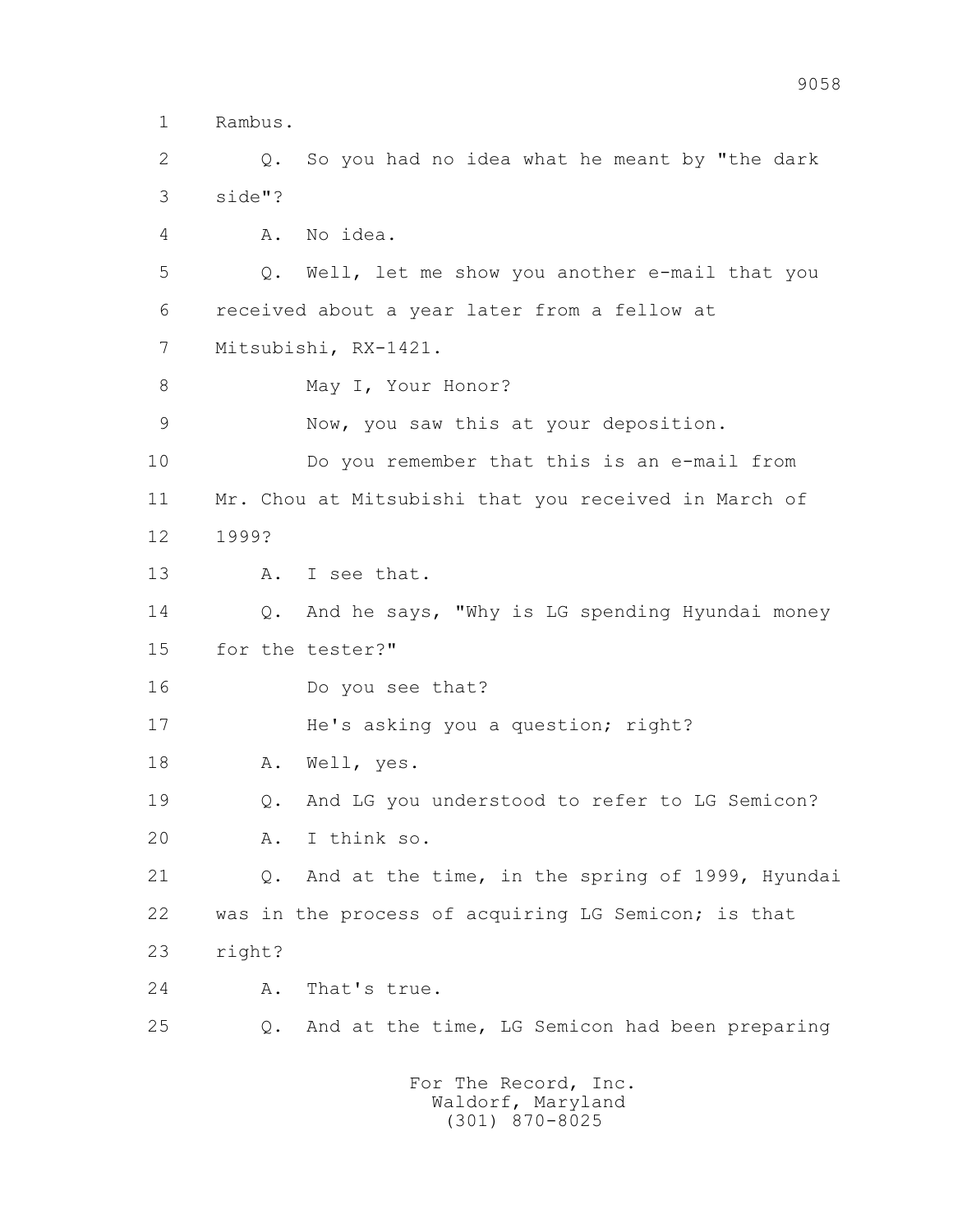1 to produce Rambus memory devices in volume; right?

2 A. That's true.

 3 Q. And the question Mr. Chou from Mitsubishi was 4 asking you was why LG Semicon was spending Hyundai's 5 money to acquire a Rambus testing device; right? 6 A. That's correct.

 7 Q. He was questioning your judgment on that 8 purchase; right?

 9 A. I have no idea what he was questioning. Since 10 we were merging with them, he thought everything should 11 be kind of on hold waiting for the merger, and they 12 were ordering a big number of testers.

 13 Q. And you agreed that the purchase of the testers 14 was premature?

15 A. No. I -- since we were merging, he was just 16 questioning why, you know, maybe at Hyundai we have 17 some tester, we should wait for the merger. I don't 18 know why he was asking me.

 19 So to answer your question, I don't know why -- 20 what -- we were merging at the time and everything was 21 on hold, so...

 22 Q. So that LG Semicon's plans to ramp up Rambus 23 production was also on hold; right?

24 A. At the time of the merger, the agreement was 25 that I think we would consult each other before buying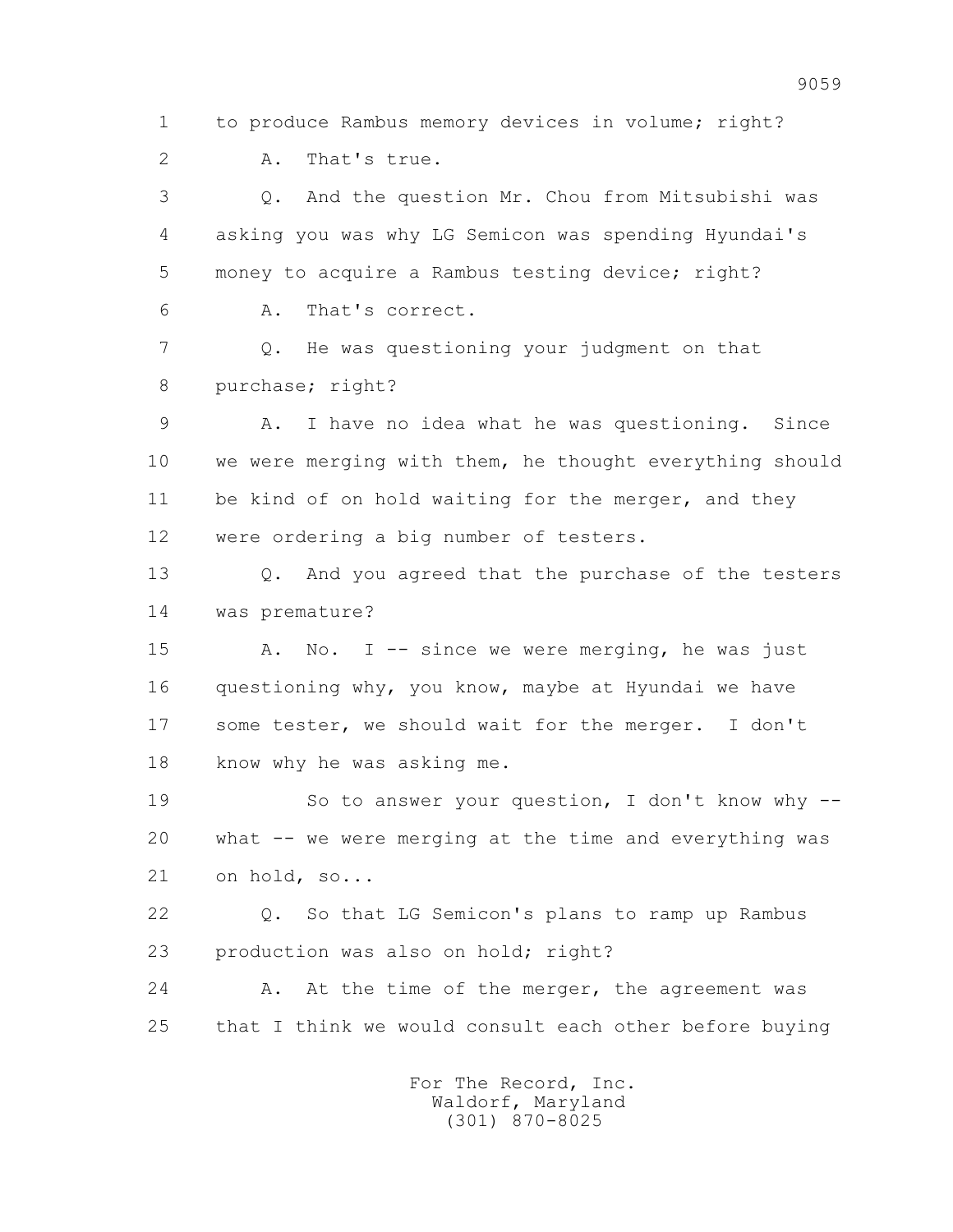1 any major investment, so...

 2 Q. So any purchases of equipment or capital 3 spending that had to do with the ramp of Rambus 4 production would be put on hold; right? 5 A. Not just Rambus. I mean, when you're merging, 6 you just want to get a consensus from the two company, 7 you don't want individual company -- I have no idea why 8 he sent me this e-mail and I have no idea if they were 9 buying tester or not buying tester. 10 Q. That wasn't your job; right? 11 A. No, it wasn't. 12 Q. All right. Let's move back to April 1998. 13 You received an invitation in April 1998 from a 14 man named Bert McComas to attend a seminar about 15 Rambus; correct? 16 A. I don't remember if I received an invitation or 17 I was called or -- 18 Q. Let me show it to you. RX-1138. 19 May I? 20 Now, you knew in April 1998 that Mr. McComas 21 was an industry analyst? 22 A. Yes, I did. 23 Q. And is this an e-mail that you received from 24 him in April 1998 entitled Rambus Strategy Seminar - 25 Monday, April 13th?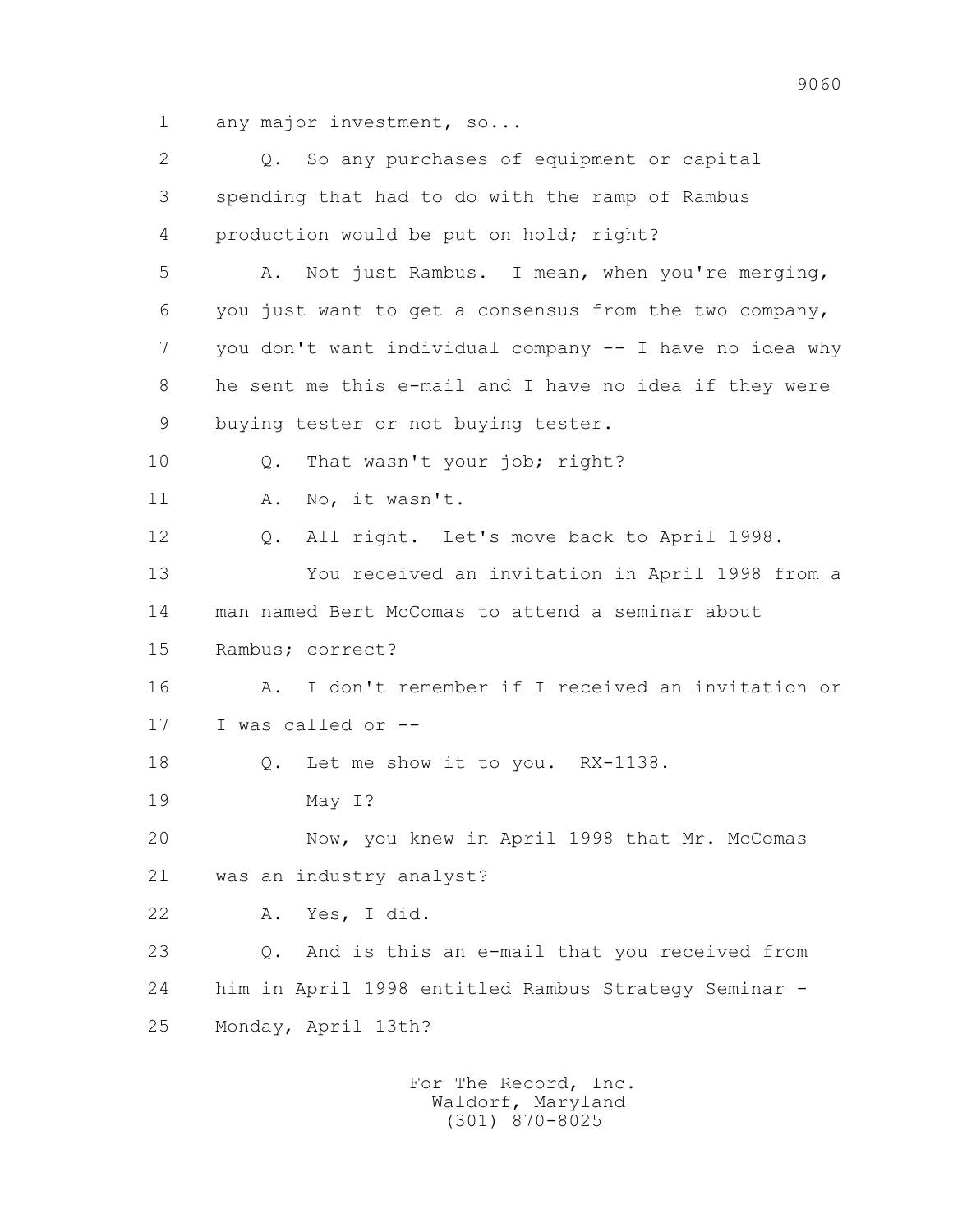1 A. Yes, I did.

 2 Q. And it begins, "Please do not forward this 3 message to Intel or to Rambus."

4 Do you see that?

5 A. I see that.

 6 Q. And then he says: "I am contacting you to 7 inform you of an important and exclusive seminar to be 8 held in the Silicon Valley on Monday, April 13. The 9 topic is Rambus strategies for DRAM manufacturers."

 10 Does that refresh your recollection that you 11 received an invitation from Mr. McComas in this time 12 period to attend a Rambus strategy seminar?

13 A. I recall receiving this e-mail.

14 0. Now, in his e-mail before he gets to the 15 outline, in the fourth paragraph he says, "In light of 16 the current conditions, can you afford to sustain your 17 current place on the Rambus road map?"

 18 And then he says: "At this pivotal time how 19 should you alter your internal and external Rambus 20 strategy? What potential disaster awaits if your 21 company maintains the status quo?"

22 Do you see that?

23 A. I see.

 24 Q. At some point in time did you see Mr. McComas 25 give a presentation to DRAM manufacturers about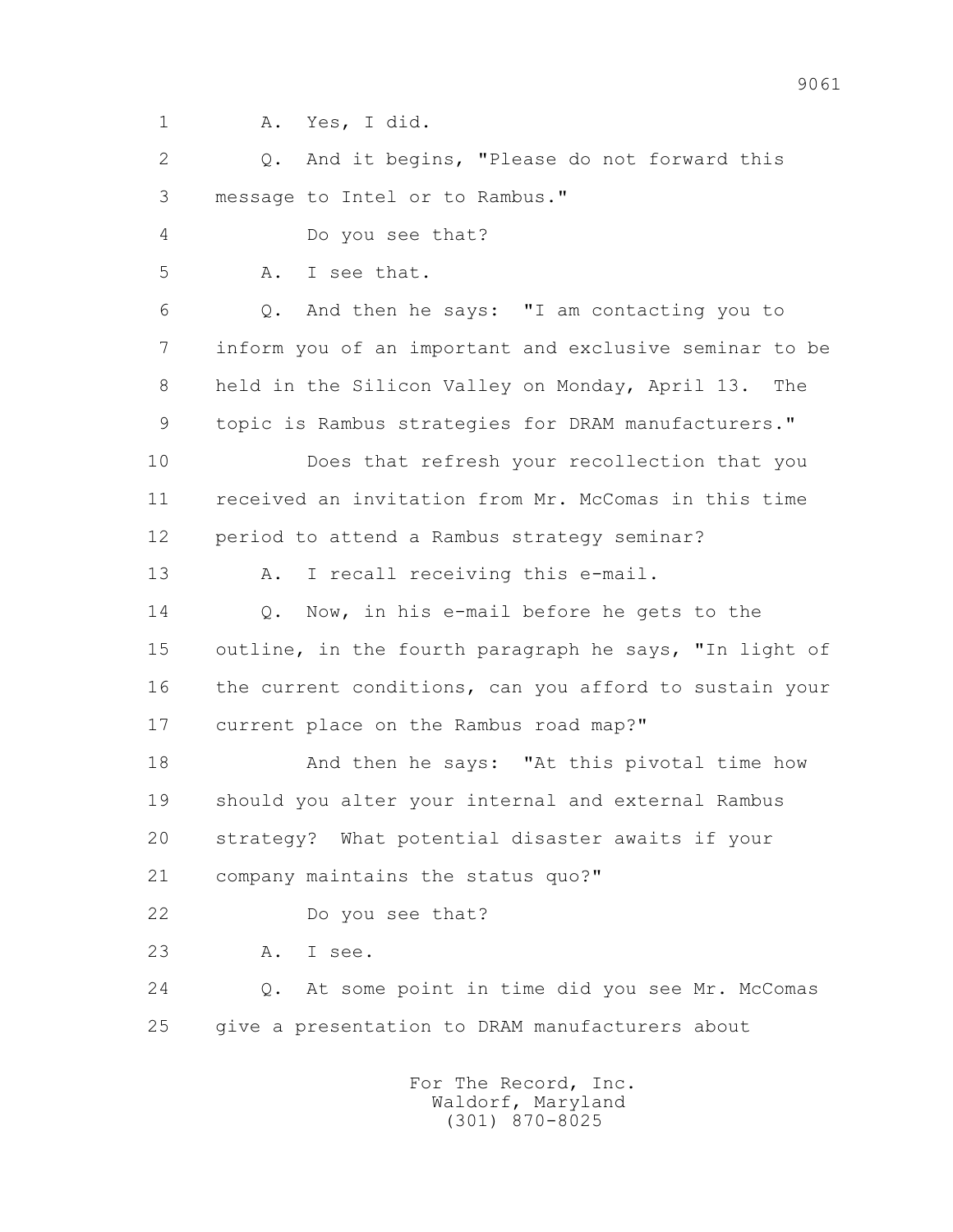1 Rambus?

2 A. I believe he did.

 3 Q. And you saw it? At some point in time; right? 4 A. I think I attended, yes.

 5 Q. Well, let's look on the second page. In the 6 second heading it says: "Strategic options for the 7 memory manufacturer. Will Intel make you regret being 8 a Rambus supplier? How? The safety in being last to 9 market."

 10 Do you remember Mr. McComas explaining what he 11 means by "the safety in being last to market"?

12 A. I don't know what he meant by that, but I can 13 give you my own explanation.

 14 Q. No. Did you ever hear him explain what he 15 meant? That was my question.

16 A. I don't recall what he explained.

 17 Q. Now, Mr. McComas had sent you a draft of this 18 e-mail before he sent it out to other people to sign 19 off; right?

 20 A. Yeah. He sent it to me to get my advice that 21 if this is something that we need to do and if it's 22 okay with me to send it to my consortium. And I told 23 him it's okay.

 24 Q. And by your consortium, you meant the 25 SyncLink Consortium?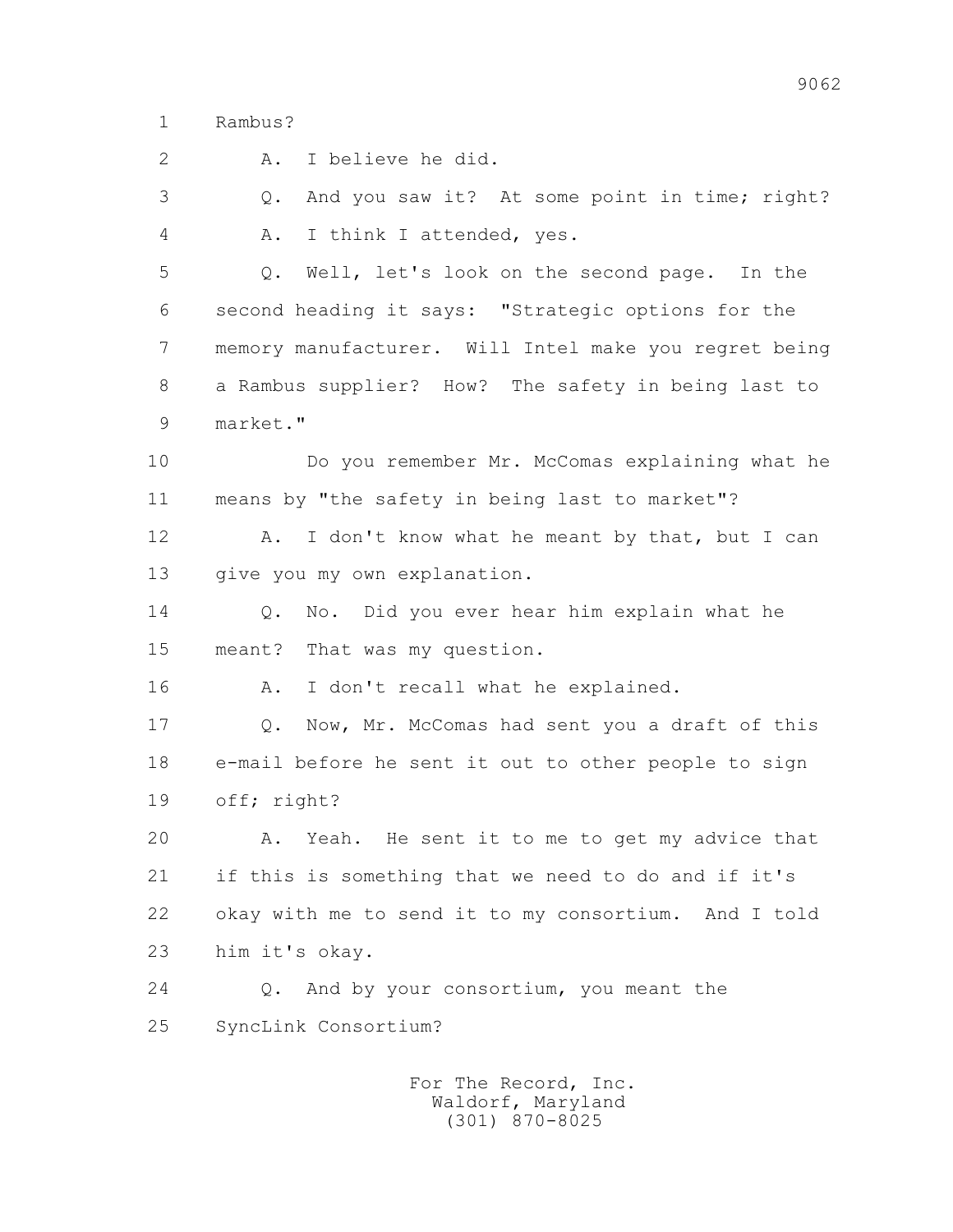1 A. Yes. I was the chairman at the time. 2 Q. May I hand you RX-1139. Thank you. 3 Is that the draft he sent you about an hour 4 before he sent the final? An hour and one minute, to 5 be precise? 6 A. It appears that way. 7 Q. It says "draft pitch for Rambus seminar"? 8 A. That's true. 9 Q. Do you see that it does not have the 10 introductory line that says, "Please do not forward 11 this message to Intel or to Rambus"? Do you see that? 12 A. I see that. 13 Q. And isn't it the case that you suggested to 14 Mr. McComas that he add that line, "Please do not 15 forward this message to Intel or to Rambus"? 16 A. I didn't make that recommendation. 17 Q. You did tell him that you were okay with his 18 draft; correct? 19 A. I didn't go really over the draft. I thought 20 the idea of having this seminar by third party at that 21 time may be something that he wanted to make money, and 22 I said it's okay with me. 23 Q. Would you look, please, at your FTC deposition 24 that's dated November 2002 at page 166. 25 A. Okay.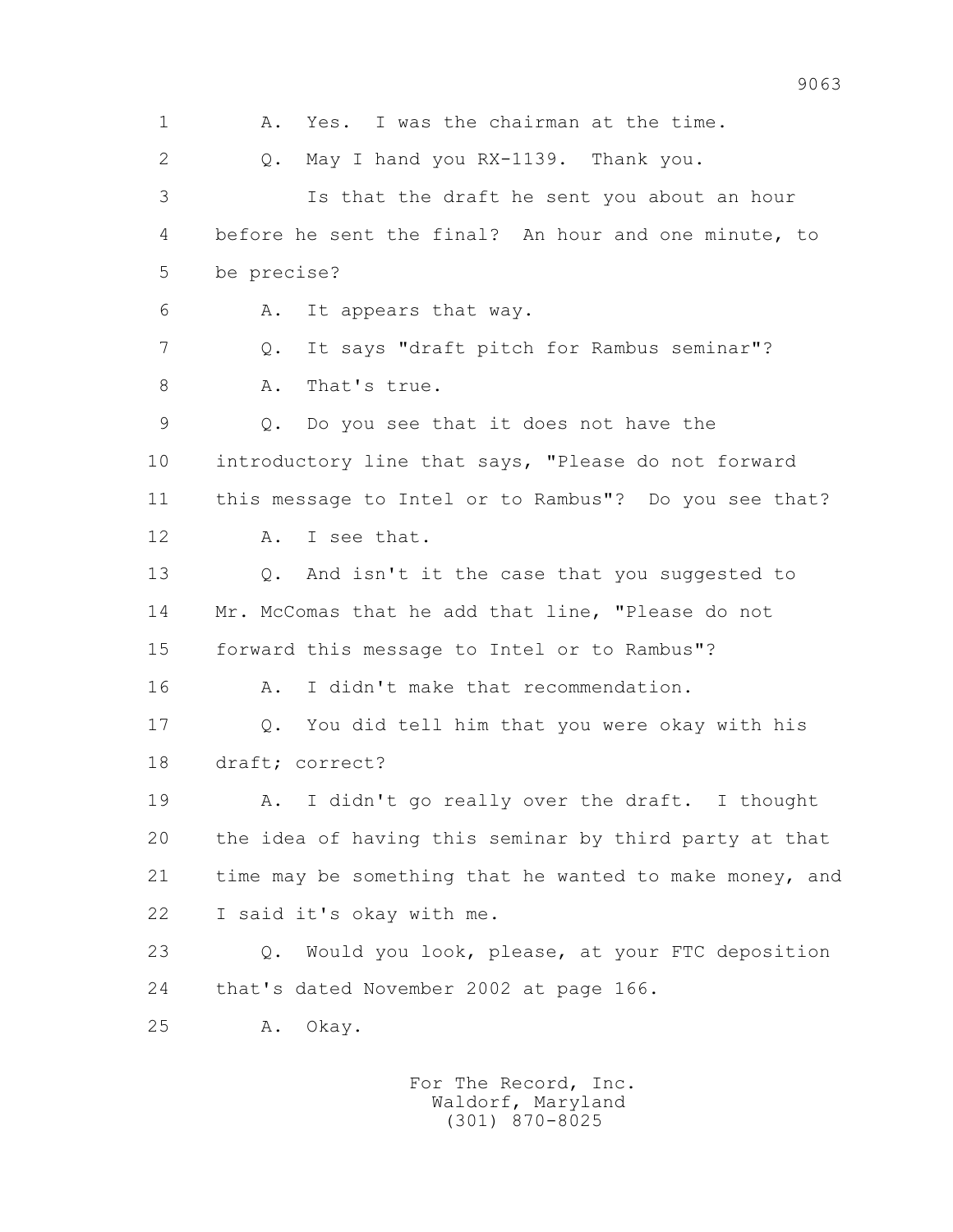1 Q. At lines 6 through 11, do you see where I 2 asked you, "Did you call Mr. McComas and talk to him 3 in between 9:30 a.m. and 10:30 a.m. on the 3rd of 4 April 1998?" and you answered, "I'm not sure if I 5 called or he called, but I told him I'm okay with his 6 draft"? 7 Do you see that? 8 A. I see that. 9 Q. Was that a true statement? 10 A. Yeah. It still is the same statement, yes, I 11 was okay with the draft and I was okay with the idea of 12 him sending this to my SLDRAM Consortium. 13 Q. And you knew in this time frame, early April of 14 1998, Mr. McComas was trying to make sure that Rambus 15 and Intel did not attend this seminar; right? 16 A. Yeah. He probably didn't want to cause a lot 17 of enemy. 18 Q. Let me show you a document you received, an 19 e-mail I think you received from Mr. Desi Rhoden. 20 RX-1149. 21 May I? 22 Do you see that this e-mail is addressed to you 23 and Dr. Betty Prince? 24 A. I see that. 25 Q. And Mr. Rhoden was at VLSI at the time;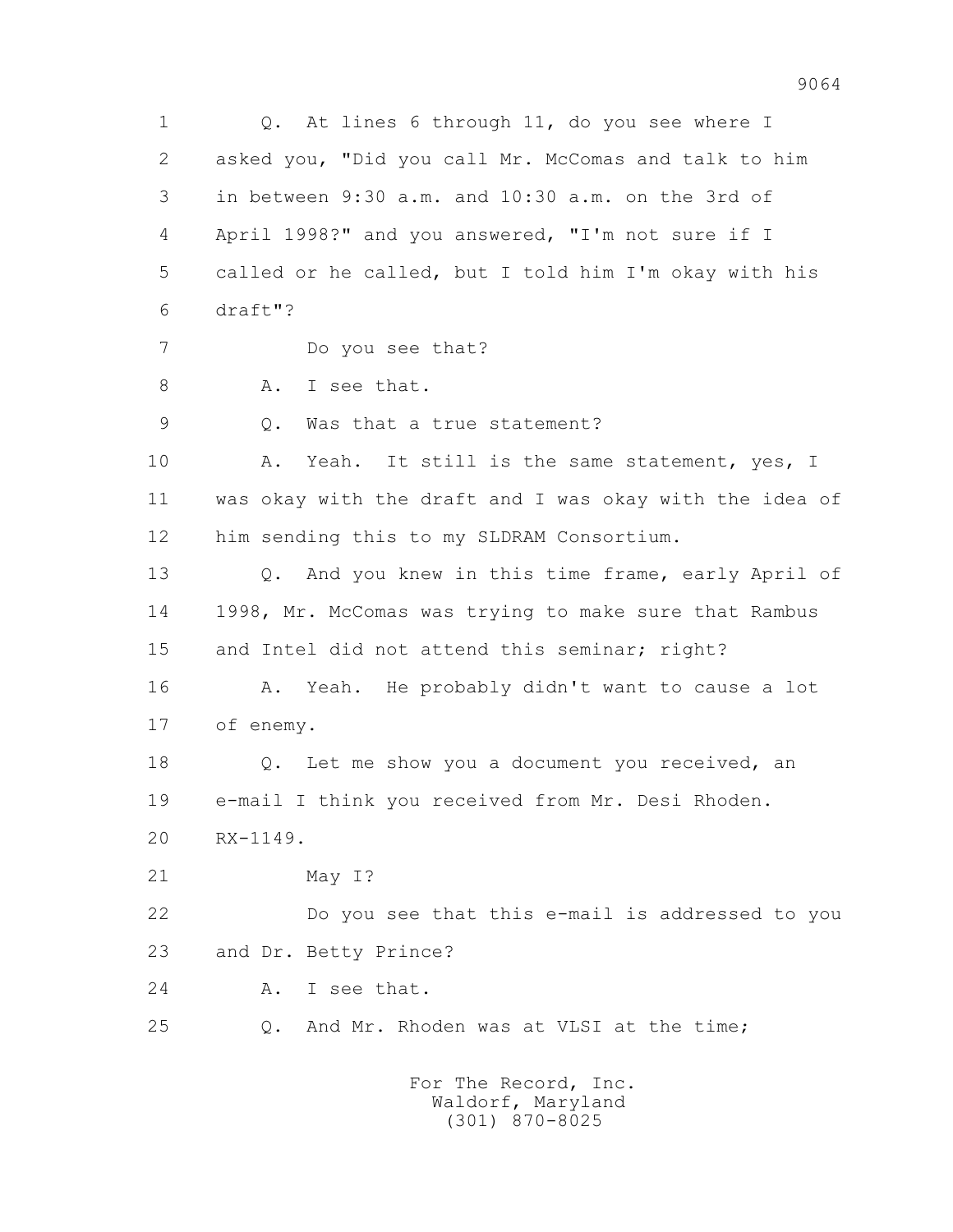1 correct?

2 A. I think so.

3 Q. And he's currently the chairman of AMI-2?

4 A. He is.

 5 Q. Now, this says Betty and Farhad. Do you see 6 that?

7 A. I see that.

 8 Q. Does this refresh your recollection that you 9 knew that Mr. McComas' main focus was to make sure 10 Rambus and Intel did not attend?

11 A. Can you repeat the question?

 12 Q. Well, let me ask you to look at the portion in 13 the first paragraph that starts with "his main focus" 14 and goes down to "restraint of trade."

 15 Do you see the portion that says: "His main 16 focus appears to make sure that Rambus and Intel do not 17 attend and therefore has been very restrictive on who 18 can attend. If he says everyone except Rambus and 19 Intel, then it is restraint of trade; while if he says 20 only suppliers, then most of who he wants can attend 21 without there being a charge of restraint of trade"? 22 Do you see that?

23 A. I see that.

 24 Q. Does that refresh your recollection that you 25 were aware in the April 1998 time frame that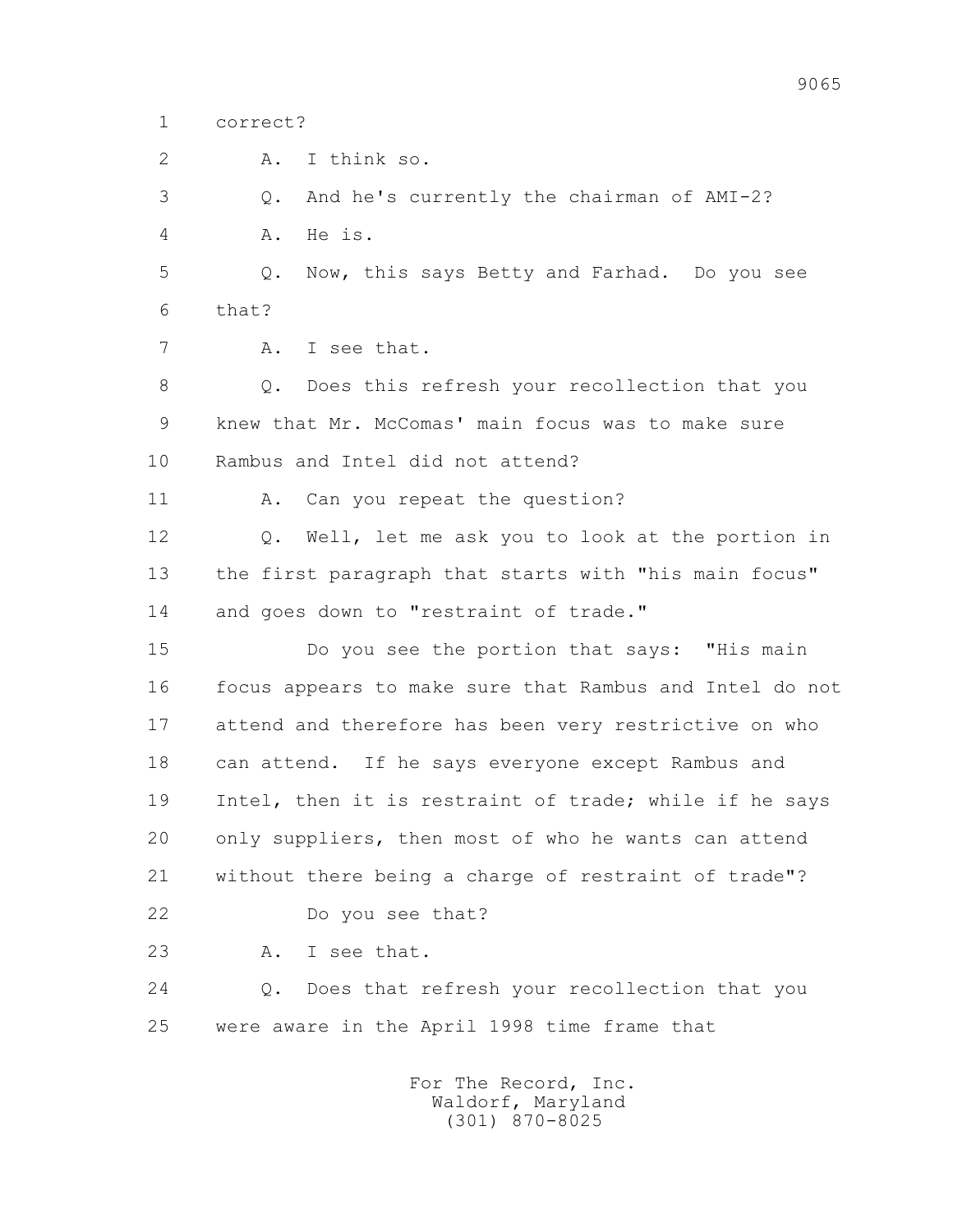1 Mr. McComas was trying to keep Rambus and Intel out of 2 the meeting? 3 A. Is that my recollection that? 4 Q. Yes. Do you remember that at the time? 5 A. Yeah, I remember. 6 Q. And then Mr. Rhoden says, "Believe me, Bert 7 will be willing to repeat his remarks (for a price of 8 course)." 9 Do you see that? 10 A. I see that. 11 Q. And you did hire Mr. McComas to repeat his 12 remarks this time to the DRAM manufacturer executives; 13 right? 14 A. I don't know if it was a repeat or I -- yeah, 15 he came to one of our consortium meeting and he made a 16 presentation. 17 Q. Let me show you another e-mail from that same 18 time period from a Mr. Cartelli, who appears to have 19 worked at TI, RX-1166. 20 May I, Your Honor? 21 JUDGE McGUIRE: Go ahead. 22 BY MR. PERRY: 23 Q. Did you know a Mr. Roberto Cartelli in 24 April 1998? 25 A. Yes, I did.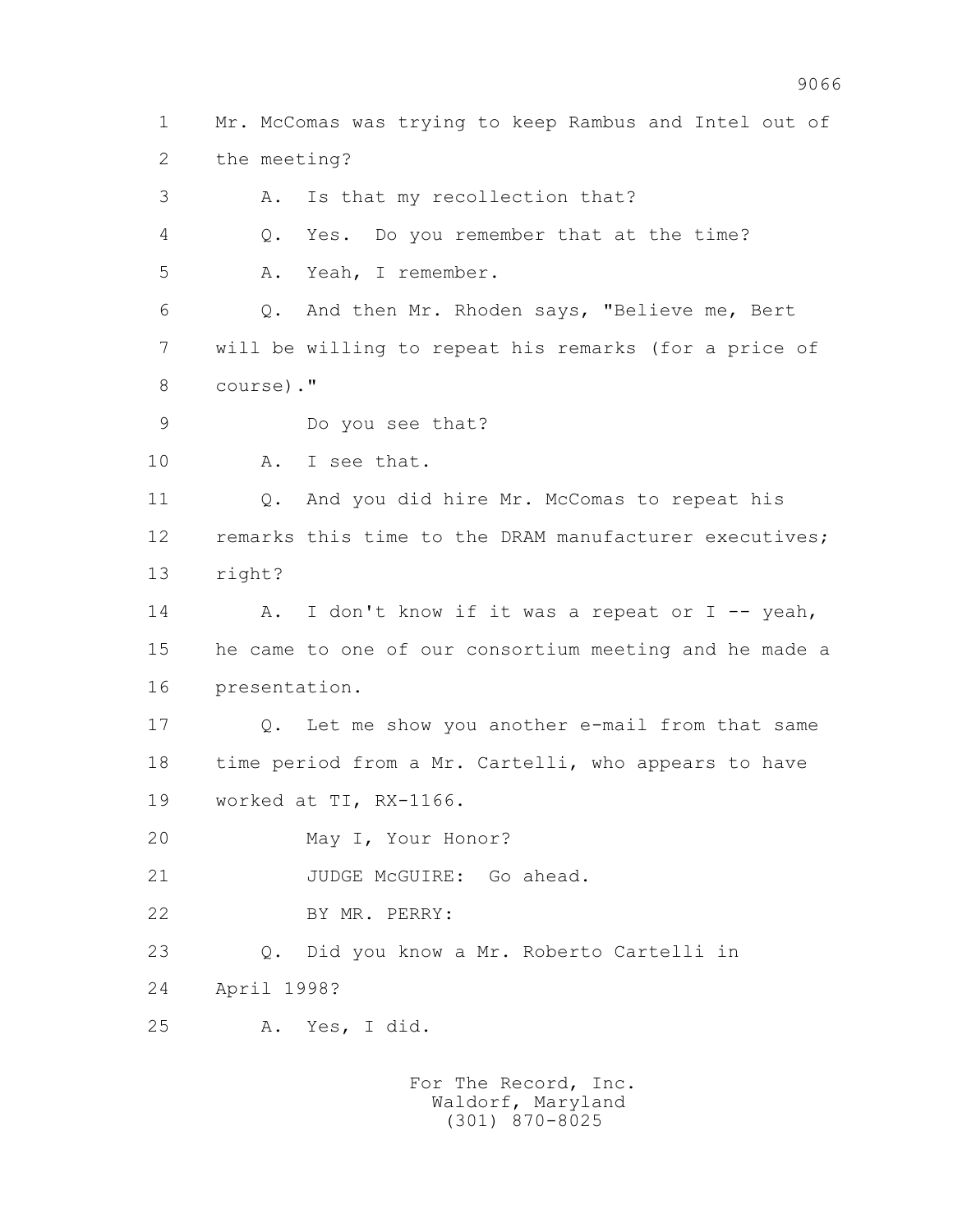1 Q. And do you see that you're copied on this 2 e-mail from Mr. Cartelli to Mr. McComas? 3 A. I see that. 4 Q. And I won't belabor this one, but let's look at 5 paragraph number 1. 6 Is it your recollection that Mr. Cartelli and 7 you had talked and agreed to invite Mr. McComas to 8 address the SLDRAM manufacturer executives in June of 9 1998? 10 A. Can you repeat your question? 11 0. Sure. 12 Let me help you out a little bit. 13 Do you see your name appears on the right side 14 about two-thirds of the way down, says "Farhad and  $15 \tI'' -$  16 A. Farhad and I. 17 Q. -- "are planning to rearrange the agenda to 18 create a one-hour slot for your pitch"? Do you see 19 that? 20 A. I see. 21 Q. Does that refresh your recollection that you 22 and Mr. Cartelli had agreed to invite Mr. McComas to 23 speak to the manufacturer executives in June? 24 A. It looks that way. 25 Q. And you were present for that presentation at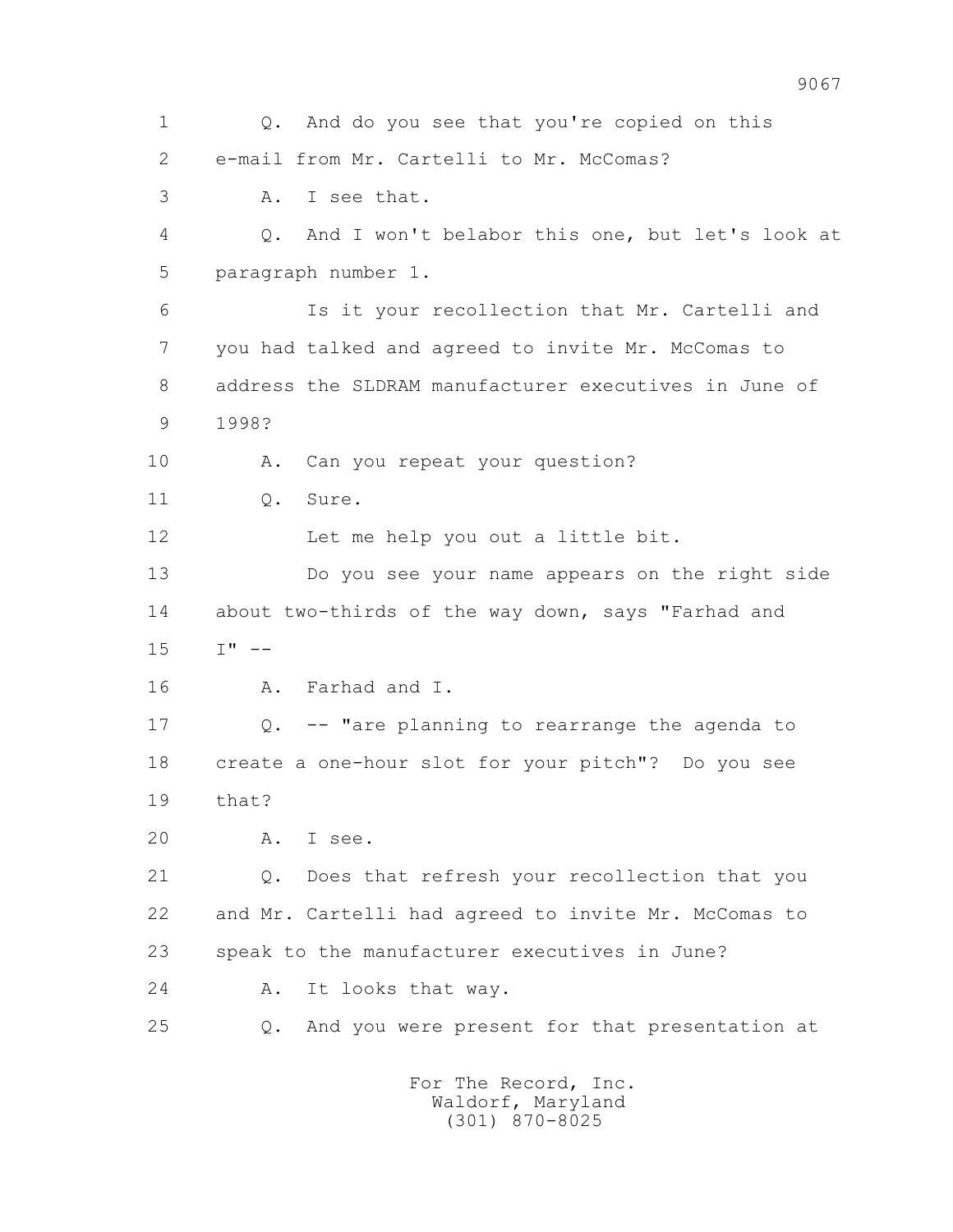1 the executive summit in Monterey in June? 2 A. I think so. 3 Q. Now, did you agree with Mr. Cartelli that his 4 presentation will stimulate discussion among industry 5 executives? 6 A. Definitely. I mean, he's a third party and he 7 had a lot of energy, and so we felt that he brings a 8 lot of energy to the consortium presentation. 9 Q. I'm going to give you a collection of four 10 exhibits that relate to that executive summit in 11 Monterey, and to speed things up, I'll give these to 12 you all at once. 13 May I? 14 But I'm not trying to rush you, so if you need 15 time to look at them when I ask you a question, take 16 your time. 17 And I'll go document by document, so I'll give 18 you time when I get a document to look at it. 19 If I could ask you to look at RX-1202, the 20 first document in your stack, which is entitled SLDRAM 21 Executive Summit, Monterey, California, June 25, 1998. 22 Can I ask you to pick up that first document 23 and look at page 2 where it says "Agenda"? 24 A. Yes. 25 Q. And do you see where it says "introduction" by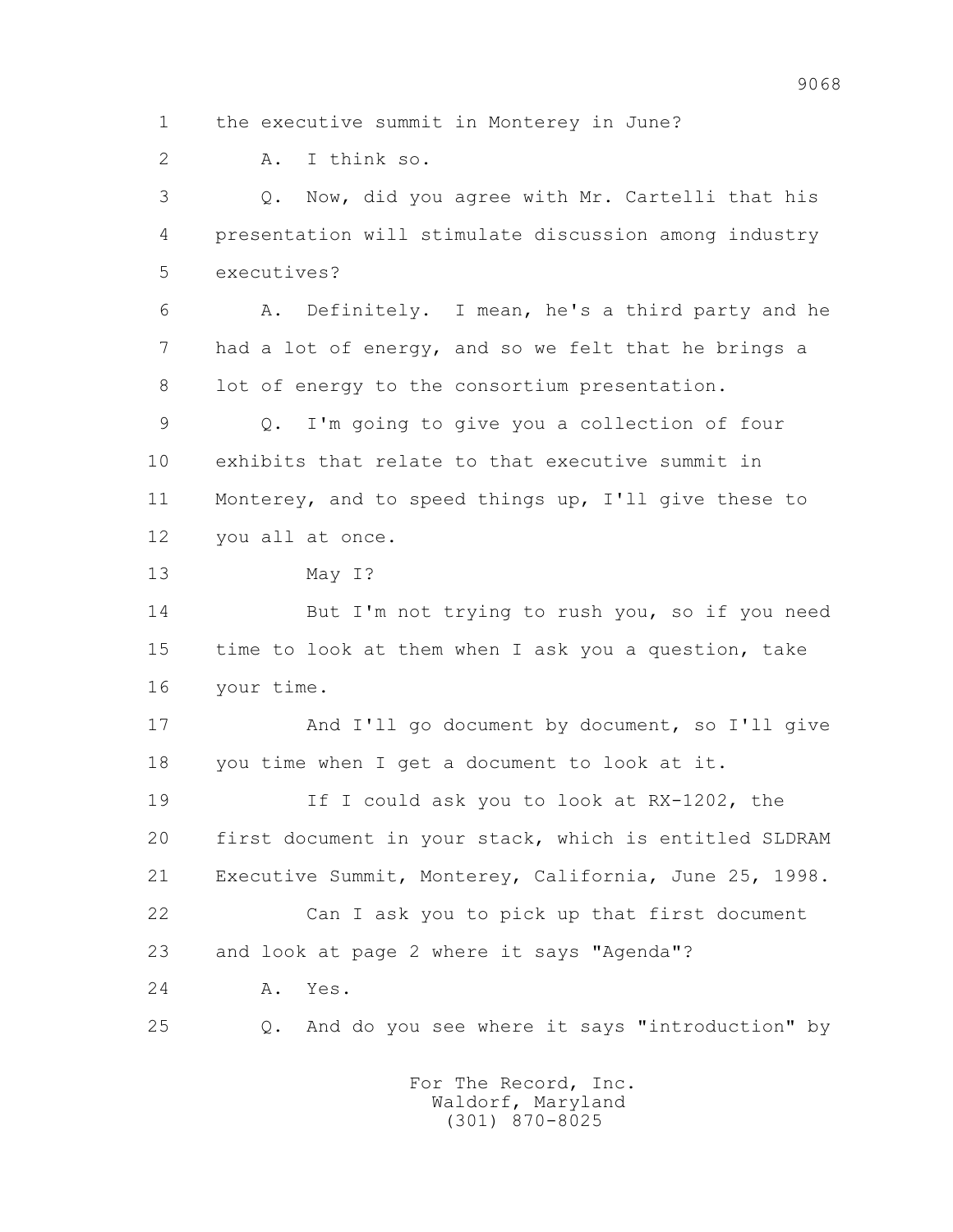1 the chairman? Is that a reference to you? 2 A. It is. 3 Q. So you were at this meeting and you gave an 4 introduction? 5 A. I did. 6 Q. If you'll look on page 3, is it correct that at 7 the end of the meeting you gave a presentation on 8 action items and conclusion? 9 A. Yes, I did. 10 Q. And looking up to the slide at the top of that 11 page 3, do you see that there were some guest 12 speakers? 13 A. Yes, we had. 14 Q. And the third guest speaker is a reference to 15 Inquest? Do you see that? 16 A. Right. 17 Q. Is that Mr. McComas? 18 A. I think so. 19 Q. And it says "What problem is solved by SLDRAM?" 20 Right? 21 A. That's correct. 22 Q. Well, let me ask you to go to the third 23 document in your stack, RX-1188. 24 That's it. 25 And do you see that's entitled SLDRAM Executive For The Record, Inc.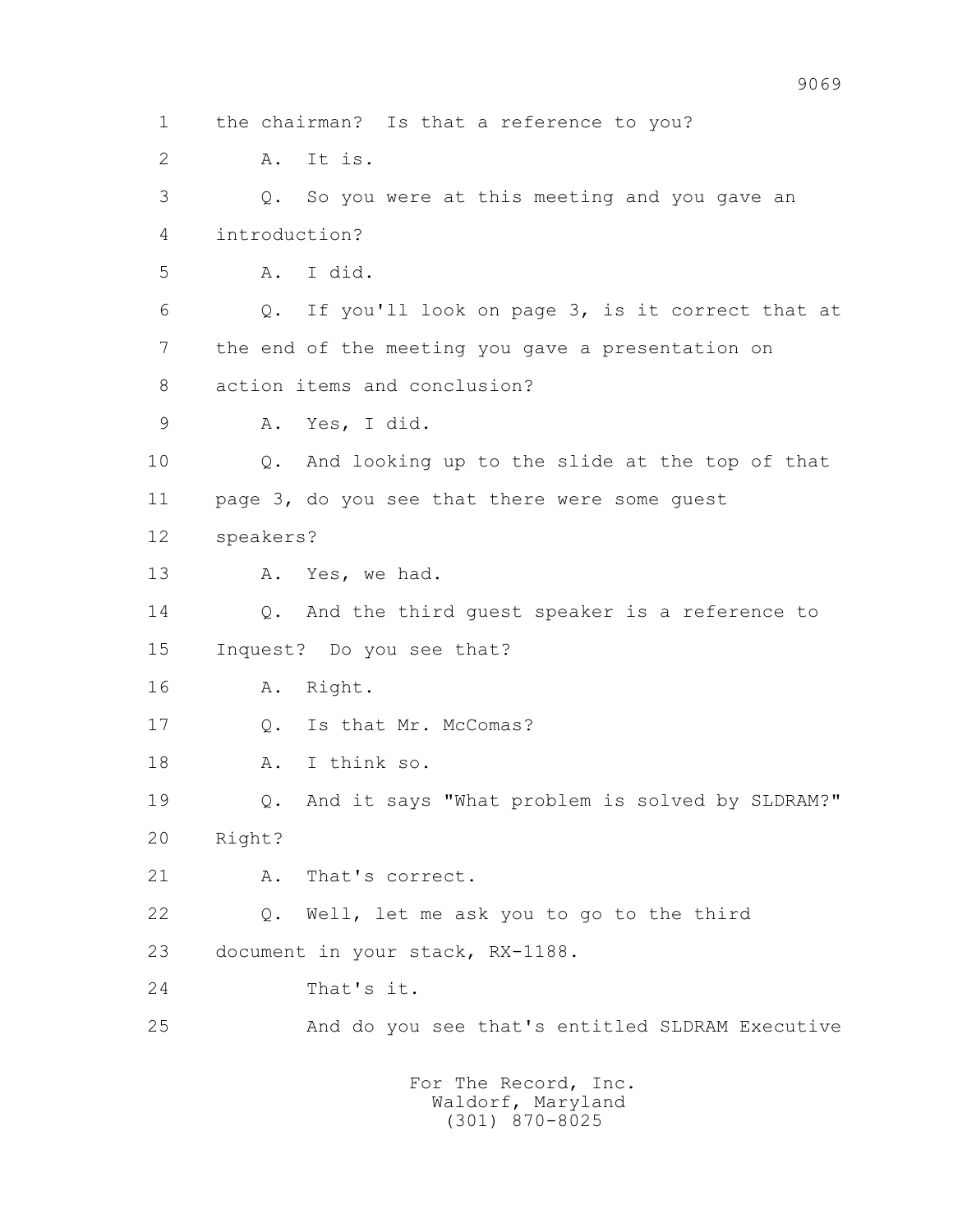1 Summit, What Problem Is Solved by SLDRAM? Bert McComas 2 of Inquest? Do you see that? 3 A. I see it. 4 Q. And his first slide down at the bottom says, 5 "What problems do we face? Tactical. Manage price 6 competition, profitability." 7 Do you see that? 8 A. I see that. 9 Q. And you heard him make this presentation; 10 right? 11 A. I don't recall, but I was there when he made 12 it. 13 Q. You had reviewed his slides ahead of time? 14 A. No, I did not. 15 Q. You understood Mr. McComas in this 16 presentation to be pointing out that the industry 17 should be coming up with a way to manage price 18 competition? 19 A. I have no idea what he meant by that. 20 Q. Well, let's look at the next page, page 2, 21 where it's entitled Intel's Battle for Control, and it 22 says, "Intel/Rambus are using your money to take 23 control of the DRAM industry." 24 Did you hear him explain what he meant by 25 that?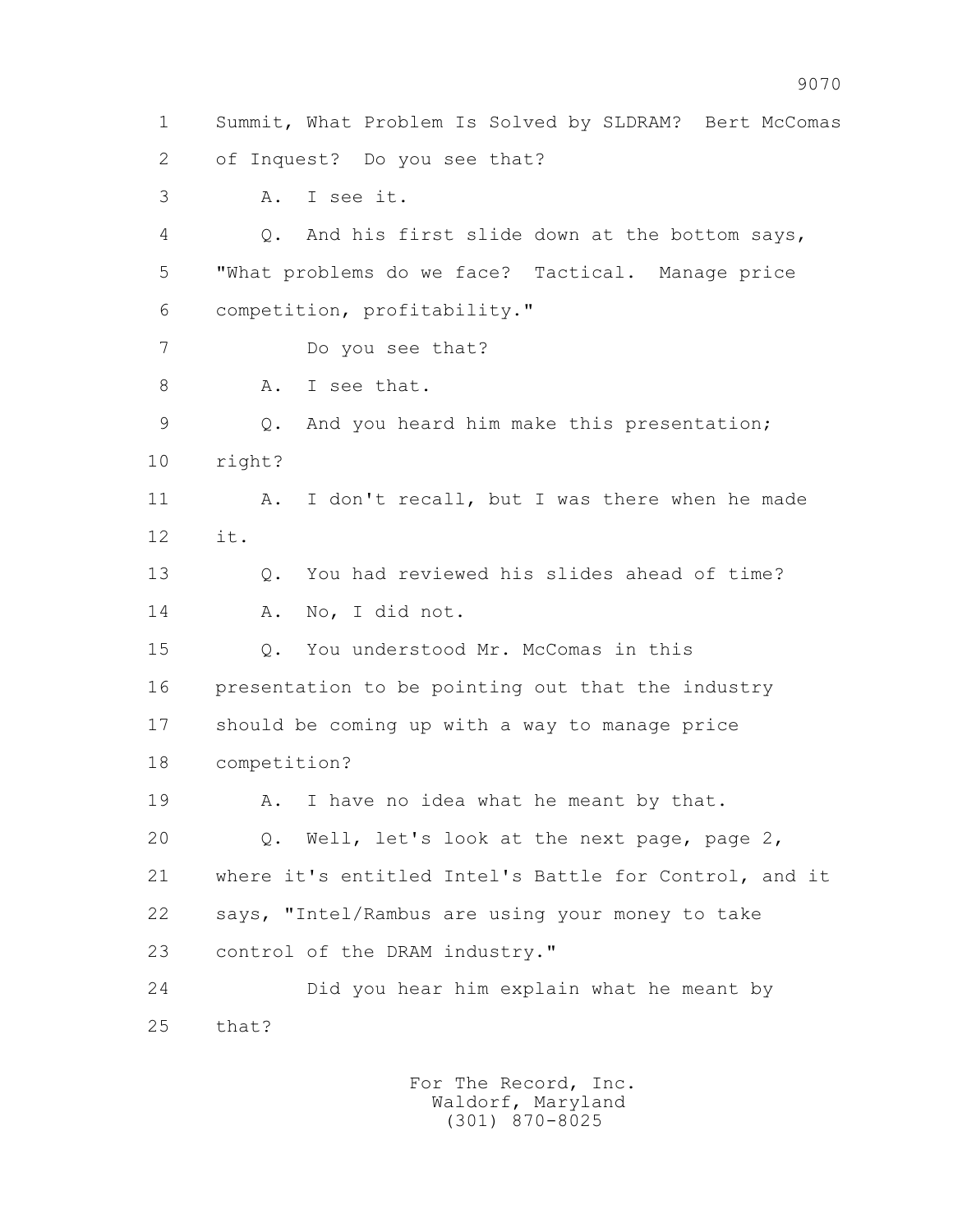1 A. I don't recall, but he did present this, so... 2 Q. Well, let's look at the end of his presentation 3 to page 5. 4 At the bottom it says "What should SLDRAM Inc. 5 become?" Do you see that? 6 A. I see that. 7 Q. And then on the next page, he says, 8 "Fragmented competition undermines all DRAM 9 manufacturers." 10 Do you see that? 11 A. I see that. 12 Q. And did you understand him to be saying that 13 competition had led to an unprofitable situation for 14 the DRAM manufacturers? 15 A. I don't see that. 16 Q. Do you remember what he said when he described 17 this chart? 18 A. I don't recall. 19 Q. Now, there was another industry consultant at 20 that executive summit as well; right, 21 Mr. Victor de Dios? 22 A. I believe so. 23 Q. And I'll ask you to pick up RX-1204. It's the 24 last document in that stack. 25 A. I see that.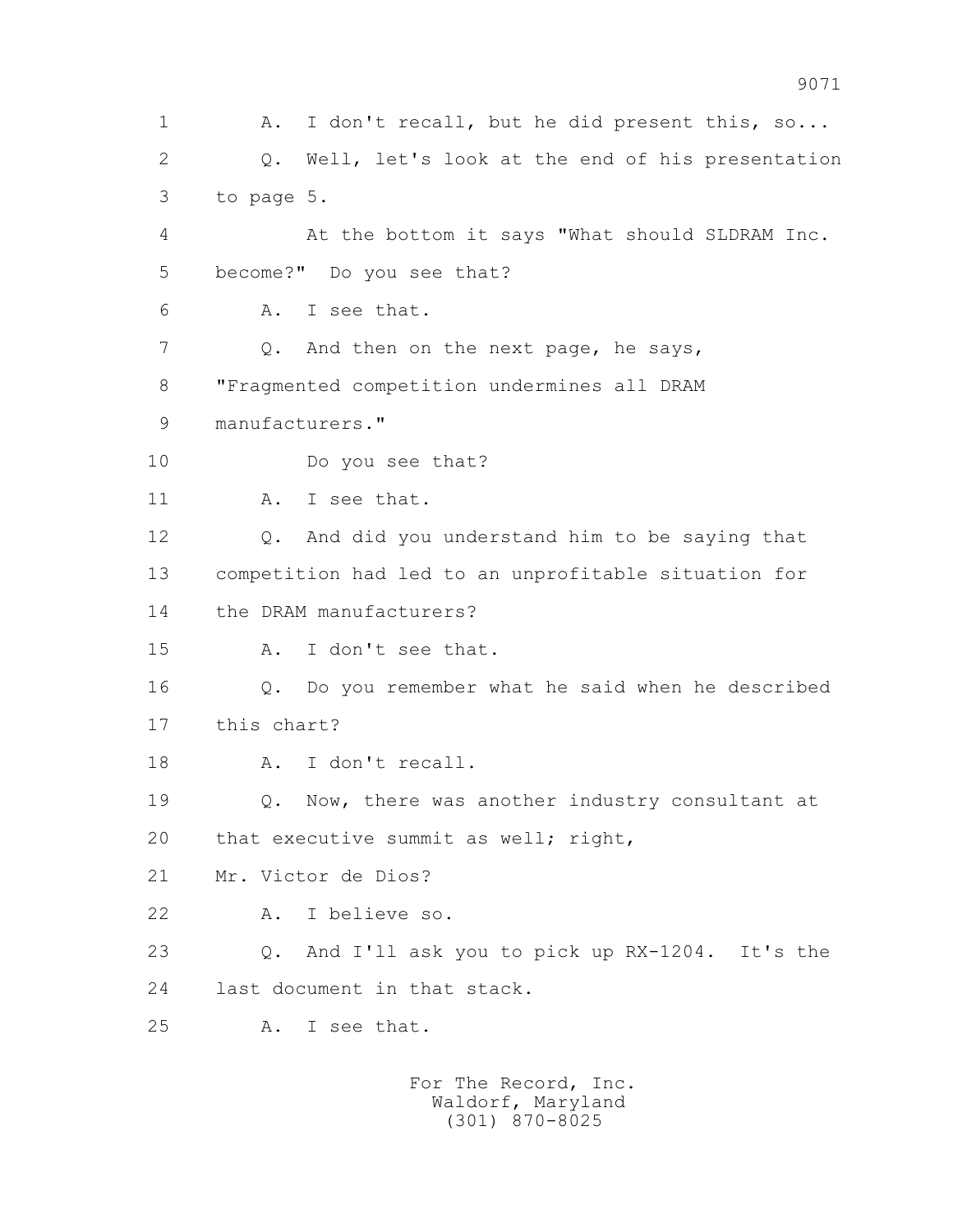1 Q. And did he make a presentation -- strike that. 2 Do you remember him making a presentation at 3 this meeting of DRAM executives? 4 A. Who? 5 Q. Mr. de Dios. 6 A. Yes. But this is HP presentation. 7 Q. Well, if you'll look, I believe you'll find 8 Mr. de Dios' presentation if you'll look to page 4 of 9 the document. This is how this was produced to us by 10 IBM. 11 A. Yeah. 12 Q. Do you see a slide that says "de Dios and 13 Associates" at the top? 14 A. Yeah, page 4. 15 Q. Right. 16 A. Yeah, that's it. 17 Q. And it says "Structural Changes in the DRAM 18 Market." Do you see that? 19 A. Yes. 20 Q. And you were present when Mr. DeDios gave his 21 presentation? 22 A. Yes, I was. 23 Q. And one of the things he refers to is too many 24 DRAM manufacturers. Do you see that? 25 A. I see that.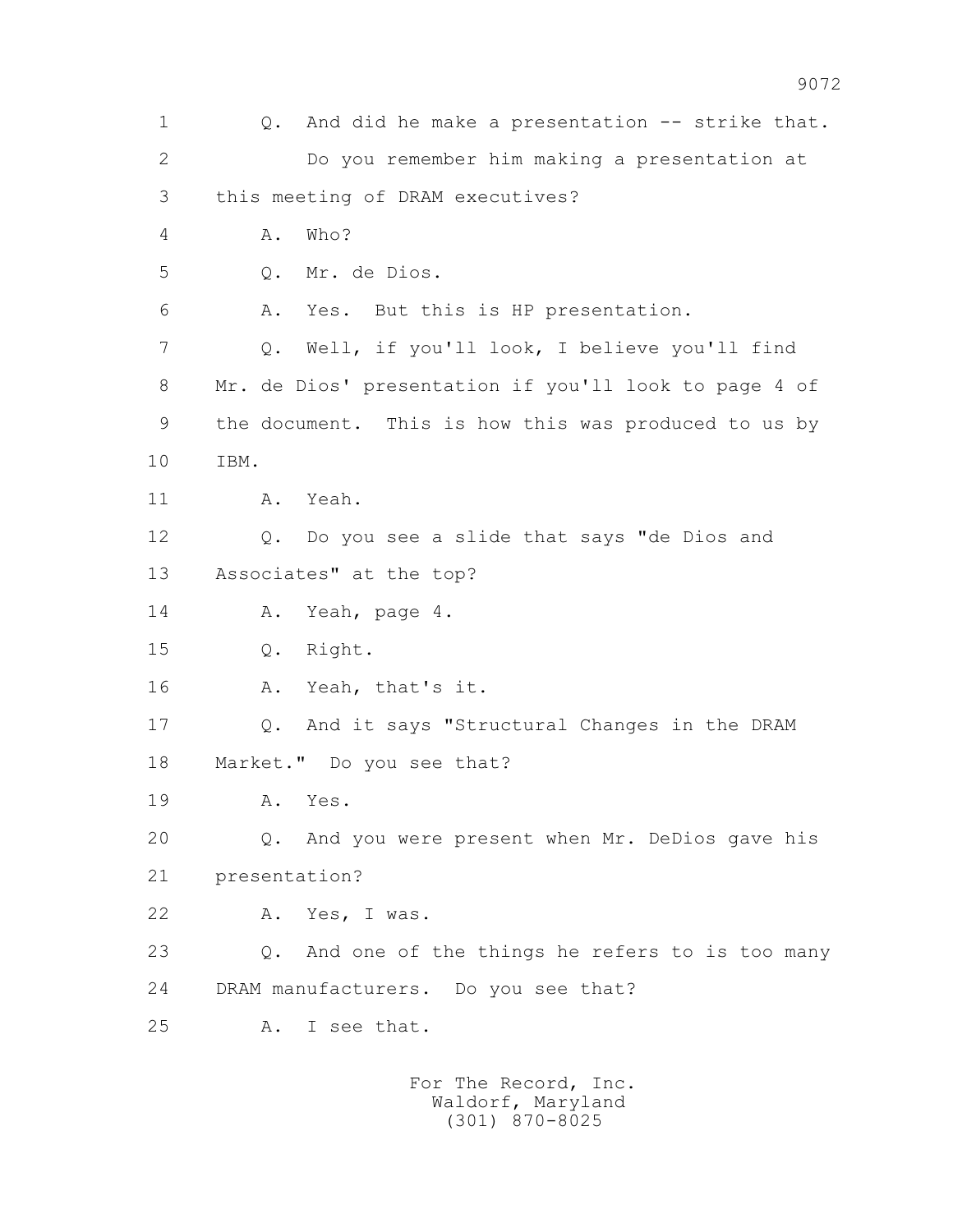1 Q. And did he make the point that there was an 2 excess of capacity in the industry that was creating 3 pressure on prices? 4 A. I have no idea what he means by that. 5 Q. The point just before that refers to an 6 out-of-control spot channel. 7 Does spot channel refer to the spot price 8 market? 9 A. Yeah. 10 Q. And it says: "Many of the problems are 11 industry problems, not company problems. Competition 12 will not resolve them." 13 Did you hear him say those words at this 14 meeting? 15 A. I don't recall. 16 Q. Now, going back to Mr. McComas' presentation at 17 this meeting of DRAM executives, did his presentation 18 in fact stimulate discussion among the industry 19 executives as you had hoped? 20 A. I -- I mean, if you look at the minutes and 21 maybe we can get some feelings, but you know, he made 22 the presentation. HP made a presentation. Compaq made 23 a presentation. IBM made a presentation. So there was 24 some discussion about the industry. 25 Q. Was one of the things Mr. McComas suggested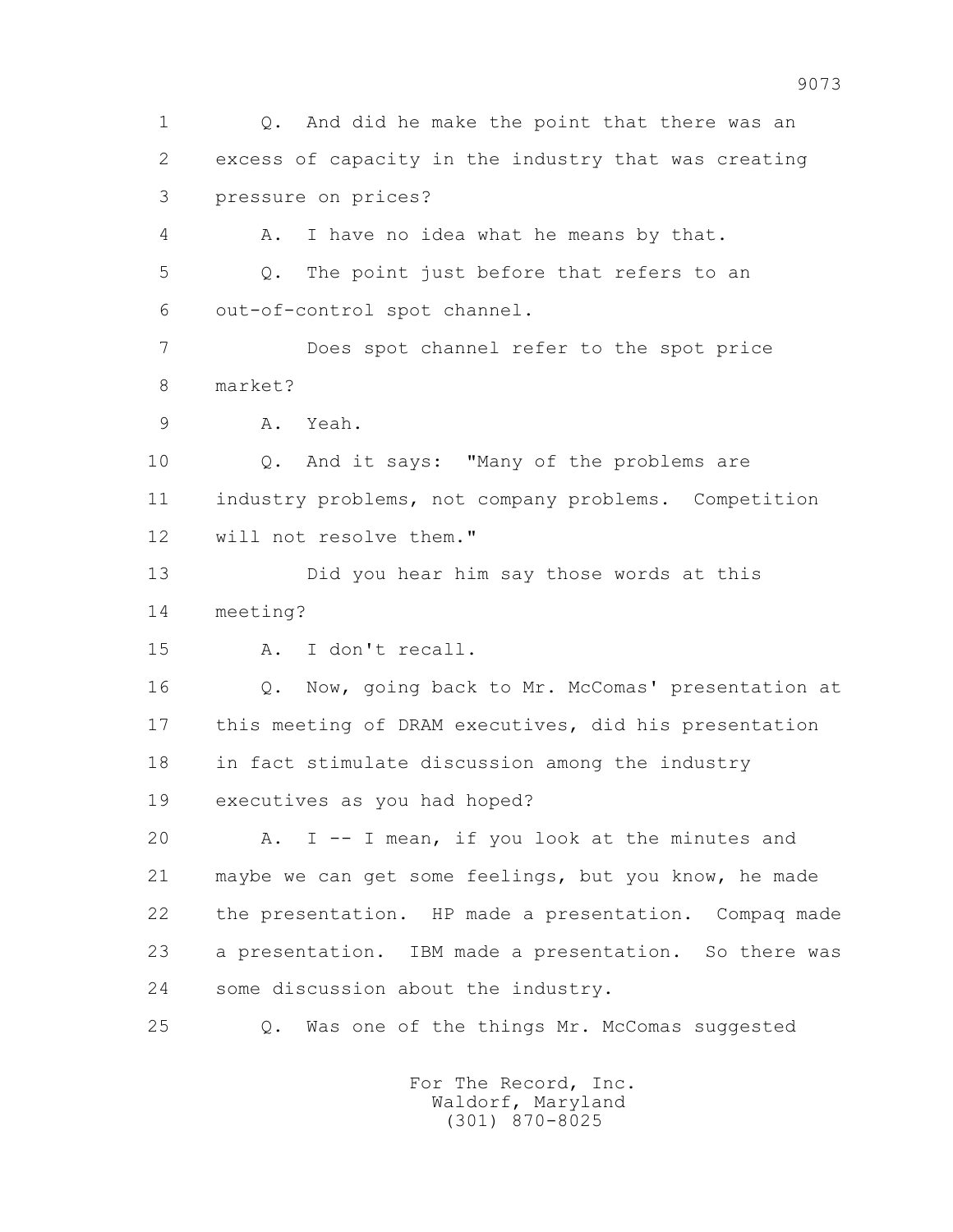1 during his presentation at this June 1998 summit that 2 the manufacturers share their information on their 3 RDRAM production plans in order to create a shortage of 4 RDRAM and keep prices up?

 5 A. He suggested that he can become a third party, 6 that everybody can share their production number with 7 him, then he can make analysis that if there was a 8 demand-supply imbalance, but I don't think anybody went 9 with this suggestion.

 10 Q. And what do you mean when you said 11 "supply-demand imbalance"?

12 A. When you have -- supply is what we produce. 13 Demand is what the customer and, you know, the consumer 14 buys.

 15 Q. And you were concerned in this time period that 16 there not be an oversupply of RDRAM because that would 17 drive prices down?

18 A. Oversupply of anything will drive the price 19 down. When you produce too much and there is not 20 enough demand due to whatever reason, then the prices 21 collapse.

22 Q. Well, let me show you RX-1208.

 23 Now, this is a document that was not prepared 24 by you. I'm just going to ask you if it refreshes your 25 recollection about a meeting you attended.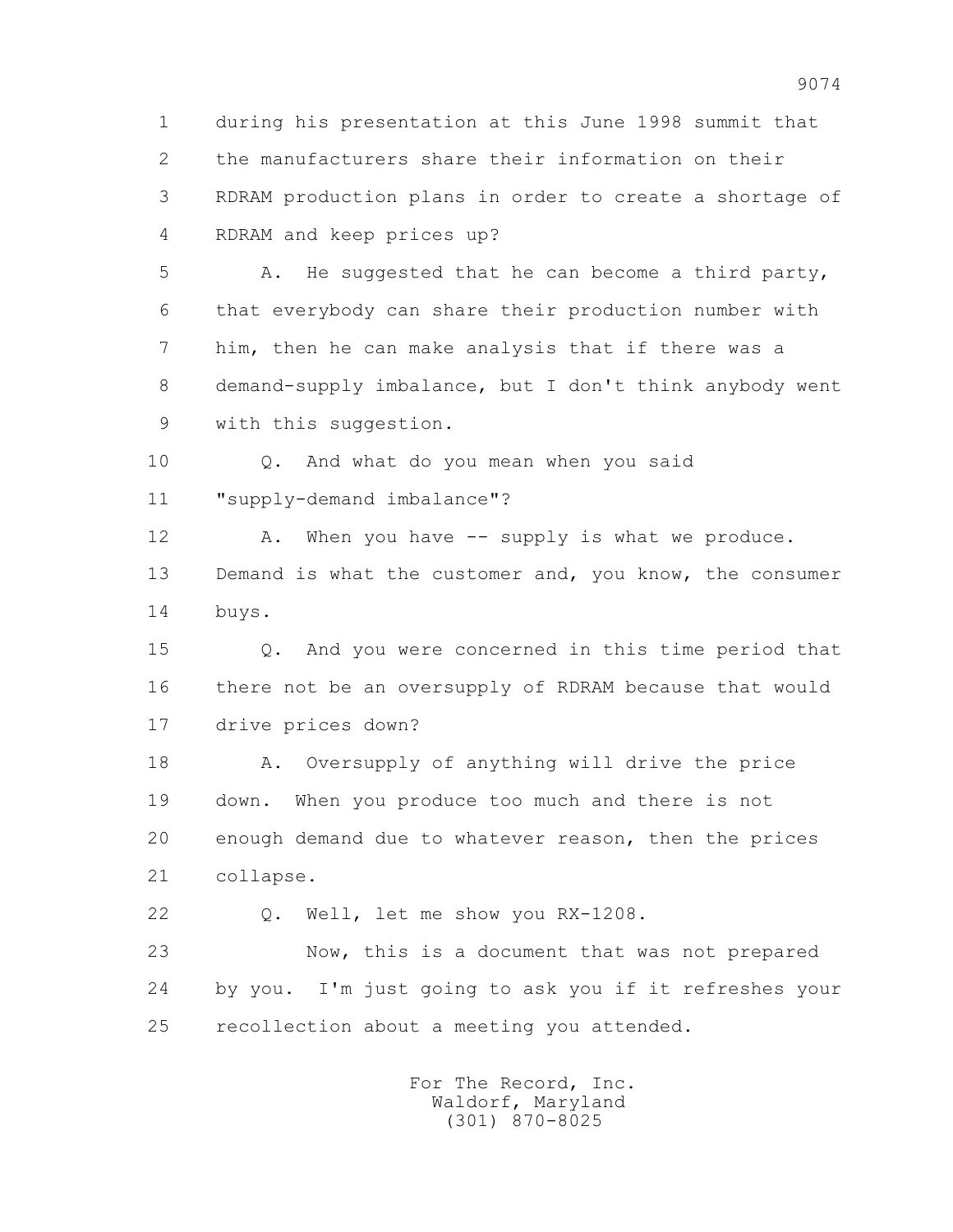1 If I could, Your Honor?

2 JUDGE McGUIRE: Go ahead.

3 BY MR. PERRY:

 4 Q. This was produced to us by Infineon, and I'll 5 ask you to look at page 4 where there's a reference to 6 that June 1998 SLDRAM executive meeting.

 7 Do you see the very last bullet point at the 8 bottom? It says, "What problem is solved by SLDRAM 9 (quest speaker Bert McComas)"?

10 A. I see that.

11 Q. Do you see that it says, "McComas made 12 suggestion to the audium that every DRAM vendor sends 13 the Rambus production plan for the next year in order 14 to cross-check whether Intel has managed to generate an 15 oversupply situation"?

16 Do you see that?

17 A. Yes.

 18 Q. Did anybody in the meeting respond to 19 Mr. McComas by saying it was a good idea, bad idea? 20 A. I think there were mixed feelings. I was 21 against it. I don't want to share my production 22 number with anybody, so I didn't, you know, promote 23 this idea.

 24 Q. Have you ever asked other DRAM manufacturers to 25 share their numbers with you on RDRAM?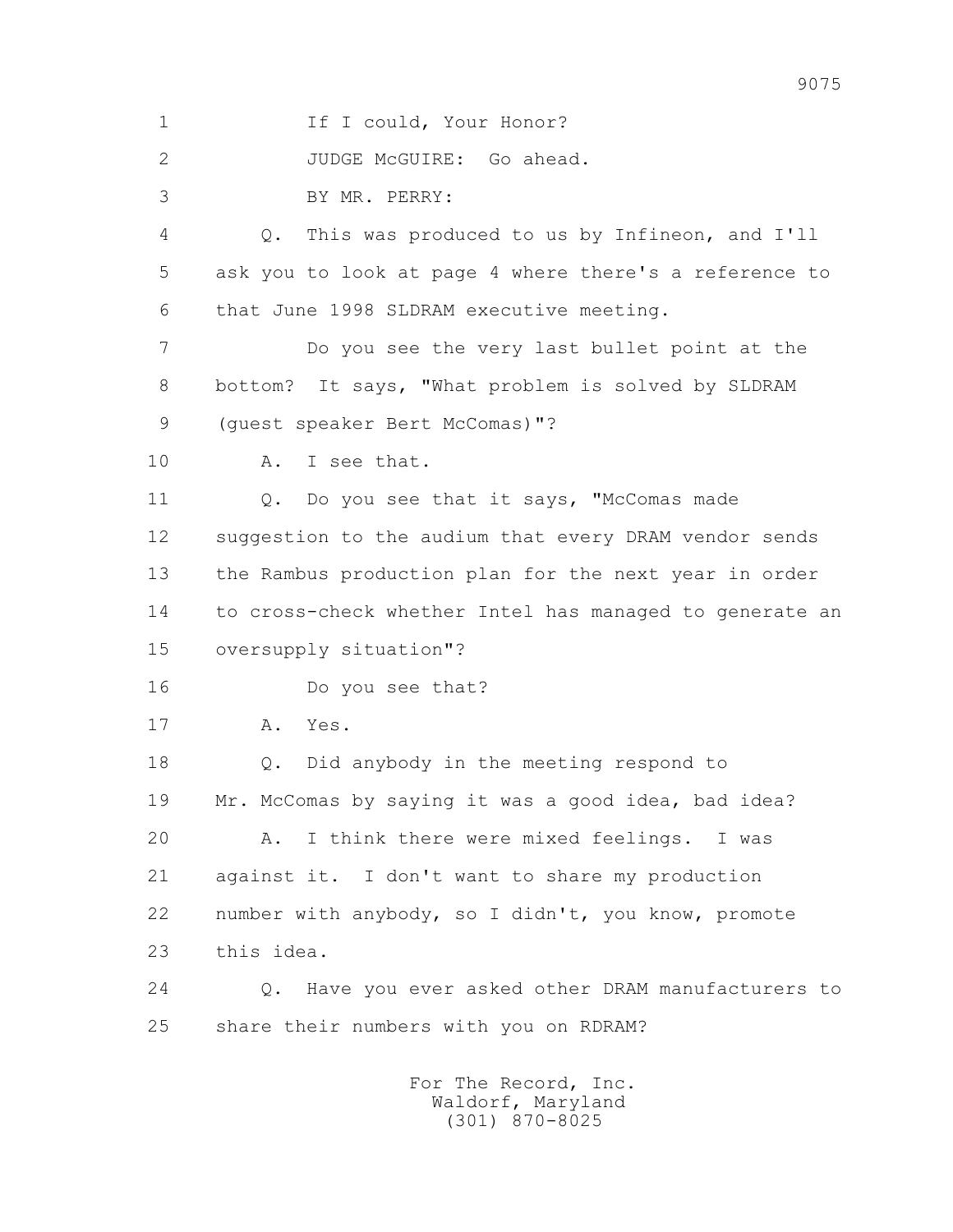1 A. No. That's something we may ask, but I don't 2 think anybody would respond because it's very 3 confidential data. 4 Q. Have you ever asked them, you personally ever 5 asked for somebody else's RDRAM production estimates? 6 A. No, I have not. 7 Q. Well, three weeks later Mr. McComas asked you 8 for advice on how to make his project work. Do you 9 remember that? 10 A. Yes. 11 0. Let me show you that. RX-1232. 12 May I, Your Honor? 13 JUDGE McGUIRE: Go ahead. 14 BY MR. PERRY: 15 Q. This is an e-mail from Mr. McComas to you dated 16 August 15, 1998; correct? 17 A. It appears that way. 18 Q. And he says in the first paragraph: "Farhad, 19 may I have your advice on constructing this project. I 20 mentioned this during the SLDRAM conference. Please 21 keep our discussion completely confidential. If this 22 is seen as an SLDRAM project, it will probably fail." 23 Do you see that? 24 A. I see that. 25 Q. And he was asking you for advice on how to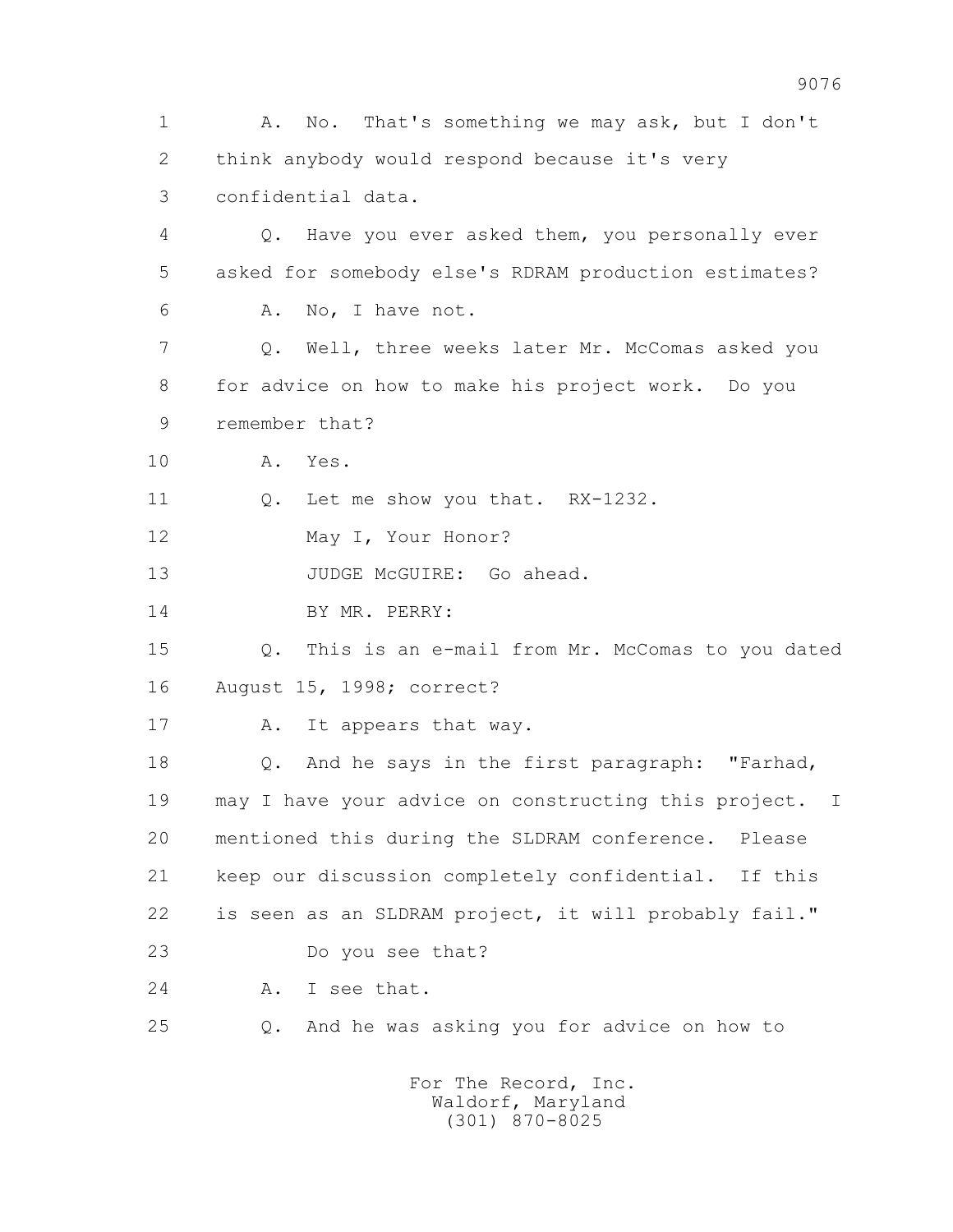1 structure a request for production information from 2 other DRAM manufacturers; right?

 3 A. I think he was trying to get my support for his 4 project.

 5 Q. And one of the things that he says in the 6 paragraph just under the dotted line, do you see where 7 it says, "During the critical production ramp-up phase 8 of direct Rambus, DRAM vendors will need a constant 9 flow of information to help make wise decisions and to 10 walk the fine line between a pleasant shortage and a 11 disastrous oversupply"? Do you see that?

12 A. I see that.

 13 Q. Did you agree with him that DRAM vendors 14 needed that information to avoid a disastrous 15 oversupply?

16 A. I mean, that's the intelligence the DRAM 17 companies gather over time to make sure that their 18 product is in good demand and there's nothing unique to 19 this situation.

 20 Q. So you agreed with him that that was important 21 to have that information?

22 A. Of course.

 23 Q. Why is a shortage pleasant for a DRAM 24 manufacturer?

25 A. Prices go up.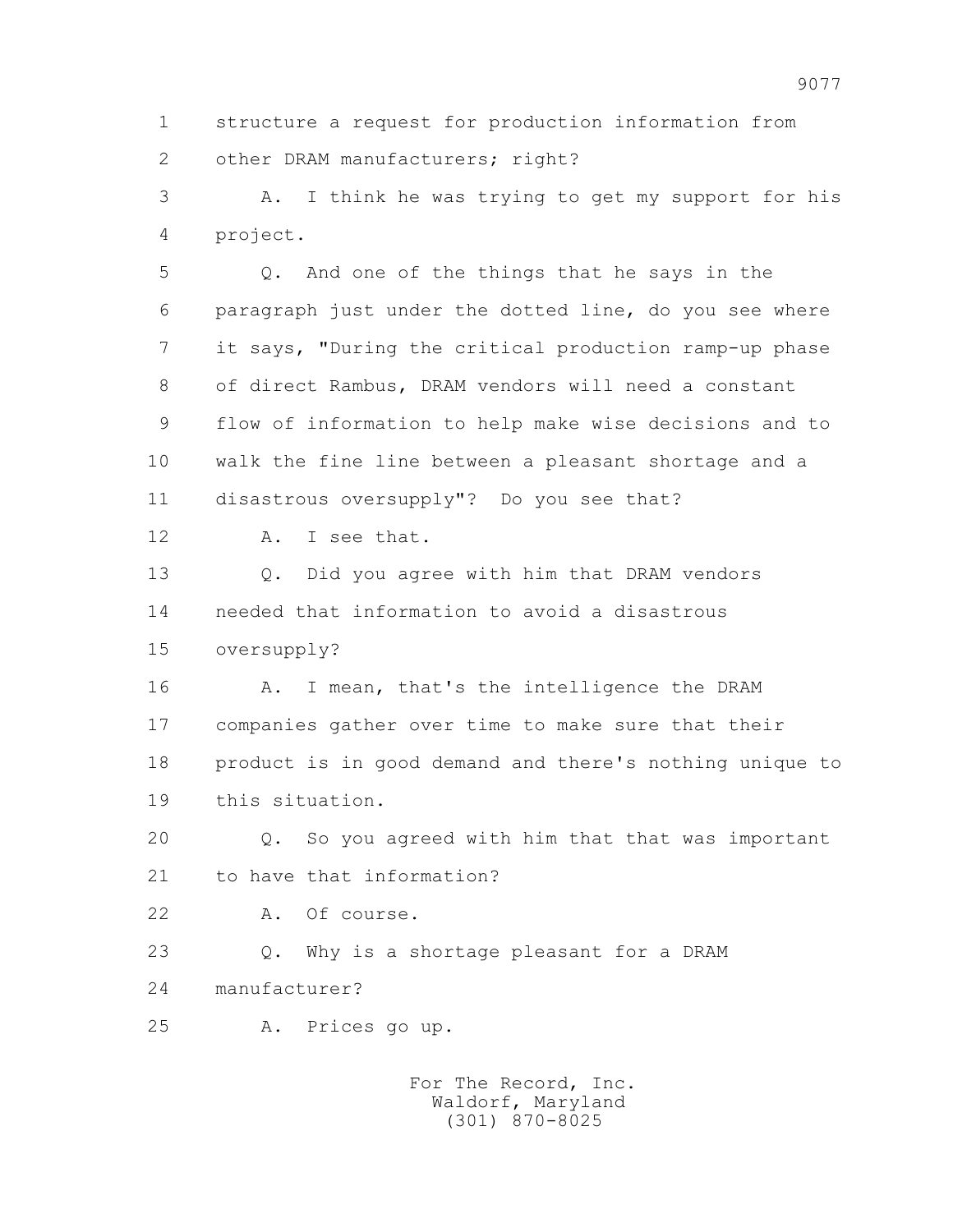1 Q. And your response to Mr. McComas was that the 2 industry was guaranteed to have an oversupply of Rambus 3 chips in your view; right? 4 A. I agree. 5 Q. And you didn't want there to be an oversupply 6 of Rambus chips; correct? 7 A. I don't want to be oversupply of anything. 8 Q. Including Rambus memory devices? 9 A. Including Rambus. 10 Q. And let me show you RX-1251. 11 May I, Your Honor? 12 JUDGE McGUIRE: Yes. 13 BY MR. PERRY: 14 Q. Is this your response to Mr. McComas' 15 August 1998 e-mail about his production forecast 16 project? 17 A. It appears that way. 18 Q. And your view as stated here was that we are 19 guaranteed to have an oversupply of Rambus chips; 20 right? 21 A. I was just telling him I don't think his 22 service can be valuable, because regardless of what he 23 thinks, Intel is the final decision maker in terms of 24 how much chipsets to produce and how many DRAMs are 25 needed. So I didn't -- I just wanted in a nice way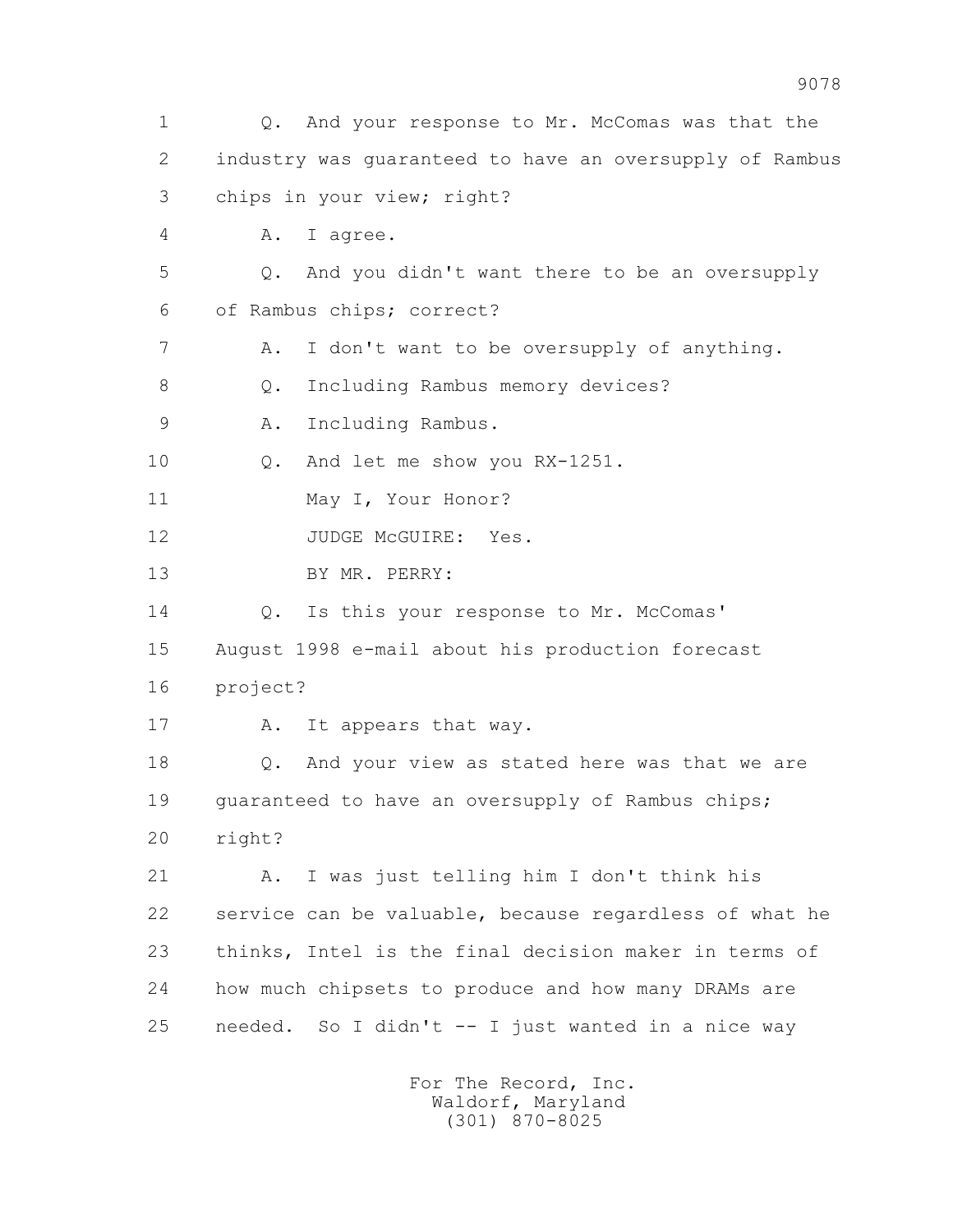1 tell him just forget about it.

 2 Q. It was your view that we're guaranteed to have 3 an oversupply of Rambus chips; right? It was your view 4 at the time? 5 A. I mean, that was my belief that we will have an 6 oversupply because of many technical problem that 7 Rambus was failing and the chipset was having problems, 8 so too many people producing product that is not going 9 to be used will cause oversupply. 10 Q. And that concerned you greatly, didn't it? 11 A. Pardon me? 12 Q. That concerned you greatly? 13 A. Oh, of course. 14 0. That there would be an oversupply of Rambus 15 chips and that would drive price down? 16 A. Because, again, the ramp-up was not ready. The 17 Intel was not ready. So if we produce too much product 18 and we cannot sell it, the price will collapse below 19 the cost. 20 Q. The price will be zero if you couldn't sell it; 21 right? 22 A. Yeah. And that's exactly what happens. 23 Q. Well, it had been your prediction in the fall 24 of 1998 that Rambus devices would make up 40 percent of 25 the DRAM market in 2000. Do you remember that?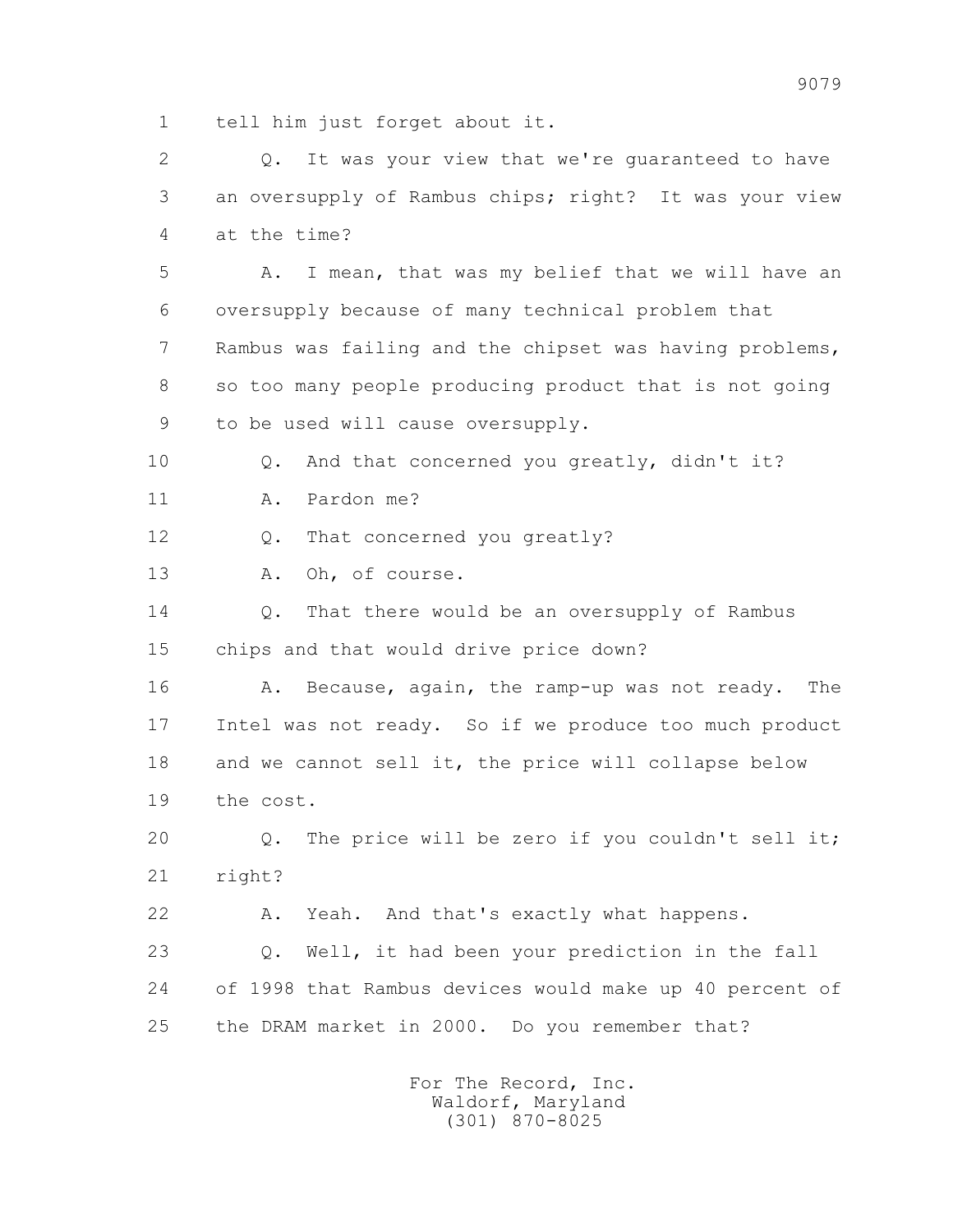1 A. I -- that was very optimistic, my point of 2 view. 3 Q. Well, let me see if I can refresh your 4 recollection and show you RX-1273. 5 May I, Your Honor? 6 JUDGE McGUIRE: Yes. 7 BY MR. PERRY: 8 Q. And it says -- this was produced to us by 9 Hynix, so it's a lengthy document. I'll just point out 10 a couple of things to you. 11 Do you see up at the top it says "980922 SLDRAM 12 minutes"? 13 A. Yes. 14 Q. And let me point you to just one statement 15 that's attributed to you on page 6 of the exhibit and 16 see if it refreshes your recollection. 17 Do you see up at the top it says, "FT: Intel 18 with all their power will make their RDRAM happen from 19 1999 to 2000, will probably get 40 percent of the 20 market over that time frame"? Do you see that? 21 A. I see that. 22 Q. Does that refresh your recollection that it was 23 your view in the September 1998 time period that the 24 Rambus device would get about 40 percent of the market 25 in 2000?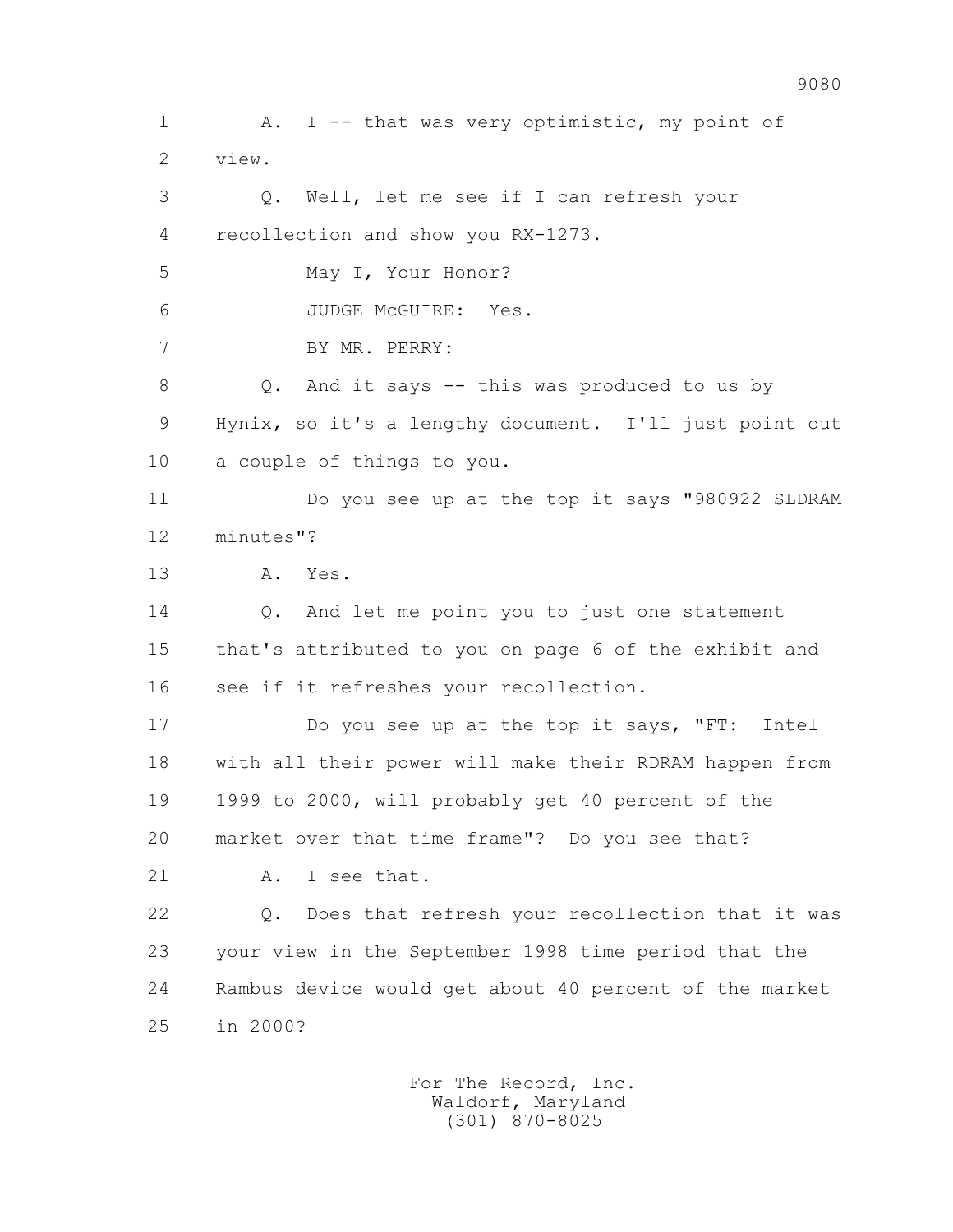1 A. That was your view that if everything works out 2 and since Intel is very much committed to Rambus it 3 will at least get 40 percent because Intel has 4 80 percent of the market.

 5 Q. And you believed that in order for that kind of 6 market penetration to occur, Intel needed to create an 7 oversupply of RDRAM chips so the price would come down; 8 right?

 9 A. Intel wanted to have the price of Rambus very 10 low in order to be able to design it in, so pricing was 11 an important factor in terms of what percentage of 12 their total requirement will be.

 13 Q. And that's because the OEMs would be more 14 likely to order substantial quantities of chipsets or 15 chips, RDRAM chips, if the price was very low?

 16 A. They're comparing RDRAM with the existing 17 product that is available in the market, and at that 18 time it was SDR and everything compared to SDR, what 19 premium Rambus can have over SDR, and they would tell 20 us if it's more than 5 percent, they cannot touch it.  $21$  And  $-$ 

22 Q. "They" being the OEMs?

 23 A. The OEMs would tell us that 5 percent is the 24 price that they need to have.

25 Q. And so you took steps in the fall of 1998 to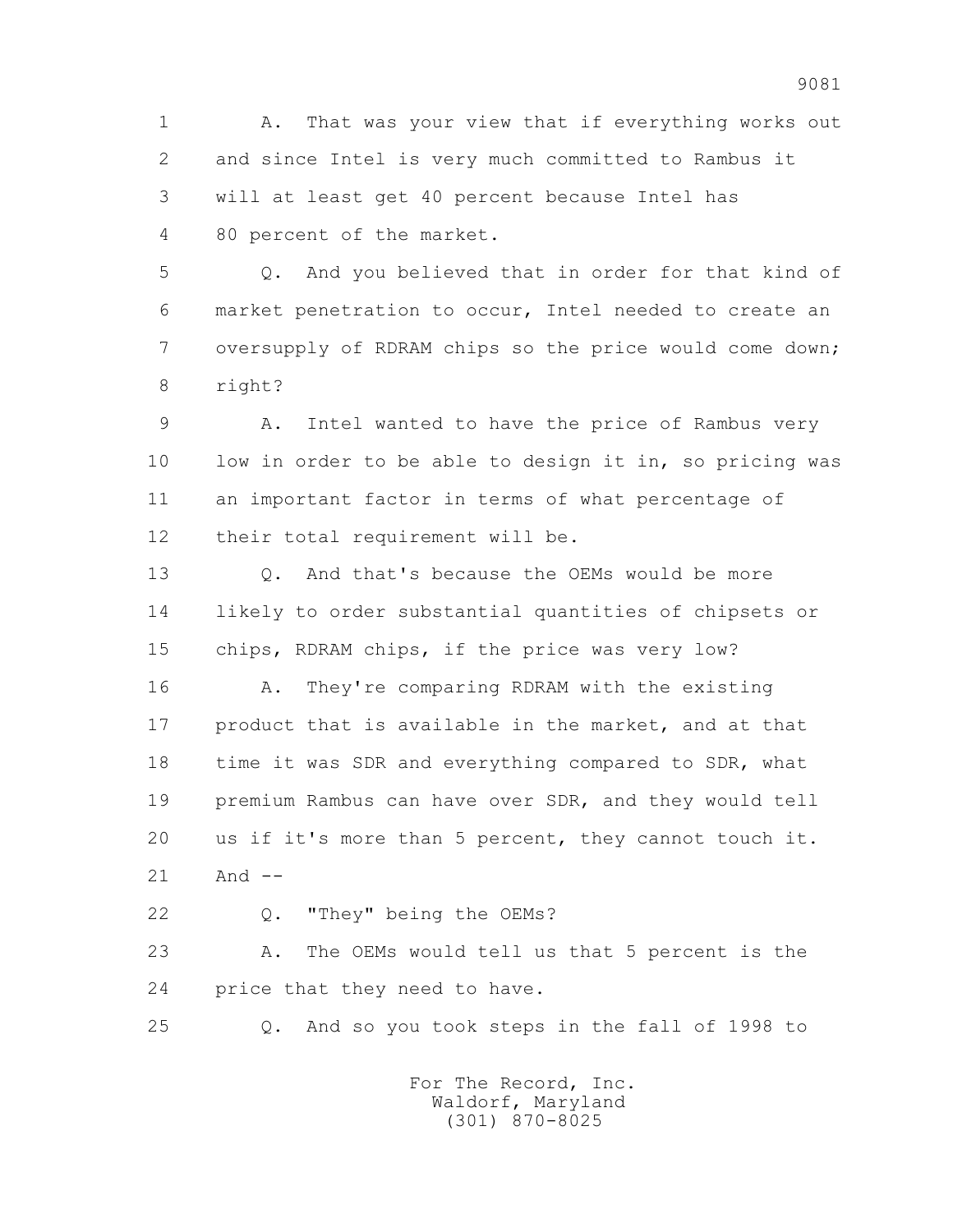1 try to be sure that the RDRAM production would be low 2 so that the price premium would stay higher than that 3 5 percent level; right?

 4 A. My job in our company is to make sure we build 5 the right product for the right segment for the right 6 customer according to their demand, so we do this on a 7 monthly basis, we do a six-month rolling forecast and 8 we build our production based on customer need.

 9 Q. And you didn't want the right product to be the 10 RDRAM; right?

11 A. No. That's not the case.

 12 Q. Well, you took steps in the fall of 1998 to try 13 to ensure that RDRAM production stayed low so that the 14 price premium stayed higher than that 5 percent level; 15 right?

16 A. That was my own point of view that I want to 17 make sure that the Rambus from Hynix point of view or 18 Hyundai point of view is not in an oversupply 19 situation.

 20 Q. Well, you believed at the time that Intel would 21 not change course away from Rambus unless the Rambus 22 device failed to get market penetration; right?

 23 A. This is not just true for Rambus. For any 24 product, if it doesn't become a low cost to 25 manufacture, it never becomes reality. The issue is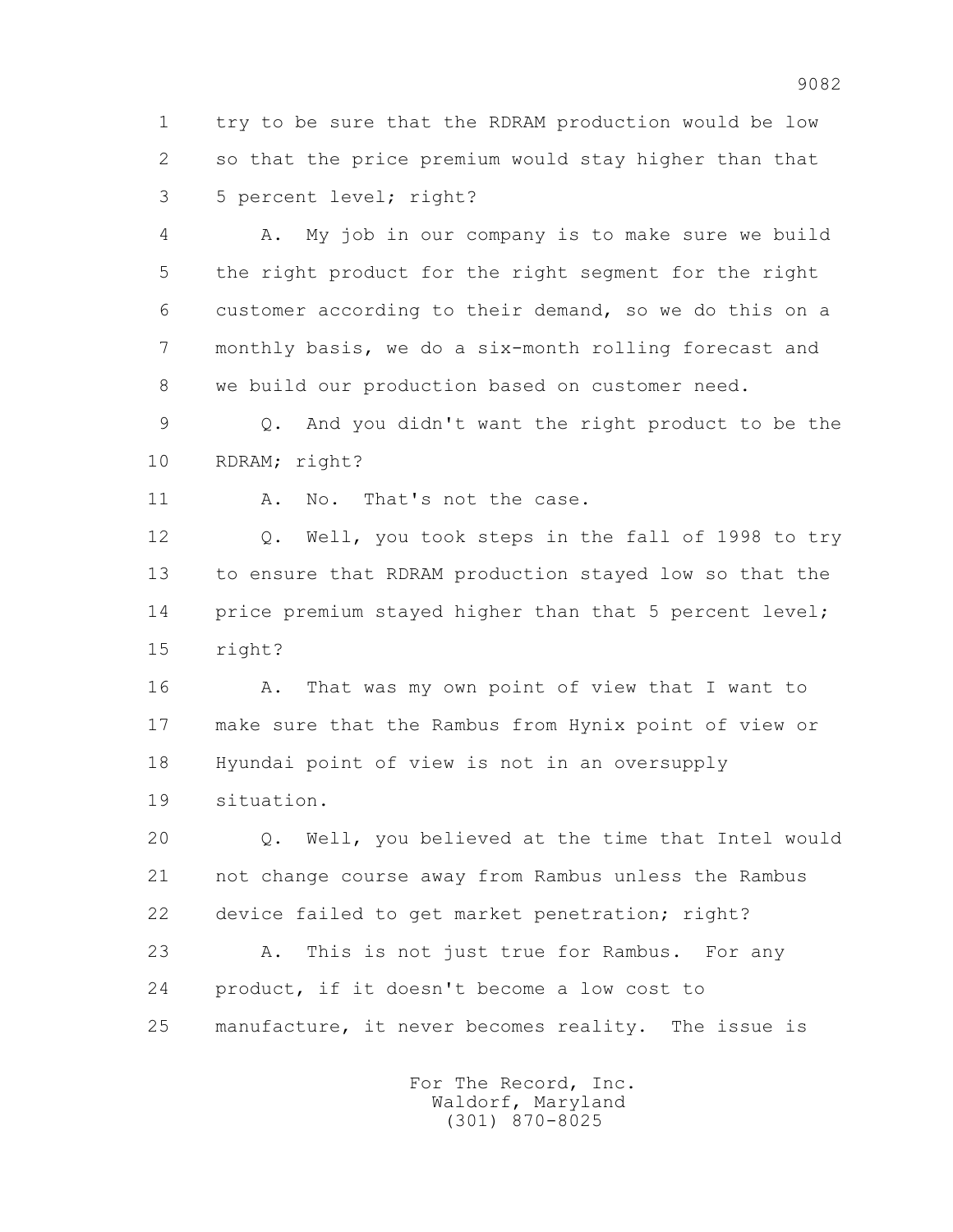1 cost, cost, cost.

| $\overline{2}$ | And one way to cause Rambus to fail to get<br>Q.        |
|----------------|---------------------------------------------------------|
| 3              | market acceptance was if the OEMs were convinced that   |
| 4              | even if the production volumes went way up, the prices  |
| 5              | weren't going to come down?                             |
| 6              | Because of the inherent reason that Rambus<br>Α.        |
| 7              | packaging, testing, die size was expensive, they all    |
| 8              | get the cost number from us and they felt the cost is   |
| 9              | around 40 percent higher, so they felt it would not     |
| 10             | come down.                                              |
| 11             | Q. So if the OEMs were convinced that even after        |
| 12             | production ramp-up the prices would stay up, the OEMs   |
| 13             | are not going to accept Rambus, that's your view at the |
| 14             | time?                                                   |
| 15             | The price of PCs would continue going down and<br>Α.    |
| 16             | the low cost was a critical issue at the time.          |
| 17             | And so was it your view at the time that if the<br>Q.   |
| 18             | OEMs were convinced that even after production ramp-up  |
| 19             | of Rambus the price would still be high, they weren't   |
| 20             | going to adopt Rambus?                                  |
| 21             | Absolutely.<br>Α.                                       |
| 22             | And so you took steps in the fall of 1998 to<br>Q.      |
| 23             | convince other DRAM manufacturers to try to convince    |
| 24             | OEMs that even though production was going up, prices   |
| 25             | would still stay high; right?                           |
|                |                                                         |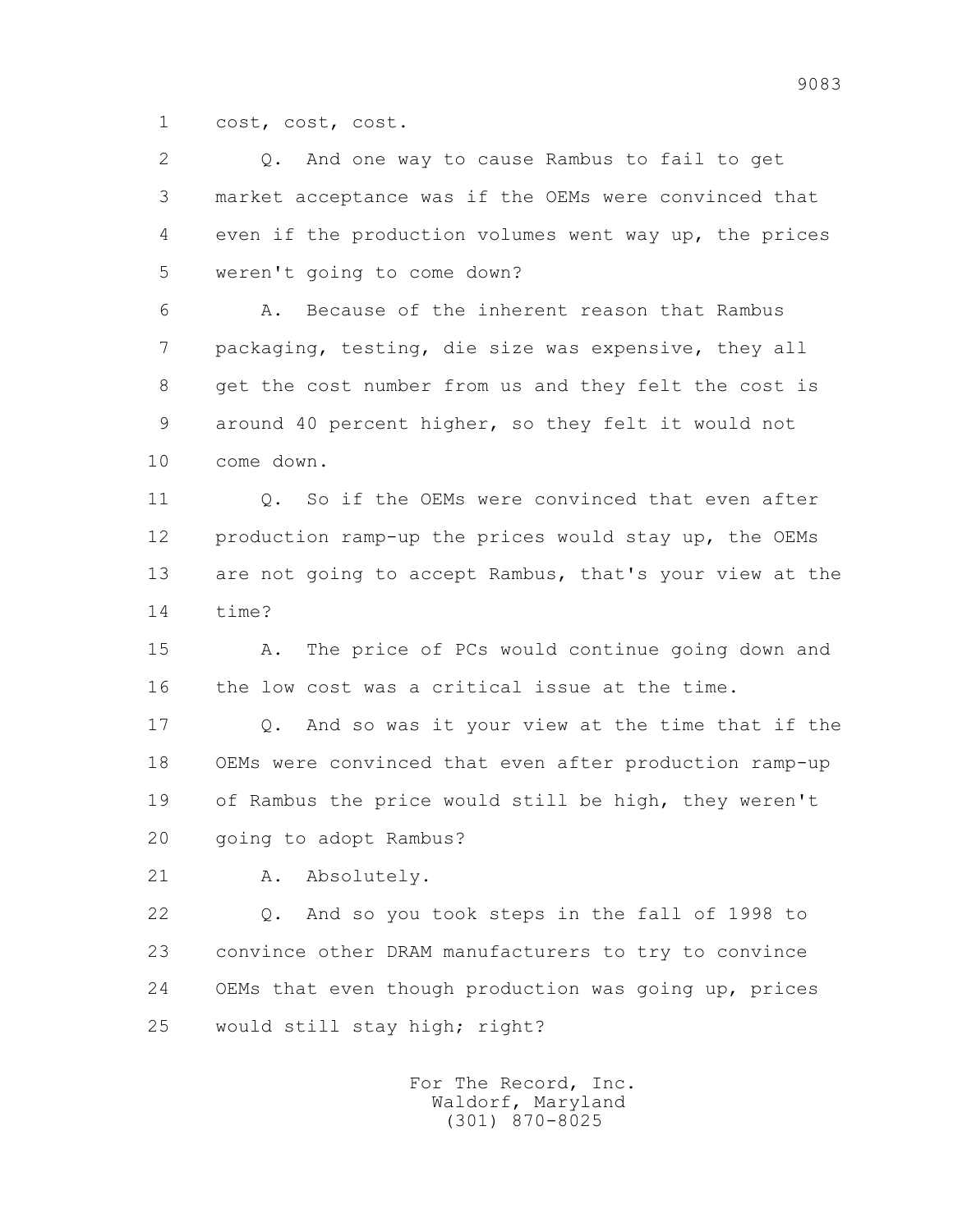1 A. I don't know what you're talking about. 2 Q. Let me show you some documents from that time 3 period. 4 I'm going to start with RX-1280A. Actually 5 I'll give you two at once, RX-1280A and RX-1293A. 6 May I, Your Honor? 7 JUDGE McGUIRE: Go ahead. 8 BY MR. PERRY: 9 Q. If you'll take a moment and look at those, I'd 10 like to -- may I put the board over here? 11 JUDGE McGUIRE: Go ahead. 12 (Pause in the proceedings.) 13 BY MR. PERRY: 14 Q. Now, the first document I gave you is dated 15 September 25, 1998. Do you see that? 16 A. Yes. 17 Q. And you sent it to a group of Hynix executives 18 in Korea; correct, as well as copying it to folks here 19 in this country? 20 A. That's correct. 21 Q. And it's entitled RDRAM Pricing Forecast and 22 Strategy; right? 23 A. That's correct. 24 Q. And you said, "Gentlemen, we have been 25 thinking a lot about what is the proper pricing For The Record, Inc. Waldorf, Maryland

(301) 870-8025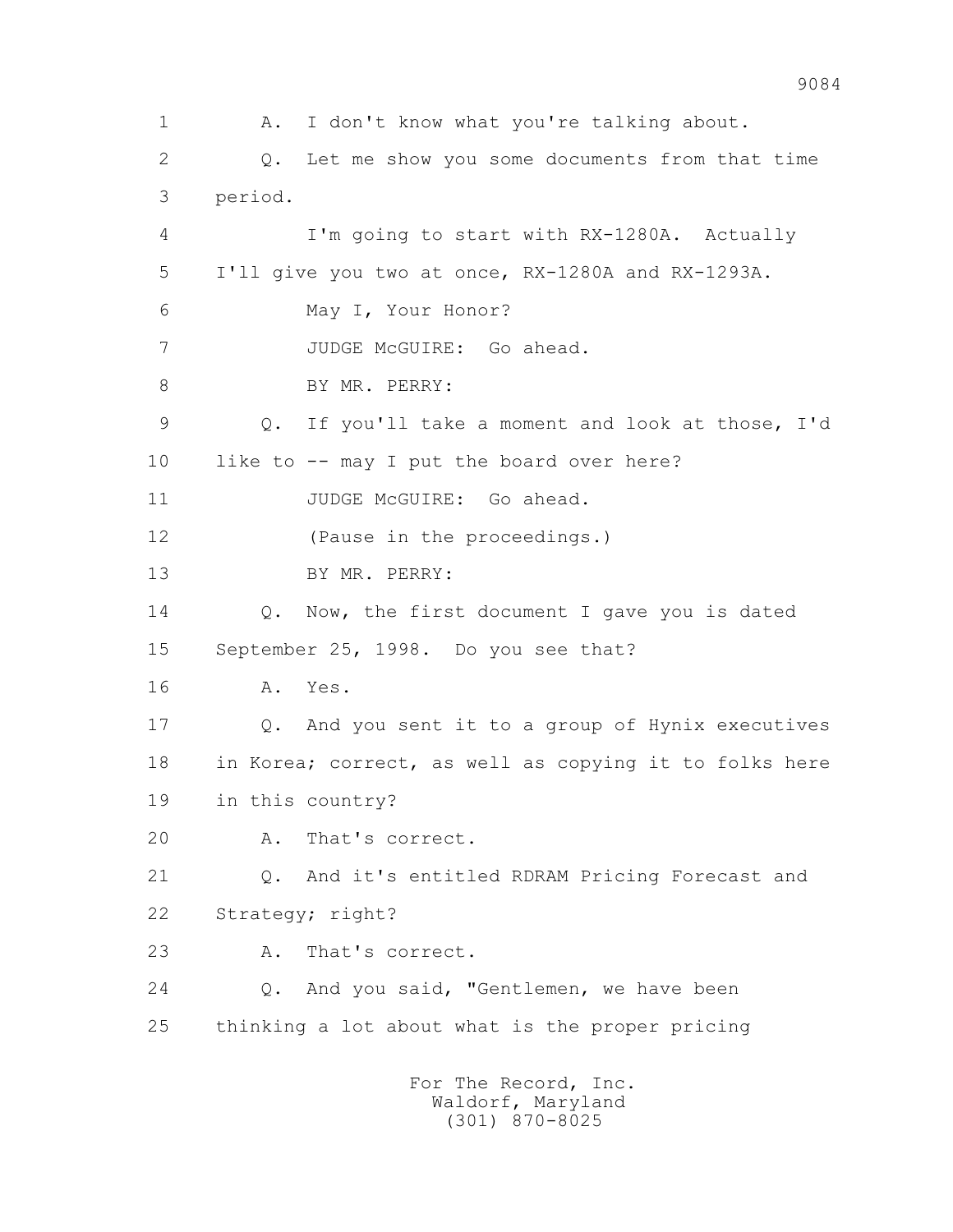3 A. I see that. 4 Q. And then you gave some price projections for 5 RDRAM by quarter by device; right? 6 A. Yes. 7 Q. And then the second document I gave you is 8 dated about ten days later; right, October 6, 1998? 9 A. That's correct. 10 Q. And that's a document that you sent out to the 11 sales force, the Hynix sales force in this country; 12 right? 13 A. I think so. 14 0. And you were telling them that they could use 15 the attached RDRAM pricing forecast for their OEM 16 accounts; right? 17 A. That's correct. 18 Q. And in fact you encouraged them to distribute 19 these to the key accounts; correct? 20 A. That is my recollection. 21 Q. Well, I don't want to spend a long time 22 comparing the numbers on these two, but I want to 23 compare just two sets of numbers if I could and ask you 24 to help me put this on the board. 25 May I?

1 strategy for RDRAM devices"; right, and then you went

2 on from there?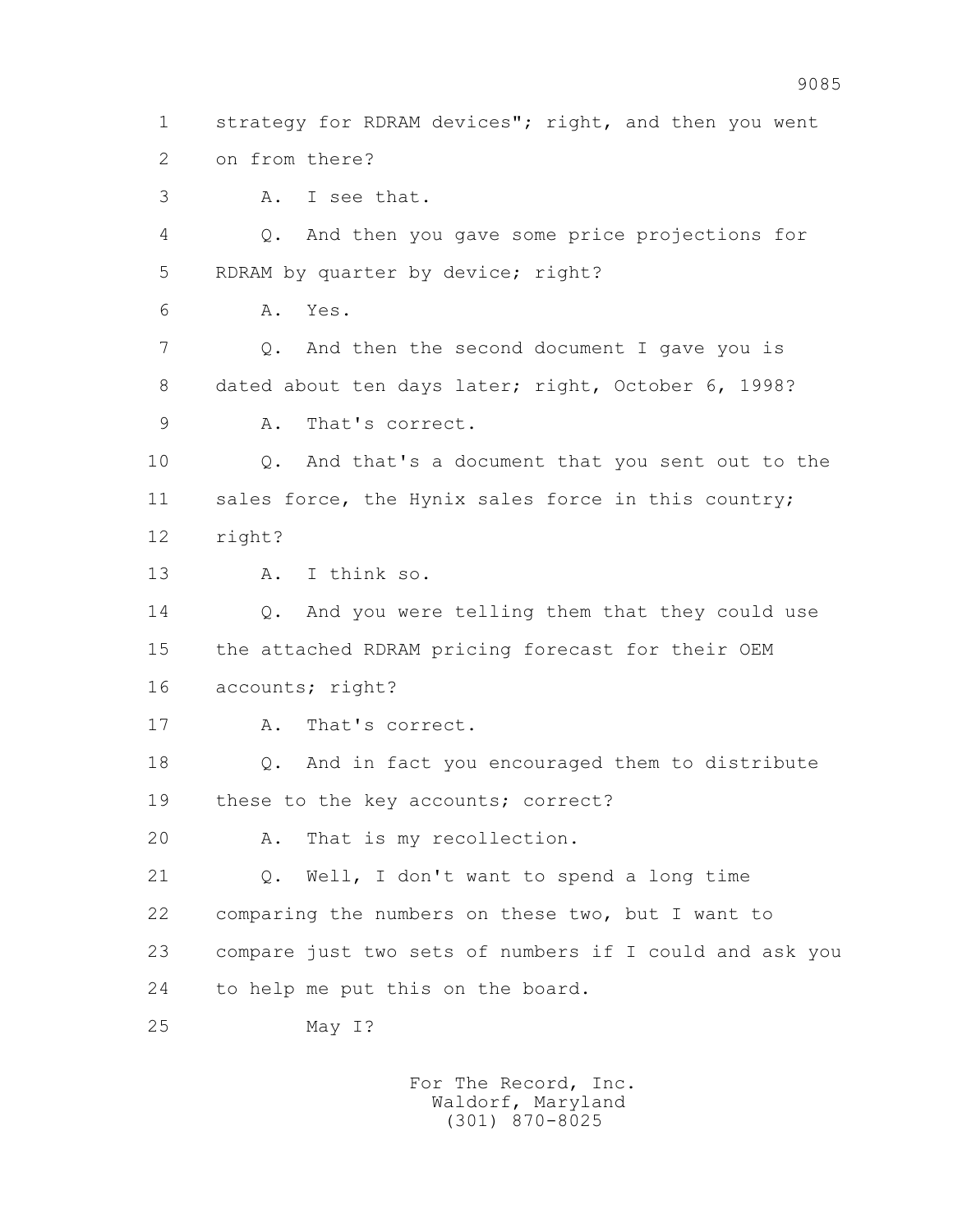1 JUDGE McGUIRE: Go ahead. 2 BY MR. PERRY: 3 Q. Now, I've written "RDRAM ASP." 4 Do you use "ASP" to refer to average selling 5 price? 6 A. Yes, we do. 7 Q. And if you'll look on the first document, 8 September 25, 1998, do you see the column for second 9 quarter '99? Do you see that column? 10 A. I do. 11 Q. And down below that, there's a reference to a 12 64M. Is that a 64-meg device? 13 A. That's correct. 14 Q. And the package price for that in this 15 September document is \$16.57; right? 16 A. That's correct. 17 Q. Okay. And if you'll look, please, on the 18 document you sent to the sales force, which is 19 RX-1293A, do you see the second quarter '99 projected 20 ASP there? 21 A. I do. 22 Q. And is that number \$26.40? 23 A. That's correct. 24 Q. And now if you could, do the same exercise for 25 the 72-meg.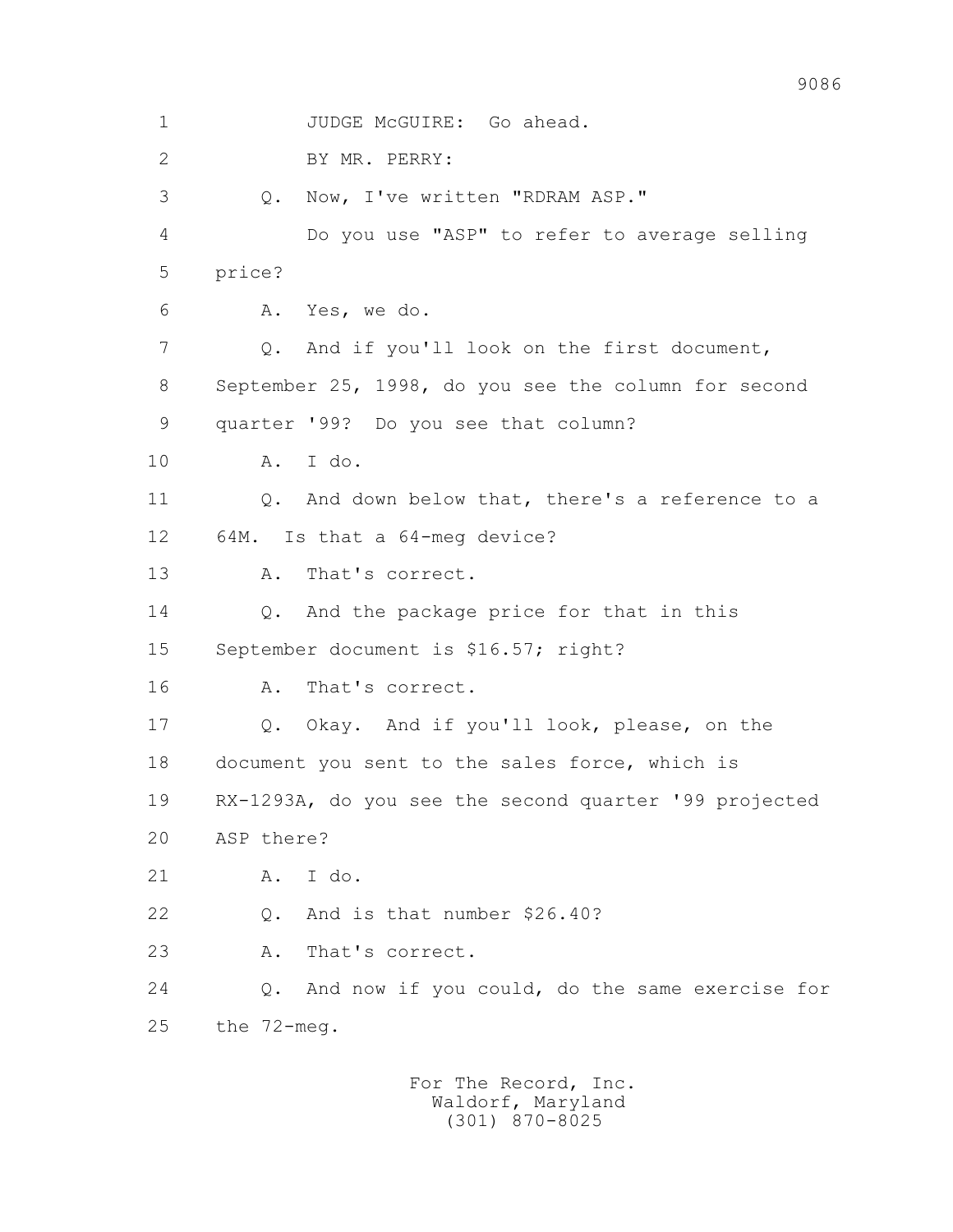1 What's the second quarter '99 price that's 2 listed on Exhibit 1280A? Is it \$20.21? 3 A. What time frame? 4 Q. Second quarter '99. 5 A. \$20.21. 6 Q. And do you see in the October 6, 1998 document 7 that was sent to the sales force that the projected ASP 8 is \$30.80? Is that right? 9 A. That's what that figure is. 10 Q. So is it correct that, just doing the math, 11 that from document 1280A dated September '98 to 12 document 1293A dated October '98 that the projection 13 went from \$16.57 to \$26.40 for the 64-meg device? 14 A. You have to consider that this was our original 15 discussion point that we started internally. 16 Q. I'll let you explain that in just a second, but 17 did I just get that right? 18 A. This is totally two different document that 19 you're comparing apples to oranges, so I don't -- 20 Q. I'll ask you that in a second. 21 Did I get the numbers right off the documents? 22 The numbers that appear in the document are now on the 23 board? 24 A. Yes. 25 Q. Now, explain to me why it's not apples and For The Record, Inc.

9087

 Waldorf, Maryland (301) 870-8025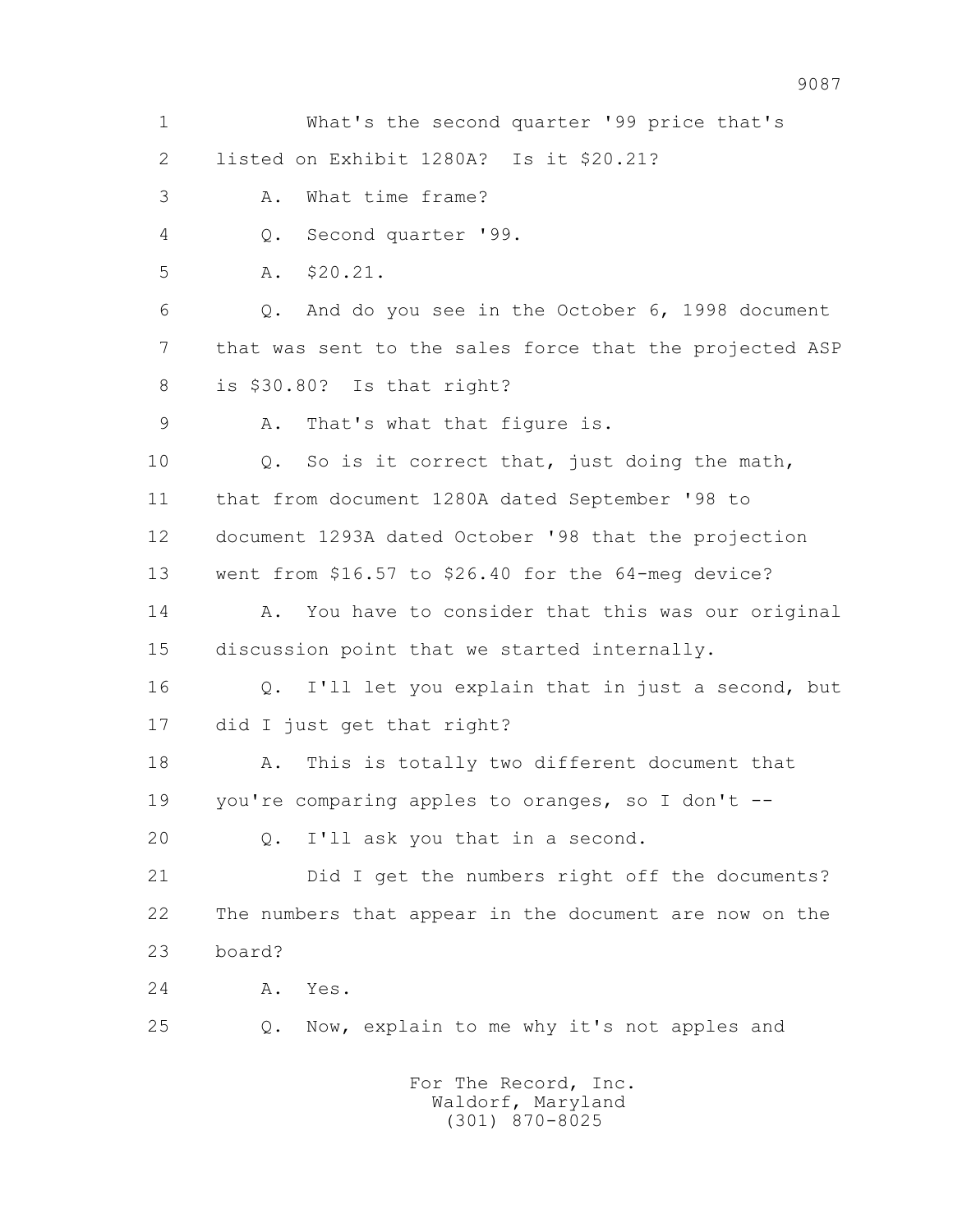1 apples.

 2 A. This one is the price that goes outside to our 3 salespeople as a negotiating --

 4 JUDGE McGUIRE: Now, sir, I don't know which 5 one you're talking about for the record. You need to 6 point out which one you're referring to.

 7 THE WITNESS: This one, the RX-1293, the table, 8 this is our projected pricing to start a negotiation 9 with our customer, so usually our marketing people have 10 a lower backpocket pricing that they keep to negotiate 11 to that price.

 12 And frankly, at that time the Rambus was just 13 for initial volume. The pricing was very much subject 14 to yield. If the yield -- if you look at it, 2Q99 15 assumption in the other chart shows 60 percent yield. 16 If the yield assumption would have changed to 17 50 percent, that -- so this is internal discussion how 18 we come up with pricing. This is what we give 19 customers to start the negotiation.

 20 So that's why I'm saying it's totally 21 different. This is internal pricing strategy; this is 22 external pricing projection (indicating).

23 BY MR. PERRY:

 24 Q. And in your memo on internal pricing strategy 25 you said you wanted to make about \$3,000 per eight-inch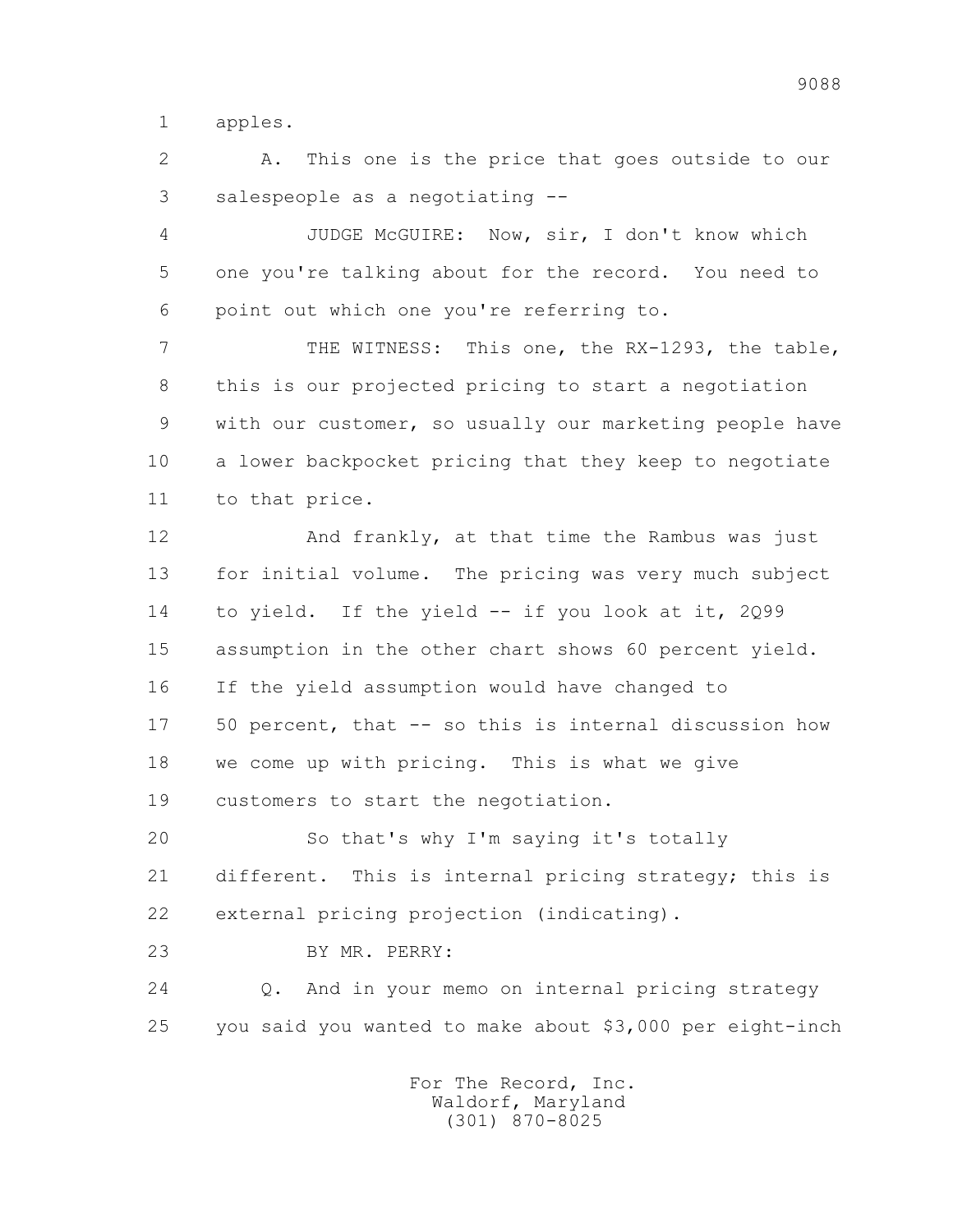1 wafer; right?

2 A. That's correct.

 3 Q. And that would mean in order to keep to that 4 target that as your yield went up, your prices would go 5 up, too?

 6 A. No. This was like if you want to make a fixed 7 \$3,000 per wafer how many die we have, what's the 8 yield. Then we calculate into pricing. As the yield 9 goes up, then the price comes down, but we still make 10 \$3,000 a wafer, so that was our kind of a goal to make 11 \$3,000 per wafer regardless of the yield.

 12 Q. Now, you referred to the backpocket pricing for 13 the sales reps; right?

14 A. That's right.

15 Q. Well, look on the October 6, 1998 document.

16 A. This one?

17 Q. Yes. The one that went to the sales force, 18 RX-1293A?

19 A. That's correct.

20 Q. Do you see a reference to a 10 percent

21 discount?

 22 A. For strategic accounts we can have as much as 23 10 percent.

 24 Q. And you understand "strategic accounts" means 25 the more important customers; right?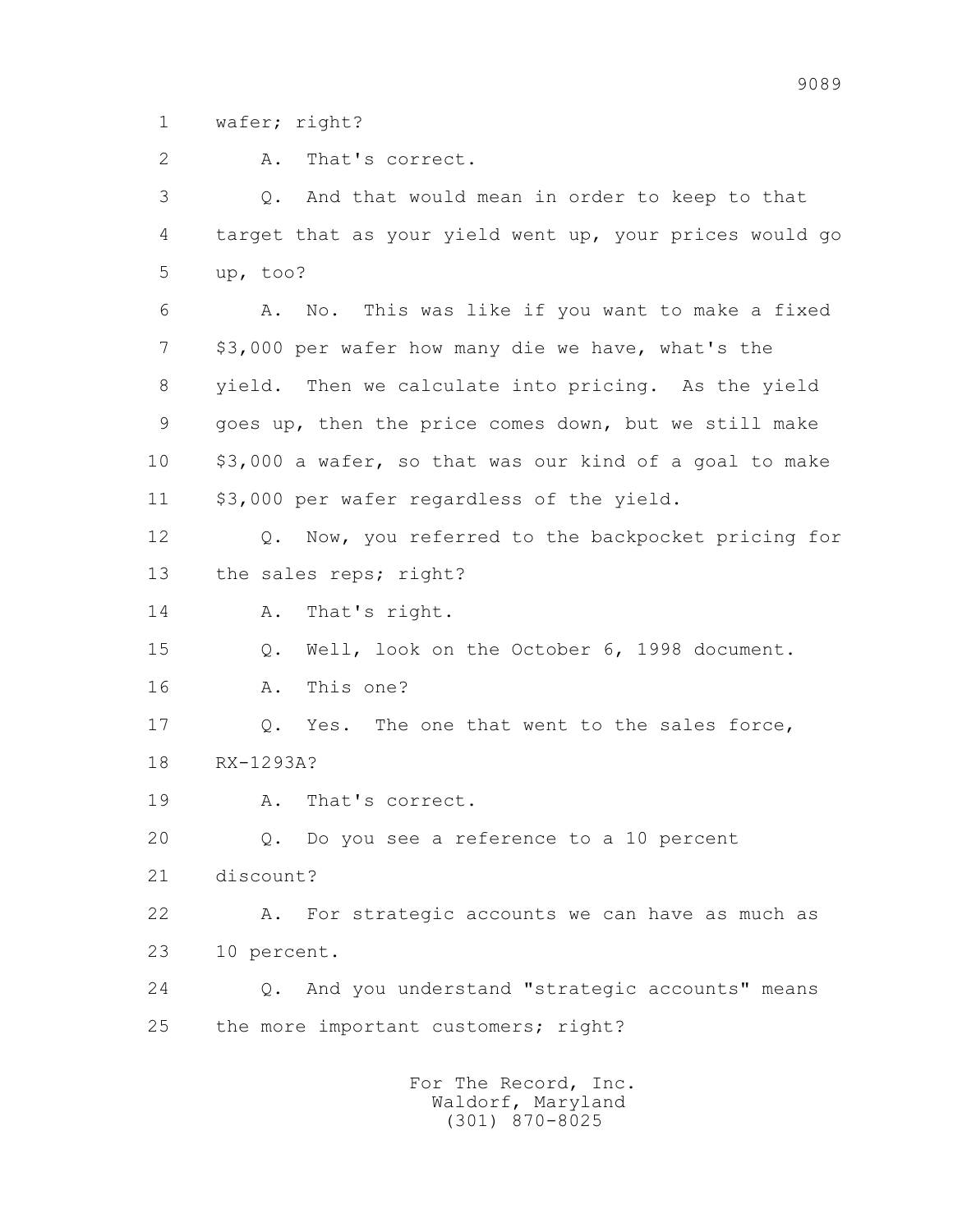1 A. Right.

2 0. Now, that refers to a 10 percent discount? 3 May I approach, Your Honor? 4 JUDGE McGUIRE: Yes. 5 BY MR. PERRY: 6 Q. The difference between \$16.57 and \$26.40 is 7 about 60 percent, isn't it? 8 A. If you did the math. 9 Q. Would you just take my word for it on the 10 math? 11 A. He looks like a knowledgeable guy. 12 0. And the difference between the \$20.21 and the 13 \$30.80 for the 72-meg is about 50 percent, isn't it? 14 That one is a little easier. 15 A. That's true. But one thing I wanted to point 16 your attention, if you look at the Q499 of this 17 pricing, the table, the Q499 pricing has dropped to 18 \$15.00, so in two quarters the price has dropped to 19 below what you were saying, so this is just a price 20 projection based on yield and nobody was placing big 21 volume at the time, so I don't think there's a big deal 22 in terms of this price difference with that price 23 difference, but if -- 24 Q. And you knew that in October 1999 those key

> For The Record, Inc. Waldorf, Maryland (301) 870-8025

25 accounts were making their decision on where to go, DDR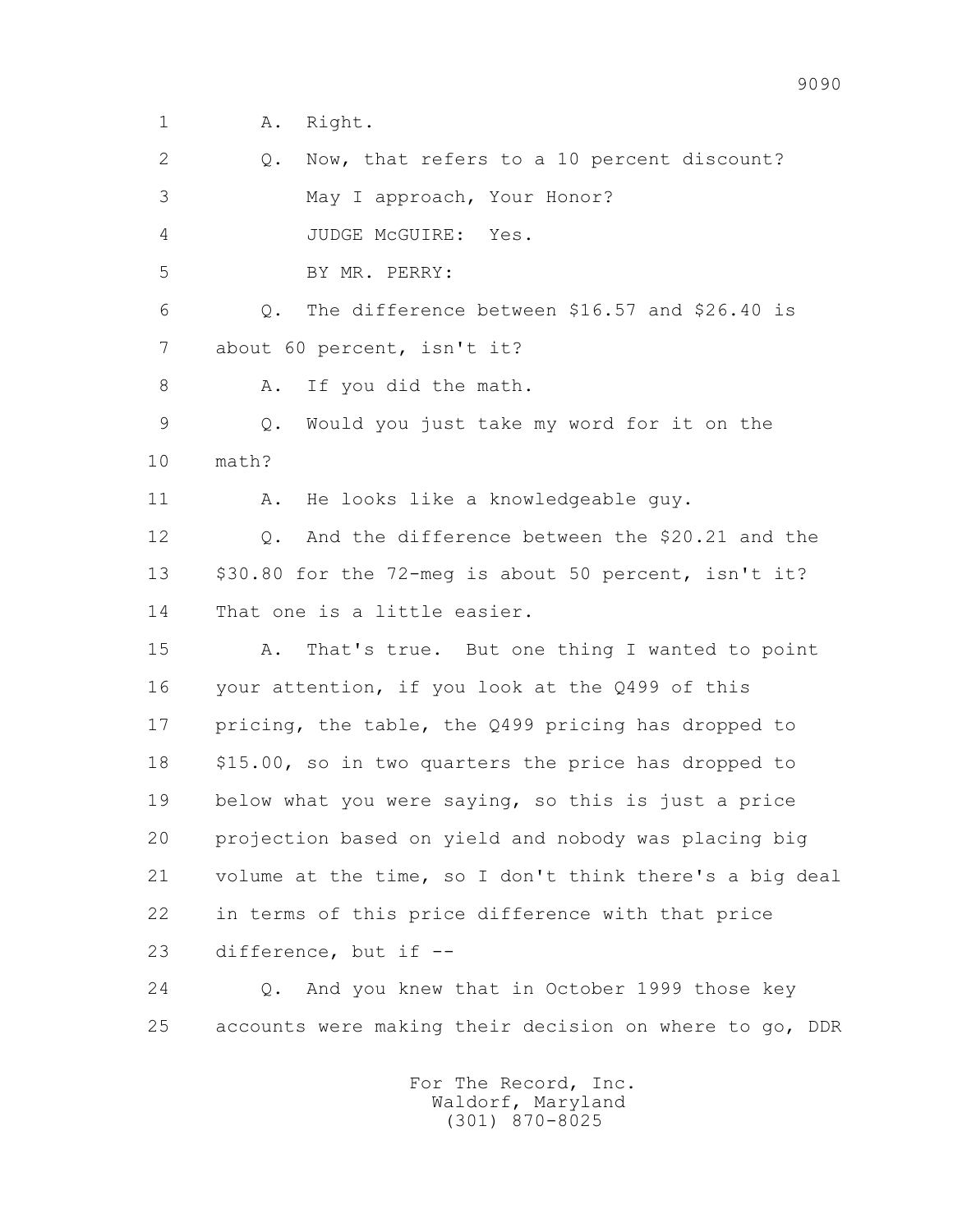1 or RDRAM or PC100; that's what this memo you sent to 2 the sales force says?

 3 A. This memo, if you research the background for 4 it, IBM requested us to fill out a table for them as a 5 price projection, and I -- and that request by IBM 6 started this chain e-mail, this other big document, 7 that how should we come up with pricing (indicating). 8 So it was a request by IBM and we filled it out 9 and we gave it to them. 10 Q. Well, the October 6, 1998 memo that you sent to 11 the sales force doesn't talk about IBM in particular, 12 does it? 13 A. No. After I did this for IBM, then I came up 14 with the basis for our pricing. Then we provide it to 15 everybody. 16 Q. And you encouraged the sales force to 17 distribute these prices to their key accounts who were 18 then at that time making their decision on DDR versus

19 RDRAM versus PC100; right?

 20 A. Yes. And the reason for it is because Intel 21 was telling everybody it's only going to be 5 percent 22 premium, and it would cost us at least 50 percent 23 more.

 24 I mean, you guys have our cost numbers. We can 25 look at it. It cost us at least 50 percent more. I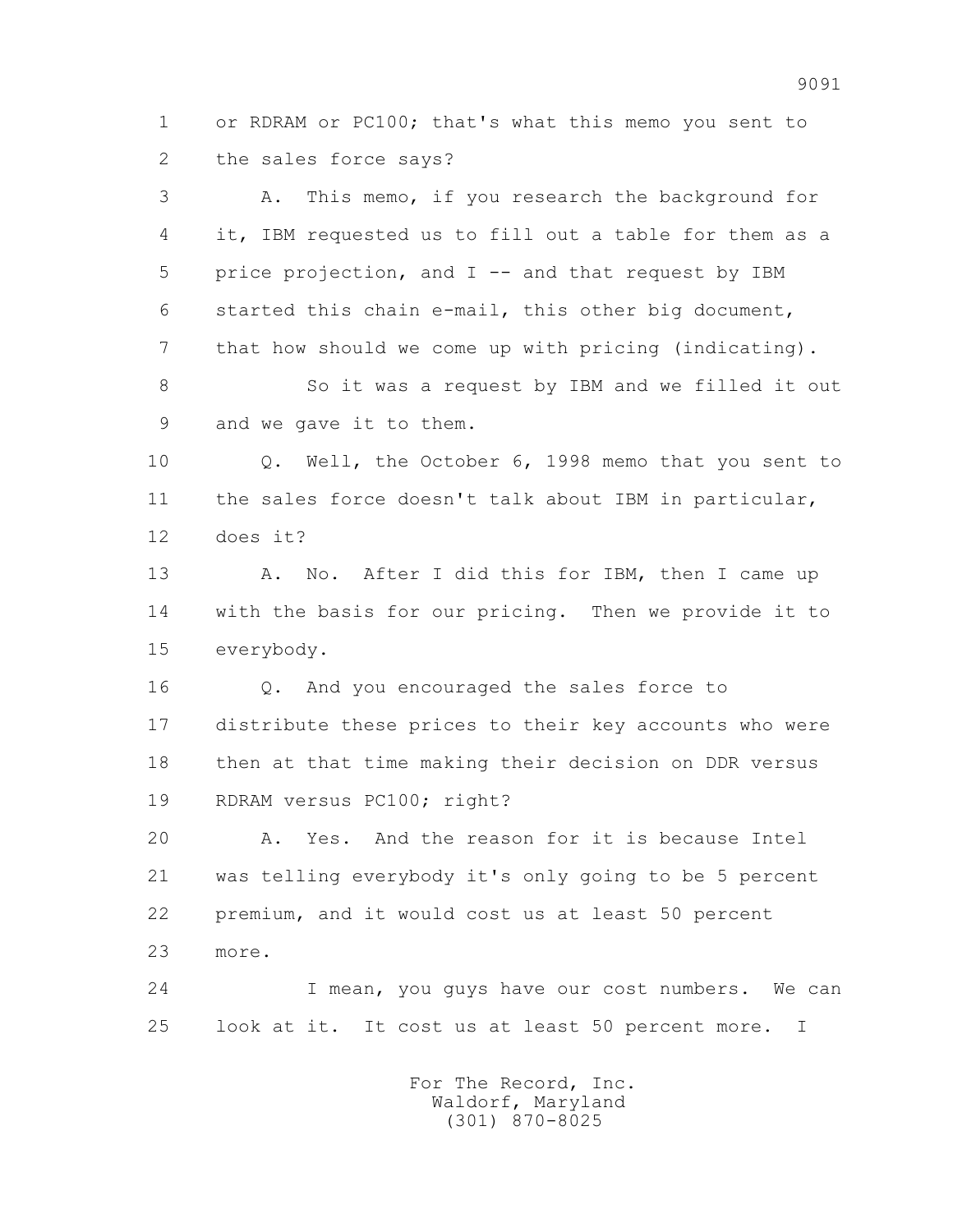1 wanted to make sure my OEM knows it's going to cost 2 them more than 5 percent. Intel and Rambus was telling 3 everybody that it's going to be 5 percent premium. And 4 that was absolutely incorrect, and that's what I wanted 5 to show them, that their premium that they're 6 considering should be realistic.

 7 Q. It was just a few months later that you were 8 saying publicly that the die size for Hyundai was just 9 10 percent larger than SDRAMs, wasn't it?

10 A. Exactly.

11 0. Okay.

 12 A. But die size is only part of the issue. You 13 have to -- package cost is about 250 percent premium. 14 Test cost is 240 percent. So the combination of all 15 would be around 40 percent premium. We have a lot of 16 document to show that.

17 Q. And you remember those numbers?

18 A. I do.

 19 Q. Well, in this same month, October 1998, isn't 20 it true that Hynix gave RDRAM production forecasts to 21 Intel that were deliberately inflated?

 22 A. We wanted to be on the good side with Intel, 23 and Intel was not happy with our ramp-up, so we gave 24 them a very optimistic number on our side.

25 Q. You thought they'd be happier with Hynix if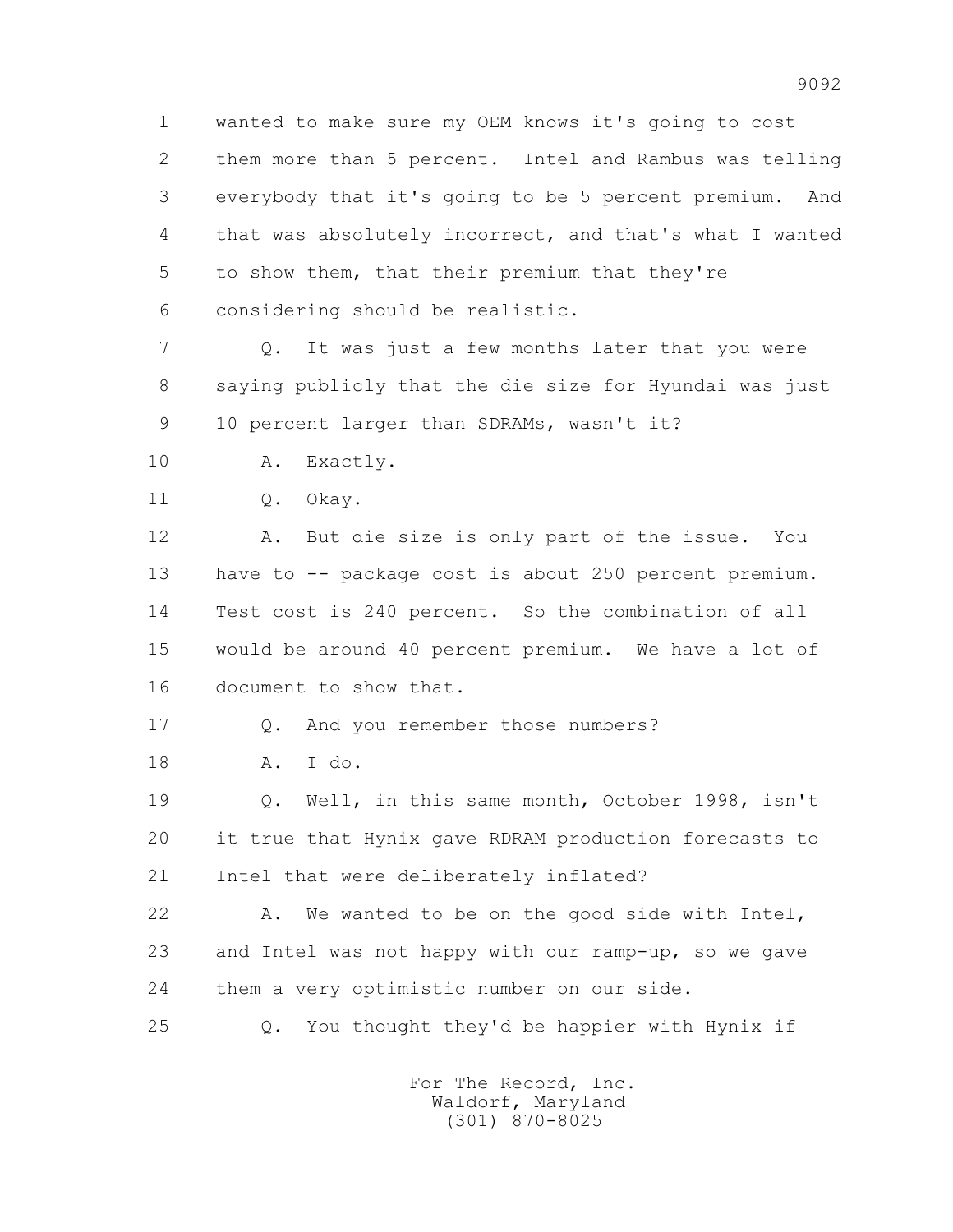1 they were lied to; is that right?

 2 A. No. If we showed them that we have difficulty 3 to produce large volume, especially since the market is 4 not ready and Intel chipset is not ready, if we don't 5 show them big volume, they will not probably be happy, 6 so we were very optimistic early on. 7 Q. Let me show you Exhibit CX-2330. 8 May I, Your Honor? 9 Now, this is an e-mail from a Mario Martinez to 10 a gentleman named Gee Soo Kim. Do you see that? 11 A. I see that. 12 Q. And Mr. Martinez worked for you at the time, he 13 reported directly to you; right? 14 A. Yes, he did. 15 Q. And it's dated October 18, 1998. 16 Do you see in the second sentence it says "from 17 HEA's perspective"? Does that refer to Hyundai 18 America? 19 A. Yes, it does. 20 Q. "From HEA's perspective, we can overstate our 21 direct Rambus production so Intel can feel we are more 22 aggressive on our ramp-up." 23 Do you see that? 24 A. I see that. 25 Q. And isn't it the case that Hynix gave Intel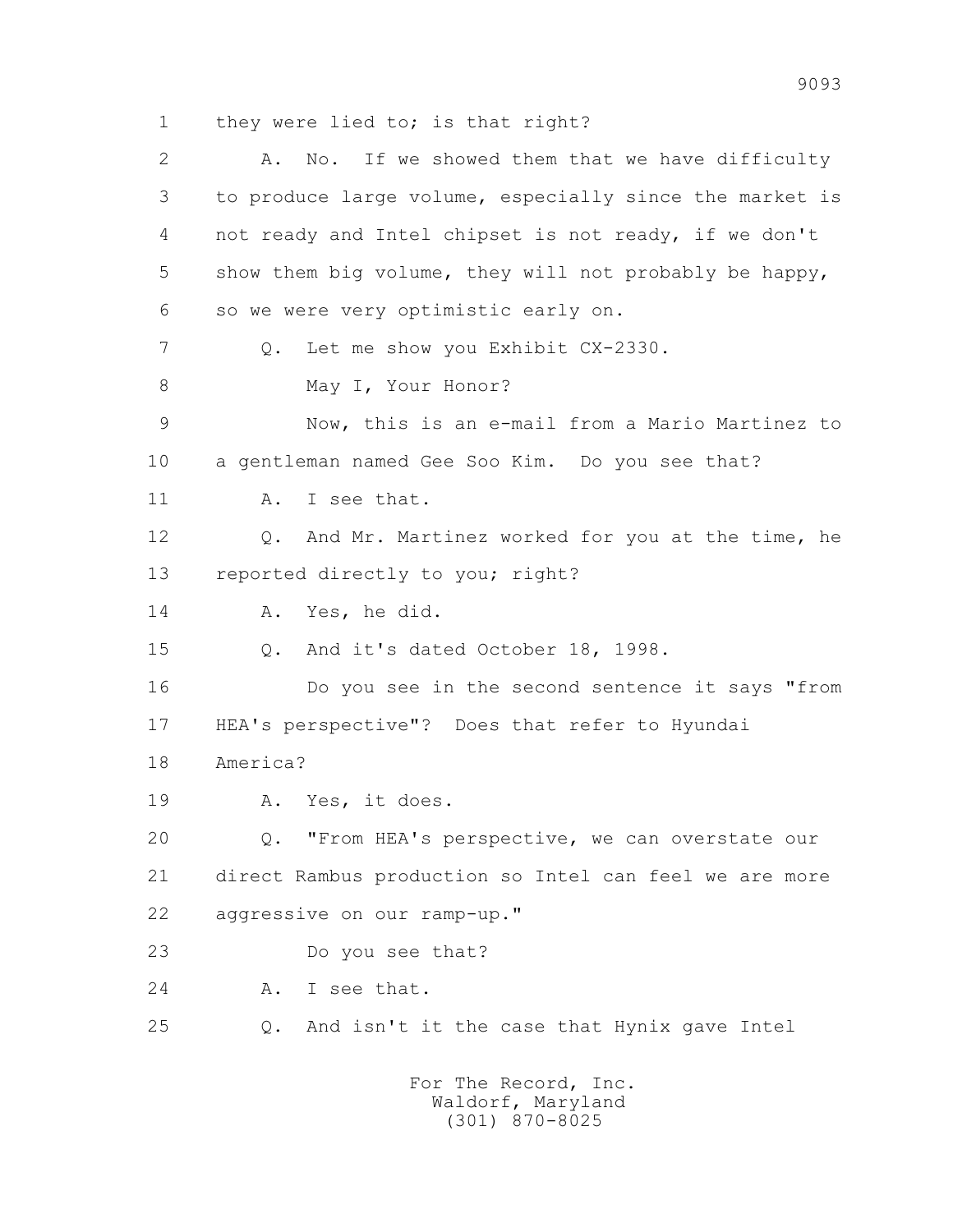1 inflated production numbers in the fall of 1998? 2 A. When we saw the original number, they were so 3 small that I was really shy to give this to Intel, and 4 so we massaged the number a little bit to show more 5 aggressive ramp-up, yes, we did. 6 Q. And in that same month you urged other 7 manufacturers also to give Intel inflated price 8 projections and inflated production numbers, didn't 9 you? 10 A. I have no recollection of that. 11 O. Let me show you RX-2192. 12 May I, Your Honor? 13 JUDGE McGUIRE: Go ahead. 14 BY MR. PERRY: 15 Q. Do you see that this is headed Meeting at 16 Micron: Definition of SLDRAM and Virtual Channel 17 Architecture and that you're listed as attending? 18 A. It does show that, but I don't know what is 19 this. 20 Q. Well, let me help you with it before I ask you 21 anything substantive. 22 There's a list of people who were present, if 23 you could pick it out. 24 Do you see that in addition to you there's five 25 or six people listed from Micron? For The Record, Inc.

 Waldorf, Maryland (301) 870-8025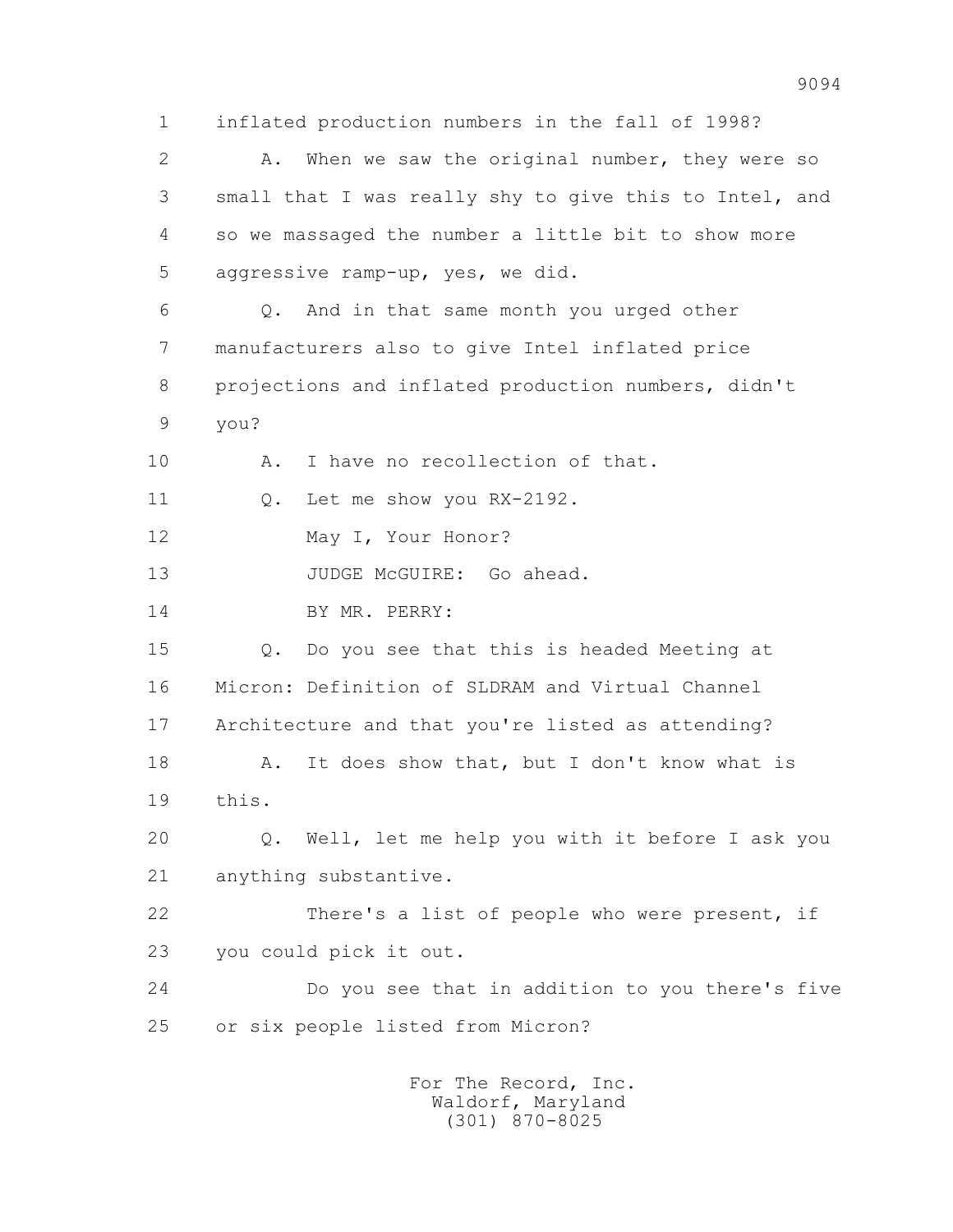1 JUDGE McGUIRE: Okay. Mr. Perry, before we go 2 further, let's lay a foundation as to the time frame 3 we're referring to.

 4 MR. PERRY: Yes, Your Honor. I believe that 5 this was a document prepared by Infineon, by 6 Mr. Benedix of Infineon, in October of 1998. There are 7 references on the last page to two meetings that I'm 8 not saying that this gentleman was at on October 16, 9 1998.

10 BY MR. PERRY:

 11 Q. So if I could ask you now to turn back to the 12 first page.

13 A. Again -- sorry.

14 Q. Let me ask you a question.

 15 JUDGE McGUIRE: He hasn't asked you a question, 16 Mr. Tabrizi. Let's wait.

17 BY MR. PERRY:

 18 Q. Do you remember being at Micron in Boise for a 19 meeting to discuss NEC's virtual channel architecture 20 and its possible use in SLDRAM where Mr. Lee was 21 present from NEC?

 22 A. I don't recall attending a meeting, a 23 particular meeting in Boise to discuss SLDRAM.

 24 Q. And you've met Mr. Benedix before, you know him 25 to be an Infineon person; right?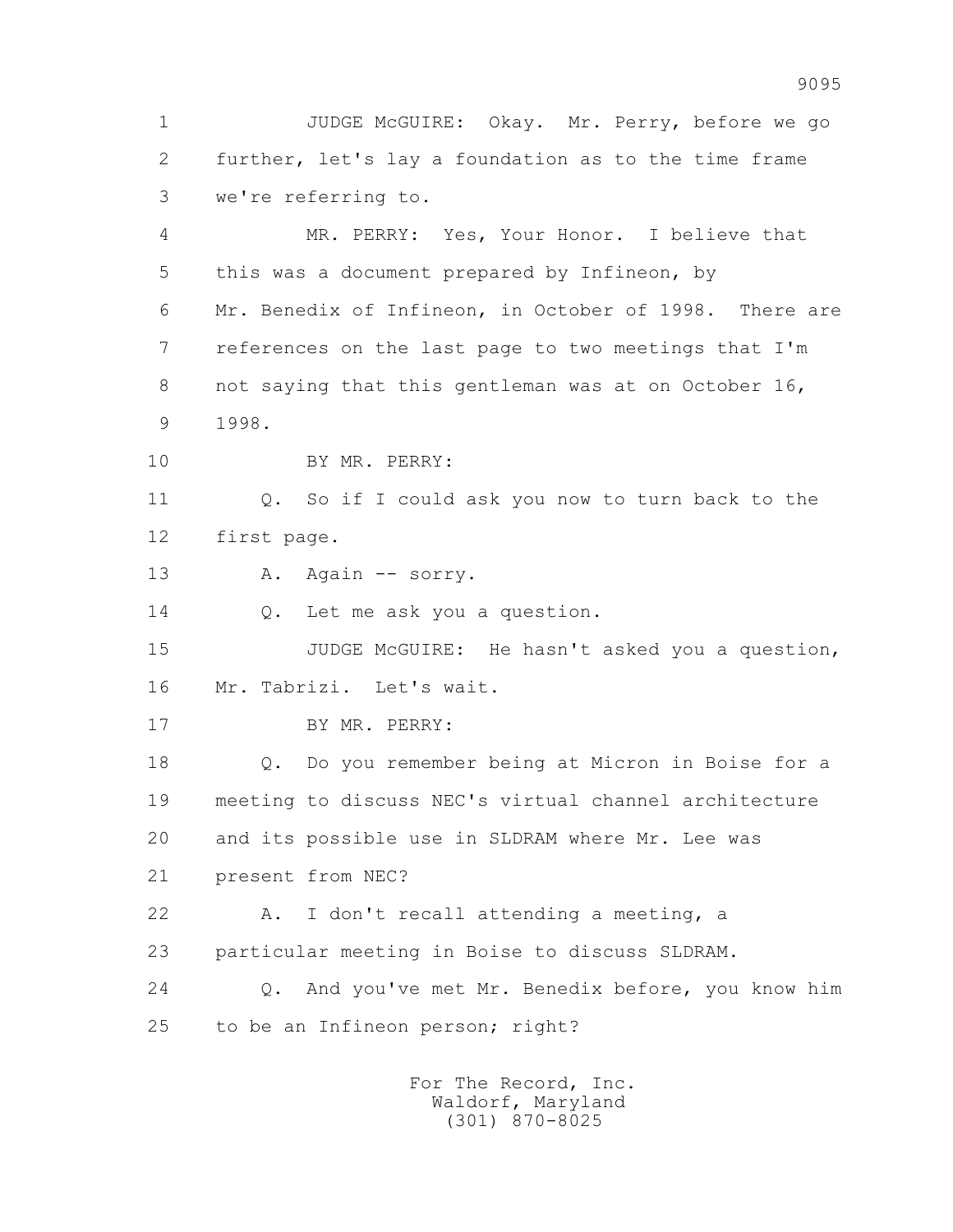1 A. I don't recall.

 2 Q. Well, let me ask you about the statement that's 3 attributed to you at the bottom of page 2 and see if 4 that refreshes your recollection that you were at this 5 meeting. 6 A. Okay. Which page? 7 Q. Well, do you see where -- at the bottom of 8 page 2, do you see where it says "Other information 9 collected during and besides the meeting"? Do you see 10 that? 11 A. Other information collected during and beside 12 the meeting. 13 Q. Right. 14 JUDGE McGUIRE: I don't see that. Can we blow 15 that up? There we go. 16 BY MR. PERRY: 17 Q. And then down at the bottom it says "according 18 to Farhad Tabrizi." Do you see that? 19 A. I see what it says here. 20 Q. It says: "According to Farhad Tabrizi, Hyundai 21 has given Rambus ASP projections for end of next year 22 of two to three times of today's SDRAM prices; they 23 also gave to Intel a production projection of three 24 times their actual plans. They encourage every DRAM 25 manufacturer to do the same in order to let Intel not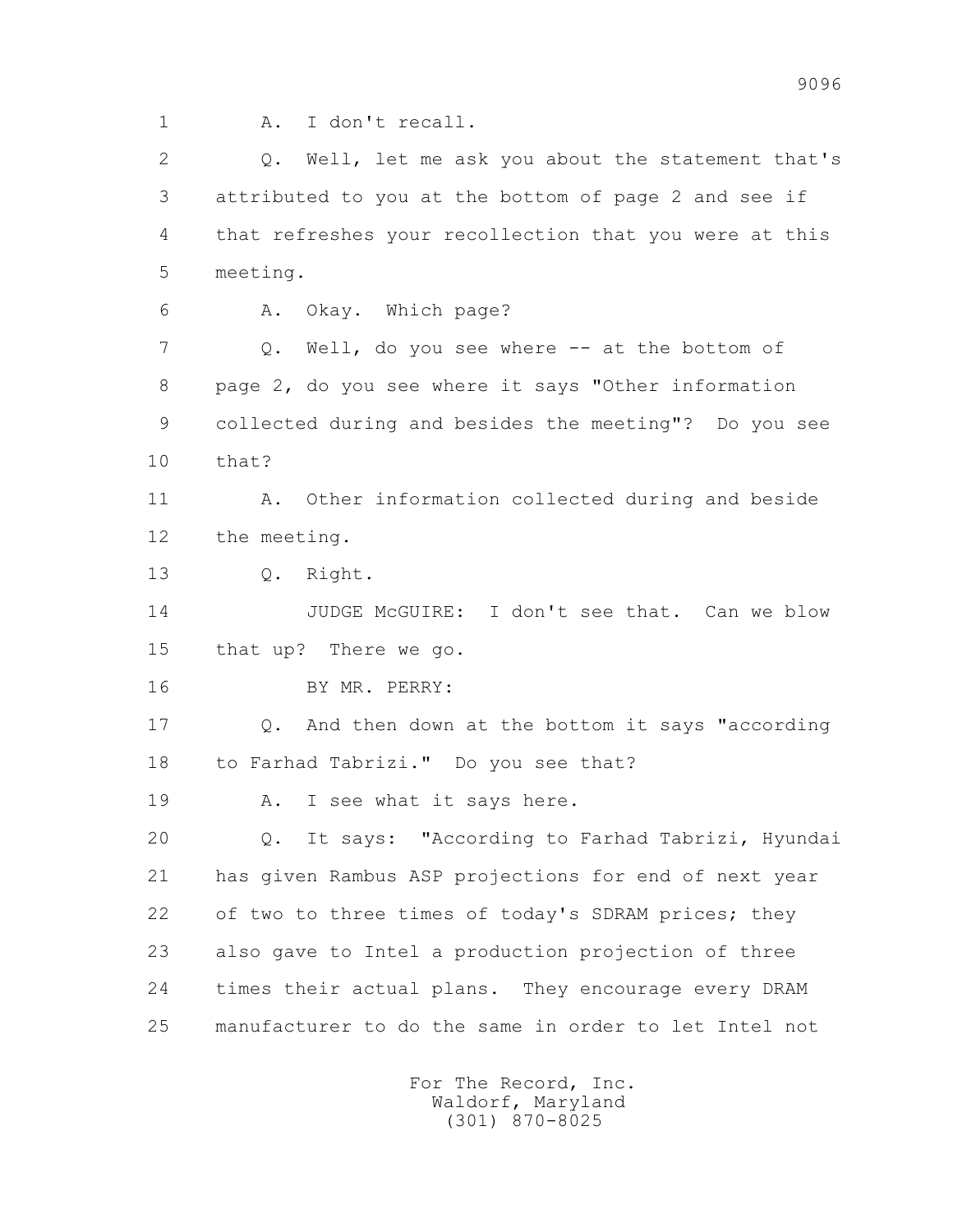1 generate a Rambus oversupply."

2 Do you see that?

3 A. I see that.

 4 Q. Did you at a meeting of other DRAM 5 manufacturers encourage them to give Intel inflated 6 production projections and inflated Rambus price 7 projections in order to keep Intel from generating a 8 Rambus oversupply?

 9 A. Absolutely not. I would not say that type of 10 information in a technical meeting in a public forum. 11 This is absolutely not correct.

 12 Q. And you have no idea why that sentence appears 13 in that trip report?

 14 A. I have -- I mean, first of all, it says, 15 "Other information collected during and besides the 16 meeting," so I don't know if I was talking to him or -- 17 you know, I have no recollection of this saying to 18 anybody.

 19 Q. Well, you followed up a few months later to 20 check on Micron's RDRAM production volume to make sure 21 it wasn't getting too high, didn't you?

22 A. I have no recollection of that.

23 Q. Let me show you RX-1386.

24 May I, Your Honor?

25 JUDGE McGUIRE: Go ahead.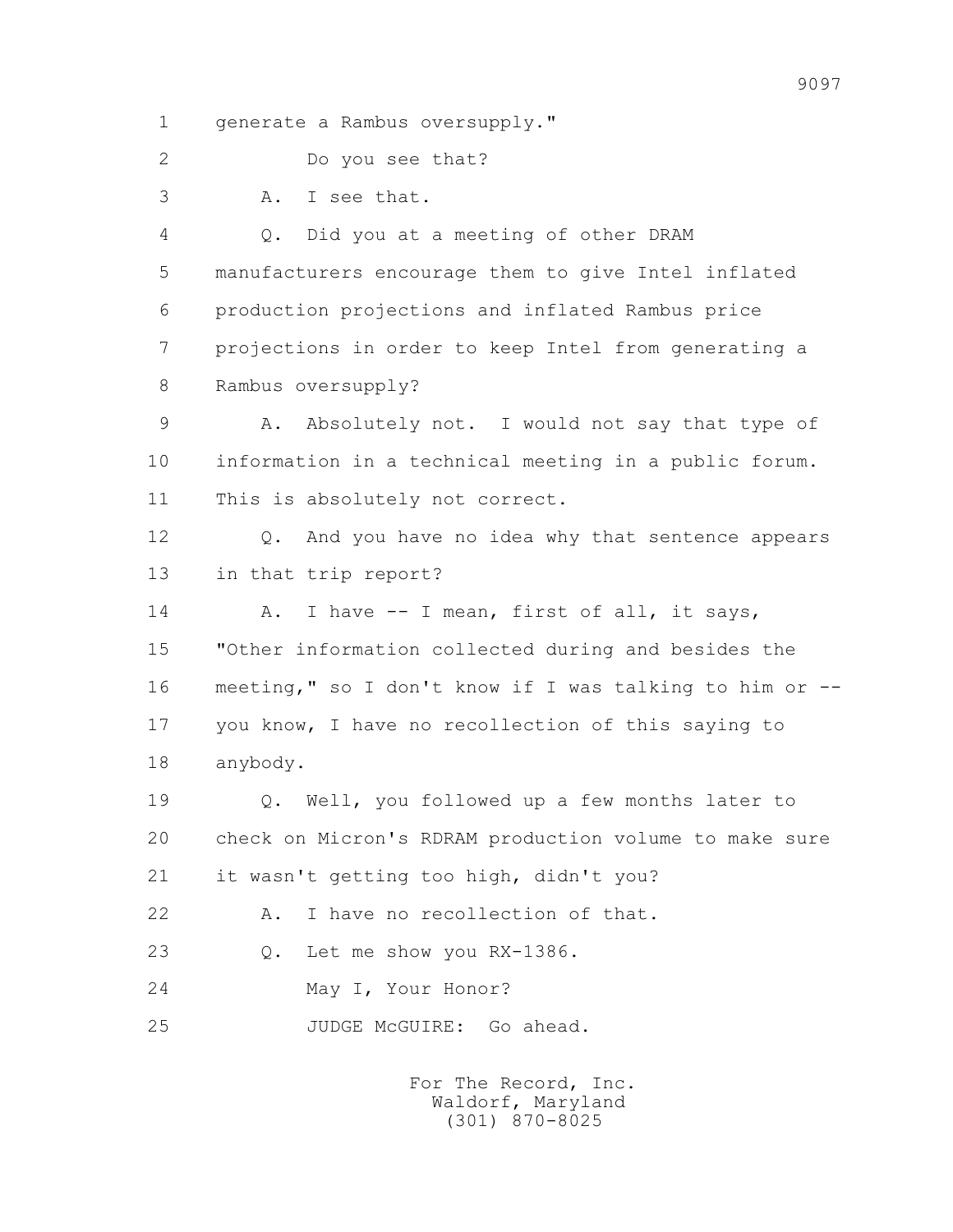1 BY MR. PERRY:

2 0. Now, there are three blocked-out spaces on this 3 document, and that's been a problem for both sides. 4 Some of the Hynix documents had company names marked 5 out. In this document I believe it's RDRAM and Rambus 6 that are blocked out.

 7 Do you remember sending Mr. Terry Lee at Micron 8 an e-mail in February of 1999 asking him about his 9 anticipated -- Micron's anticipated or projected RDRAM 10 production in 1999?

 11 A. What it appears to be is a Nikkei electronic 12 newspaper article saying that Micron will have 13 18 percent of the Rambus production, and it was kind 14 of -- to me it was kind of impossible, so I sent it to 15 Terry Lee, which I have many contact at SLDRAM just -- 16 and I calculated that will mean 16 million pieces. And 17 I just sent it to him to see if is that a possibility.

 18 I mean, I wasn't sharing information. I was 19 just -- anyway, I sent it to Terry Lee, yes, I had. 20 Q. And based on your prior understanding from 21 Mr. Lee or others at Micron, you didn't think that was 22 a realistic number of what they would be producing for

23 RDRAM?

 24 A. Because at the time early in '99 the Rambus 25 Camino chipset was not ready and Intel was delaying.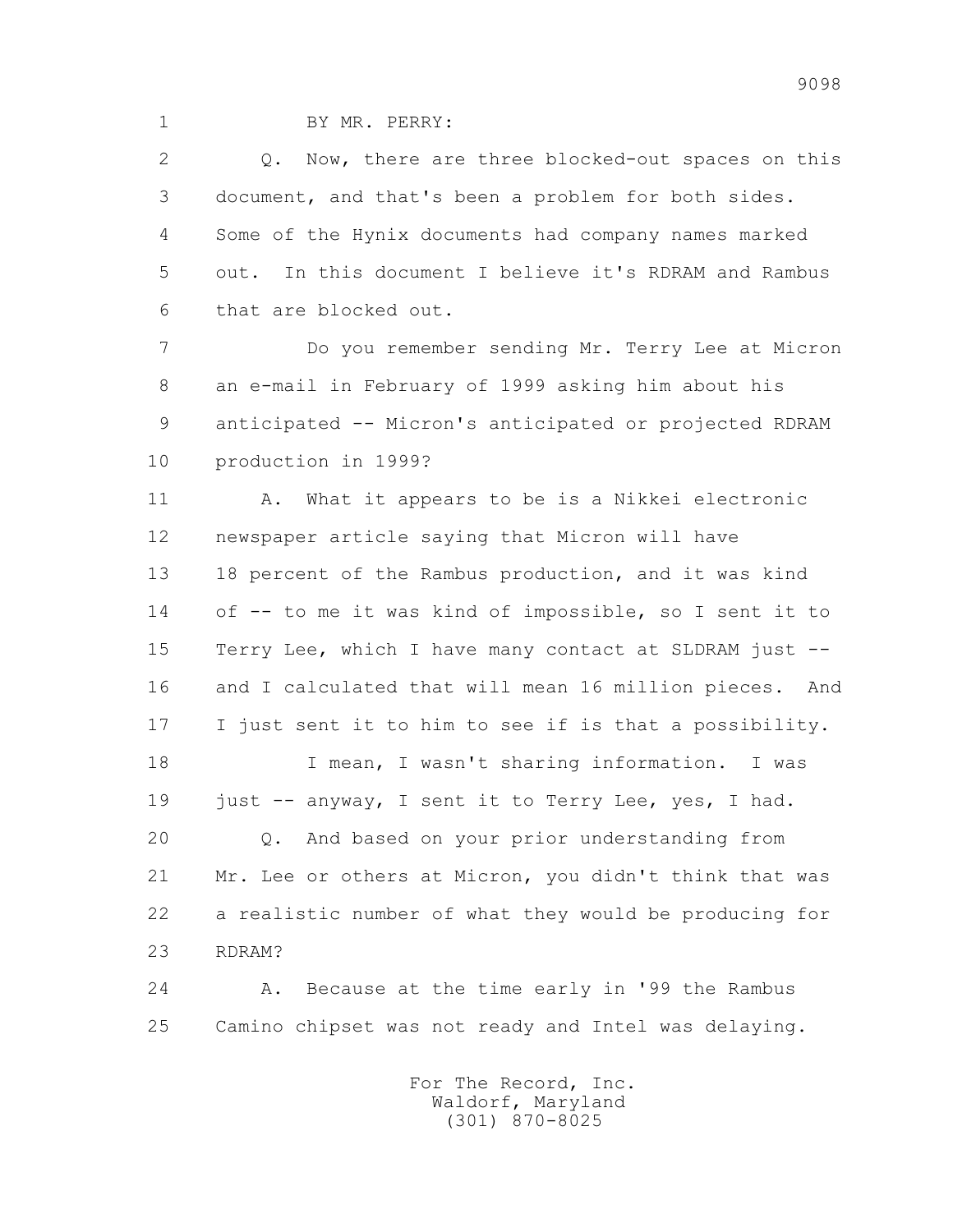2 pieces without the market being there. 3 Q. So you asked Micron if the forecast was really 4 a possibility; right? 5 A. Yes. 6 Q. You didn't believe it was true that Micron 7 would be producing that much; right? 8 A. That's correct. 9 Q. Did Mr. Lee get back to you? 10 A. Actually not. And Mr. Lee's job is 11 technically. He doesn't even know what production 12 number he should do or not, so it was just a kind of 13 casual comment that are you guys doing this much. I 14 didn't expect an answer. 15 Q. Well, a few months later in the summer of 1999 16 you became concerned that Samsung might be producing so 17 much RDRAM that there would be an oversupply and the 18 price would come down; right? 19 A. I have no idea what you're talking about. 20 Q. Let me show you RX-1487. 21 May I, Your Honor? 22 JUDGE McGUIRE: Yes. 23 BY MR. PERRY: 24 Q. This is a series of e-mails, and I'd like to 25 take you just to page 3. This was produced to us by For The Record, Inc. Waldorf, Maryland (301) 870-8025

1 There's no reason for somebody to produce 16 million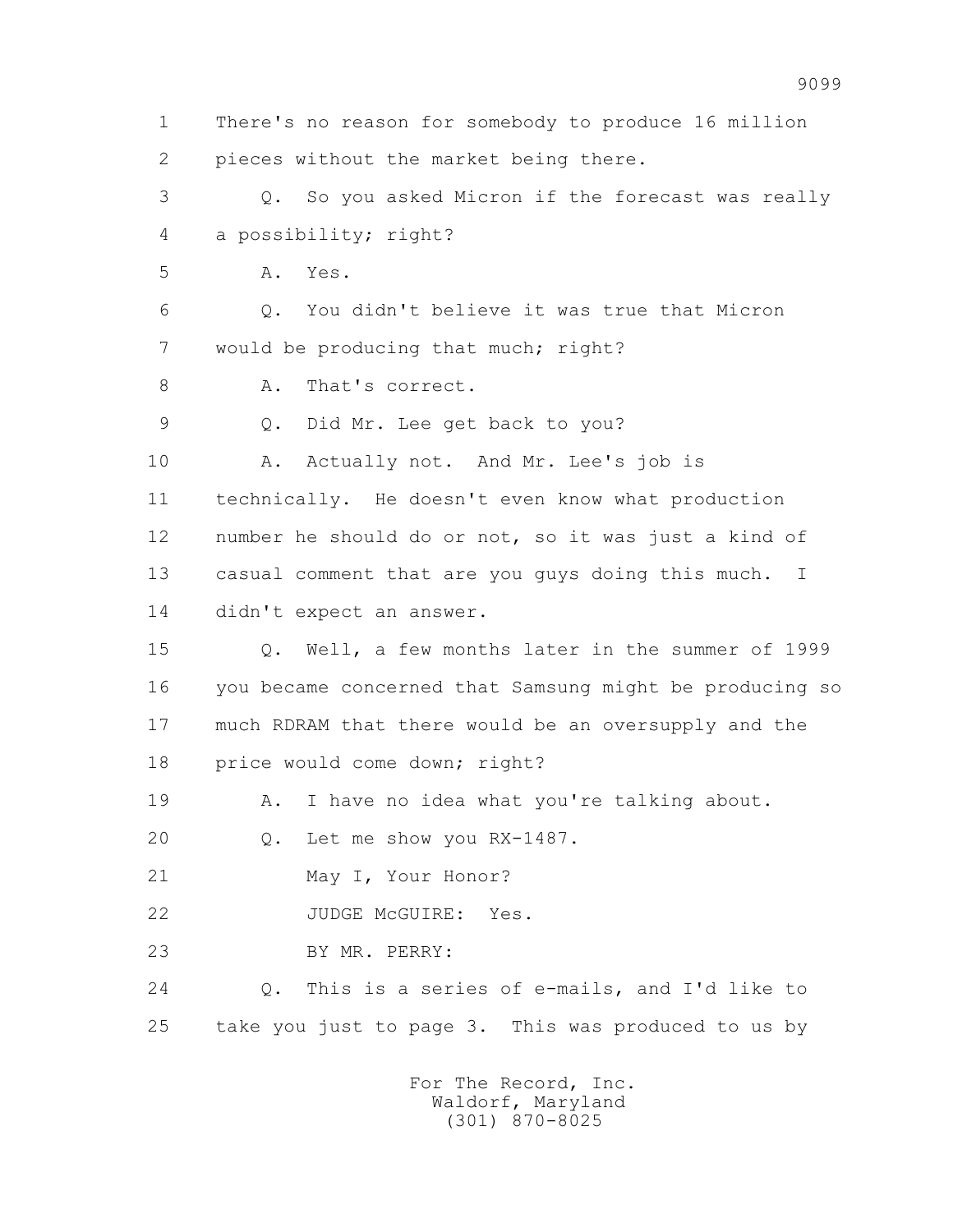1 Hynix.

 2 Do you see the date in the middle of the page 3 July 20, 1999? 4 A. Yes, I do. 5 Q. And it says to you, Farhad Tabrizi? 6 A. I do see that. 7 Q. At HEA. 8 What was your title at the time in July 1999? 9 A. Either director or vice president. I have -- 10 one of those two. 11 Q. And the subject that's listed is Rambus 12 recommendations and issues. Do you see that? 13 A. I see that. 14 Q. And it says: "Farhad, I reviewed your Rambus 15 proposal and agree wholeheartedly with your 16 recommendations. However, I would like to add some 17 additional requests and questions," and then there is a 18 number 1. 19 Now, a portion of this e-mail is from 20 Mr. Martinez and a portion of this is from you; is that 21 right? 22 A. No. 23 Q. Which portion is from you? 24 A. The portion that is from me I think is the 25 first page that goes to Dr. Kim. "Hello, Dr. Kim."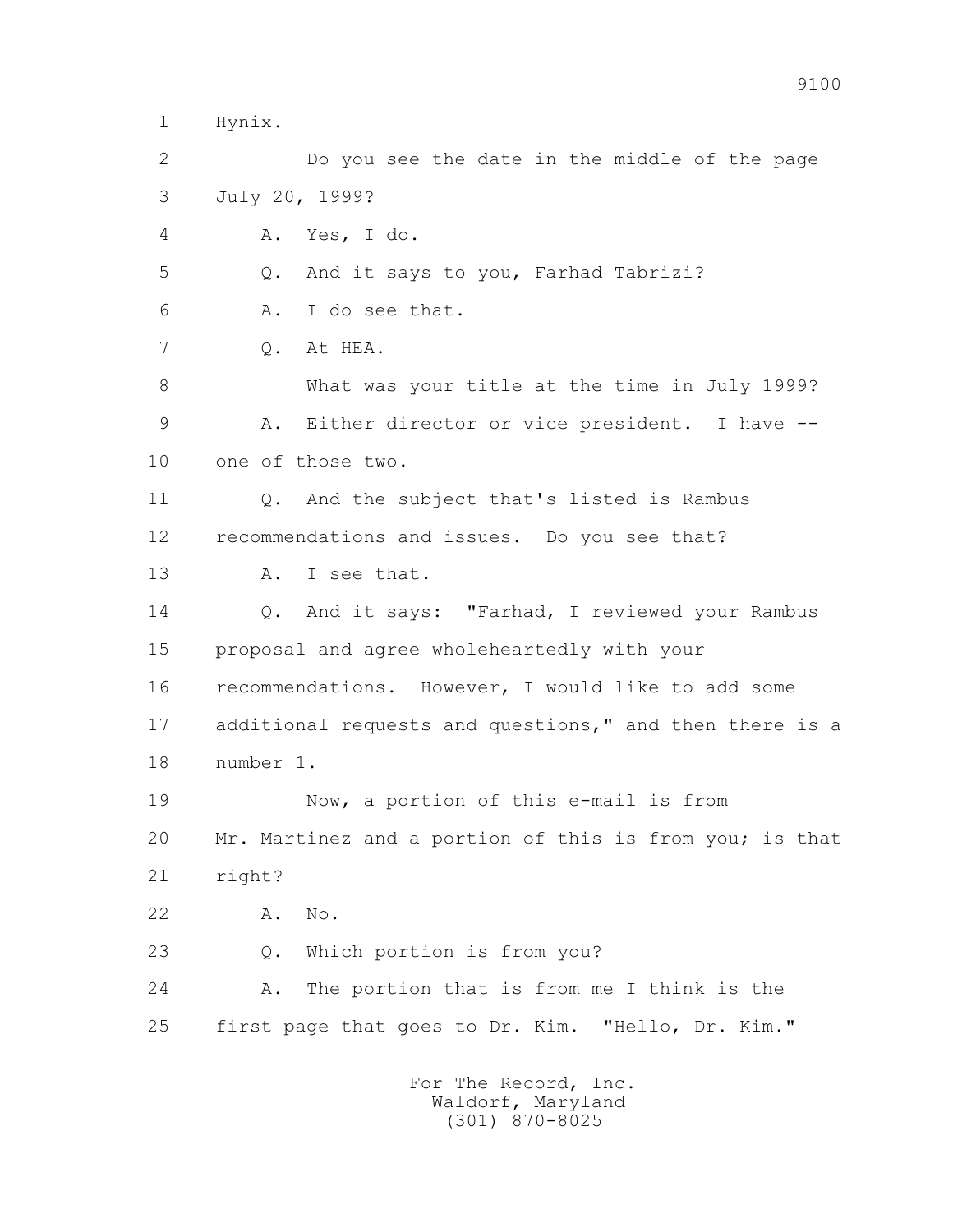1 The first -- it's page 6 of 6.

2 0. Well, your name appears on page 3. It says, 3 "Farhad, I reviewed your Rambus proposal." 4 A. So this was -- 5 Q. Do you see that? 6 A. Yeah. The page 6 was my proposal, so his -- 7 Mario's comment is based on the page 6 letter to 8 Dr. Kim. At that time we were merged with LG and we 9 had to review the two companies' Rambus product and 10 make a decision which way to go. 11 Q. So Mr. Martinez is responding to your proposal 12 that's on page 6 of the exhibit; is that right? 13 A. I think so. 14 0. And if you'll see, page 6 of the exhibit is 15 dated July 18, 1999, whereas page 3 is July 20; right? 16 A. So it's after, so... 17 Q. So Mr. Martinez has reviewed your proposal, he 18 says he agrees with your recommendations and he has 19 some additional requests and questions; right? That's 20 on page 3. 21 A. I think so. 22 Q. And so, for example, on item number 1, he says, 23 "We drop HEI's 288Mb. Too risky to do," and then you 24 say, "Sir, I don't have any argument with you"; is that 25 right?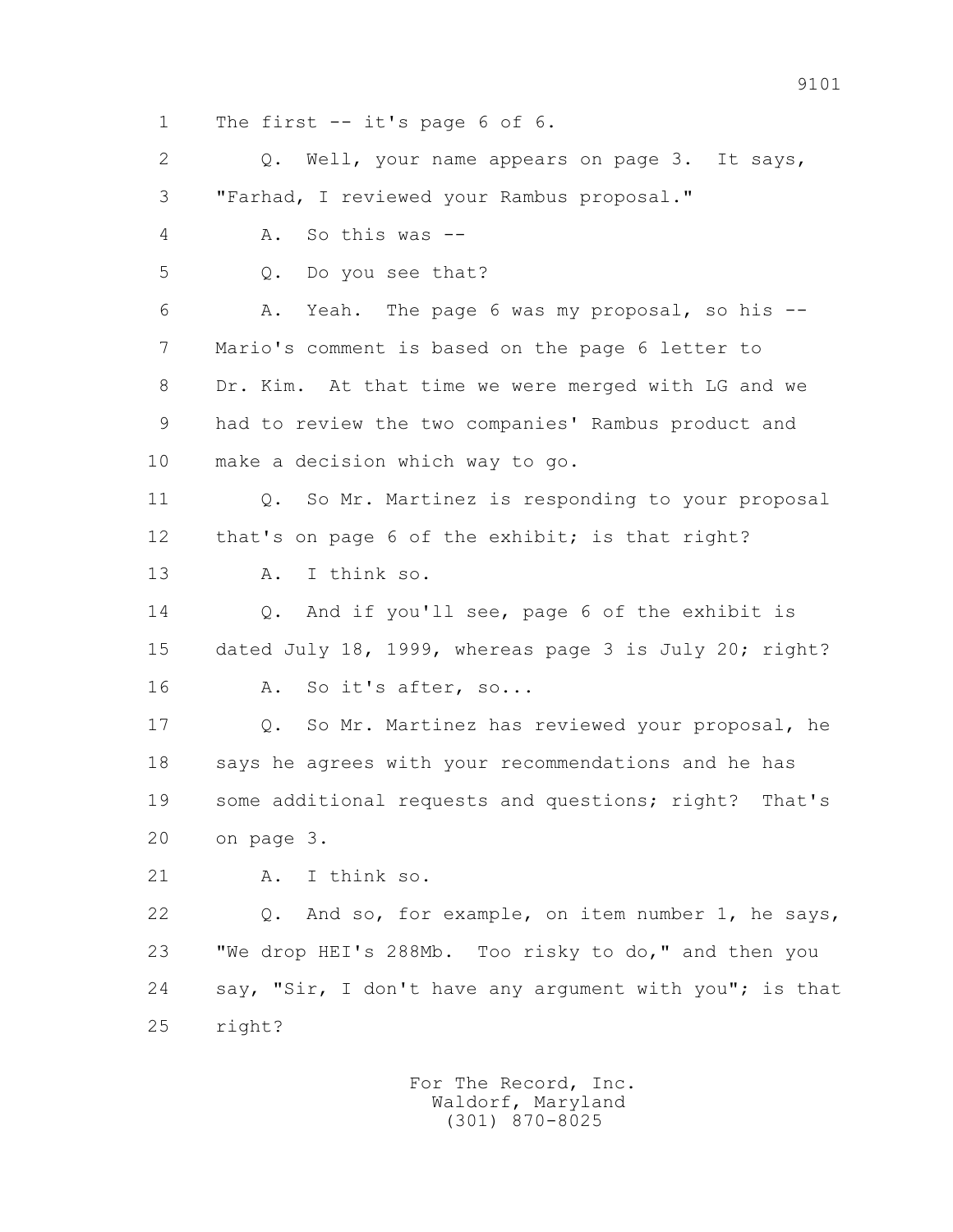1 A. That's not my comment. 2 0. Who made those comments? 3 A. Those comment went to -- I think -- I believe 4 it's the gentleman who used to work at LG and for the 5 time being he had some responsibility for the Rambus 6 project. 7 Q. You received a copy of this, didn't you? 8 A. I did receive the copy. 9 Q. And you read it at the time? 10 A. I don't recall at the time, but I did receive a 11 copy, it appears that way. 12 Q. You reviewed Mr. Martinez' response to your 13 proposal about Rambus; right? 14 A. Frankly, Mr. Martinez usually writes very long 15 e-mails, so I kind of reviewed it and forwarded it. I 16 didn't read the whole thing. 17 Q. And who was the individual who used to work at 18 LG Semicon that you think was writing these 19 responses -- 20 A. Mr. -- 21 Q. -- where the carets are? 22 A. Mr. S.H. Ahn, A-H-N last name. 23 Q. And where is he now? 24 A. He's no longer -- after we merged with LG, he 25 stayed with us a couple of months. He left.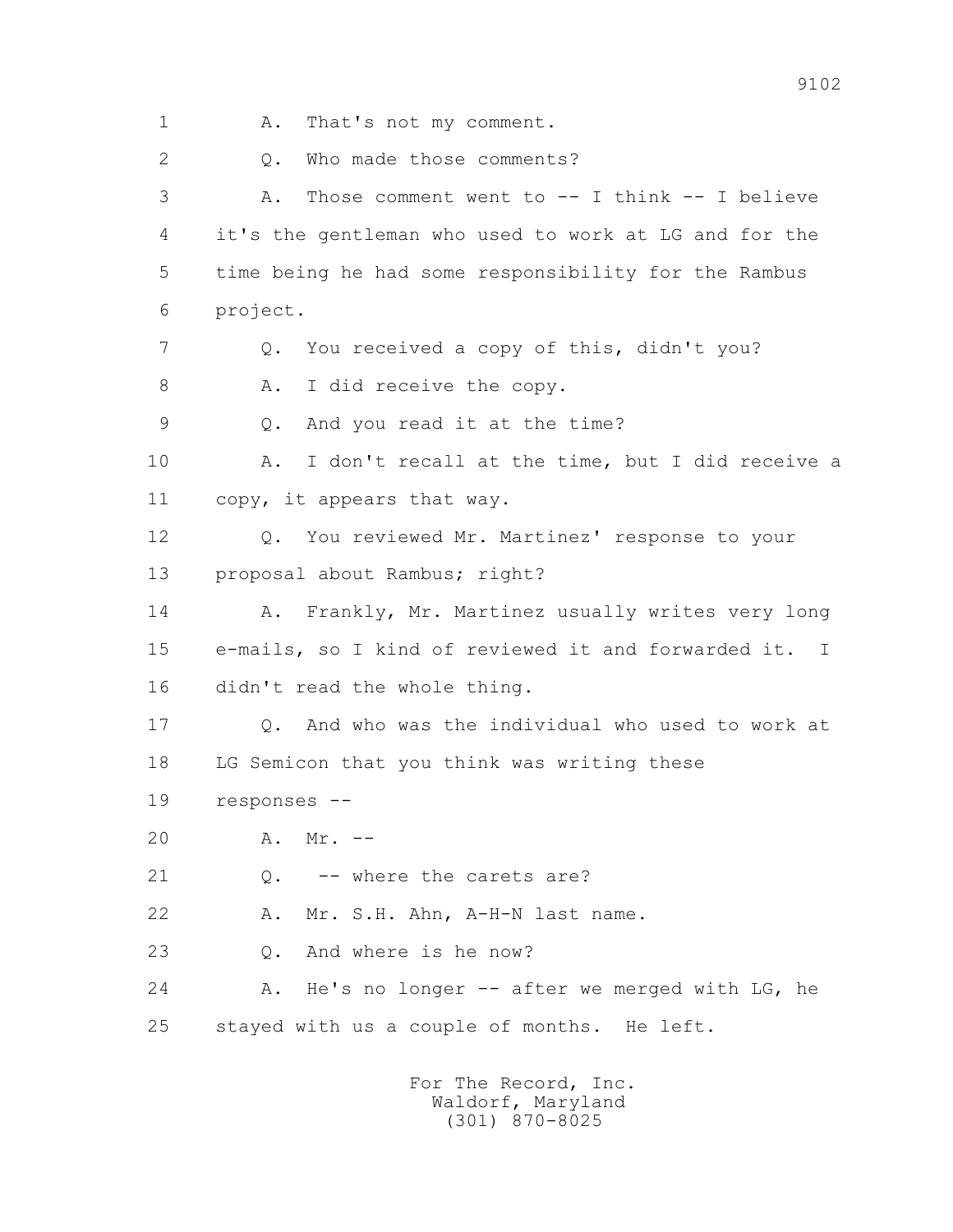1 Q. Where did he go?

2 A. I have no idea.

3 Q. And would you look on the next page, page 4.

4 A. Yes.

5 Q. Look under item 6.

6 A. Okay.

 7 Q. Do you see where Mr. Martinez says: "With 8 Samsung building significant amounts of product, we 9 need to work with them to limit the supply in the 10 market, otherwise we both will be competing for market 11 share which will result in an oversupply. We have to 12 meet with Samsung and discuss our and their production 13 plan, TAM analysis and targeted market share"?

14 Do you see that?

15 A. I see that.

16 0. And that was a proposal that Mr. Martinez was 17 making to you at the time, wasn't it?

18 A. No. I mean, he was making comment on my 19 original request, yes.

 20 Q. It was a response to your proposal; correct? 21 A. I didn't send my proposal to Mario and I didn't 22 expect him to comment on my proposal. I sent it to 23 head of R&D which basically had picked which technology 24 we should choose, so Mario just made the comment on his 25 own behalf.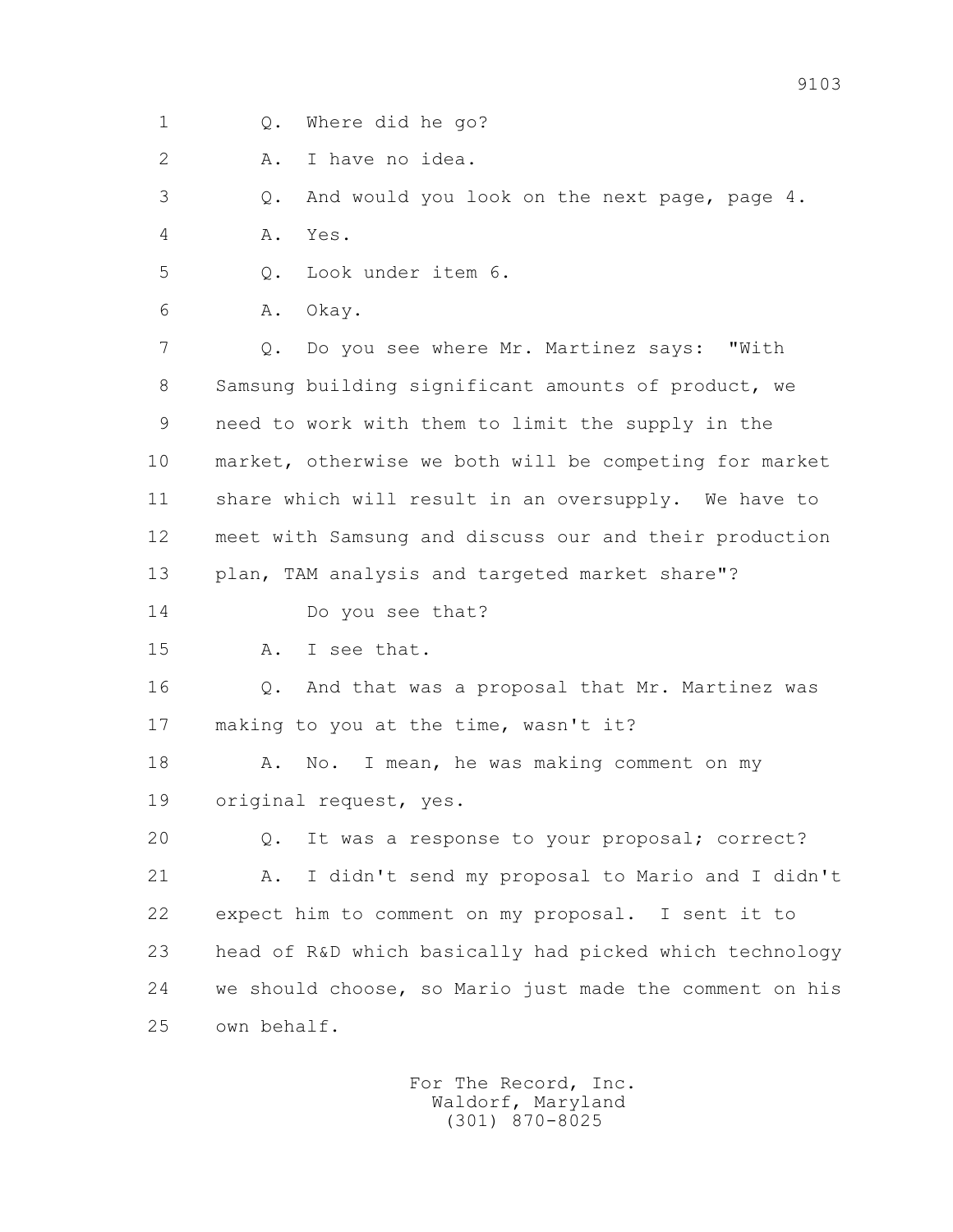1 Q. What was his position at the time at Hynix? 2 A. Marketing manager. 3 Q. And what I just read to you was a response by 4 him to your July 18 proposal; correct? 5 A. Again, Mario made his feeling known that it's 6 going to be oversupply and he felt that we should talk 7 to Samsung and -- 8 Q. And then in response to that someone said: "I 9 have connection in Samsung. If I know what time you 10 are available, I will try set up meeting with key 11 person in Samsung in Seoul, Korea." 12 Do you see that? 13 A. I see that. 14 O. Did you say that? 15 A. No. This is again Mr. Ahn, H.S. Ahn. 16 Q. And it says: "And I will try persuade them. 17 Actually they also have same idea for Rambus business 18 compare with you." 19 Do you see that? 20 A. I see that. 21 Q. Did you talk to Mr. Ahn about his discussion 22 with Samsung where they have the same idea that 23 Mr. Martinez had had? 24 A. I don't think never any discussion took place 25 with Samsung. I -- this didn't come to my attention at For The Record, Inc.

 Waldorf, Maryland (301) 870-8025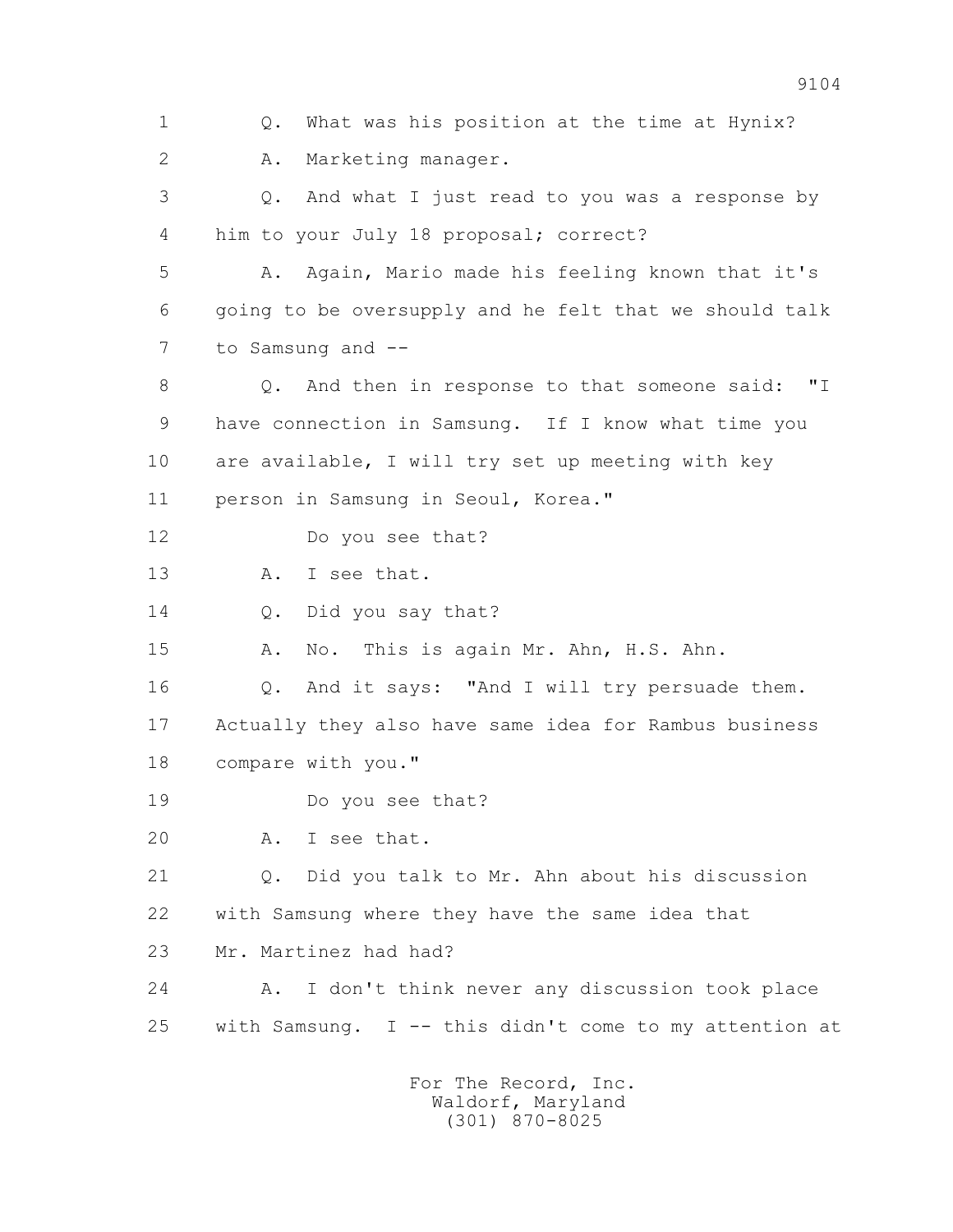1 all, and if it would have, I would have rejected it 2 from the beginning, so this was something Mario did and 3 Mr. Ahn commented on it.

 4 Q. So you're confident you never even read that 5 paragraph?

6 A. Pardon me?

 7 Q. Are you confident you never even read that 8 paragraph?

 9 A. Frankly, before I come to this preparation for 10 this testimony, I have never seen those two paragraph. 11 That's my truest statement.

 12 Q. Now, it is true, isn't it, that the top 13 executives at Hynix were aware of your desire to kill 14 Rambus?

 15 A. My top executives were always aware I was pro 16 industry standard. I always thought Rambus had its own 17 place in the market. I believed in them. I thought 18 they have a good solution. But for the main memory I 19 have always been pro standard. I think it benefits 20 consumer, it benefits everyone.

21 Q. Let me ask it again.

 22 Did you ever tell Sang Park that you wanted to 23 kill Rambus? Force them from the market?

24 A. Yeah, I may have used that -- yes.

25 Q. Let me show you an e-mail that you sent to him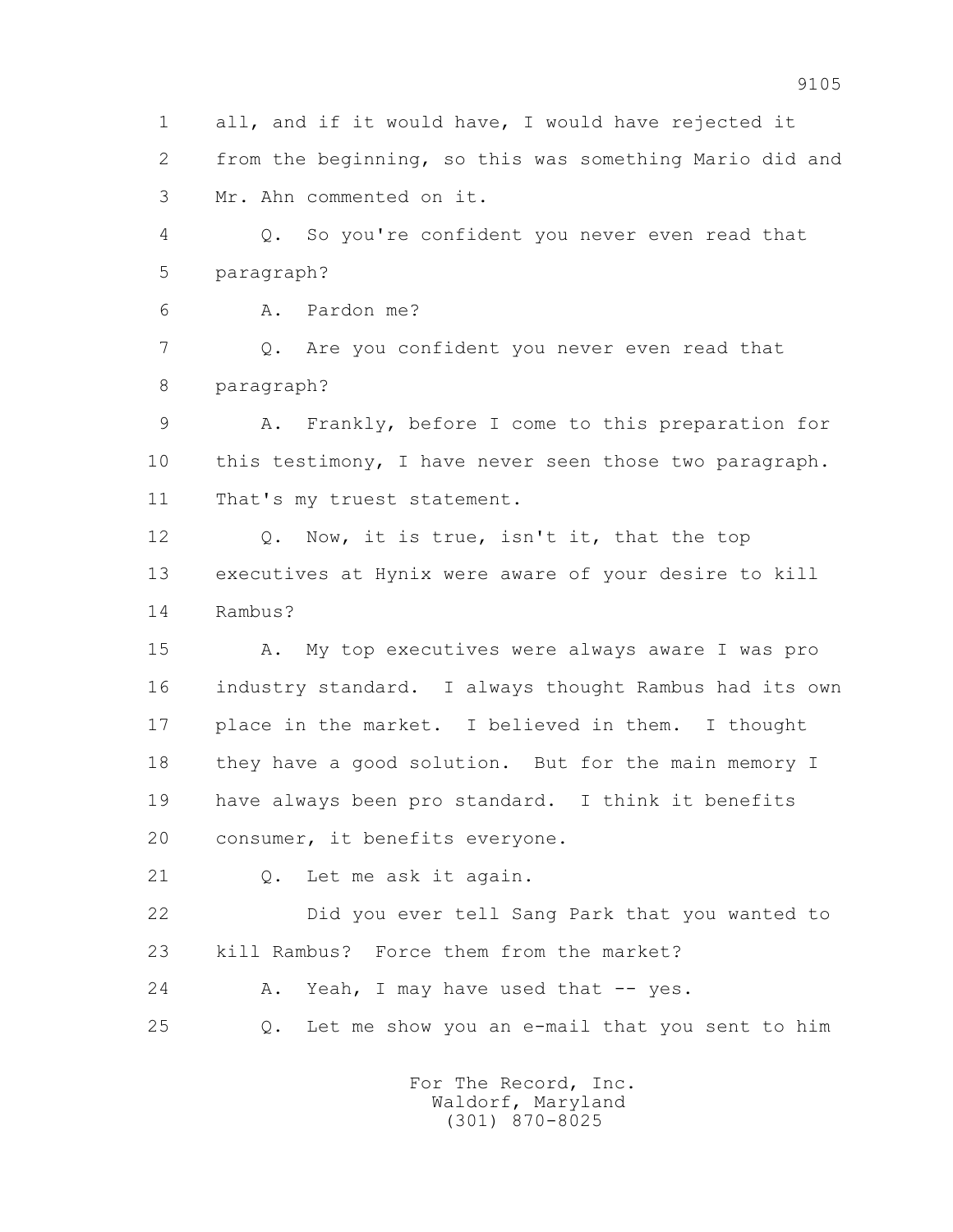1 in June of 2000.

 2 Who is Mr. Sang Park in June of 2000? 3 A. He was our president and COO. 4 Q. Is he still with Hynix? 5 A. No, he's not. 6 Q. That's RX-1661. 7 May I? 8 JUDGE McGUIRE: Go ahead. 9 BY MR. PERRY: 10 Q. Is this an e-mail that Mr. Park sent to you on 11 June 8, 2000? 12 A. That's correct. 13 Q. And he says, "Farhad, thanks for your input." 14 Do you see that? 15 A. I see that. 16 Q. And the rest of this document is your e-mail 17 dated that same day to him; correct? 18 A. That's correct. 19 Q. And you say, "Dear Park SJN, This is a private 20 e-mail to you with my suggestions"; right? 21 A. That's correct. 22 Q. Well, look on the second page. 23 Do you see in the bottom of the carry-over 24 paragraph -- just where it starts with "if Intel" -- do 25 you see where it says: "If Intel does not invest in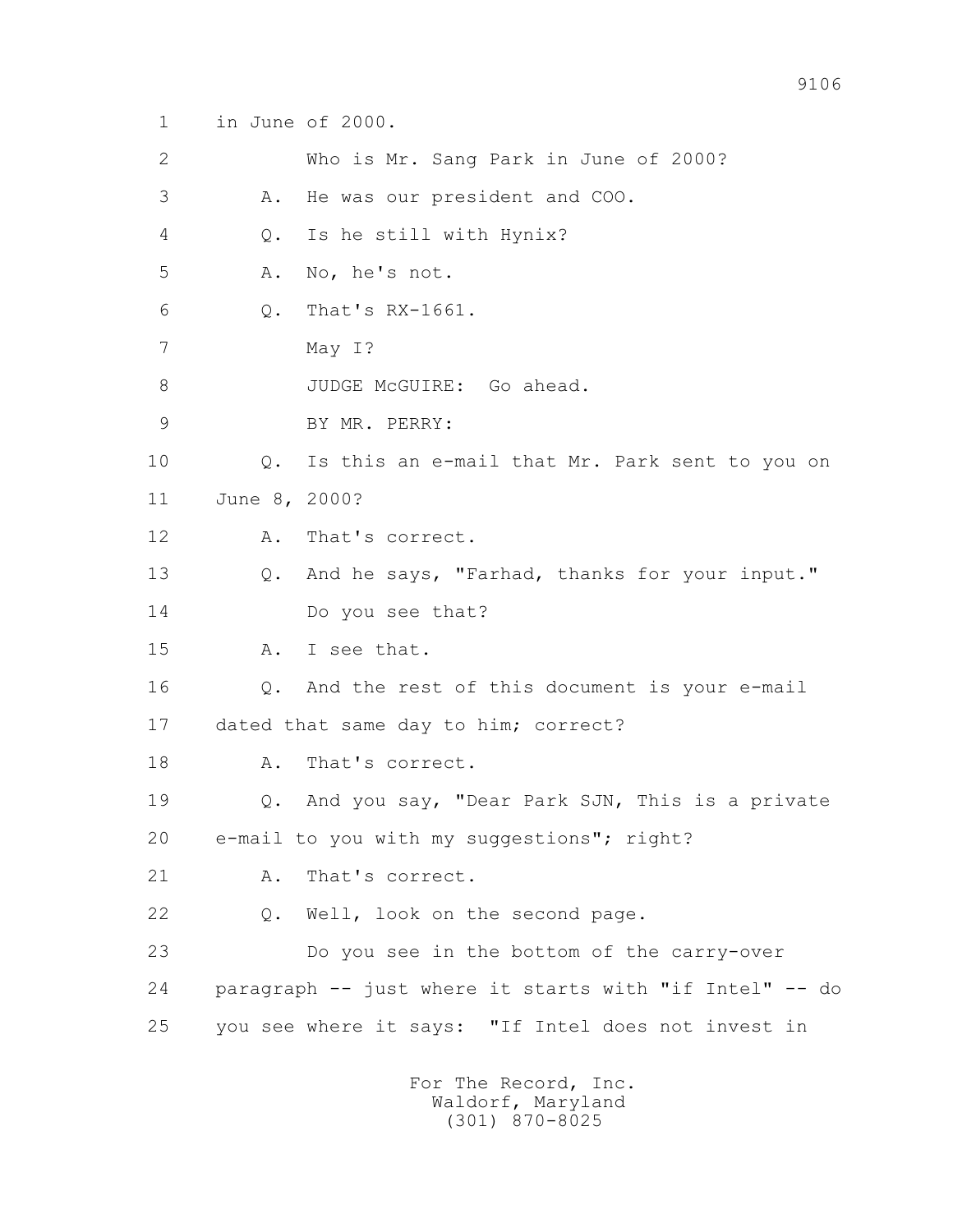1 us, I really want to ask you to let me go back to my 2 old mode of RDRAM killing. I think we were very close 3 to achieving our goal until you said we are absolutely 4 committed to this baby"?

5 Do you see that?

6 A. I see that.

 7 Q. When was it that you thought that you were very 8 close to achieving your goal of killing RDRAM?

 9 A. When basically my mentioning of RDRAM killing 10 it's as an exclusive, proprietary solution for Intel 11 architecture. Intel -- this is October 2000. This is 12 June of 2000.

13 Q. June of 2000.

14 A. By June of 2000, Intel had many delays and 15 cancellation of their chipset and DDR by this time has 16 come in already and they were positioning DDR as the 17 next-generation main memory, and during this time 18 Sang Park, our new president, came join our company and 19 he put Rambus as the highest priority and he allocated 20 many dollars and wafers to Rambus.

 21 So since the market was not ready, since Intel 22 was having a lot of problem, I felt that it's really 23 premature to invest all this money into loading wafers 24 on Rambus and I told him he's making a mistake and if 25 he wants to, it's fine, but I think basically Intel is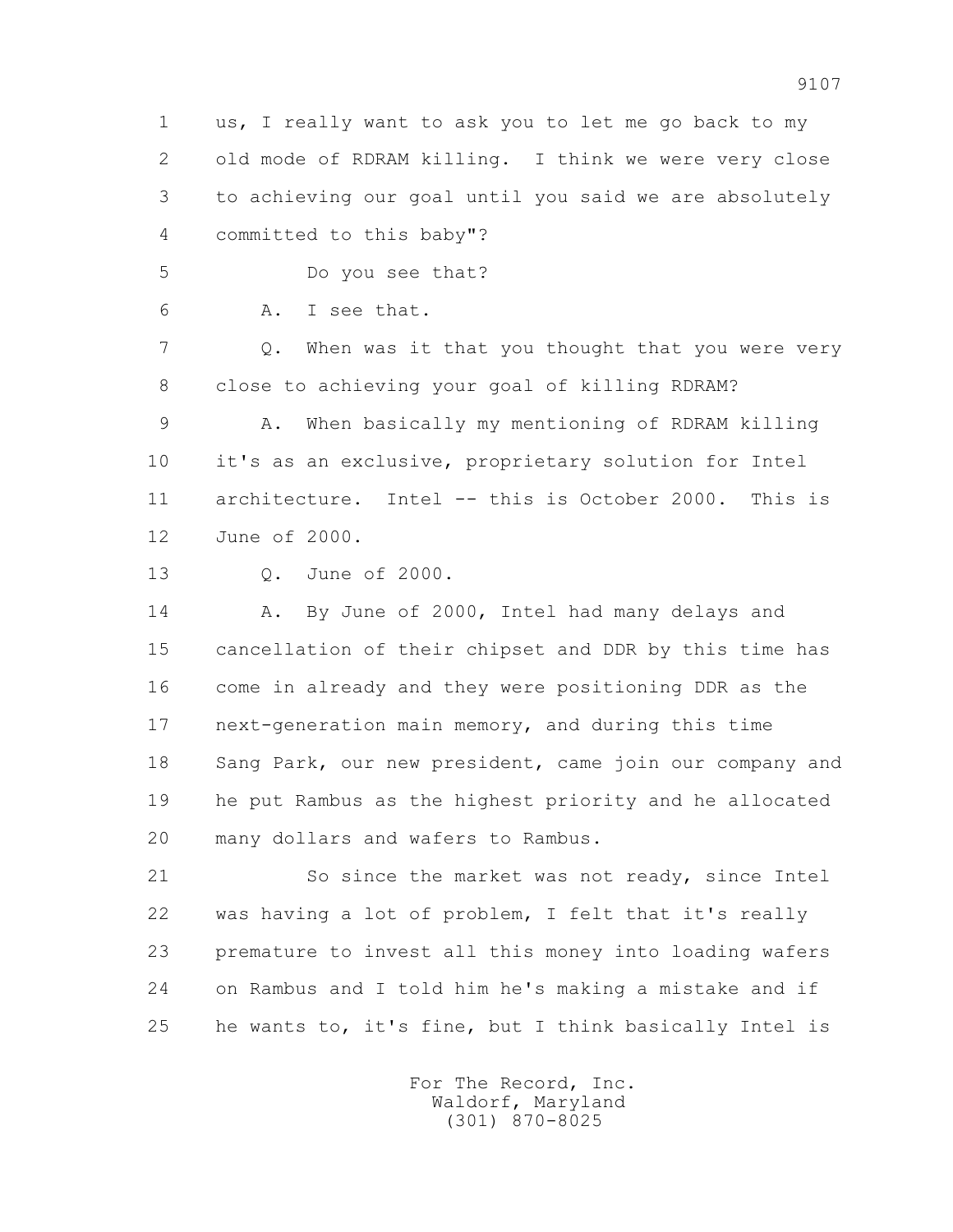1 looking at the alternative for main memory and is not 2 looking at exclusive Rambus.

 3 JUDGE McGUIRE: Now, what are you talking 4 about when you say Sang Park, our new president, had 5 joined our company and put Rambus as the highest 6 priority and allocated many dollars to Rambus? What 7 context are you talking about? What was he doing in 8 that time period?

 9 THE WITNESS: So we get together for a product 10 planning meeting and we decide the priority of the 11 product, and at that time Samsung was one of the main 12 suppliers for Rambus and Sang Park wanted to compete 13 with Samsung head to head.

14 JUDGE McGUIRE: Okav.

 15 THE WITNESS: So he'd ordered our factory to 16 load all of our factory with Rambus and he wanted to 17 compete with Samsung. He said if Samsung is enjoying 18 Rambus prices are high, I want to share that. And I 19 felt that since Intel is kind of backing away from 20 Rambus and Hynix is trying to put all this investment 21 into Rambus, it's kind of oxymoron.

22 JUDGE McGUIRE: All right. Go ahead. 23 BY MR. PERRY:

 24 Q. And you're aware that Samsung has continued to 25 make substantial profits on its RDRAMs since?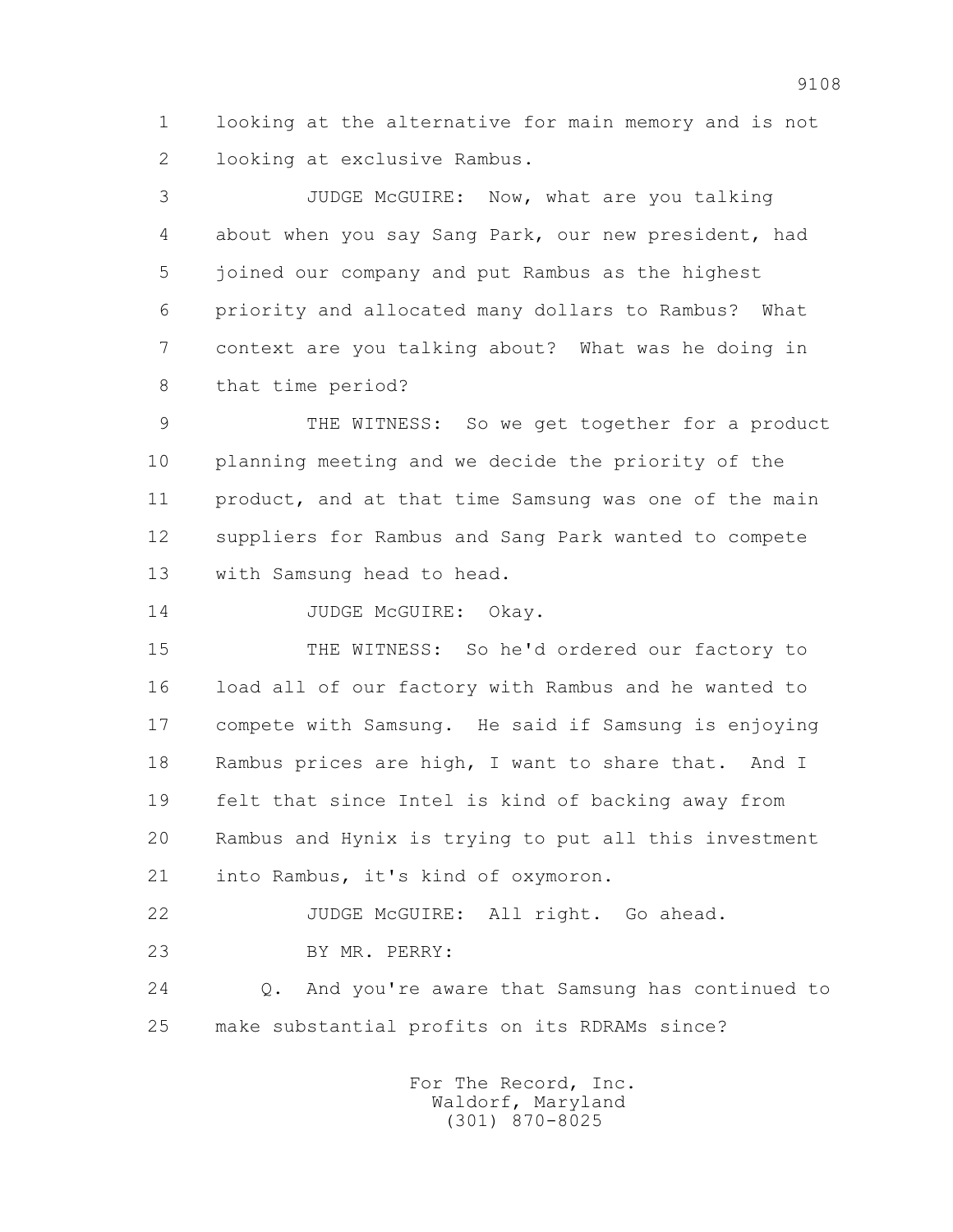1 A. I have no idea what Samsung is making in 2 profit.

 3 Q. Now, the question I asked you before was: What 4 time period was it when you thought you were very close 5 to achieving your goal of RDRAM killing?

 6 A. I think it's between late '98 and 2000 when 7 Intel was having major problem with their chipset and 8 continued delaying and Camino was canceled, so I 9 think -- I always believed Rambus is very difficult to 10 manufacture and I made that known to everybody, so 11 during that time, Rambus was kind of killing itself for 12 technical reason, and you know, I was promoting DDR and 13 SLDRAM at the time.

14 0. So your reference to your old mode of RDRAM 15 killing was to Rambus suicide; is that your testimony? 16 A. Yeah, Rambus suicide, me watching it on the 17 sideline.

18 MR. PERRY: I have nothing further, 19 Your Honor.

 20 JUDGE McGUIRE: Okay. It's ten to one. Let's 21 take a break. We'll convene back in this courtroom at 22 ten minutes after two.

 23 (Whereupon, at 12:50 p.m., a lunch recess was 24 taken.)

25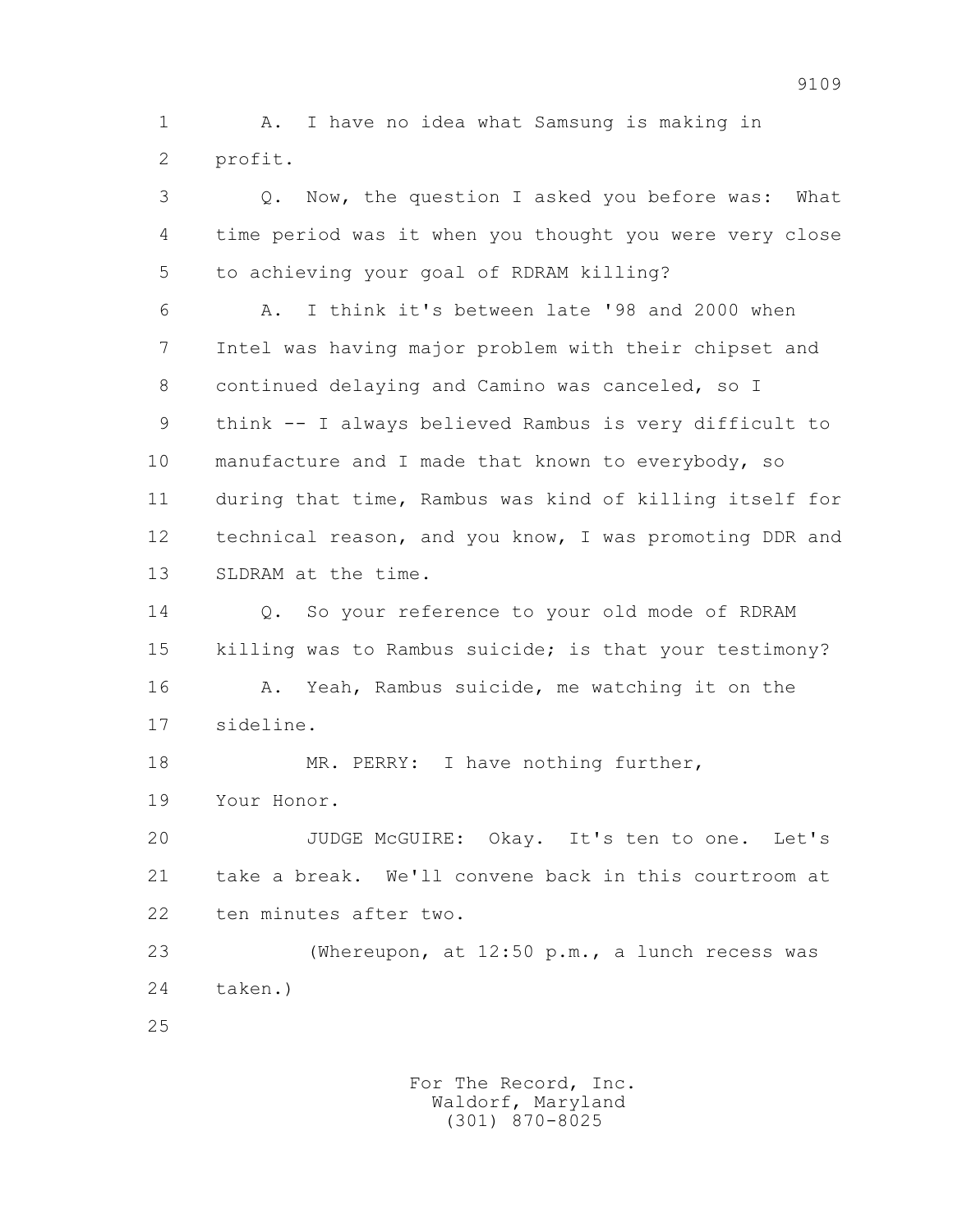1 A F T E R N O O N S E S S I O N 2  $(2:11 \text{ p.m.})$  3 JUDGE McGUIRE: Mr. Perry, it just occurred to 4 me as I go by there, you ought to -- okay. You got it. 5 Let's mark that as DX-270 I believe. 6 MR. PERRY: Yes, Your Honor. I have a sticker 7 here that says DX-270, and with your permission -- 8 JUDGE McGUIRE: Actually I think it looks 9 pretty good at the end of your finger, but go ahead. 10 (DX Exhibit Number 270 was marked for 11 identification.) 12 MR. PERRY: And also over lunch I talked to 13 Mr. Oliver about some exhibits I'd like to move in. 14 It's a list of them. He has no objections to the 15 list. 16 RX-694, RX-778, RX-802, CX-2250, RX-1105, 17 RX-1139 and RX-1166, we would move those in. 18 JUDGE McGUIRE: So entered with no objection; 19 correct? 20 MR. OLIVER: No objection, Your Honor. 21 (RX Exhibit Numbers 694, 778, 802, 1105, 1139 22 and 1166 were admitted into evidence.) 23 (CX Exhibit Number 2250 was admitted into 24 evidence.) 25 JUDGE McGUIRE: All right. Having done that at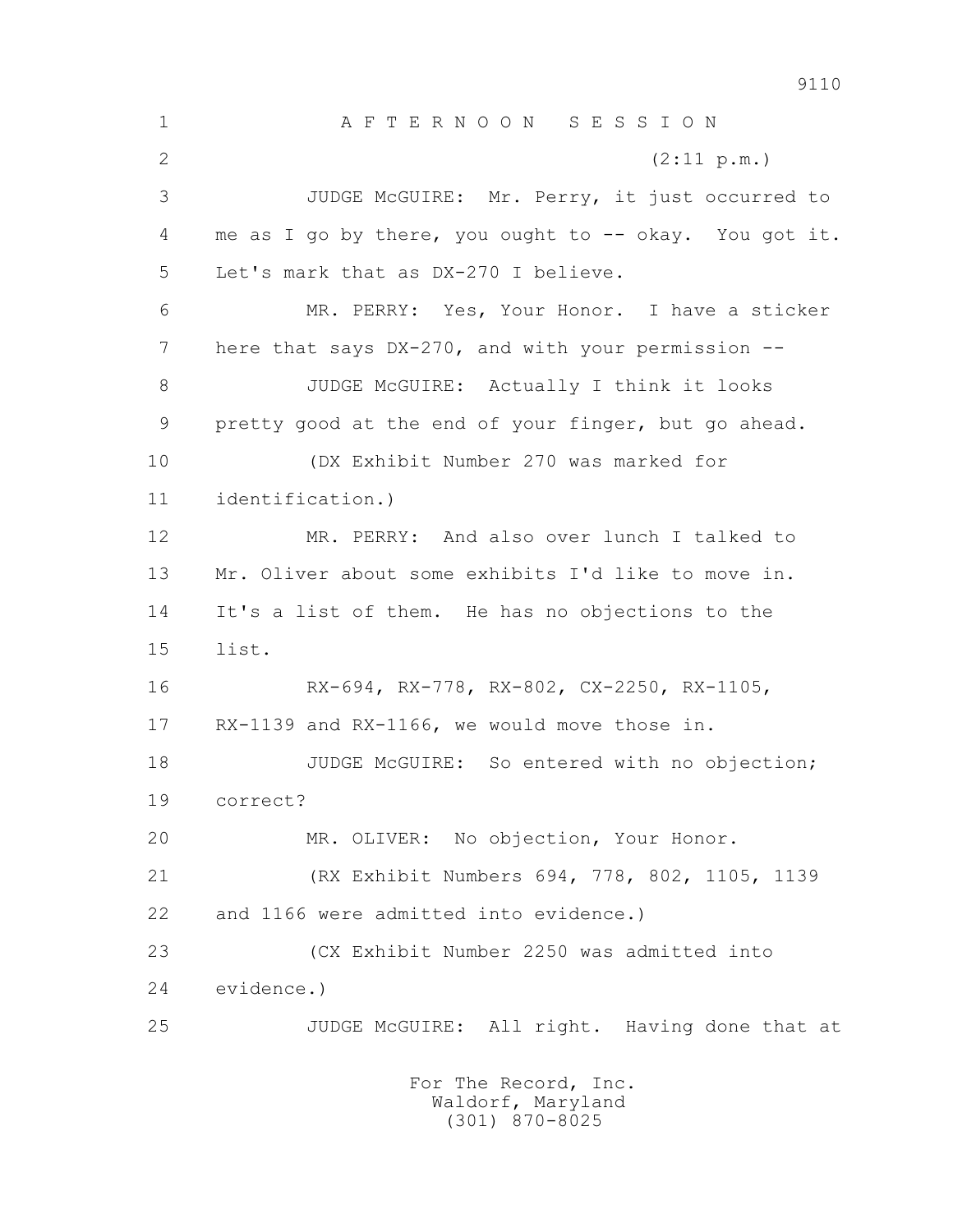1 this time, we'll entertain the inquiry of the witness 2 by complaint counsel. 3 CROSS-EXAMINATION 4 BY MR. OLIVER: 5 Q. Good afternoon, Mr. Tabrizi. 6 A. Good afternoon. 7 Q. I'd like to start off if I could with a 8 document that I believe is the last document that 9 Mr. Perry showed you. It's RX-1487. 10 Do you still have that in your pile? 11 A. Okav. 12 Q. It should have a sticker towards the lower 13 right that reads "Oh 17 1-9-03." 14 A. I see it on the screen, but I can't find it 15 here. 16 Okay. I got it. 17 Q. It says -- in the lower right-hand corner it 18 says RX-1487. 19 May I approach, Your Honor? 20 JUDGE McGUIRE: Yes. 21 (Pause in the proceedings.) 22 MR. OLIVER: I apologize, Your Honor. 23 BY MR. OLIVER: 24 Q. Mr. Tabrizi, do you have RX-1487 in front of 25 you now?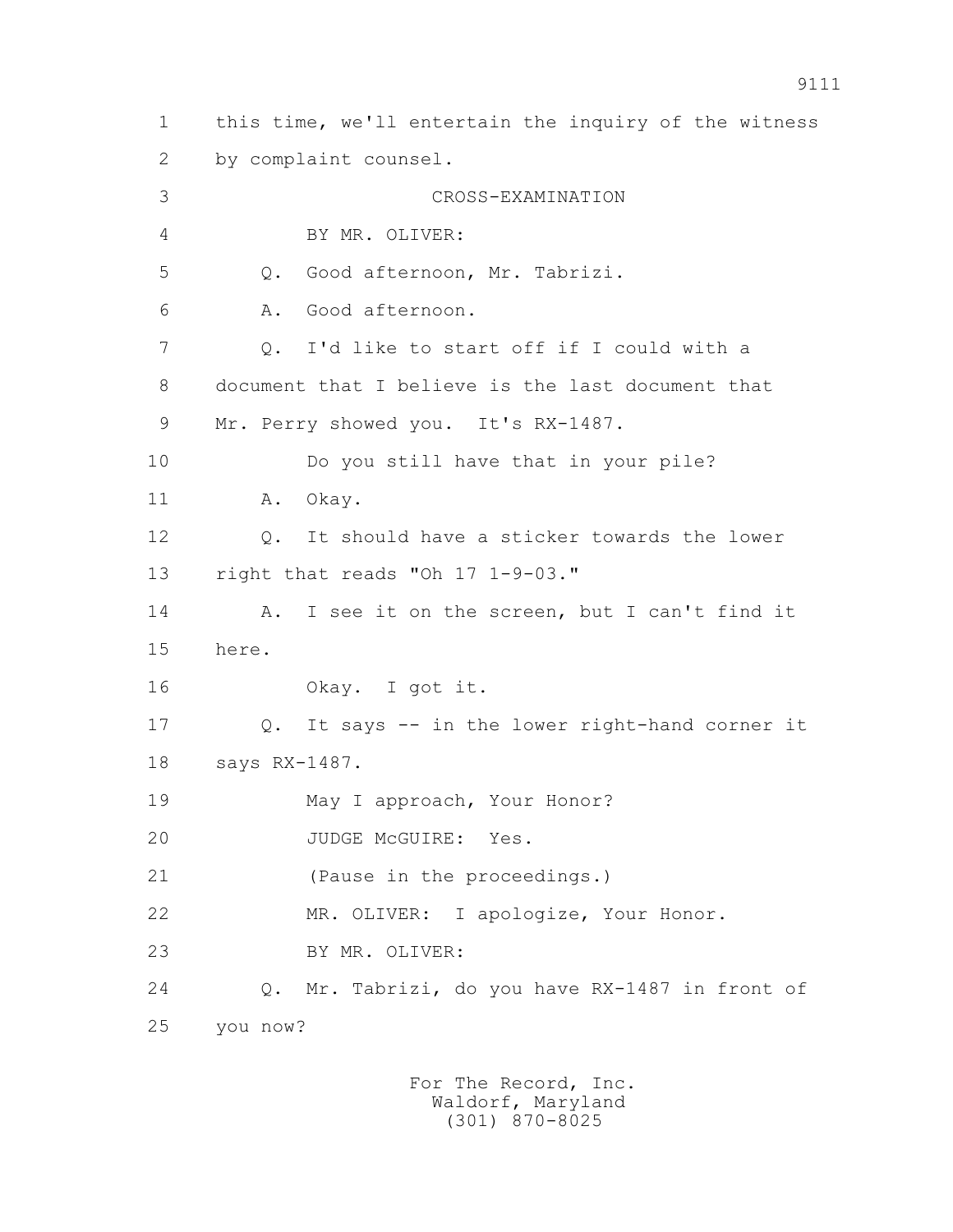1 A. Yes, I do.

 2 Q. I'd like to ask a couple of questions about the 3 document first if I could, though, to put it in some 4 perspective. 5 At some point in 1999 Hyundai and 6 Lucky Goldstar agreed to merge; is that right? 7 A. That's correct. 8 Q. Did you have any role in combining the

9 operations of Lucky Goldstar and Hyundai?

10 A. Yes, I did.

11 0. What was your role?

 12 A. I was asked to look at the two companies' 13 product line and try to make a recommendation as far as 14 which product line we're going to select to continue 15 forward.

 16 Q. As part of that function did you assess the 17 status of Lucky Goldstar's Rambus production

18 capabilities?

19 A. Yes, I did.

20 Q. What did you find?

21 A. That Rambus -- that LG, Lucky Goldstar, was 22 very much advanced on Rambus and they were ready to 23 mass-produce devices in volume production.

 24 Q. Did that impact any recommendations that you 25 made?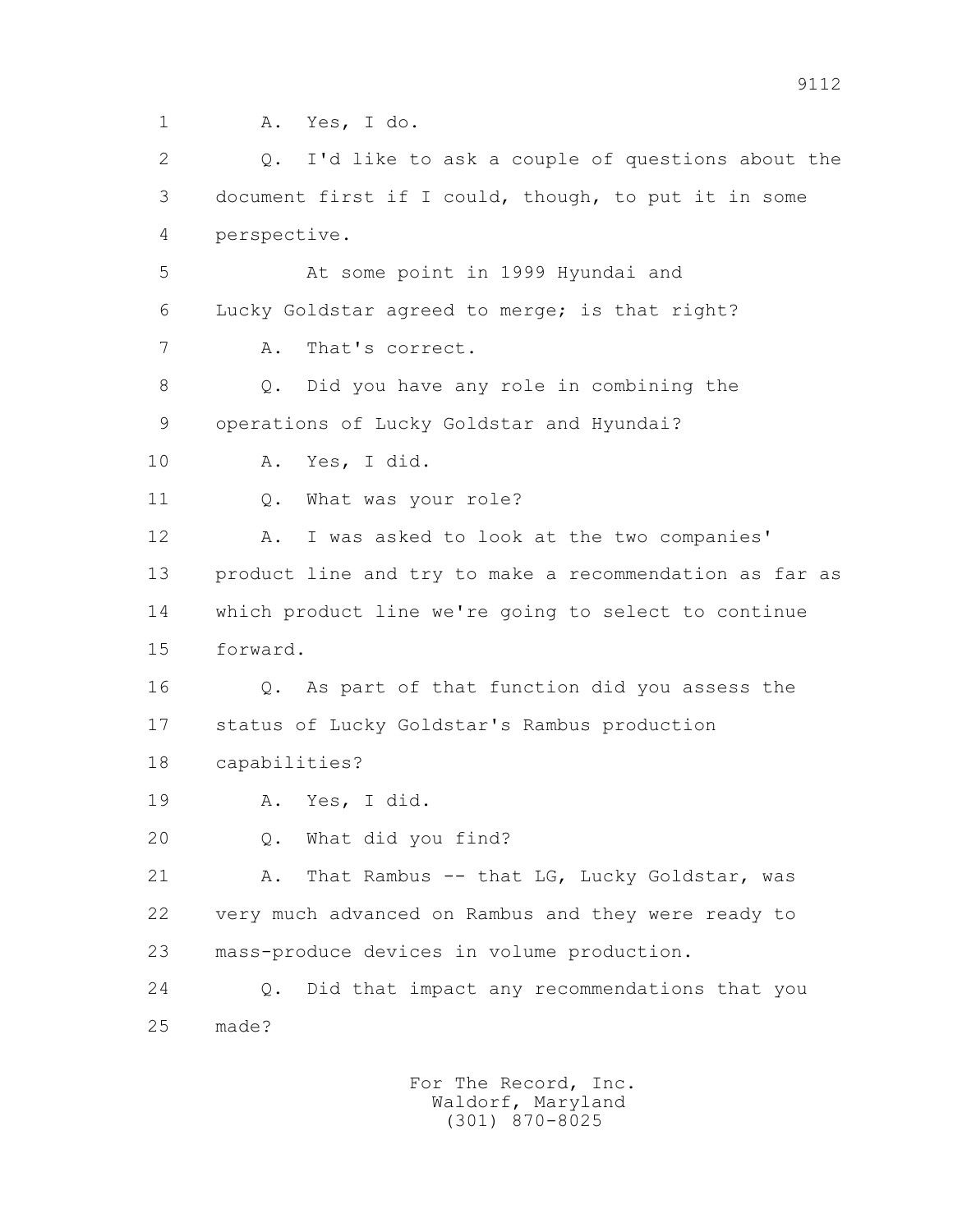1 A. Yes, it did.

 2 Q. And how did it affect your recommendations? 3 A. Based on my recommendation, I suggested that we 4 should pick the Lucky Goldstar Rambus product as the 5 preferred one and put -- combine the both company best 6 engineers to develop the next-generation Rambus. 7 Q. Was that a recommendation you made within 8 Hyundai? 9 A. Yes, I did. 10 Q. If you could turn, please, to page 6 of 11 RX-1487. 12 A. Yes. 13 MR. OLIVER: Sorry. If you could hold on just 14 a moment, Your Honor. The document was produced 15 backwards, so we have a disconnect between our version 16 and their version. 17 JUDGE McGUIRE: All right. 18 (Pause in the proceedings.) 19 BY MR. OLIVER: 20 Q. Now, Mr. Tabrizi, on page 6 of the document, of 21 the version RX-1487 that you have, this is an e-mail 22 with the caption at the top Farhad Tabrizi 7-18-99? 23 A. That's correct. 24 Q. And that is an e-mail that you wrote? 25 A. That is correct.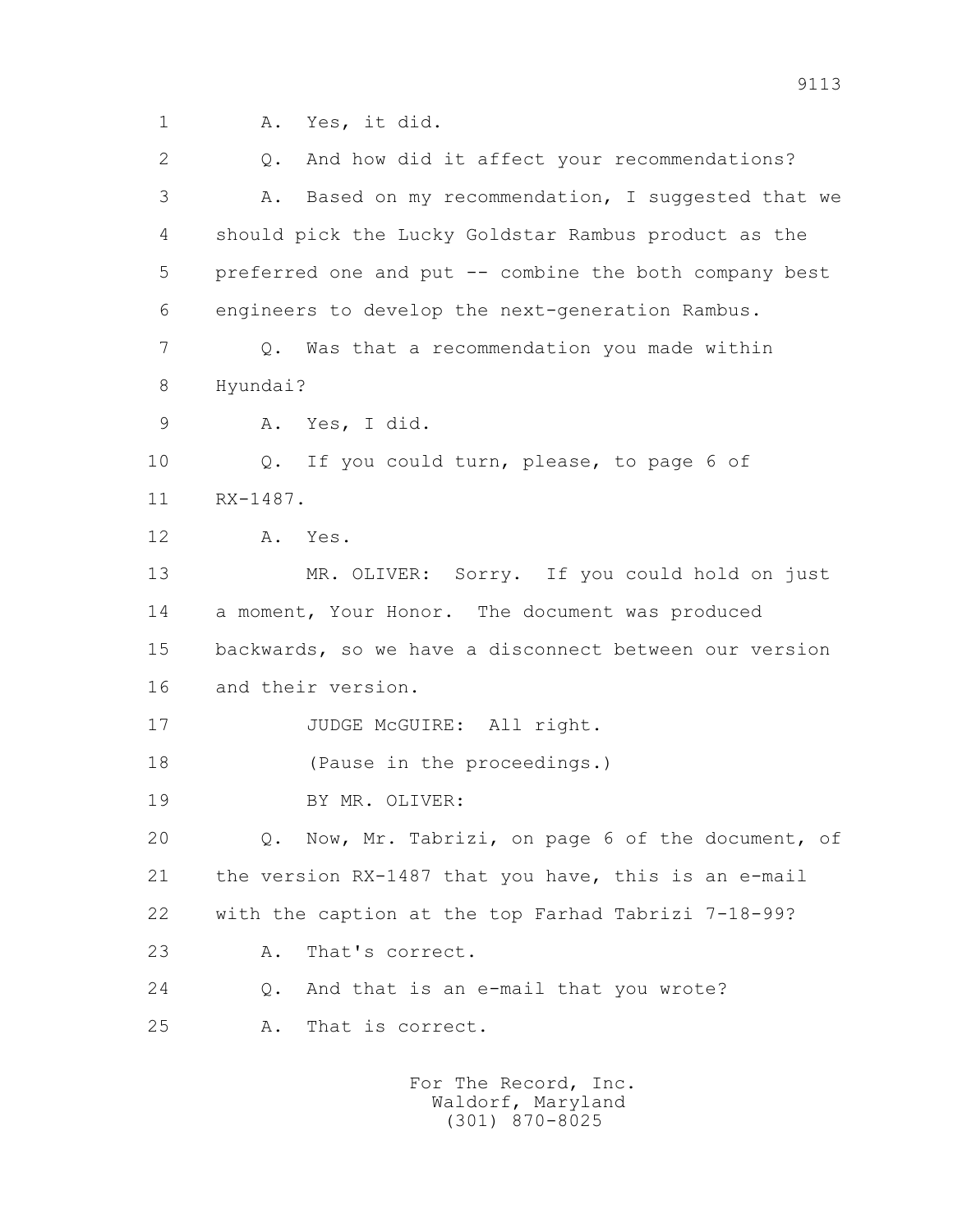1 Q. What was the purpose of that e-mail? 2 A. Dr. Kim was the head of our R&D, research and 3 development, and I was making known to him my 4 recommendation regarding Rambus project. 5 Q. If I could direct your attention towards the 6 bottom of the page, please, there's a line that begins, 7 "Pursue LG's next 128M device." 8 Do you see that? 9 A. Yes. 10 Q. Let me read a portion of that to you. 11 "Pursue LG's next 128M device using 12 0.18/0.16 micron by combining our RDRAM designer in one 13 place, potentially in LG building in Seoul, that's 14 where all the RDRAM projects being developed." 15 Do you see that? 16 A. Yes, sir. 17 Q. Now, what did LG refer to there? 18 A. Lucky Goldstar. 19 Q. Now, why did you recommend combining all RDRAM 20 designers in one place? 21 A. Again, we wanted to develop the 22 next-generation project and we wanted to put our best 23 engineers together in one place, and since I picked 24 the LG product, I felt it's better to put them in the 25 LG building so they're all familiar with the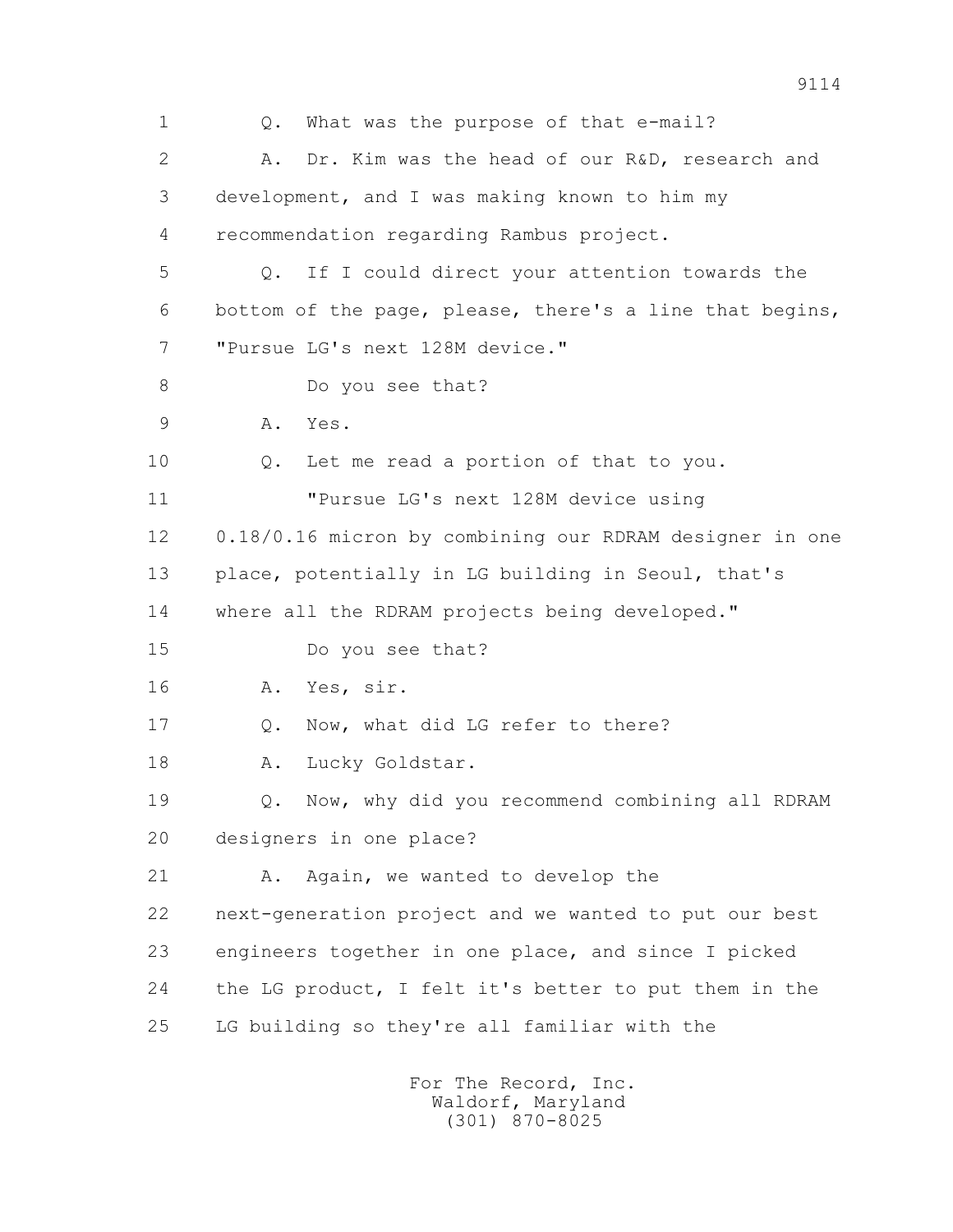1 environment.

2 0. And then below that it reads, "Also put our 3 both companies best engineers to work on 256M/288M 4 RDRAM design using next-generation process." 5 Do you see that? 6 A. That's correct. 7 Q. And what did you mean to convey with that 8 sentence? 9 A. So currently 128-meg was in full production and 10 256-meg was the next product that we were going to 11 develop, and I wanted to be one of the leaders in 12 Rambus, so I asked them to put our best engineers to 13 develop the next-generation Rambus project. 14 0. Okay. Thank you. You can set that document 15 aside, Mr. Tabrizi. 16 Mr. Tabrizi, this morning Mr. Perry asked you 17 quite a number of questions and showed you a number of 18 documents with respect to SyncLink. I'd like to ask 19 you some more general questions to try to fill in some 20 of the gaps, if I could, that were left by Mr. Perry's 21 questions. 22 First, could you please explain your 23 understanding of what was the SyncLink Consortium. 24 A. SyncLink Consortium was an organization of DRAM 25 suppliers and DRAM users and third-party vendors for a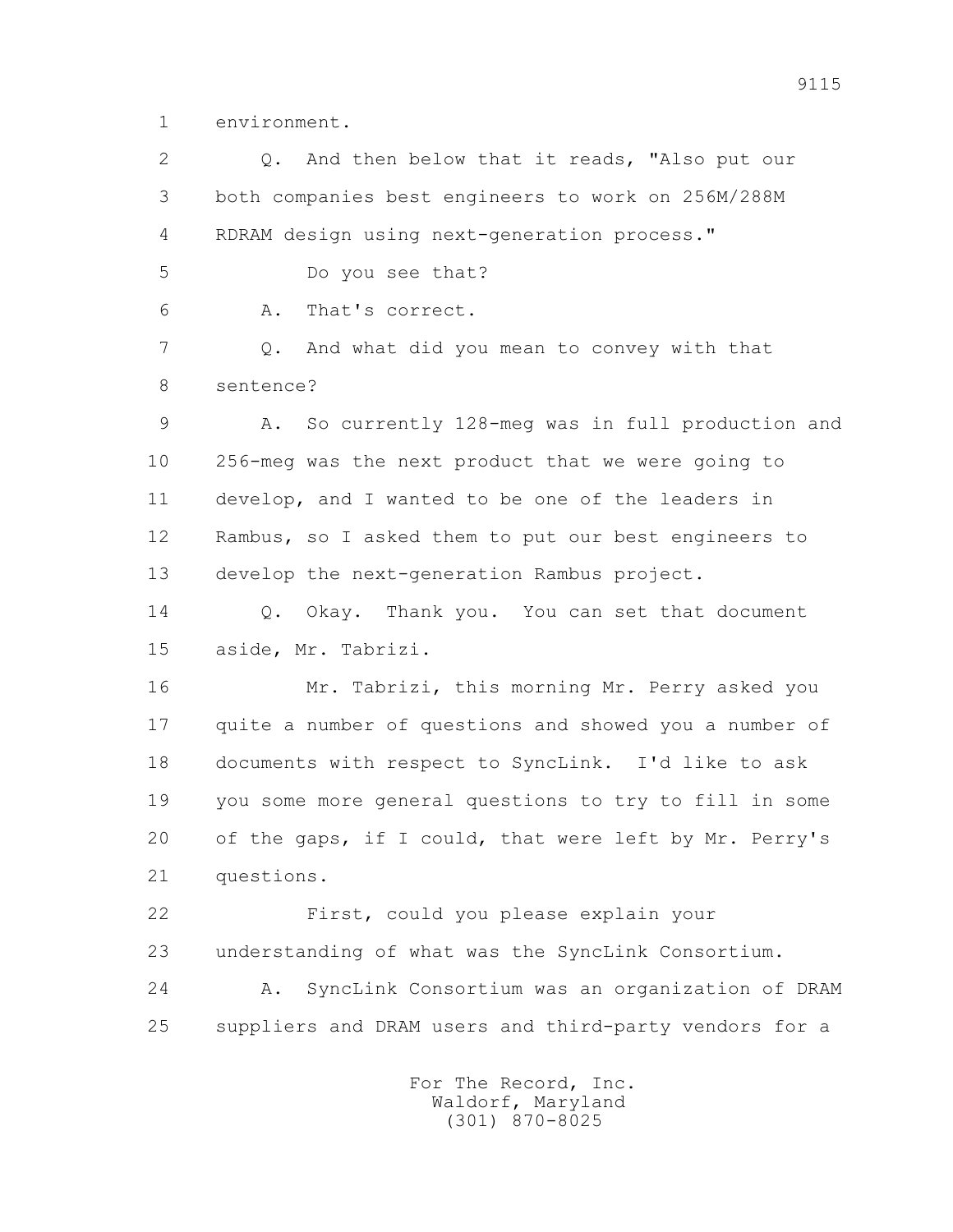1 joint development of the next-generation process by 2 sharing expenses, engineering resources and also 3 cross-licensing among themselves. 4 Q. Let me start by asking, when did you personally 5 become involved with SyncLink? 6 A. I believe I was part of the IEEE RamLink 7 meetings in the '90s and then in '95 the 8 SyncLink Consortium started. 9 0. You mentioned RamLink. 10 What was RamLink? 11 A. RamLink, it's an IEEE specification that is 12 packet-based DRAM. 13 Q. And then when you first became involved with 14 SyncLink, that was also a committee of the IEEE? 15 A. At the beginning, the SyncLink was a committee 16 of IEEE. 17 Q. Now, based on your understanding, what was the 18 IEEE? 19 A. IEEE was electrical engineering association for 20 standardization activities. 21 Q. Were you a member of the IEEE in 1995? 22 A. Yes, I was. 23 Q. Are you still a member today? 24 A. No, I'm not. 25 Q. Now, to your knowledge, was Hyundai a member of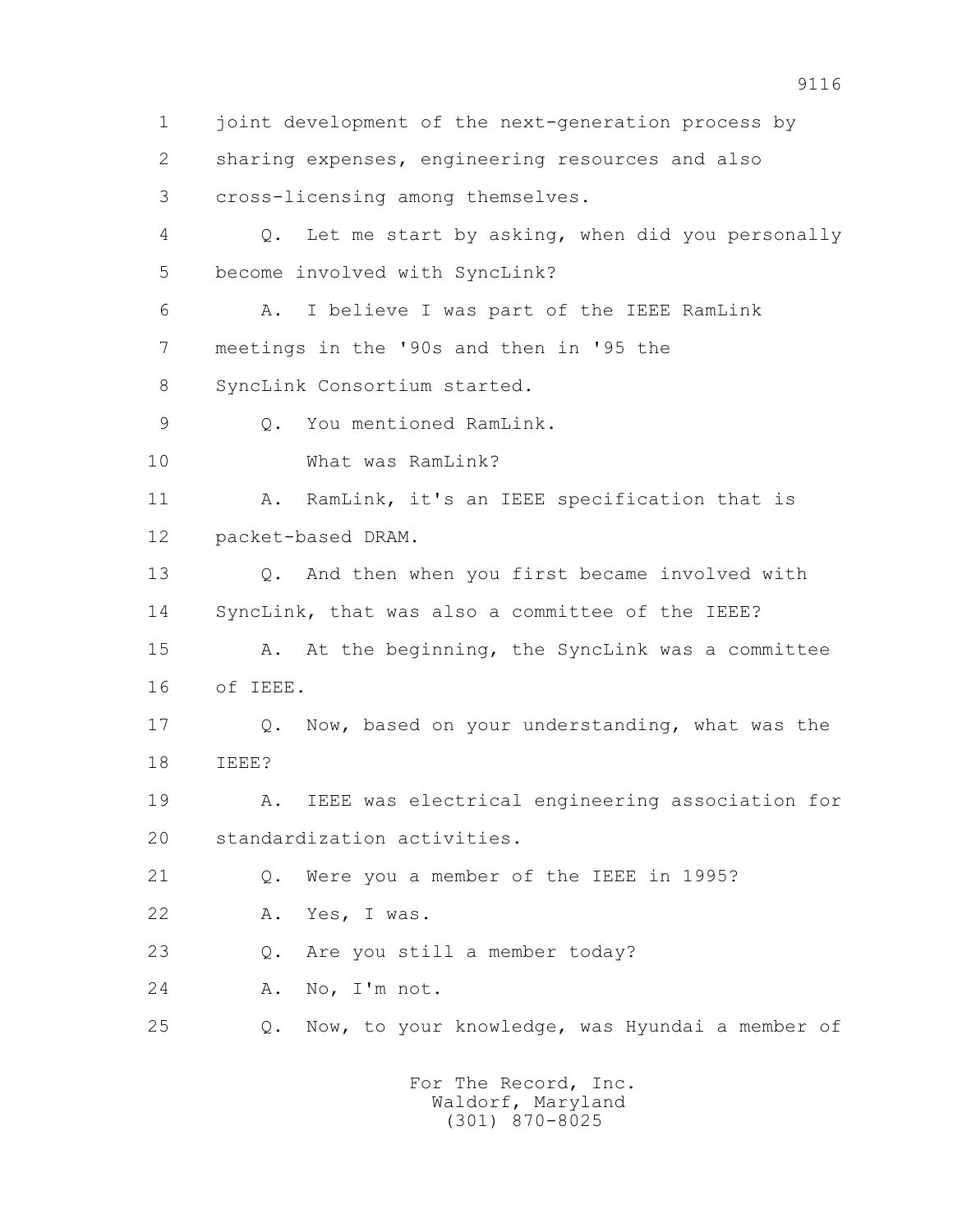1 the IEEE in 1995?

 2 A. No. IEEE membership is by individual people, 3 it's not by company, so I was member as Farhad Tabrizi, 4 not as Hyundai Electronics. 5 Q. Now, what was your understanding of the purpose 6 of the SyncLink committee within the IEEE? 7 A. SyncLink -- within IEEE every project has a PAR 8 or project authorization number that they will issue, 9 so they had tried to develop the specification for that 10 project. 11 0. And within the IEEE, did you participate in a 12 particular project? 13 A. RamLink and SyncLink. 14 0. Now, what did you understand the purpose of the 15 SyncLink project would be in IEEE? 16 A. SyncLink was a subset of RamLink. RamLink was 17 a generic bus that you could connect any kind of memory 18 to it. SyncLink we kind of wanted to be a specific to 19 synchronous DRAM type of product and... 20 Q. Was the purpose to create a standard? 21 A. Yes, it was. 22 Q. And did you have an understanding as to the 23 type of standard that was being created? 24 A. Our next-generation memory open standard that 25 was going to be presented at JEDEC.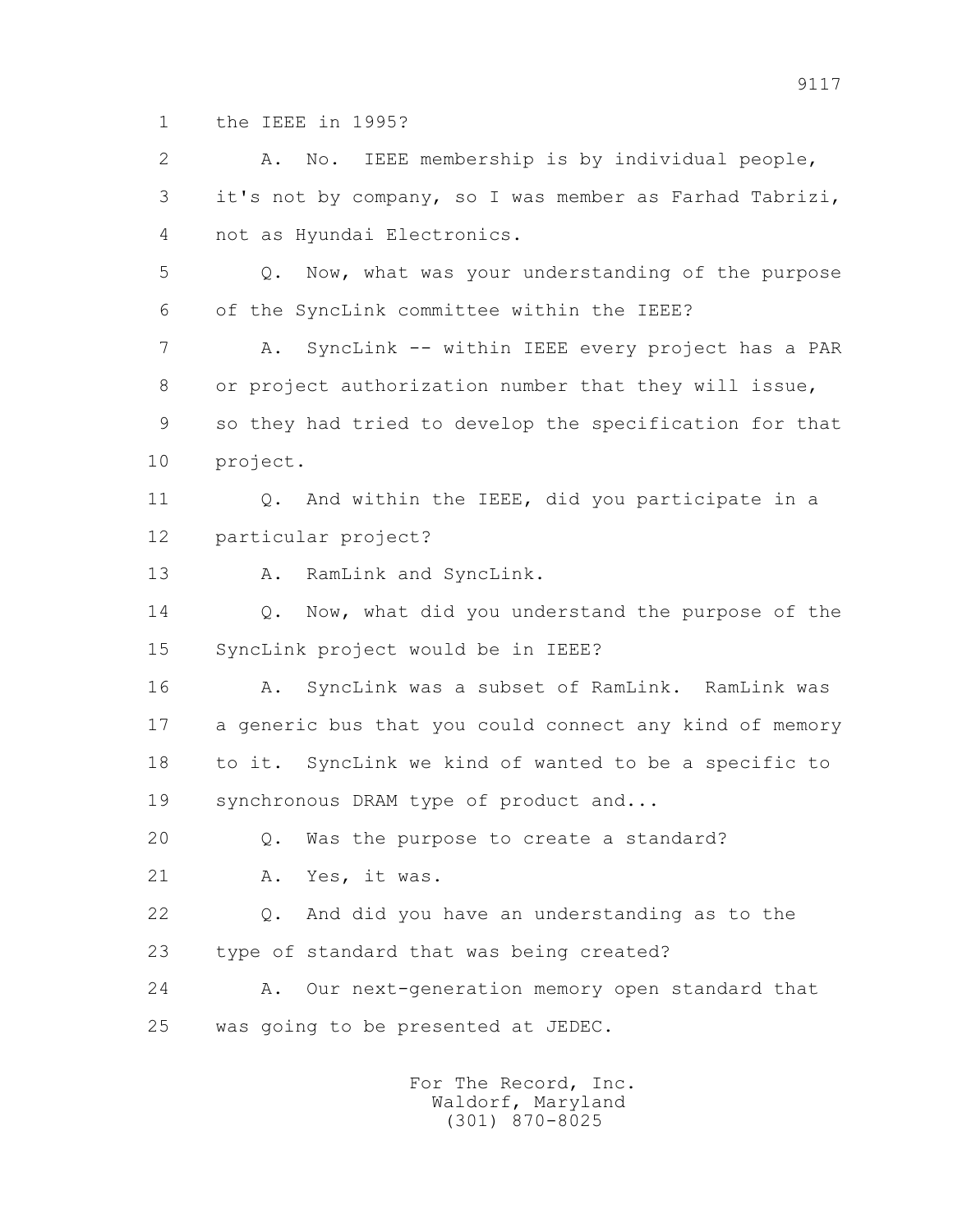1 Q. What do you mean by an open standard? 2 A. Open standard means everybody will have free 3 access to the specification, they will be able to 4 develop the product without anybody's blocking patent 5 and basically free of any kind of architectural 6 propriety. 7 Q. You mentioned JEDEC. 8 In 1995, what, if any, was the relationship 9 between SyncLink and JEDEC? 10 A. They were both a standard committee, and as far 11 as the project was related to each other, they should 12 have give each other updates. 13 Q. In 1995, were SyncLink and JEDEC working with 14 the same technologies? 15 A. JEDEC was working on the core DRAM project and 16 the SyncLink was working on the kind of overall -- the 17 component plus the bus that link them together. 18 Q. Were there any other differences between the 19 work being done at JEDEC and the work being done at 20 SyncLink? 21 A. No. 22 Q. Are you familiar with the term "multiplexed 23 bus"? 24 A. Yes, I am. 25 Q. Was there work being done at -- or did the work For The Record, Inc.

 Waldorf, Maryland (301) 870-8025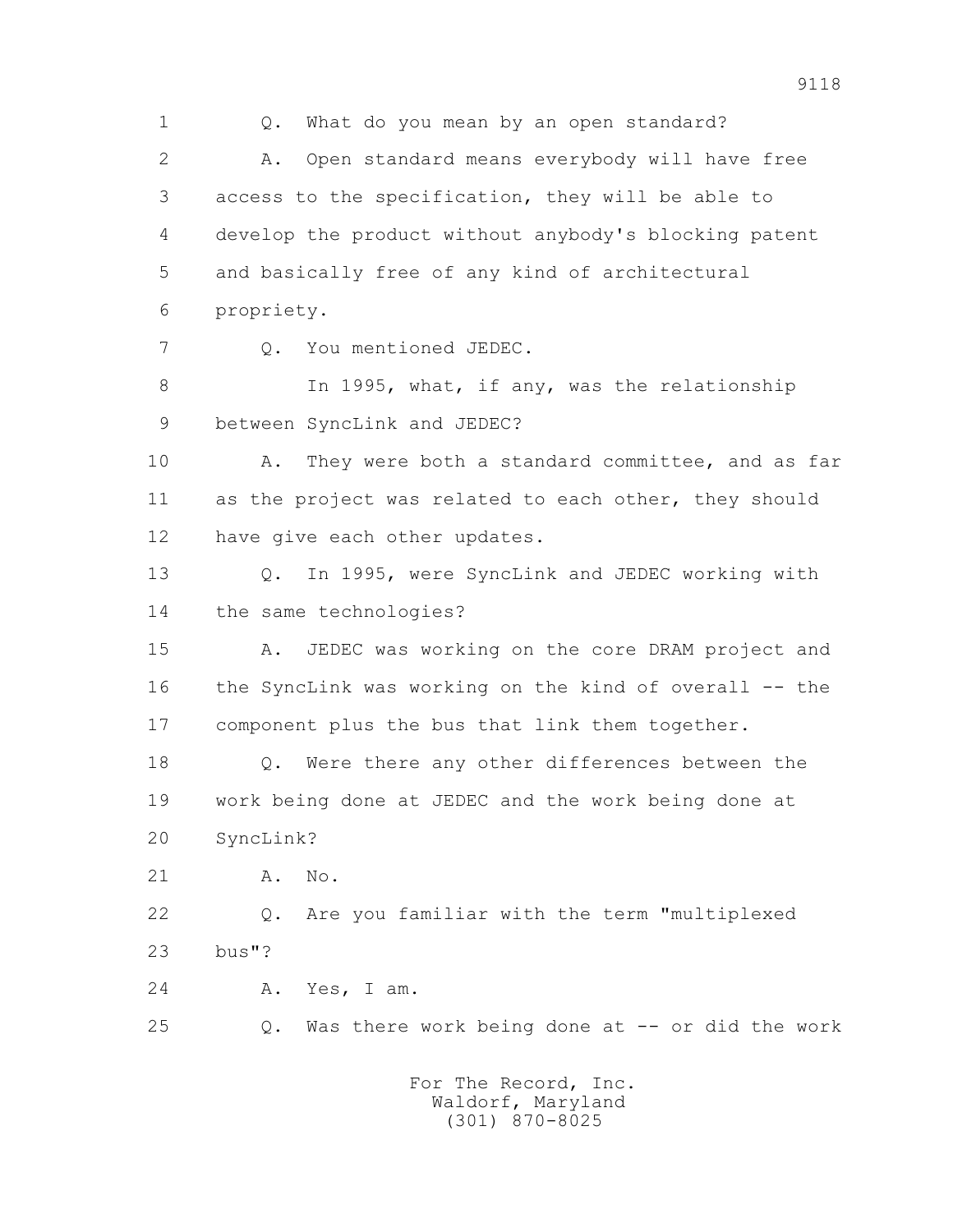1 being done at SyncLink involve a multiplexed bus? 2 A. At JEDEC the devices that we were working were 3 fully nonmultiplexed. That means the address, the 4 command, the data are all separate pins. 5 At IEEE RamLink, the bus was fully multiplexed. 6 That means address, data, command all on one bus. 7 But the SyncLink was somewhere between the two. 8 We made the address and command on one bus and data on 9 a separate bus. 10 Q. Now, with respect to organizational rules, did 11 SyncLink have -- that is, the IEEE SyncLink committee, 12 did SyncLink have rules similar to those of JEDEC? 13 MR. PERRY: Your Honor, I didn't ask anything 14 of this witness about rules of either organization. I 15 think it's beyond the scope. 16 MR. OLIVER: Your Honor, I'm simply trying to 17 establish some basic background with respect to 18 SyncLink. 19 JUDGE McGUIRE: Well, then don't ask him about 20 the rules then. If you can do that without asking, 21 you know, about the rules, because it is beyond the 22 scope. 23 MR. OLIVER: Your Honor, if I could also point 24 out, Mr. Tabrizi was on our witness list and we did 25 reserve the right to call him back as a rebuttal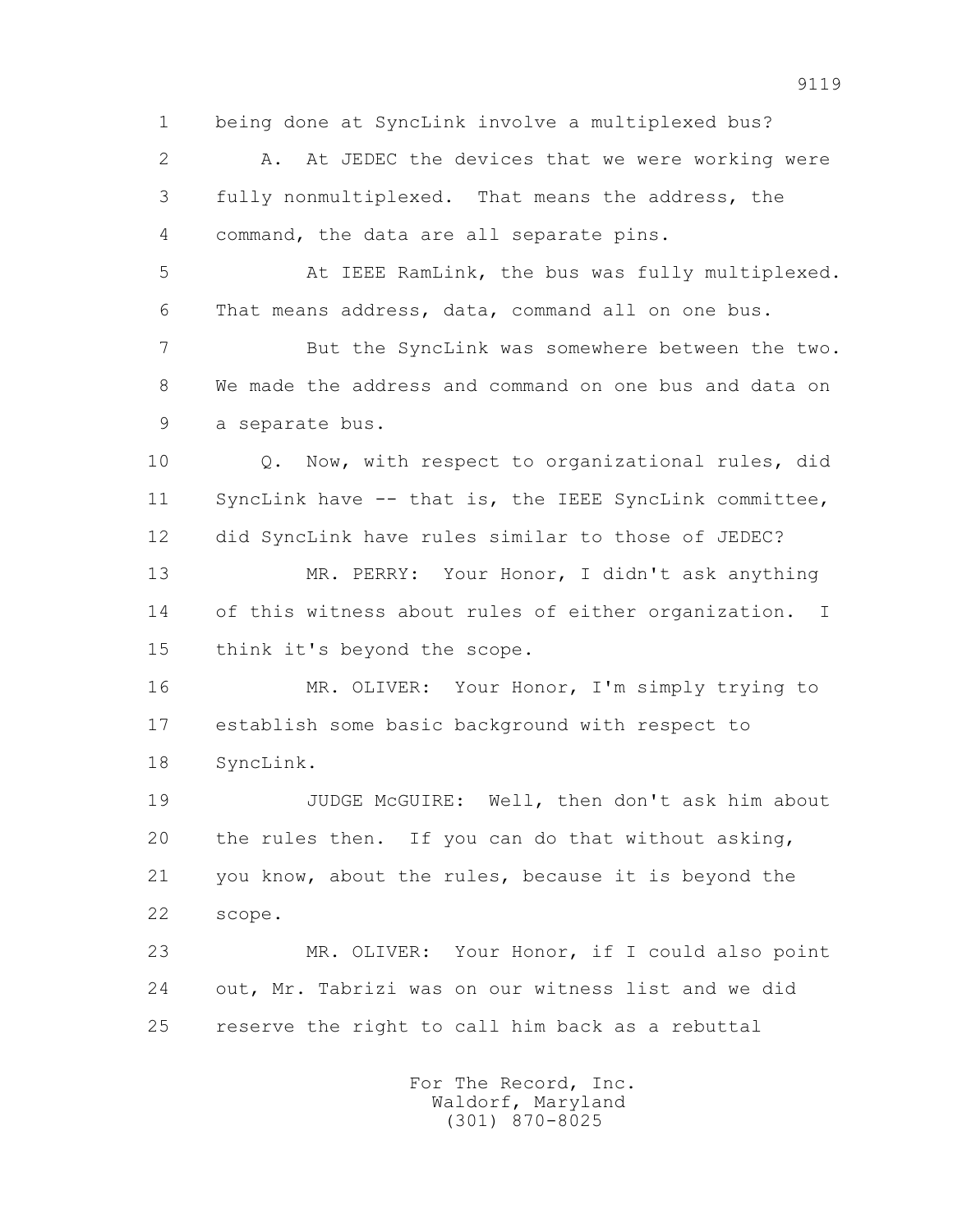1 witness, and rather than forcing us to call him a 2 second time, we would appreciate as a courtesy, as we 3 extended to respondent, the opportunity to go beyond 4 the scope on certain issues in order not to have to 5 call him back a second time. 6 MR. PERRY: It's really not a courtesy issue, 7 Your Honor. Mr. Tabrizi is not on their rebuttal list.

 8 They chose not to call him in their case in chief, and 9 that means they're limited to what's in the scope. We 10 have a tight schedule.

11 JUDGE McGUIRE: Sustained. I mean, that's my 12 holding that I first indicated.

13 BY MR. OLIVER:

 14 Q. Mr. Tabrizi, at some point in time did SyncLink 15 cease being a committee of the IEEE?

16 A. Yes, it did.

 17 Q. Can you please explain what happened? 18 A. As I mentioned earlier, we wanted to productize 19 the IEEE RamLink project into a product that is 20 manufacturable. At the same time, the IEEE, the rules 21 of disclosure and patents were not satisfactory in 22 terms of individual people were represented, not 23 companies, so with all this in mind, we decided to 24 create a consortium to develop a next-generation 25 product.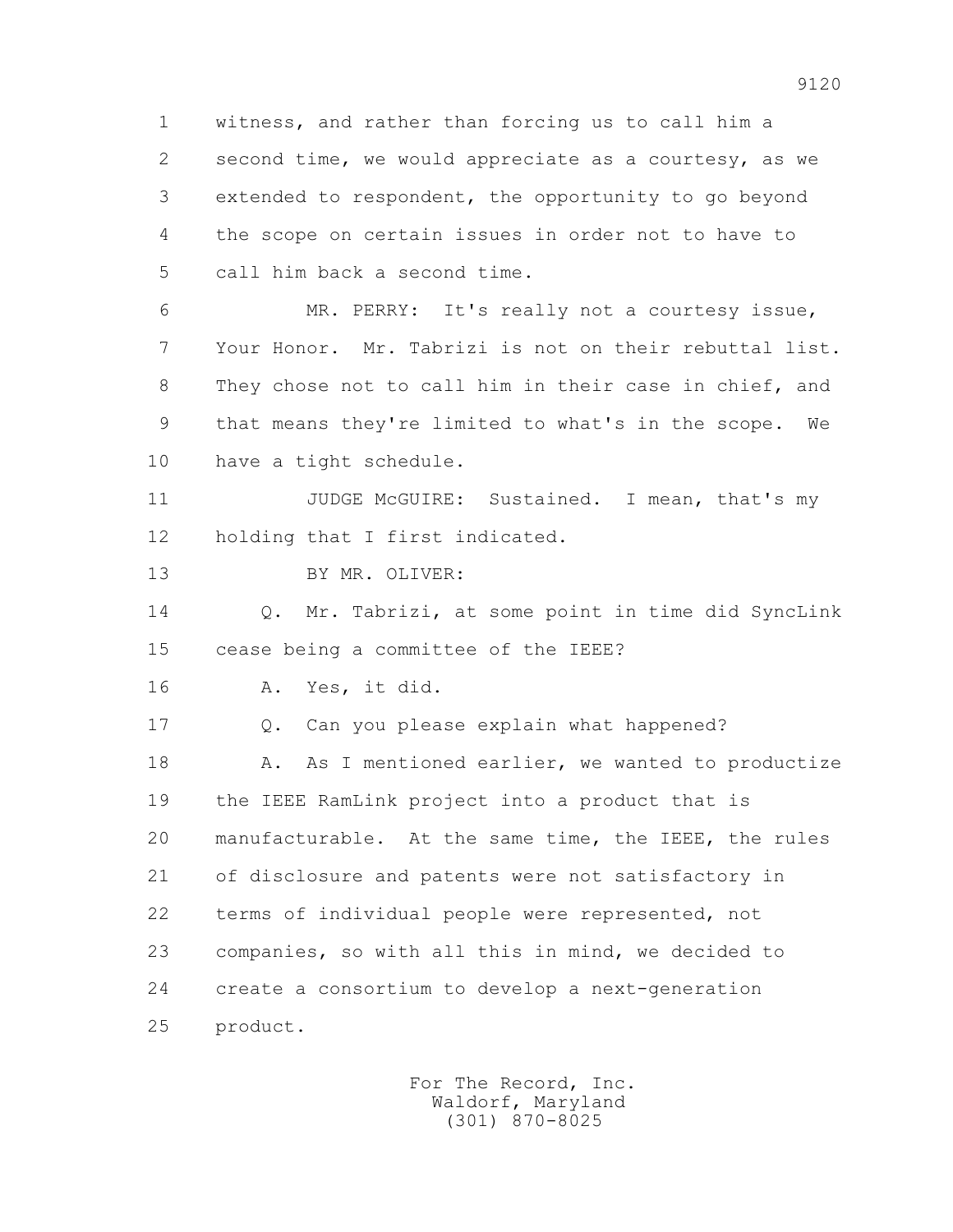1 Q. Now, did you have an official role in the 2 SyncLink Consortium?

 3 A. Yes. I was nominated and elected as the 4 chairman for the SyncLink Consortium.

 5 Q. What were your responsibilities as chairman? 6 A. My responsibility as the chairman was in many 7 aspect -- one was I was the spokesman for the 8 consortium.

 9 Second, I wanted to promote the SLDRAM 10 activities to make sure that the product gets developed 11 in time. And also within our own companies our job was 12 to promote, so I have to provide material to promote 13 SLDRAM within ourselves.

14 0. Now, what was your understanding of the goals 15 of the SyncLink Consortium?

16 A. To develop the next-generation open standard, 17 royalty-free device specification that could meet the 18 customer requirement.

 19 Q. Now, based on your understanding, why was the 20 consortium formed outside of the IEEE?

 21 A. One of the main reason I believe was the patent 22 policy and openness about individual members sharing 23 the information without worrying about somebody getting 24 a patent.

25 Q. Was there any issue with respect to funding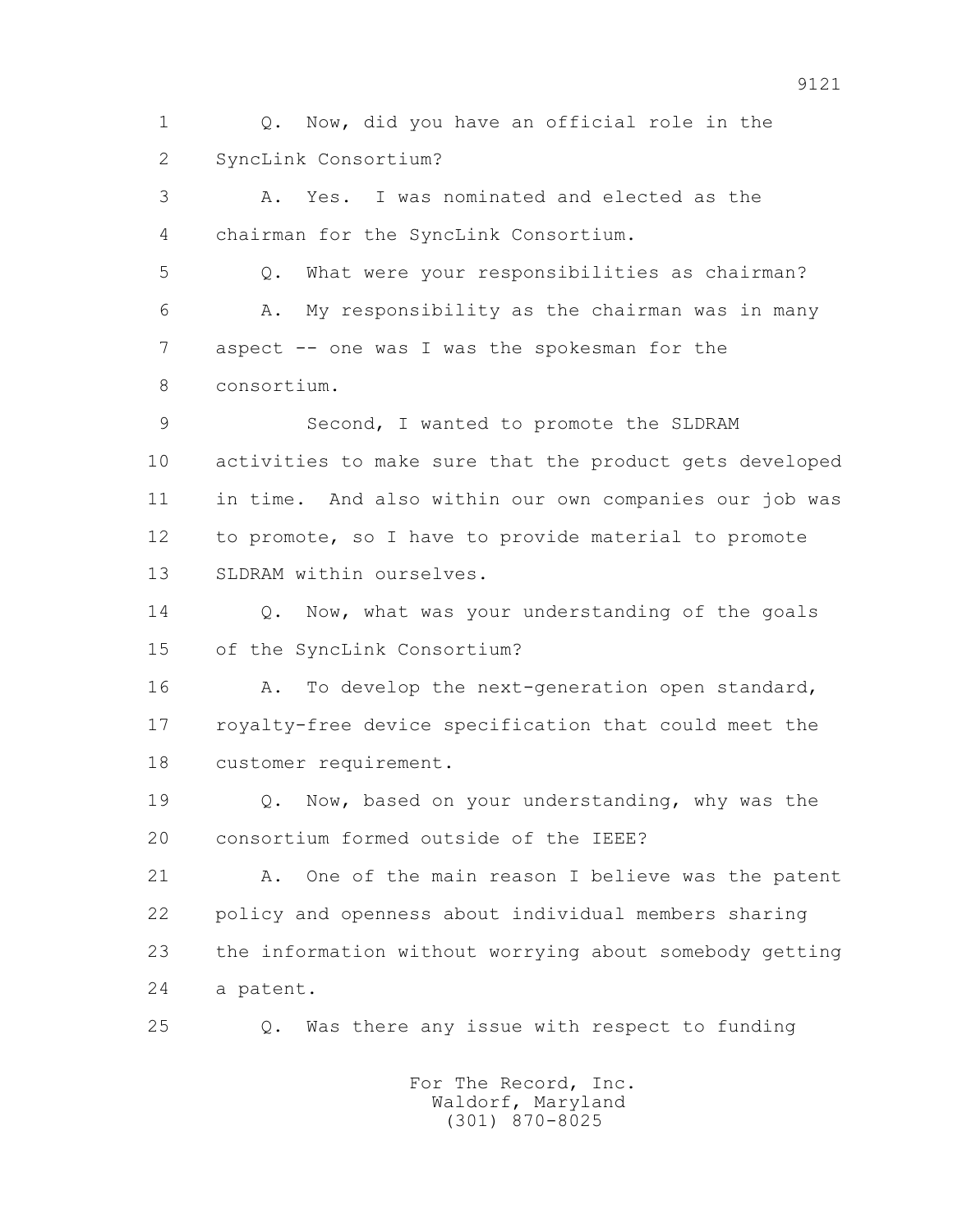1 involved in the decision to form the

2 SyncLink Consortium outside the IEEE?

 3 A. Yes. As I mentioned earlier, we wanted to 4 develop the next-generation product, so we needed to 5 fund development of a test chip, development of actual 6 prototype, work with the users to develop a board, test 7 this board, so all of these things was being done at 8 the consortium.

 9 Q. Now, you had mentioned a concern about the 10 policy of the IEEE as not being suitable for the 11 SyncLink Consortium.

 12 Can you please explain in a little more detail 13 what the concern was with respect to the IEEE policy? 14 A. Again, the IEEE policy, since the individual 15 participants were representing themselves, they were 16 not representing any company, they had no obligation 17 to, in terms of patent disclosure. It was kind of 18 vague enough. It wasn't like JEDEC, very solid patent 19 disclosure.

 20 And also we wanted to have cross-licensing 21 among the members, so if somebody brings an idea that 22 we utilize in the standard, we wanted to make sure it's 23 open and is cross-licensed.

 24 MR. PERRY: Your Honor, excuse me. There was a 25 motion to exclude Mr. Keefauver, who we wanted to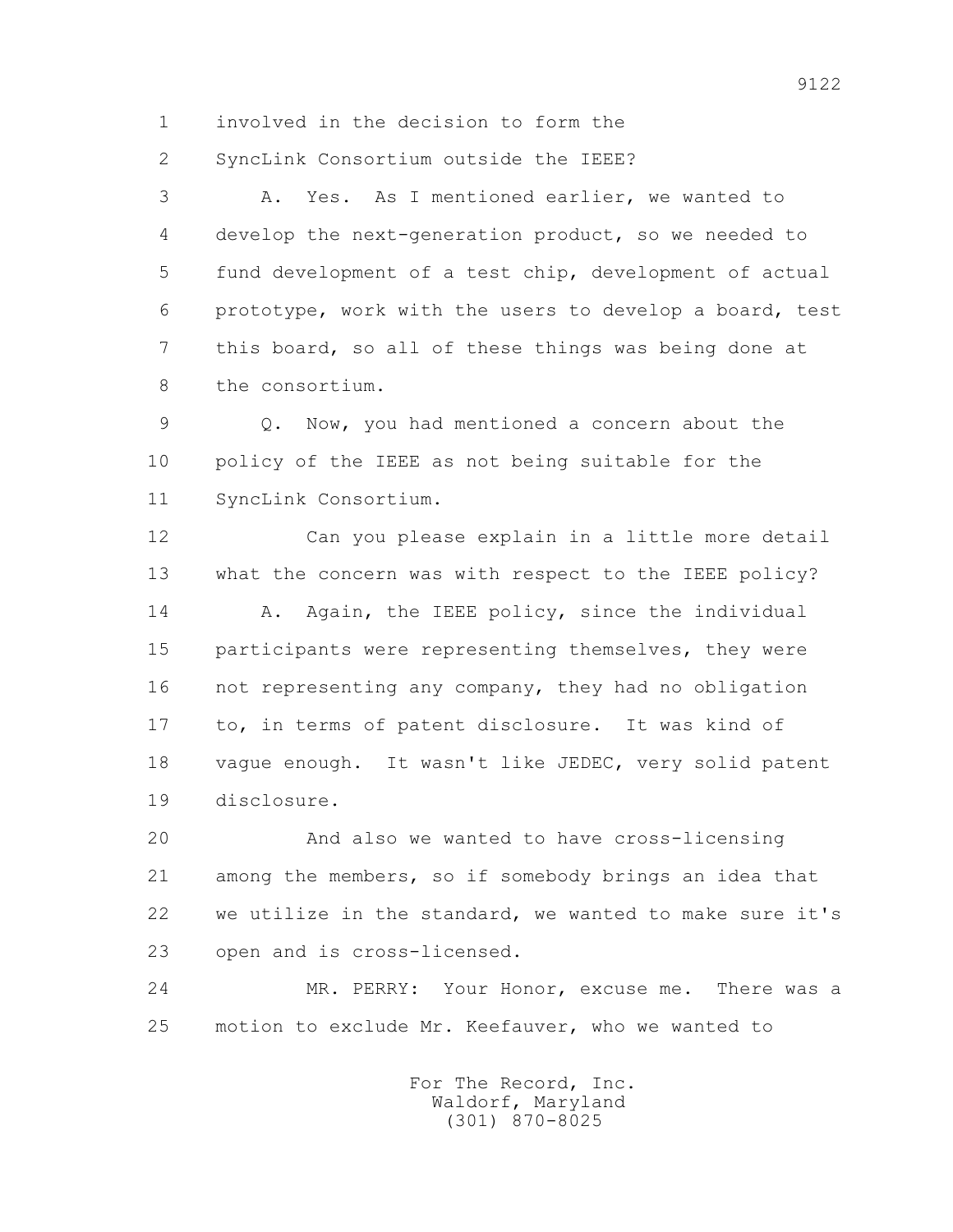1 testify before this hearing about patent policies of 2 other standard organizations. We would move to strike 3 that testimony or we would move to have the right to 4 bring in Mr. Keefauver.

 5 JUDGE McGUIRE: You do not have the right to 6 bring in Mr. Keefauver because I've already ruled 7 against that, so you do not have that right.

 8 MR. PERRY: I'm sorry. I didn't mean to get 9 hot on that. It's just that motion was hard-fought. 10 We lost an expert. They said other patent policies of 11 other organizations are completely irrelevant.

 12 JUDGE McGUIRE: And that's going to apply here 13 as well, Mr. Oliver.

 14 So I'll let you comment, though, if you wish. 15 MR. OLIVER: I believe we thought Mr. Keefauver 16 to explain how -- an expert opinion as to what the 17 JEDEC rules were. This question goes solely to why the 18 SyncLink Consortium was formed. It has nothing to do 19 with how one interprets --

 20 JUDGE McGUIRE: Wouldn't the testimony -- he 21 can testify as to the -- how SyncLink was formed based 22 on his personal knowledge, but I thought the answer as 23 well entailed the policy of JEDEC. Is that not correct 24 or am I missing something?

25 MR. PERRY: It was IEEE, Your Honor.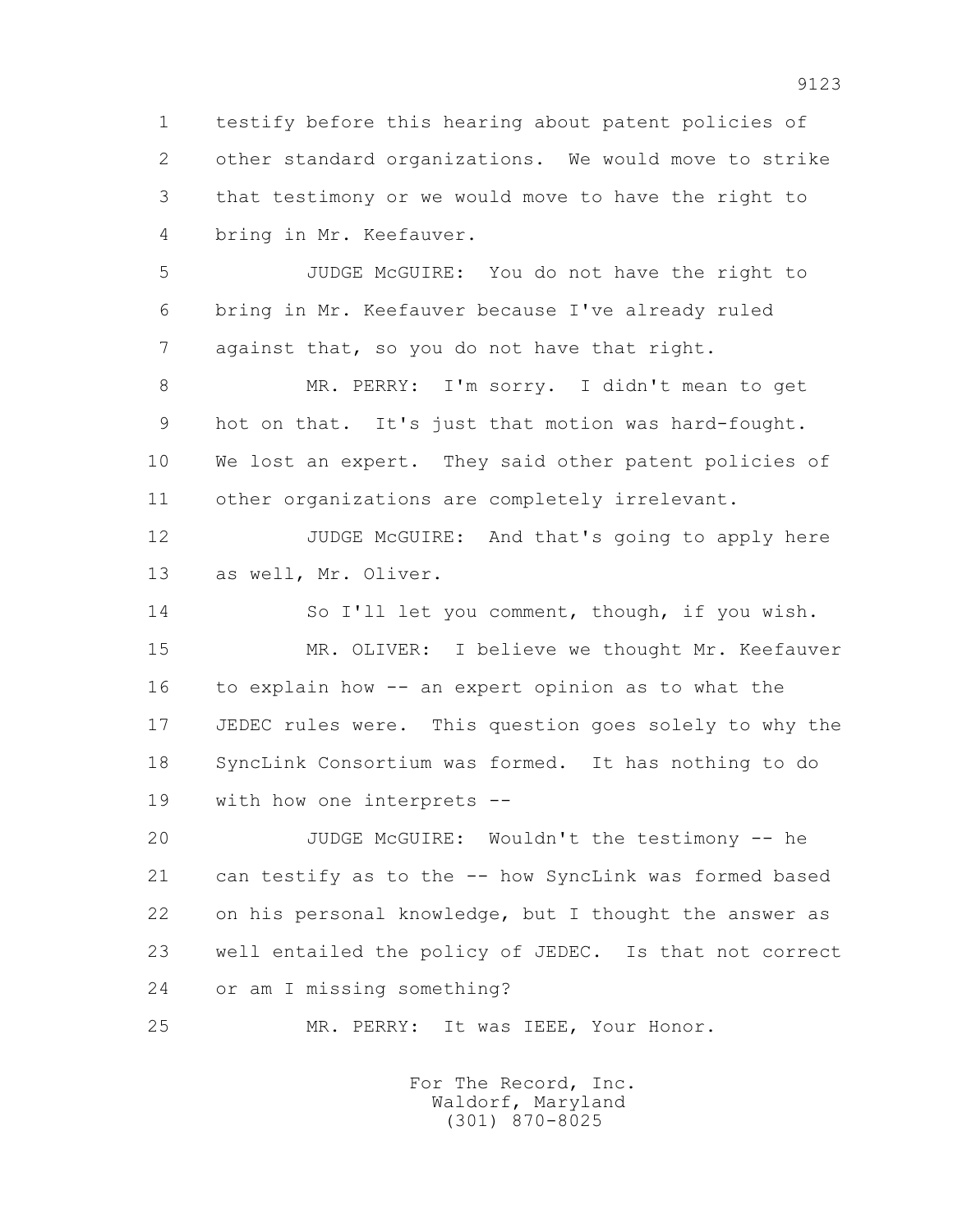1 JUDGE McGUIRE: IEEE. 2 Then he will not be allowed to testify 3 regarding -- I will uphold that motion as it pertains 4 to testimony only regarding the IEEE. 5 MR. PERRY: And I do apologize, Your Honor. 6 JUDGE McGUIRE: I'm sorry? 7 MR. PERRY: I do apologize for getting upset. 8 JUDGE McGUIRE: All right. But I will -- I 9 will accept the answer regarding how SyncLink was 10 organized and its patent policy. 11 Are we clear on that? 12 MR. OLIVER: Yes, I think we are, Your Honor. 13 JUDGE McGUIRE: All right. 14 BY MR. OLIVER: 15 Q. At the time that the SyncLink Consortium was 16 formed, what was its organizational structure? 17 A. At the beginning, we formed different task 18 groups. One mainly was technical. The other one was 19 business. And at some point later we created the 20 patent committee as well. 21 Q. And at some point in time was a corporation 22 formed? 23 A. Yes. From when we split up from the IEEE, we 24 created an incorporation and we have bylaws. 25 Q. Now, as you understood it, at the time that the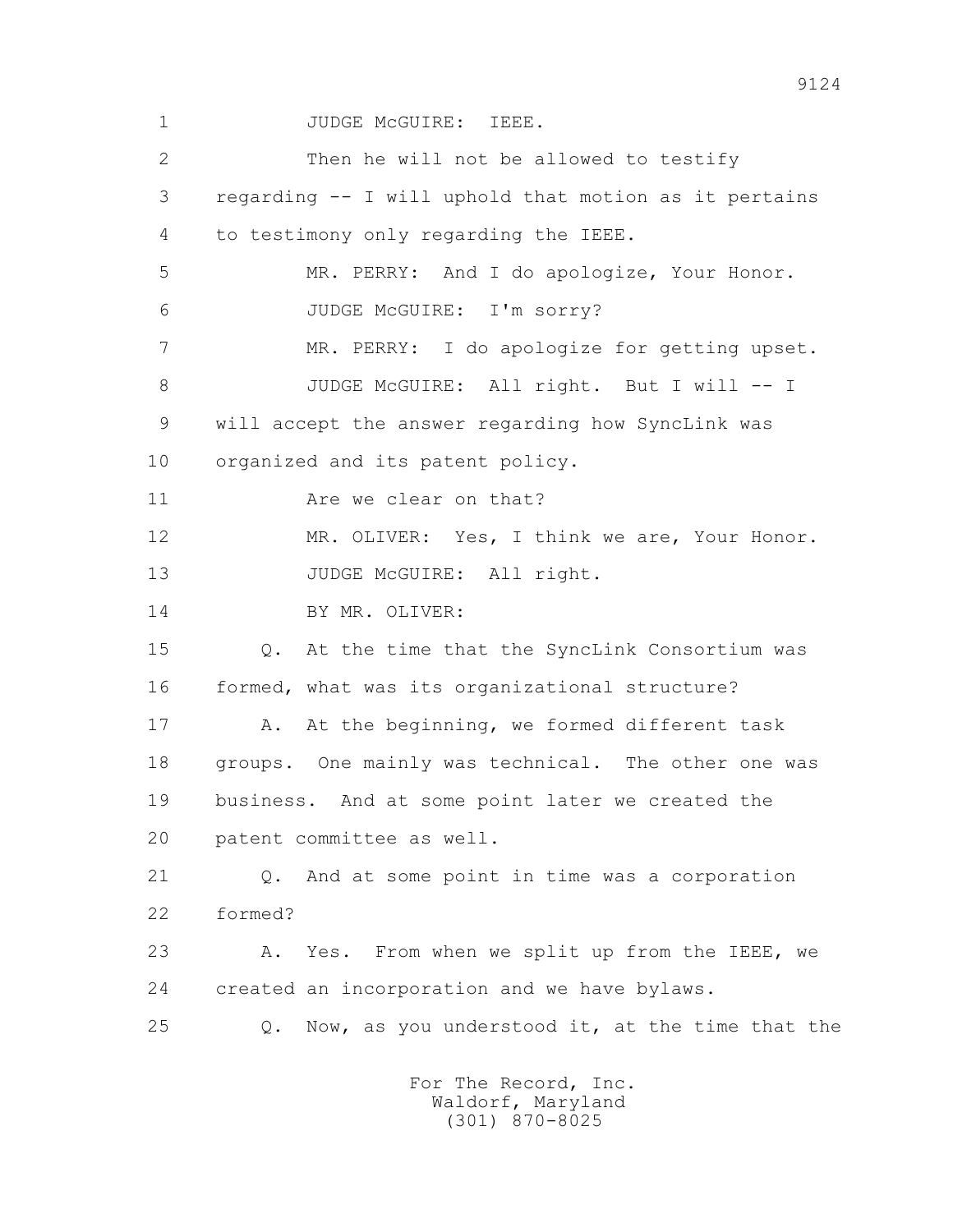1 SyncLink Consortium was formed, did the consortium 2 intend to apply for patents in its own name?

3 A. Yes, we did.

 4 Q. Based on your understanding, why was it decided 5 that the consortium should apply for patents?

 6 A. There were a lot of concern that a lot of new 7 ideas are coming to this meeting and we have to protect 8 the members. Our patent policy was fully defensive. 9 We just didn't want other people to file patents on our 10 technology.

11 0. Now, at the time that the SyncLink Consortium 12 was formed in 1995, what was your understanding of the 13 policy of SyncLink with respect to royalties?

 $14$   $A$ ,  $W_{\Theta}$  --

 15 MR. PERRY: Excuse me. It's outside the scope. 16 I did not inquire about any patents that SyncLink might 17 own of this witness.

18 JUDGE McGUIRE: Mr. Oliver?

 19 MR. OLIVER: Your Honor, again I'm trying to 20 establish some background with respect to the 21 SyncLink Consortium. Mr. Perry asked many questions 22 about the SyncLink Consortium and about

 23 SyncLink Consortium documents. I'm trying to lay these 24 in context.

25 JUDGE McGUIRE: I'll entertain it to that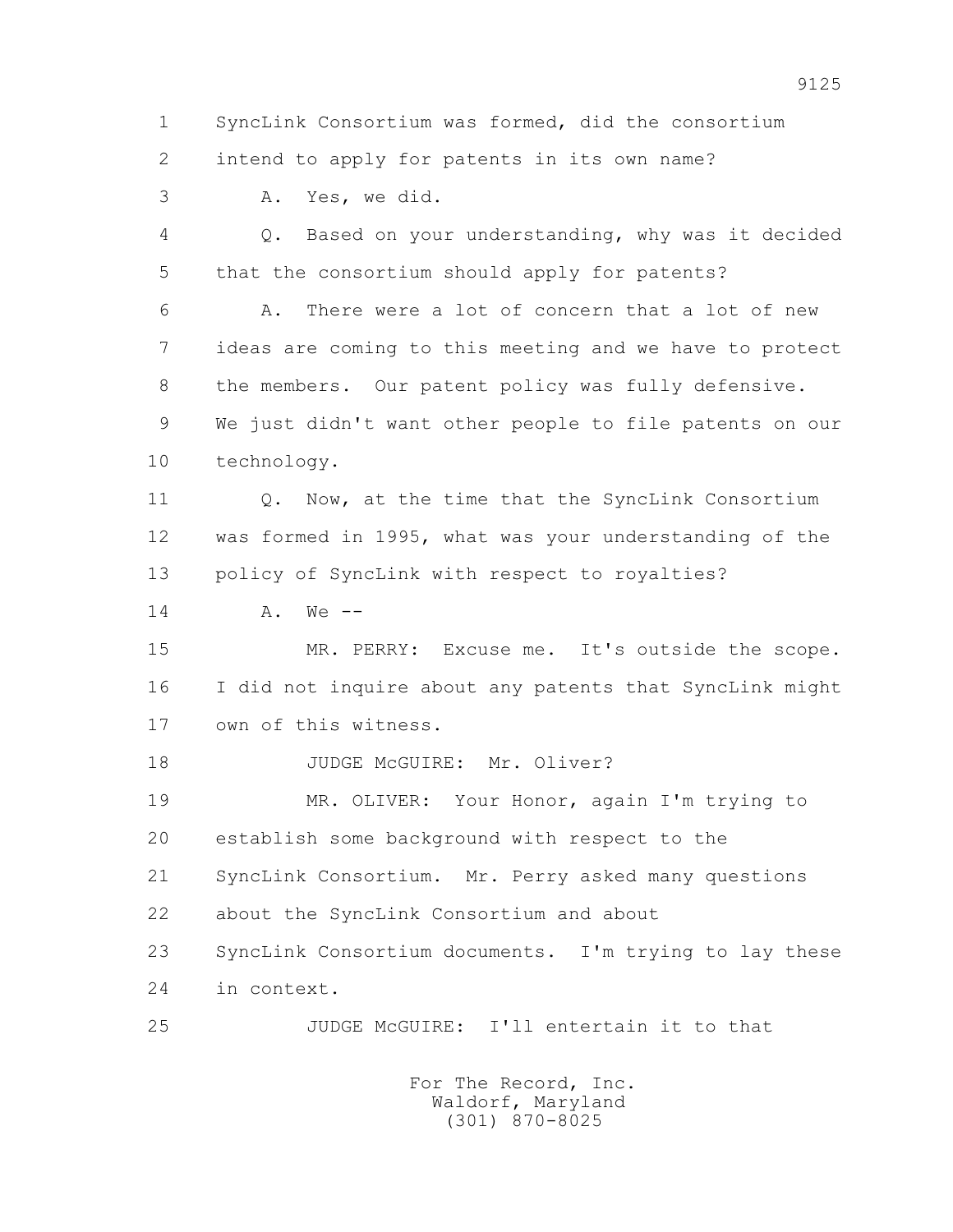1 extent, but I'm going to keep a pretty close hold on 2 this. If he gets too far beyond what I thought was the 3 issue of the scope, then I'll cut you off. 4 MR. OLIVER: Thank you, Your Honor. 5 BY MR. OLIVER: 6 Q. Mr. Tabrizi, do you have the question in mind? 7 A. Yeah. We had never intended -- there was a 8 lot of discussion that we should collect royalty or 9 not, should we have some value for the members, but 10 our goal and my goal was always open standard, no 11 royalty. 12 MR. OLIVER: Could I have just a moment, 13 please, Your Honor. 14 (Pause in the proceedings.) 15 In light of the objection so far, we are 16 skipping some material, Your Honor, and I'm just trying 17 to keep my outline and my colleagues correct. 18 JUDGE McGUIRE: All right. 19 BY MR. OLIVER: 20 Q. Now, Mr. Tabrizi, when you first became 21 involved with the SyncLink Consortium, what did you see 22 as the market for the end product of the consortium's 23 work? 24 A. We were looking at the next-generation main 25 memory architecture that could be used in various of For The Record, Inc. Waldorf, Maryland (301) 870-8025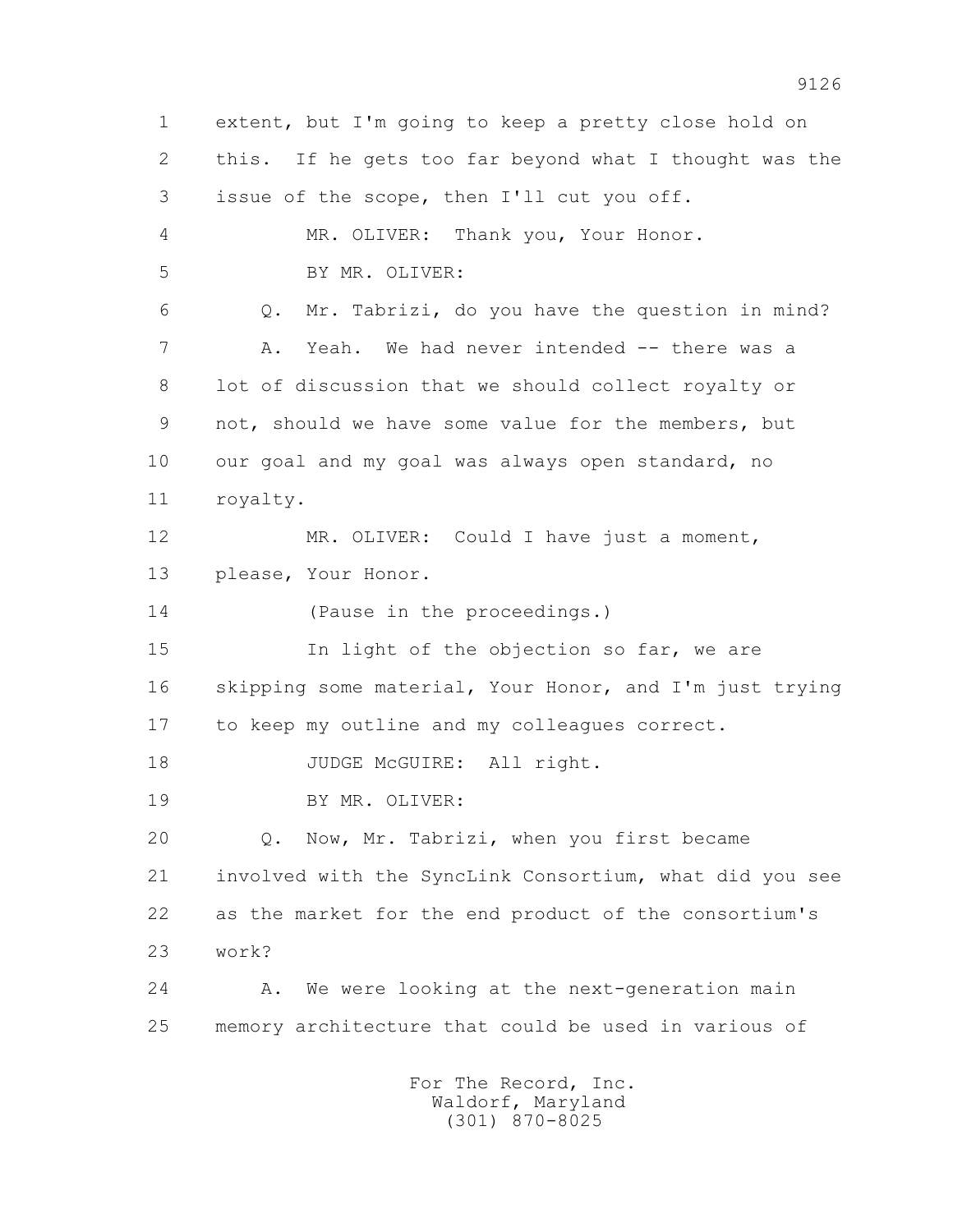1 application, PC, personal computer, servers,

2 workstations, various segments of the market.

 3 Q. Now, how did the SyncLink Consortium go about 4 doing its work?

 5 A. We created a road map. We set a timetable as 6 far as what's our goal in terms of when we're going to 7 have a sample, when we're going to have a spec. We 8 planned on developing an initial test chip, so some 9 companies participated in developing test chip. 10 Hyundai and Mitsubishi developed test chip. IBM 11 developed a motherboard. Micron did simulation. HP 12 did environmental analysis.

 13 So the job was shared among the members to 14 develop this -- the infrastructure needed to develop 15 our next spec.

 16 Q. You've mentioned a number of different tasks 17 that different companies were contributing.

 18 Can you explain to us in a little more general 19 terms what the participants were sharing generally 20 within the SyncLink Consortium?

 21 A. So the task was divided. As I said, initially 22 we had to develop a test chip to see how these devices 23 worked from output to input, and then we had to test 24 this test chip, so IBM volunteered to test these 25 devices to see how fast they are going.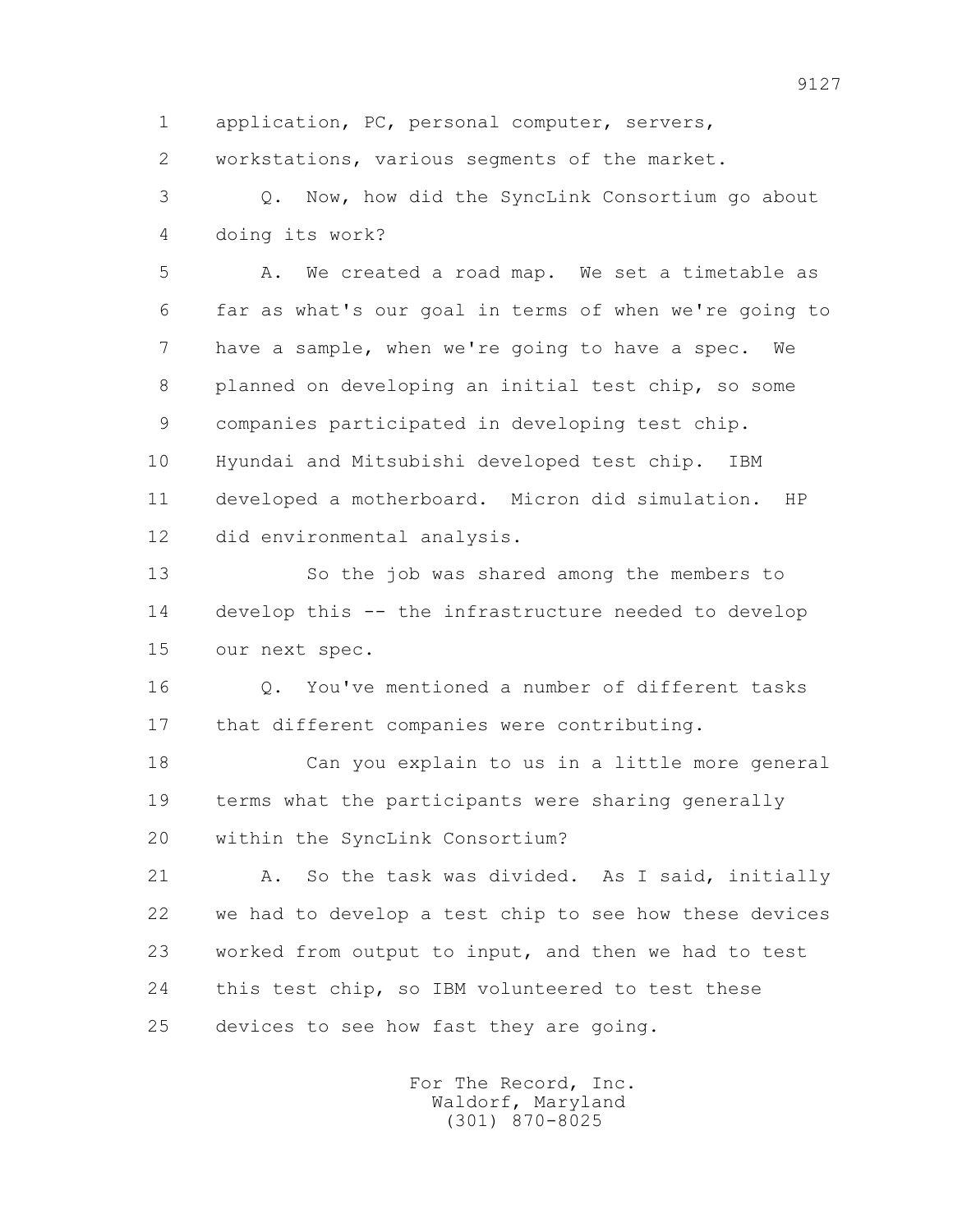1 And meanwhile, we had to apply the test chip 2 knowledge to a PC, personal computer, environment, so 3 HP volunteered to do that.

 4 And there were tester company like Teradyne 5 that was doing the testing and there was packaging 6 company who was trying to define the next-generation 7 package.

8 So every month we get together, we share our 9 data, and we have more action item for the next time. 10 Q. Were there any financial resources shared 11 within the consortium?

 12 A. Yes. The cost of the development of the first 13 chip was divided among all the participants.

 14 Q. Was there -- was there any requirement of 15 contribution of money to the consortium?

16 A. There was.

17 Q. And what was the purpose of that?

18 A. Again, cost-sharing of all the expenses we had. 19 We basically do a special assessment as we needed for 20 different projects.

 21 Q. Was there any know-how or design experience 22 shared within the consortium?

23 A. It was.

24 Q. Can you please explain that?

25 A. Sure. Again, our goal was to develop a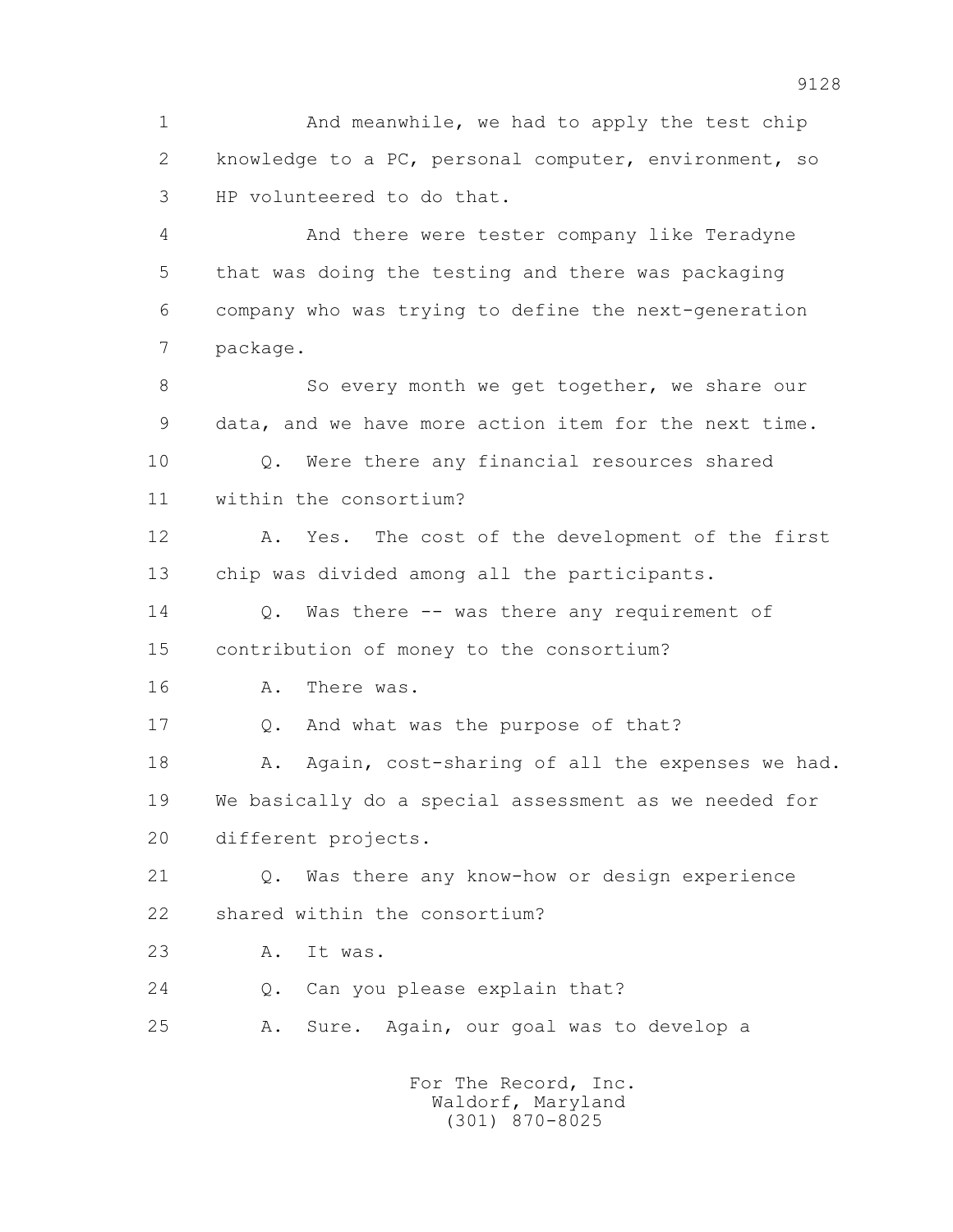1 low-cost high performance, and there were many 2 solutions on the table, and people would come with 3 pluses or minuses on each proposal, and we looked at it 4 in very detail, and certain companies have more 5 expertise than others, but they would take tasks back 6 to their company to do further analysis. 7 MR. OLIVER: May I approach, Your Honor? 8 JUDGE McGUIRE: Yes. 9 BY MR. OLIVER: 10 Q. Mr. Tabrizi, I've handed you a document marked 11 RX-785. It appears to be an e-mail from 12 Peter Gillingham to you and a number of others dated 13 October 12, 1996, so I'll give you a moment to look at 14 that document. 15 (Pause in the proceedings.) 16 A. Yes. 17 Q. Do you recognize RX-75? 18 A. Yes, I do. 19 Q. And what is this document? 20 A. This document is a proposal by MOSAID at the 21 request of the consortium asking for the scope of 22 development of a prototype chip. 23 Q. If I could ask you to turn, please, to the 24 second page. 25 A. Yes.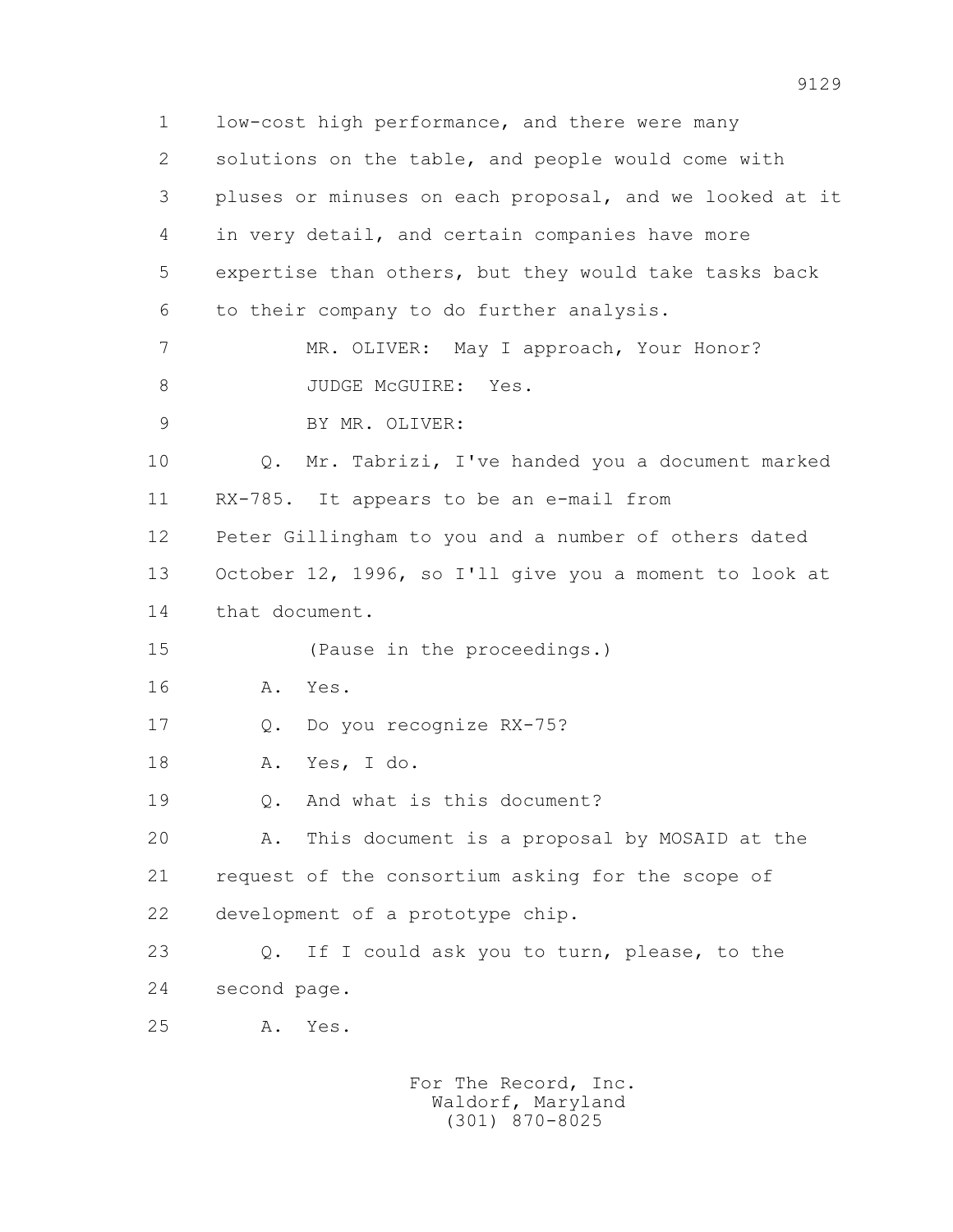1 Q. The first full paragraph there begins, "MOSAID 2 is willing to implement the SLDRAM in any conventional 3 64M process selected by the consortium." 4 Do you see that? 5 A. I see that. 6 Q. Could you please explain for us first of all 7 what MOSAID was proposing to do at this point. 8 A. MOSAID is a design house. They don't have 9 their fab. They were willing to design a 64-meg device 10 for the consortium members. 11 Q. By the way, were they doing this on a voluntary 12 basis or how was this taking place? 13 A. No. They're a design house. They do this for 14 money. We contracted them. I believe it cost about 15 two to three million dollars to do this project. 16 Q. And when you say that "we contracted," who was 17 the contracting party with MOSAID? 18 A. SLDRAM Consortium members. 19 Q. Did the consortium members independently 20 contract with MOSAID or was it the consortium itself 21 that contracted MOSAID? 22 A. SLDRAM Inc., the incorporation, did the 23 contract with MOSAID. 24 Q. The paragraph then continues: "This may be a 25 difficult choice because a consortium member may not For The Record, Inc. Waldorf, Maryland (301) 870-8025

9130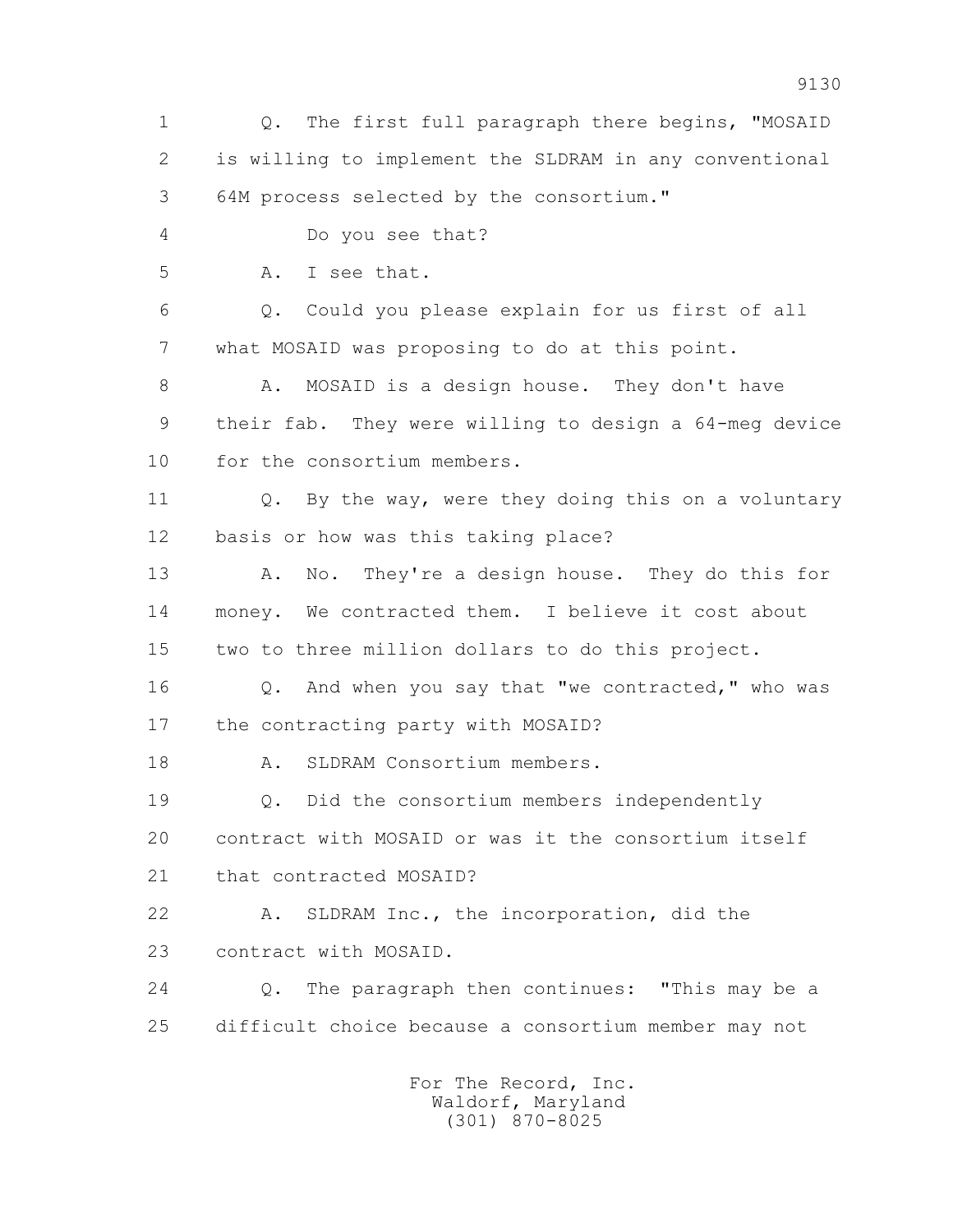1 want to disclose their process capabilities to other 2 members. MOSAID can keep all process documentation 3 confidential, but we would also have to prevent 4 distribution of schematics, layout and other 5 deliverables to other consortium members." 6 And then the final sentence: "The selection of 7 a pure foundry that can be accessed independently by 8 all consortium members may solve these problems." 9 Do you see that? 10 A. I see that. 11 Q. Can you explain your understanding of the issue 12 that's being discussed in that paragraph? 13 A. Yes. Each company's process technology or 14 process parameters are very confidential data and we 15 kept that very confidential to ourselves. And our 16 concern was that if, for example, Hyundai shared their 17 product process information with MOSAID, then MOSAID 18 had to share that information with other members, and 19 we weren't willing to do that. 20 Q. Now, within Hyundai, did you take any steps to 21 try to obtain support within Hyundai for SyncLink? 22 A. Yes, I did. 23 Q. What did you do? 24 A. There were various phases to this. Between -- 25 prior to '96, actually the next-generation memory was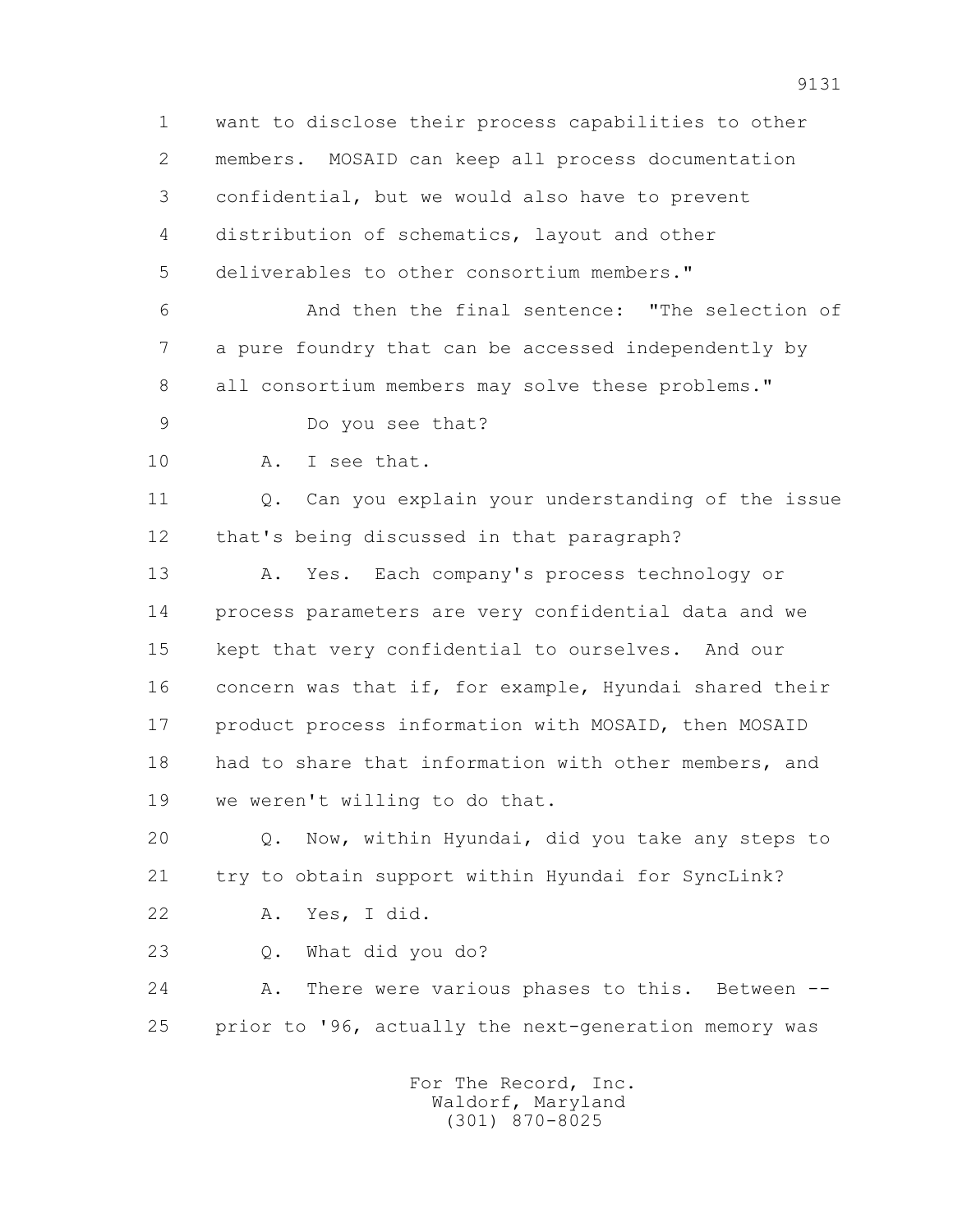1 an open -- any technology could have an option, 2 SLDRAM, DDR or Rambus. I felt that within our company 3 we can promote SLDRAM to be the next generation, so I 4 wanted to convince my management that open standard 5 has a benefit to both ourselves and to the consumer 6 and I was begging their support for continued 7 development.

 8 Q. I think you've already partially answered this 9 question, but to your understanding, was Hyundai 10 considering producing other next-generation DRAMs at 11 that time?

12 A. Yes. We were producing DDR and we were 13 producing Rambus, and SLDRAM was in the development 14 stage.

 15 Q. Now, in the 1995 time frame, did you favor 16 Hyundai obtaining a license from Rambus?

17 A. Yes, I did.

18 Q. Why?

 19 A. At that time we felt that Rambus has good 20 patents on the packet-based DRAM, the Rambus 21 architecture, and we felt for certain product in 22 application has a very good potential, so what we 23 recommended our management that we should sign Rambus. 24 Q. Now, in trying to obtain internal support 25 within Hyundai for SyncLink, was it ever part of your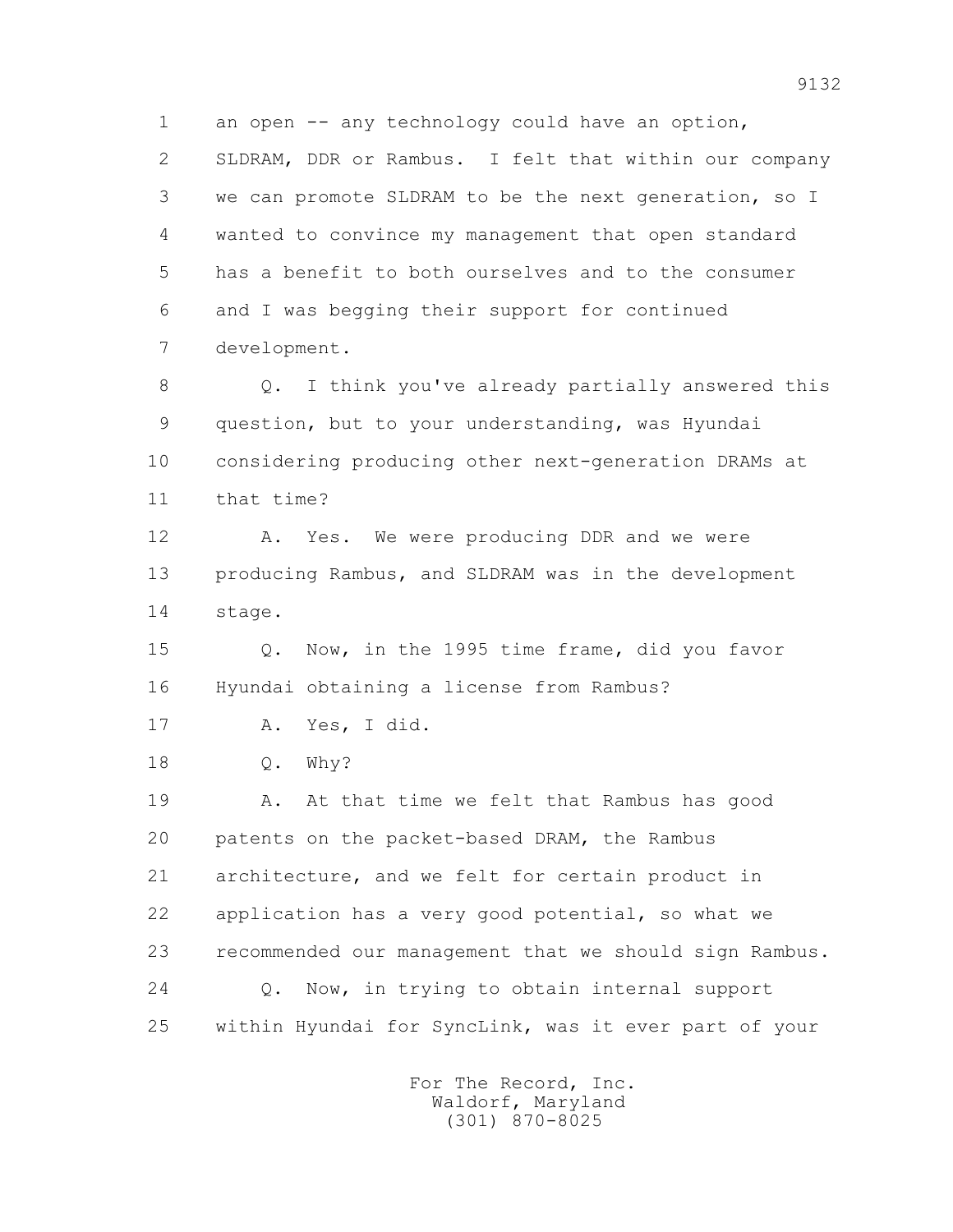1 personal strategy to convince your managers at Hyundai 2 to stop supporting RDRAM?

 3 A. No. I felt very strong for both of them. 4 Q. And in trying to obtain internal support for 5 SyncLink, was it ever part of your personal strategy to 6 convince your managers at Hyundai to reduce the level 7 of support that they were providing for RDRAM? 8 **A.** No. 9 Q. Were you successful in convincing your 10 managers to provide some level of support for

11 SyncLink?

 12 A. They kept the SyncLink project active with 13 minimum support and they were putting a lot of 14 resources on Rambus and DDR.

 15 Q. Now, you mentioned that Hyundai was supporting 16 three DRAM architectures. Actually I think you said 17 they produced two of them.

 18 I'd like to take you back to a slightly earlier 19 time frame, to 1996. And I assume that in 1996 Hyundai 20 at that time was not producing Rambus or DDR; is that 21 right?

 22 A. I believe we were producing the original 23 Rambus, the concurrent Rambus, not the direct Rambus. 24 DDR we were probably in an R&D prototype.

25 Q. Well, with respect to your understanding in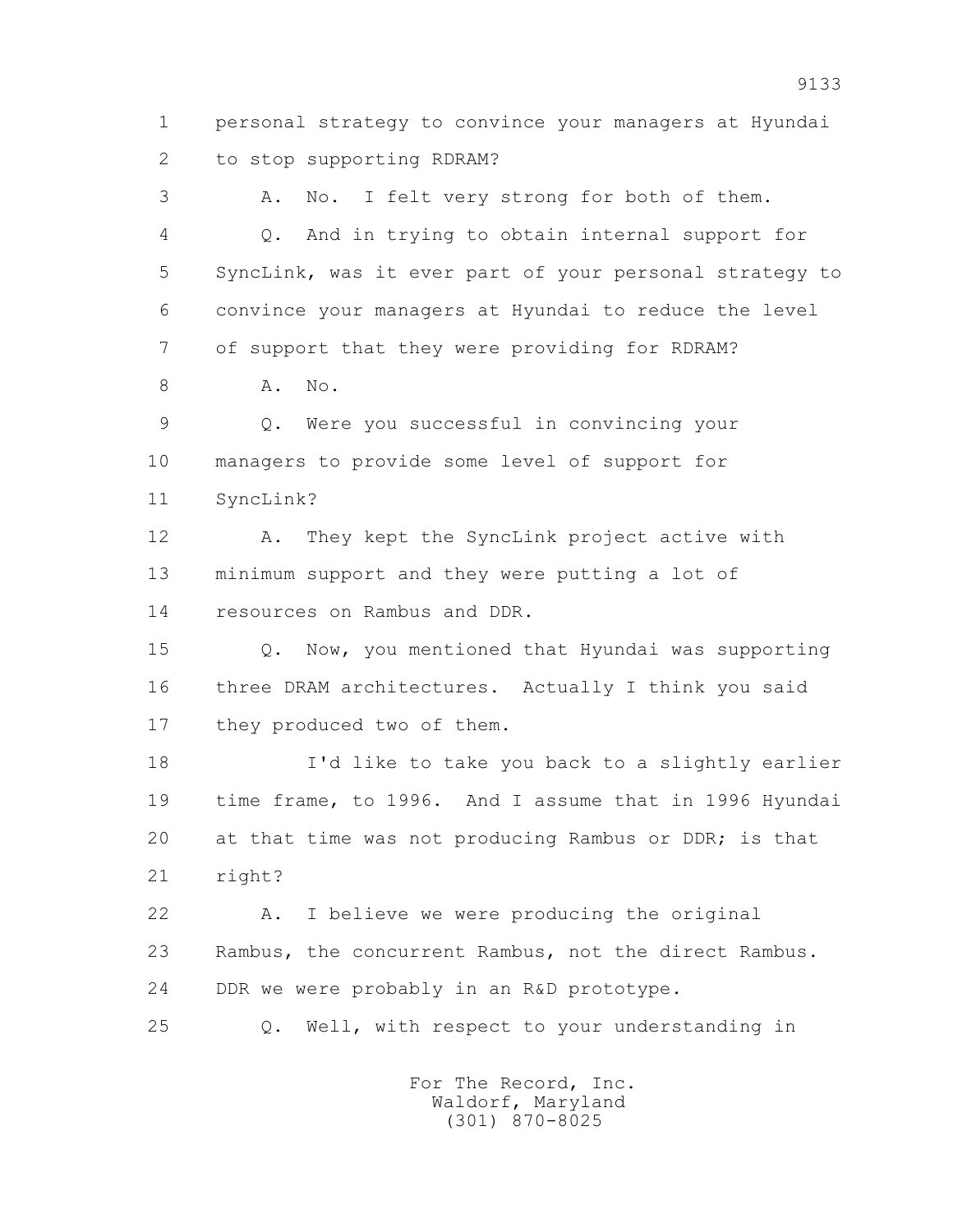1 the 1996 time frame, looking towards the

2 next-generation architecture, based on your

 3 understanding, who would determine which of the three 4 architectures to buy?

5 A. The customer.

 6 Q. With respect to selecting among these three 7 architectures, what role, if any, did you understand 8 that Intel would have?

 9 A. Sure. Intel has a major role. Intel builds 10 processors, microprocessors, and they also build this 11 bridge or the chipset that connects the processor to 12 the memory, so whatever this bridge requires we have to 13 produce.

 14 So during late '98 Intel decided that that 15 bridge will exclusively support Rambus.

 16 Q. I believe you meant end of 1996 Intel decided 17 that it would support Rambus?

18 A. Right. Late '96.

 19 Q. Now, based on your understanding in 1996, could 20 DRAM makers introduce SyncLink DRAMs if there are no 21 chipsets available to work with SyncLink?

22 A. No, they could not.

 23 Q. Again, based on your understanding in 1996, 24 could DRAM makers introduce SyncLink DRAMs if Intel did 25 not produce supporting chipsets?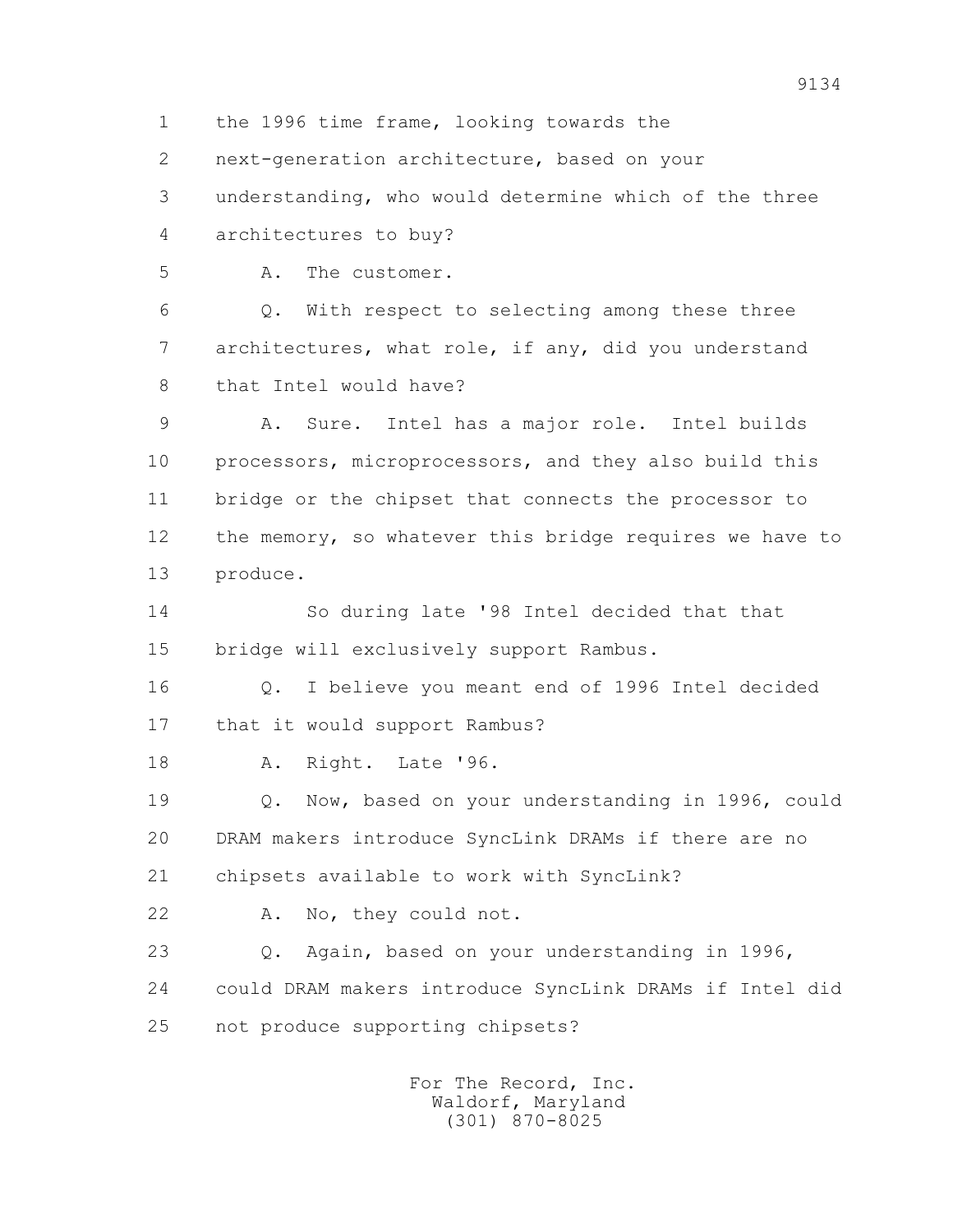1 A. There is still a remaining market that Intel 2 doesn't have. Other than Intel processors, there are 3 UNIX-based processor. There is Apple-based computer 4 Macintosh. They use Motorola processors. And there 5 are other application that we felt that Rambus did not 6 fit like a server application, Rambus could not work 7 in there, so we felt SLDRAM can play in the server 8 market.

 9 Q. Now, a moment ago you referred to the Intel 10 decision to support Rambus as its exclusive choice for 11 main memory in connection with before.

 12 That occurred in late 1996; is that right? 13 A. That's correct.

14 0. Now, at the time that Intel announced that 15 decision, were you concerned about that decision?

16 A. Very much.

17 Q. Can you please explain why?

 18 A. I believed in options and alternatives and I 19 believe in open standard. I felt that Intel by 20 selecting a sole, exclusive, proprietary solution as 21 their only solution, I felt that the industry really 22 would lose a lot of innovation and would result in 23 having a very costly device, very difficult device to 24 manufacture as exclusive source, so I was very worried 25 about our industry.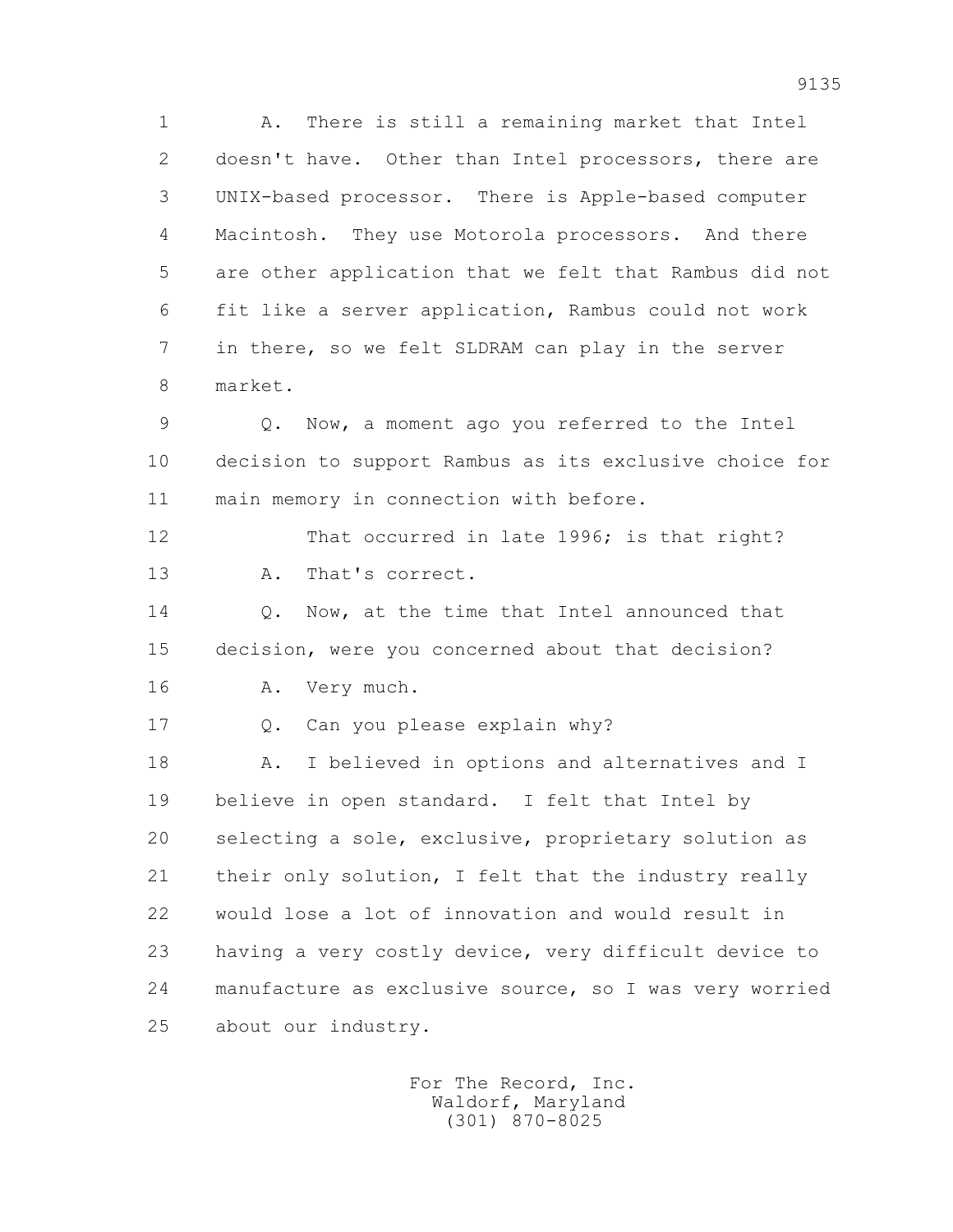1 Q. Now, following Intel's decision to support 2 RDRAM exclusively, did you have any concern about 3 Hyundai's access to future specifications? 4 A. I did. 5 Q. Can you please explain that? 6 A. Yes. I had prior experience with Intel that 7 they would control which company can get a spec and 8 which company cannot get a spec. A spec is a 9 specification. And really for me it was very hard 10 trying to obtain a spec from Intel, so if I don't have 11 a spec, I cannot build anything, so my whole company 12 will be in jeopardy if Intel decide that they don't 13 want to share their spec with Hyundai. 14 Q. We discussed a moment ago your efforts to 15 convince your management to support SyncLink. 16 Now, with respect to the 1996, late 1996 time 17 period, can you give an approximate estimate as to your

 18 understanding of the support that Hyundai was providing 19 for Rambus architecture?

 20 A. Yes. Rambus was a fully multilevel project 21 within our company. We had at least two or three 22 project and engineering team working on various Rambus 23 project at that time.

 24 Q. Can you give some idea of the number of 25 engineers that were working to support the Rambus

> For The Record, Inc. Waldorf, Maryland (301) 870-8025

9136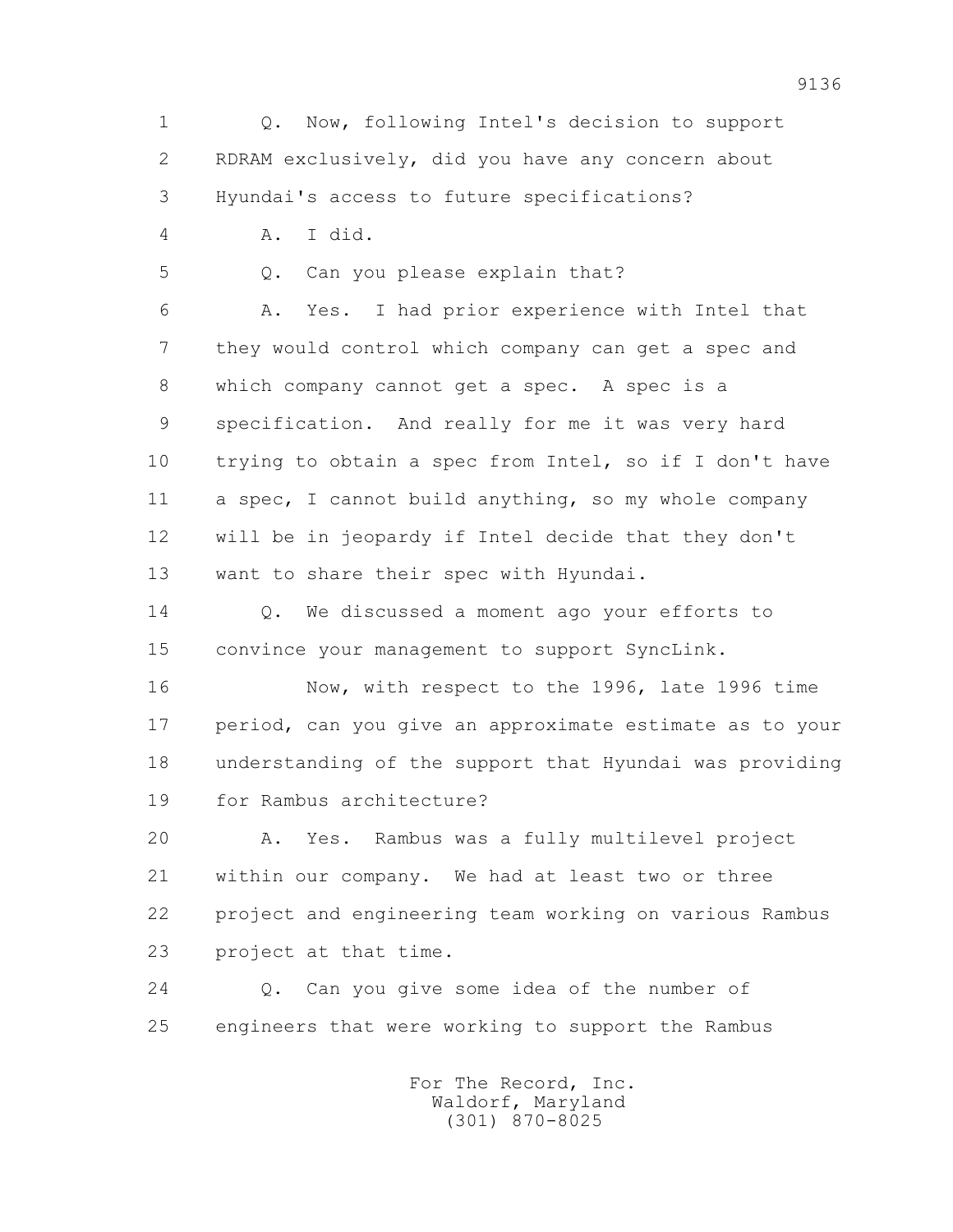1 architecture?

 2 A. I can say easily that there were about a 3 minimum of 50 engineers working on Rambus project. 4 Q. Now, at that time was Hyundai also supporting 5 JEDEC-compliant DRAMs? 6 A. Yes. We had many project on JEDEC-compliant 7 DRAM, and as you know, continuously we shrink products, 8 so continuously we have to put resources on it. So we 9 had many, many JEDEC standard project. 10 Q. Now, in the late 1996 time frame, can you give 11 some idea as to how much support Hyundai was providing 12 to the SyncLink architecture? 13 A. I can tell you that I was getting maybe one or 14 two engineers, if any, full-time. 15 Q. Now, what impact, if any, did the Intel 16 announcement that it would support RDRAM as its 17 exclusive choice for next-generation memory have upon 18 the amount of support that Hyundai put behind the 19 SyncLink architecture? 20 A. They -- management wanted to basically reduce 21 or basically eliminate the project because they felt 22 that the Intel has spoken and Rambus will be the next 23 generation, so there is no need for SLDRAM. 24 Q. Did you continue to advocate a place for 25 SyncLink within Hyundai?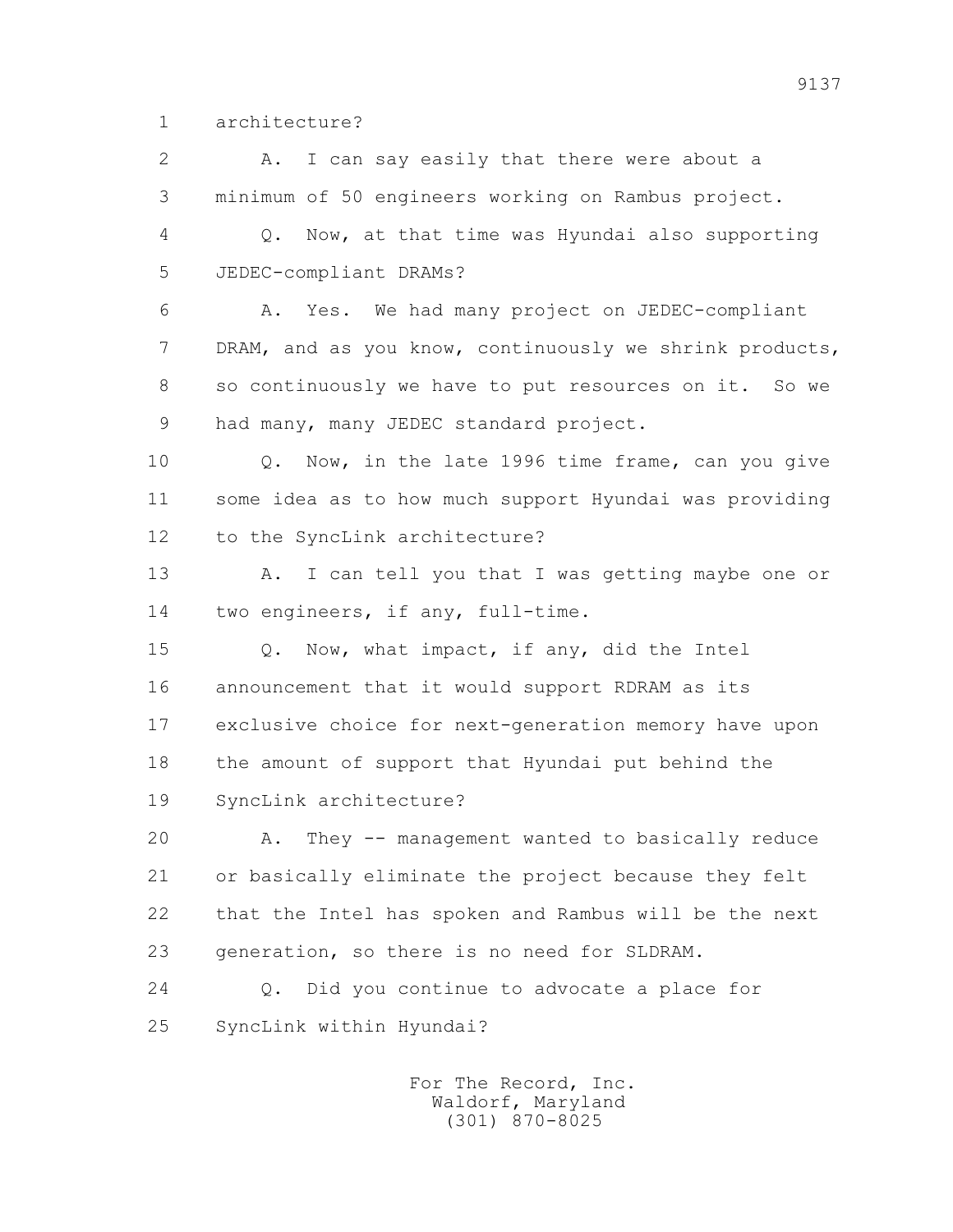1 A. I always advocate that we should continue at 2 least the development work and make sure there is an 3 open standard out there as alternative.

 4 Q. Can you please explain why you continued to 5 promote SyncLink within Hyundai?

 6 A. First of all, I had a lot of reservation about 7 Rambus. I knew it's very difficult to manufacture, 8 and SLDRAM was not as revolutionary as Rambus, not as 9 basic as SDR, so it was kind of a half way, and I felt 10 that SLDRAM could be a cost-effective alternative to 11 Rambus.

12 Q. Now, this morning you were asked about a 13 meeting among executives in January of 1997. Do you 14 recall that?

15 A. Yes, I do.

 16 Q. What in your understanding was the purpose of 17 that meeting?

18 A. After the Intel announcement, I had to decide 19 either to stop the efforts or to get some level of 20 support from the DRAM companies to continue at least 21 our development activity, standard activity. I felt 22 that after the Intel announcement we would lose all 23 those activity.

 24 Q. Why did you think as of January or late 1996 or 25 January of 1997 that after the Intel announcement you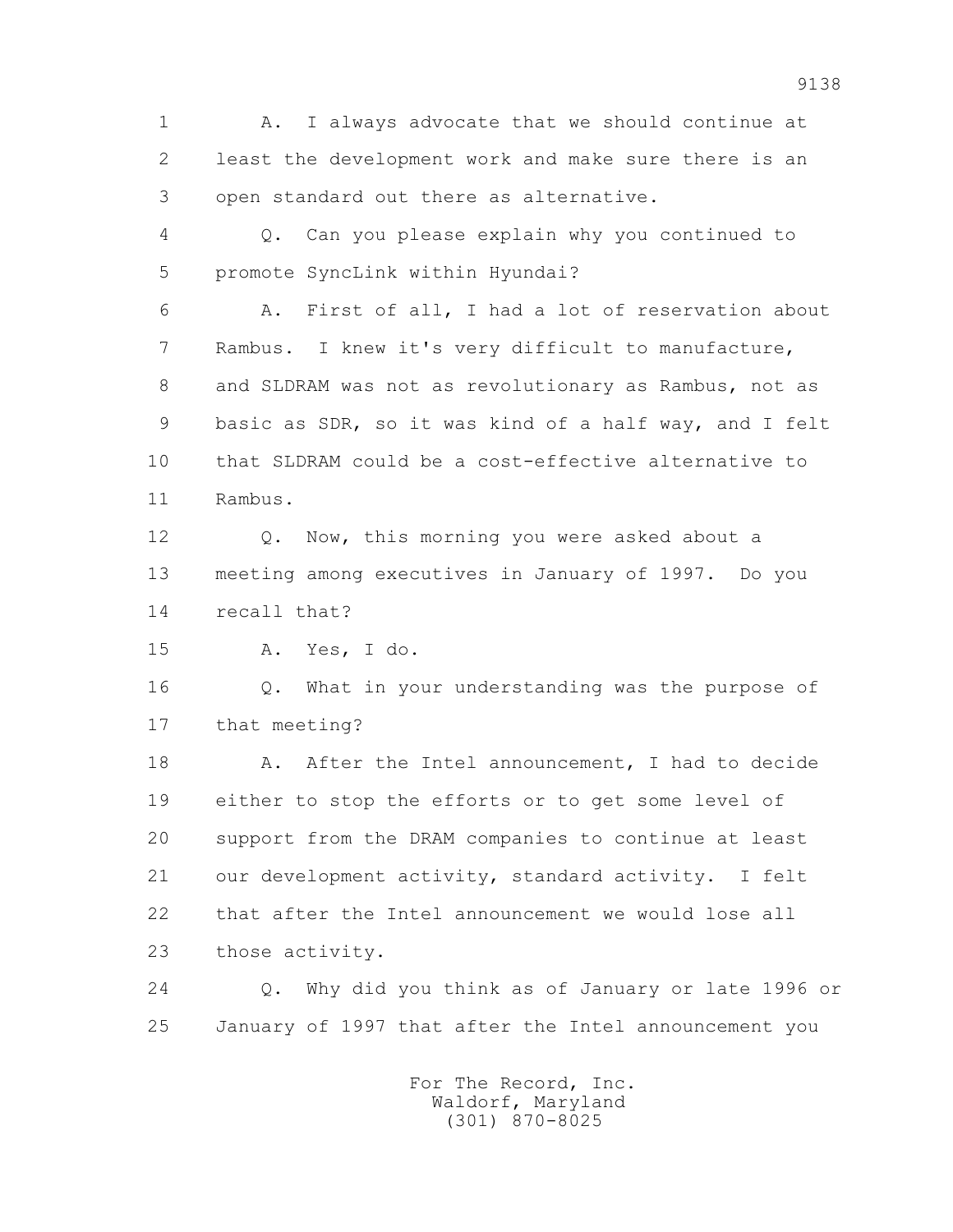1 might lose support for SyncLink?

| $\mathbf{2}$ | Because, as you know, Intel domination with the<br>Α.            |
|--------------|------------------------------------------------------------------|
| 3            | personal computer is about 80 percent of the market,             |
| 4            | so -- and also the design resources was very difficult           |
| 5            | to get, so our management is trying to minimize the              |
| 6            | number of project, and since Intel was already decided,          |
| 7            | SLDRAM was the device, that they did not want to put             |
| 8            | resources, they were not sure about the outlook for              |
| 9            | SLDRAM.                                                          |
| 10           | Now, was it your understanding that during or<br>Q.              |
| 11           | after the meeting in Tokyo in January of 1997 that any           |
| 12           | of the DRAM suppliers present at the meeting agreed to           |
| 13           | support SyncLink to the exclusion of RDRAM?                      |
| 14           | Absolutely not.<br>Α.                                            |
| 15           | Was it your understanding at or after that<br>Q.                 |
| 16           | meeting that all of the DRAM suppliers present agreed            |
| 17           | to support SyncLink?                                             |
| 18           | They -- it varies company by company, but they<br>Α.             |
| 19           | kind of showed us a green light to continue the                  |
| 20           | standard work and minimum development.                           |
| 21           | In your view, was the meeting a success?<br>$Q$ .                |
| 22           | Semi-success.<br>Α.                                              |
| 23           | Can you please explain why you thought it was a<br>$Q_{\bullet}$ |
| 24           | semi-success?                                                    |
| 25           | Because I felt that before the meeting for sure<br>Α.            |
|              |                                                                  |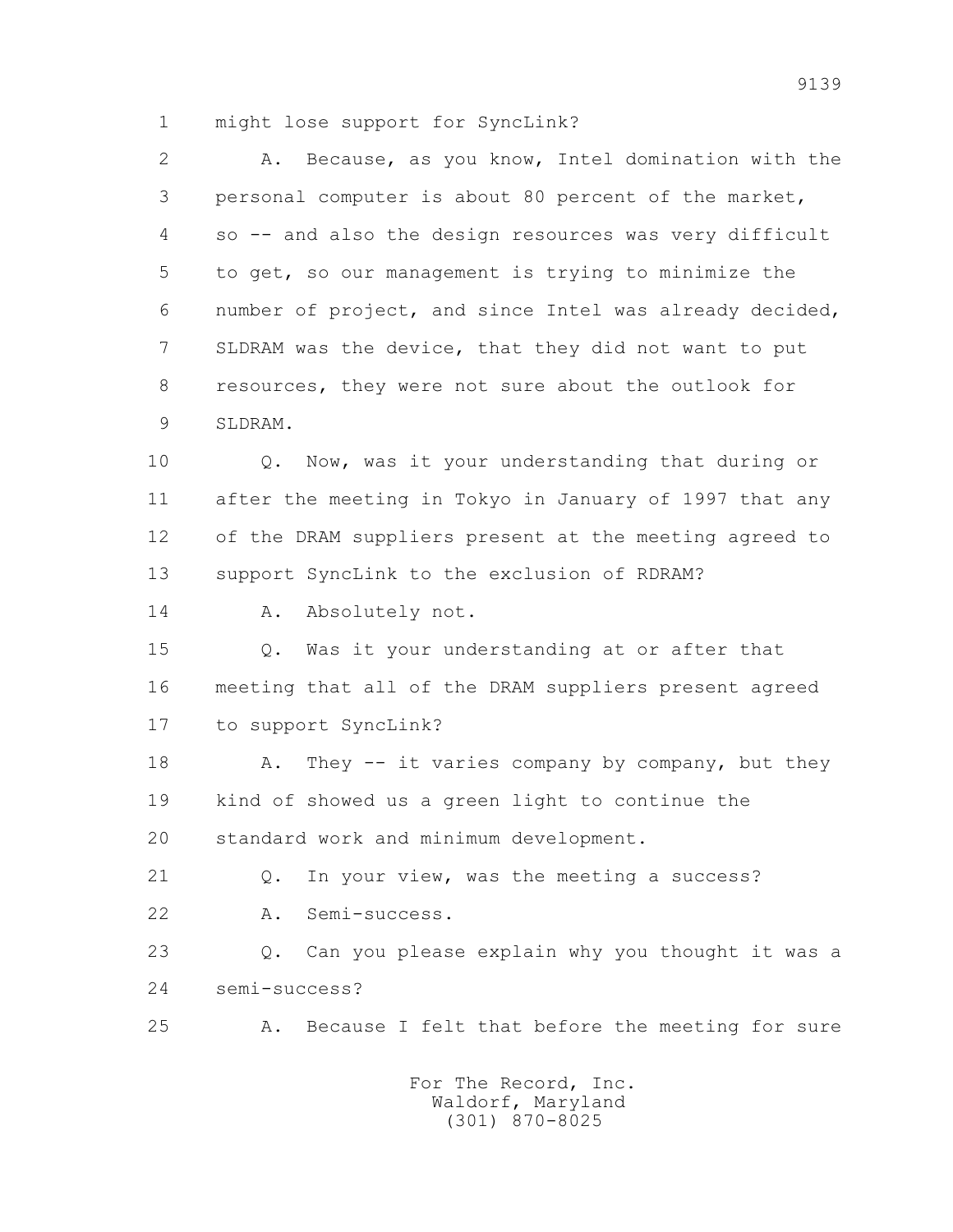1 they were going to cancel the SLDRAM project within 2 their company. After the project, I felt that they 3 still want us to continue at least development work, so 4 in that sense it was successful, but they did not 5 really commit to put major resources on SLDRAM, and 6 that was the not-so-successful part of it. 7 Q. Now, as a result of the meeting in Japan, did 8 Hyundai make any changes in the level of support it 9 provided for SyncLink? 10 A. No. 11 Q. As a result of the meeting in Japan, did 12 Hyundai change in any way the level of support it 13 provided for JEDEC-compliant SDRAM? 14 A. No. 15 Q. As a result of the meeting in Japan, did 16 Hyundai change in any way the level of support it 17 provided for Rambus' RDRAM? 18 A. No. 19 MR. OLIVER: May I approach, Your Honor? 20 JUDGE McGUIRE: Yes. 21 BY MR. OLIVER: 22 Q. Mr. Tabrizi, I've handed you a copy of a 23 document marked RX-938. I believe Mr. Perry asked you 24 some questions about this document this morning. 25 These are the SLDRAM Consortium minutes of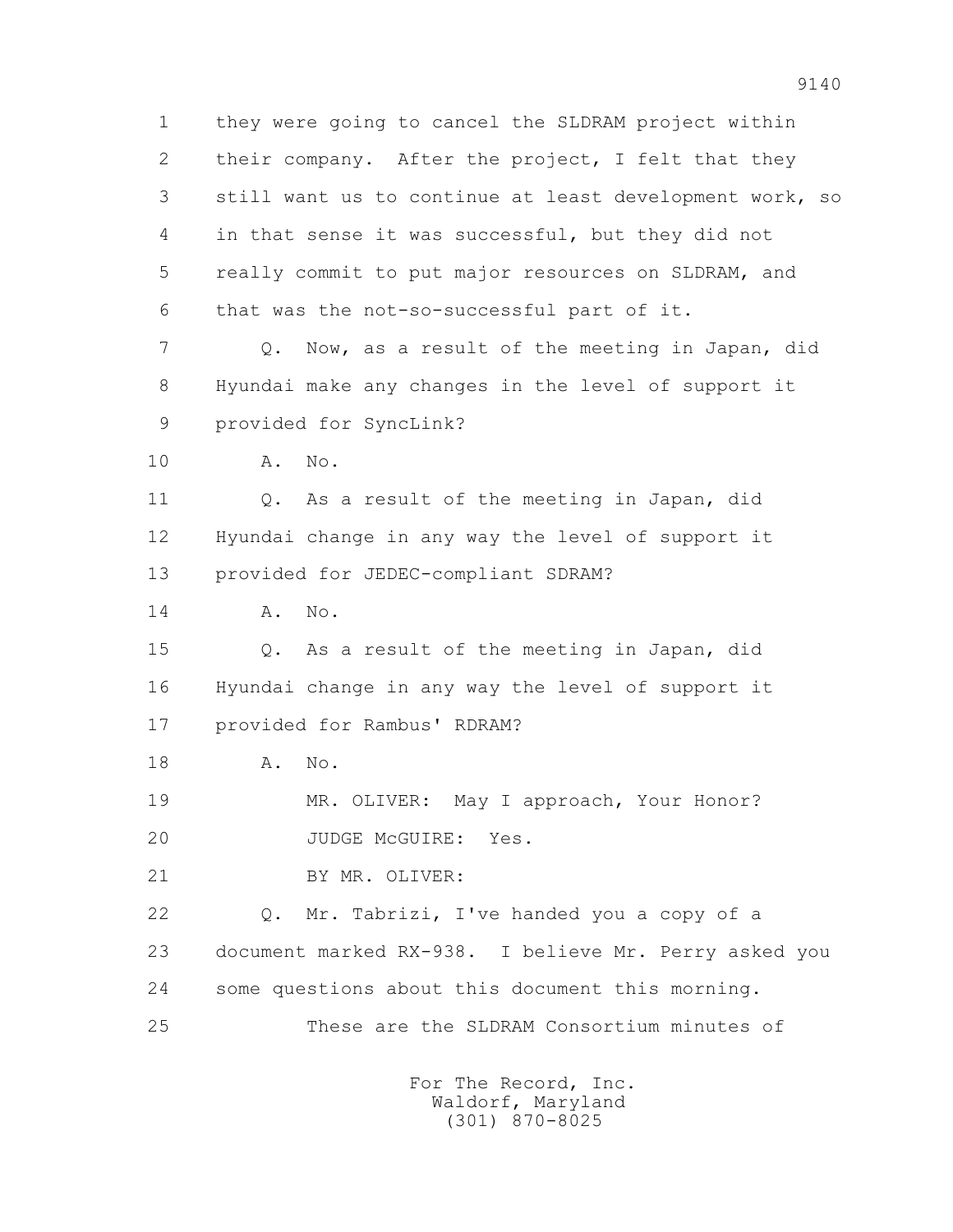1 June 11 and 12, 1997. I'd like to ask you about a 2 slightly different part of this document. 3 If I could direct your attention to the first 4 page, the paragraph that begins, "There were not as 5 many here from Japan as we had hoped." 6 Do you have a copy of the document? 7 A. Yes, I do. 8 Q. And if you would look at the paragraph that 9 begins, "There were not as many here from Japan as we 10 had hoped." 11 Do you see that paragraph? 12 A. Yes, I do. 13 Q. And then I'd like to direct your attention to 14 the last sentence: "We may need to promote SLDRAM more 15 within our own companies. This is not a U.S. standard 16 but belongs to all our companies in Japan, Korea, 17 et cetera." 18 Do you see that sentence? 19 A. Yes, I do. 20 Q. What did you mean by "We may need to promote 21 SLDRAM more within our own companies"? 22 A. DRAM is a commodity and it's global and there 23 is no -- not such a thing as local standardization. 24 Everything is done on a worldwide basis, so I wanted 25 more participation of all companies, U.S., outside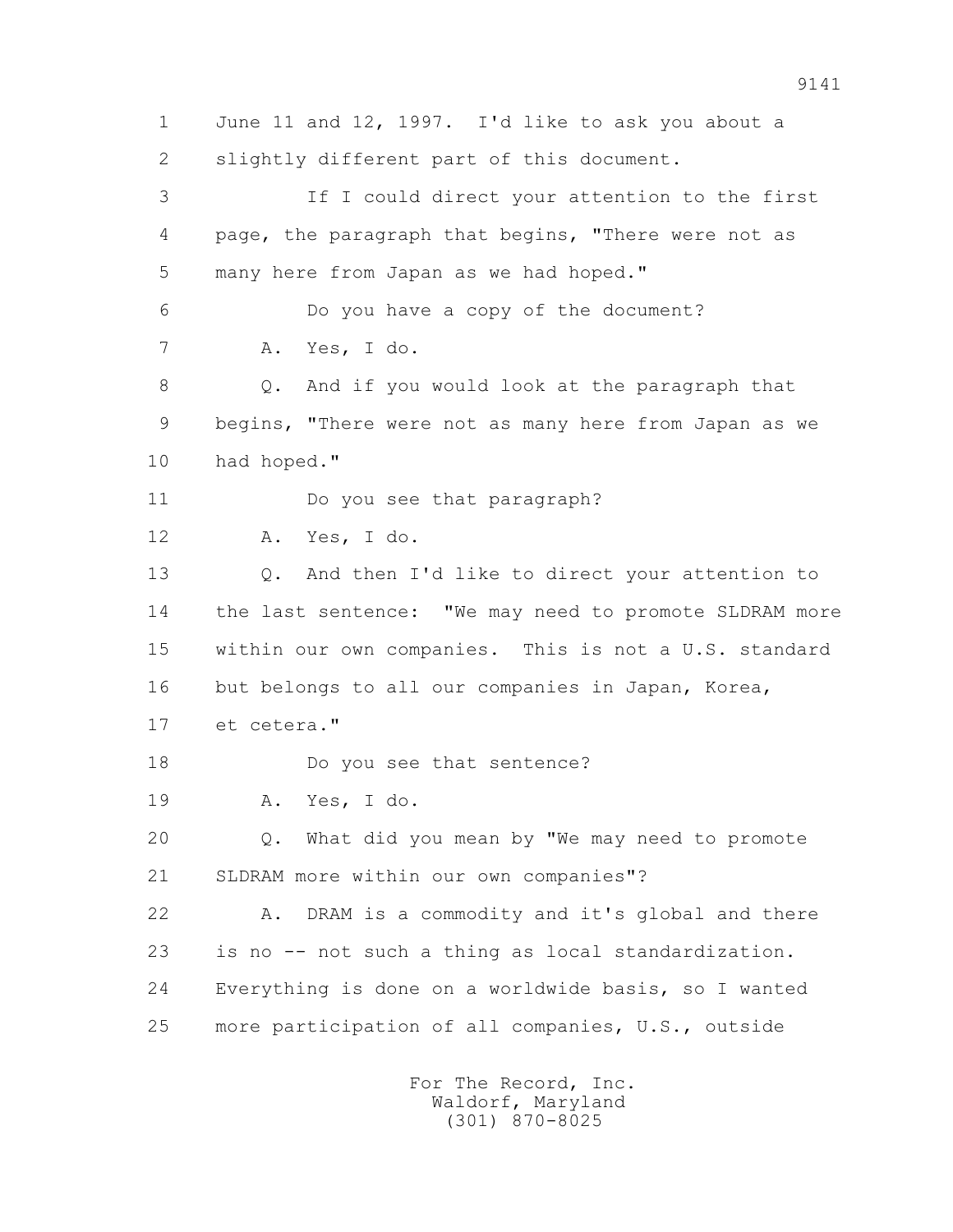1 U.S., global industry.

 2 Q. If I could ask you to turn, please, to page 2 3 of RX-938.

 4 At the top of the page, the carryover 5 paragraph, and the last sentence there reads: "It has 6 been difficult for companies to provide engineers at 7 this time, too many projects going on at once: Rambus, 8 SyncLink, DDR."

9 Do you see that?

10 A. I see.

11 0. Can you please explain your understanding at 12 the time of what that sentence meant?

13 A. Our contract with MOSAID required that 14 individual companies send an engineer to MOSAID to help 15 them to design this project. And I was seeing 16 difficulty from various company trying to assign the 17 right engineer to the project. And the main reason at 18 the time, for the first time in industry we were 19 working on three different standard or three different 20 product, and that caused resources to be divided, and 21 we didn't have enough resources for SyncLink.

 22 Q. You referred to engineers at MOSAID. Perhaps I 23 should go back and read the entire paragraph and put 24 that in context.

25 Looking at the bottom of page 1: "Also,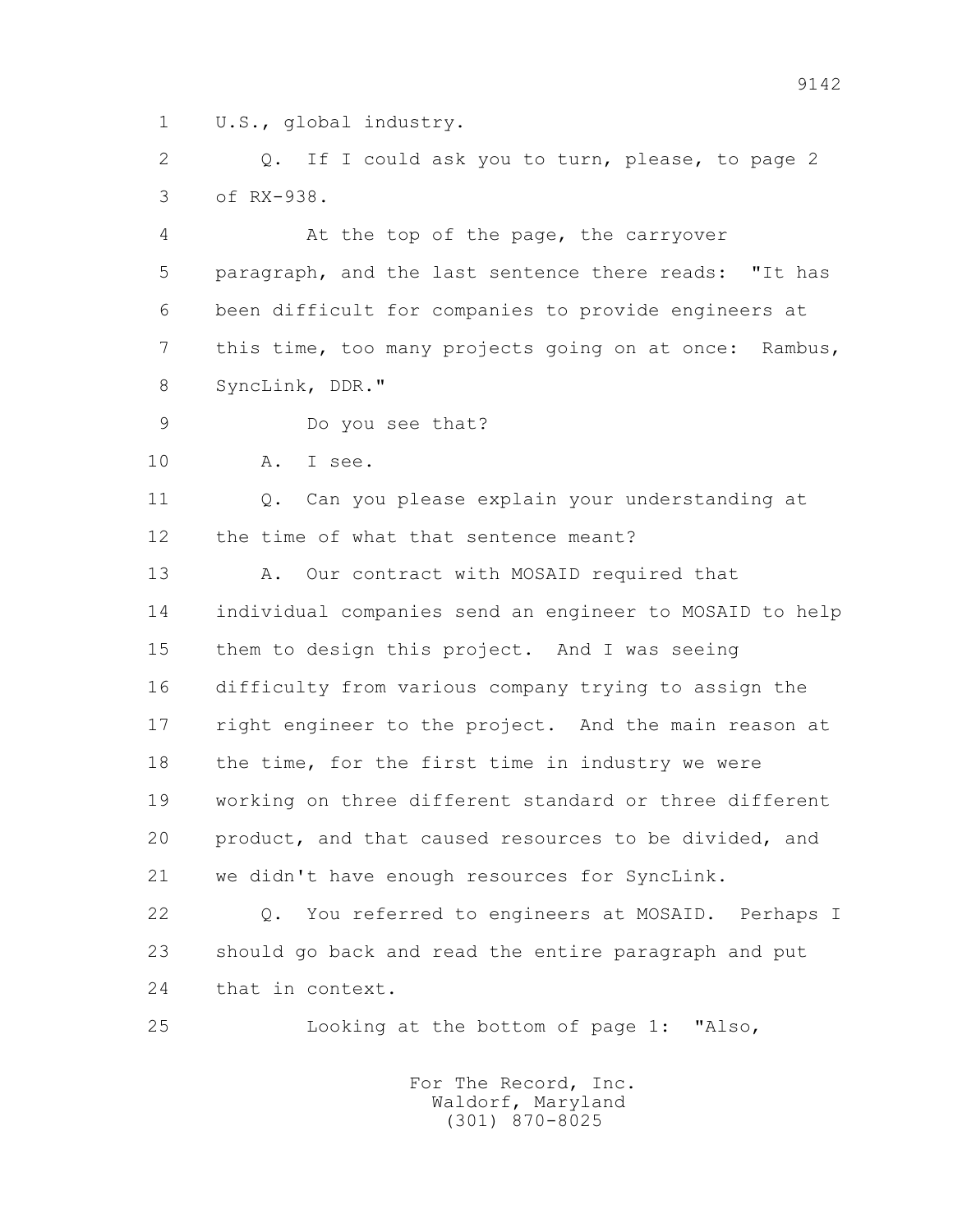1 Vanguard is now sending an engineer to MOSAID, which 2 will reduce our cost. The MOSAID contract is for 2.5 3 with four engineers and raise 125K per missing 4 engineer. MOSAID would prefer to have the engineers 5 instead of the extra money. The status now is two 6 engineers coming from Hyundai, one from Siemens and one 7 from Vanguard."

 8 Can you please explain what was being reflected 9 in that paragraph?

10 A. Yes. When we contracted MOSAID, MOSAID 11 required that some of our engineers go there to help 12 them with the design. They said they would increase 13 the cost of project by 125,000 for each engineer that 14 doesn't show up.

 15 So -- but they said they'd prefer engineers 16 than 125,000. So they were looking for help from 17 various companies' expertise.

 18 Q. And that is why there were two engineers from 19 Hyundai, one from Siemens and one from Vanguard going 20 to MOSAID?

21 A. That's correct.

 22 Q. Effectively those engineers would be 23 contributing to the SyncLink design effort; is that 24 right?

25 A. They would.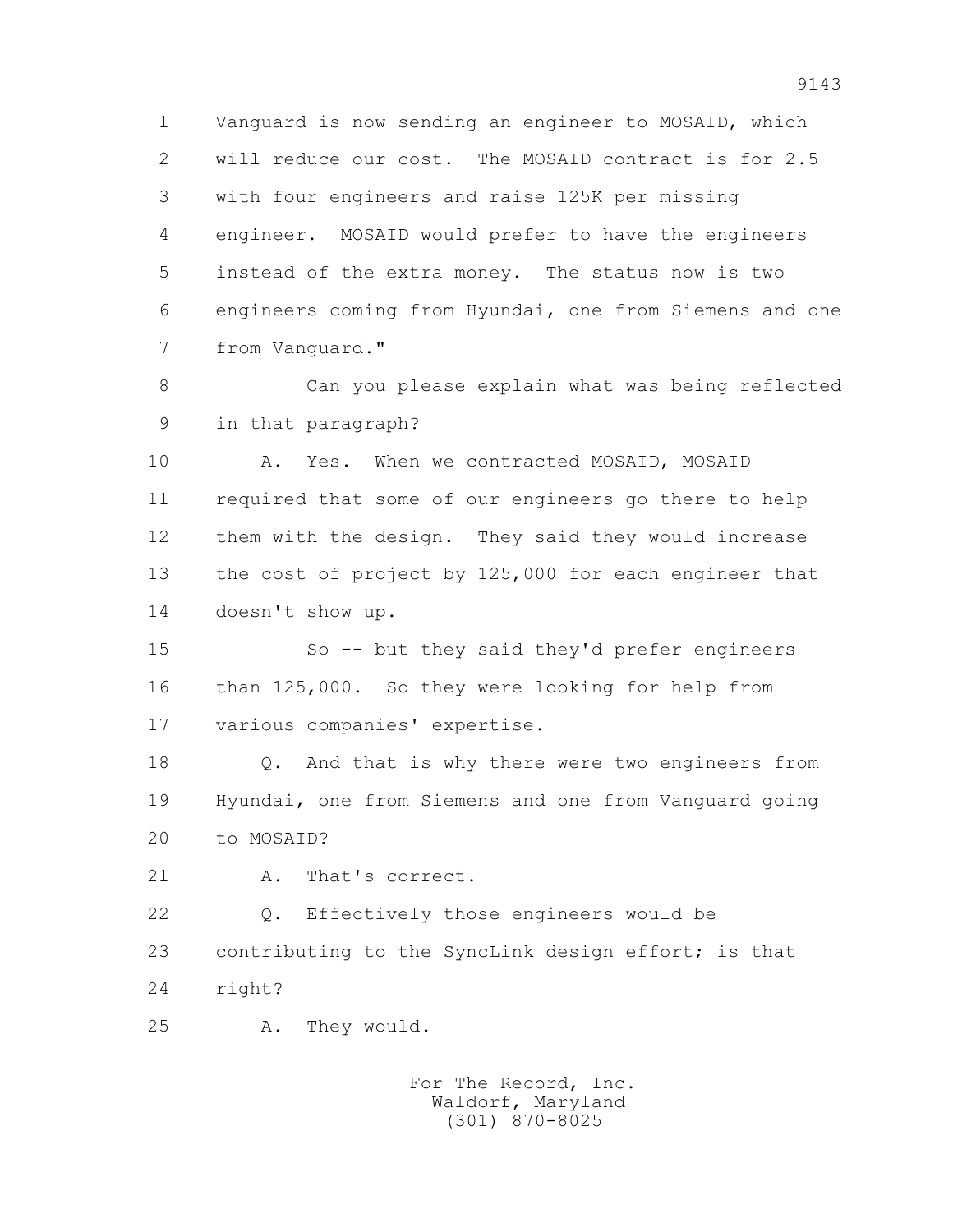1 Q. Then the next sentence: It has been difficult 2 for companies to provide engineers at this time, too 3 many projects going on at once: Rambus, SyncLink, 4 DDR." 5 I assume that refers to projects going on at 6 the companies? 7 A. Yeah. At our own individual companies, we were 8 all having our own independent design in all of those 9 three standard or three devices. So it was very 10 difficult to lend any other engineers other than our 11 own project. 12 Q. And as of mid-1997, was that also true at 13 Hyundai; in other words, was Hyundai continuing to 14 support these three different architectures? 15 A. Yes, we were. 16 MR. OLIVER: May I approach, Your Honor? 17 JUDGE McGUIRE: Go ahead. 18 BY MR. OLIVER: 19 Q. Mr. Tabrizi, I've handed you a document marked 20 CX-2294. The first page is an e-mail from T.C. Chou to 21 certain individuals, including you, dated July 23, 22 1997, and beginning at the second page there's a 23 document with the title DRAM Product Roadmap July 1997. 24 Do you recognize CX-2294? 25 A. Yes, I do.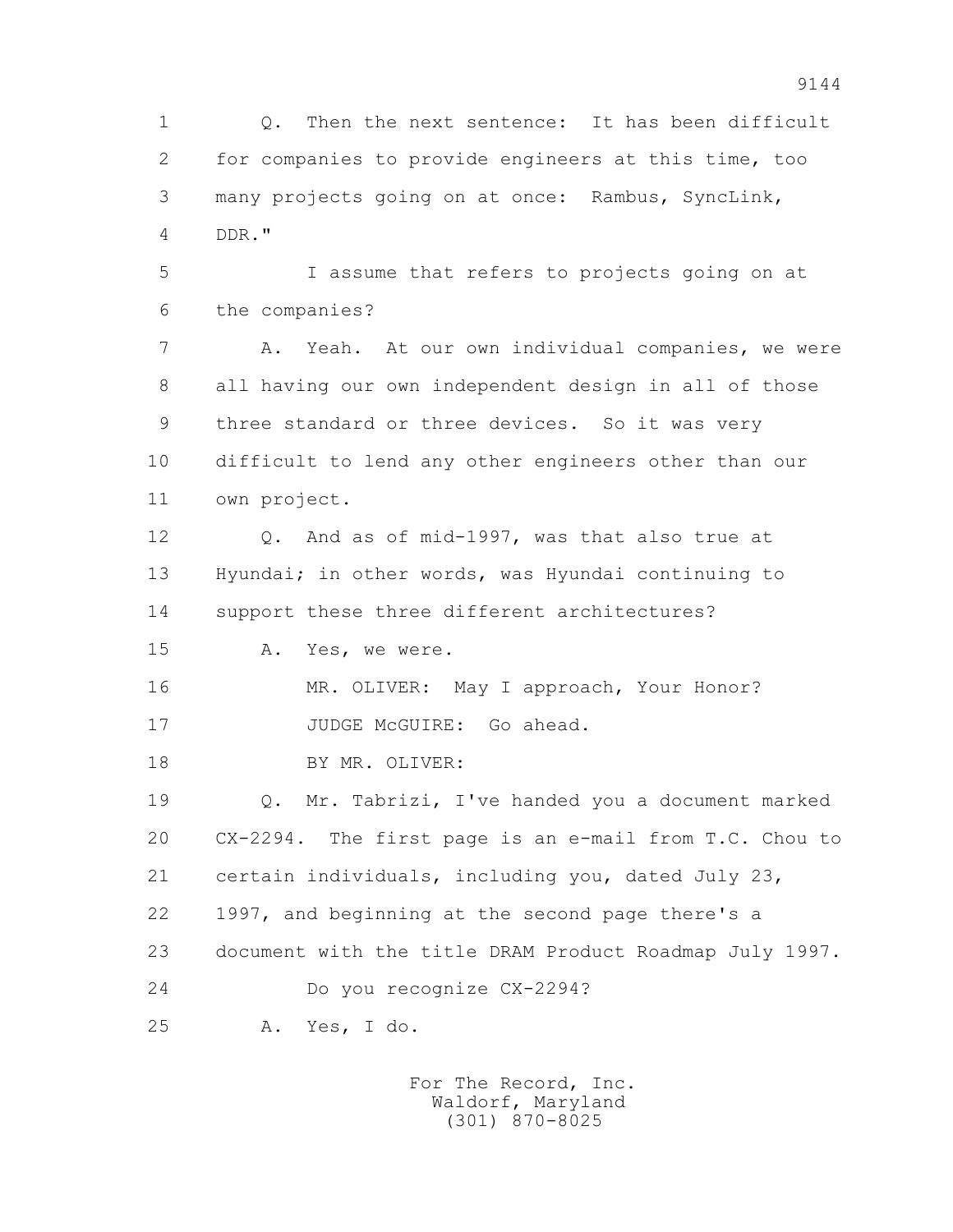1 Q. Can you please explain briefly within Hyundai 2 what the DRAM product road map was? 3 A. Product road maps are prepared for our outside 4 customers, third-party enablers like Intel, so we 5 prepared this road map to show what product we are 6 developing at what time frame. 7 Q. Okay. And I don't want to spend a lot of time 8 on this document, but if I could ask you just to turn, 9 please, to page 5. 10 A. Yes. 11 Q. And does page 5 reflect the product road map at 12 this time for SDRAM? 13 A. It does. 14 0. Or at least for certain SDRAM products? 15 A. Yes. 16 Q. And if I could ask you to turn, please, to 17 page 7. 18 A. Yes. 19 Q. And you'll see in the second and third rows 20 toward the right-hand side references to DDR SDRAM in 21 those two rows? 22 A. Yes, sir. 23 Q. Do those two rows reflect road maps for 24 DDR SDRAM products? 25 A. Yes, it does. For The Record, Inc.

 Waldorf, Maryland (301) 870-8025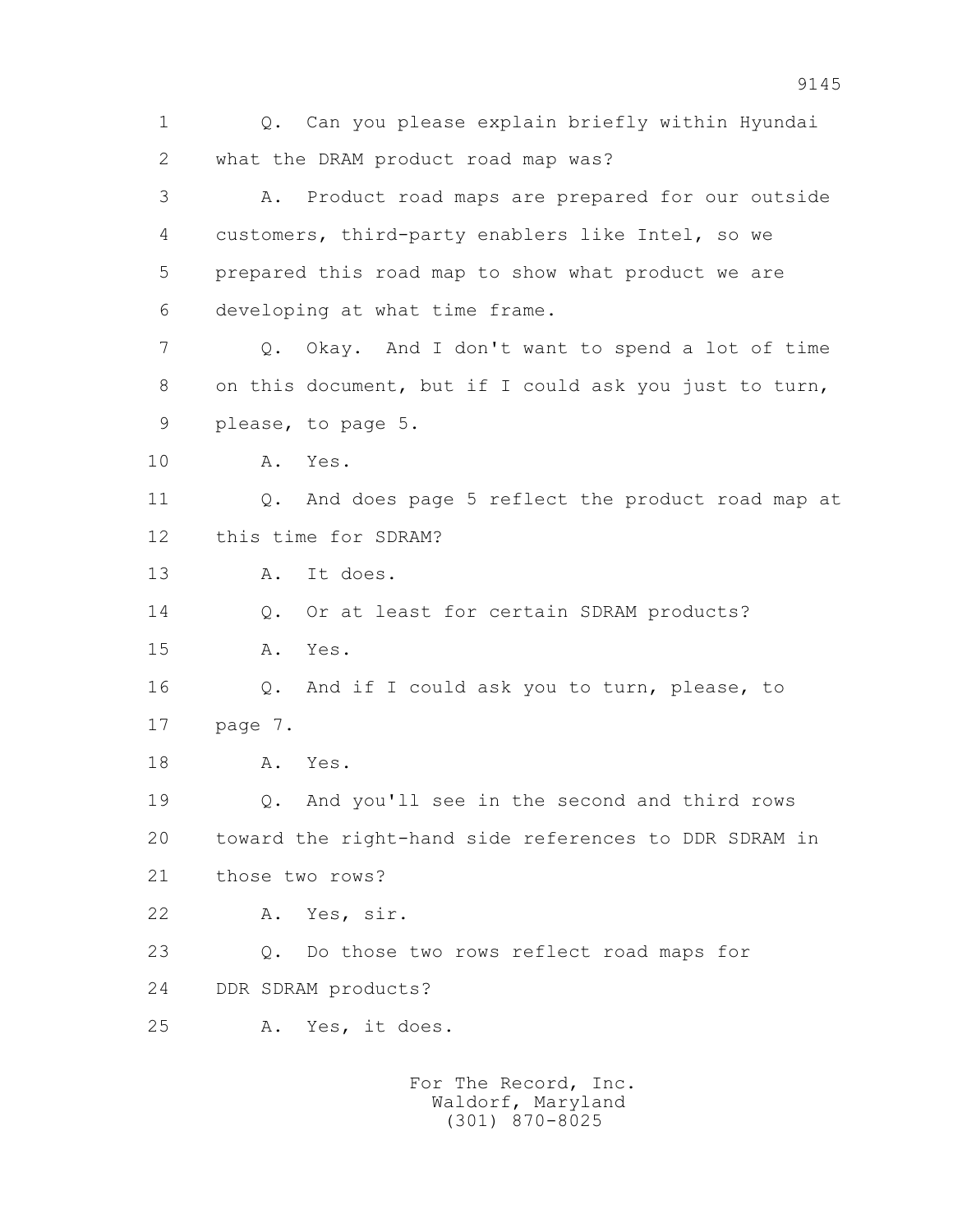1 Q. And if I could ask you to turn, please, to 2 page 9.

 3 If I could direct your attention to the second 4 and the third rows on page 9, can you please explain 5 briefly what's reflected in those two rows? 6 A. Yes. This one slide shows our road map for 7 SLDRAM and Rambus. The second row shows our 64-meg 8 direct Rambus. And the third row shows our 16-meg and 9 18-meg concurrent Rambus. The next column shows what 10 we have today. It says "Current Generation." And the 11 first product we will have for Rambus was October '97. 12 And then it shows that we will have the 16-meg and 13 64-meg at those time frames.

14 0. And can you please explain just very briefly 15 what's reflected in the top row?

16 A. The top row shows the schedule of our SLDRAM.

 17 Q. And would it be fair to say that based on this 18 particular DRAM, this chart shows SLDRAM being 19 introduced sometime after RDRAM?

 20 A. Yes. This shows that SLDRAM was scheduled for 21 second quarter and third quarter of '99 versus Rambus 22 we had it from second quarter '98.

 23 Q. If I could ask you to turn, please, to page 17. 24 This is a slide entitled Positioning, and I'd like to 25 direct your attention to the third and fourth bullet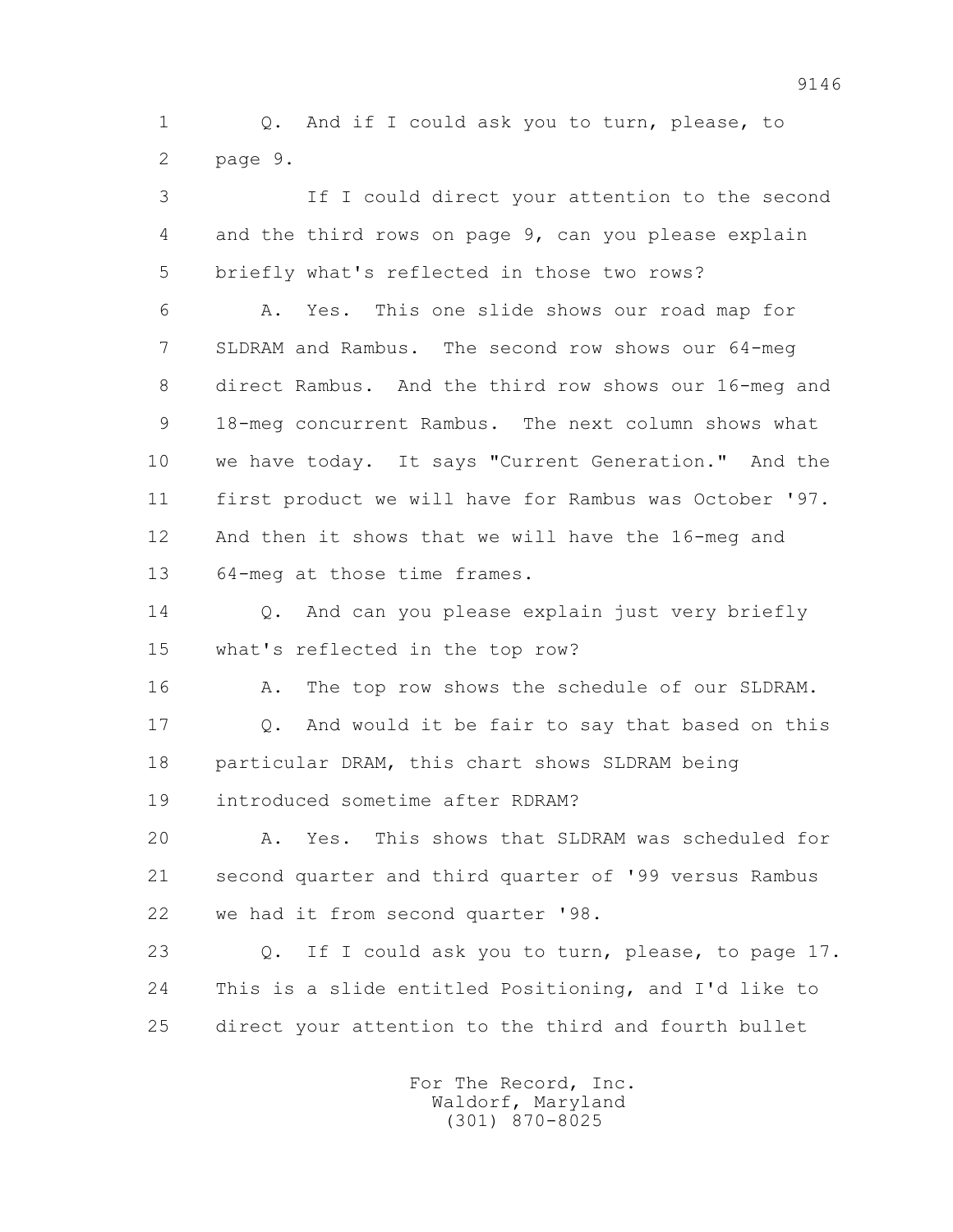1 points.

 2 Starting with the third bullet point: Drive 3 non-Intel chipset companies to support DDR SDRAM. Do 4 you see that?

5 A. Yes, I do.

 6 Q. Can you please explain your understanding as of 7 July 1997 of what was meant by that bullet point? 8 A. Yes. Since at that time Intel was already 9 decided to go Rambus for their chipset, non-Intel 10 chipset company means the companies that can support 11 Intel, but they have their own chipset. These 12 companies could include like Via Technology or ADSL or 13 VLSI that could build chipset for processor that could 14 interface to DDR.

 15 Q. So in other words, you were trying to or 16 Hyundai was trying to get these companies to build 17 chipsets that would support DDR SDRAM?

18 A. Yes, sir.

 19 Q. If I could direct your attention to the next 20 bullet point, keep an eye on Intel strategy with direct 21 RDRAM, do you see that?

22 A. I see that.

 23 Q. Can you please explain your understanding of 24 what was meant by that bullet point in July of 1997? 25 A. Sure. Considering this was a DDR SDRAM, if you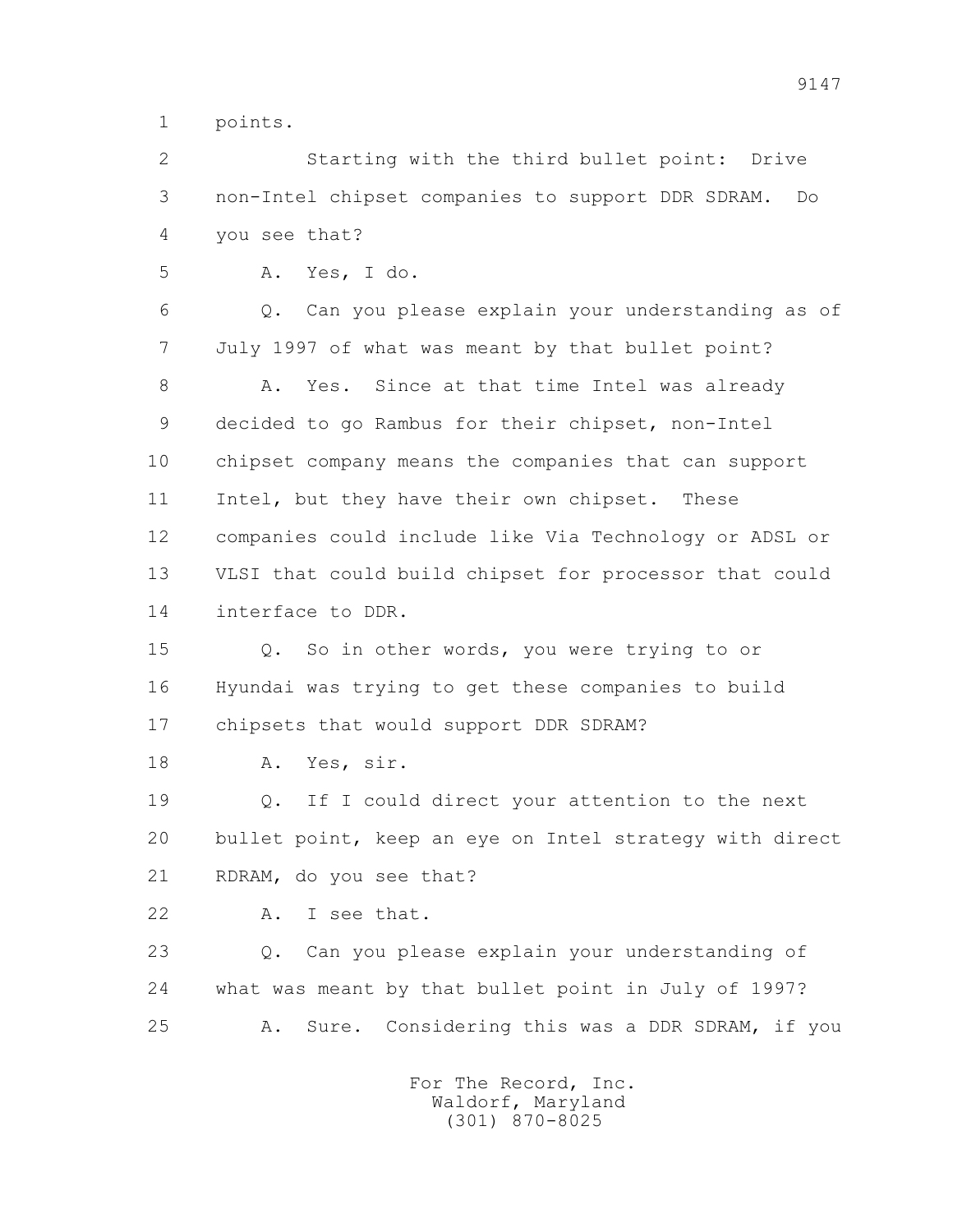1 look at the top of the foil, so this was a DDR 2 position, at the time we wanted to make sure that 3 Intel's strategy selection of the DRAM was -- 4 everything go smooth, even in terms of the Camino 5 chipset working, and everything is the way Intel wants 6 it, so just monitor the success of the direct Rambus. 7 MR. OLIVER: May I approach, Your Honor? 8 JUDGE McGUIRE: Yes. 9 BY MR. OLIVER: 10 Q. Mr. Tabrizi, I've handed you a document marked 11 CX-2297. The first page is an e-mail from Mr. Martinez 12 to a Mr. Badding, with a copy to you, dated 13 September 16, 1997. Attached to that is a document 14 with the title IBM Supplier Forum '97 and DDR. 15 Do you recognize CX-2297? 16 A. Yes, I do. 17 Q. What is this document? 18 A. This is a collection of all document, just the 19 presentation material around '97 time frame. 20 Q. If I could direct your attention to page 2, the 21 title page, IBM Supplier Forum '97, with a date 22 August 21. 23 Did you attend that IBM supplier forum? 24 A. I think so. 25 Q. And did you review these slides at about this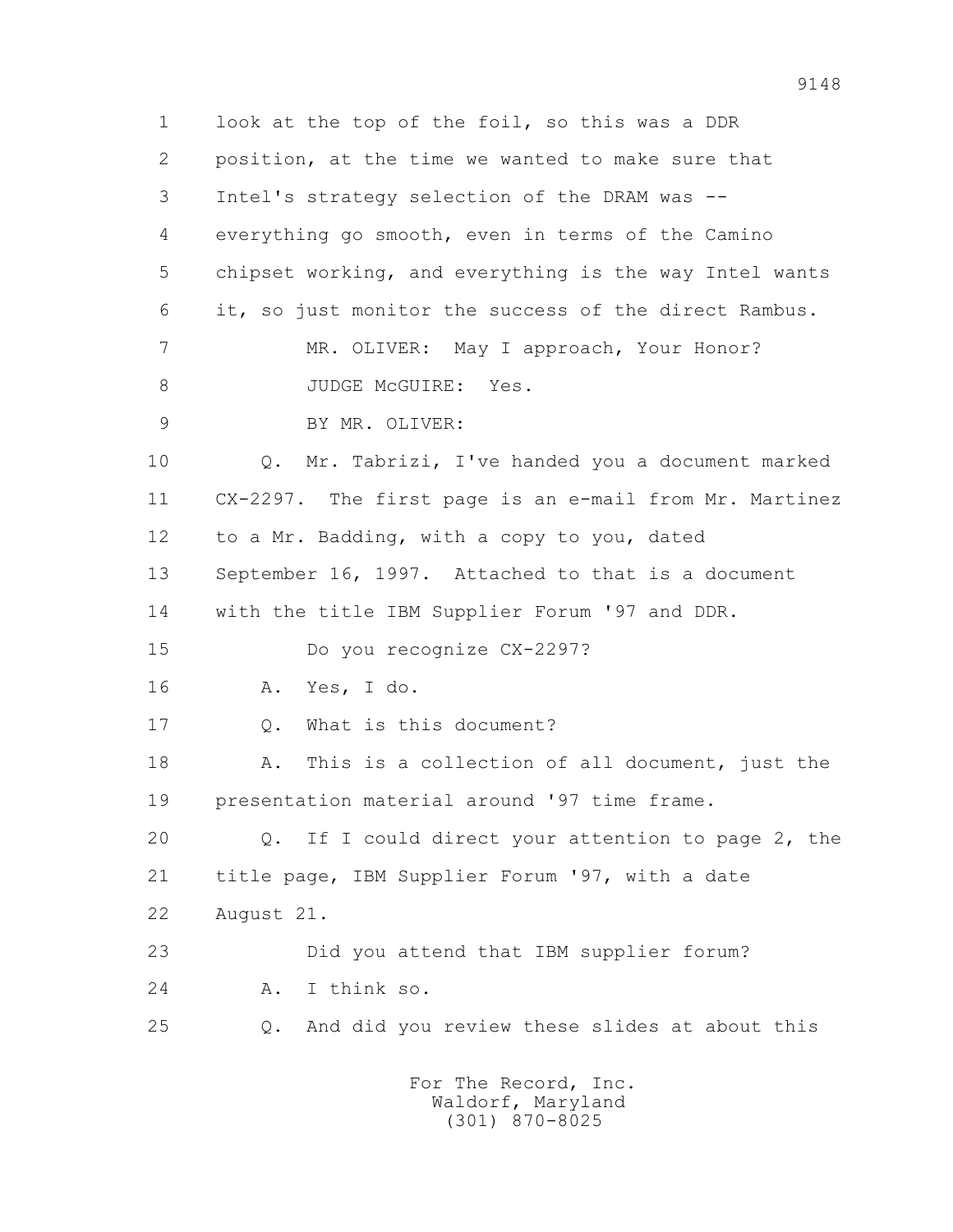1 time?

| $\overline{2}$ | Yes, I did.<br>Α.                                        |
|----------------|----------------------------------------------------------|
| 3              | If I could ask you to turn, please, to page 3.<br>Q.     |
| 4              | There's a caption in the upper left-hand corner that     |
| 5              | reads "DDR" and then underneath that "Hyundai DDR        |
| 6              | position."                                               |
| 7              | Yes, sir.<br>Α.                                          |
| 8              | Can you please explain just in general terms<br>Q.       |
| 9              | what is depicted on page 3?                              |
| 10             | This shows what's our position in various<br>Α.<br>Yes.  |
| 11             | application. There are three major segment for memory    |
| 12             | usage. One is PC, personal computer. The other one is    |
| 13             | server application, which is the high-end server. And    |
| 14             | the other one is graphic application.                    |
| 15             | For PC application at the time was SDRAM-6, and          |
| 16             | the next generation we knew that is direct Rambus, and   |
| 17             | DDR was question mark because we didn't know if Intel    |
| 18             | would look at it or other company will use DDR in $PC$ , |
| 19             | but the Rambus was decided at the time.                  |
| 20             | Server application currently was SDRAM-6 and in          |
| 21             | the future will use DDR or SLDRAM because Rambus could   |
| 22             | not fit in that application.                             |
| 23             | And the graphic applications were going from             |
| 24             | 143-megahertz DDR to 200-megahertz DDR and beyond        |
| 25             | that.                                                    |
|                |                                                          |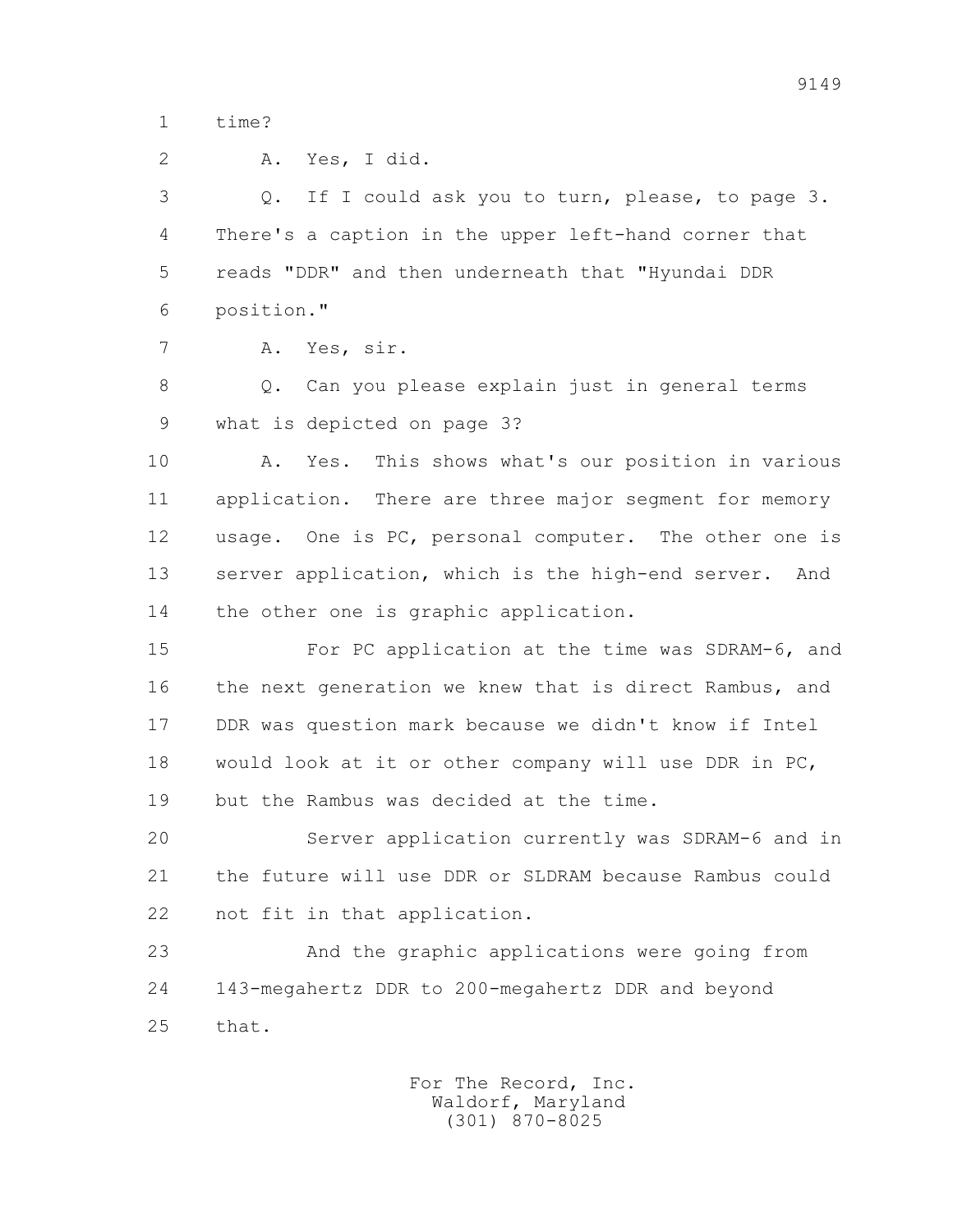1 Q. If we could look in particular at the PC 2 application row there, why do you say that it was 3 decided that Rambus or RDRAM would occupy that square? 4 A. Because Intel already made that decision known 5 and Intel, as I said, had 80 percent market share at 6 the time, so that was the decision we needed to have. 7 Q. If I could ask you to turn, please, to page 25 8 of CX-2297. 9 A. Yes. 10 Q. This is a chart with a caption Main Memory 11 Trend. Do you see that? 12 A. I see that. 13 Q. Again, would you please explain in general 14 terms what this page depicts. 15 A. Yeah. At the top you have the time frame. At 16 the left you have the application. Mainframe and 17 supercomputer was the top application and then server 18 workstation the next application, and then HE PC is 19 high-end PC and LE PC is low-end PC, and mobile 20 application is like notebook or other application that 21 is portable. 22 So this depicts which type of memory at what 23 time frame will become the choice and how we see it at 24 Hyundai Electronics. Definitely from 66-megahertz 25 SDRAM the high-end PC was going to 100-megahertz PC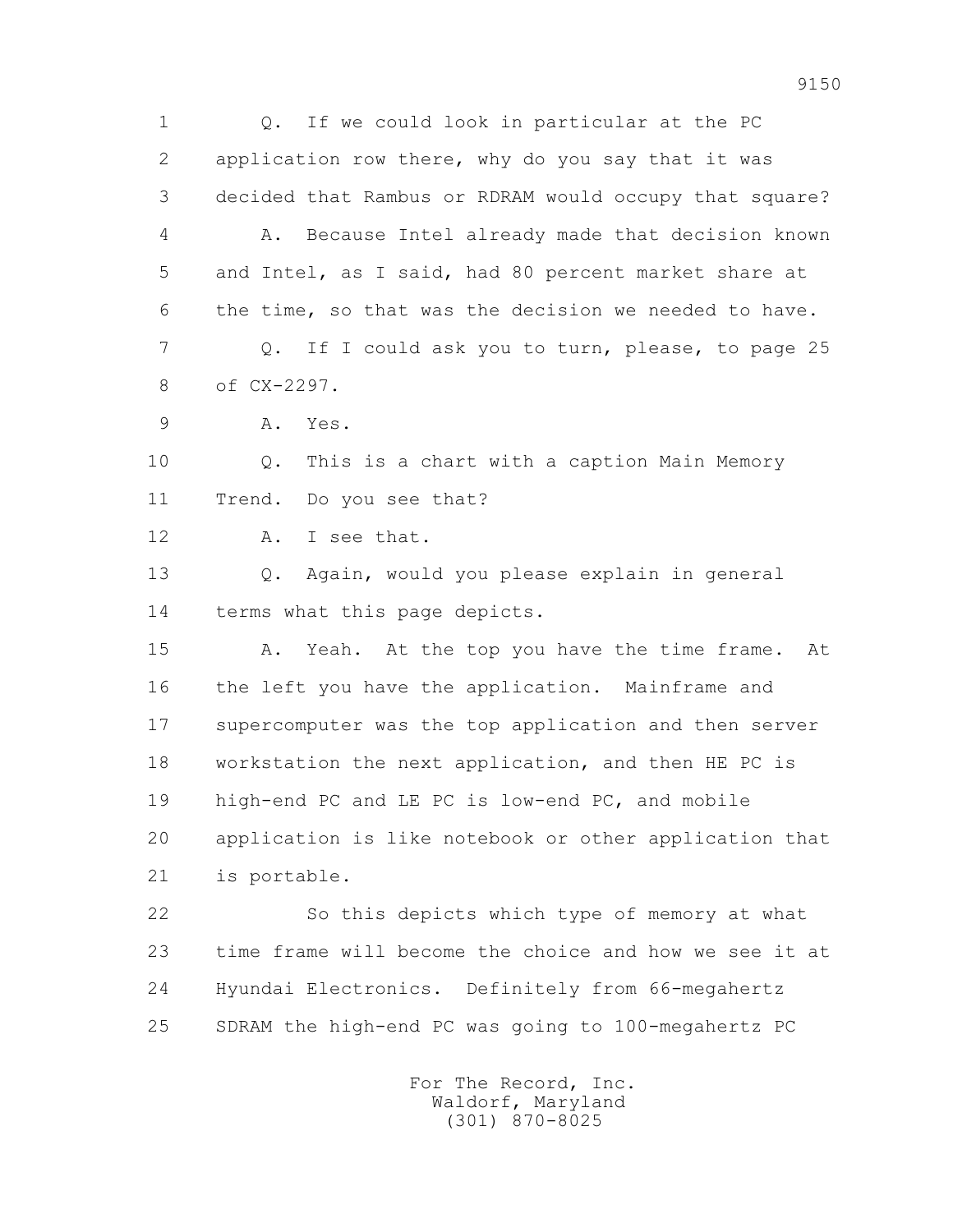1 in '98 and in 1999, according to Intel, would go to 2 Rambus, direct Rambus.

 3 And on the part we put DDR SDRAM because Rambus 4 did not work in a server market, so DDR had the choice. 5 And after DDR, again, we felt that for the high-end 6 server and mainframe application there is opportunity 7 for SLDRAM.

8 0. And SLDRAM there refers to SyncLink?

9 A. Yes.

 10 Q. Perhaps if we could take a couple of examples 11 just to be certain that it's clear.

 12 Looking at the HE PC, that's the high-end PC? 13 A. Yes.

14 0. And I take it that you were reading from left 15 to right --

16 A. Yes.

 17 Q. -- when you were reading the generations of 18 memory that would occupy the high-end PC space? 19 A. Yes. So first in '96 the PCs were using EDO, 20 in '97 they moved to 66-megahertz SDRAM, in '98 they 21 moved to 100 megahertz, and from beginning of '99, 22 according to Intel, they would use Rambus exclusive. 23 Q. Then looking at the top column, which I think 24 you said is the high-end supercomputers and servers, 25 following that approximately to the right, that would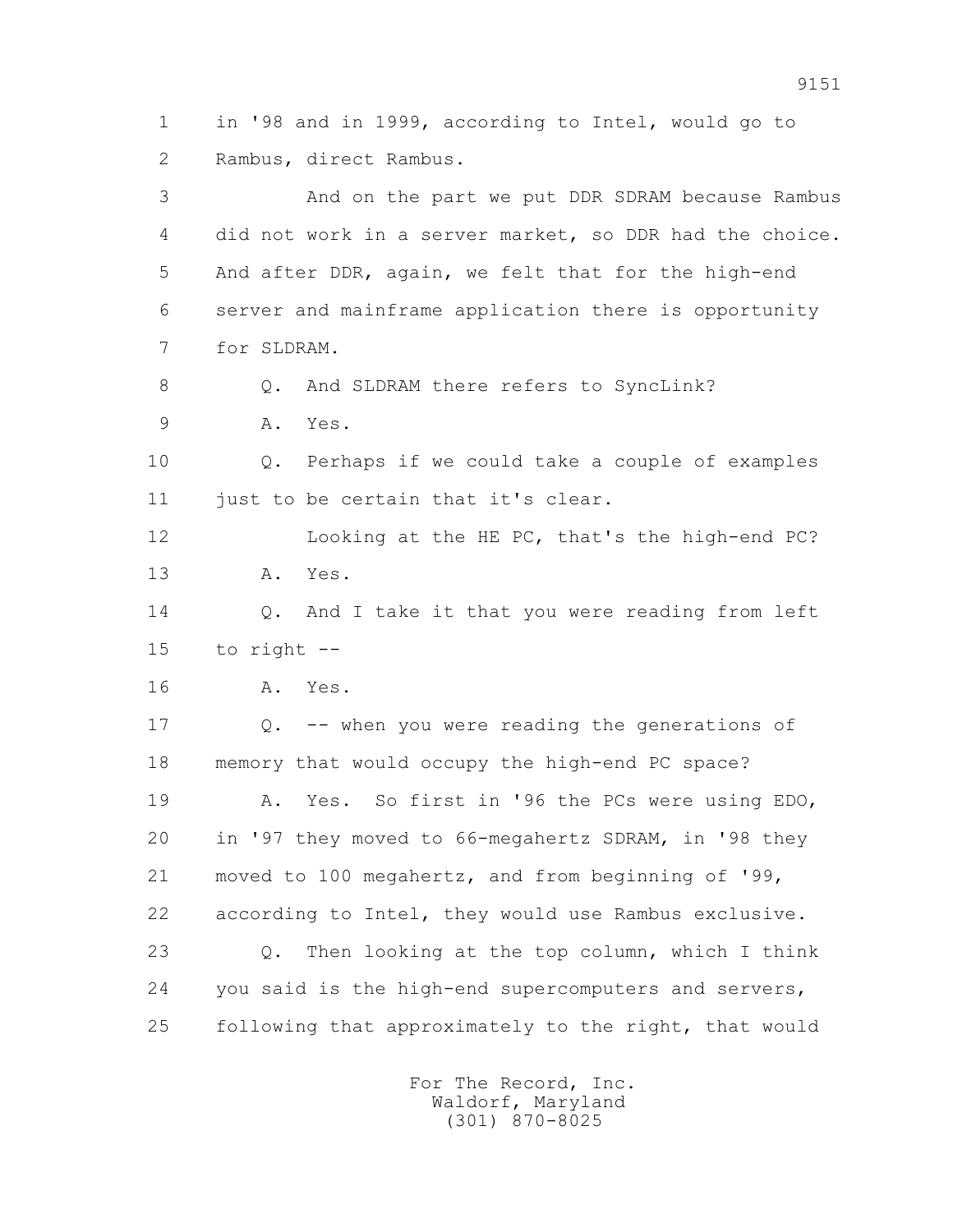1 move from EDO to 100-megahertz SDRAM to DDR SDRAM to 2 SyncLink; is that right?

3 A. Yes, sir. Yes.

 4 Q. If I could ask you to turn, please, to page 76. 5 A. Yes.

 6 Q. This is a page with a caption PC Chipset 7 Vendors Status?

8 A. Yes, sir.

 9 Q. Can you please explain again in general terms 10 what is depicted on this page?

11 A. Yeah. In order for a memory to work in any 12 system, it has to work with a chipset. A chipset is 13 this bridge between processor and memory.

 14 So we followed the chipset companies' status 15 very closely and we picked that, you know, each chipset 16 company -- again, this was a DDR company -- what's each 17 company's position on DDR memory.

 18 For example, Intel has no plan to use DDR, only 19 for the server application they will use. OPTi no 20 plan, and it goes on, so forth.

 21 Q. Okay. With VIA it says, for example, "Deep 22 relationship with SEC, have made chipset and M/B."

23 Do you see that?

24 A. Yes, I do.

25 Q. And SEC there refers to Samsung?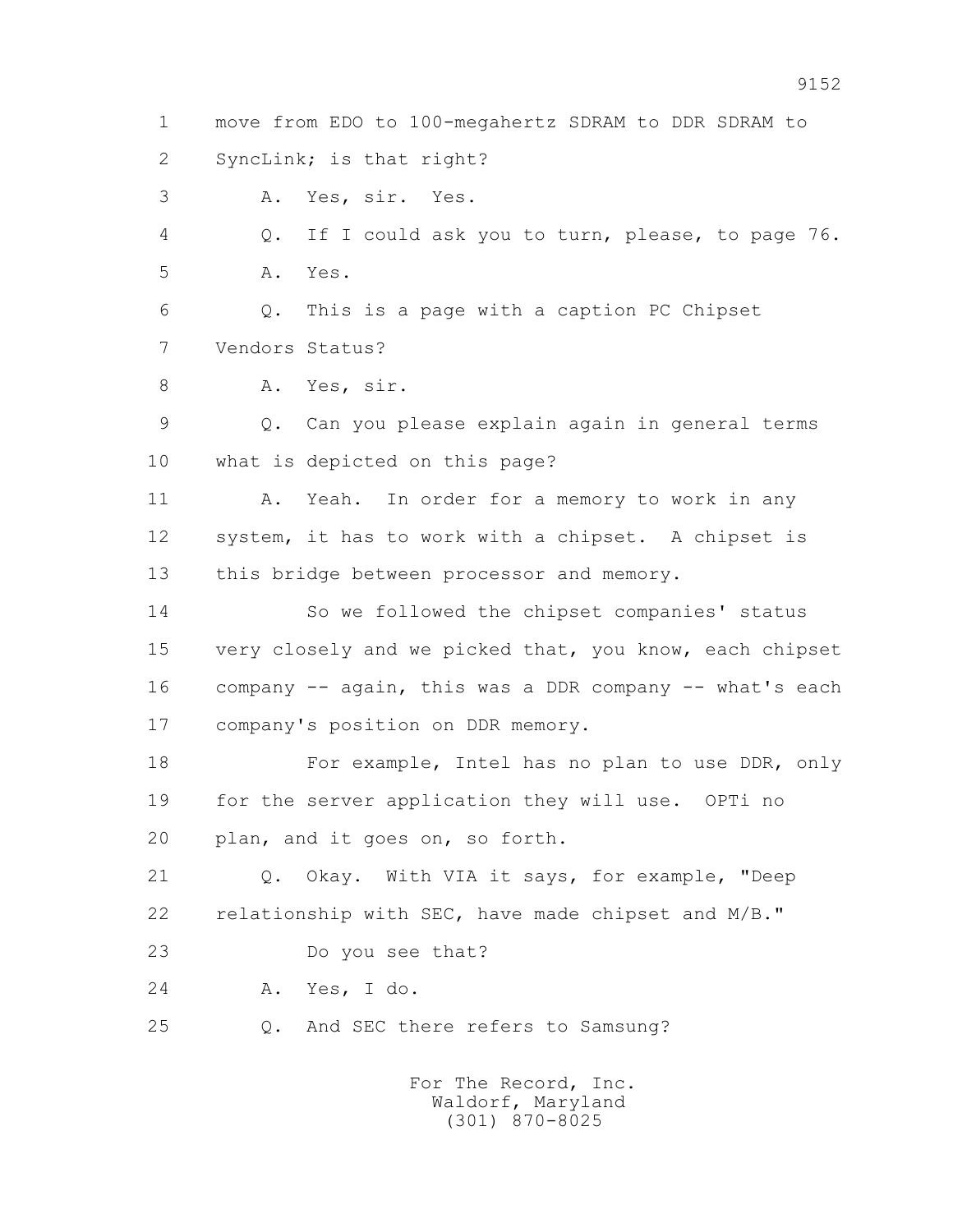1 A. Yes, they do.

2 0. Have made chipset and M/B. I assume M/B refers 3 to motherboard?

4 A. Yes, it does.

 5 So at the time VIA had already made a chipset 6 that worked with the Intel processor and Samsung DDR. 7 Q. And ALi says "will develop."

 8 Does that mean that they will develop a chipset 9 that works with DDR?

 10 A. They had planned to develop, but they were 11 still not sure which way to go, which type of DDR they 12 should use.

 13 Q. And is that what is meant in the box to the 14 right there where it says "follow JEDEC standard"?

 15 A. Right. So they wanted to wait and until 16 JEDEC -- at the time there were different discussion 17 about DDR, bidirectional versus unidirectional, and 18 they wanted to make sure they wait until JEDEC 19 finalized the decision.

 20 Q. The next row next to AMD reads, "Need 21 DDR SDRAM, have started new chipset div. with VIA."

 22 Can you please explain your understanding at 23 the time of what that refers to?

24 A. Right. AMD, they were very -- they were 25 developing a chipset to use DDR and they were working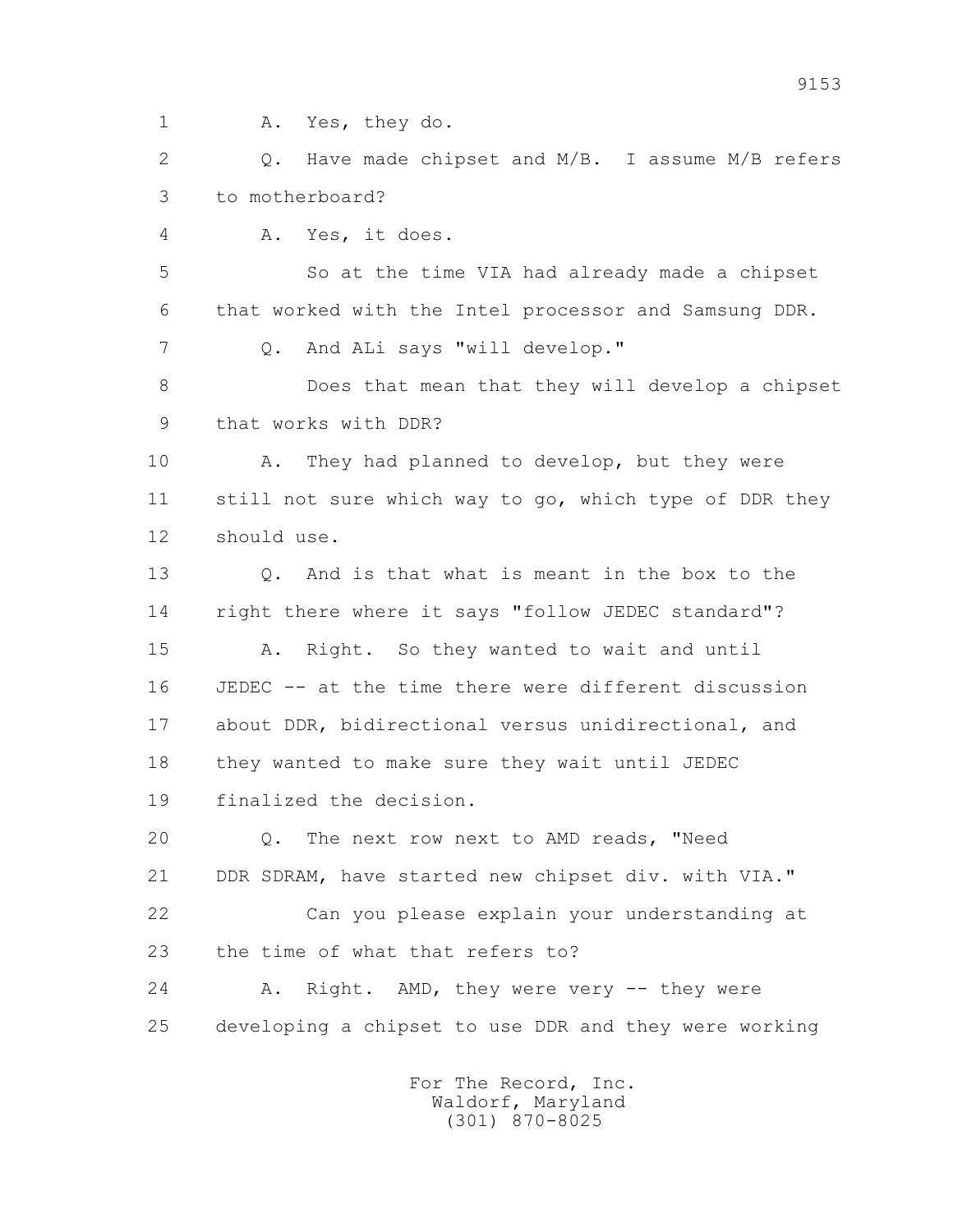1 with Via to make sure that the VIA chipset works with 2 the AMD processor.

 3 Q. Now, if you look towards the bottom of the 4 page, there's a line "graphics memory" and three 5 companies listed there.

 6 Can you please explain in general terms your 7 understanding of what was depicted in that portion of 8 the page?

 9 A. Sure. Graphics memory usually tend to have a 10 different requirement for memory. They usually want 11 faster devices. And this depicts the three graphic 12 companies, S3, Trident and C&T, Chips & Technology, 13 which was purchased by Intel.

 14 And in the second column it shows when do they 15 need those chipset. S3 needs it as early as Q198. 16 Trident needs it first half of '98. And Intel C&T 17 needs it first half of '98.

 18 Q. If I could ask you to turn, please, to page 78. 19 It's a slide with the caption Marketability. 20 If I could direct your attention to the third bullet 21 point, under PC Market, it reads, "Depends on Intel 22 strategy."

23 Do you see that?

24 A. Yes.

25 Q. Can you please explain your understanding at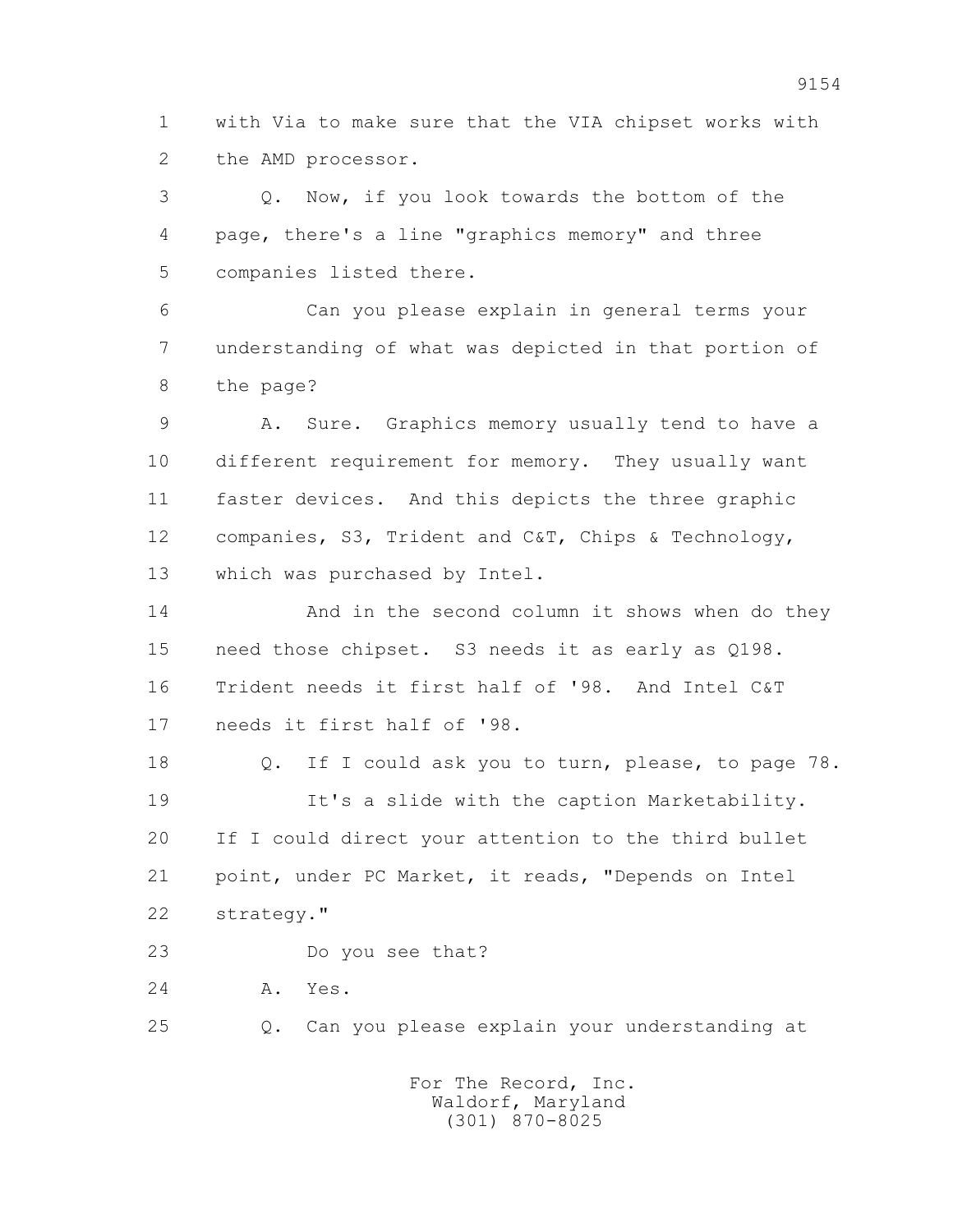1 the time of what that referred to?

| $\overline{2}$ | Sure. At that time DDR had no choice of being<br>Α.     |
|----------------|---------------------------------------------------------|
| 3              | in the PC market. It depend on Intel strategy.<br>If    |
| 4              | Intel sees that Rambus is not going to happen, then     |
| 5              | they may consider DDR, but really it depends on what    |
| 6              | Intel decides, if the PC will use DDR or not.           |
| $\overline{7}$ | If I could ask you to turn, please, to page 81.<br>Q.   |
| 8              | Yes.<br>Α.                                              |
| 9              | It's a slide with the caption Positioning?<br>Q.        |
| 10             | Α.<br>Yes.                                              |
| 11             | And if I could ask you to take a look at the<br>Q.      |
| 12             | first bullet point which reads, "Should pull in the     |
| 13             | schedule of 16M DDR SGRAM for graphics application."    |
| 14             | Could you please explain your understanding at          |
| 15             | the time of what that means.                            |
| 16             | Yes. Based on the PC or graphic chipset<br>Α.           |
| 17             | requirement, we felt that we need to improve our        |
| 18             | schedule for 16-meg graphic DDR to meet the chipset     |
| 19             | requirement.                                            |
| 20             | Q. Then the second bullet point reads, "For main        |
| 21             | memory, develop DDR SDRAM only for high end server, not |
| 22             | for PC market."                                         |
| 23             | So our goal for PC memory was on the high-end<br>Α.     |
| 24             | server because Rambus could not work in the server and  |
| 25             | that's the only market we were focusing for DDR in the  |
|                |                                                         |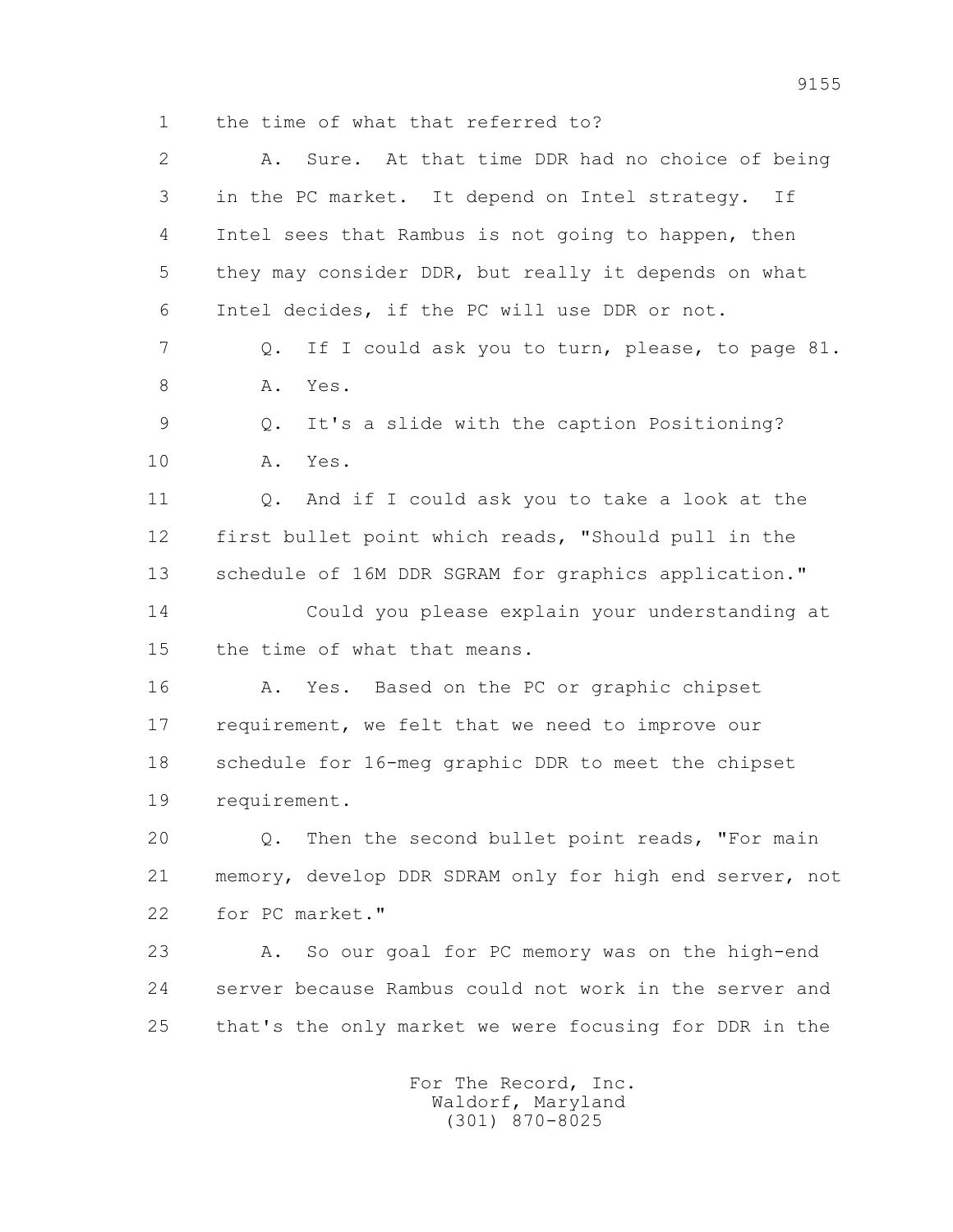1 PC market.

 2 Q. And the third bullet point reads, "Need to 3 prepare backup solution for future-generation DRAMs 4 such as direct RDRAM (PC market) and SyncLink (high-end 5 market)." 6 Do you see that? 7 A. Yes. 8 Q. Can you please explain your understanding at 9 the time of what that bullet point meant? 10 A. Yes. Since DDR was not being utilized in 11 memory, main memory, as I said, again, main memory was 12 about 80 percent of the market, we should have had 13 direct Rambus and SyncLink for that market. 14 0. Then the fourth bullet point reads, "Keep an 15 eye on Intel strategy with direct RDRAM for PC 16 market." 17 Do you see that? 18 A. I see that. 19 Q. Can you please explain your understanding at 20 the time of that bullet point? 21 A. Right. Basically our ramp-up and our strategy 22 with respect to Rambus depends on Intel's strategy, how 23 quickly they will ramp up, how soon they want it, so we 24 had to continuously monitor Intel progress and we did 25 with respect to direct Rambus.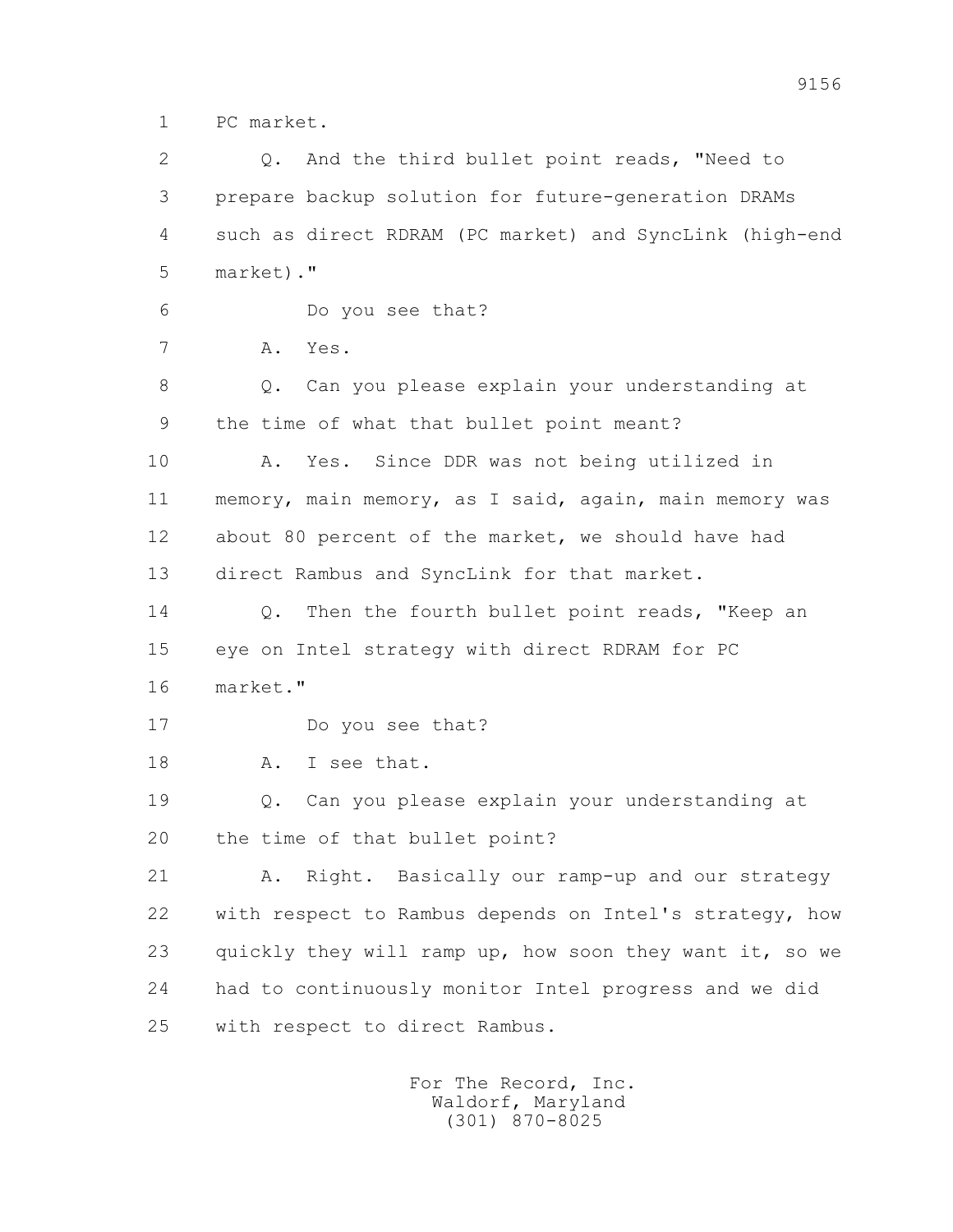1 MR. OLIVER: May I approach, Your Honor? 2 JUDGE McGUIRE: Go ahead. 3 BY MR. OLIVER: 4 Q. Mr. Tabrizi, I've handed you a document marked 5 CX-2263. It's an e-mail from T.H. Jung or "Jung" to a 6 Mr. Tabnak, copied to a number of individuals including 7 yourself, dated November 18, 1997. 8 Do you recognize CX-2263? 9 A. Yes, I do. 10 Q. What is this document? 11 A. This is a kind of a meeting summary by one of 12 our marketing staff in Korea to one of my guys and 13 copying me. 14 Q. Now, if I could ask you to turn, please, to 15 page 4. 16 A. Yes. 17 Q. About halfway down the page there's a caption 18 Roman numeral III, DDR? 19 A. Yes. 20 Q. Underneath that: HP will use BDDR 21 bidirectional DDR 2.5V in high-end system WS/server 22 from 1999. 23 Do you see that? 24 A. Yes. 25 Q. Can you please explain your understanding at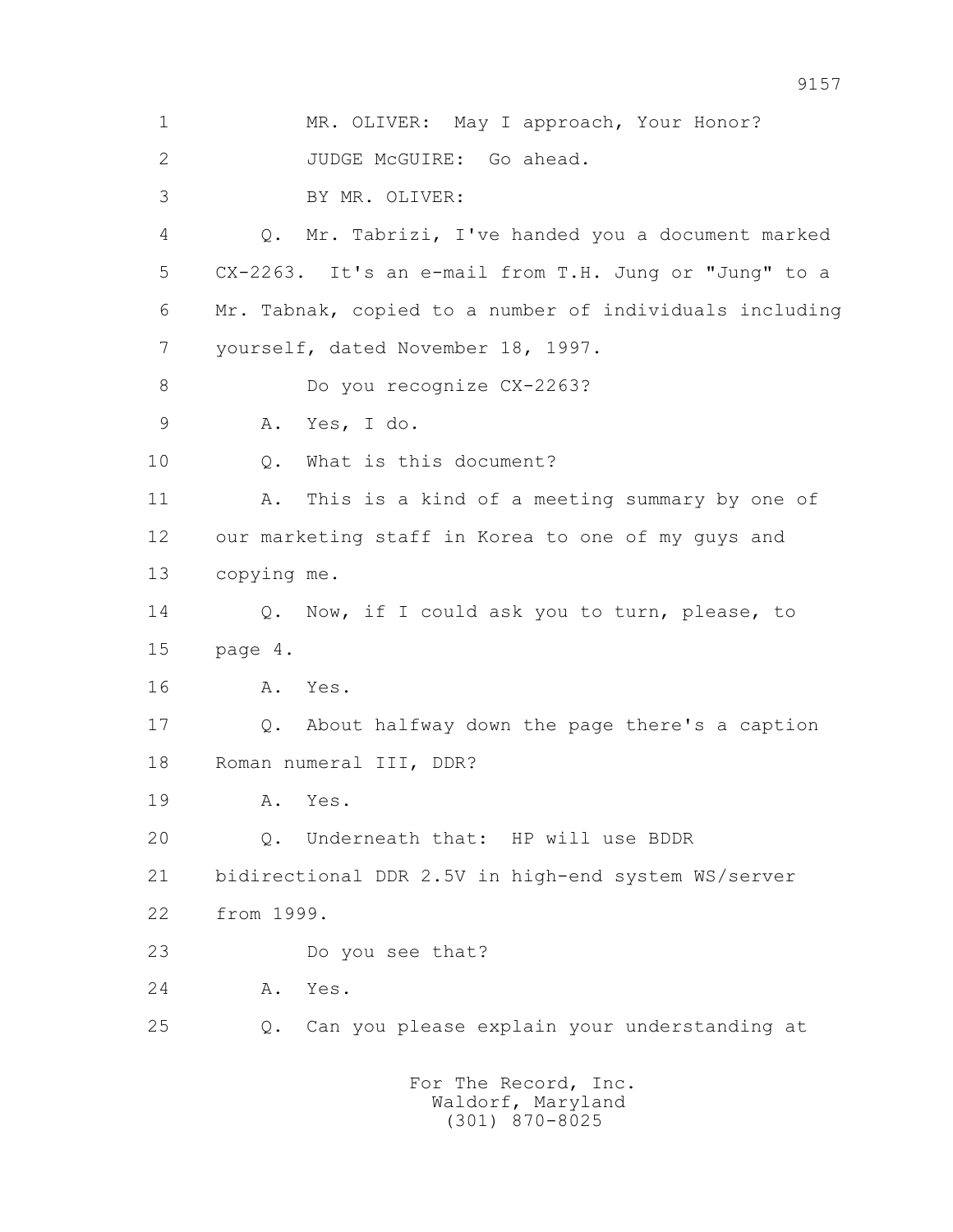1 the time of what that referred to?

 2 A. Yes. There were, again, a couple of different 3 variation of DDR within JEDEC, and HP told us that they 4 will use the bidirectional version with 5 two-and-a-half-volt power supply in their high-end 6 system server market, workstation market, from '99. 7 Q. And HP there referred to Hewlett-Packard? 8 A. Yes. That's correct. 9 Q. Was it your understanding at the time that 10 this referred to Hewlett-Packard workstations and 11 servers that were being designed specifically to work 12 with DDR? 13 A. That's correct. 14 Q. By the way, again, based on your 15 understanding, where did the information in this 16 e-mail come from? 17 A. This came from the customer itself. They 18 visited us in Korea and this meeting minute came from 19 their visit with Hynix, with Hyundai. 20 Q. In other words, from Hewlett-Packard? 21 A. Yes. Correct. 22 MR. OLIVER: May I approach, Your Honor? 23 JUDGE McGUIRE: Yes. 24 BY MR. OLIVER: 25 Q. Mr. Tabrizi, I've handed you a document marked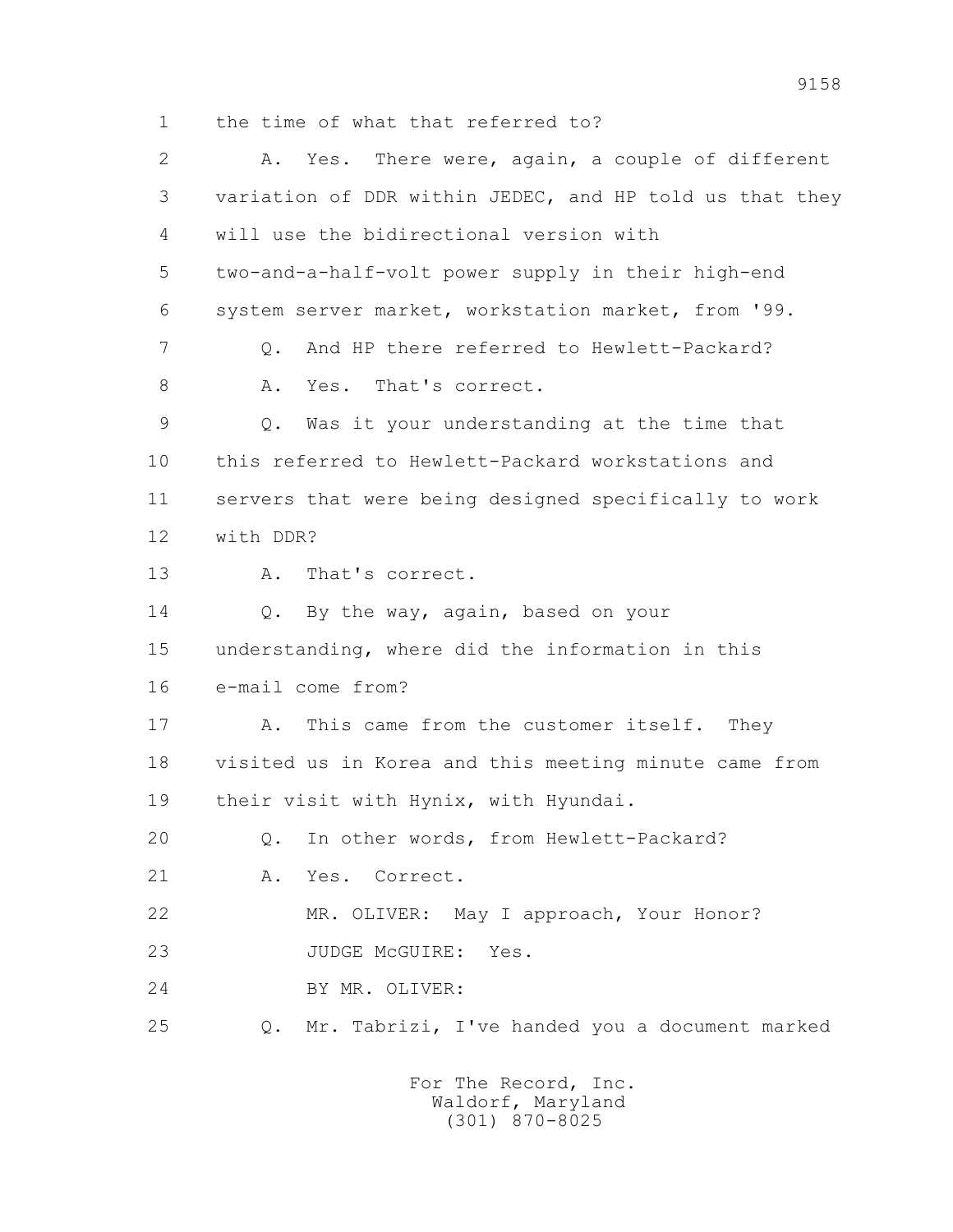1 CX-2264. This is an e-mail from D.K. Park dated 2 November 20, 1997, to three individuals, copying a 3 number of individuals. 4 If you'll look on the list of cc references, 5 the third line from the bottom, in the middle of that 6 line I think you'll see your name. 7 A. Yes, I do. 8 0. Do you see that? 9 A. Yes. 10 Q. Do you recognize this document? 11 A. Yes, I do. 12 Q. By the way, in November of 1997, who was 13 D.K. Park? 14 A. D.K. Park was our local field application 15 engineer in Korea calling on IBM. 16 Q. If I could ask you to turn, please, to the 17 second page. And I'd like to direct your attention to 18 the first full paragraph on this page: 19 "The reasons IBM is in favor for servers are 20 that DDR is the logical migration from current SDRAM, 21 two-way DDR interleave offers flexibility over four-way 22 SDRAM interleave and x4 organization is good for system 23 reliability issues like chipkill protection using ECC. 24 And open standards are influenced by multiple system 25 customer."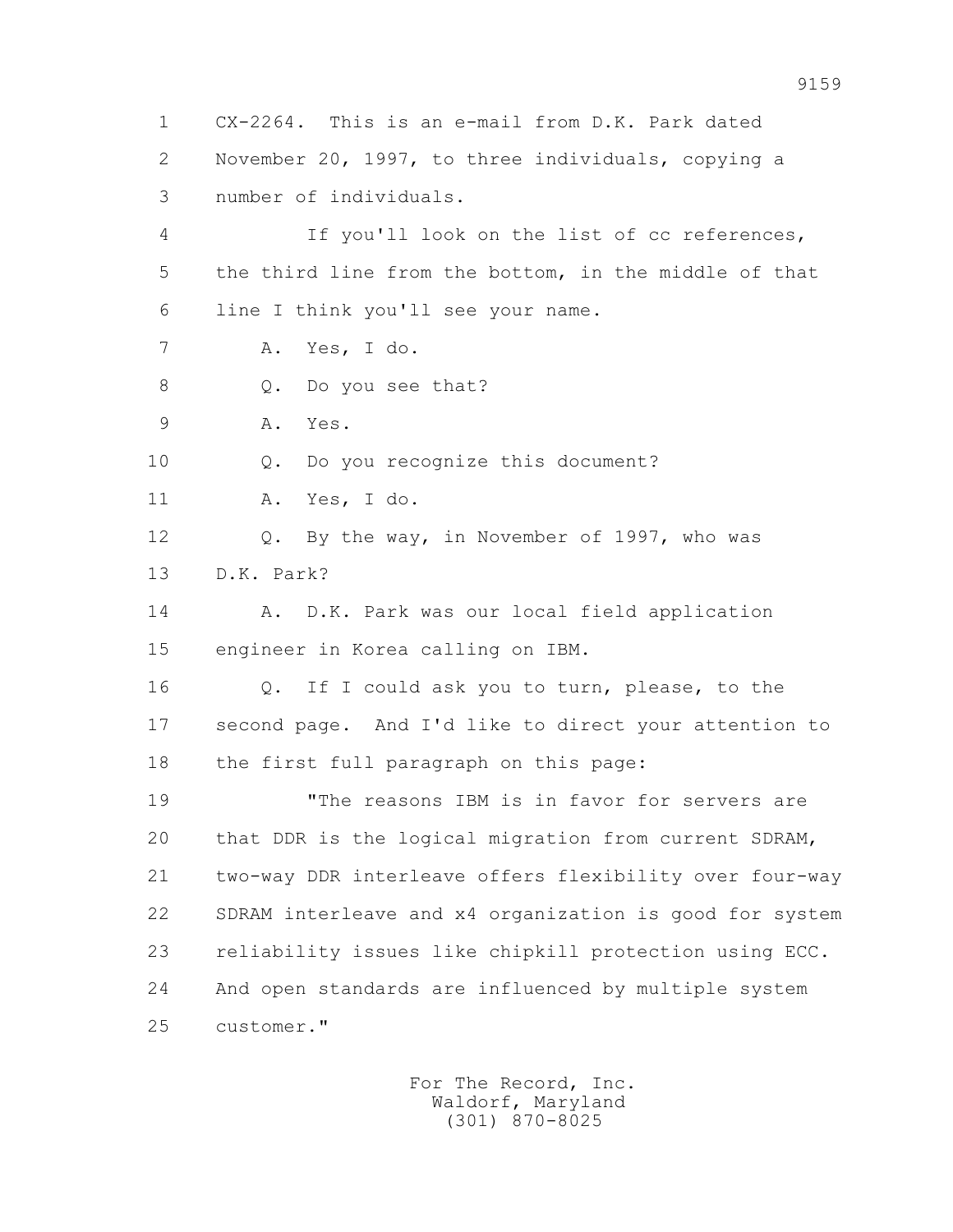1 Do you see that?

2 A. Yes, I do.

 3 Q. Can you please explain your understanding at 4 the time of what was being reflected in that 5 paragraph? 6 MR. PERRY: Excuse me, Your Honor. There's no 7 foundation for him to testify about what IBM said at 8 this meeting in Korea. He's not listed as being 9 present. 10 MR. OLIVER: I'll withdraw the question, 11 Your Honor. 12 BY MR. OLIVER: 13 Q. Mr. Tabrizi, do you have an understanding as to 14 why you were copied on this e-mail? 15 A. Yes. I am in charge of marketing and I ask my 16 field people to send me the customer requirement and 17 why each customer prefers what product and the reason 18 for it. 19 Q. Why did you ask people to send you documents of 20 this sort? 21 A. Because we have to make a decision in terms of 22 product priority, production quantity, so this 23 directly relates in terms of what product at what time 24 frame and how many quantity we should build for our 25 customer.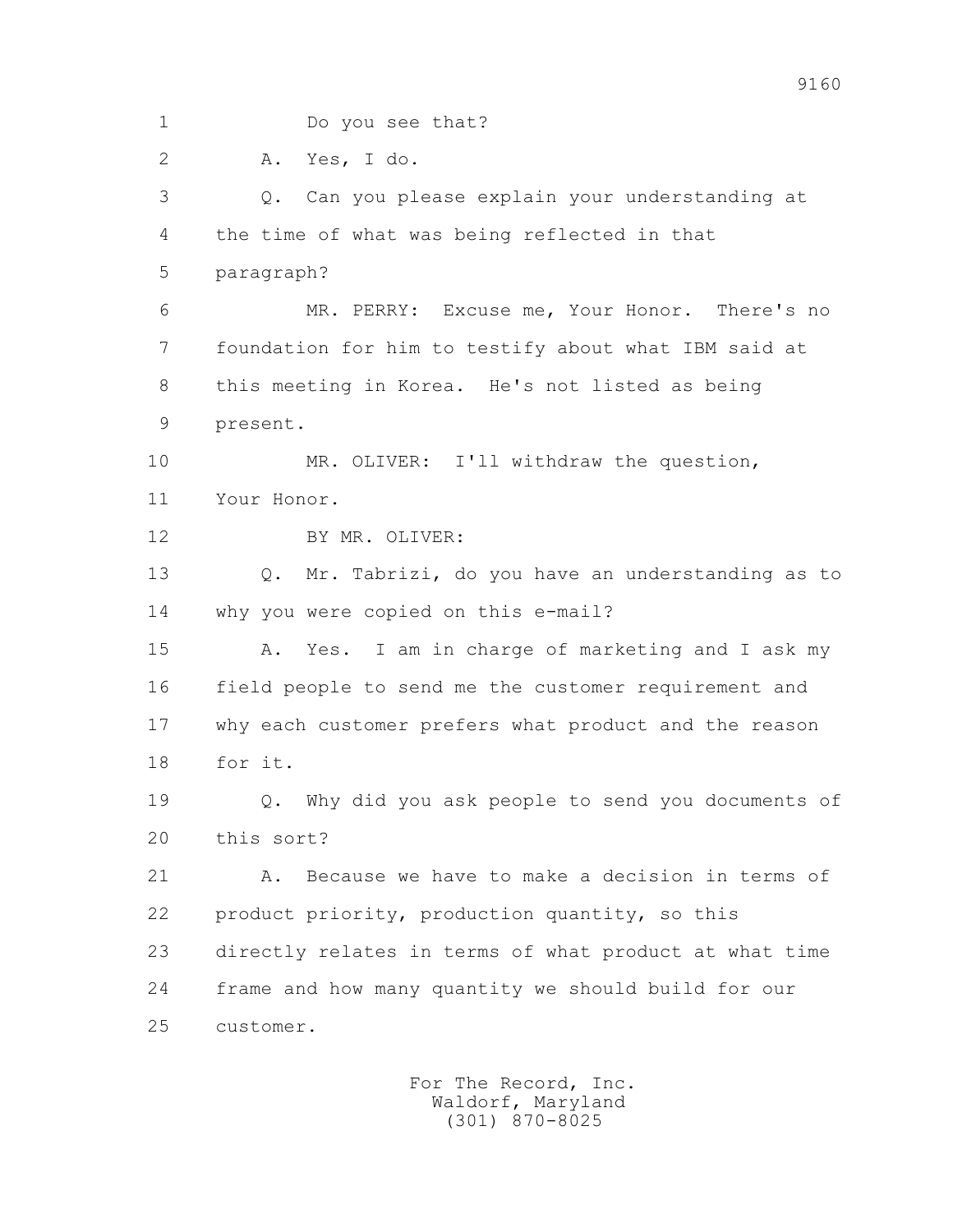1 Q. Did this relate to your job responsibilities at 2 Hyundai at the time?

3 A. Yes, it did.

 4 Q. And did you review this e-mail when you 5 received it?

6 A. Yes, sir.

 7 Q. When you reviewed the e-mail, did you have an 8 understanding of what was being reflected in the 9 paragraph on page 2 that I just read to you?

 10 A. Yes. The word "chipkill" means in a server 11 system you want to have a continuous operation. If one 12 memory fails, you want a system to detect that and 13 continue operation without failure. And in order to do 14 that, you need to have x4 devices. x4 means 14 output. 15 And at the time Rambus was not offering any x4 devices, 16 so there was no solution for server application with 17 the chipkill.

 18 So in that sentence it says IBM wants DDR 19 because they could not use Rambus for the chipkill 20 reason.

 21 Q. If I could direct your attention to the next 22 paragraph, it reads, "Plus IBM compared DDR with direct 23 Rambus for the next-generation DRAM features for 24 servers."

25 And then underneath that there's a table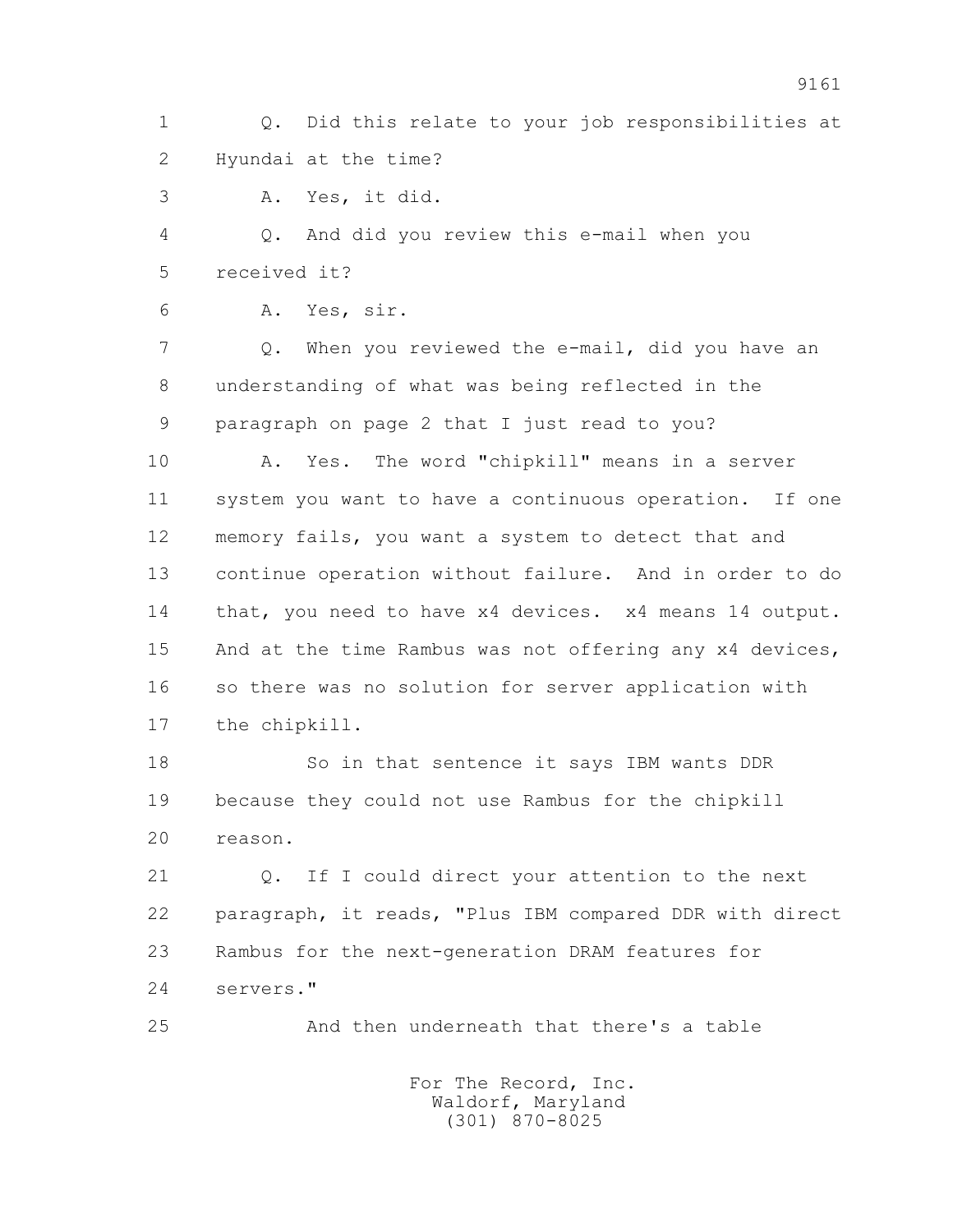1 listing a number of features with two columns,

2 Direct Rambus and DDR DRAM. Do you see that?

3 A. Yes, I do.

 4 Q. Again, at the time you received this e-mail, 5 did you have an understanding of what was reflected in 6 that paragraph and table?

 7 A. Yes. IBM was comparing the pluses and minuses 8 of direct Rambus and DDR for their server application 9 and each row was depicted.

 10 For example, ECC means error correction 11 capability. Direct Rambus poor, DDR good.

 12 Maximum density means how much memory you can 13 put in a system. For direct Rambus poor, for DDR SDRAM 14 good.

 15 Bandwidth. Rambus was very good, high 16 bandwidth, and DDR was okay.

 17 Cost issue. Direct Rambus was very poor, very 18 expensive to make. DDR SDRAM was okay.

 19 Packaging. Rambus required a new packaging, so 20 in terms of option, it was a poor option versus DDR 21 which was continuing to use the same packages, it was 22 okay.

 23 MR. PERRY: Your Honor, I think he's beyond the 24 question, and I think if he's talking about what IBM 25 talked about at the meeting, there's no foundation for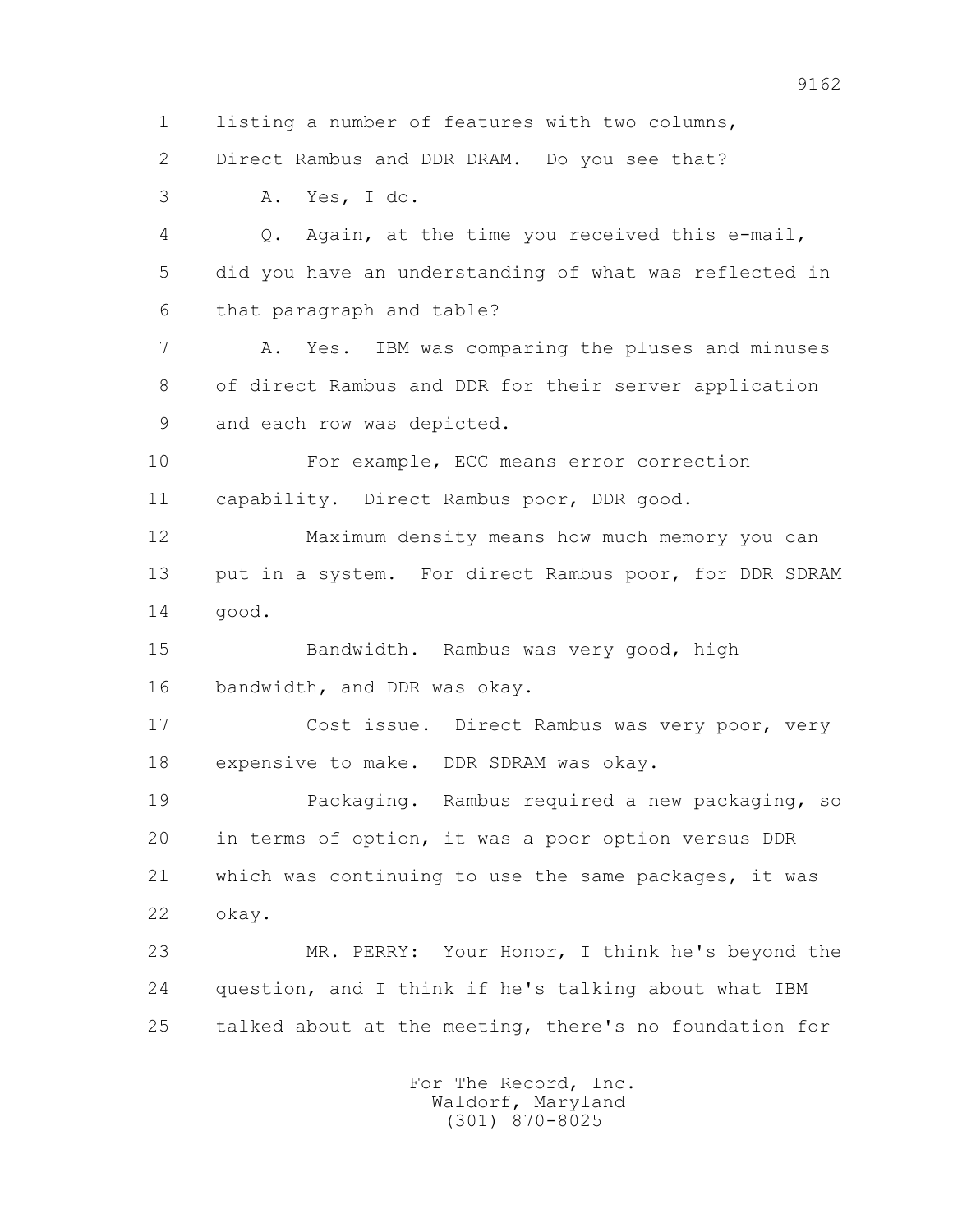1 it. He simply seems to be reading the document.

 2 MR. OLIVER: I'm just asking for his 3 understanding at the time.

 4 JUDGE McGUIRE: Well, I mean, it's self-evident 5 here and all he is doing is reading from the document 6 that's going to be entered, you know, into the record. 7 It speaks for itself.

 8 So if you want to ask him about his 9 understanding, fine, but I'm not going to allow him 10 just to go ahead and read what the document otherwise 11 clearly indicates.

 12 MR. OLIVER: Your Honor, I did want to ask him 13 specifically about one line in this table which --

14 JUDGE McGUIRE: Go ahead.

15 MR. OLIVER: -- unfortunately was the very 16 next line.

17 BY MR. OLIVER:

 18 Q. I did want to ask you specifically about the 19 line "open standard spec" and just ask your 20 understanding of what that referred to.

21 A. Yes. Of course, as you know, DDR is an open 22 standard, so they gave it a good mark, and direct 23 Rambus is proprietary, so they gave it a poor mark in 24 terms of it being open.

25 Q. Okay. Thank you.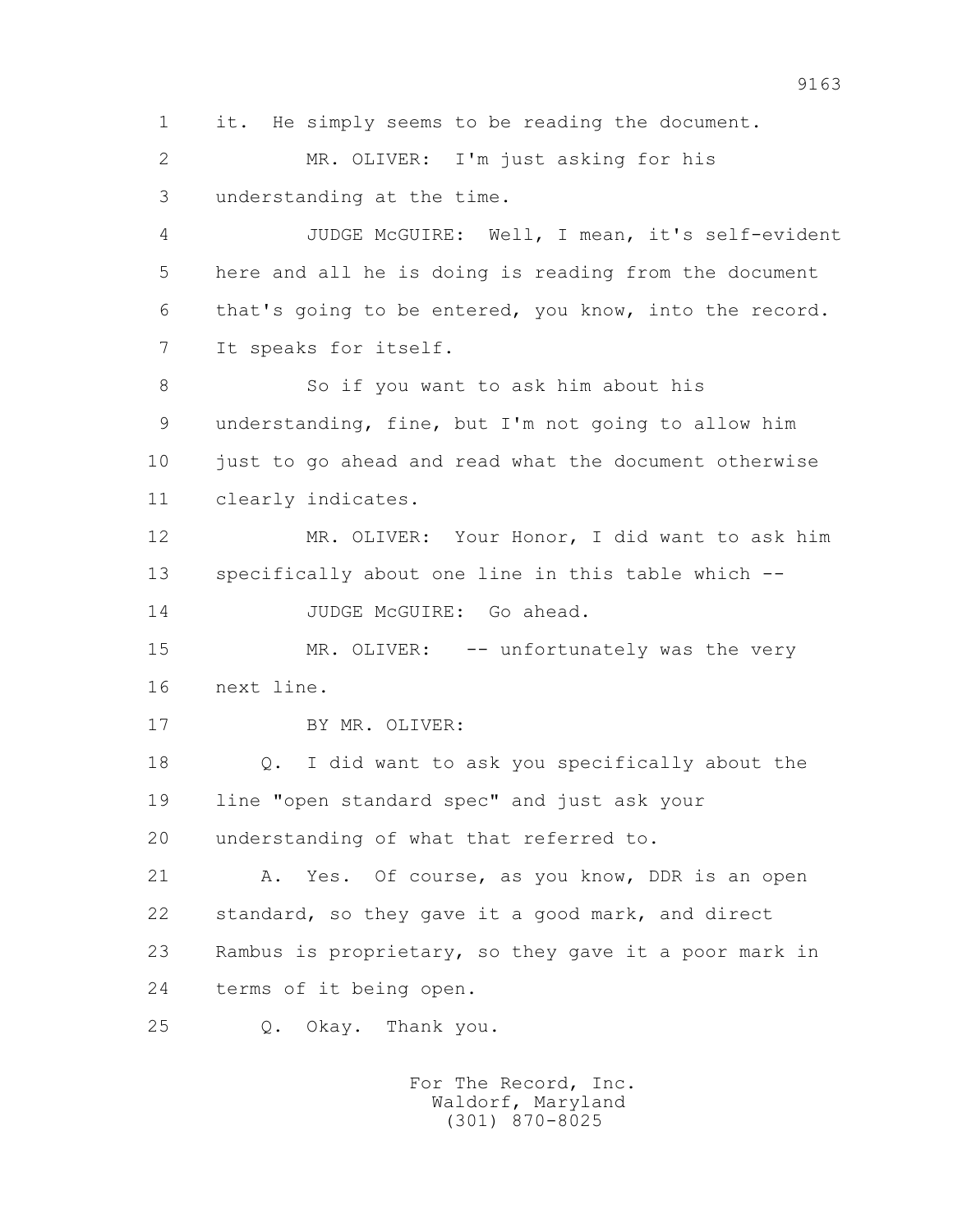1 May I approach, Your Honor? 2 JUDGE McGUIRE: Yes. 3 BY MR. OLIVER: 4 Q. Mr. Tabrizi, I've handed you a document marked 5 CX-2303. The first page is an e-mail from 6 Young S. Park to you dated February 19, 1998, subject 7 Dell meeting material, and attached to that is a Dell 8 Dimension-Hyundai memory road map. 9 A. I see. 10 Q. Mr. Tabrizi, do you recognize this document? 11 A. Yes, I do. 12 Q. What is this document? 13 A. This document is the meeting material from a 14 Dell meeting that we had in Korea. 15 Q. Now, do you recall seeing this document in or 16 about February of 1998? 17 A. Yes, sir, I recall. 18 Q. Do you recall whether you saw this document 19 before the meeting with Dell? 20 A. This is a collection of the standard documents 21 that we present. I don't know if I saw it in this 22 order or this unique, but I'm familiar with some of the 23 foils before the meeting. 24 Q. Let me ask you to turn, please, to page 7. 25 A. Yeah.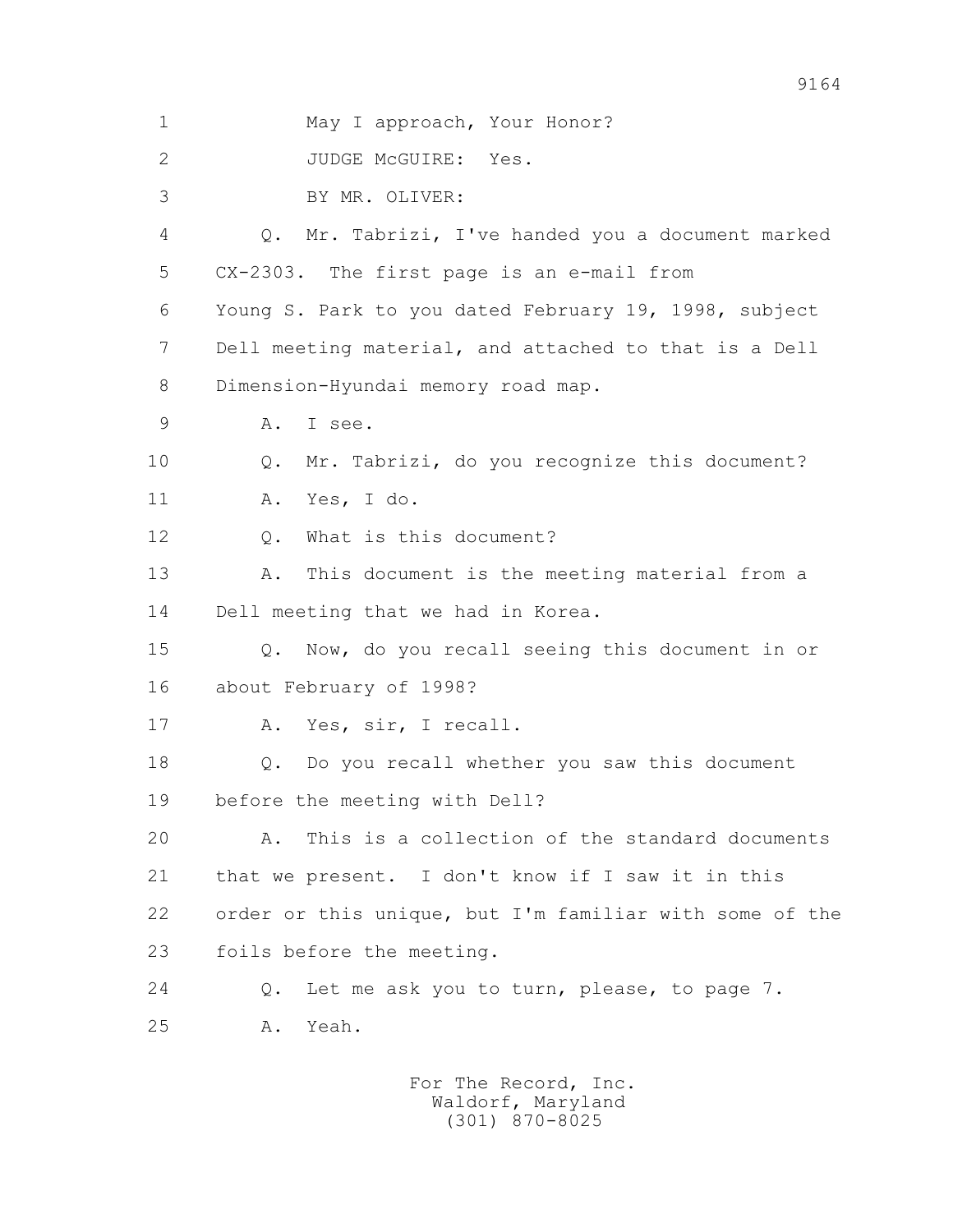1 Q. And let me ask you if you were familiar with 2 this page at the time.

3 A. Yes, I am.

 4 Q. Can you please explain your understanding at 5 the time of what was depicted on this page?

 6 A. Yes. We were trying to align our road map with 7 Dell requirement in terms of Rambus. We showed our 8 three projects that we were working to Dell, 64-meg, 9 128-meg and one 256-meg, with their schedule, and Dell 10 requirement for Rambus in Camino chipset started in 11 Q2,99, so what we are trying to show to Dell is we are 12 ready to support you in Q2,99 with our 64-meg, and as 13 your need increases, we will support you with 128-meg 14 and 256-meg Rambus product.

 15 Q. On this page, what do the letters ES refer to? 16 A. Engineering sample.

 17 Q. In other words, that was the expected date of 18 when Hyundai would have engineering samples available?

 19 A. Yes. Engineering samples are the first samples 20 that comes out of the production line. And CS is the 21 customer sample that is the same ES, but it has gone 22 through internal qualification.

 23 Q. Would it be fair to say then that ES is used 24 for internal testing within Hyundai?

25 A. ES is used internally. We also give it to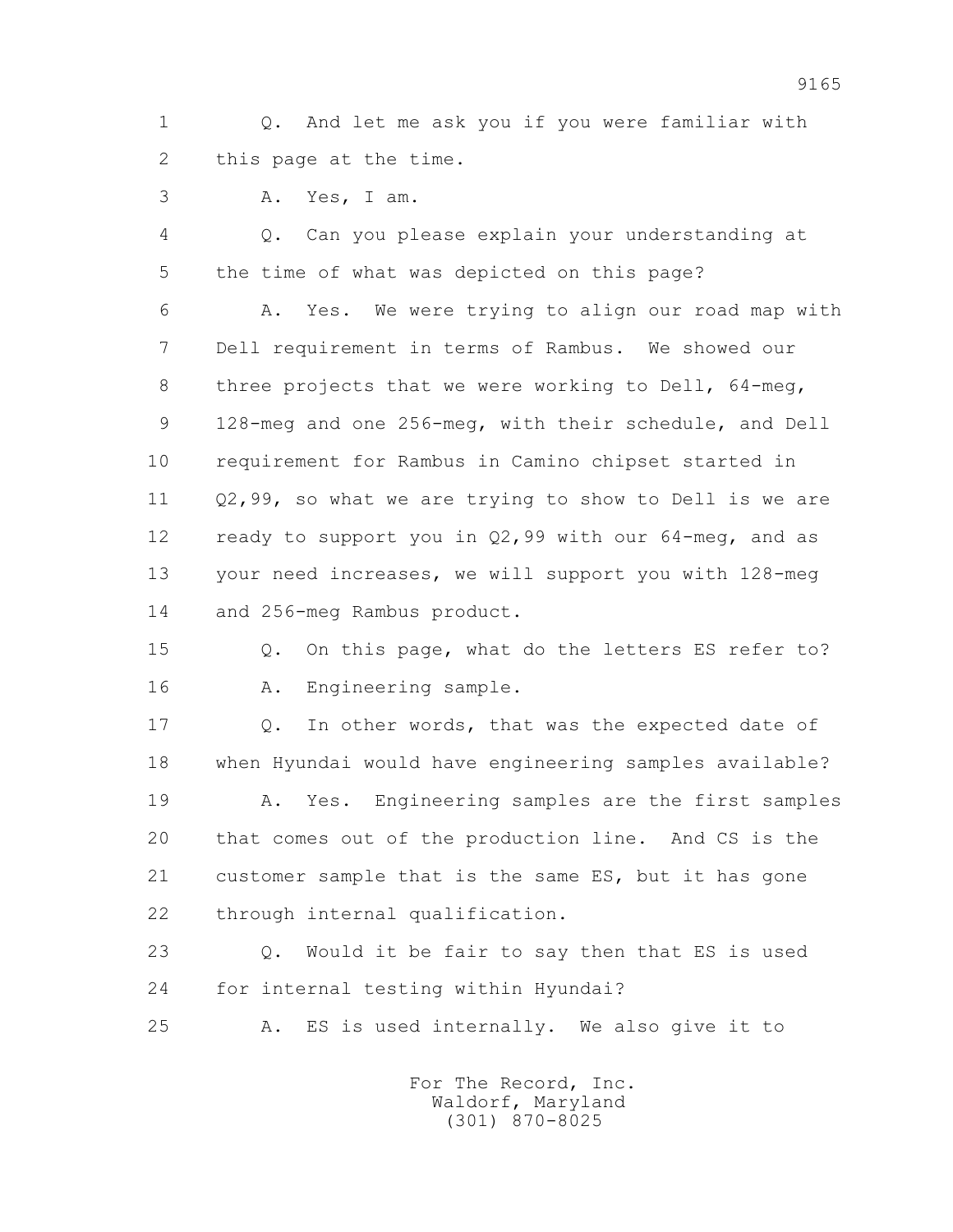1 customer for evaluation. As soon as the internal 2 reliability is finished and as soon as the customer got 3 issues finished, if there is no problem, we call that 4 CS.

 5 So that same ES becomes CS. It's just during 6 the time we're going to qualification, we call it ES. 7 Q. Immediately above this table is a line that 8 reads "Katmai/Camino using direct Rambus in Q2,99" and 9 an arrow down onto the DRAM.

 10 Can you please explain your understanding at 11 the time of what that refers to?

 12 A. Yes. That was Dell requirement. They were 13 going to launch the Camino chipset in middle of second 14 quarter, and that arrow shows that, the Dell 15 requirement for Rambus product.

16 Q. What was the Camino chipset?

 17 A. Camino chipset set was the first chipset that 18 Intel was developing to interface between their 19 processor and direct Rambus.

 20 Q. So this line item refers to Dell's launch of 21 products that would incorporate the Intel Camino 22 chipset?

23 A. Yes, sir.

 24 Q. Now, as of February of 1998, was it your 25 understanding that Intel planned the Camino chipset to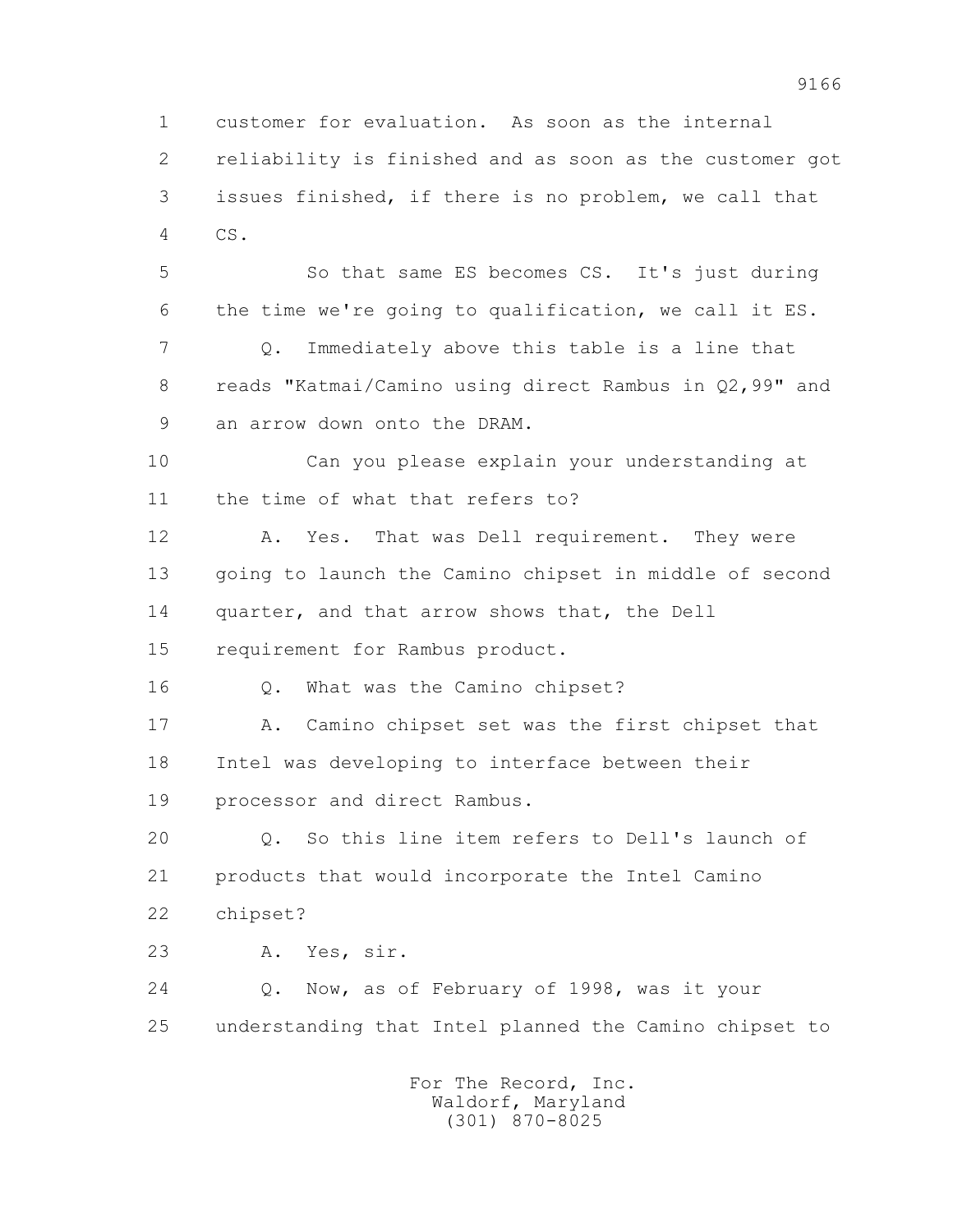1 support any memory other than direct Rambus? 2 A. No. Not at the beginning. Exclusive memory 3 for Camino was Rambus and no other memory. 4 Q. If I could ask you to turn, please, to page 15 5 in CX-2303. 6 A. Yes, sir. 7 Q. It's a page with the caption Direct RDRAM Die 8 Size Estimation. Do you see that? 9 A. Yes. 10 Q. Can you please explain in general terms what's 11 depicted on this page? 12 A. Sure. This was prepared for Dell meeting and 13 Dell wanted to know what is the die size for each 14 product, SDRAM and RDRAM, and RDRAM -- there were two 15 type of RDRAMs, 72-meg and 64-meg. This shows the 16 dimension of the die. 17 So for example, 72-meg was 7.3 millimeter by 18 14.4 millimeter. The total area would be 19 105.12 millimeters squared. 20 So this was all compared to SDRAM, the bottom 21 row. 22 For example, 64-meg SDRAM total die size was 23 84 meg -- 84 millimeters squared. Sorry. And that 24 was using .25 micron technology. Then if we shrink 25 that to .22 micron technology, it would be 65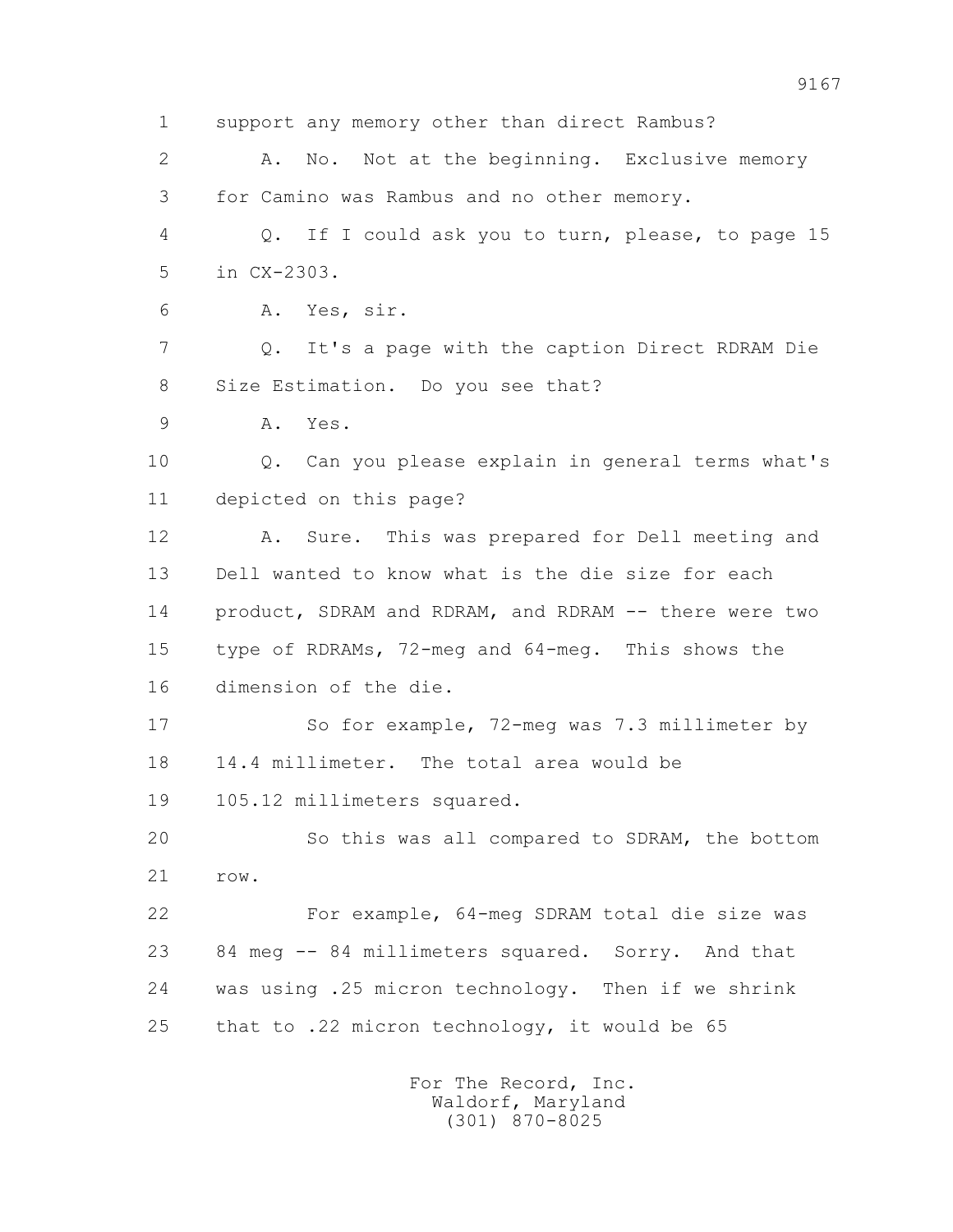1 millimeter, same for Rambus product. 72-meg went from 2 105 to 81. But when you compare 81.3 to 65, you see 3 that there is 25 percent bigger, so that is what we 4 call die penalty. 5 Q. In each case that was being compared to the 6 SDRAM die size? 7 A. Yes. SDRAM was every comparison. Everybody 8 wanted to compare Rambus to the SDRAM because that was 9 the biggest-volume commodity memory at the time. 10 Q. If I could ask you to turn, please, to the next 11 page, page 16 of CX-2303. 12 A. Yes, sir. 13 Q. That page that has the caption Direct RDRAM 14 Cost Estimation. Do you see that? 15 A. Yes. 16 Q. Again, can you please explain in general terms 17 what's depicted on this page? 18 A. Sure. There are various elementary costs of a 19 device, of course the die cost, package cost, test 20 costs. That will give you the total cost for the 21 device. Then we have some other costs associated with 22 the module. That is depicted in the -- below. 23 So the base again is synchronous DRAM. 24 MR. PERRY: Oh, I'm sorry. Your Honor, I was 25 just going to object that there's no foundation for him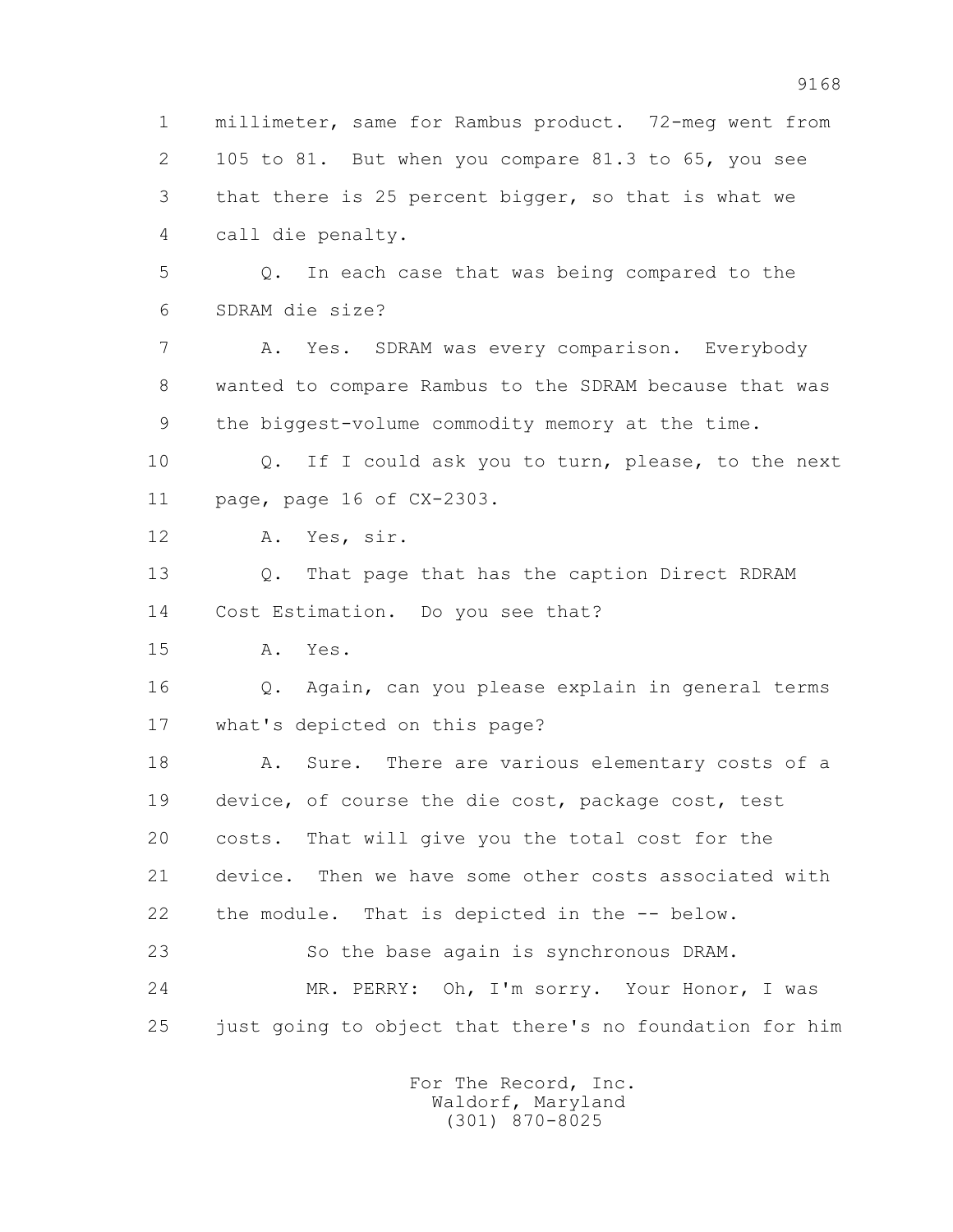1 to describe this. He has no experience in 2 manufacturing and he wasn't  $-$  he has  $-$ 

 3 JUDGE McGUIRE: I can hardly hear you, 4 Mr. Perry. I don't mind if you step up to the 5 microphone.

 6 MR. PERRY: There's no foundation that he 7 provided input into preparing this particular chart or 8 that he has any background in manufacturing cost, so I 9 believe that there's no foundation.

10 JUDGE McGUIRE: Mr. Oliver?

 11 MR. OLIVER: Your Honor, he did have 12 responsibility for it, for marketing activities, and 13 among the information that he and people reporting to 14 him had to provide to customers were the cost 15 differentials between RDRAM and SDRAM. That was what 16 the customers were asking for and that's what they were 17 providing, and I believe Mr. Tabrizi demonstrated he 18 did in fact have very good knowledge of the type of 19 information they were preparing to provide to customers 20 such as Dell.

 21 MR. PERRY: All that's been demonstrated is 22 that other people provided the information to him, and 23 if that's all he was going to say, is that other people 24 provided this information to me and I forwarded it to 25 customers, I would have no objection to that. He's now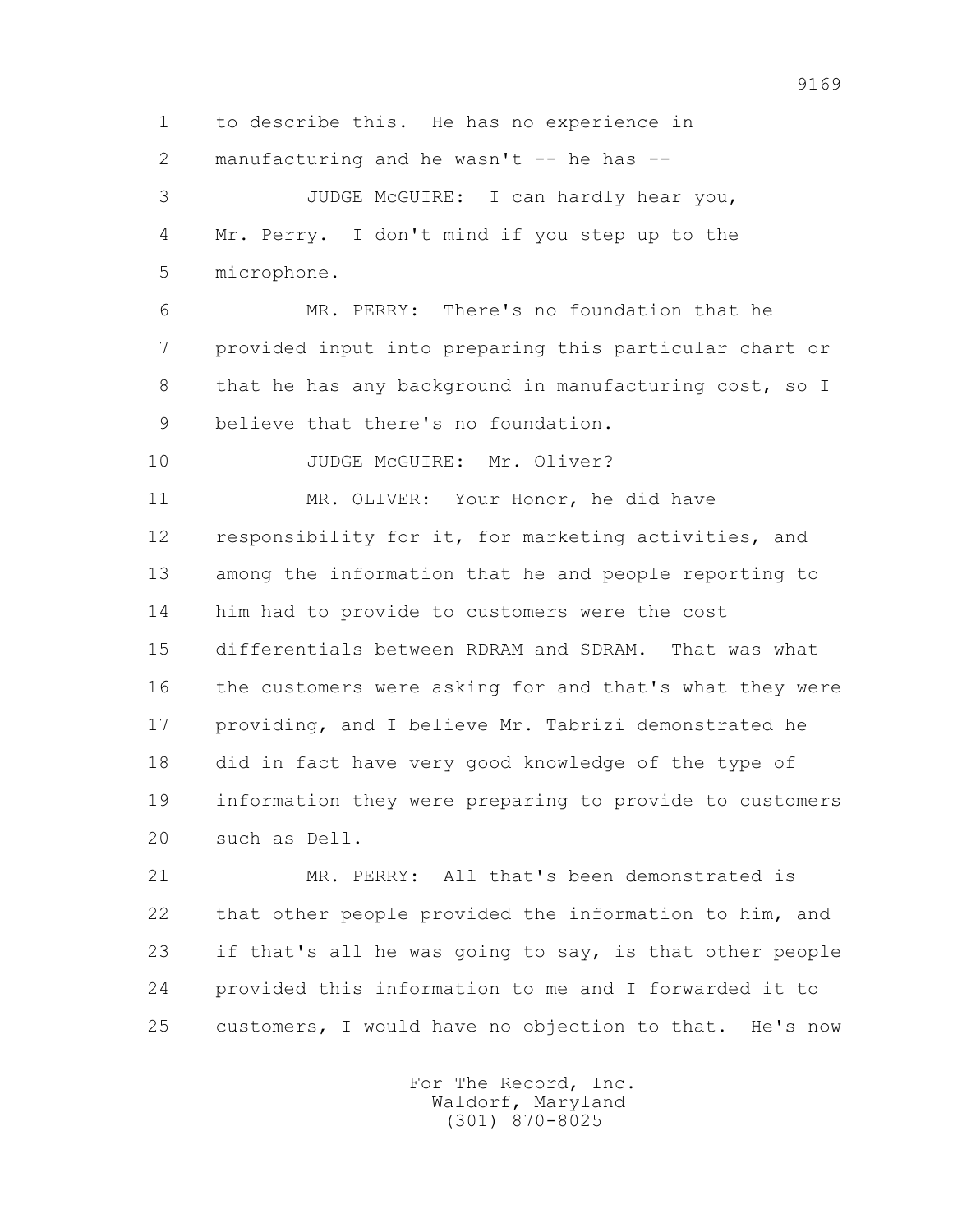1 been asked to explain the chart and explain what 2 manufacturing --

 3 JUDGE McGUIRE: That is -- now, we've gone 4 through this before in four or five episodes in this 5 hearing, and I have not allowed testimony on charts 6 that have been prepared or seen by witnesses, so I'm 7 going to sustain it. 8 You can ask the question regarding the 9 information he has received from other sources, but 10 don't ask him to interpret a chart that he had no 11 involvement in. 12 MR. OLIVER: Thank you, Your Honor. 13 BY MR. OLIVER: 14 Q. Mr. Tabrizi, do you recall having seen page 16 15 of CX-2303 in or about February of 1998? 16 A. Yes, I had. 17 Q. And do you recall the context in which you saw 18 that page? 19 A. Yes, sir. 20 Q. Can you please explain the context in which you 21 saw that page? 22 A. Yes. We were trying to show the direct Rambus 23 cost estimate. Again, cost -- there are various 24 elements to the cost, die cost, package cost, test 25 cost, so we compared that to the synchronous DRAM for

> For The Record, Inc. Waldorf, Maryland (301) 870-8025

9170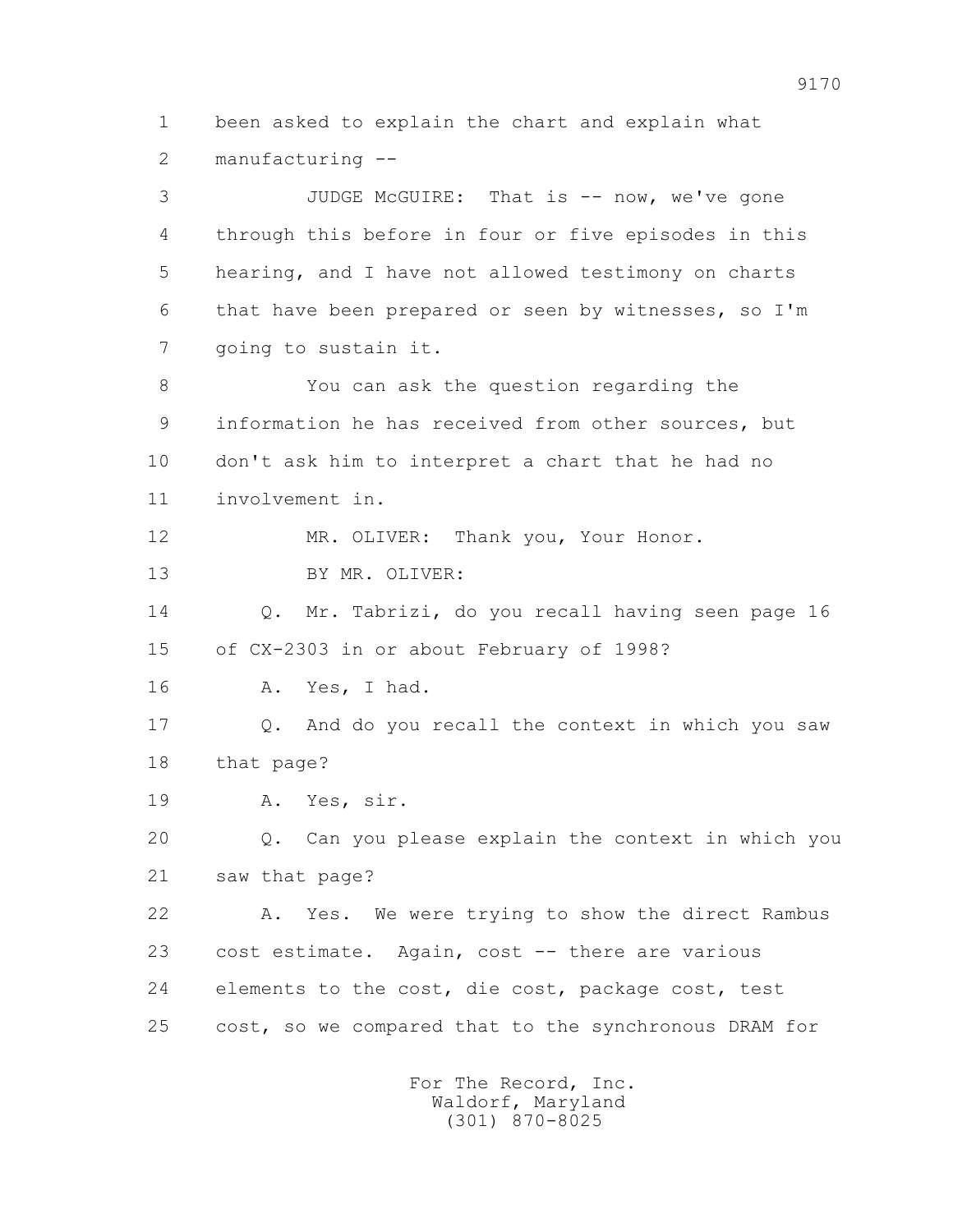1 various product, DDR SDRAM and direct Rambus.

 2 And direct Rambus we put two column. One is at 3 the initial stages of that. That means a small volume. 4 And another one is at mass production volume. And the 5 resulting was that --

 6 MR. PERRY: Excuse me, Your Honor. It's beyond 7 the scope of the question.

8 JUDGE McGUIRE: Sustained. It is beyond the 9 scope of the question.

 10 The question is can he explain the context in 11 which he saw that page, and he's gone back and is 12 explaining the column, so that is beyond the scope, and 13 that answer at this point will not be considered.

 14 So let's try to stick -- and I'm going to ask 15 you, Mr. Oliver, when you ask the question, if you 16 think he's going beyond it, interject yourself because 17 that will probably save some time.

18 MR. OLIVER: Okay. I will do that, Your Honor. 19 Thank you.

20 BY MR. OLIVER:

 21 Q. Mr. Tabrizi, in the early 1998 time frame, did 22 you have any other request from customers to provide 23 estimated cost information concerning direct RDRAM? 24 A. Yes, we had.

25 Q. Did you have an understanding as to why you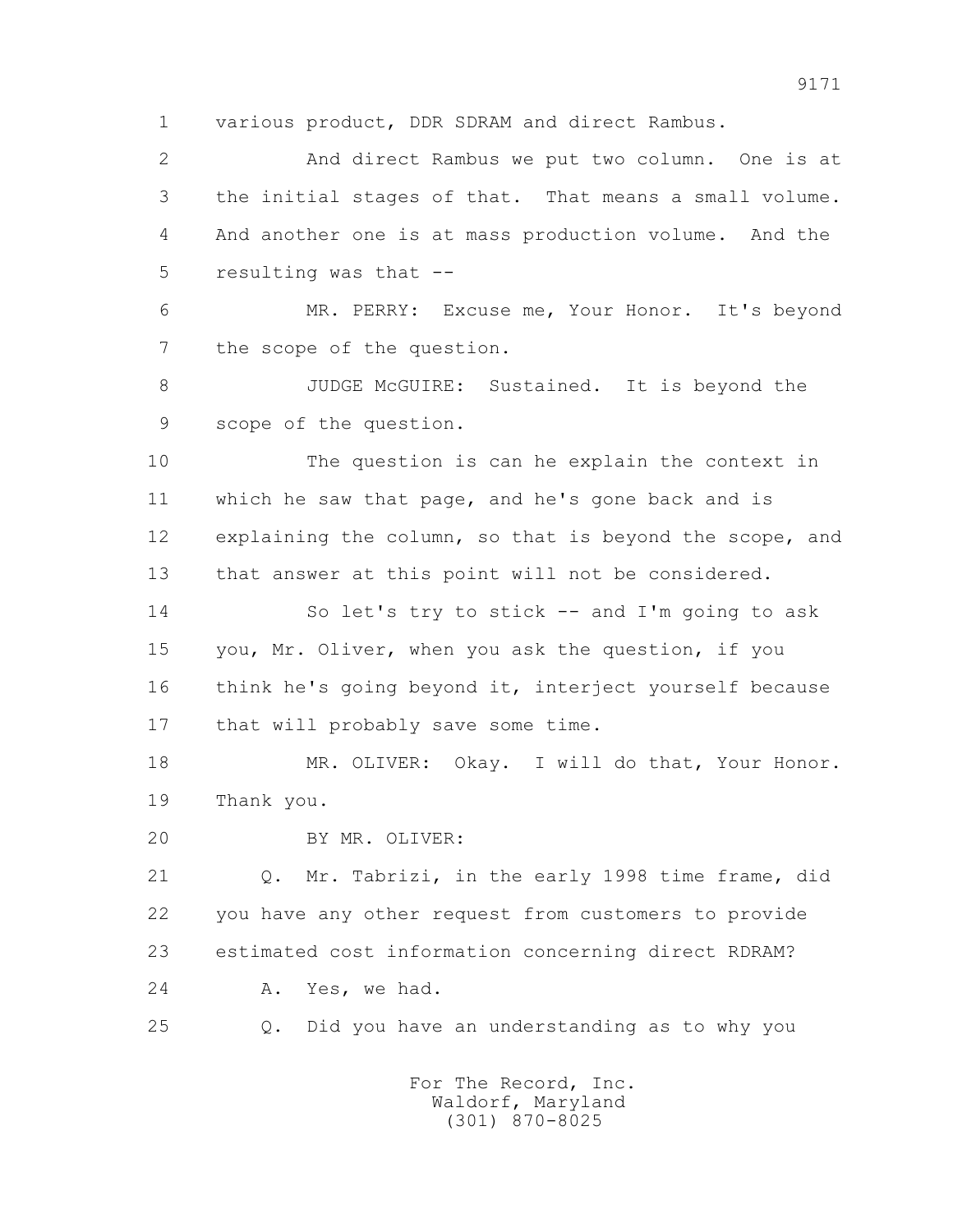1 received a request of that sort from customers? 2 A. Yeah. A customer wanted to select their 3 next-generation product and they wanted to know where 4 does Rambus fit in terms of which segment of the 5 personal computer based on the cost and price they 6 could select and how does the cost compare with DDR. 7 So we were getting a lot of inquiries asking 8 for our cost projection for various type of memory. 9 Q. And were you personally involved at that time 10 in explaining some of those cost estimates to 11 customers? 12 A. Absolutely. 13 Q. As of approximately February of 1998, did you 14 have an understanding of the cost estimates that were 15 set forth on page 16 of CX-2303? 16 A. Yes, I am. 17 Q. Can you please explain the bottom row of the 18 table, the top half of page 16 of CX-2303? 19 A. Sure. 20 MR. PERRY: Objection, Your Honor. There's 21 been no foundation laid that he had any input in 22 preparing this. 23 THE WITNESS: I had. 24 JUDGE McGUIRE: Well, we're back to the same 25 place we were about two minutes ago, Mr. Oliver. Now,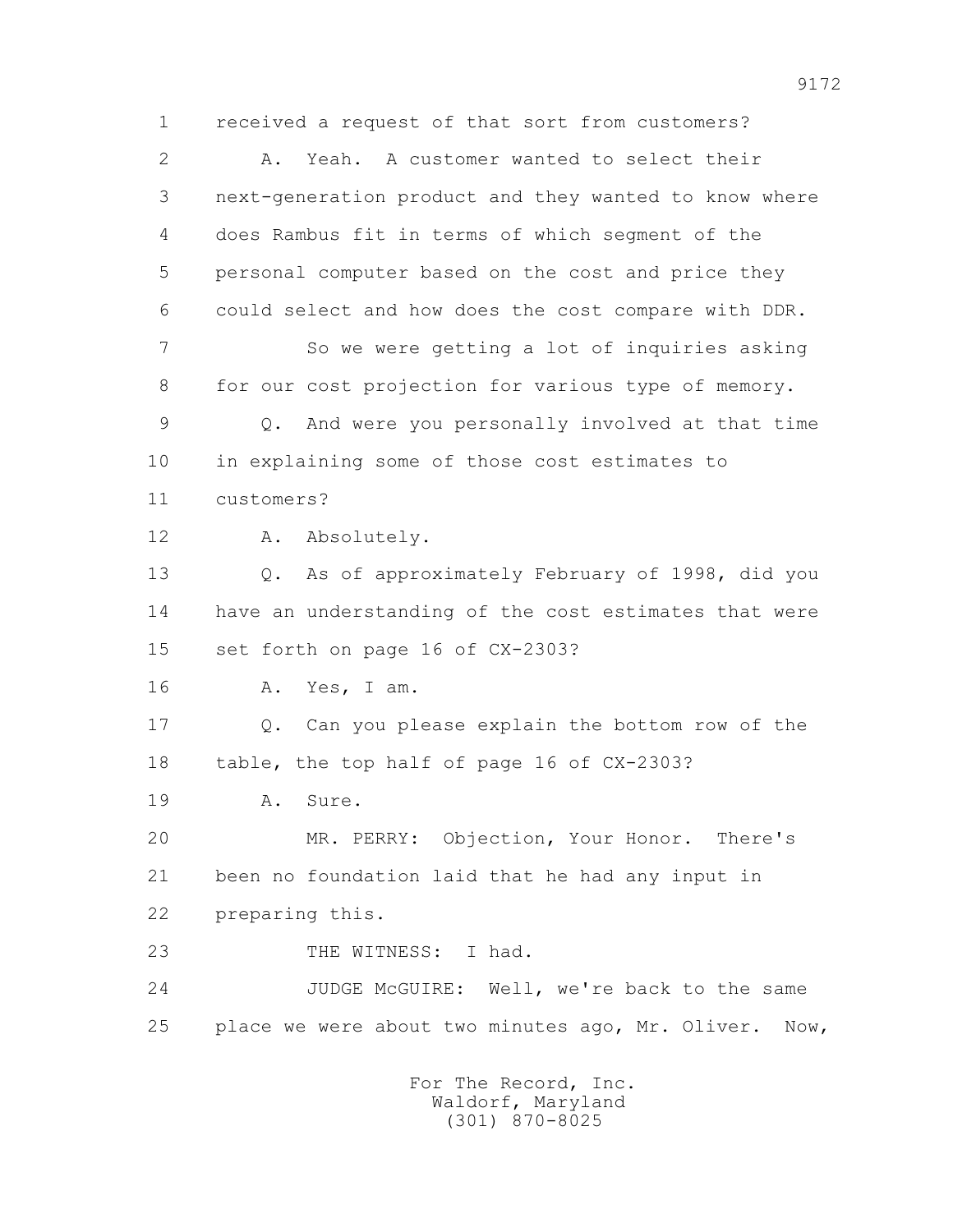1 what's your response to that objection based on what 2 I've already concluded?

 3 MR. OLIVER: Your Honor, my response is that 4 this is information that he was being requested to 5 provide by customers, that he saw at the time, that he 6 had an understanding of and that he explained to 7 customers. And I think if he was capable of explaining 8 it to customers, I would submit that he should have 9 proper foundation to explain it here in the record as 10 well.

 11 MR. PERRY: But that's not been the testimony. 12 The testimony is from time to time he was asked for 13 this kind of information. There's been no testimony 14 linked to this document.

 15 MR. OLIVER: He said that he has seen this 16 page.

 17 JUDGE McGUIRE: All right. Overruled. I will 18 hear the question.

 19 MR. OLIVER: Thank you, Your Honor. 20 THE WITNESS: I actually was involved in 21 preparation of this document. I did all of this 22 document based on the engineering formula that I got, 23 how much test time it takes.

 24 So what we showed here is that the direct 25 Rambus at the initial stage will cost about 18 percent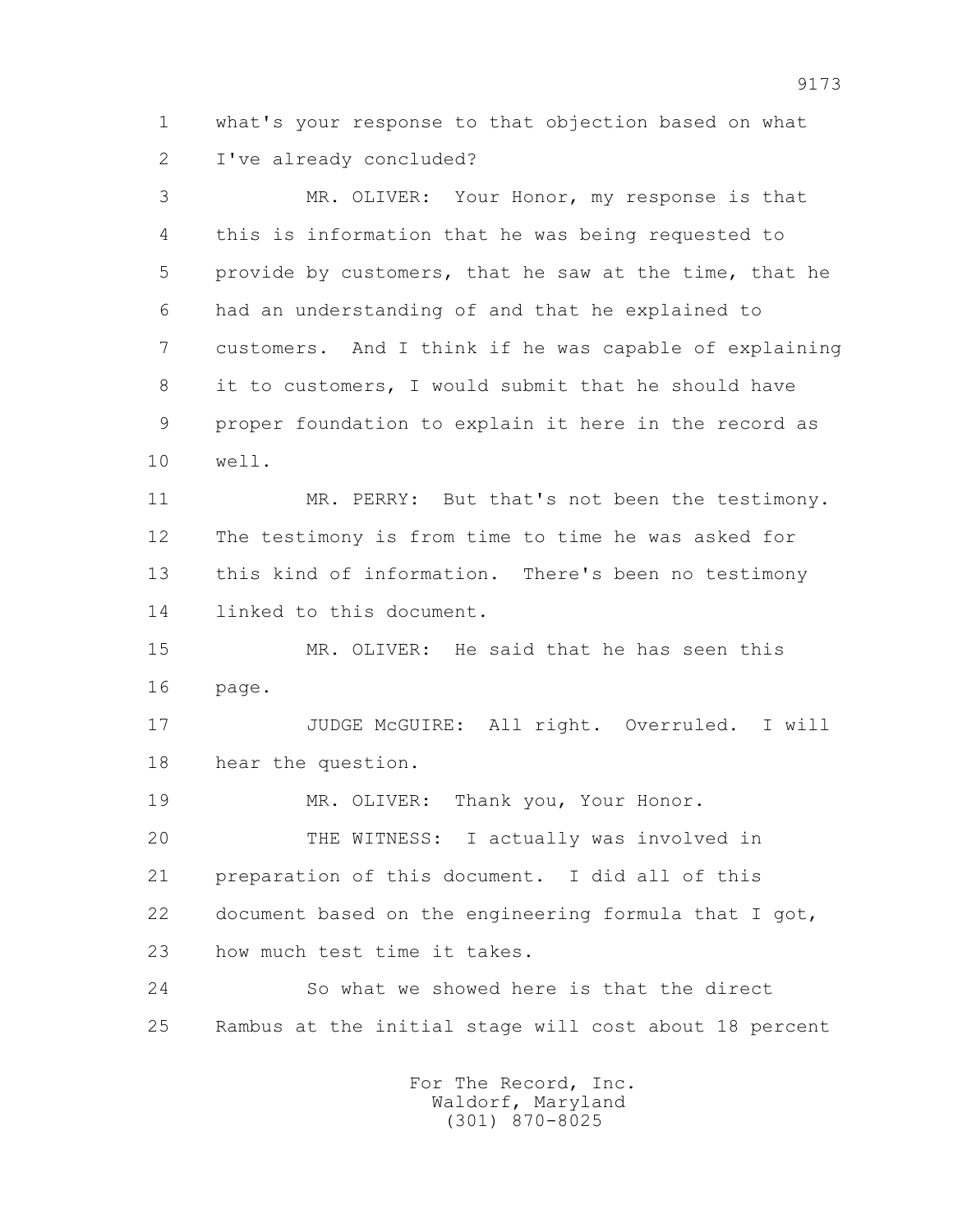1 more to produce, and when we go to production, the cost 2 will come down to about 13 percent. This is just a 3 component.

 4 On top of the component cost there was some 5 additional cost like the module cost and the heat 6 spreader cost that would add to that.

 7 So we were just showing SDRAM, DDR and Rambus 8 cost. And I was very much involved in producing this. 9 BY MR. OLIVER:

 10 Q. If I could direct your attention to the lines 11 underneath the table beginning with "other cost adder." 12 Do you see that?

13 A. Yes.

14 0. Can you please explain in general terms what 15 was reflected by the various lines underneath the 16 caption Other Cost Adder?

17 A. Sure.

 18 Direct Rambus had other costs. We had to pay 19 royalty, so that was additional cost.

 20 Also for direct Rambus we had to change the 21 infrastructure of the packaging and our assembly 22 because direct Rambus used a different type of package, 23 so we had to buy new equipment.

 24 Also, we had to invest for a new tester because 25 Rambus requires a high-performance tester, and each of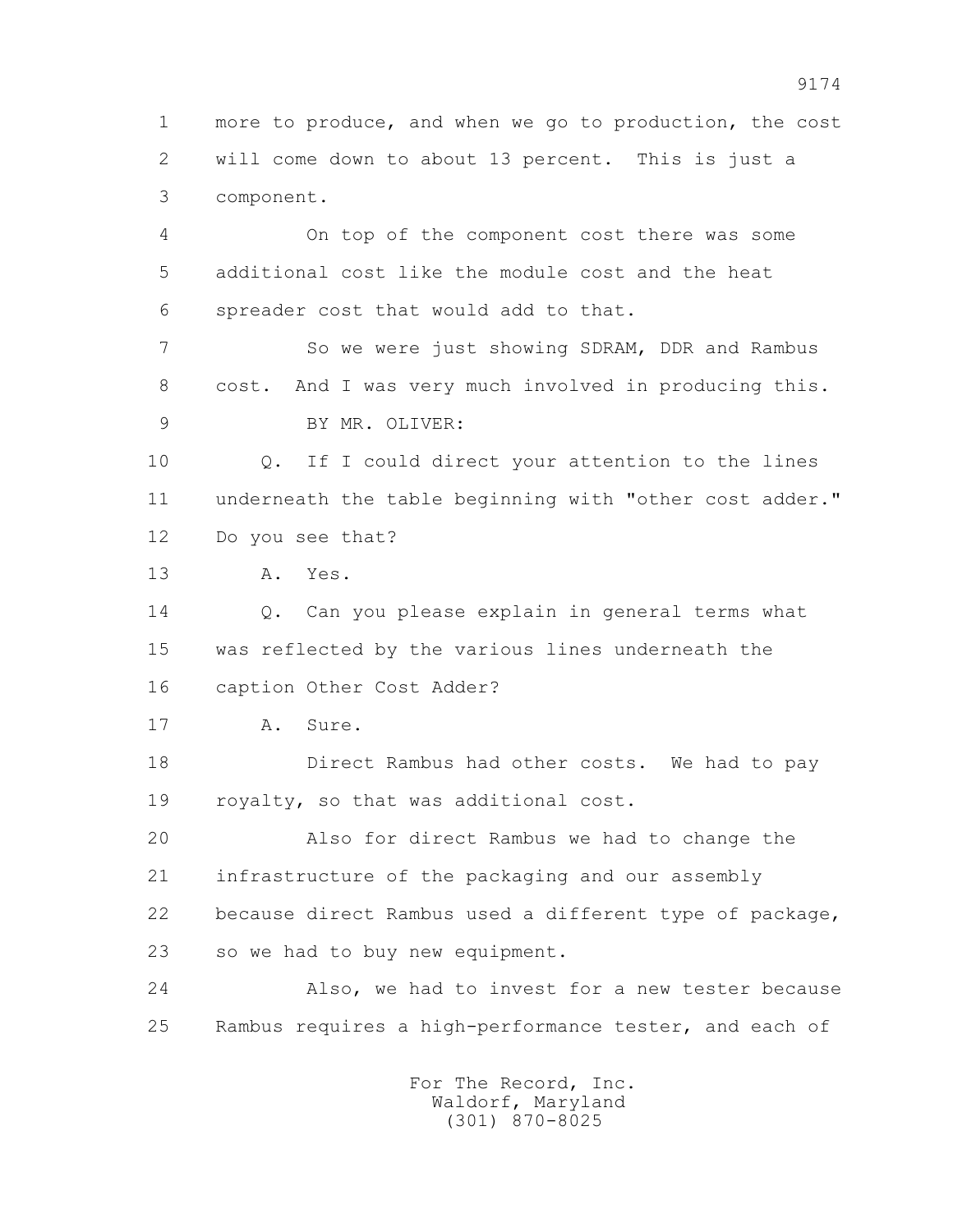1 those testers is in multimillion-dollar range, so those 2 are the investment that we have to cost.

 3 On top of that is assembly and test cost. The 4 Rambus especially required that we put this component 5 on a printed circuit board and we call those modules, 6 and a Rambus printed circuit board costs about one and 7 a half times the original DIMMs. They're due to 8 multiple layers needed, eight layers. So that was 9 additional cost.

 10 So there were a lot of other costs other than 11 just the die cost that we talked about earlier.

 12 Q. If I could pick up just one element, you 13 mentioned new investment with respect to testers.

14 At that time, based on your understanding, 15 approximately how much did a tester for RDRAM cost? 16 A. Each fab -- each fabrication building has about 17 30,000 wafers throughput per month, and we require 18 about ten tester per fab.

 19 So each tester cost about \$8 million and we 20 needed ten of those per fab and we have 11 fabs, so it 21 depends on what percentage of the total market was 22 Rambus how many fabs we needed to convert. If we 23 needed to convert all of our fab, we needed about a 24 billion-dollar investment, if half of it, \$500 million. 25 Q. If I could ask you to turn, please, to page 17.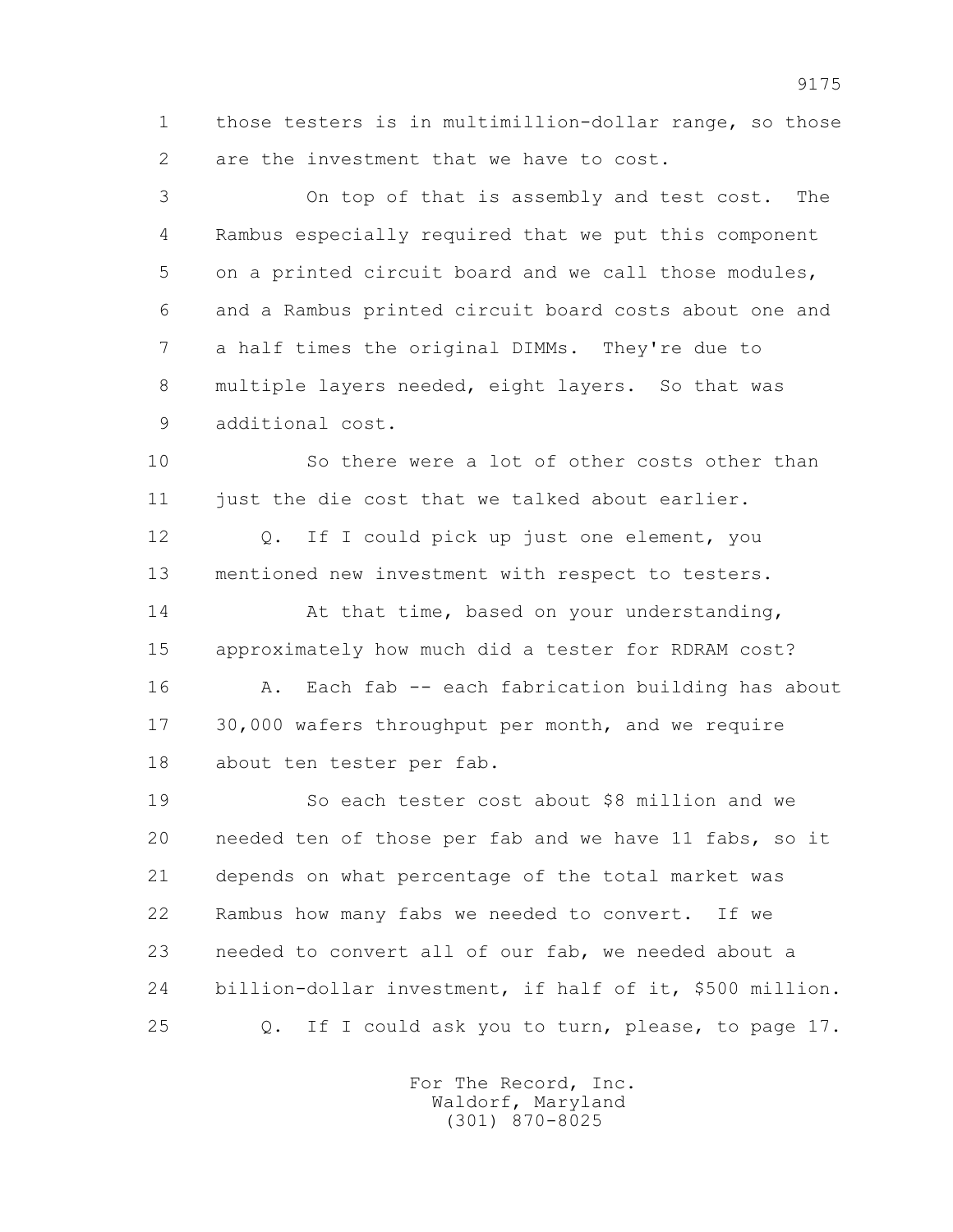1 A. Yes.

 2 Q. And if I could ask you to describe just in very 3 general terms what's depicted on this page.

 4 A. Yes. It's just showing our status in terms of 5 product schedule and also shows what is our strategy.

 6 So our strategy is to -- do you want me to 7 continue?

 8 Q. If you could explain the strategy just in very 9 general terms, please.

10 A. So Rambus was very high speed, so we wanted to 11 be early and be very aggressive and learn the technical 12 knowledge as soon as possible. And also our strategy 13 was to look at the packaging infrastructure because 14 Rambus was a totally new package and we wanted to focus 15 on that package as a next generation.

 16 So again, get the know-how, be the first, and 17 push the package that Rambus want.

18 Q. If you could turn, please, to page 18.

19 A. Yes.

 20 Q. And if you could please explain that page just 21 in very general terms.

 22 A. This shows our DDR status and our strategy. 23 Again, it was targeted to the application that we could 24 get like workstation, server and non-Intel PC main 25 memory, and of course it's an open standard and we were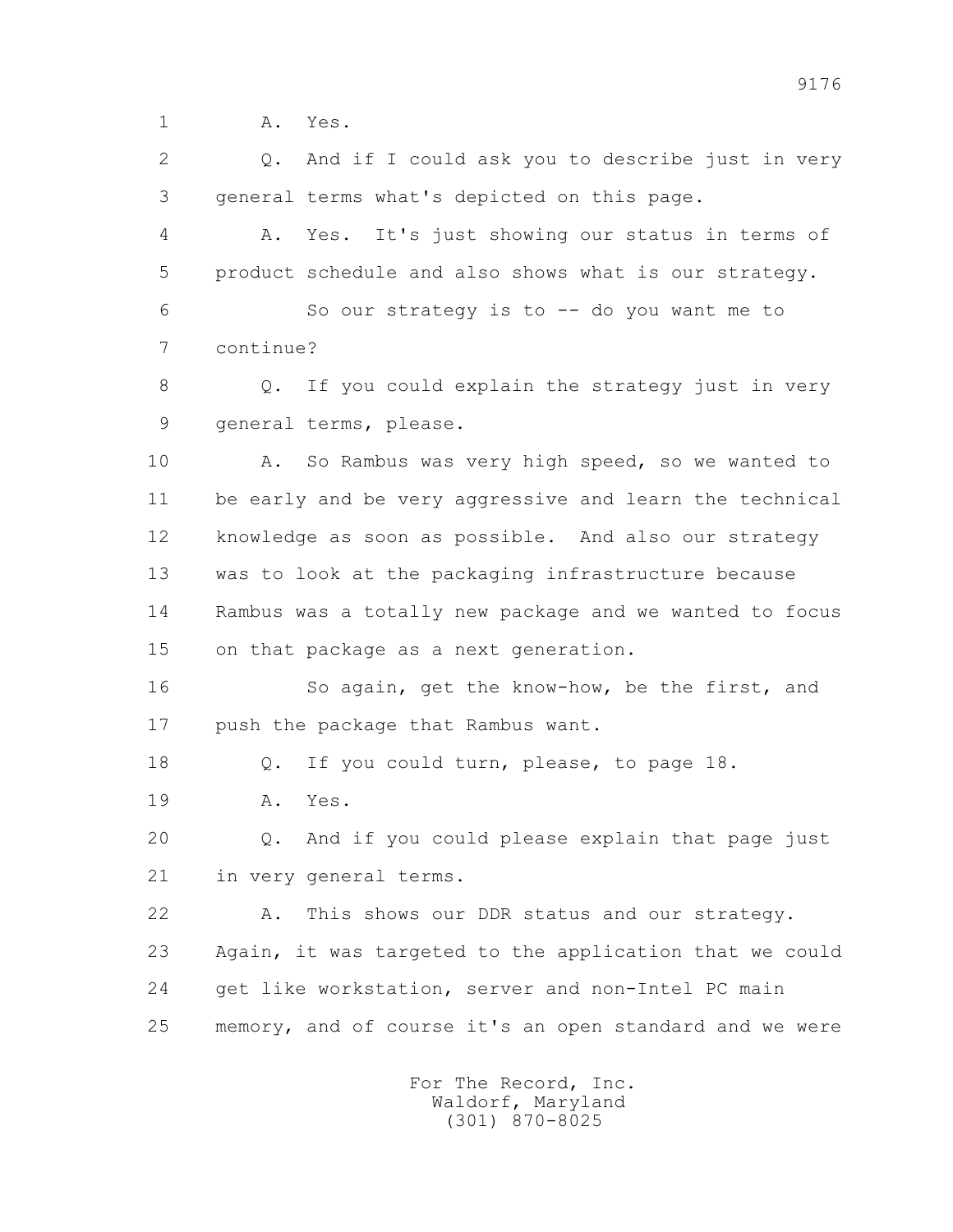1 very committed to it.

2 0. If you could turn, please, to page 21, the page 3 with the caption SyncLink Consortium.

4 A. Yes.

 5 Q. Can you please explain, again in general terms, 6 what's depicted on this page?

 7 A. Yeah. It shows the status of the consortium, 8 when was established, who are the members, what's the 9 membership fee, and what's the activity in the 10 consortium.

11 0. If I could direct your attention under the 12 third bullet point, licensees, and then under that, 13 there's a listing of suppliers, users, others and new 14 members. Do you see that?

15 A. Yes.

 16 Q. Specifically users, next to that it lists 17 Apple, HP and IBM. Do you see that?

18 A. Yes, sir.

 19 Q. Now, by "users" did that mean customers? 20 A. Yes.

 21 Q. In other words, companies that purchased 22 DRAMs?

23 A. Companies that are planning on using DRAMs, 24 yes, purchasers.

25 Q. And were these three companies members of the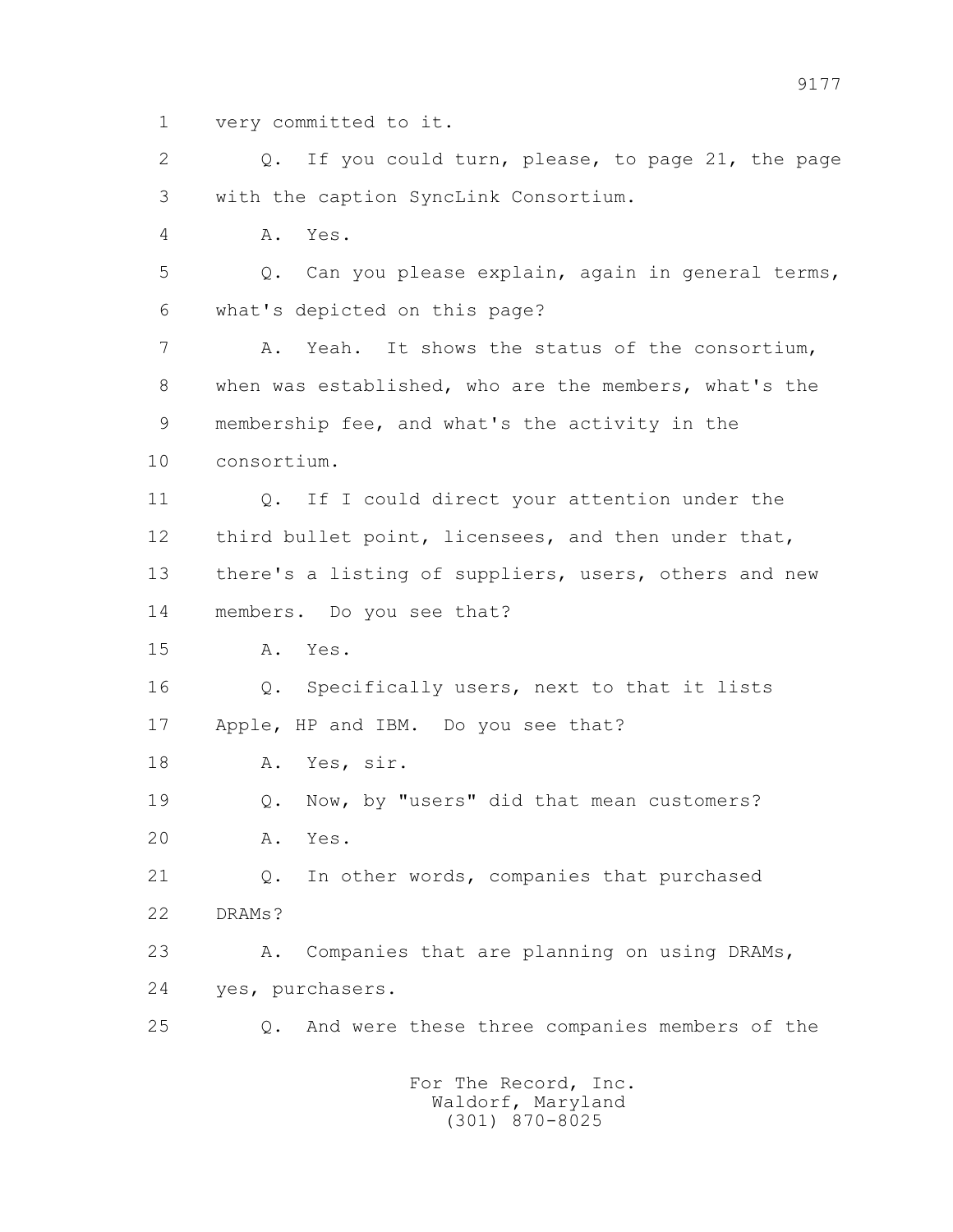1 SyncLink Consortium?

 2 A. Yes, they were. 3 Q. Were they generally present at 4 SyncLink Consortium meetings? 5 A. Yes, they were. 6 Q. If I could direct your attention now to the 7 next main bullet point that reads: Membership fee, 8 initiation fee 50K, annual fee 25K. Do you see that? 9 A. Yes, sir. 10 Q. Were those the only fees that were paid by 11 members? 12 A. Yes. 13 Q. I'm trying to figure out how this adds up to 14 the MOSAID -- 15 A. This wasn't the only fee. This was just a 16 member fee. From time to time when we needed to do a 17 special project, as I said earlier, we do a special 18 assessment. 19 So the MOSAID project was two and a 20 half million dollar. We divided it among all the 21 members, so each company had to pay like 170,000 more 22 for that project. 23 So this was just for the secretary and, you 24 know, just minimum fee. 25 Q. If I could ask you to turn to the next page, For The Record, Inc.

> Waldorf, Maryland (301) 870-8025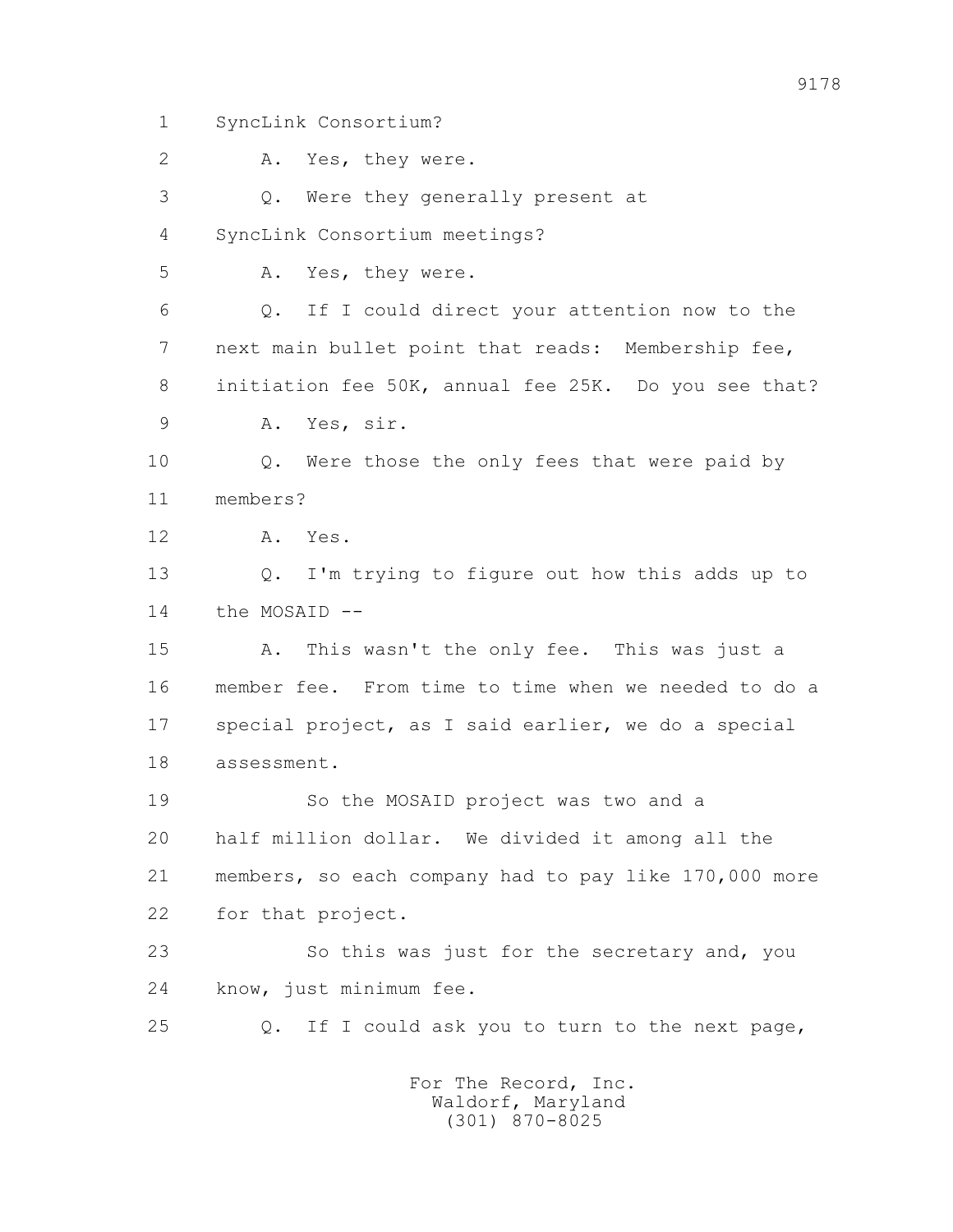1 please, page 22, the page with the caption SyncLink 2 DRAM.

 3 Can you please explain in general terms what's 4 depicted on this page?

 5 A. This again shows our product status for SLDRAM 6 and the strategy for Hyundai and in terms of SyncLink 7 DRAM. And in terms of our strategy, as you can see, we 8 said initially target high-end system application. 9 That was the application that the Rambus could not 10 satisfy, so we felt that there is room for SLDRAM to 11 play into a high-end application. And it's also an 12 open standard, so obviously we are permitted to.

 13 MR. OLIVER: Your Honor, this might be a good 14 place for a break.

 15 JUDGE McGUIRE: Okay. Then let's take a 16 ten-minute break.

 17 Before we go, just so we get some idea of how 18 we're going to head this afternoon, how much more time 19 do you anticipate spending on your cross?

 20 MR. OLIVER: One of the things I did want to do 21 during the break is take a look at what I have 22 remaining.

 23 JUDGE McGUIRE: Okay. When we come back, we'll 24 take that up then.

25 (Recess)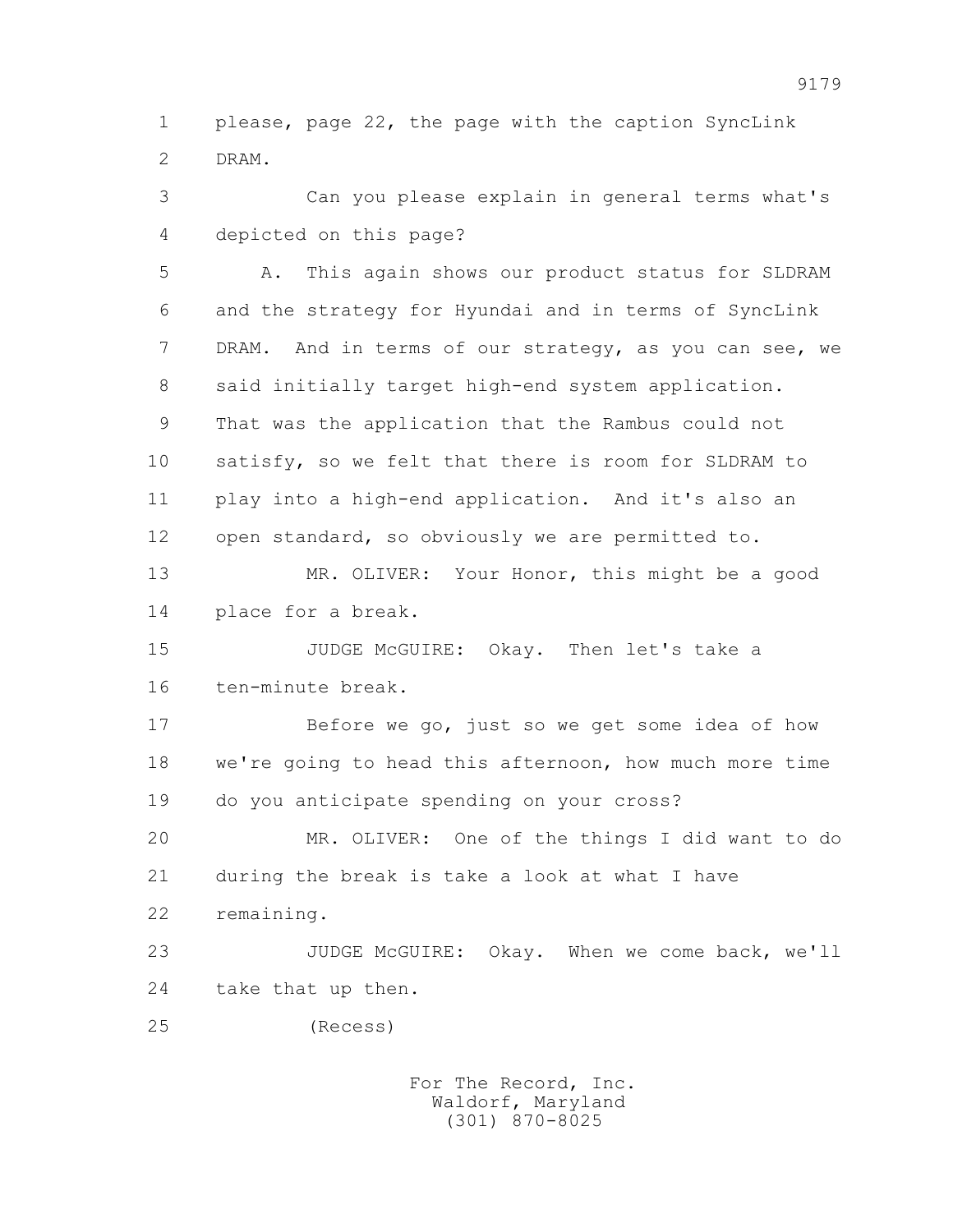1 JUDGE McGUIRE: Mr. Oliver, you may proceed. 2 MR. OLIVER: May I approach, Your Honor? 3 JUDGE McGUIRE: Yes. 4 BY MR. OLIVER: 5 Q. Mr. Tabrizi, I've handed you a document marked 6 CX-2314A. It's an e-mail from I believe it's Sangjin, 7 S-A-N-G-J-I-N, to you, copying a number of other 8 individuals, dated August 2, 1998. 9 Mr. Tabrizi, do you recognize CX-2314? 10 A. Yes, I do. 11 0. And what is this document? 12 A. This document, it talks about our internal 13 product planning meeting issues that we had in second 14 half of '98. 15 Q. Does this document relate to an upcoming 16 meeting? 17 A. Yes. Usually when we have product planning 18 meeting twice a year, first half and second half, 19 sometimes in April and sometimes in August sometime, 20 and then before we have executives all together we have 21 an internal meeting among the working people and we 22 make consensus and then we present to executive. 23 Q. If I could ask you to turn, please, to the 24 third page of CX-2314-A. It's a document that up in 25 the upper left-hand corner reads "Meeting Minute,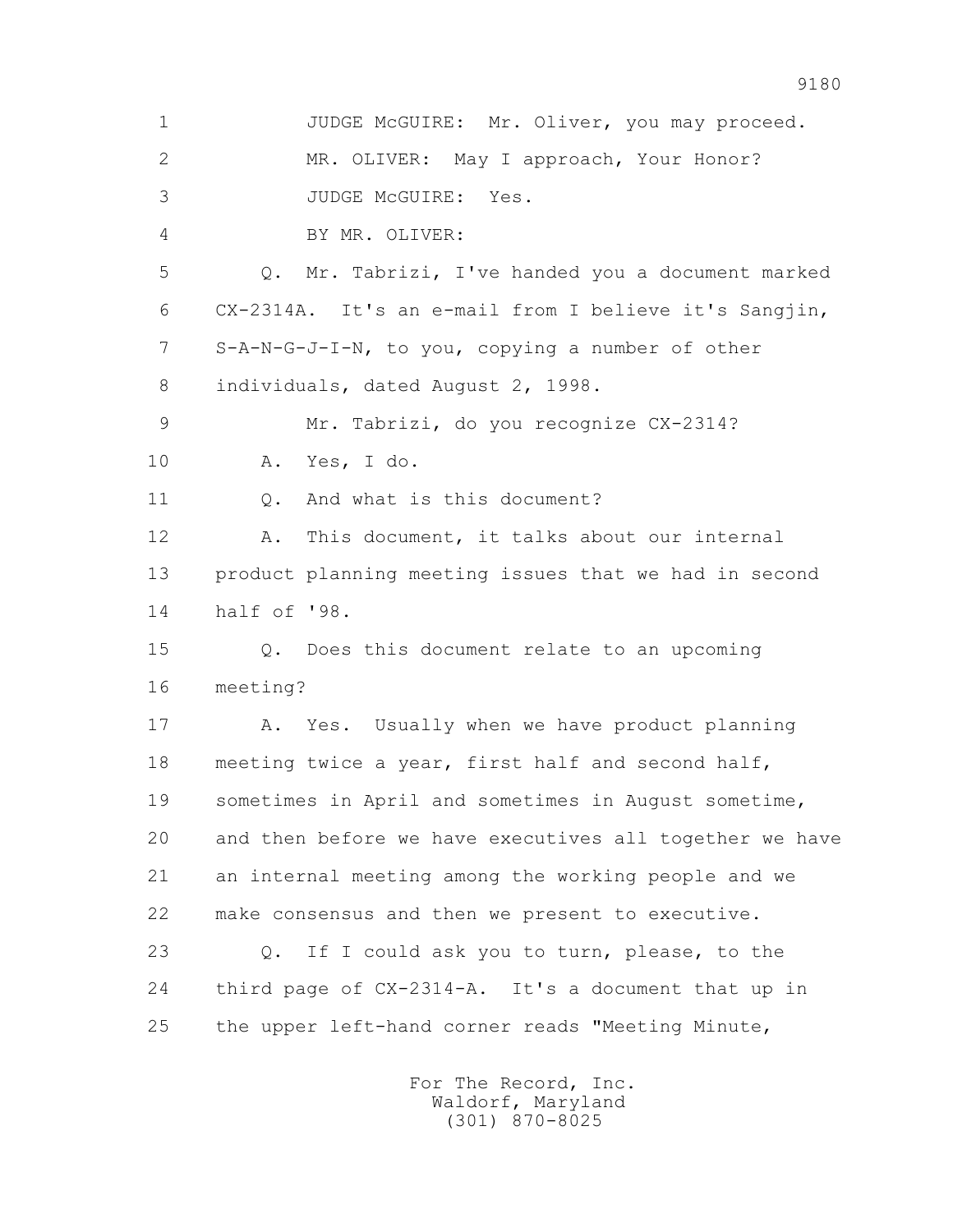1 Technical Marketing-Product Planning Team," dated 2 July 31, 1998.

 3 Can you please explain what this page is? 4 A. Yes. This is basically that premeeting that I 5 was talking about among the working people getting 6 every product issues nailed down and making 7 recommendation to our management. 8 Q. And on page 3, if I could direct your attention 9 to the second heading, number 2, direct RDRAM. Do you 10 see that heading? 11 A. Yes, sir. 12 Q. And then under that number 3, 128Mb/144Mb 13 development without delay 0.18um technology. Do you 14 see that? 15 A. I see that. 16 Q. Can you please explain your understanding at 17 the time of what that referred to? 18 A. Yes. During the '98 time frame we had to 19 decide, you know, do we need 72-meg, do we need 128-meg 20 or do we need 256-meg, and we decided that because of 21 Intel strategy, Intel doesn't support 64-meg, so we 22 don't need it -- I'm sorry -- Intel doesn't support 23 32-meg, so we don't need it. 24 64-meg we have to pull in the schedule. That 25 means our schedule needs to be improved.

> For The Record, Inc. Waldorf, Maryland (301) 870-8025

9181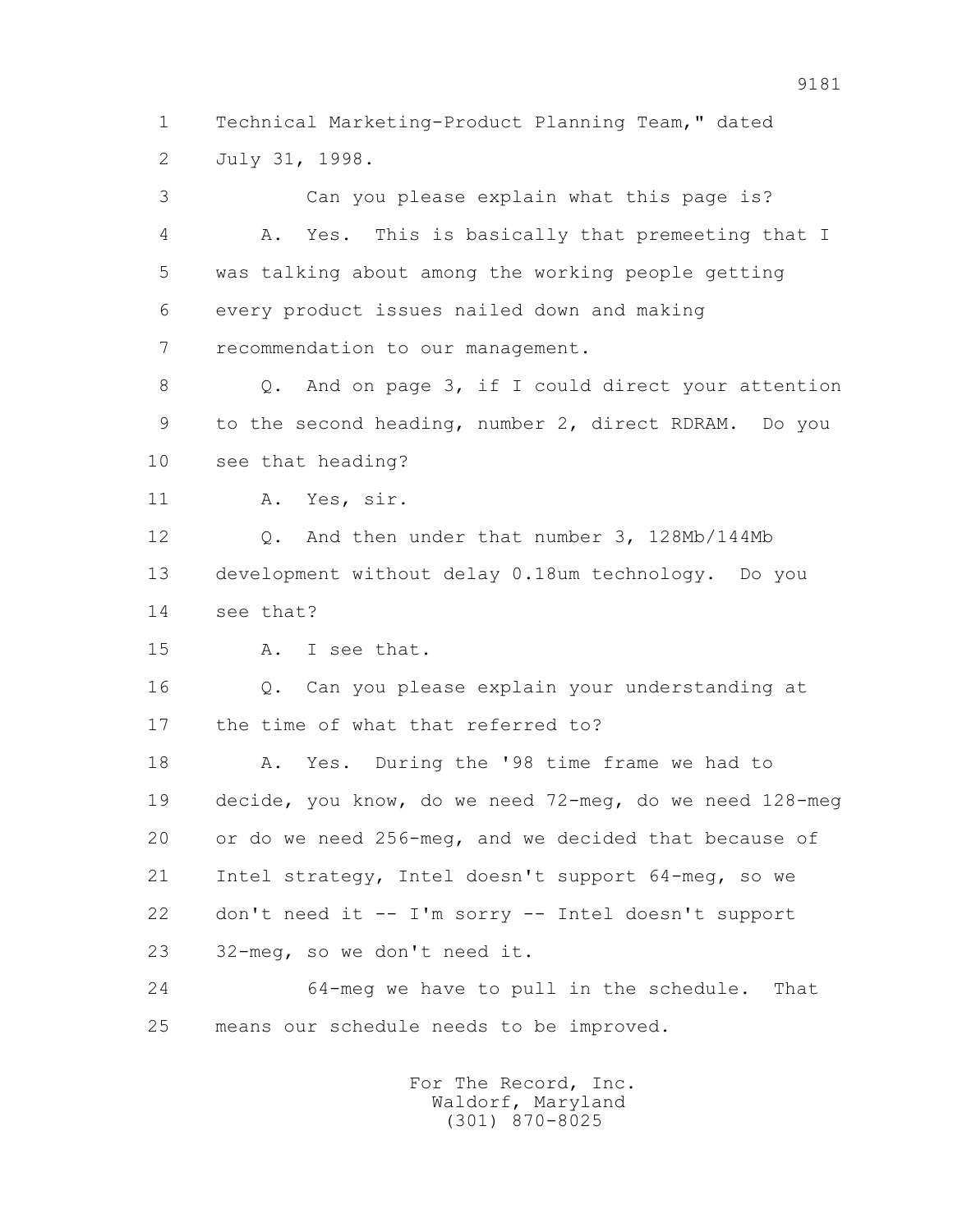1 And 128-meg development without delay, that 2 means put the resources right away on it. 3 And 256-meg/288-meg development simultaneously 4 means we have to develop both of these, need to drive 5 this project by aggressive schedule, so we wanted to 6 put a lot of emphasis on this project. 7 Q. Next to "development without delay" in 8 parentheses it reads "0.18um technology." 9 Do you see that? 10 A. Yes, I see that. 11 0. Can you please explain your understanding of 12 what that referred to? 13 A. Yeah. In order for us to bring the cost down, 14 we had certain number of die requirement that we 15 wanted R&D to give us, so number of die per wafer, we 16 wanted to show them how many net die we need per 17 wafer. 18 Q. Well, did 0.18um refer to the size of the 19 traces or the lines on the die? 20 A. .18 micron technology at the time of '98 was 21 our most advanced technology that we wanted to -- and 22 when you have the most advanced technology, as a result 23 is the lowest cost, so we wanted to utilize the 24 lowest-cost process with our Rambus technology to bring 25 the cost down.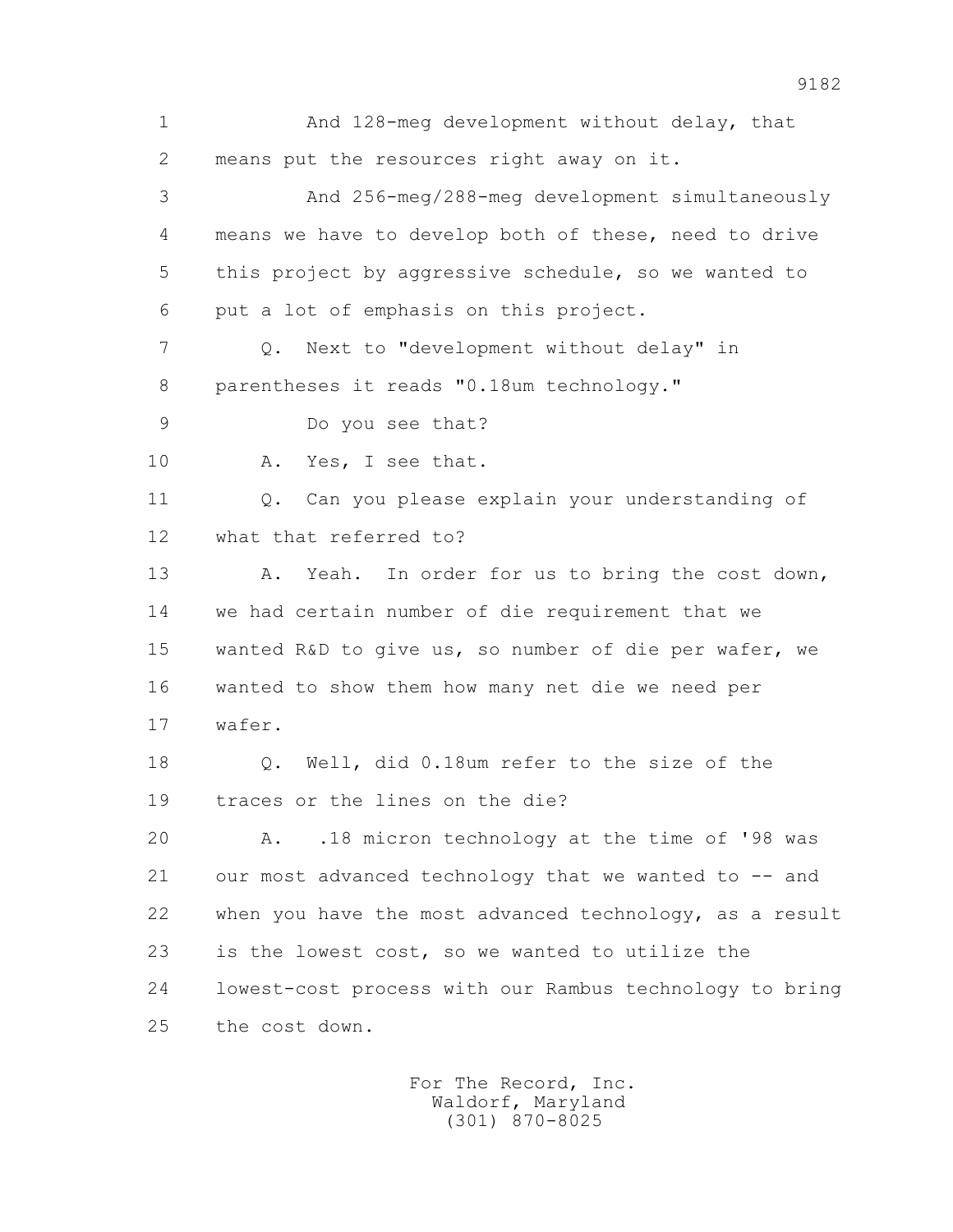1 Q. In other words, was the decision at this 2 premeeting to develop the 128Mb RDRAM product with the 3 most advanced Hyundai technology? 4 A. Absolutely. 5 Q. Now, Mr. Tabrizi, was the SyncLink standard 6 ever finalized? 7 A. No. 8 Q. Based on your understanding, why not? 9 A. The SLDRAM toward late '99, the consortium kind 10 of fell apart after I resigned from it in late '99, and 11 some of the result went to JEDEC, so SLDRAM by itself 12 kind of died. 13 Q. You mentioned that you withdrew from the 14 SyncLink Consortium. How did that come about? 15 A. Yes. My executives were continuously getting 16 complaint from both Rambus and Intel that Farhad is 17 pushing SLDRAM and they want us to -- they want Hyundai 18 to ask Farhad to resign. 19 So I resisted on that for a while, but I had to 20 finally give up to my management and resign from 21 SLDRAM. 22 Q. You referred to your management. Who was your 23 management at that time? 24 A. Dr. K.H. Oh. 25 Q. And did Dr. Oh instruct you to resign from For The Record, Inc.

> Waldorf, Maryland (301) 870-8025

9183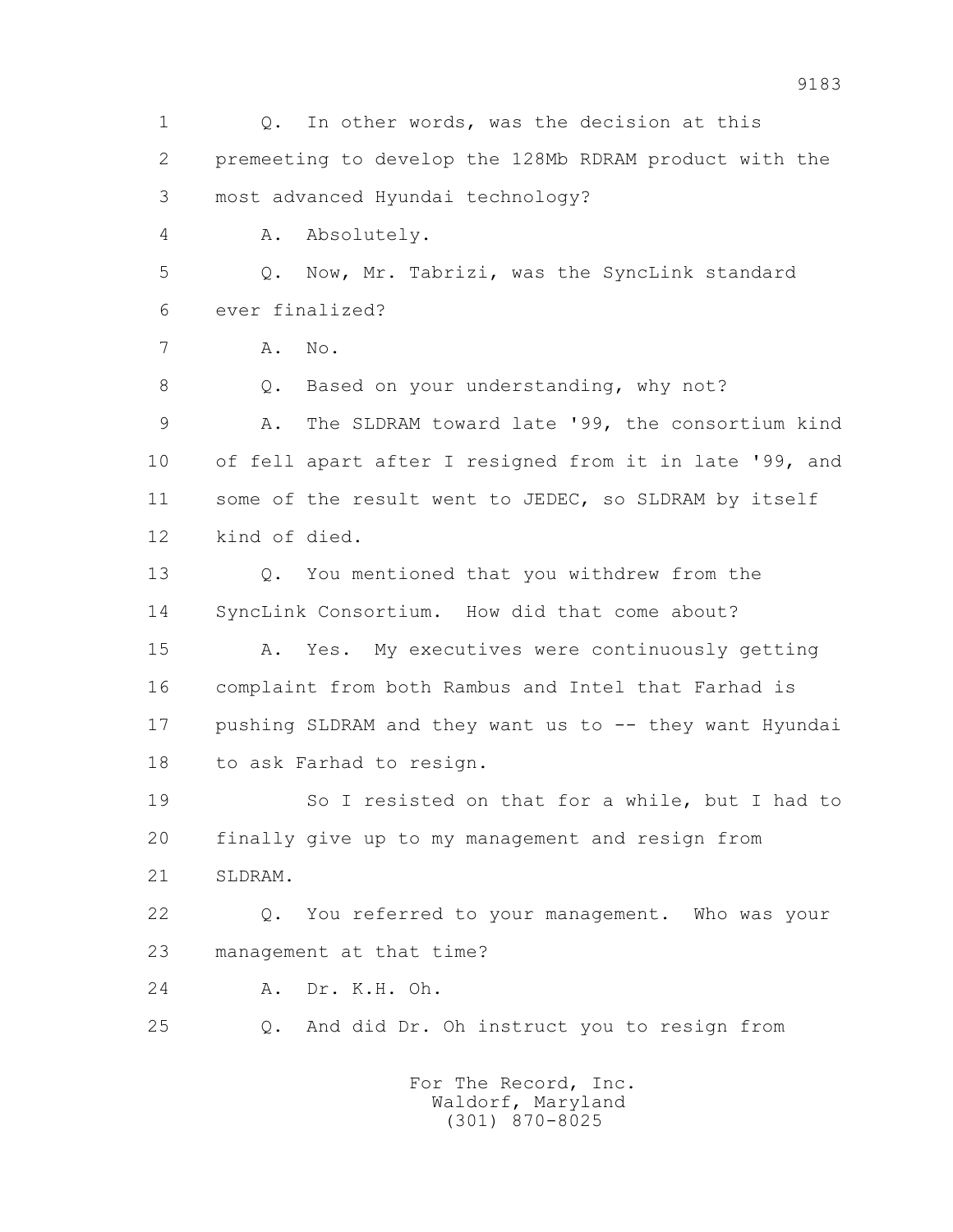1 SyncLink?

 2 A. Yes, he did. 3 Q. Now, did Hyundai ever produce SyncLink in 4 commercial quantities? 5 A. Never. 6 Q. And do you have an understanding of why not? 7 A. Again, you know, at the time of '98-99, Intel 8 decided to go Rambus, and JEDEC standard SDR and DDR 9 was basically filling the gaps that were areas that 10 Rambus could not play. So -- and frankly, without 11 Intel's support, the industry could not continue 12 developing this type of device, so it kind of died. 13 Q. Did Hyundai ever produce Rambus memory for -- 14 excuse me -- Rambus RDRAMs for main memory? 15 A. We did. 16 0. And when did that occur, approximately? 17 A. I think as early as '96 we had some concurrent 18 Rambus and then early '98 we had the direct Rambus. 19 Q. Did Hyundai ever produce RDRAM with the volumes 20 that it had anticipated in the 1997 and 1998 time 21 frame? 22 A. No, we did not. 23 Q. Do you have an understanding as to why not? 24 A. Yes. 25 Q. Can you please explain your understanding as to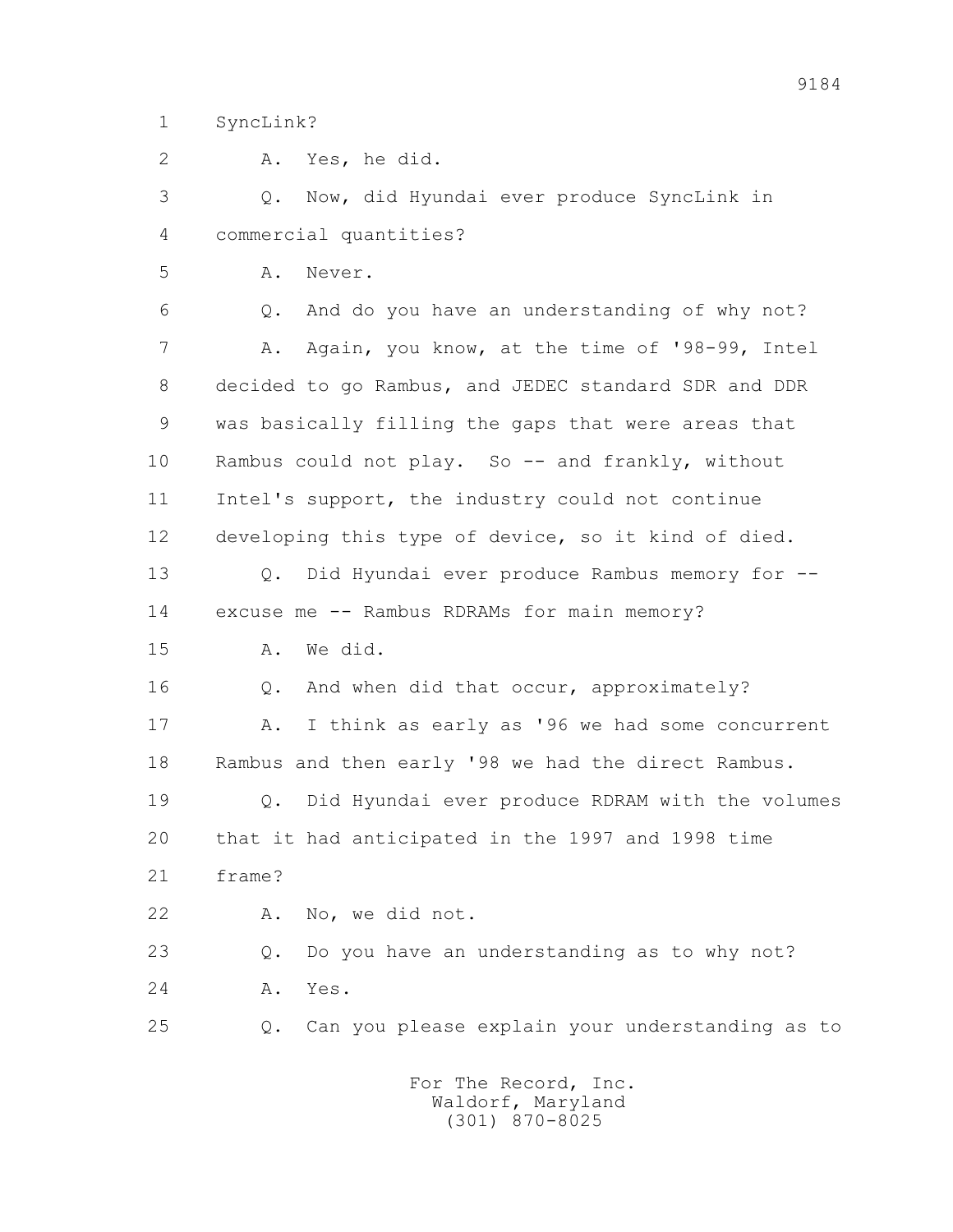1 why not?

 2 A. During '98, '99, 2000, Intel continuously had 3 problem with the Camino chipset. They canceled the 4 chips -- I'm sorry. They canceled their schedule of 5 launch many times. At one time they introduced and 6 then they had to pull back and recall all the boards. 7 So frankly, Intel forecast was continuously 8 being reduced. Every time they see us, they will give 9 us a revised forecast. So it never really materialized 10 in terms of the technology. 11 JUDGE McGUIRE: And then tell me again what you 12 mean by the Camino chipset. 13 THE WITNESS: Camino, it's the Intel 820 14 chipset that was the first chipset that Intel was going 15 to launch in August and December of '98. In December 16 of '98 they came to us and said we have to delay to 17 February because there are some debugs. 18 JUDGE McGUIRE: Okay. Go ahead. 19 BY MR. OLIVER: 20 Q. And the Camino chipset was the chipset that 21 Intel was developing to interface with RDRAM? 22 A. Yes. Exclusively RDRAM. 23 Q. When you say "exclusively," do you mean the 24 Camino chipset would not interface at that time with 25 any other type of memory?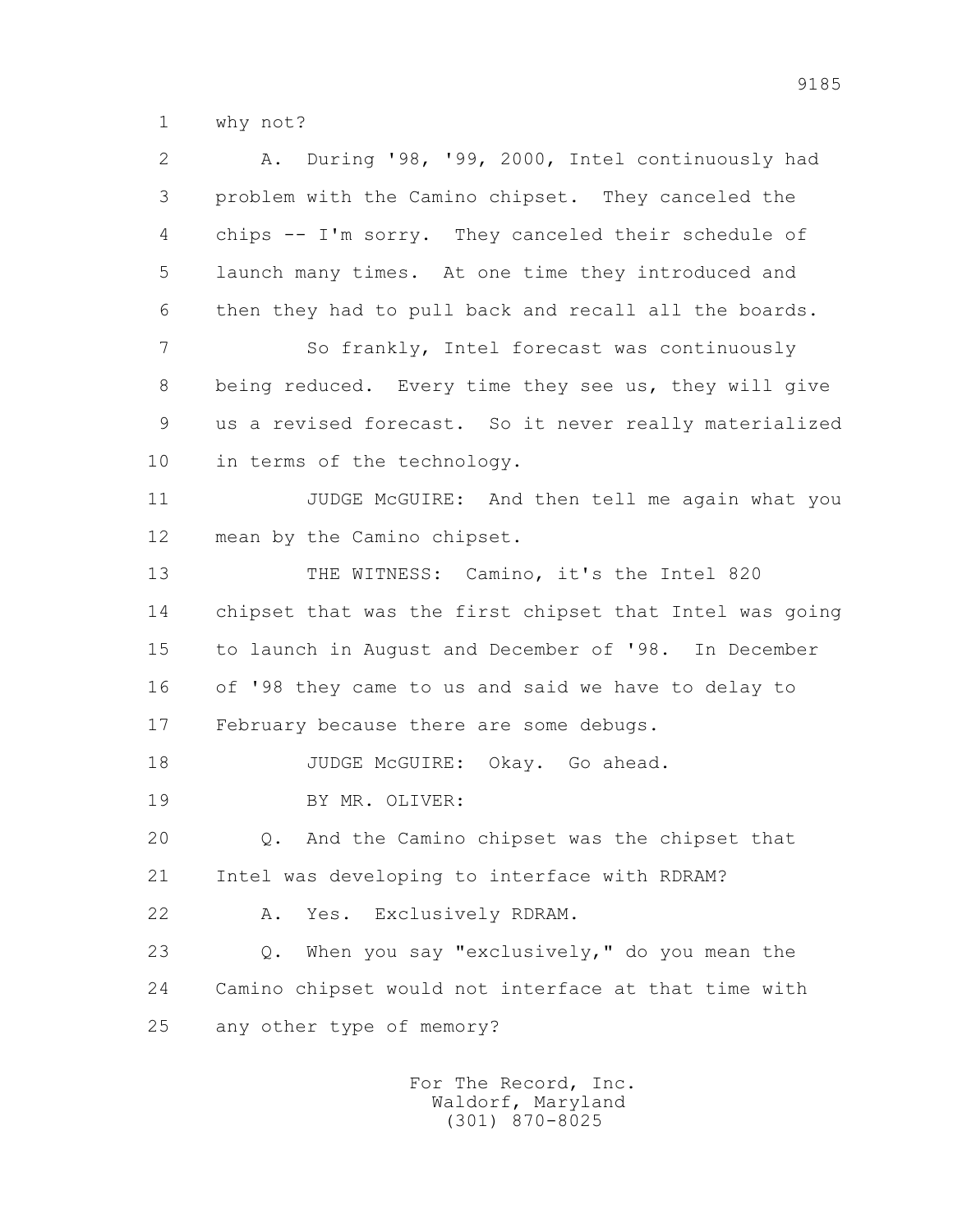1 A. Exactly.

 2 Q. Now, could OEMs use RDRAMs without chipsets 3 that would interface with them? 4 A. No, they cannot. 5 Q. Other than Intel, were there any other 6 companies that were designing chipsets to interface 7 with RDRAM at that time? 8 A. No. I think at the time Intel had the 9 exclusive attention from Rambus company, so they were 10 not paying attention to other companies, so there was 11 only one chipset that they were developing at the 12 time. 13 MR. PERRY: Your Honor, I'll move to strike 14 everything after "no" as being not responsive to the 15 question and is speculation. 16 JUDGE McGUIRE: Sustained. 17 MR. OLIVER: Thank you, Your Honor. 18 May I approach, Your Honor? 19 JUDGE McGUIRE: Yes. 20 (Pause in the proceedings.) 21 BY MR. OLIVER: 22 Q. Mr. Tabrizi, I've handed you a document marked 23 RX-1425. It is an e-mail from T.C. Chou dated April 1, 24 1999, addressed to Mr. Desi Rhoden. 25 A. Yes.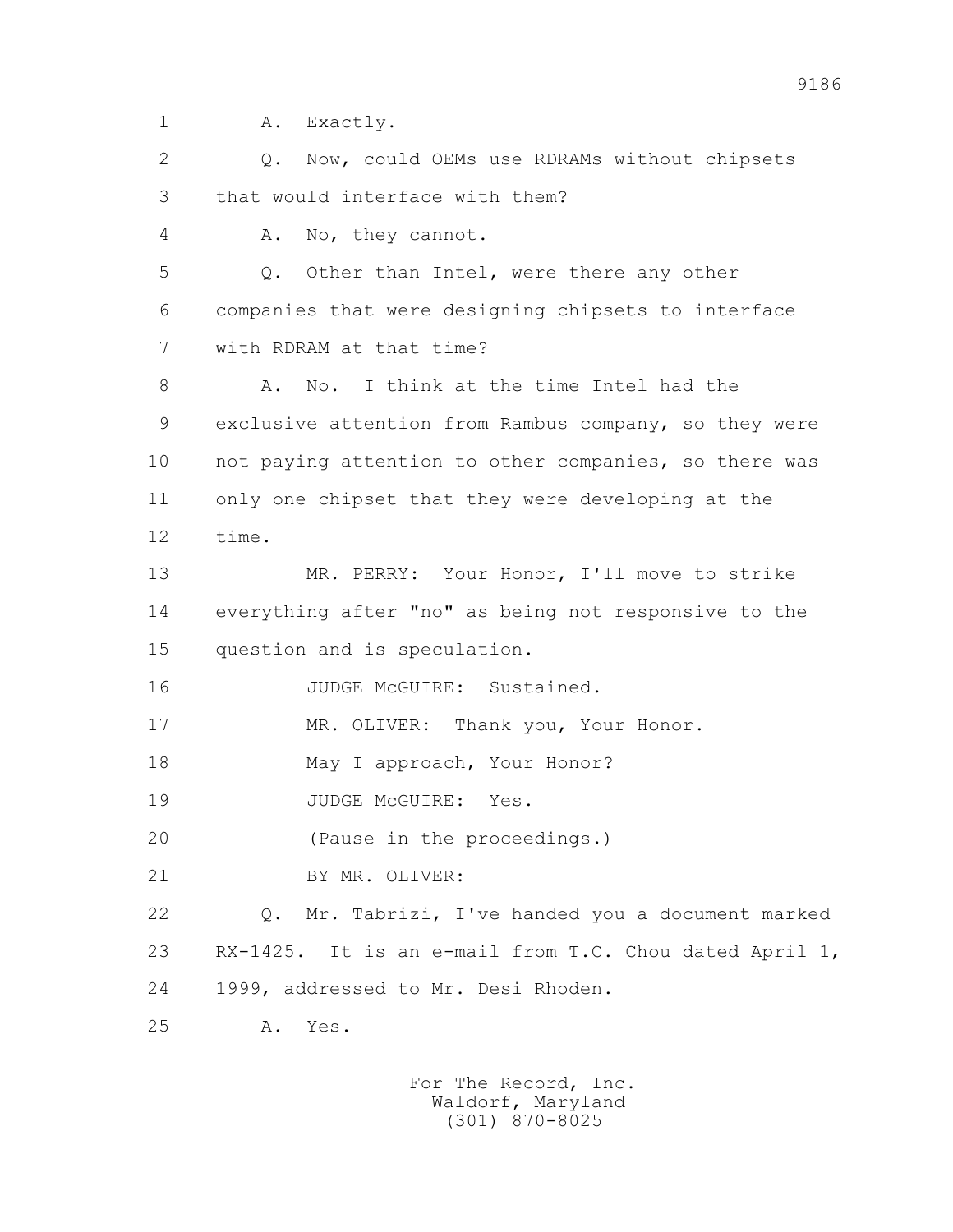1 Q. And if you look in the cc box at the very 2 last -- next to last line, I believe you'll see your 3 name there? 4 A. Yes, sir. 5 Q. Do you recognize this document? 6 A. Yes, I do. 7 Q. What is this document? 8 A. This is a copy of the Electronic Buyers' News 9 article that T.C. Chou was referring to AMI members. 10 Q. And do you recall receiving this e-mail at the 11 time? 12 A. Yes, I do. 13 Q. The e-mail attaches an article from Electronic 14 Buyers' News; is that right? 15 A. That's correct. 16 Q. Did you read this article at that time? 17 A. Yes, I did. 18 Q. If I could direct your attention within the 19 article to about two-thirds of the way down to a 20 paragraph beginning "initially." 21 A. Yes. 22 Q. It reads: "'Initially, we had projected an 23 industry demand for direct Rambus of more than 24 300 million units for 1999,' said" -- I'll skip the 25 name -- "NEC Corporation's associate senior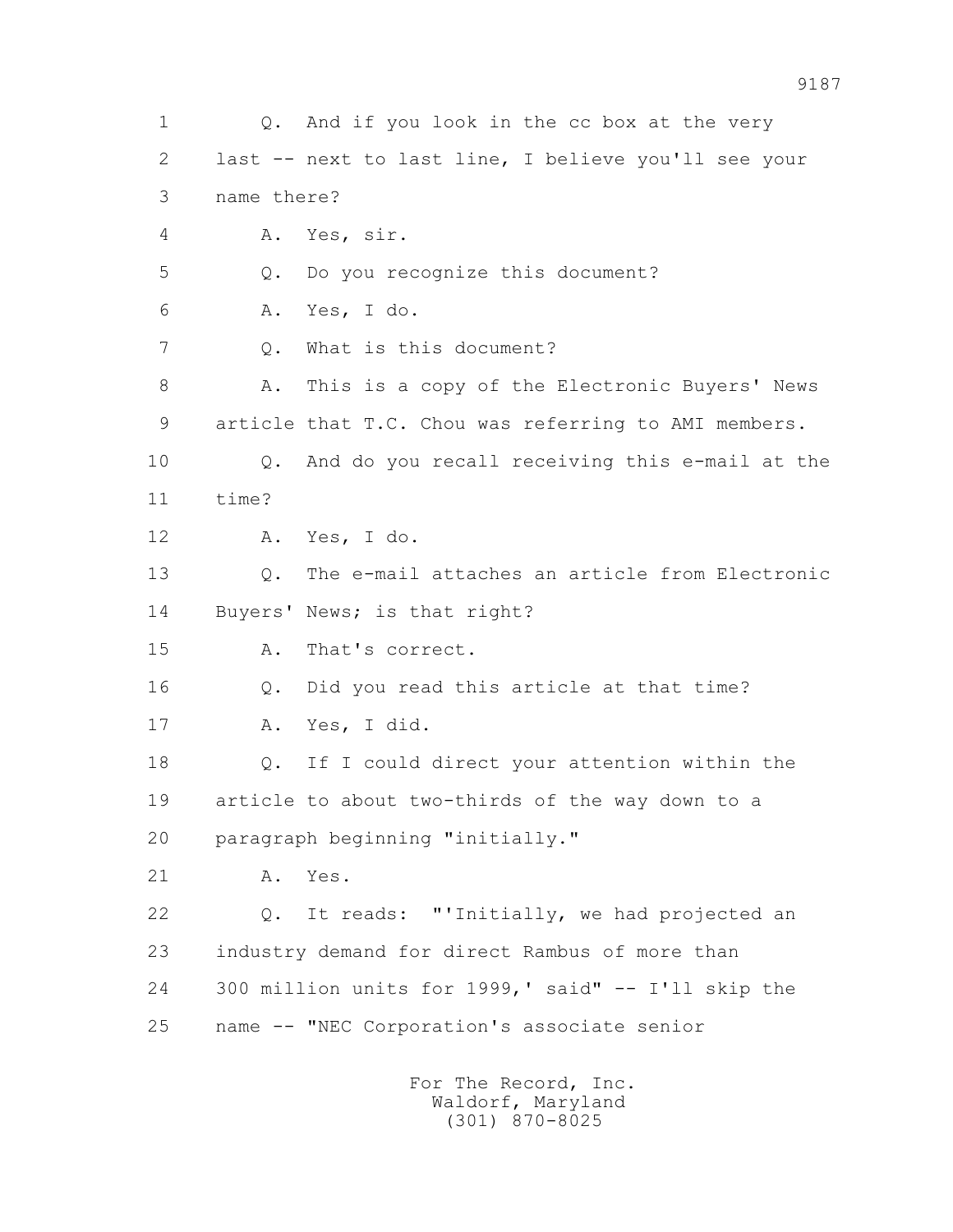1 vice president and the new head of the company's 2 semiconductor group. 'Now that Intel has delayed the 3 mass-market introduction of direct Rambus, customer 4 demand this year will be much lower than we 5 expected.'" 6 Do you see that? 7 A. Yes, I do. 8 Q. Now, that was a quote from an individual at 9 NEC, but did that accurately reflect your experience at 10 Hyundai as of approximately April of 1999? 11 A. Yes. The demand for RDRAM was continuously 12 being reduced due to delay and delay. 13 O. If I could then ask you to turn to page 2, 14 please. 15 And if I could direct your attention about 16 three-quarters of the way down the page to the 17 paragraph beginning "However." 18 A. Right. 19 Q. That paragraph reads: "However, some DRAM 20 suppliers, which asked to remain anonymous because of 21 contractual obligations to Rambus, said privately that 22 they are reluctant to commit additional funds to the 23 ramp because of design changes that are still being 24 made to the chip. Some of the modifications came as 25 recently as a two months ago and have caused vendors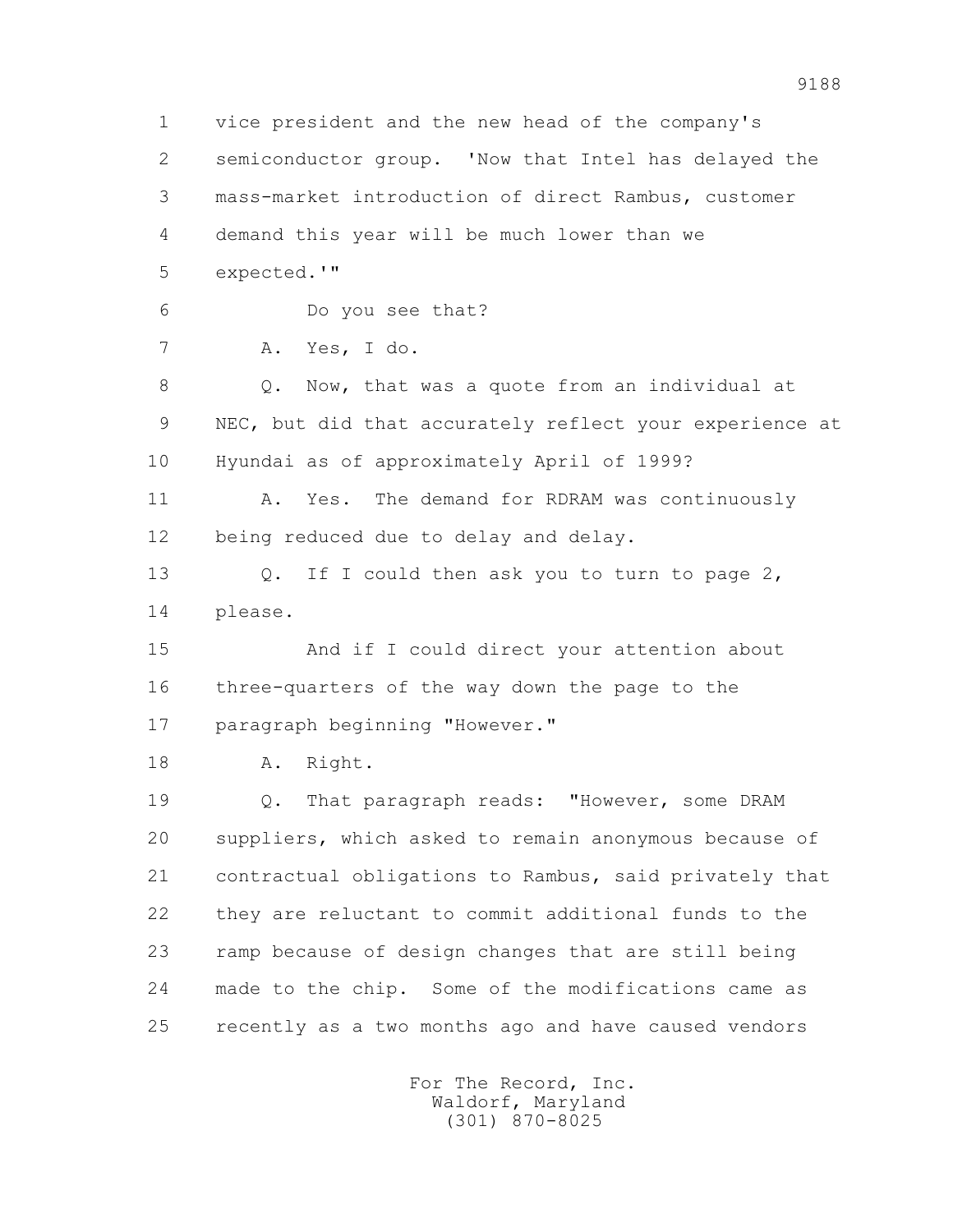1 to push their production plans out further, they 2 said."

 3 Do you see that? 4 A. Yes, sir. 5 Q. Again, did that paragraph accurately reflect 6 your experiences at Hyundai as of April of 1999? 7 MR. PERRY: Your Honor, I'll object to the form 8 of the question. It incorporates anonymous people 9 talking supposedly to a reporter in private. He should 10 just ask him directly if he has personal knowledge of 11 what are Hyundai's views as to whether they held back 12 for whatever reason. 13 JUDGE McGUIRE: Restate your question, if you 14 would, Mr. Oliver. 15 MR. OLIVER: Yes. Thank you, Your Honor. 16 BY MR. OLIVER: 17 Q. Mr. Tabrizi, I believe you said that you did 18 read this article at the time that it was sent to you? 19 A. Yes. 20 Q. There's a reference in the paragraph that I 21 just read to you of design changes that are still being 22 made to the chip? 23 A. Yes, sir. 24 Q. At that time did you have an understanding of 25 what design changes were being referred to?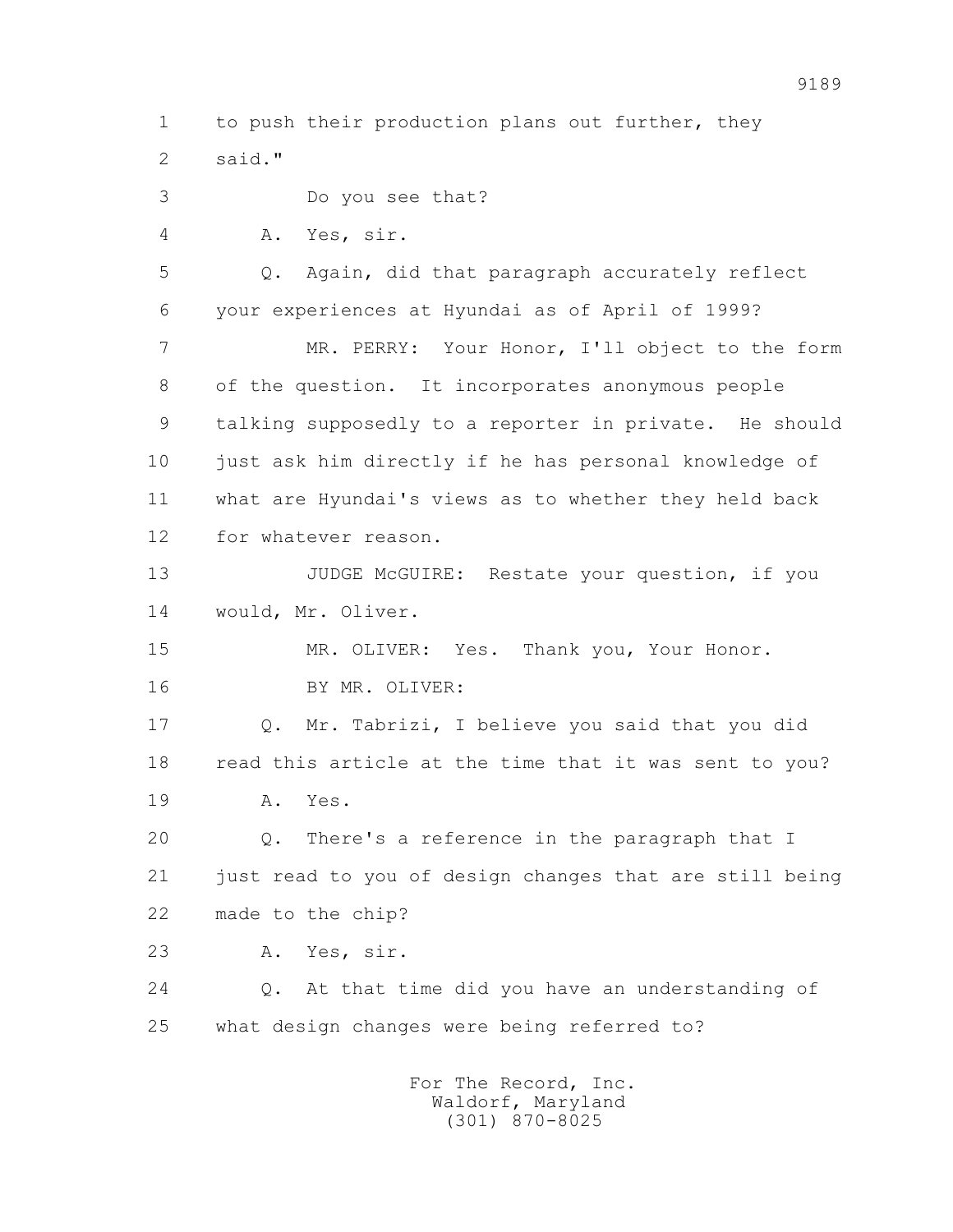1 A. Yes. The Rambus system, Intel was continuously 2 modifying it to make it robust so it can work in the 3 system, and every time they changed some of the 4 specification, that means we have to change the 5 complete mask set. Every wafer we had input, it had to 6 be scrapped.

 7 So as a result, since Intel would not tell us 8 when would be the final one, we hesitant to invest a 9 lot of wafer input and mask. Each mask set will cost 10 about a million dollars, so every change you do, you 11 have to invest another million dollars to get a new 12 mask change.

13 0. Can you please explain why Hyundai would have 14 been reluctant at that time to invest in wafers?

 15 A. Yes. Because we didn't know -- because it 16 takes three months from wafer input to product output, 17 so if we are inputting the wafer and three months later 18 it comes out, but Intel meanwhile changed the spec, so 19 all this product that are coming is not compliant and 20 nobody want it, so we had to scrap it, and we did scrap 21 a lot of product.

 22 Q. If I could direct your attention towards the 23 bottom of that page, beginning three lines from the 24 bottom there's a sentence that begins, "Because the 25 wholesale transition to Rambus requires vendors to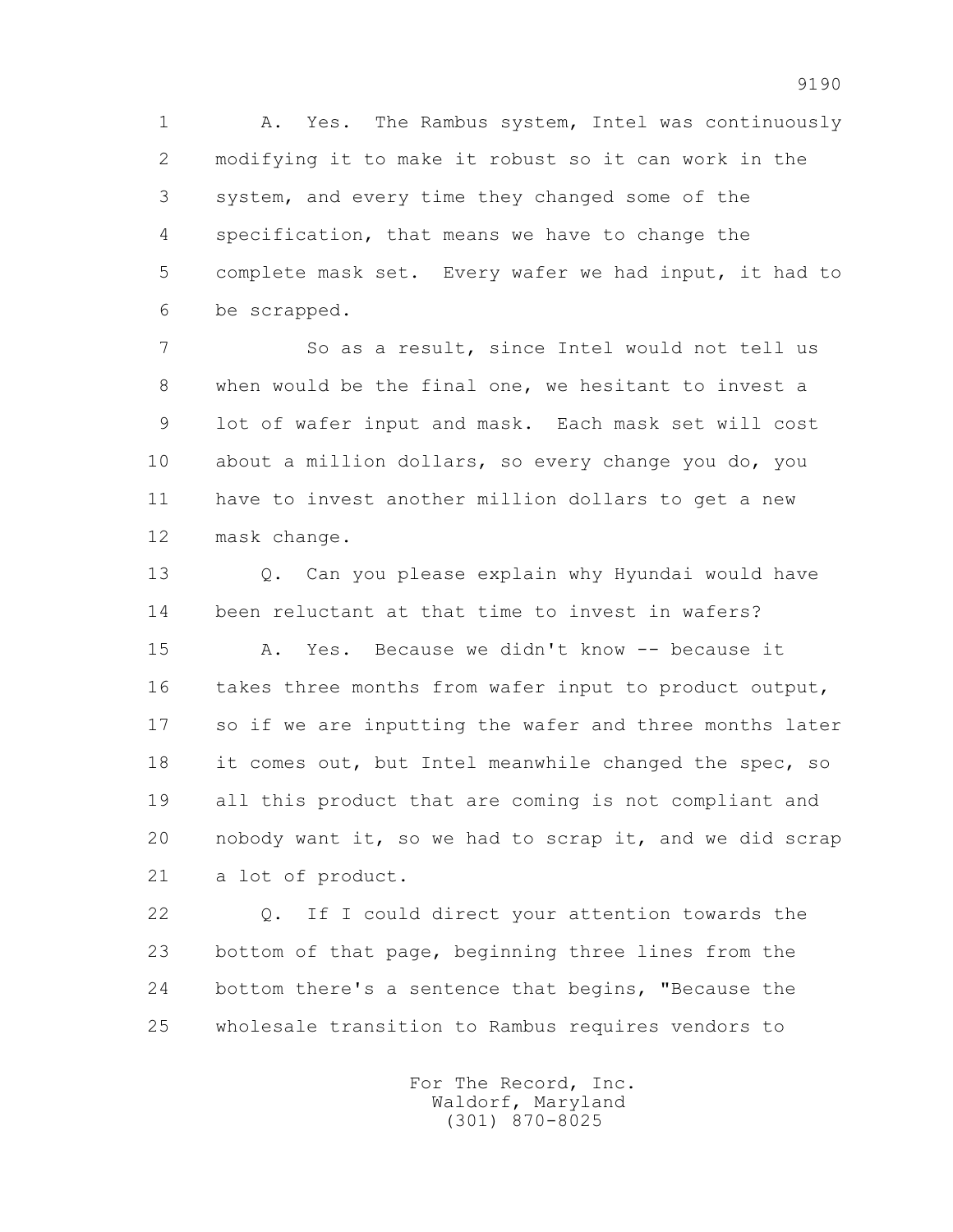1 convert to their manufacturing lines, they must be sure 2 there is a ready market for direct RDRAM before making 3 the switch."

4 Do you see that?

5 A. Yes, sir.

 6 Q. Now, based on your understanding at the time, 7 did transition to Rambus require Hyundai to convert 8 their manufacturing lines?

 9 A. Yes. As I explained earlier, that Rambus 10 required new packaging, new infrastructure, high-speed 11 testers, so we had to abandon our investment and what 12 we had for JEDEC product, convert the line, so unless 13 we were sure that the customers are going to use this 14 product, we were not willing to do that.

 15 Q. Did Intel ever launch the Camino chipset to 16 interface with RDRAM?

 17 A. I think they eventually launched it toward 18 late '99, early 2000 with a lot of modification.

 19 MR. OLIVER: Your Honor, at this time I do plan 20 to use an in camera document. It's a document that 21 contains Hyundai information.

 22 JUDGE McGUIRE: Okay. Very good. At this 23 time let me advise the public in the audience that as 24 a consequence of a prior court order entered in this 25 case that the testimony we are about to hear is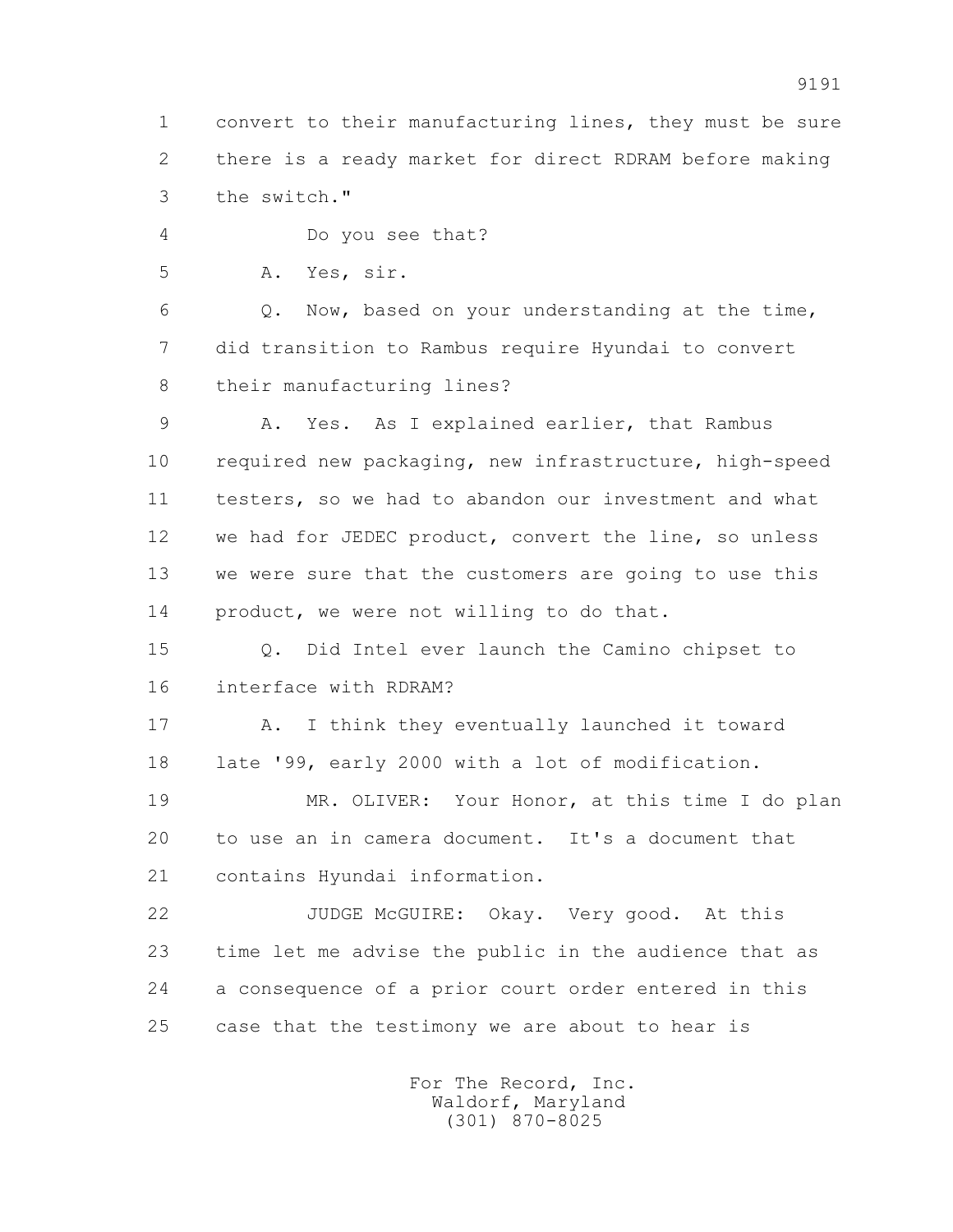1 considered confidential and is therefore closed to the 2 public.

 3 So at this time all those who have not been 4 cleared access for this information, please vacate the 5 courtroom, and you will be advised as to when we are 6 back in public session. 7 MR. LYNCH: Your Honor, I'm counsel for Hynix. 8 Am I allowed to stay? I'm not on the protective 9 order. 10 MR. OLIVER: This is Hynix information, 11 Your Honor. 12 JUDGE McGUIRE: Then I'm confident that you'll 13 probably be all right. 14 MR. OLIVER: I think this will be about ten 15 minutes, Your Honor. 16 JUDGE McGUIRE: Okay. We should have told them 17 that. 18 Again, as always, I ask counsel to certify to 19 the court everyone at their table and everyone behind 20 them is cleared for access to this in camera 21 testimony. 22 MR. PERRY: That's correct for Rambus. 23 JUDGE McGUIRE: Thank you. 24 MR. OLIVER: Yes, Your Honor. 25 JUDGE McGUIRE: All right. At this time we are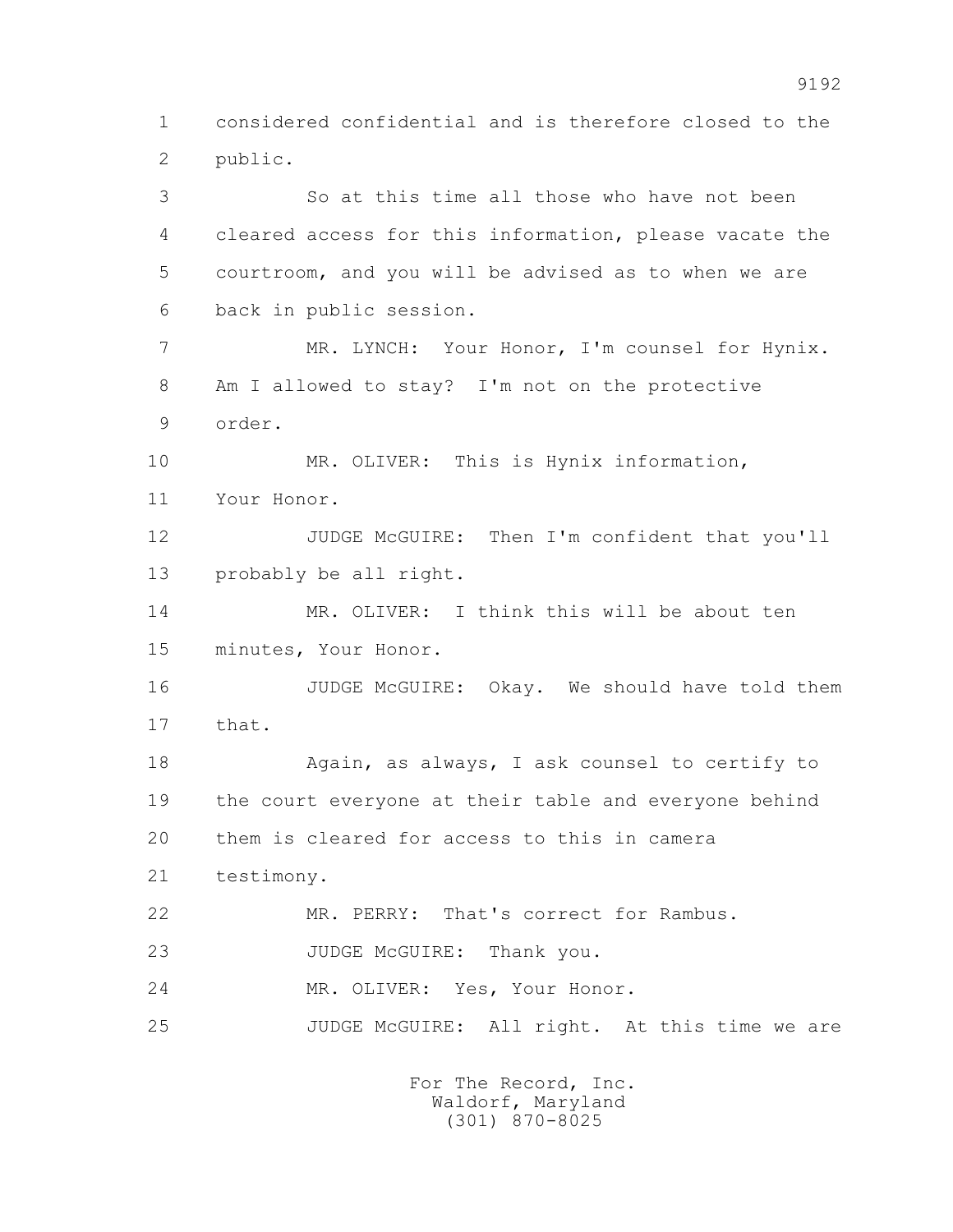1 now in in camera session.

 2 (Per subsequent instruction from the court, the 3 proceedings remain in public session.) 4 MR. OLIVER: May I approach, Your Honor? 5 JUDGE McGUIRE: Yes. 6 BY MR. OLIVER: 7 Q. Mr. Tabrizi, I've handed you a document marked 8 CX-2338. The first page reads "Rambus Review (2001), 9 March 21, 2001, DRAM BU." This actually appears to be 10 a collection of different documents prepared at 11 different points in time, so I actually expect to ask 12 you only about certain documents that make up portions 13 of CX-2338. 14 A. Okay. 15 Q. If I could ask you to turn first, please, to 16 page 77. 17 A. Yes. 18 Q. This is a document with a caption Rambus Market 19 Status, Strategic Marketing Team, DRAM BU, October 20, 20 2000. Do you see that? 21 A. Yes, sir. 22 Q. Do you recognize this document? 23 A. Yes, I do. 24 Q. What is this document? 25 A. DRAM BU is the DRAM business unit where I was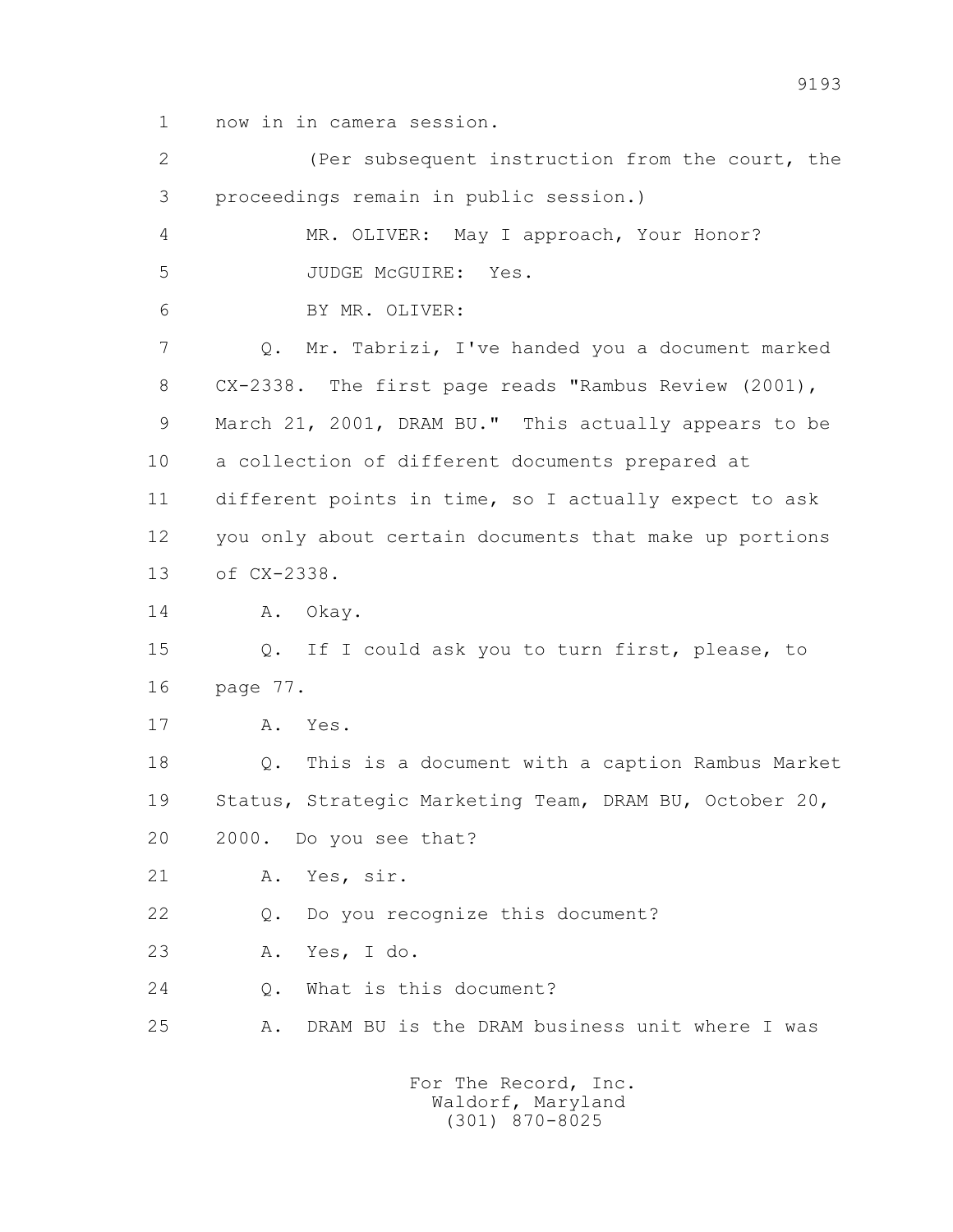1 in charge of the memory marketing. And this is a 2 Rambus market status at the time of October 20, 2000. 3 Q. If I could ask you to turn, please, to page 79. 4 A. Yes. 5 Q. Can you please explain in general terms what is 6 depicted on page 79? 7 A. Yes. The original file was colored, 8 Your Honor. The Q1 2000, that tall shape, should be a 9 different color. 10 So this is Intel Rambus forecast every time 11 they visited us. When they visited us in Q1,99, they 12 forecast that the TAM for 2000 -- TAM '00 is the first 13 color, the left side -- when they visited us in Q1,99 14 they told us about 600 million pieces of 128-meg will 15 be the Rambus demand for year 2000. 16 Then when they visit us in September, they 17 said, well, we had to delay the chipset and our TAM is 18 now dropping to 500. 19 Then again fourth quarter they came and said we 20 have to delay our chipset again and now the TAM is only 21 300. 22 And so in the May of 2000, you know, the TAM 23 dropped because they had to cancel and recall some 24 motherboards. 25 So every time during this from 1Q99 to 4Q 2000, For The Record, Inc.

 Waldorf, Maryland (301) 870-8025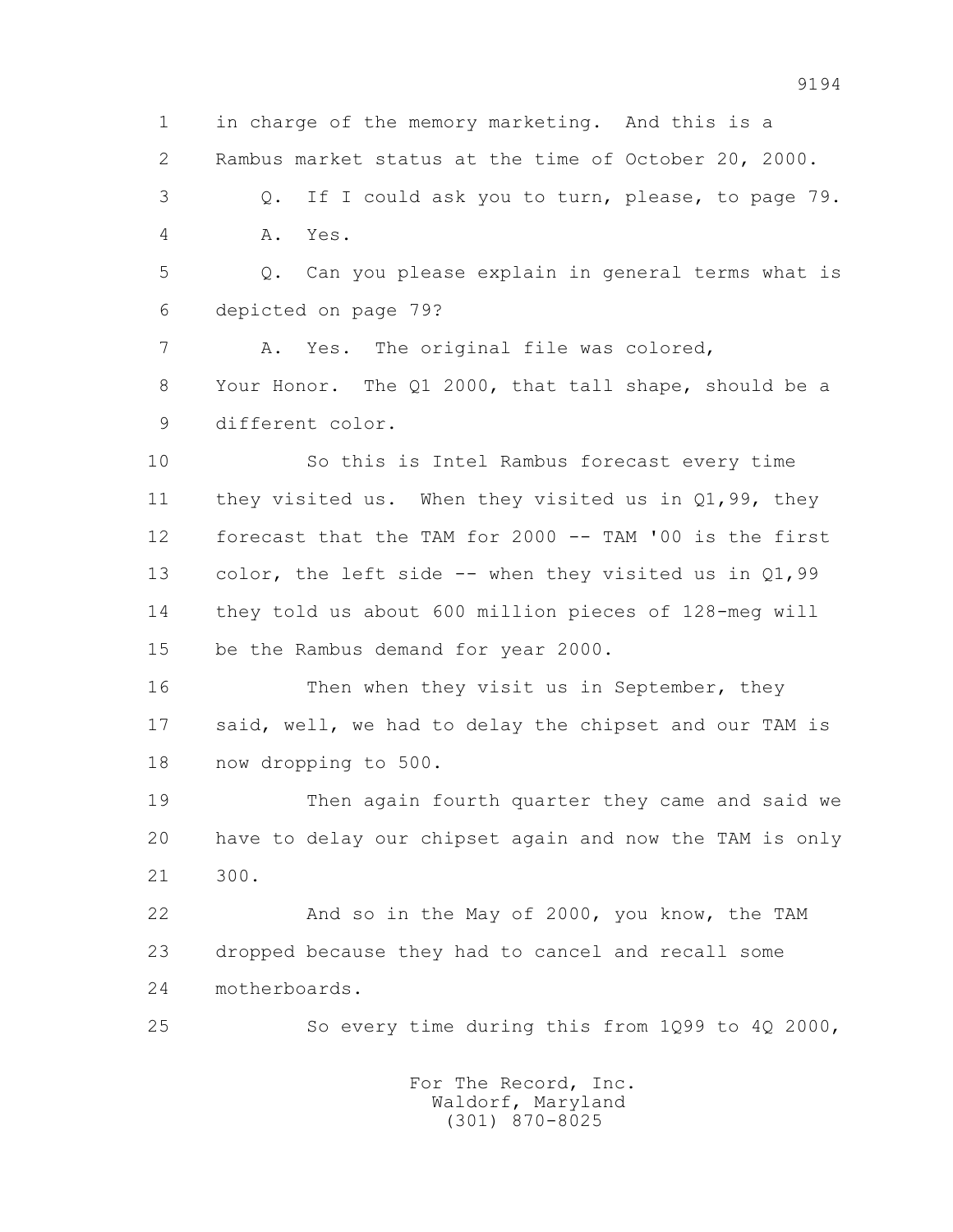1 every time Intel came to us, they had to reduce their 2 forecast, but they also show a very big forecast for 3 the future. That's why we couldn't really rely on 4 Intel's forecast, because every time we make an 5 investment or input the product we had to delay. 6 This is actual end of forecast. 7 Q. You referred to TAM, which also appears in the 8 caption. What does TAM mean? 9 A. Total available market for Rambus DRAM for 10 Intel requirement. 11 Q. And this chart is a bit confusing. Perhaps if 12 we could just try to walk through it. 13 In other words, if you look at the bar on the 14 far left of the table, that was Intel's estimate of 15 the total available market for the year 2000, the 16 estimate made as of the first quarter of 1999; is that 17 right? 18 A. Right. 19 Q. And that showed approximately or slightly less 20 than 600 million units? 21 A. That's correct. For 2000. 22 Q. And then if you look at the next bar, the 23 second bar from the left, appearing above 3Q, that 24 would reflect Intel's estimate of the total available 25 market for the year 2000?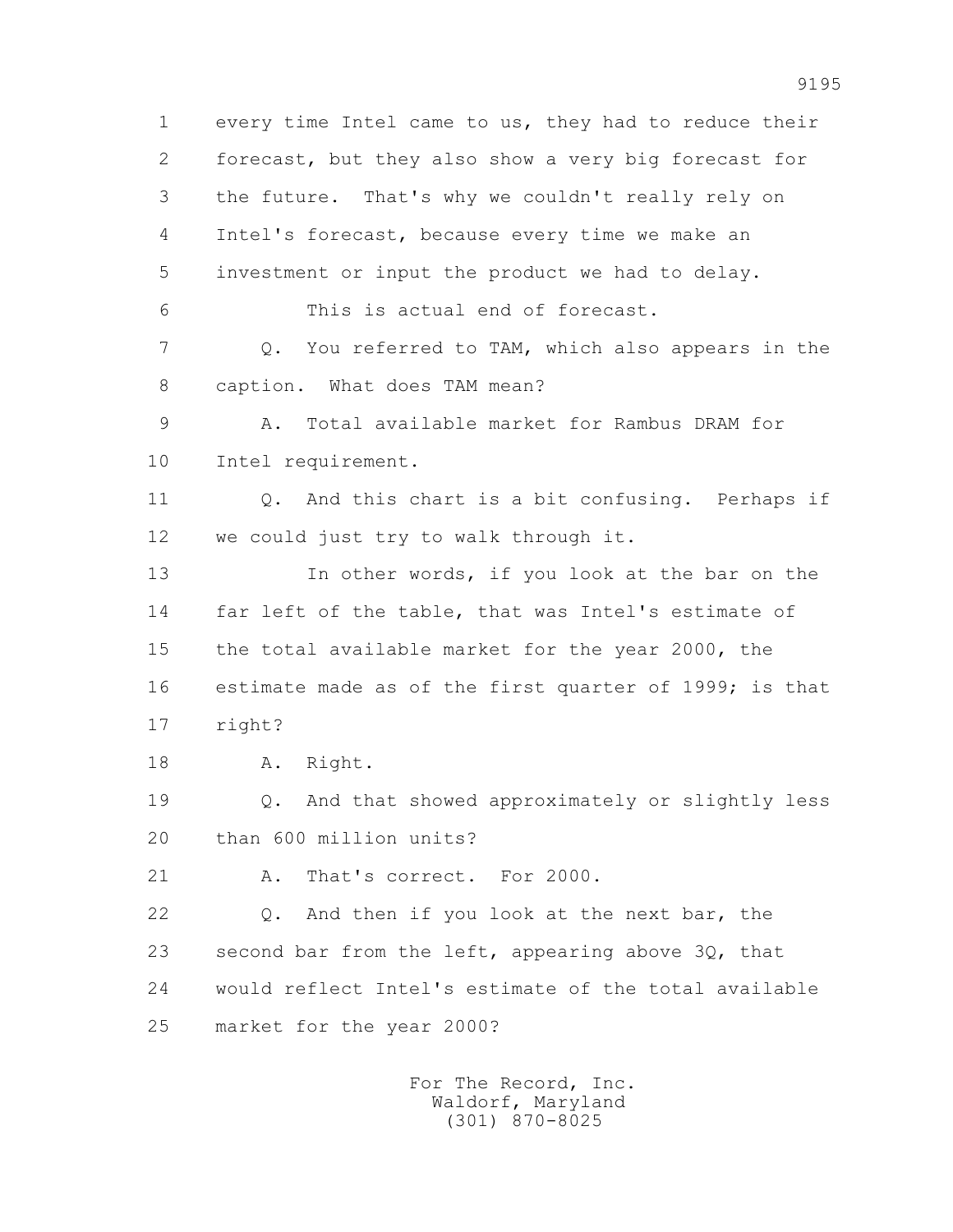1 A. Yes, sir.

 2 Q. That estimate being given in the third quarter 3 of 1999?

4 A. That's correct.

 5 Q. And then looking at the third bar, which 6 appears above 4Q, that represented Intel's estimate of 7 the total available market for the year 2000 given in 8 the fourth quarter of 1999?

9 A. That's correct.

 10 Q. And did that show the total available market 11 estimate dropping to a little over 300 million or so?

12 A. That's correct.

 13 Q. And then looking above 1Q00, there are two 14 bars. Now, if I understood you correctly, that was 15 Intel's estimate made as of the first quarter of 2000 16 of the total available market for the year 2000 and the 17 total available market for the year 2001?

18 A. That's correct.

 19 Q. And the darker bar to the left showing about 20 250 million units, that was Intel's estimate as of the 21 first quarter of 2000 for the total available market in 22 2000?

23 A. That's correct.

 24 Q. And the taller bar showing approximately 25 900 million units was Intel's estimate as of the first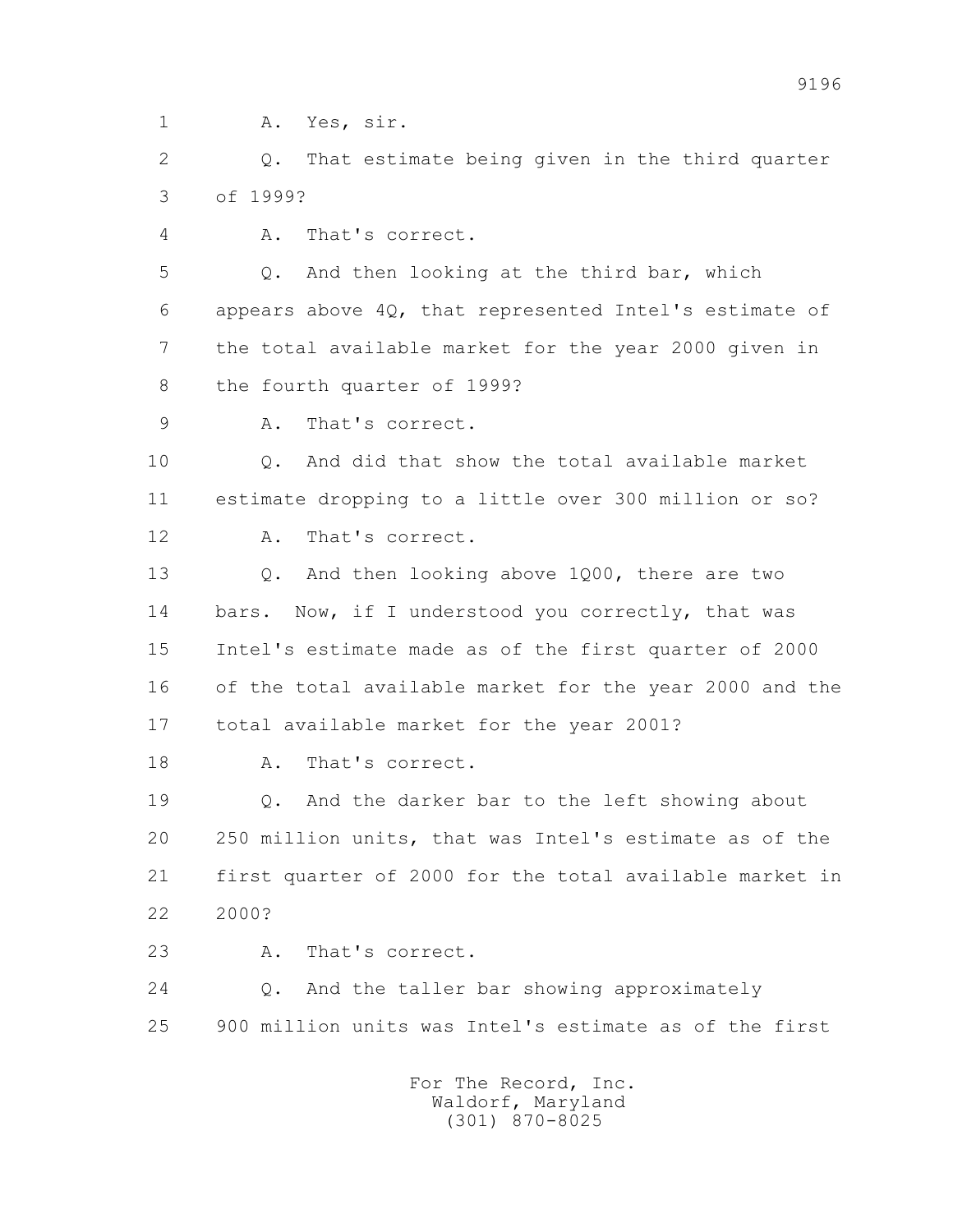1 quarter of 2000 for the total available market in the 2 2001?

3 A. That's correct.

 4 Q. Okay. And then again for the 2Q that would 5 show then the relative estimates for total available 6 market for the year 2000 and 2001 provided in the 7 second quarter of 2000?

8 A. Exactly.

 9 Q. And then in the final two bars on the 10 right-hand side above 3Q would be Intel's estimates of 11 the total available market for the year 2000 and the 12 year 2001 provided in the third quarter of 2000? 13 A. That's correct. 14 Q. If I could ask you to turn, please, to page 54. 15 A. Yes. 16 Q. This is a document with a caption Rambus Market 17 Status and Strategy dated December 22, 2000? 18 A. Yes, sir. 19 Q. Do you recognize that document? 20 A. Yes, I do.

21 Q. And what is that document?

 22 A. This is our market status and strategy for 23 Rambus as of December 22, 2000. It was done by my 24 group in Korea.

25 Q. If I could ask you to turn, please, to page 57.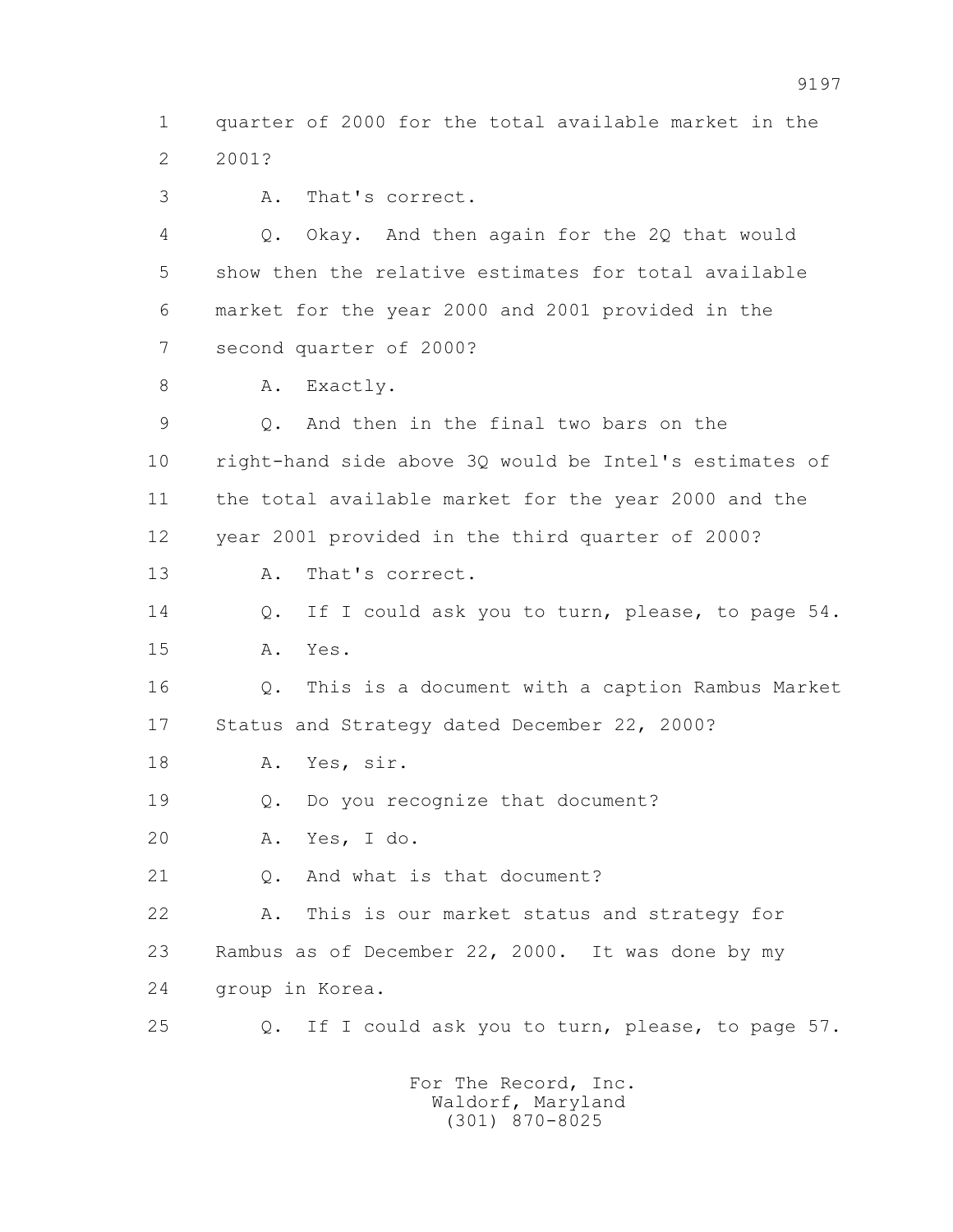1 **A.** Yes.

 2 Q. It's a page with a caption Rambus' Rocky Road. 3 Do you see that?

4 A. Yes, I do.

 5 Q. Can you please explain in general terms what is 6 depicted on this page?

 7 A. Sure. We borrowed this document from 8 Electronic Buyers' News that depicted the Rambus 9 status from early announcement when they announced 10 in '96 as a potential in the DRAM market, you know, at 11 the earliest stages when Rambus signed an Intel 12 development agreement the potential was very high. 13 And then as the time goes on and as Intel saw many 14 challenges with Rambus, many technical difficulties 15 with the chipset, then they decided to reduce the 16 potential.

 17 MR. PERRY: Your Honor, if I could inquire, so 18 far there has been no in camera information from 19 Hyundai. It's been about something that was in the 20 newspaper. If this kind of chart is going to be used, 21 I would like to have my client here because this is all 22 about Rambus' rocky road.

 23 JUDGE McGUIRE: Mr. Oliver, how is this 24 in camera evidence that's being discussed? 25 MR. OLIVER: Your Honor, CX-2338 in its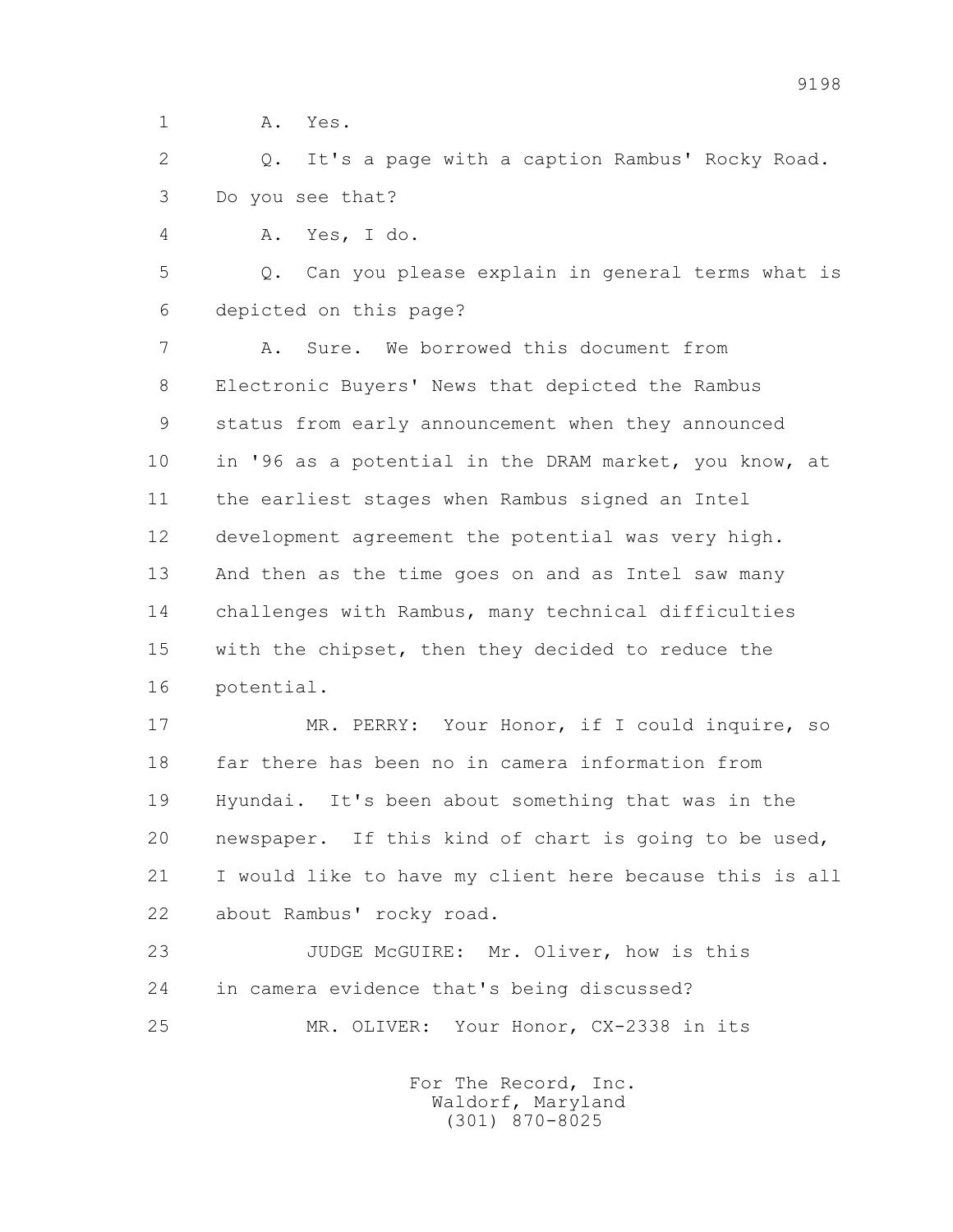1 entirety was designated as in camera. I don't know 2 which information within the document it was not. I 3 would defer to counsel for Hynix in terms of whether 4 there is any in camera information to be designated. 5 MR. PERRY: My only point is I'd like to be 6 able to rely upon my client to respond, if there is a 7 response to this through this witness, to something 8 that is entitled Rambus' Rocky Road. 9 JUDGE McGUIRE: The problem is this whole thing 10 is in camera. Your client hasn't been cleared and I 11 can't allow him access. 12 MR. PERRY: If I could have just a minute. 13 JUDGE McGUIRE: Okay. 14 (Pause in the proceedings.) 15 MR. LYNCH: Your Honor -- 16 JUDGE McGUIRE: Do you want to stand, sir, and 17 identify yourself. 18 MR. LYNCH: My name is Patrick Lynch. 19 Mr. Nissly was whispering in my ear that our motion was 20 quite specific as to pages within this document. This 21 page is not -- 22 JUDGE McGUIRE: Okay. Then -- 23 MR. LYNCH: I don't know where counsel is 24 going, but nothing I've heard would require in camera 25 treatment.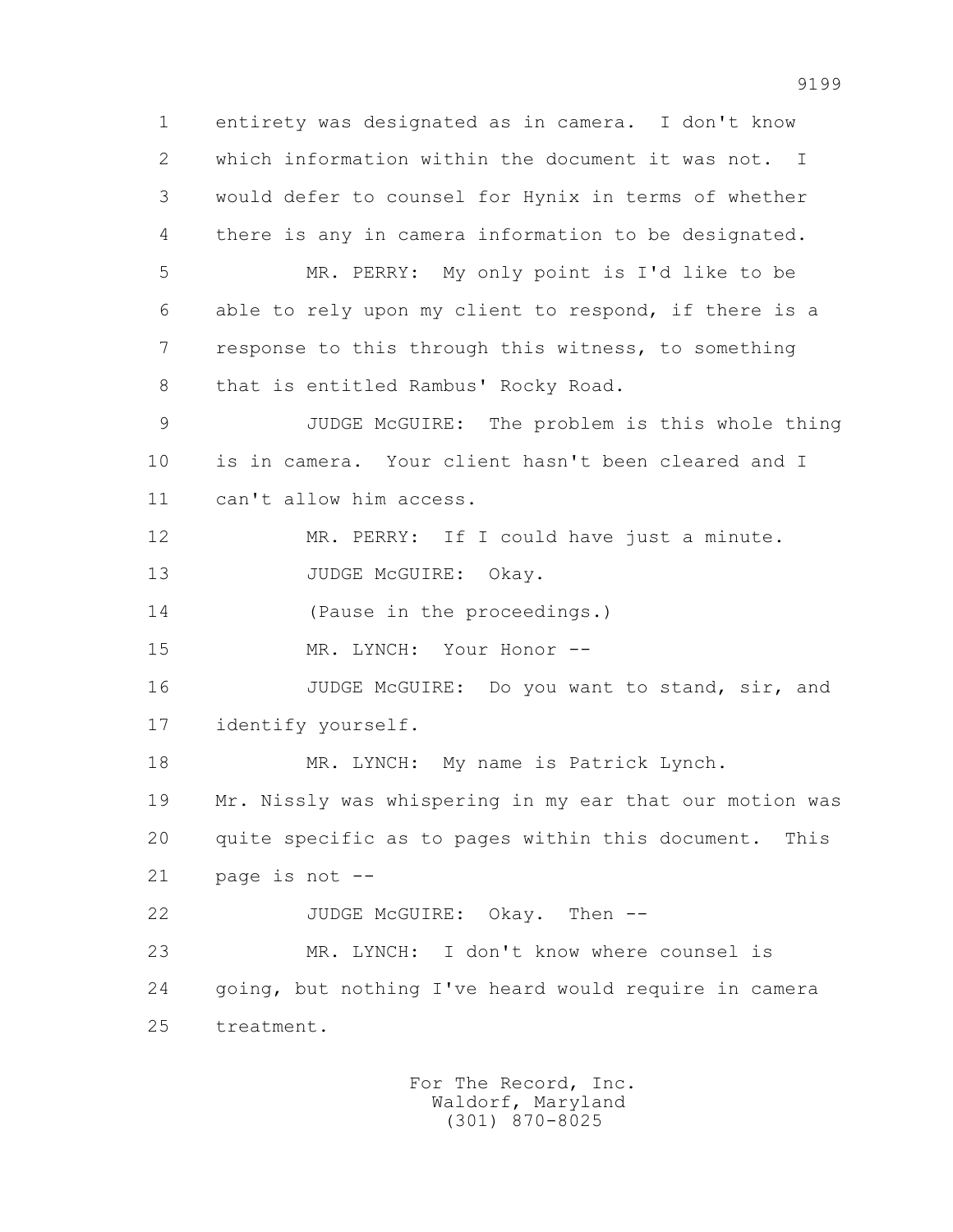1 JUDGE McGUIRE: Then if it's not in camera, 2 then let's get the public back in here, but before we 3 do so, are you done with your in camera examination? 4 MR. OLIVER: Well, Your Honor, I do have 5 another question about this page, but so long as this  $6$  page  $-$  7 JUDGE McGUIRE: But if this page has not been 8 deemed to be in camera evidence, then there's no need 9 to be in in camera. 10 MR. OLIVER: Yes. In that case, this is the 11 last page in this document that I intend to ask about. 12 JUDGE McGUIRE: Let me ask you this, Mr. Perry. 13 Up to this point, has there been anything in in camera 14 that you would like to inquire about before we go back 15 in the public session? 16 MR. PERRY: No. Your Honor, I may cross on 17 this page, but that would be in public. 18 JUDGE McGUIRE: Could I ask you, sir, to please 19 ask the public to come back in, and then that ends the 20 in camera portion of this proceeding and we'll go back 21 into the public session. 22 (Pause in the proceedings.) 23 Okay. Then, Mr. Oliver, at this point you may 24 proceed. 25 MR. OLIVER: Thank you, Your Honor. For The Record, Inc. Waldorf, Maryland

(301) 870-8025

9200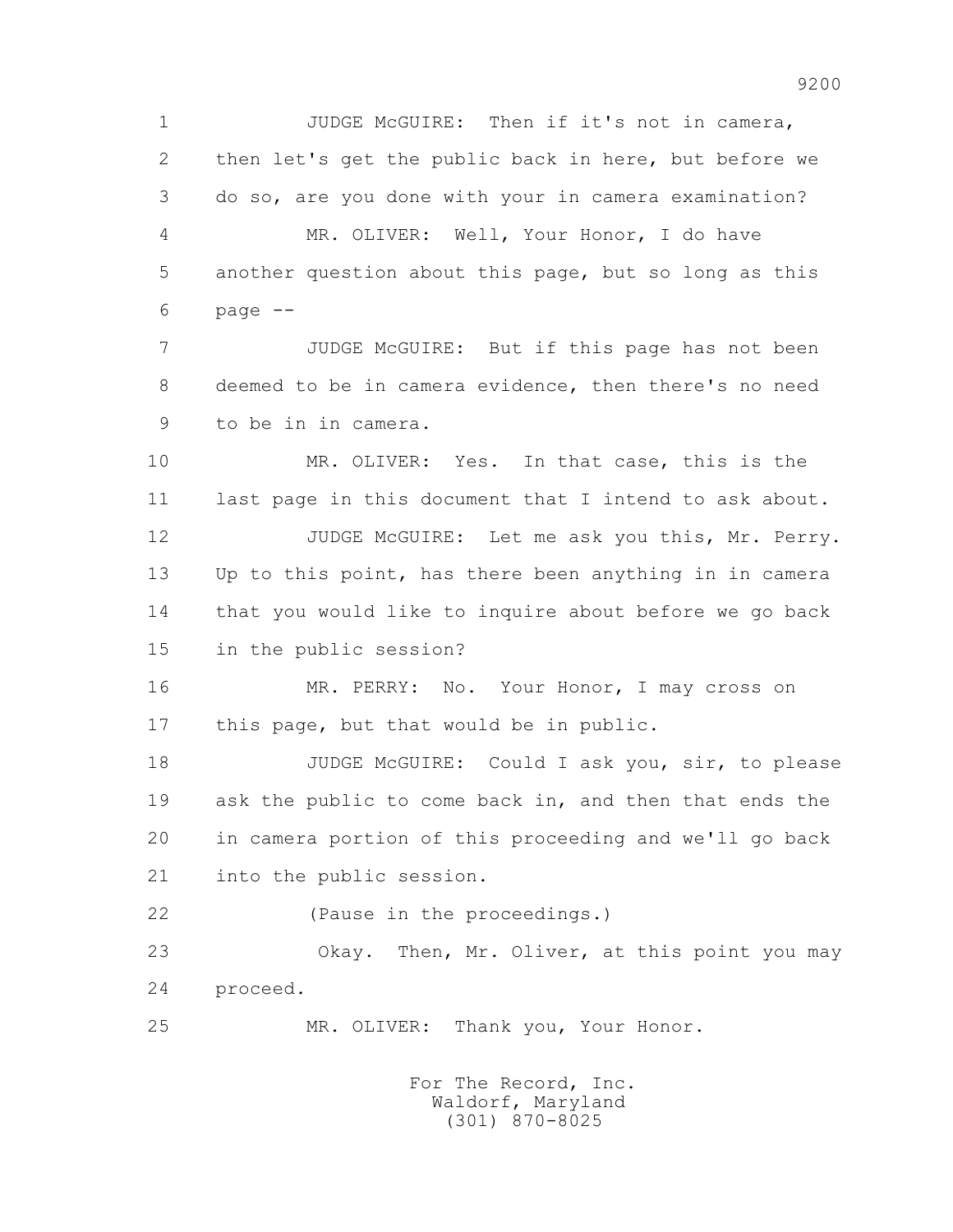1 BY MR. OLIVER: 2 Q. Mr. Tabrizi, if I could ask you a few specific 3 questions about page 57 of CX-2338. 4 First, if you see above the date February '99 5 there's a bullet point and then next to that reads 6 "Intel 820 chipset launch delayed." 7 Can you please explain your understanding at 8 the time that you first saw this of what that referred 9 to? 10 A. Yes. That was the first time Intel delayed the 11 chipset due to whatever reason, technical reasons they 12 had. 13 Q. Then moving then to the right, there's a bullet 14 point above June 1999. Next to that it reads, "Intel 15 says PC133 SDR w/P-III is possible." 16 Would you please explain your understanding at 17 the time you saw this of what that referred to. 18 A. Initially Intel was going to support 19 exclusively Rambus under 820 chipset. As they saw 20 difficulties with that, they introduced the option that 21 PC133, means the JEDEC standard 133 megahertz, can also 22 be used as an option. 23 0. And by the way, I notice that the line has 24 gone from the first bullet point that I pointed out to 25 you to the right and somewhat down. I'm interested in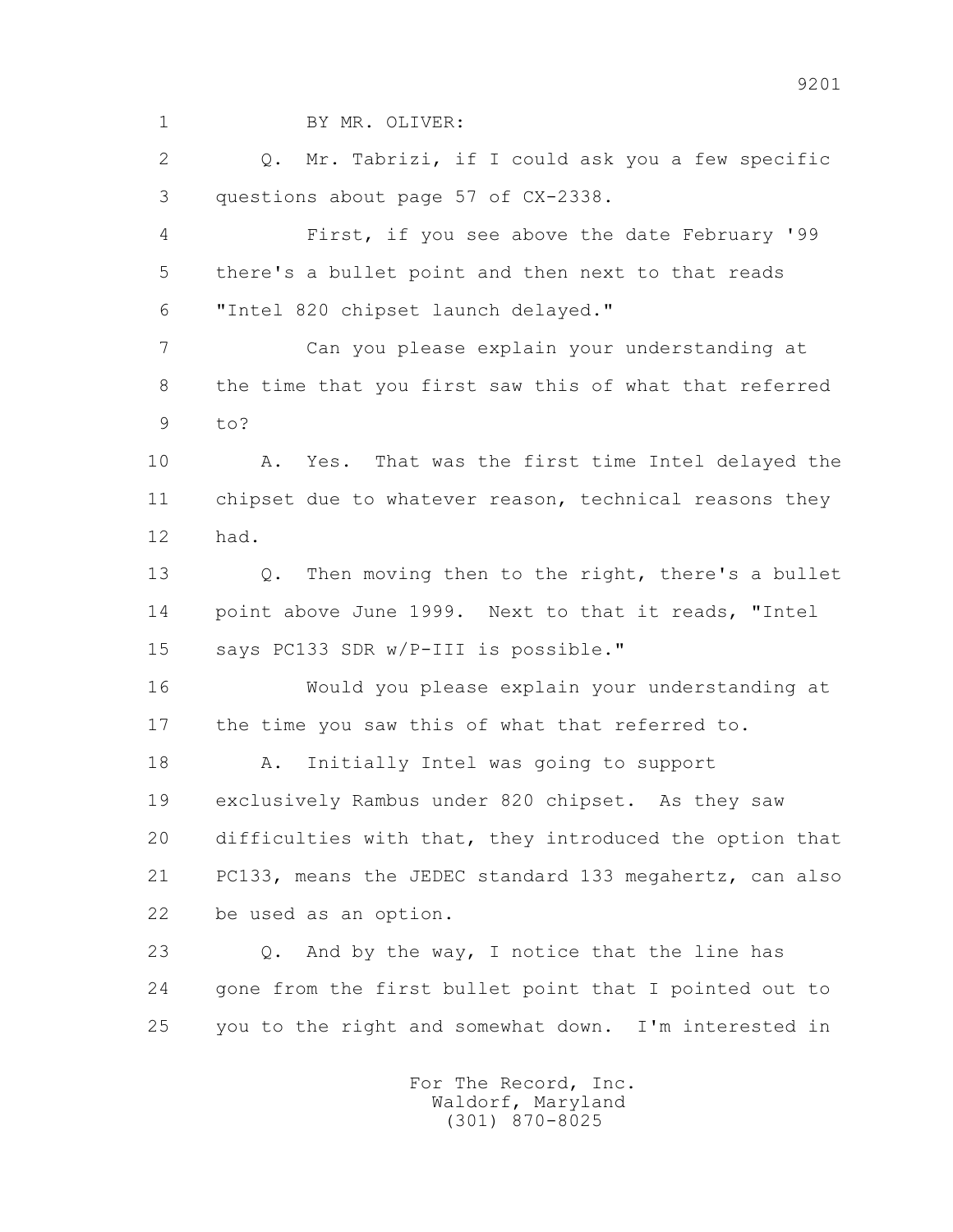1 the downward direction measured against the left-hand 2 axis.

 3 Can you please explain your understanding of 4 what that depicted?

 5 A. Right. When Rambus was not anymore exclusive, 6 then if Intel offers an option, then the Rambus 7 percentage as a penetration would drop because now 8 people have a choice between PC133 and Rambus, so 9 that as a result the penetration percentage will 10 drop.

11 0. Then the next bullet point appears above 12 August '99 and the caption is to the left of that 13 bullet point. It reads, "Intel confirms PC133 will be 14 offered as alternative to D-RDRAM in P-III."

 15 Can you please explain your understanding at 16 the time of what that referred to?

17 A. Right. Initially --

 18 MR. PERRY: Excuse me. I'd like just to state 19 an objection that he told us that this chart came from 20 a newspaper, Electronic Buyers' News, and now he's 21 being asked to explain it. He didn't write it. He's 22 not the newspaper reporter.

 23 JUDGE McGUIRE: You can ask him about his 24 understanding, but you can't ask him to interpret it. 25 MR. OLIVER: Thank you, Your Honor.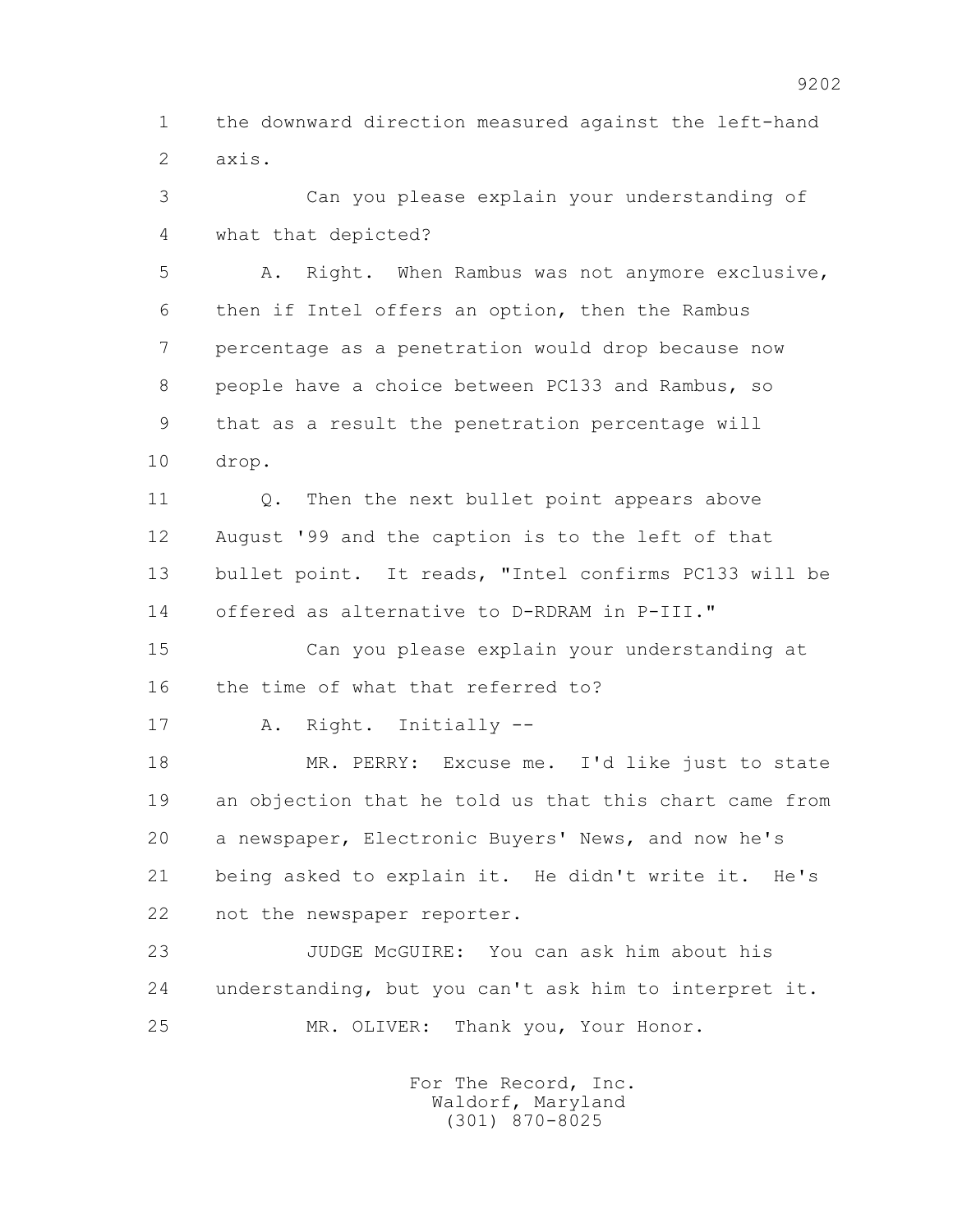1 BY MR. OLIVER: 2 Q. Mr. Tabrizi, could you please explain your 3 understanding of that statement. 4 A. Again, at that time Intel confirmed that 5 they're going to use PC133 to use in P-III as an 6 alternative to Rambus. As a result, the percentage of 7 Rambus dropped again. 8 Q. By the way, the P-III there refers to what? 9 A. Pentium III. 10 Q. The next bullet point appears above 11 September '99. The caption to the right of that reads, 12 "Intel 820 chipset delayed again." 13 Again, what was your understanding at the time 14 of what that referred to? 15 A. Intel, after delaying in February, they said 16 the next launch date will be in September, so everybody 17 was getting ready for September. When the September 18 came, Intel says no, we're going to delay it again, 19 because we have technical difficulties. 20 Q. The next bullet appears above November of '99. 21 The caption that appears to the left of that reads, 22 "Intel 820 chipset introduced." 23 Again, can you please explain your 24 understanding at the time of what that referred to? 25 A. This is final date that Intel was able to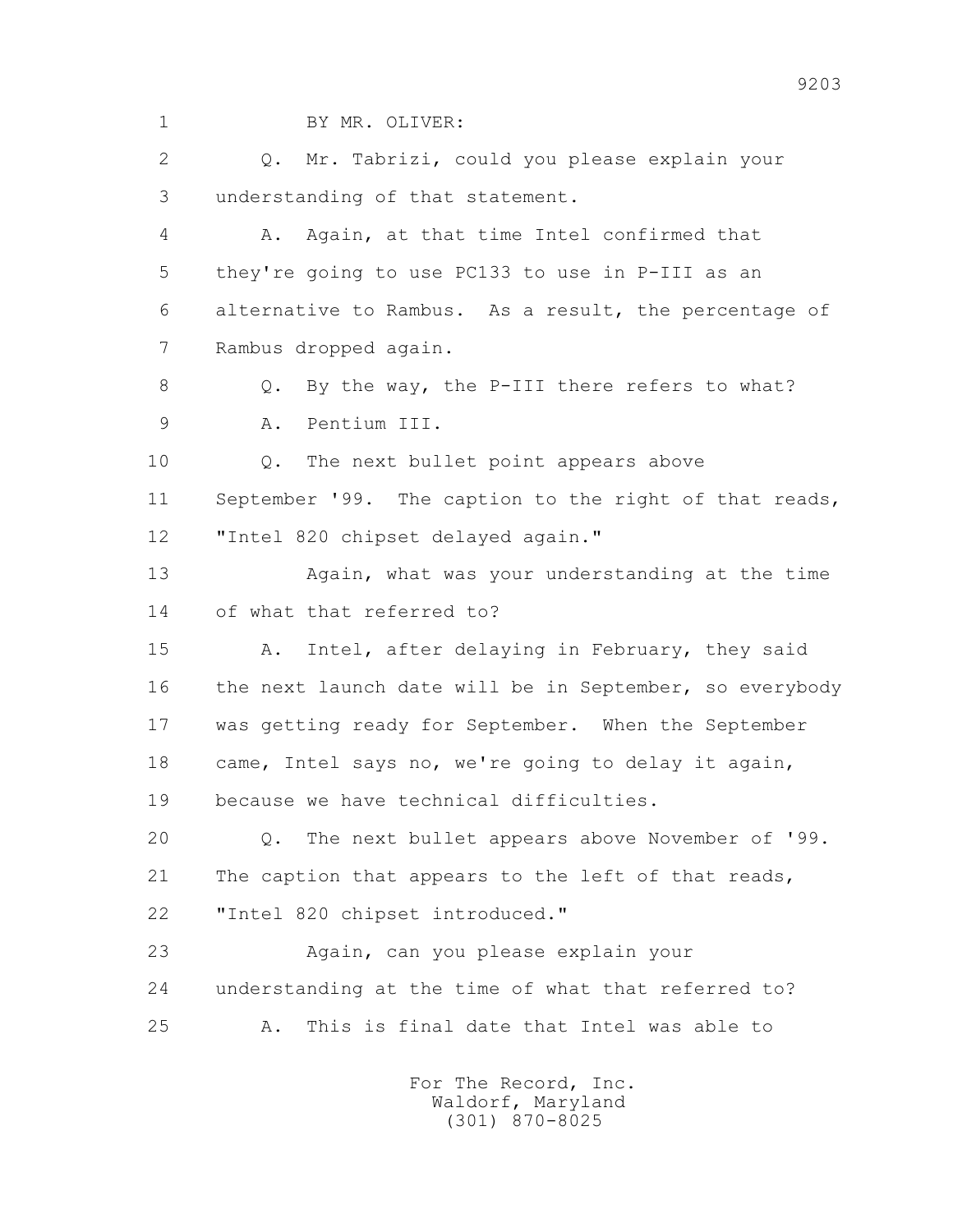1 introduce the 820 chipset to the market and that was 2 November of '99.

 3 Q. Then I'll skip a bullet point. 4 The next bullet point over May '00, the caption 5 that appears to the left reads, "Intel 820 M/Bs 6 recalled due to defect in SDRAM-enabling MTH." 7 Let me break that down a bit. 8 First of all, what was your understanding at 9 the time of -- well, I withdraw the question. 10 Let me just ask you generally, what was your 11 understanding at the time of what that caption referred 12 to? 13 A. Yes. If you look at that back in August Intel 14 said that they will offer the P-III with the PC133, the 15 reason they were -- I mean, the way they were offering 16 this option was through a device called memory transfer 17 hub, and that's the MTH. 18 So Intel was kind of -- the chipset was here 19 and they were adding this MTH to interface with 20 synchronous DRAM or to direct Rambus. So they were

 21 giving option through this MTH. And Intel had to 22 cancel that and recall it because they had technical 23 problems in the field.

 24 Q. So if I understood your testimony correctly, 25 the MTH is what permitted Intel's Camino or 820 chipset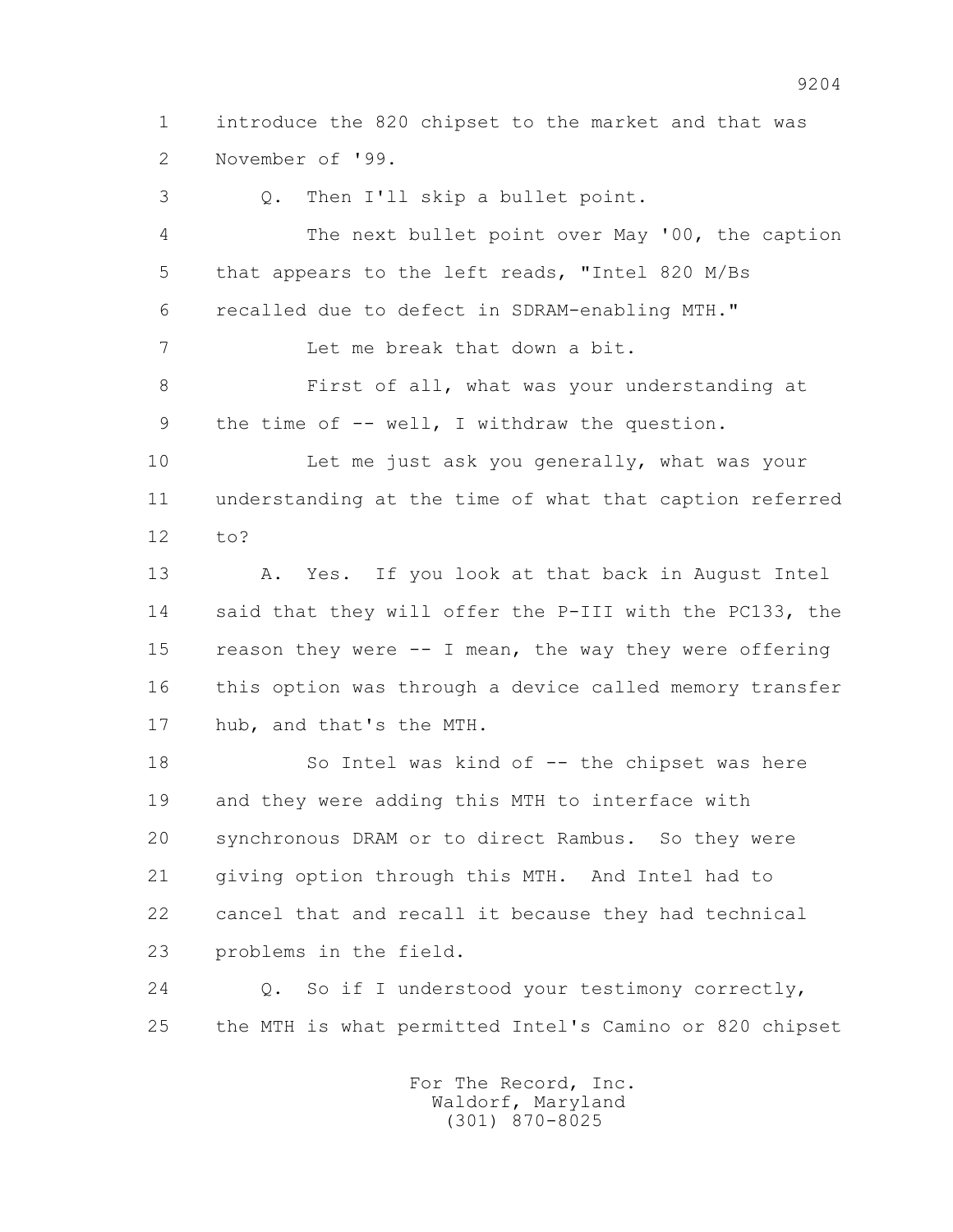1 to interface with SDRAM?

2 A. That's correct.

 3 Q. And if there's a defect in the MTH, what 4 effect, if any, did that have on the ability of the 5 Camino chipset to interface with SDRAM? 6 A. It had a lot of technical errors and problems 7 and they had to recall all of the boards in the field. 8 It basically was a reliability mainframe. 9 Q. Now, at the time were there other chipsets that 10 interfaced with SDRAM? 11 A. Yes. There were competing company to Intel 12 that were offering the Pentium III chipset. 13 For example, VIA of Taiwan was one of the main 14 companies offering PC133 chipset that works with 15 Pentium III and they gained quite a bit of market share 16 at that time. 17 Q. That is, gained market share at the expense of 18 Intel? 19 A. Yes. 20 Q. If I could direct your attention to the next 21 bullet point, it appears above June of 2000, and to the 22 left of that reads, "Intel canceled MTH; delays launch 23 of Timna integrated processor." 24 Do you see that? 25 A. Yes, sir.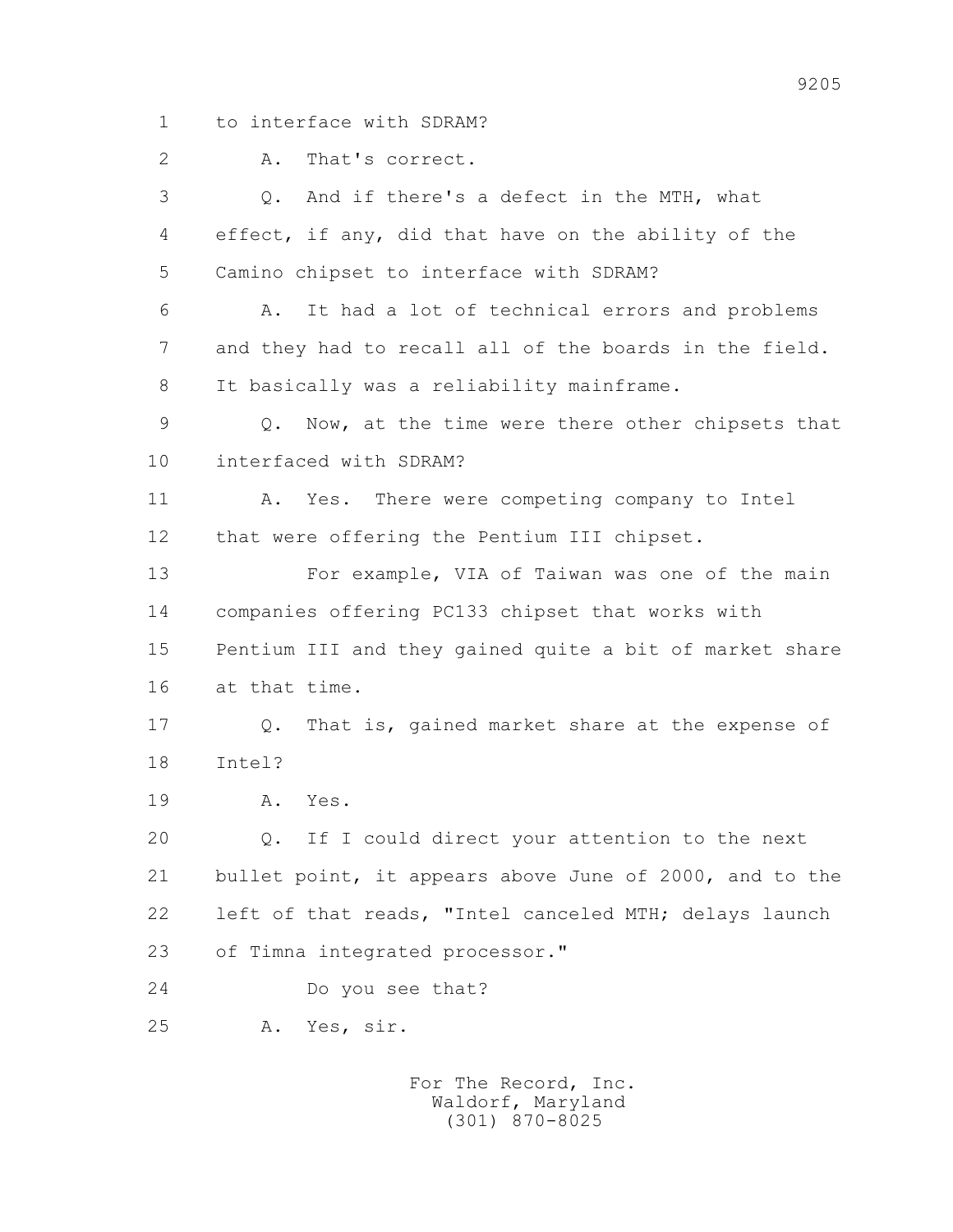1 Q. Can you please explain your understanding at 2 the time of what that referred to?

 3 A. Intel basically decided that they cannot have 4 the Camino working both with Rambus and SDR through 5 MTH, so they decided that they will cancel the MTH. 6 That means there will be no option of SDR.

7 **And Timna was going to be another chipset, that**  8 it was designed for Rambus interface, but it was for 9 integrated graphic chipset.

 10 So we have two chipset. One is for the main 11 memory and one is for graphic. Intel decided to 12 combine the two in one chipset and they called it 13 Timna. For the low-end application and portable 14 application.

 15 And since Timna was also interfacing with 16 Rambus, they had major problem and they delayed that. 17 Q. Then the next bullet point appears above 18 July 2000. The caption to the left reads, "Intel 19 confirms P-IV will support PC133 in addition to 20 D-RDRAM."

 21 Can you please explain your understanding at 22 the time of what that referred to?

 23 A. So at this time Intel decided that their 24 Pentium IV not only will support Rambus, will support 25 PC133 with two different chipsets.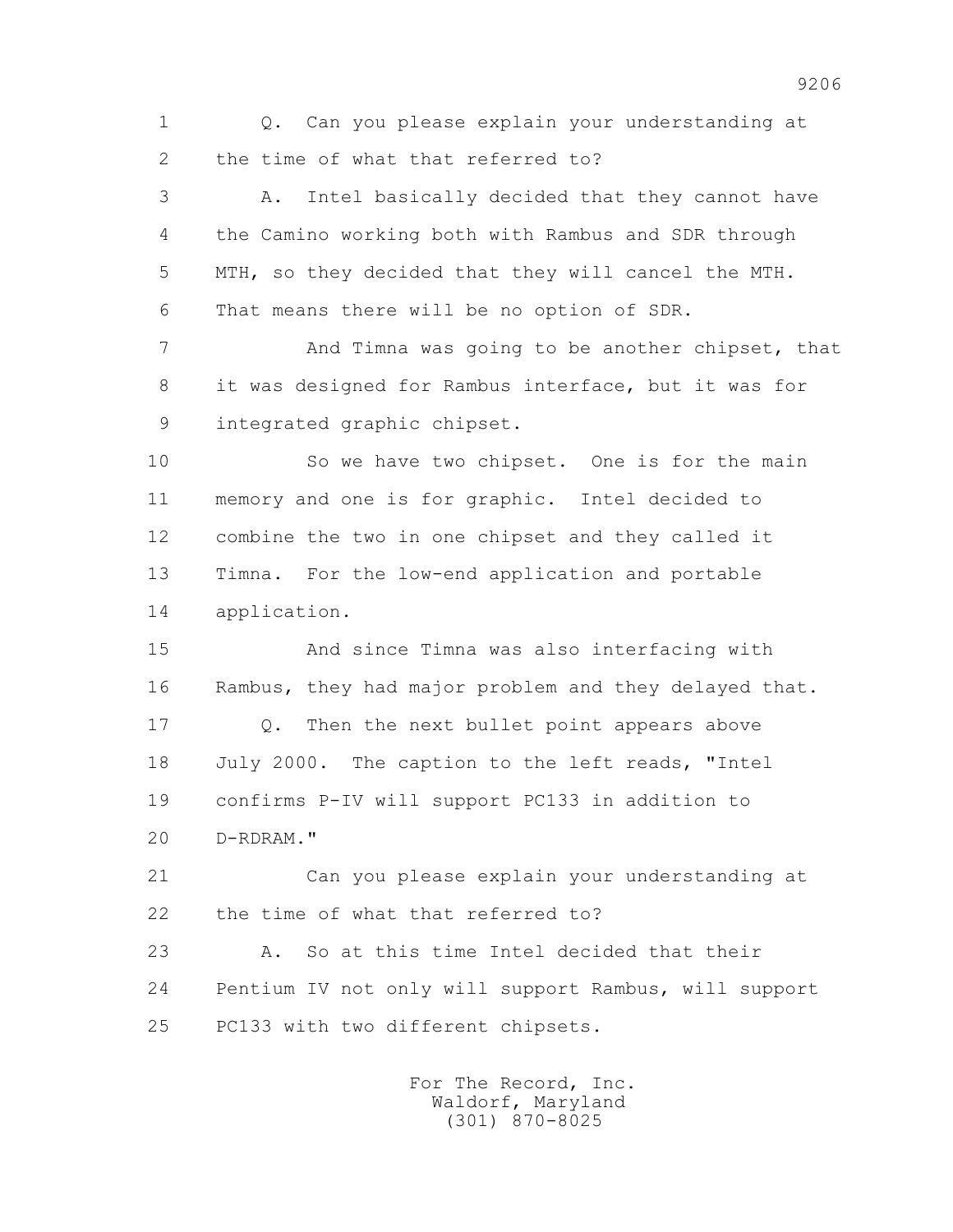1 Q. And then the final bullet point appears above 2 November 2000. The caption reads, "The launch of 3 P-IV."

 4 Can you please explain your understanding at 5 the time of what that bullet point referred to? 6 A. Yeah. In November 2000 Intel launched their 7 Pentium IV.

 8 Q. Now, in general terms, the line connecting 9 those various dots falls from the upper left towards 10 the lower right before turning up very slightly at the 11 right-hand edge of the chart.

 12 What was your understanding at the time of what 13 was depicted by that line?

14 A. Again, the Pentium IV was introduced and in the 15 high end. Initially the Pentium IV when it's 16 introduced at the beginning it's for the high-end 17 application and high end was using Rambus, you know, 18 because the price was high so that they could use it, 19 so that's why it shows the Rambus penetration went up a 20 little bit, because Pentium IV was meant to be a 21 high-end processor.

22 Q. So does that answer refer to the very tail end, 23 the very right-hand portion of that line?

 24 A. Yes. When it reduced at the beginning, that 25 brought some momentum to Rambus based on high-end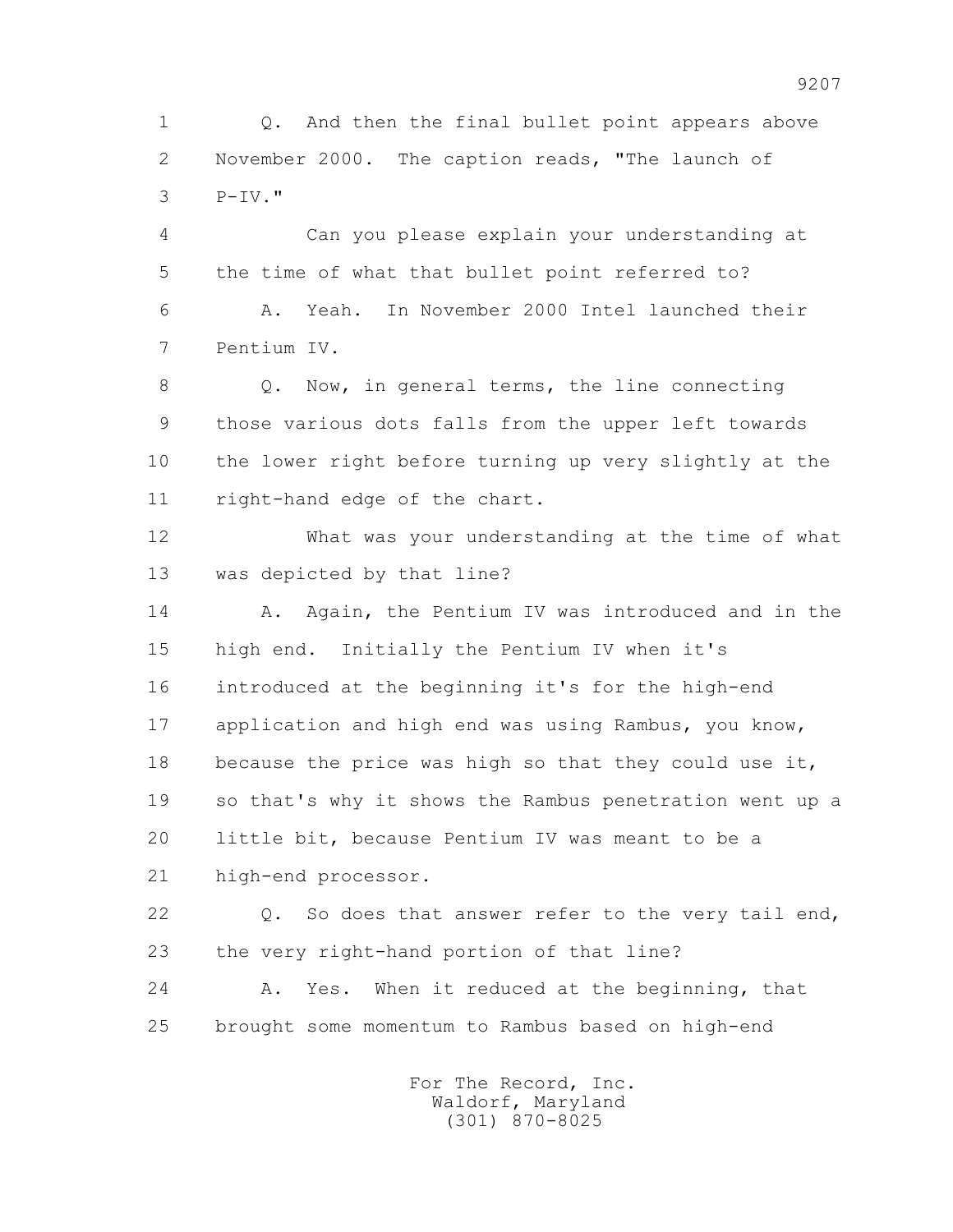1 performance PC.

 2 Q. Can you describe your understanding at that 3 time of the line as a whole starting from December 1996 4 through November of 2000? 5 MR. PERRY: Your Honor, I would object if this 6 is being offered for the truth. If we're just getting 7 his understanding, it's fine, but --8 JUDGE McGUIRE: Sustained. 9 MR. PERRY: Thank you. 10 MR. OLIVER: Your Honor, could I have an answer 11 to that question for his understanding? 12 JUDGE McGUIRE: Well, I'll let him have his 13 understanding, but then let's get off. 14 MR. OLIVER: Thank you, Your Honor. 15 THE WITNESS: Again, at the beginning when 16 Intel introduced they're going to use Rambus, the 17 expectation was Rambus will be almost 80 percent of the 18 market. With all the problems that Intel had and when 19 Intel optioned the alternative, the Rambus penetration 20 came down to maybe around 10 percent or lower than 21 that. 22 Currently, Rambus' total market is about 23 4 percent of the total DRAM market, so it's very much 24 down from 80 percent that we were forecasting. 25 MR. OLIVER: Your Honor, if I could have just a For The Record, Inc.

 Waldorf, Maryland (301) 870-8025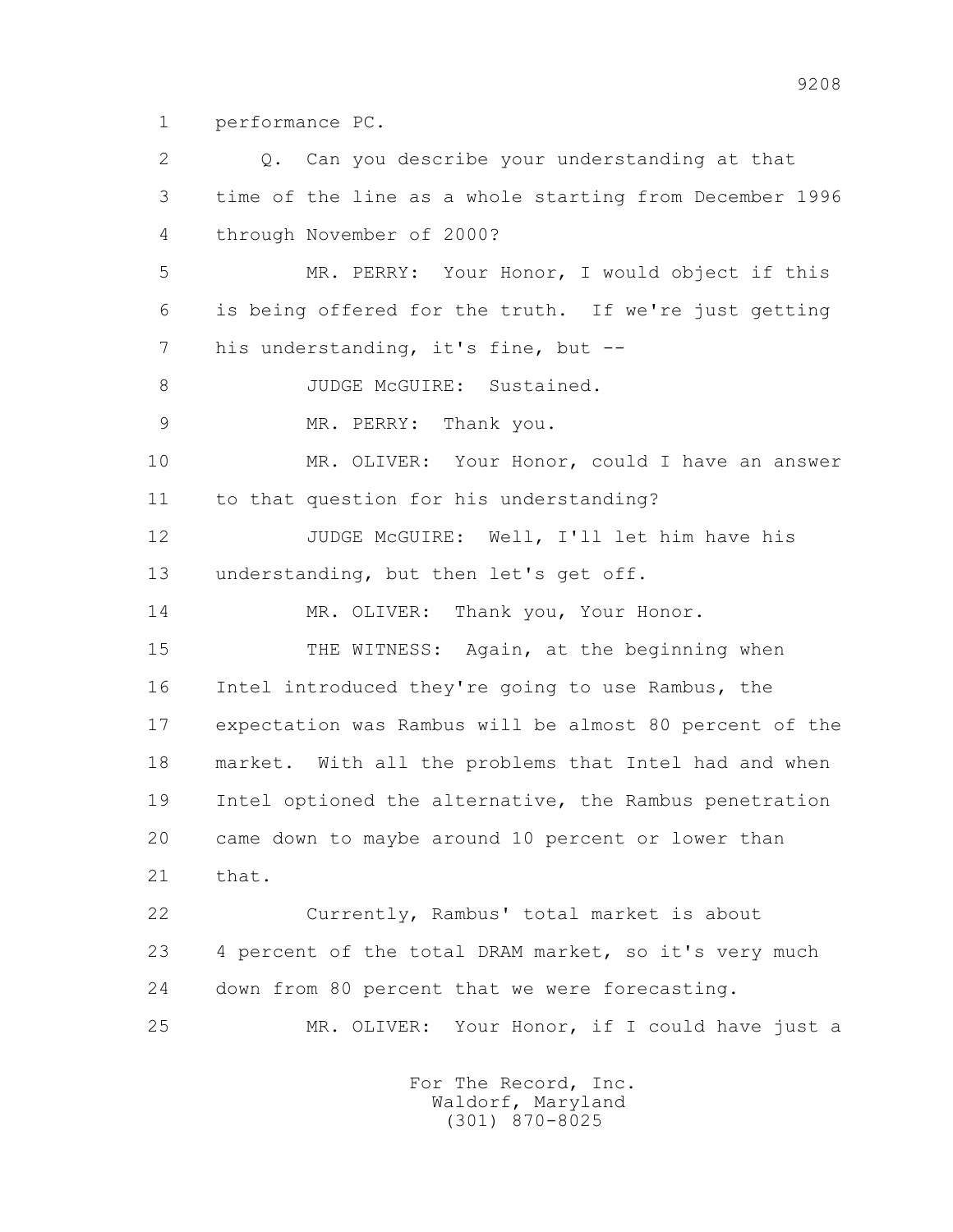1 moment, I'd like to see if there's any material I could 2 skip here. 3 JUDGE McGUIRE: Go ahead. 4 (Pause in the proceedings.) 5 MR. OLIVER: Thank you, Your Honor. 6 May I approach, Your Honor? 7 JUDGE McGUIRE: Yes. 8 BY MR. OLIVER: 9 Q. Mr. Tabrizi, I've handed you a document marked 10 CX-2334. The first page has a caption Hyundai 11 Electronics, Taiwan/Korea/Japan/China, April 1999, 12 above that PC100/133 to PC266 Migration Path, the date 13 in the upper right-hand corner April 1999. 14 Mr. Tabrizi, do you recognize this document? 15 A. Yes, I do. 16 Q. What is the document? 17 A. This document was prepared for our Asia Pacific 18 technology forum that we had for our salespeople. 19 Q. Do you recall seeing this document in about the 20 April of 1999 time frame? 21 A. Yes, I did. 22 Q. By the way, what was your understanding of what 23 was meant by "PC100/133 to PC266 migration path"? 24 A. PC100/133 is SDR. PC2666 is basically double 25 the 133, so it's the double data rate of 133.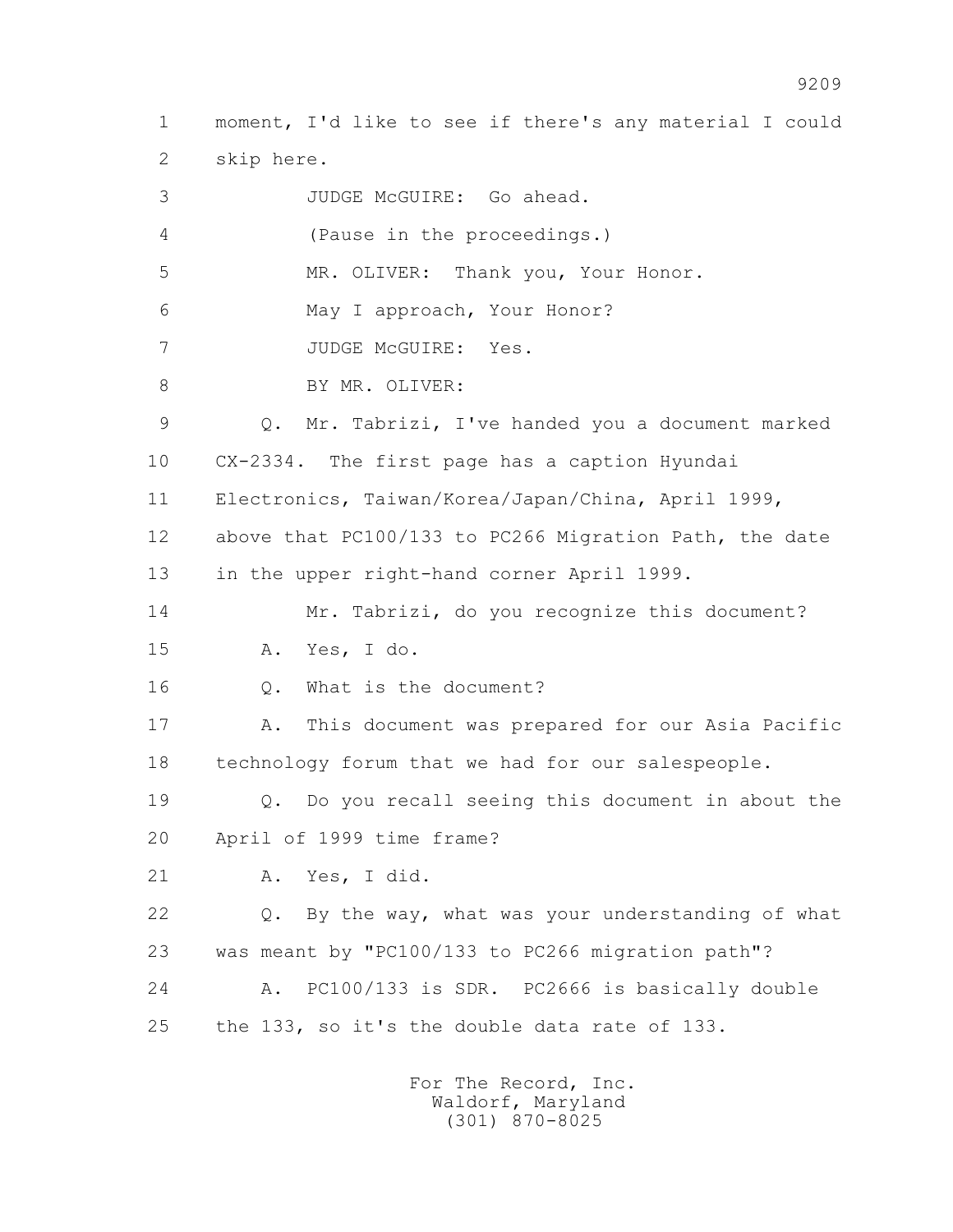1 Q. If I could ask you to turn, please, to page 4. 2 A. Yes.

 3 Q. At page 4 is the caption in the middle of the 4 page DDR Can Share Existing SDRAM Investment and 5 Infrastructure. And then under that there are eight 6 boxes.

 7 Can you please explain your understanding of 8 what is depicted there?

 9 A. Yes. One of the main advantage of DDR was that 10 the DRAM companies did not need to make additional 11 investment. They could use the same factory and the 12 same infrastructure to build SDR and in terms of DDR 13 and in terms of the technology was similar enough that 14 we could learn it in a very quick time period so we 15 could ramp up very quickly.

16 0. If I could direct your attention to the lower 17 right-hand box in particular, it reads "SDRAM yield 18 learning curve." Do you see that?

19 A. Yes, sir.

 20 Q. Can you please explain your understanding of 21 what that referred to?

 22 A. Yes. Every time we introduce a new product, at 23 the beginning the yield is very low, and by the time 24 the product becomes mature, the yield reaches 25 90-95 percent. Since SDR and DDR are very similar, we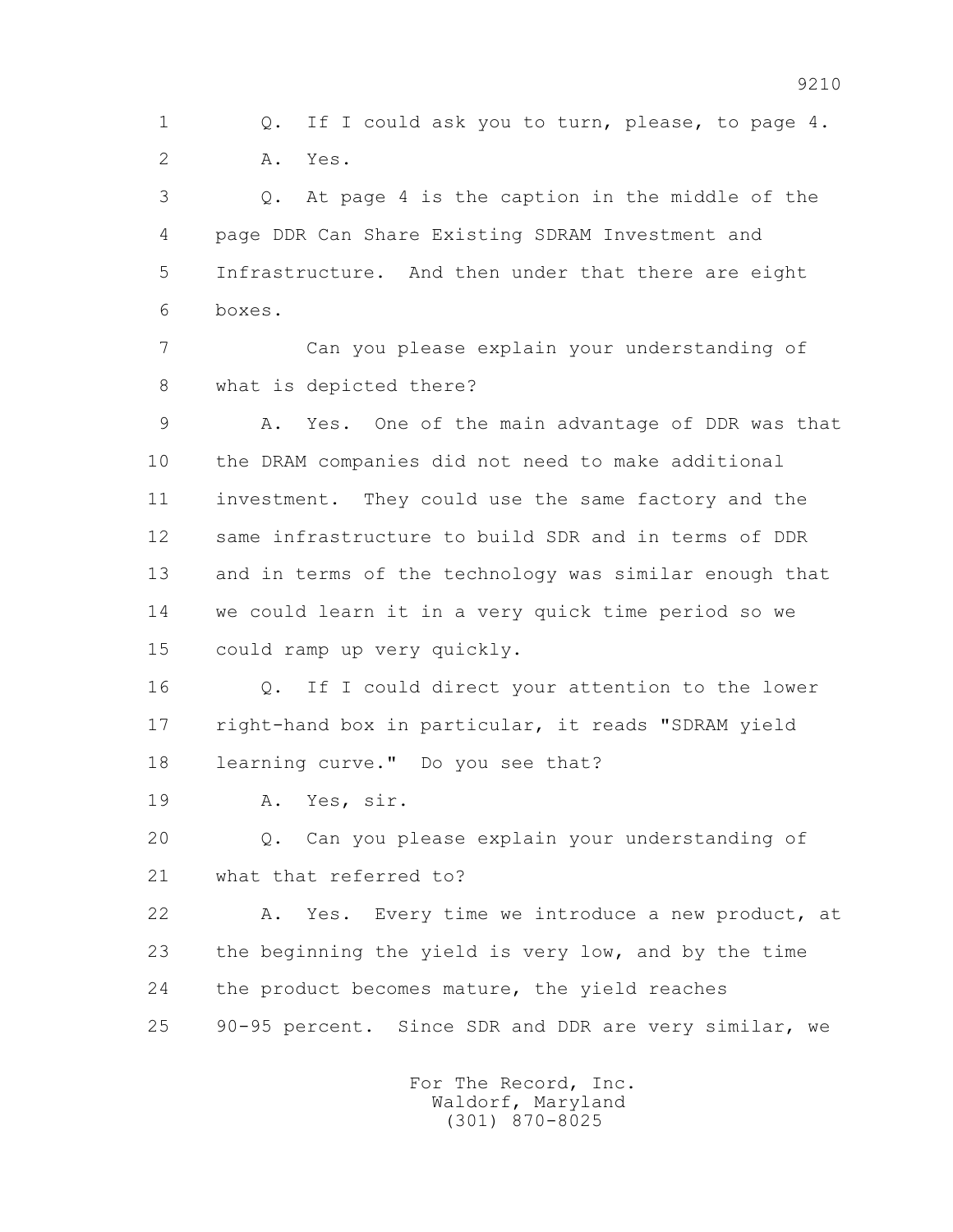1 expected we can achieve high yield in a very quick 2 time. 3 Q. If I could ask you to turn, please, to page 22. 4 A. Yes. 5 Q. Towards the top of the page the bullet point 6 reads "Hyundai 64M DDR SDRAM Has," under that, 7 "Finished Successful Customer Feedback in Actual 8 System." 9 Do you see that? 10 A. Yes, sir. 11 0. Can you please explain your understanding at 12 the time of what that referred to? 13 A. Yes. It meant that DDR, it actually has been 14 evaluated and validated by our customer, so it is not a 15 technology that we don't have enough experience. 16 Q. If I could ask you to turn, please, to page 23. 17 It has a caption Hyundai nDRAM Development Plan. 18 And let me ask first, what was your 19 understanding of the term "nDRAM"? 20 A. Yes. "nDRAM" was a term that was used by Intel 21 before they decided which technology they want to use 22 for the next-generation DRAM. And since they didn't 23 know what it is, they called it nDRAM, so it could be 24 Rambus, DDR or SyncLink. 25 Q. And if I could direct your attention to the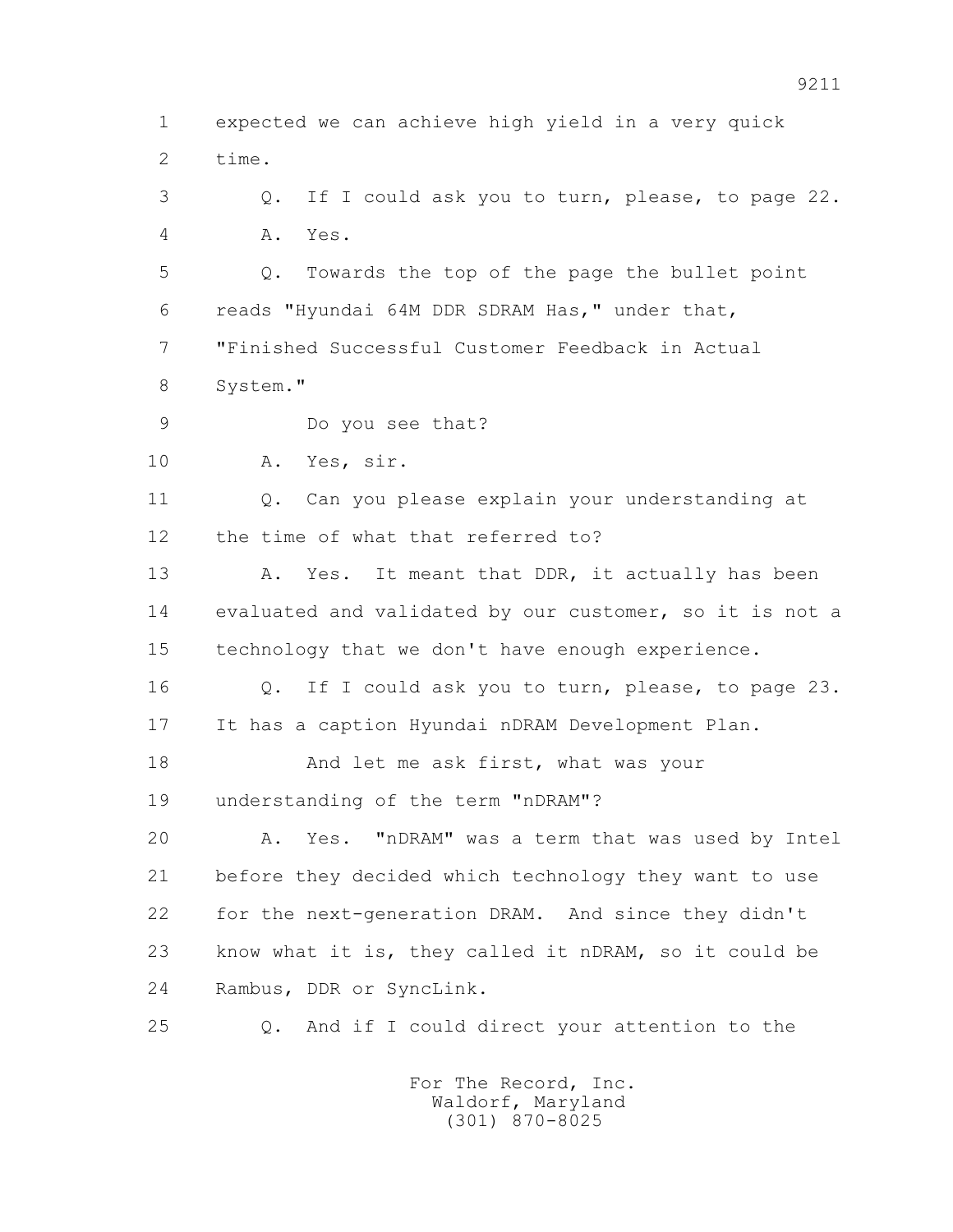1 first line here, PC at the left-hand side, begins with 2 SDRAM and then in the middle RDRAM and underneath that 3 BDDR SDRAM and then to the right RDRAM and SLDRAM. 4 Can you please explain your understanding at 5 the time of what that row depicted? 6 A. Sure. For personal computer, currently there 7 was a 100 megahertz PC100 being used. The 8 next-generation Rambus was already decided that will be 9 used by the Intel in a PC. 10 BDDR was question mark. That's the 11 bidirectional DDR that was being discussed at JEDEC. 12 We didn't know if there is a chance or not. That's why 13 it's question mark. 14 And for the generation after that we had still 15 three chances, either RDRAM or SLDRAM or something 16 totally different, a new architecture of DRAM. So 17 still the options were open. 18 Q. If I could ask you to turn, please, to page 27. 19 A. Yes. 20 Q. The page with the caption Hyundai Rambus DRAM 21 Strategy. In the upper left-hand corner is a box with 22 cons, D-RDRAM still not fully proven, have no solution 23 for migration beyond direct RDRAM, and cost 24 (royalty/test/yield). 25 Do you see that?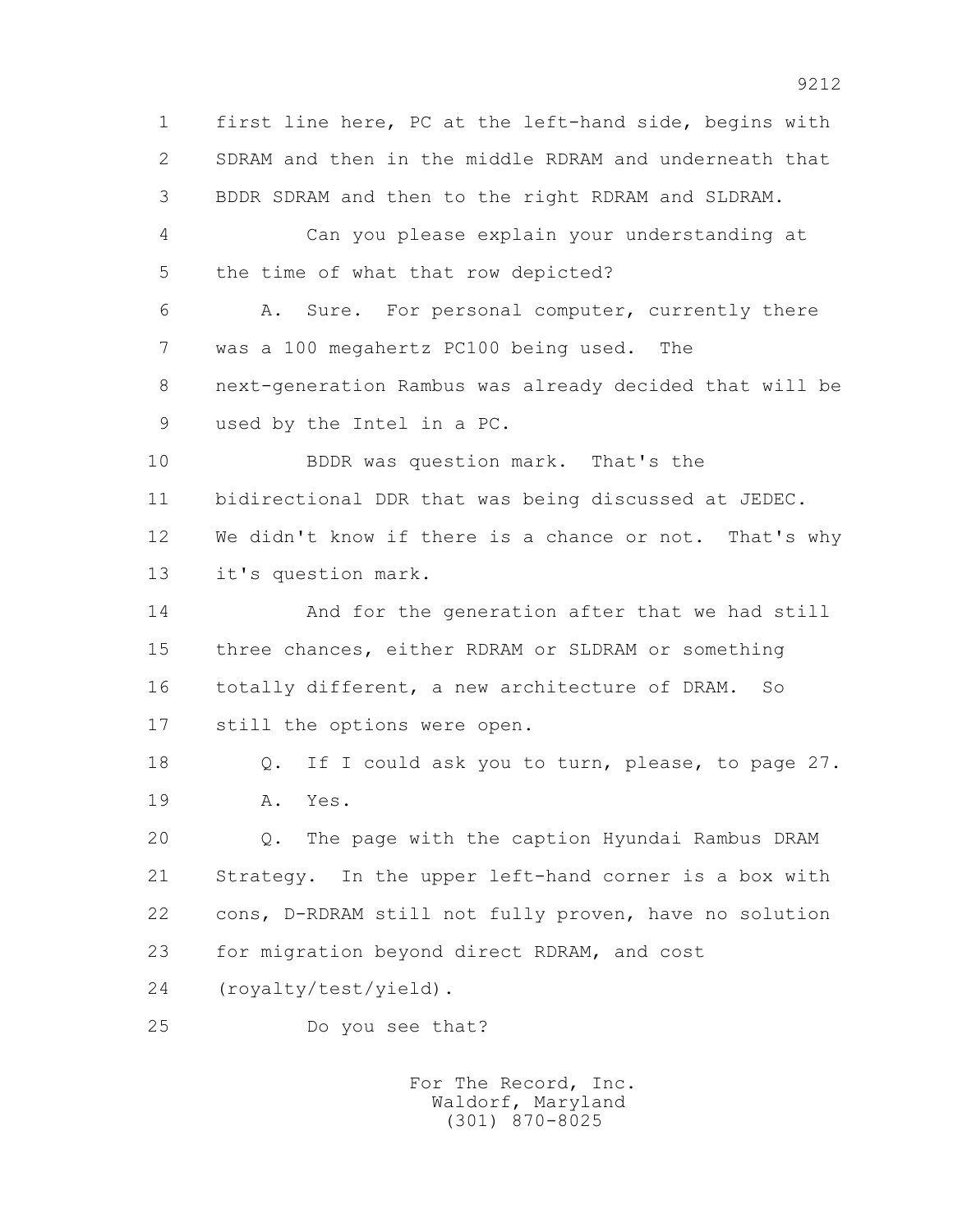1 A. Yes, sir.

 2 Q. Can you please explain your understanding at 3 the time of what that box referred to?

 4 A. Yes. These are the disadvantages of the Rambus 5 product, that the technology was not yet fully proven. 6 We still had a lot of technical difficulty, both us and 7 the Intel and the enabler. We had no road map beyond 8 RDRAM. We didn't know what's next, so it was just a 9 one-generation thing. And also the cost was high due 10 to royalty, test and yield.

11 0. Down at the bottom of the page, the box Hyundai 12 Strategy. The first two bullet points read: "High 13 priority due to customer requirement. Put the 14 resources to solve retaining problems."

15 Do you see that?

16 A. Yes.

 17 Q. And can you please explain your understanding 18 at the time of what those two bullet points referred 19 to?

 20 A. Sure. I think the "retaining" should be 21 changed to "remaining." Sorry. That's Kenglish, 22 Korean English. They made a mistake.

 23 But high priority due to customer requirement, 24 put highest priority to Rambus because customer needs 25 it. Intel wants us to develop it.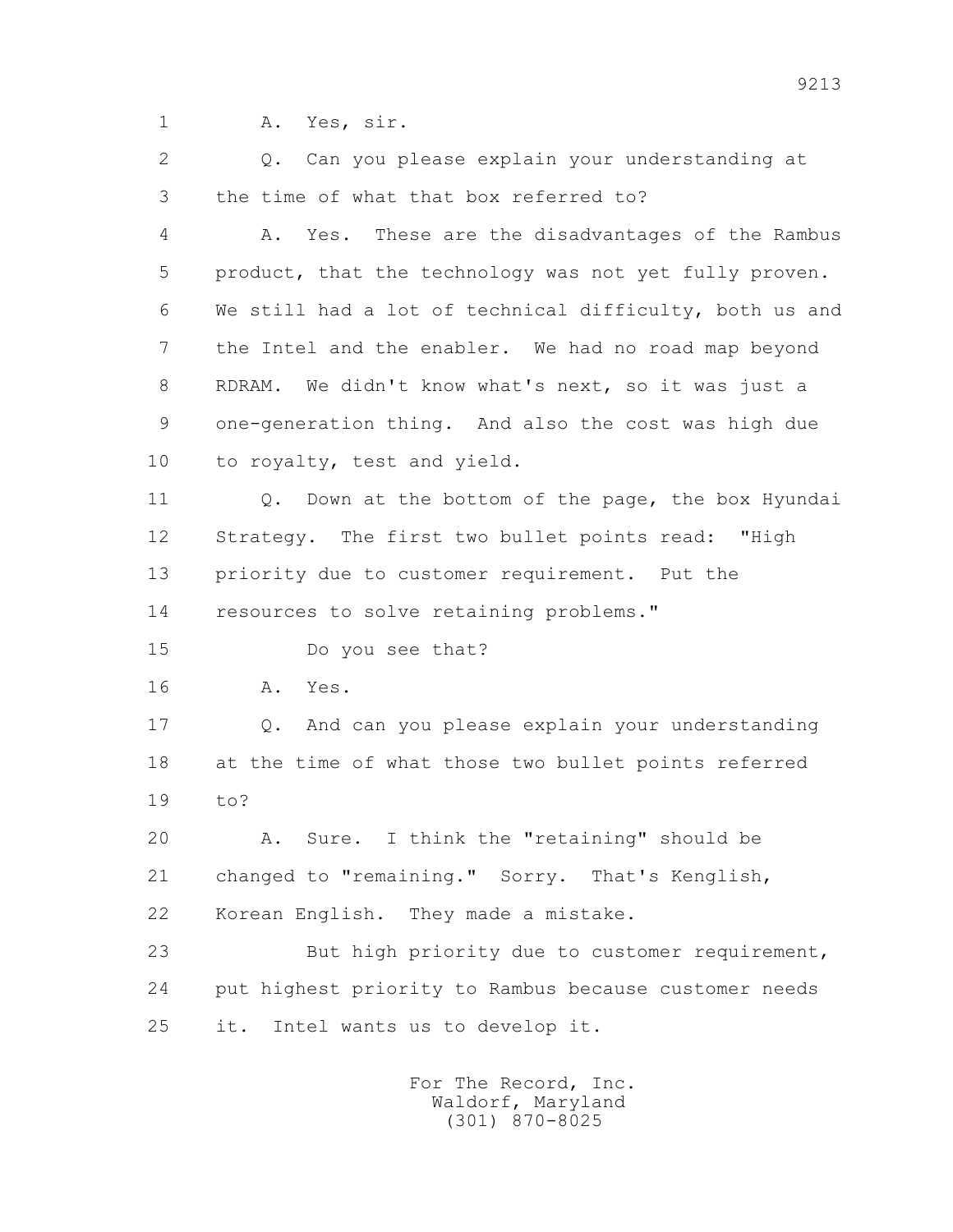1 Put the resources to solve the remaining 2 problem. You know, if there is a problem with cost or 3 technology, put the best resources to solve it, so we 4 were really focused on Rambus. 5 MR. PERRY: Excuse me just a second. Could I 6 speak to counsel? 7 (Pause in the proceedings.) 8 BY MR. OLIVER: 9 Q. By the way, Mr. Tabrizi, if I could ask you to 10 turn back to page 23. 11 A. Yes. 12 Q. In the upper right-hand corner there is a date 13 that appears to be September 1997? 14 A. That's correct. 15 Q. Do you have an understanding as to whether this 16 document was dated as of April 1999 in its entirety or 17 whether it consisted of different portions with 18 different dates? 19 A. No. It entirely was April '99. We borrowed 20 that foil from the earlier version and insert it in 21 this presentation, so our strategy was still the same. 22 Q. Now, Mr. Tabrizi, a couple moments ago you 23 described the declining line in the Rambus Rocky Road 24 page, and I believe you said that the projections for 25 the RDRAM total available market declined over time.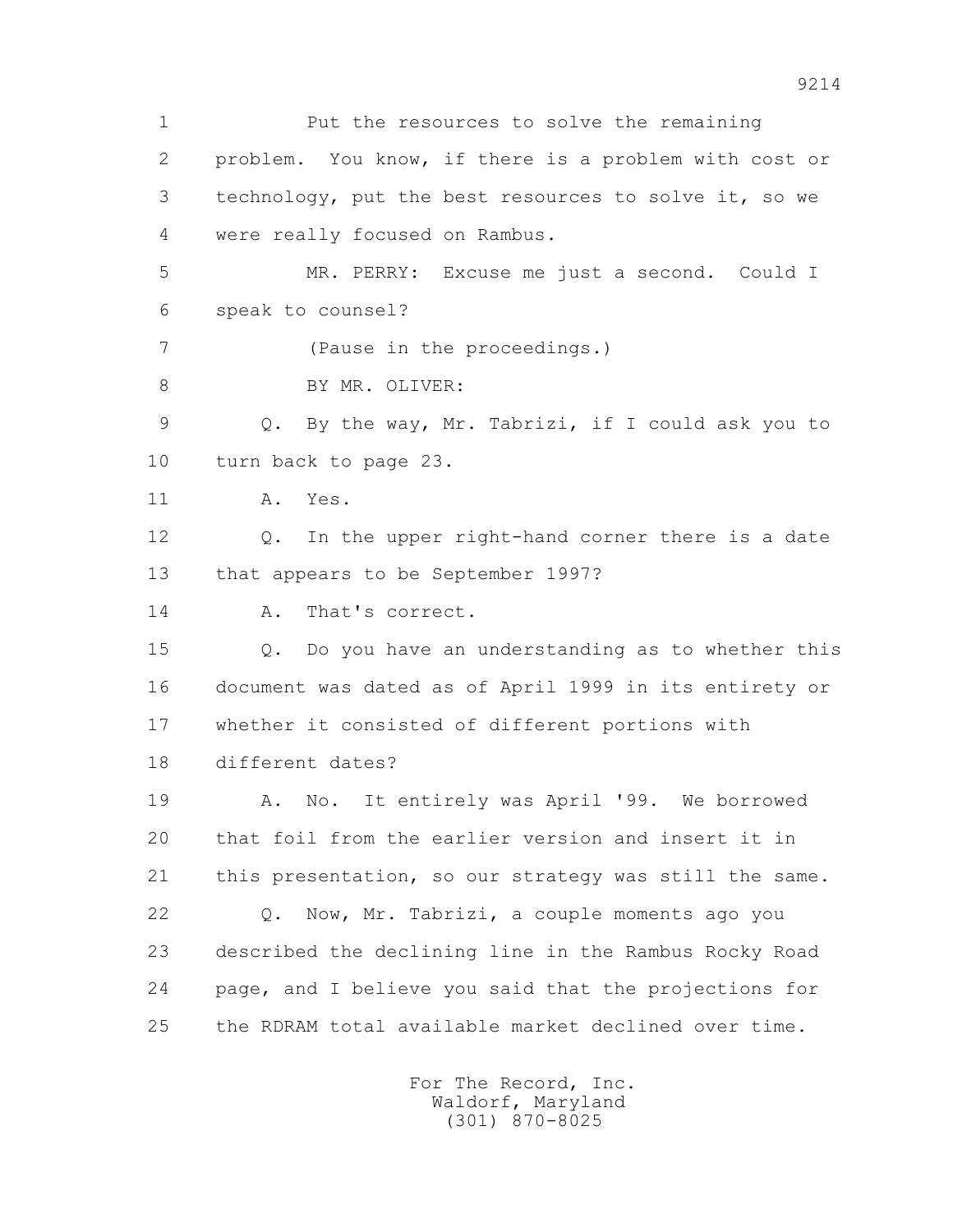1 As of the 1999 and 2000 time frame, did you 2 have an understanding as to where that market share 3 shifted to? 4 A. Yes. Rambus Intel focused on the high end and 5 high end means PCs over \$2,000. And there for the 6 low-end PC they adopted the industry standard SDR and 7 DDR. 8 Q. So in other words, as the projections for 9 market share of Rambus declined, that was taken up by 10 SDRAM and DDR SDRAM? 11 A. Yes, sir. 12 Q. And there you're referring to JEDEC-compliant 13 products? 14 A. Yes, sir. 15 Q. Now, Mr. Tabrizi, based on your understanding, 16 has Hyundai had any involvement in the JEDEC DDR-II 17 standard? 18 A. Yes, we have. 19 Q. Have you personally had any involvement? 20 A. Yes, I have. 21 Q. What is the nature of your involvement in the 22 DDR-II standard? 23 MR. PERRY: Your Honor, this is entirely beyond 24 the scope. There was no testimony this morning about 25 DDR-II.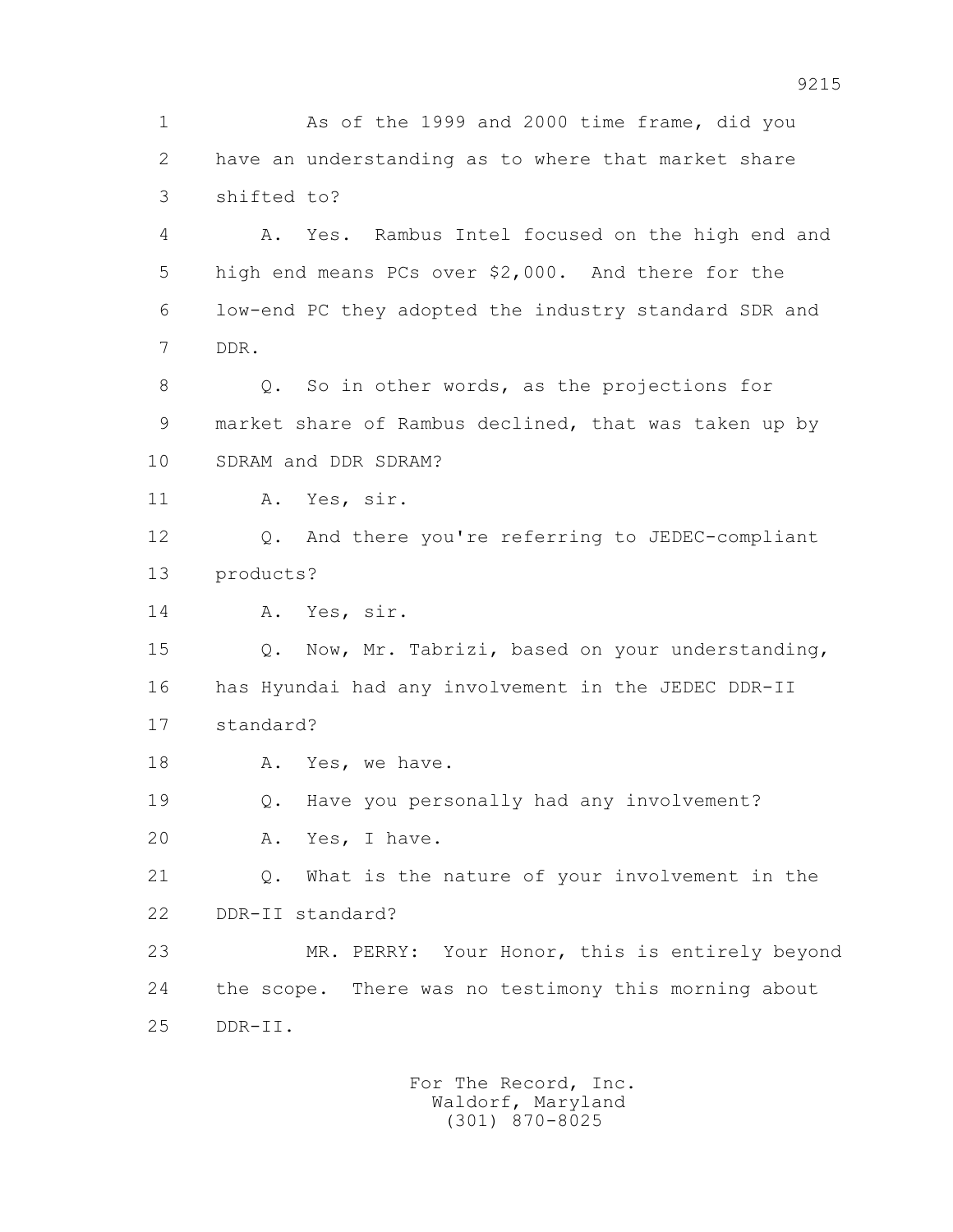1 JUDGE McGUIRE: Sustained. 2 MR. OLIVER: Your Honor, I have nothing further 3 at this time. 4 JUDGE McGUIRE: Okay. Thank you, Mr. Oliver. 5 Mr. Perry, do you have further redirect? 6 REDIRECT EXAMINATION 7 BY MR. PERRY: 8 Q. Mr. Tabrizi, if you could pick up the April '99 9 document that's CX-2334 that Mr. Oliver was asking you 10 about. 11 Do you have that in front of you? 12 A. CX-2334, right. 13 Q. And he pointed out to you that although the 14 cover says April '99, if you see on page 23, there's 15 something that was created back in September '97. Do 16 you see that on page 23? 17 A. Yes, sir. 18 Q. And do you see that page 25 is also from back 19 in some earlier time frame? Do you see references in 20 there to products that will be available in '98? 21 A. Pardon me? 22 Q. Look under Hyundai Strategy. Do you see where 23 it says ES will be available at 3Q98? Do you see 24 that? 25 A. Yes.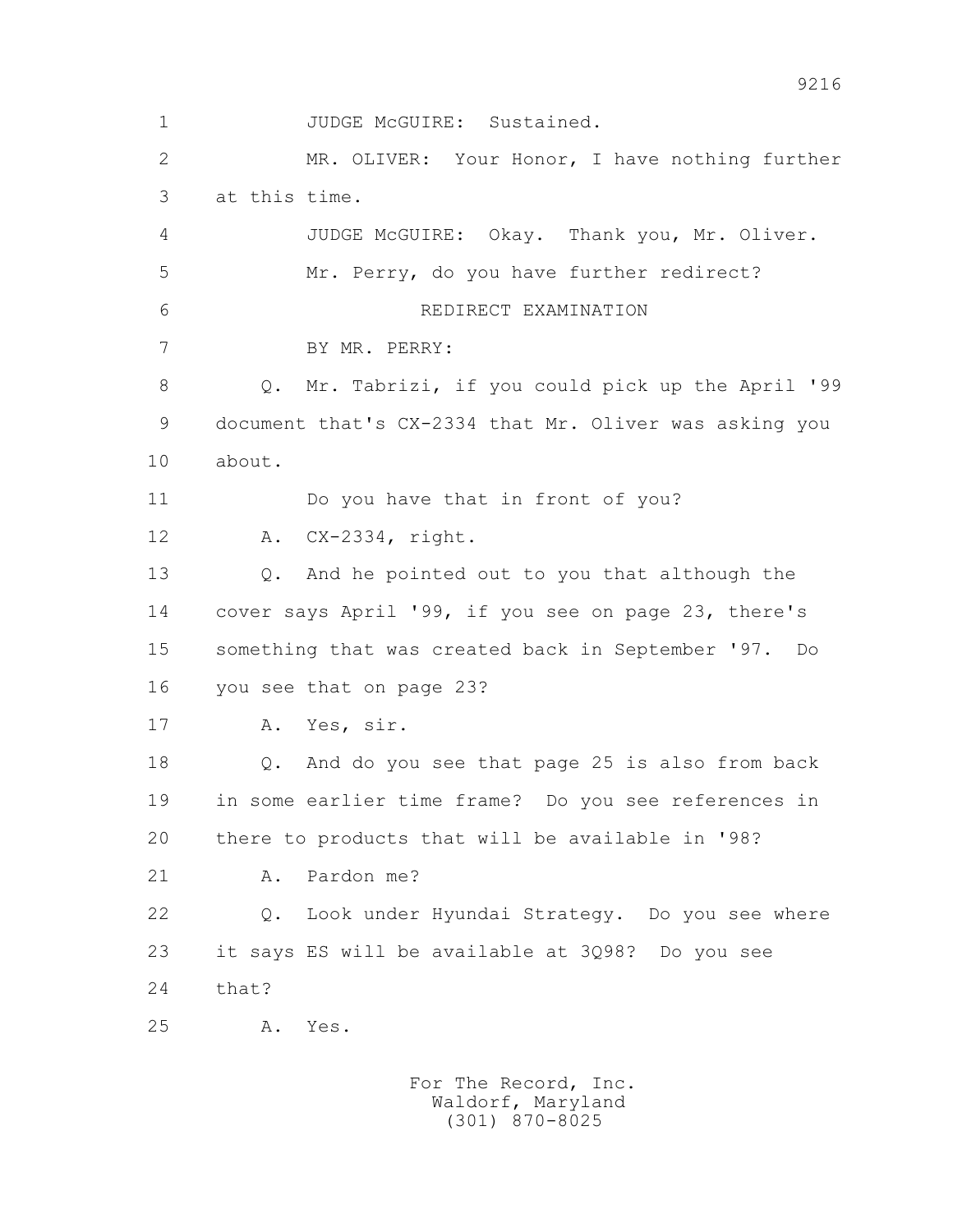1 Q. Doesn't that tell you that this chart was 2 created prior to the third quarter of '98? 3 A. Again, I'm sorry about the English, but this is 4 prepared by a Korean staff and this meant that ES was 5 available from 3Q98. 6 Q. So you think this particular chart was prepared 7 in '99? Is that what you think? 8 A. This presentation was given in '99 to our own 9 internal sales, in Asia Pacific, people, so it was a 10 combination of the foils that they felt they needed to 11 have. A combination of the slides. Sorry. 12 Q. Isn't it true that the last page of this 13 exhibit was prepared in 1997? 14 A. No. Again -- maybe the original was prepared 15 in '97, but it still was valid at the time and we were 16 still just trying to show what's our strategy in each 17 product. 18 Q. Is it your testimony that you have personal 19 knowledge that this document was deliberately -- that 20 the last page of this document was deliberately 21 attached to this April 1999 presentation because 22 everything on it was still then true? 23 A. Yes. 24 Q. So it was still then true in April 1999, if 25 you'll look in the column -- we're on the last page of For The Record, Inc.

 Waldorf, Maryland (301) 870-8025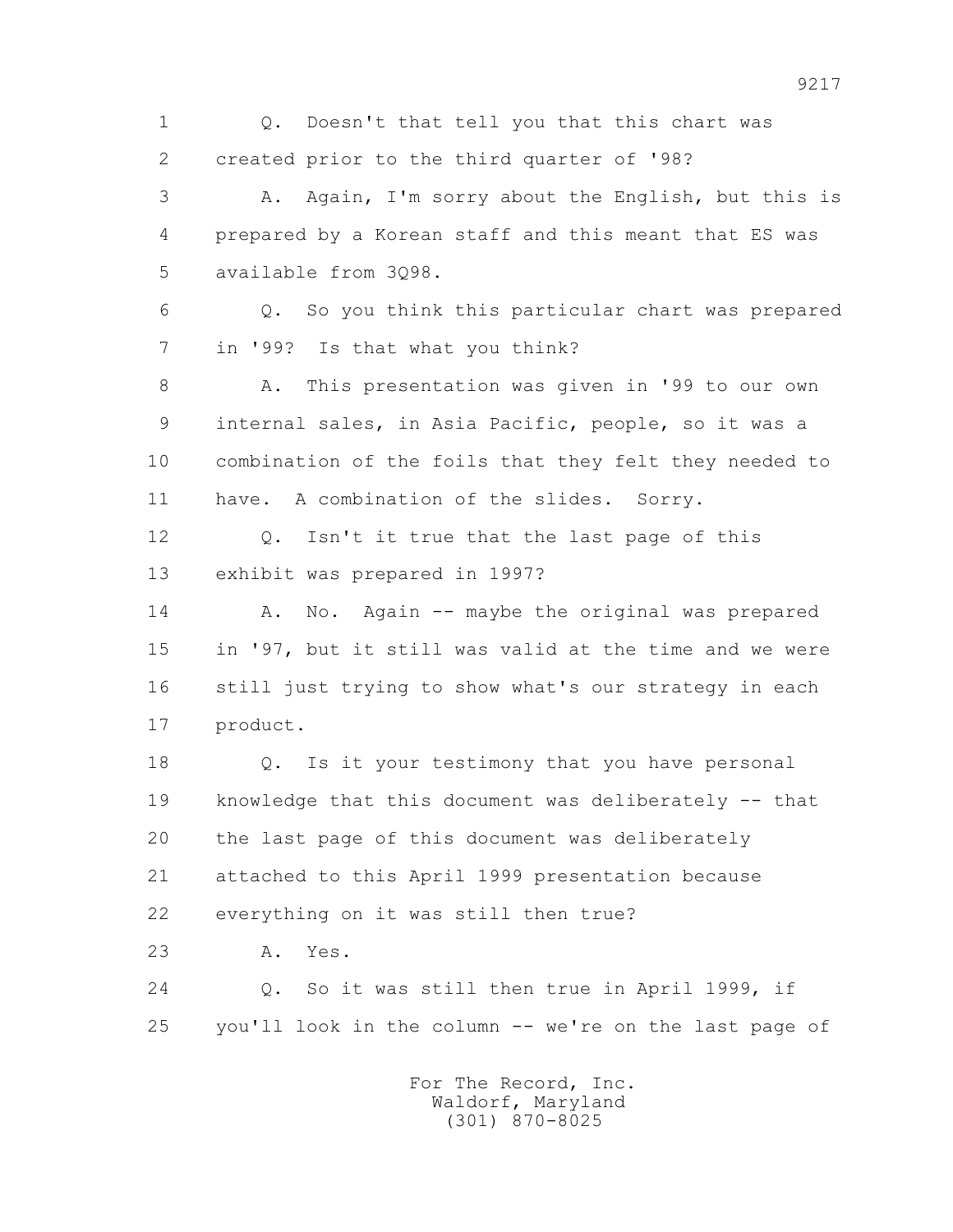1 the exhibit -- if you'll look on the column entitled 2 Pros, the box entitled Pros, was it still true as of 3 April 1999 that the Rambus DRAM provided the highest -- 4 higher performance ever even in existing technology? 5 A. Of course. Yes, sir. 6 Q. Yes? 7 A. Of course. 8 Q. Was it widely licensed at the time? 9 A. Yes. 10 Q. And was it field proven? 11 A. Yes, sir. 12 Q. Now, I'll ask you to go back to the Rambus 13 Rocky Road document that you said was taken from the 14 newspaper. It's CX-2338-57. 15 A. Yes. 16 Q. Do you see that on the screen? 17 A. Yes, sir. 18 Q. And you don't have personal knowledge as to 19 Intel's motivations in deciding to offer a PC133 SDRAM 20 alternative on its Pentium III chipsets? 21 A. I do. 22 Q. You have personal knowledge as to why Intel did 23 that? 24 A. Yes. We worked with Intel very closely. 25 Q. And do you have access to their internal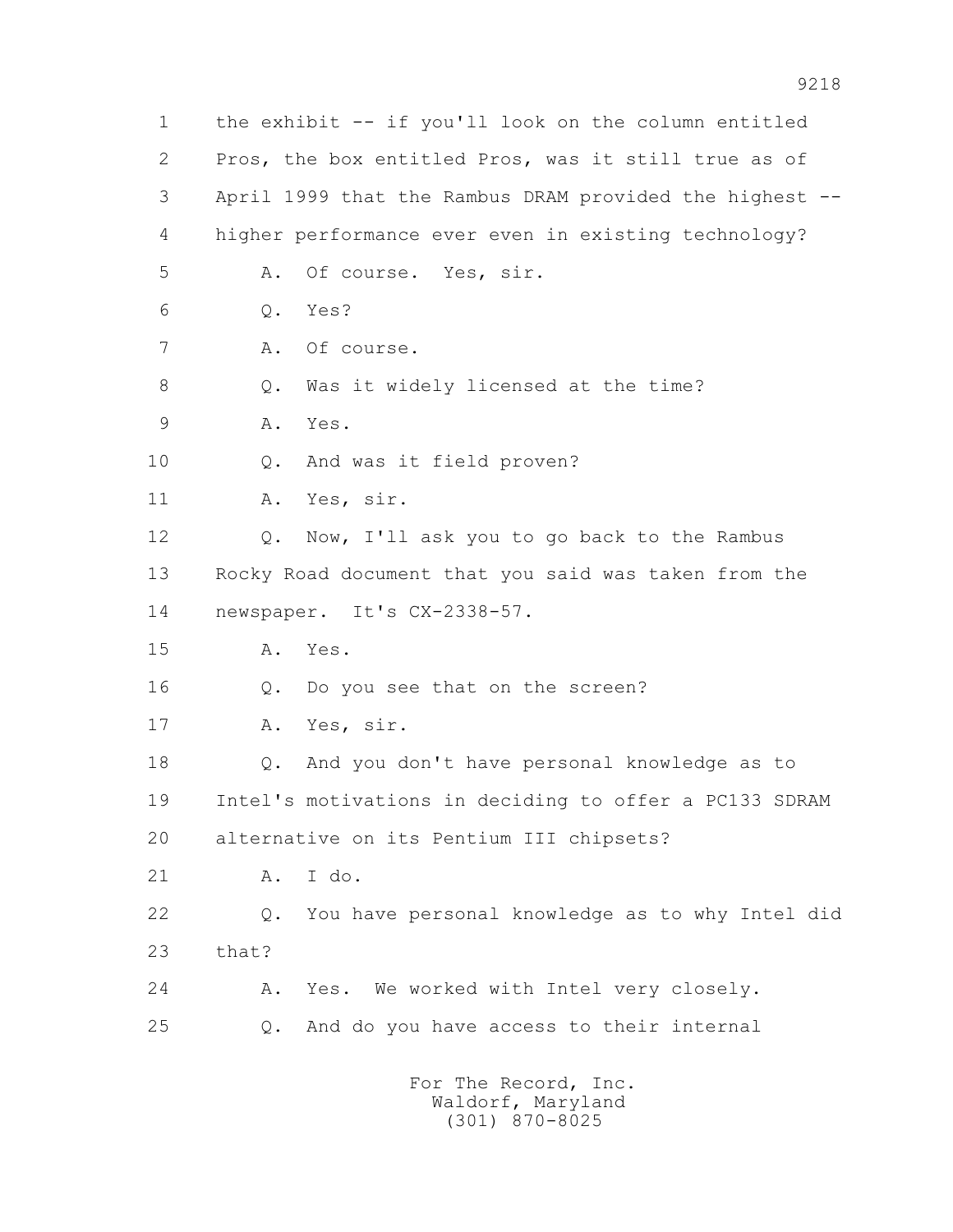1 memoranda that describe their reasoning? 2 A. Not internally, but they give us an update 3 every quarter. We meet with them. 4 Q. And do you have personal knowledge as to why 5 they delayed the launch of Timna? 6 A. Yeah. Because of the difficulties they had -- 7 Q. Just yes or no, Mr. Tabrizi. 8 A. Yes. 9 Q. And is that based upon looking at internal 10 Intel documentation? 11 A. Not in internal, just external. 12 Q. Just what they told you? 13 A. Just what they told us. 14 Q. And over this time period that's reflected on 15 this chart from the newspaper, is it correct that 16 throughout that time period -- well, let me ask you to 17 do this. Let's leave the chart up and I'm going to ask 18 you to pull out a document that we looked at this 19 morning that was RX-1280A, and it's on the very bottom 20 of the stack in front of you. 21 A. 1280? 22 Q. A. 23 A. A. 24 Q. And that's your September 25, 1998 memoranda to 25 the folks in Korea about your pricing forecast. Do you For The Record, Inc. Waldorf, Maryland

(301) 870-8025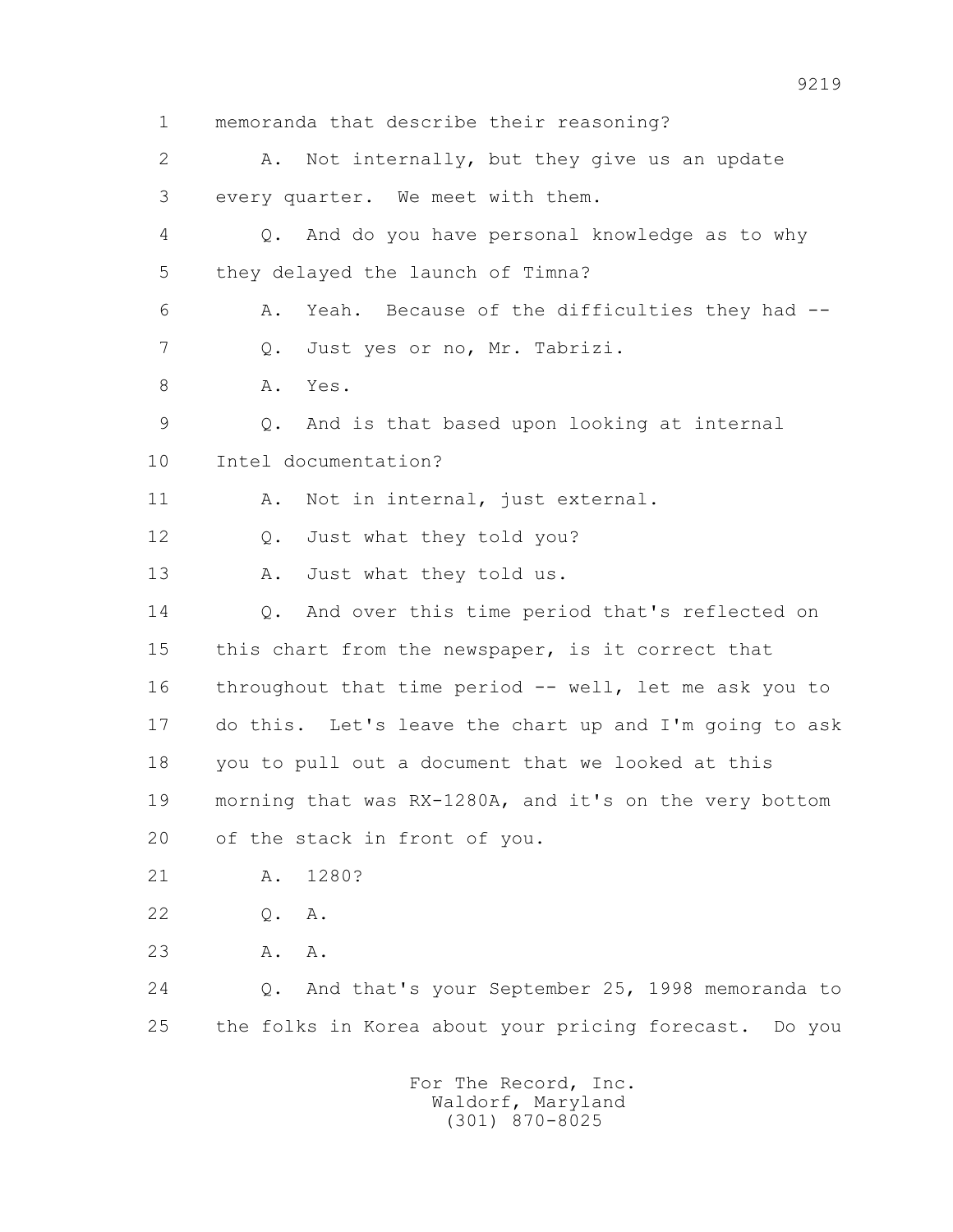1 see that?

|  |  | A. Yes, sir. |  |
|--|--|--------------|--|
|--|--|--------------|--|

 3 Q. And you say in the second sentence that you 4 think we can use this opportunity to adjust the overall 5 DRAM pricing in the market and to increase the DRAM 6 percentage of the overall PC cost to about 10 percent 7 when PC was using RDRAM.

- 8 Do you see that?
- 9 A. That's correct.

 10 Q. You wanted to use the opportunity that was 11 presented by the introduction of the RDRAM to increase 12 the overall percentage of the price of a PC that was 13 attributable to the DRAM chip; right?

14 A. That's correct.

 15 Q. And do you have personal knowledge as to 16 whether other DRAM manufacturers had the same 17 strategy?

18 A. I have no idea what other companies' strategy, 19 but since the Rambus was high price to manufacture, I 20 thought this is a good chance to increase the 21 percentage of the total memory cost in the PC.

 22 Q. And that's because once the -- if you were able 23 to do that, once you had experience manufacturing and 24 the costs came down, then you would have higher profit 25 margin; right?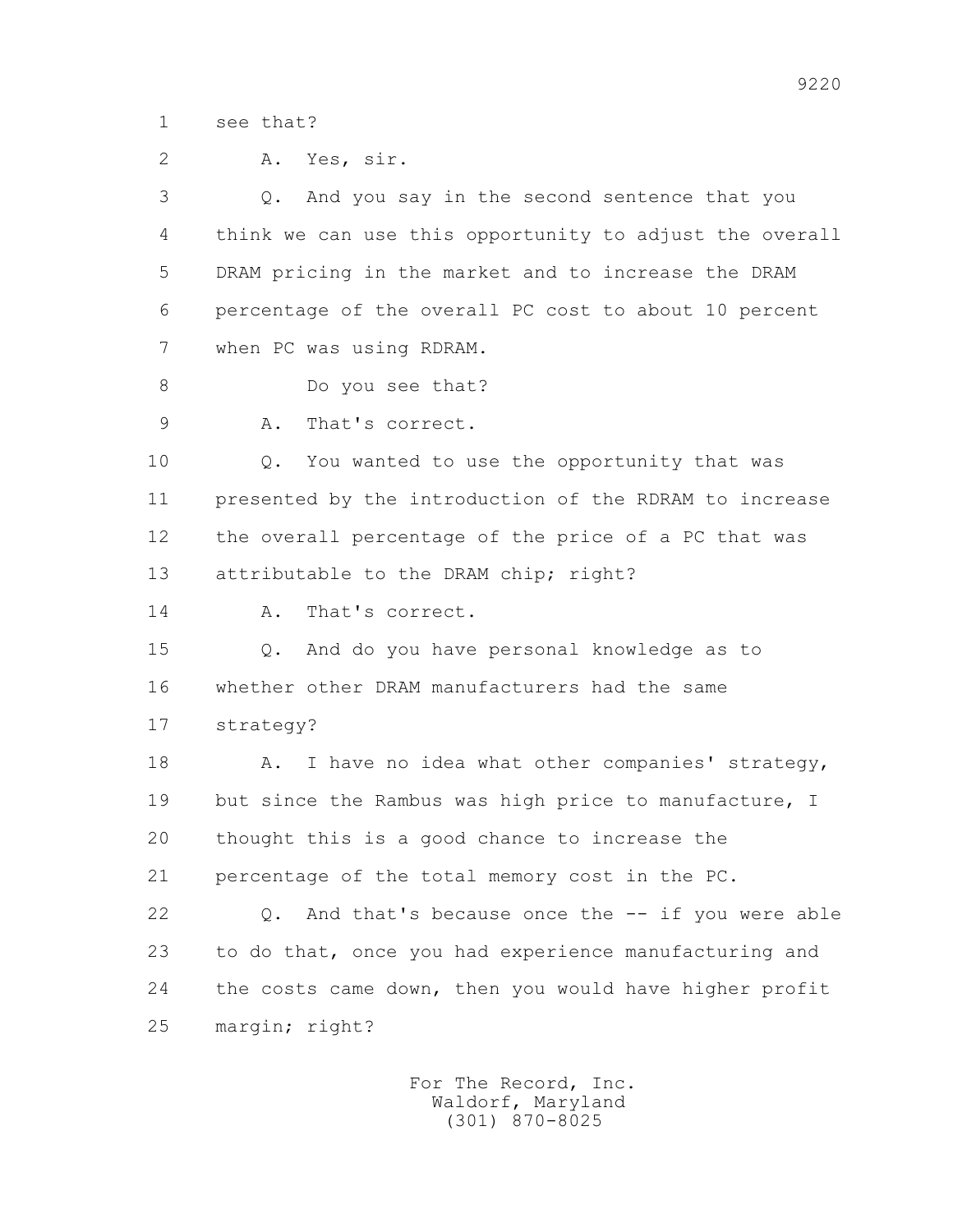1 A. Yes.

| $\overline{2}$ | And do you have an understanding as to what<br>Q.        |
|----------------|----------------------------------------------------------|
| 3              | percentage of the developments on this rocky road are    |
| 4              | due at least in part to the desire of DRAM               |
| 5              | manufacturers to increase their profit margin on the     |
| 6              | chips used in PC?                                        |
| 7              | I think the failure of Rambus was exclusively<br>Α.      |
| 8              | the Rambus difficulty in design and Intel failure to     |
| 9              | deliver Camino in time.                                  |
| 10             | And that's what you referred to earlier when<br>Q.       |
| 11             | you were explaining what you meant by Rambus --          |
| 12             | All the technical difficulties they had and the<br>Α.    |
| 13             | not readiness of the market and Intel chipset caused     |
| 14             | Rambus to lose momentum and collapse.                    |
| 15             | You testified this morning in response to<br>$Q$ .       |
| 16             | Mr. Oliver's questions about SyncLink, that your         |
| 17             | understanding was that the SyncLink patents were         |
| 18             | intended to be licensed to everybody royalty-free.<br>Do |
| 19             | you remember that?                                       |
| 20             | A. Yes, I did.                                           |
| 21             | And you said that your understanding was that<br>Q.      |
| 22             | everybody will be able to develop products without       |
| 23             | anybody's patents blocking them; right?                  |
| 24             | That's correct.<br>Yes.<br>Α.                            |
| 25             | When you gave that testimony, were you aware<br>Q.       |
|                |                                                          |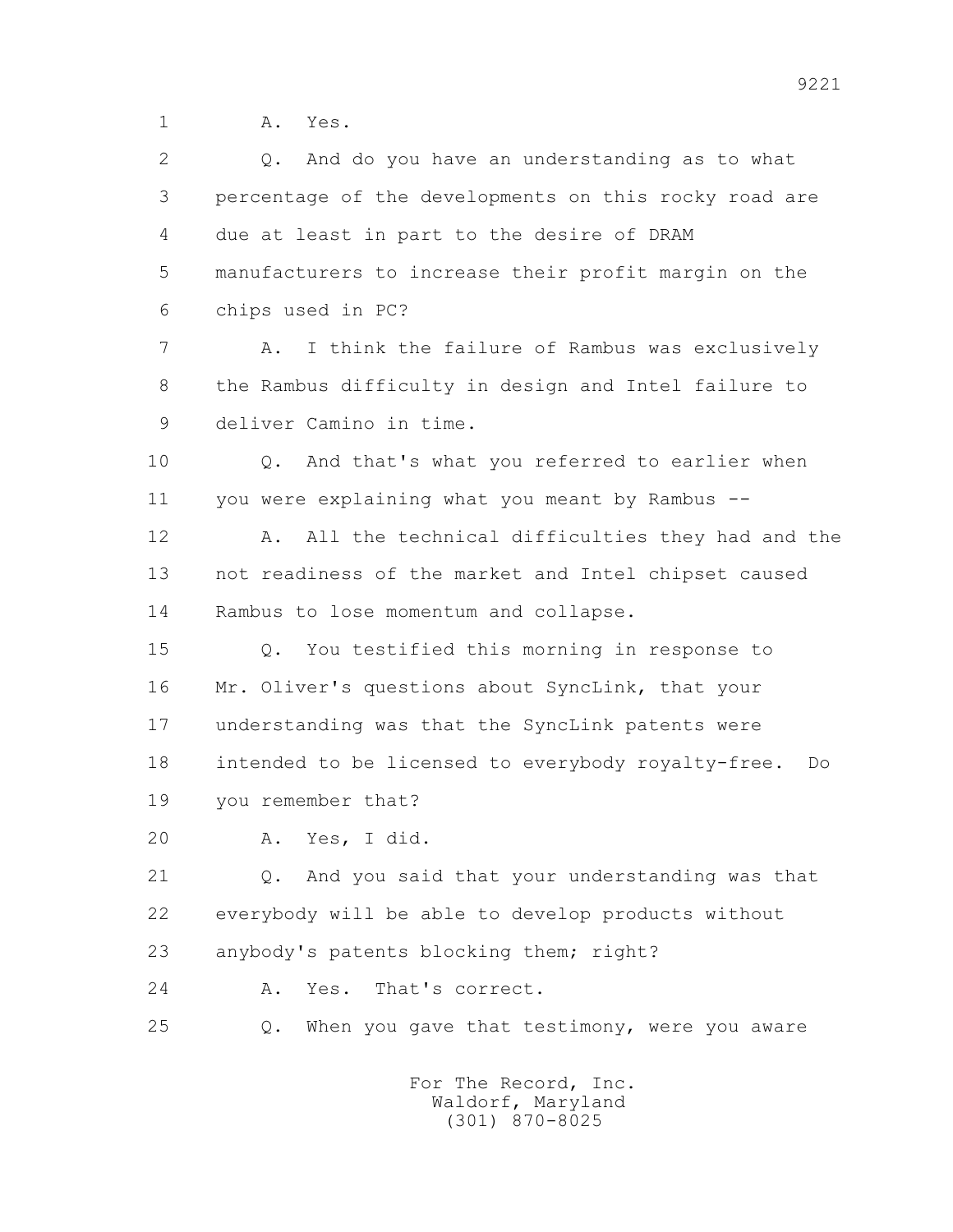1 that the SyncLink patents are now held by AMI-2?

2 A. That's correct.

 3 Q. And when you gave that testimony, were you 4 aware that the SyncLink patents that AMI-2 holds are 5 only available to members of AMI-2 and not available to 6 everybody?

 7 A. It is available to the members and the AMI 8 position is defensive. They will not -- everybody can 9 use it.

 10 And if you want, you can get a statement from 11 AMI. Everybody can use their patent.

 12 Q. So when you gave that testimony this afternoon 13 in response to Mr. Oliver, you understood that AMI-2 14 would make its patents available to anybody even if 15 they weren't an AMI member?

16 MR. OLIVER: Objection, Your Honor. 17 Mischaracterizes the testimony. The questions earlier 18 were with respect to the SyncLink patents long before 19 AMI-2 was formed.

20 JUDGE McGUIRE: Sustained.

21 BY MR. PERRY:

 22 Q. So when you gave your testimony, were you 23 making any assumption about whether or not today those 24 SyncLink patents are available to everybody?

25 A. Even today, SyncLink is open standard and the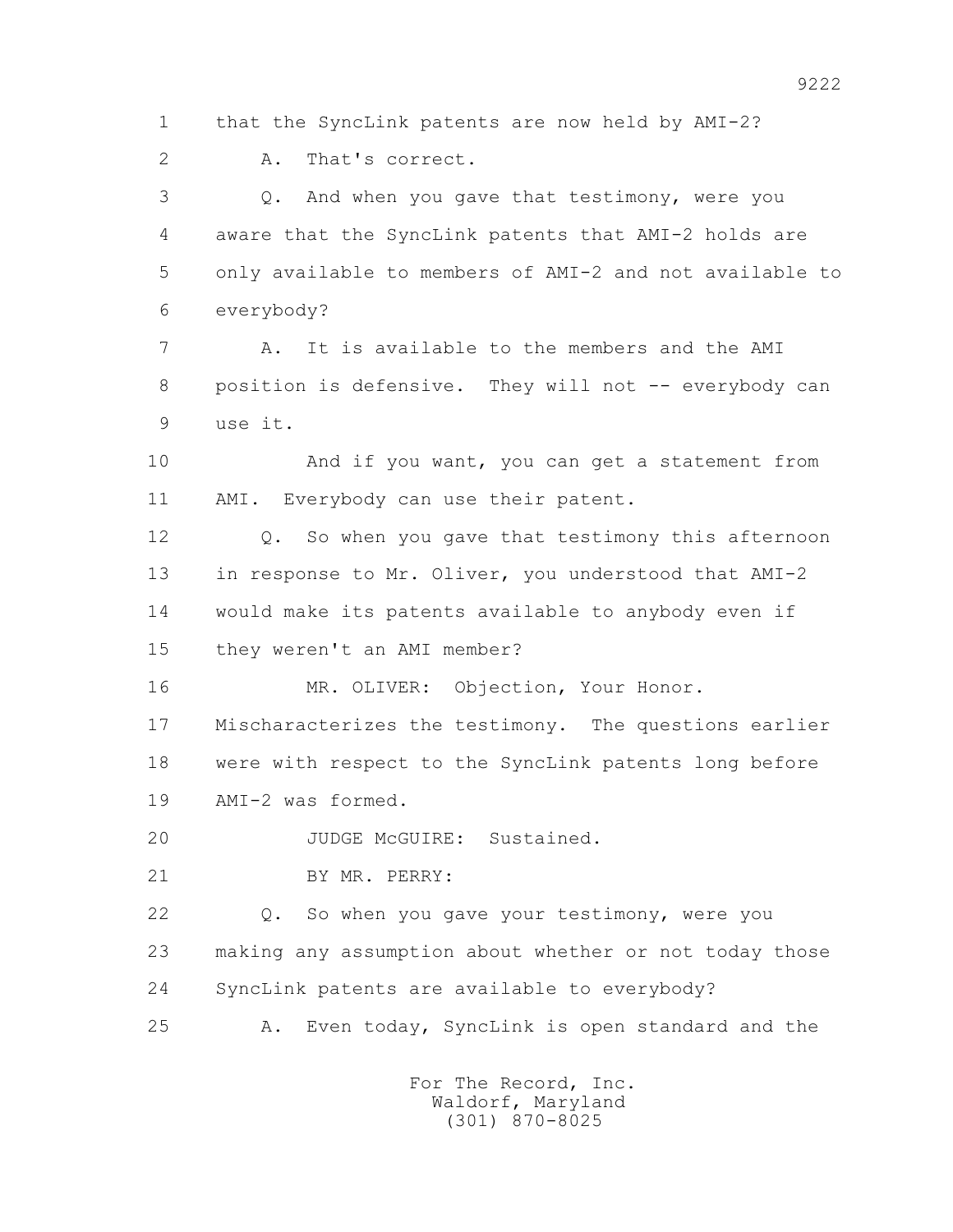1 patents are available without charge to everybody.

 2 Q. Well, back in 1998, was it your understanding 3 that if SyncLink obtained patents based upon its 4 technical advancements and somebody wanted to use those 5 patents to make non-SyncLink products that they could 6 do that?

7 A. Can you repeat the question?

8 0. Yes.

 9 Was it your understanding back in 1998 that if 10 SyncLink obtained patents and somebody wanted to use 11 the intellectual property protected by those patents to 12 make devices that were not SyncLink devices, could they 13 do that for free?

14 A. From the beginning, my understanding was to use 15 within SLDRAM. I never thought about it if somebody 16 wants to use it outside SLDRAM, if they have to pay or 17 not. The intention was for the SLDRAM spec, so I have 18 no knowledge of if they would charge royalty for 19 nonusage or not, so -- but the intention was open, 20 royalty-free and the patent holder positions was 21 defensive only, not offensive.

 22 Q. Well, let me show you a document from that time 23 period that you received, CX-2722.

24 May I, Your Honor?

25 JUDGE McGUIRE: Yes.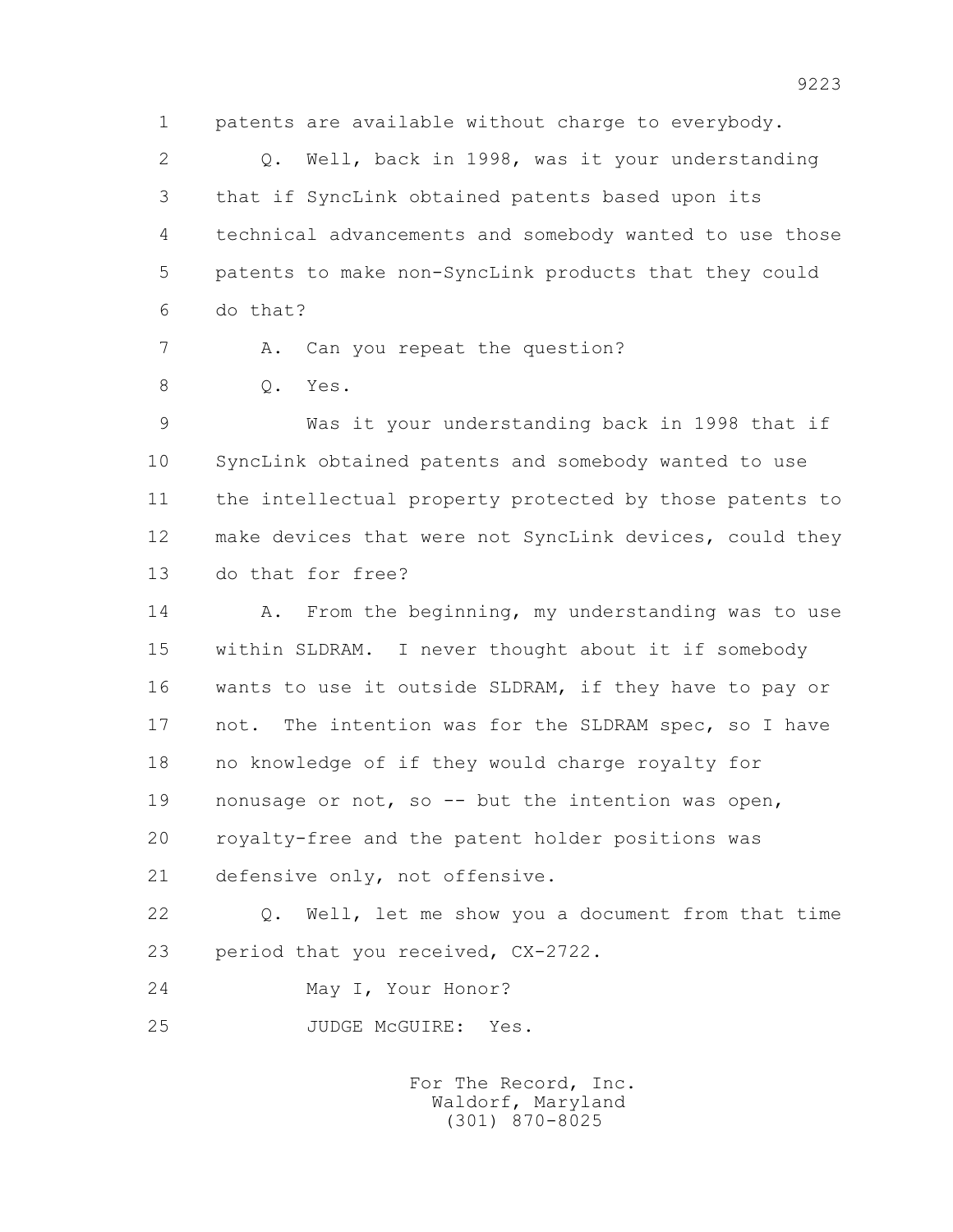1 BY MR. PERRY: 2 Q. And the portion of this e-mail that I'm going 3 to be asking you about is in the very middle, but it's 4 from Kevin Ryan to someone at Cisco. 5 Do you see where it says "Thanks, Kevin"? 6 A. Yes. 7 Q. And above that he says, "I've included Farhad 8 in case he wants to clarify this." 9 A. That's right. 10 JUDGE McGUIRE: Who again is, for the record, 11 Kevin Ryan? 12 MR. PERRY: Mr. Ryan -- I believe it's 13 undisputed he was at Micron at the time. 14 JUDGE McGUIRE: Very good. 15 BY MR. PERRY: 16 Q. He's an engineer at Micron. 17 Mr. Ryan was involved in SyncLink, wasn't he? 18 A. Yes, he was. 19 Q. Thank you. 20 And do you see that he talks about the IP in 21 this portion? 22 A. Yes. 23 Q. Do you see where he says: "SLDRAM must have 24 complete control over the use of the core. Not to make 25 money from licensing fees, but to make sure that the IP For The Record, Inc. Waldorf, Maryland (301) 870-8025

9224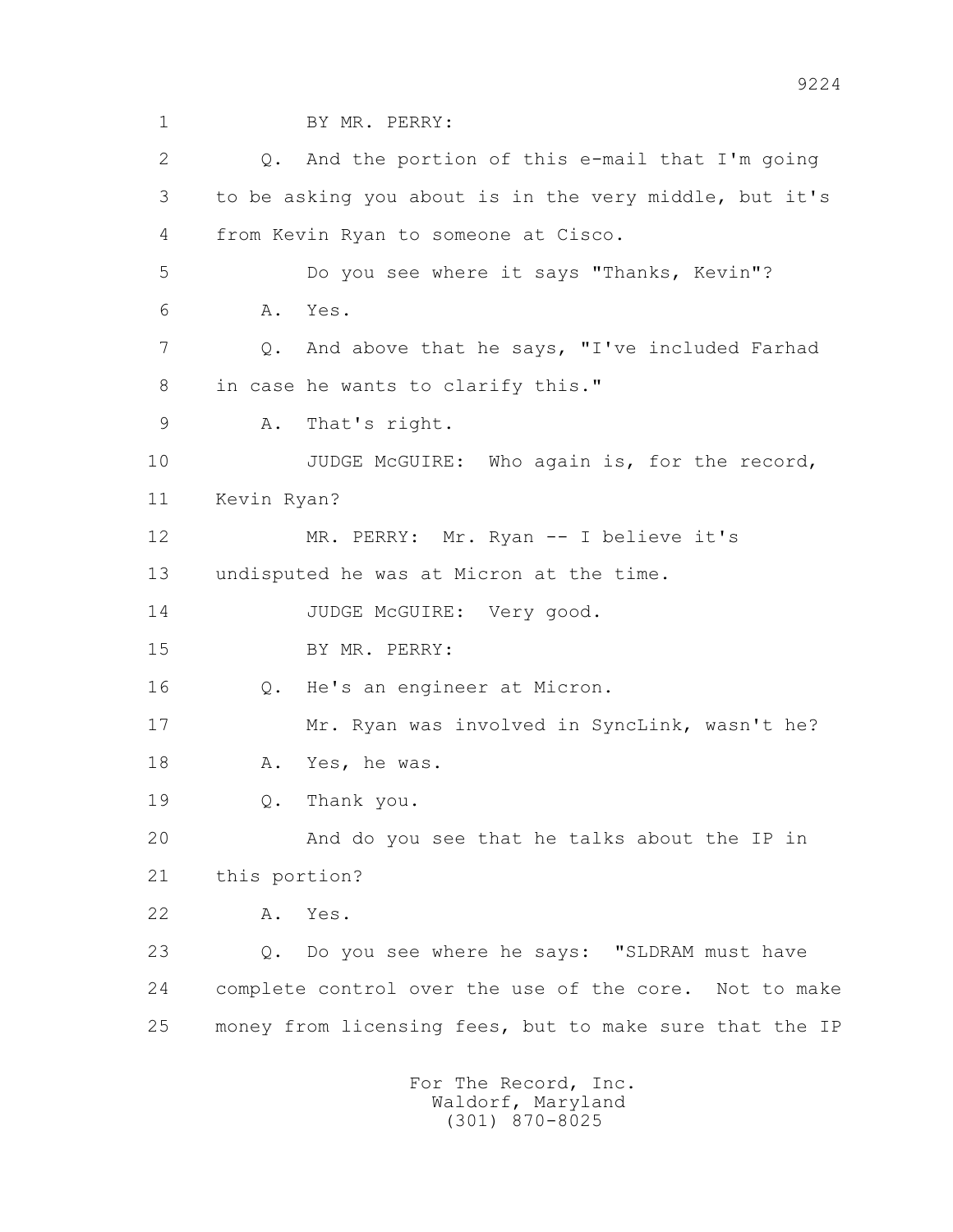1 is only used in SLDRAM or DDR SDRAM-based systems. We 2 would not want to allow a situation where an outside 3 developer of the core could use the IP in

4 non-SLDRAM/non-DDR systems"?

5 Do you see that?

6 A. I see that.

 7 Q. Was it your understanding that the only people 8 who could use the SLDRAM patents, was it your 9 understanding as of '98, were people who wanted to 10 build SLDRAM devices?

11 A. Frankly, I never thought about it. I mean, 12 this e-mail, even though I know I was copied on this, 13 kind of for me the first time I'm looking at it. The 14 intention was I frankly thought everybody will use 15 SLDRAM. The chances of them using it outside, if it 16 didn't interfere with SLDRAM, probably we didn't mind.

17 **I mean, SLDRAM again was defensive purposes.**  18 We were not going to litigate. We were not going after 19 anybody. So we just wanted to protect the members from 20 others filing patents and charging us.

 21 Q. And you testified that the SLDRAM device 22 development of that simply died in '99; right?

23 A. Yes, sir.

 24 Q. Do you have any idea why AMI-2 continued to 25 pursue and prosecute those patents?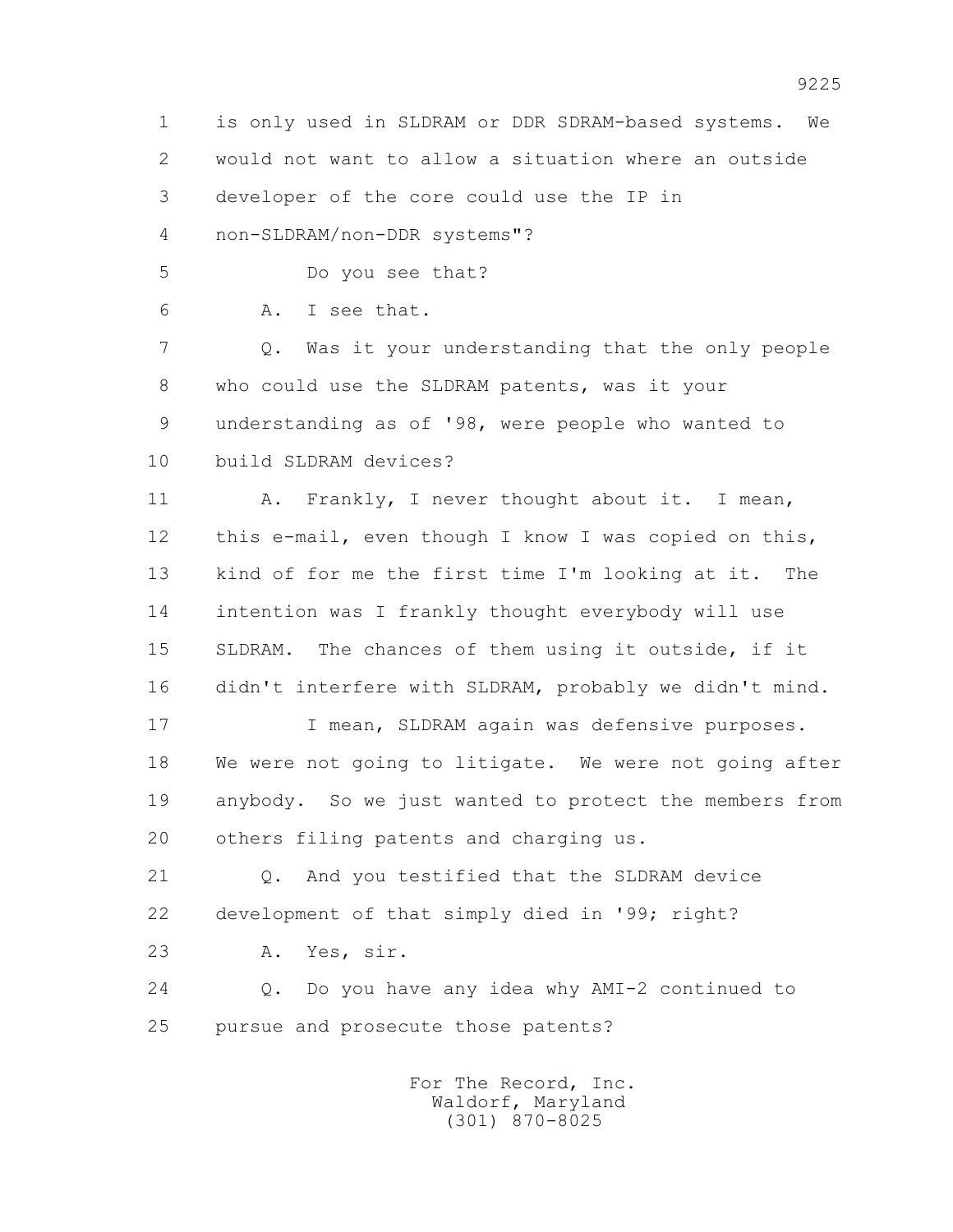1 A. They are not -- what do you mean, "prosecute?" 2 Are they going after anybody? 3 Q. Pursue the issuance of the patents for long 4 after '99. 5 A. Yeah. The member felt these are good 6 technology, we may want to continue it and at least get 7 the patent. Still we are protecting the members. So 8 nobody else can go file a patent. 9 So again, it's a holder to show that this 10 technology was developed and come and use it, it's free 11 of charge. 12 Q. And you testified that SyncLink died after you 13 left, after you were no longer chairman; right? 14 A. Yes. 15 Q. I want you to look at RX-1361. It's just one 16 page. Let's pull it up on the screen. 17 Can you read that? Is that an e-mail that you 18 prepared in December of 1998? 19 A. That's correct. 20 Q. And you sent it to Dr. Oh in Korea. Was he 21 above you in the management chain at Hyundai? 22 A. That's correct. 23 Q. And the subject is an Intel meeting? 24 A. That's correct. 25 Q. Let's pull up the top half of the document.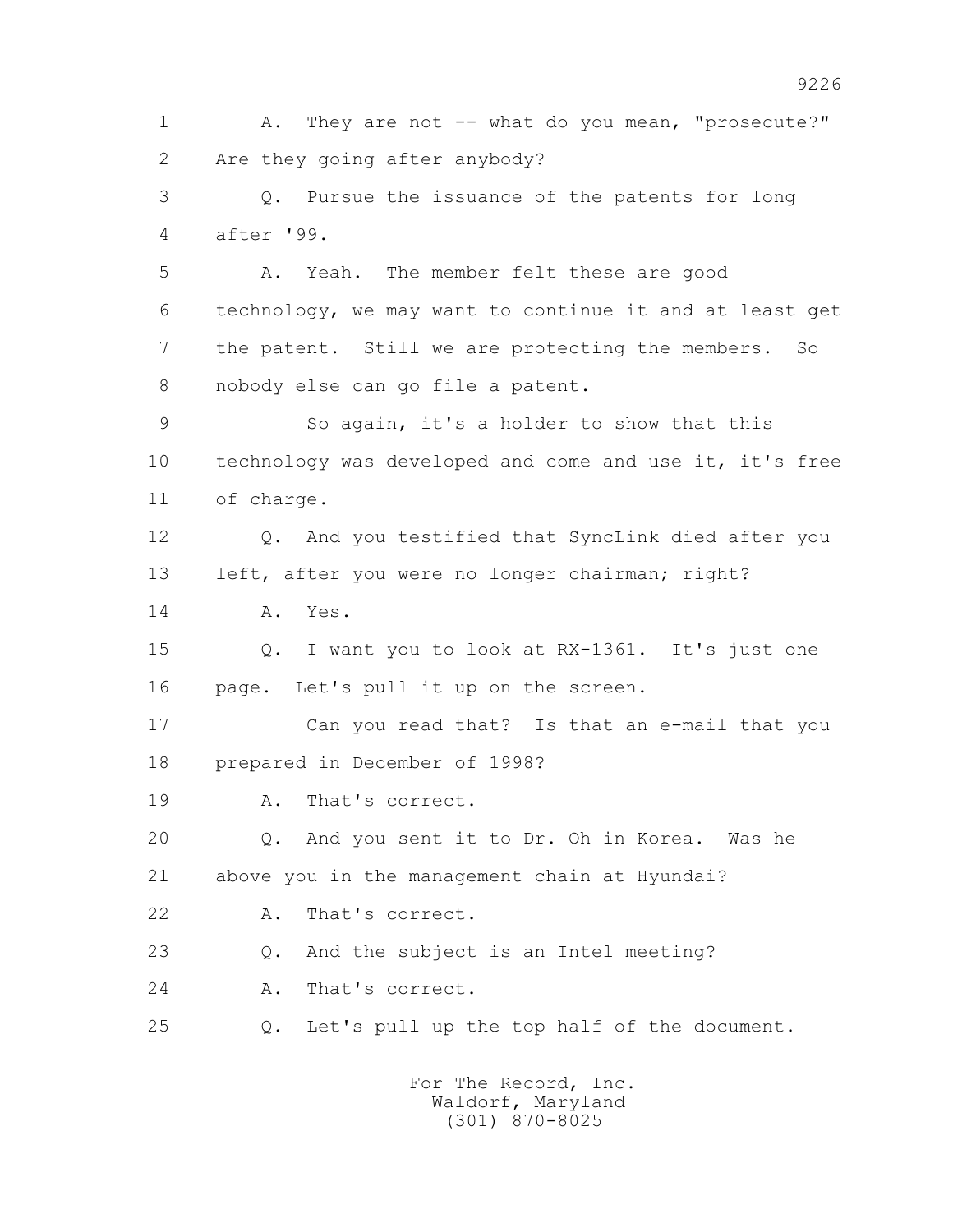1 And what Intel had requested in that phone 2 call to you is that they'd like to start working on 3 the next-generation memory solution beyond RDRAM; 4 right? 5 A. That's correct. 6 Q. And they were coming to the DRAM manufacturers 7 to work with them on that next-generation memory 8 device; right? 9 A. That's correct. 10 Q. And then you say at the very bottom on your PS: 11 "I am no longer the head of SLDRAM Inc. as of 12-17-98 12 and I believe the organization will die slowly from 13 here on. Job accomplished"; right? 14 A. That's correct. 15 Q. And you said "job accomplished" because the 16 job of the SyncLink Consortium as you understood it was 17 to convince Intel to come back to the DRAM 18 manufacturers for the next-generation memory 19 architecture; right? 20 A. No. 21 Q. You said, "Job accomplished." You thought 22 you'd done your job, didn't you? 23 A. He asked me to quit, I quit, and I told him, 24 Hey, you asked me and I did it, job accomplished. 25 Q. So when you refer to job -- in your saying "job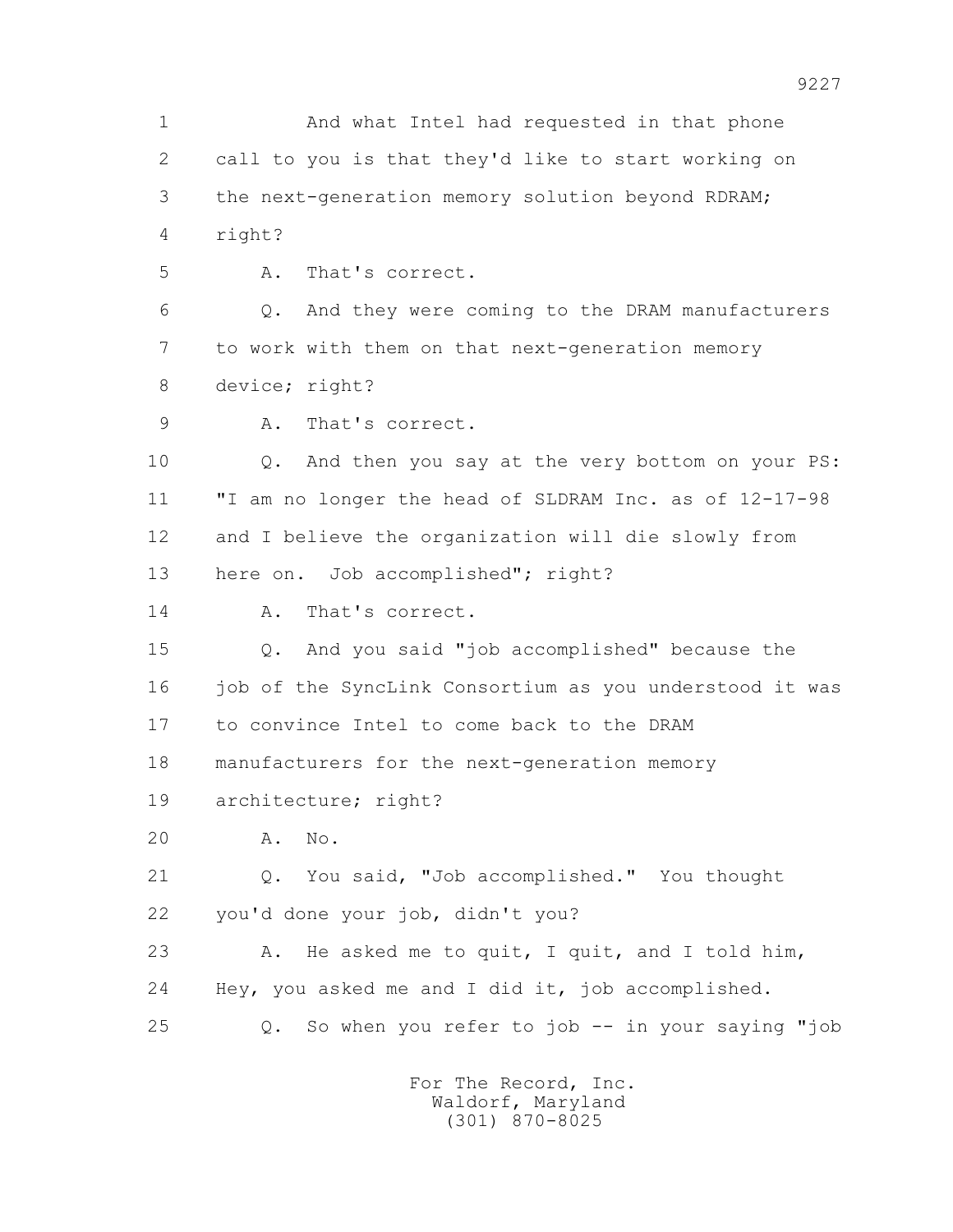1 accomplished" you meant the job of quitting; is that 2 your testimony?

 3 A. That's me leaving the SLDRAM -- he asked me to 4 resign, and I resigned, so this was the first time I 5 sent an e-mail after he asked me, so I just wanted to 6 contact him telling him that job was accomplished. 7 Q. When you say "job accomplished," you meant the 8 job of quitting SLDRAM? 9 A. That's correct. 10 JUDGE McGUIRE: I don't understand what that 11 means, "the job of quitting." 12 THE WITNESS: He asked me to resign from 13 SLDRAM. He's our president at the time. And then 14 this was the first chance I had, Your Honor, to 15 contact him, and I couldn't say in the e-mail, Because 16 you asked me to resign, you know, I resigned and all 17 that. 18 JUDGE McGUIRE: I'm not -- I'm not questioning 19 that. I'm just not quite sure what context you're 20 talking about, and you've explained it and that's your

21 testimony.

 22 MR. PERRY: If I could, Your Honor. 23 BY MR. PERRY:

 24 Q. You made that statement in the e-mail where you 25 told Dr. Oh that Intel had come to you to pursue the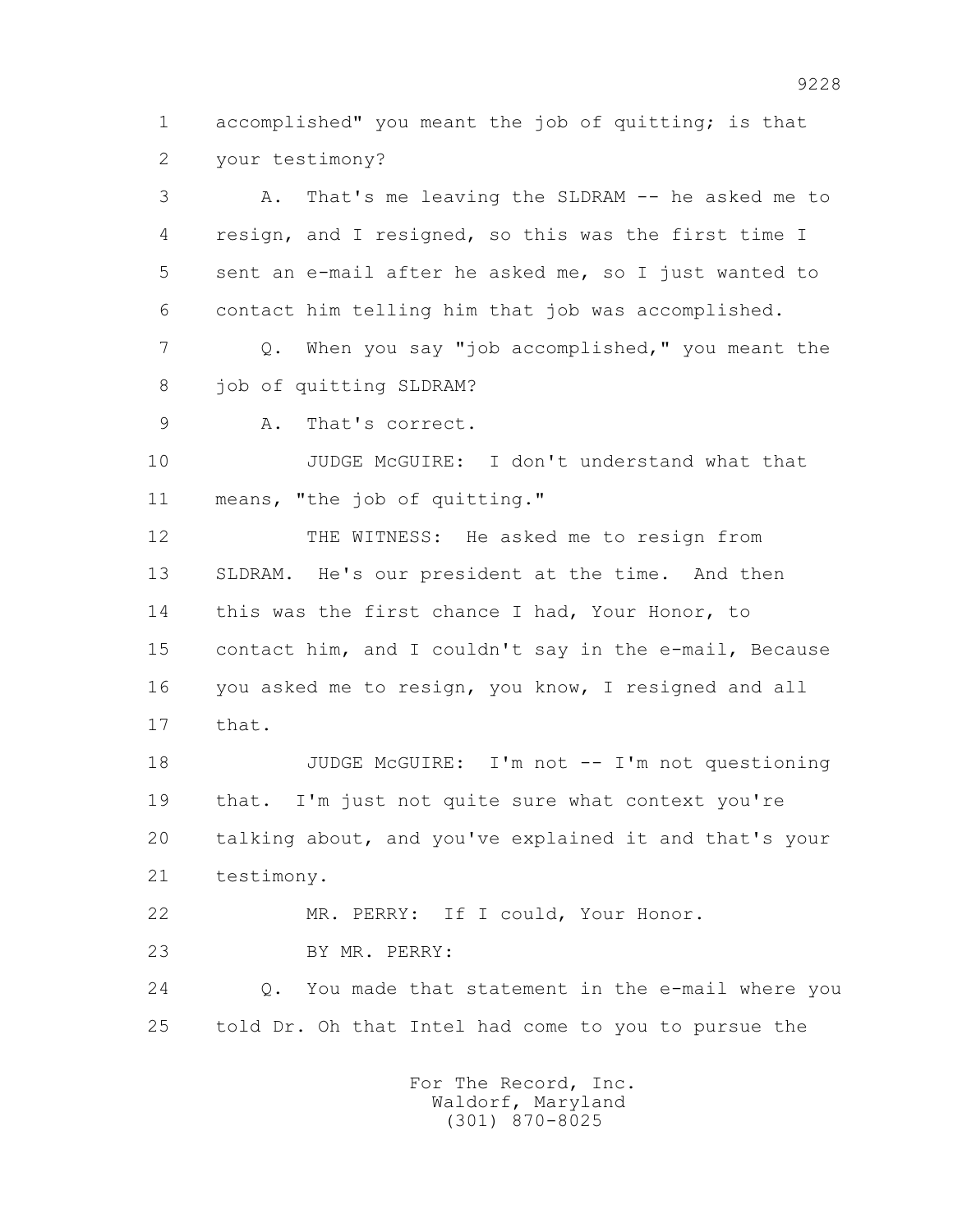1 development of the next-generation memory device with 2 the DRAM manufacturers; right? Right?

3 A. That's correct.

 4 Q. And you thought that was very positive news; 5 right?

6 A. That's correct.

 7 Q. And that's why you said "job accomplished," 8 wasn't it?

 9 A. I wrote the e-mail, and believe me, these two 10 nothing had to do, Intel meeting with my job 11 accomplished at SLDRAM, was totally separate. It was 12 just the same e-mail. It was the first time after he 13 asked me to resign I was responding to him, really 14 nothing to do with each other.

 15 Q. And the phrase "job accomplished" had nothing 16 to do with the Rambus killing that you told your 17 superior about in 2000 that you thought you'd been very 18 close to doing; correct?

19 A. That's my testimony.

20 MR. PERRY: I have nothing further.

21 JUDGE McGUIRE: Mr. Oliver, anything?

22 MR. OLIVER: Nothing further, Your Honor.

 23 JUDGE McGUIRE: Okay. Sir, you're excused from 24 this proceeding. Thank you for your testimony.

25 THE WITNESS: Thank you, Your Honor.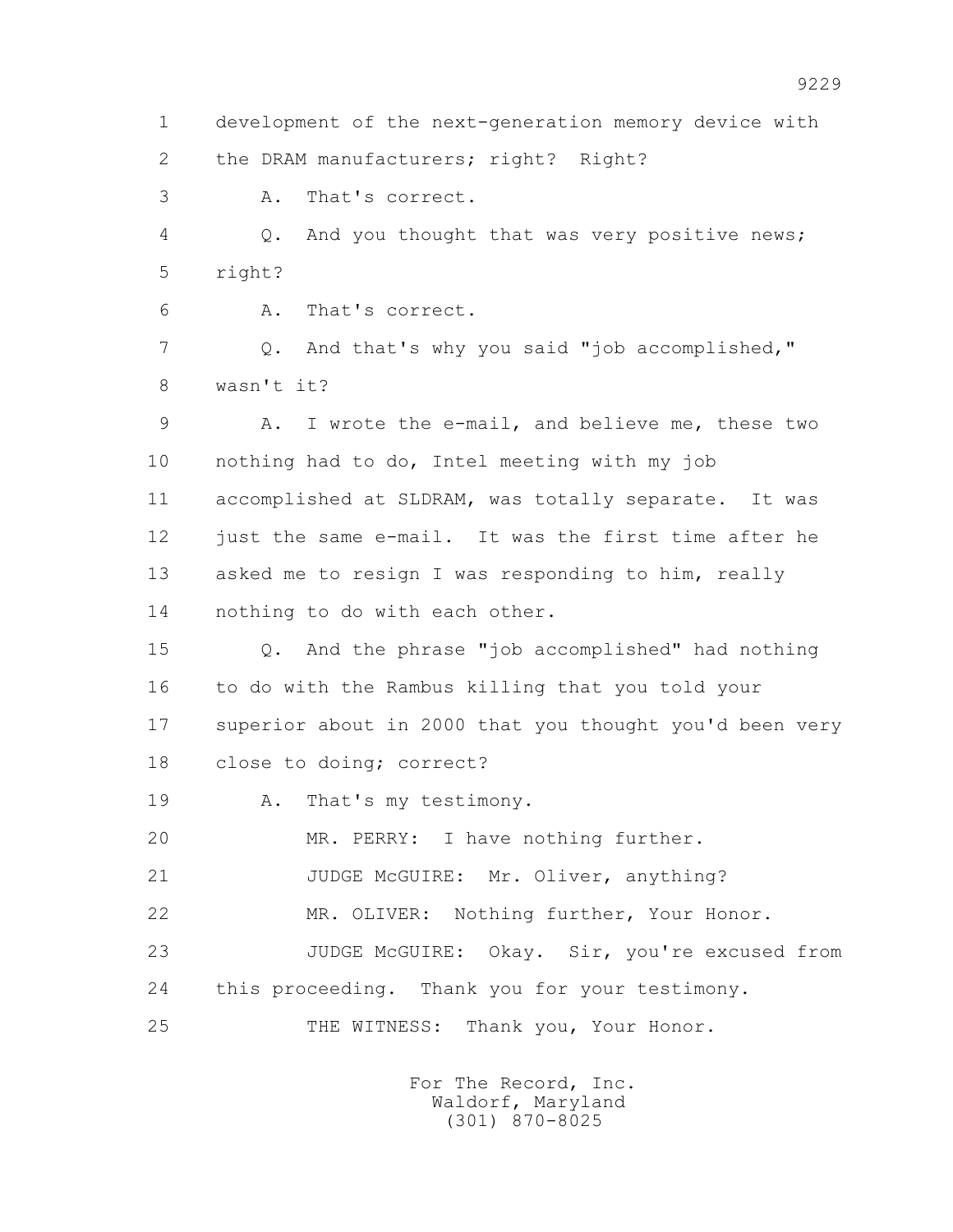1 JUDGE McGUIRE: Counsel, if that concludes the 2 presentation for today, we'll convene tomorrow morning 3 at 9:30. 4 Mr. Oliver? 5 MR. OLIVER: Before we finish for the day, 6 there are two exhibits that I'd like to move in, if I 7 could. 8 JUDGE McGUIRE: Go ahead. 9 MR. OLIVER: First is CX-2314A. Unfortunately 10 I've misplaced my copy. 11 MR. PERRY: No objection. 12 JUDGE McGUIRE: Entered. 13 (CX Exhibit Number 2314A was admitted into 14 evidence.) 15 MR. OLIVER: Thank you. 16 The second, from CX-2338 -- this is the 17 document we looked at that consisted of a number of 18 different documents placed together. I would propose 19 to admit CX-2338 pages 54 through 76. 20 MR. PERRY: Are those not in camera? Have you 21 checked? 22 MR. OLIVER: We've only checked the one page. 23 We'd have to check the remaining pages. 24 MR. PERRY: I'm just raising that for the court 25 reporter and for the record.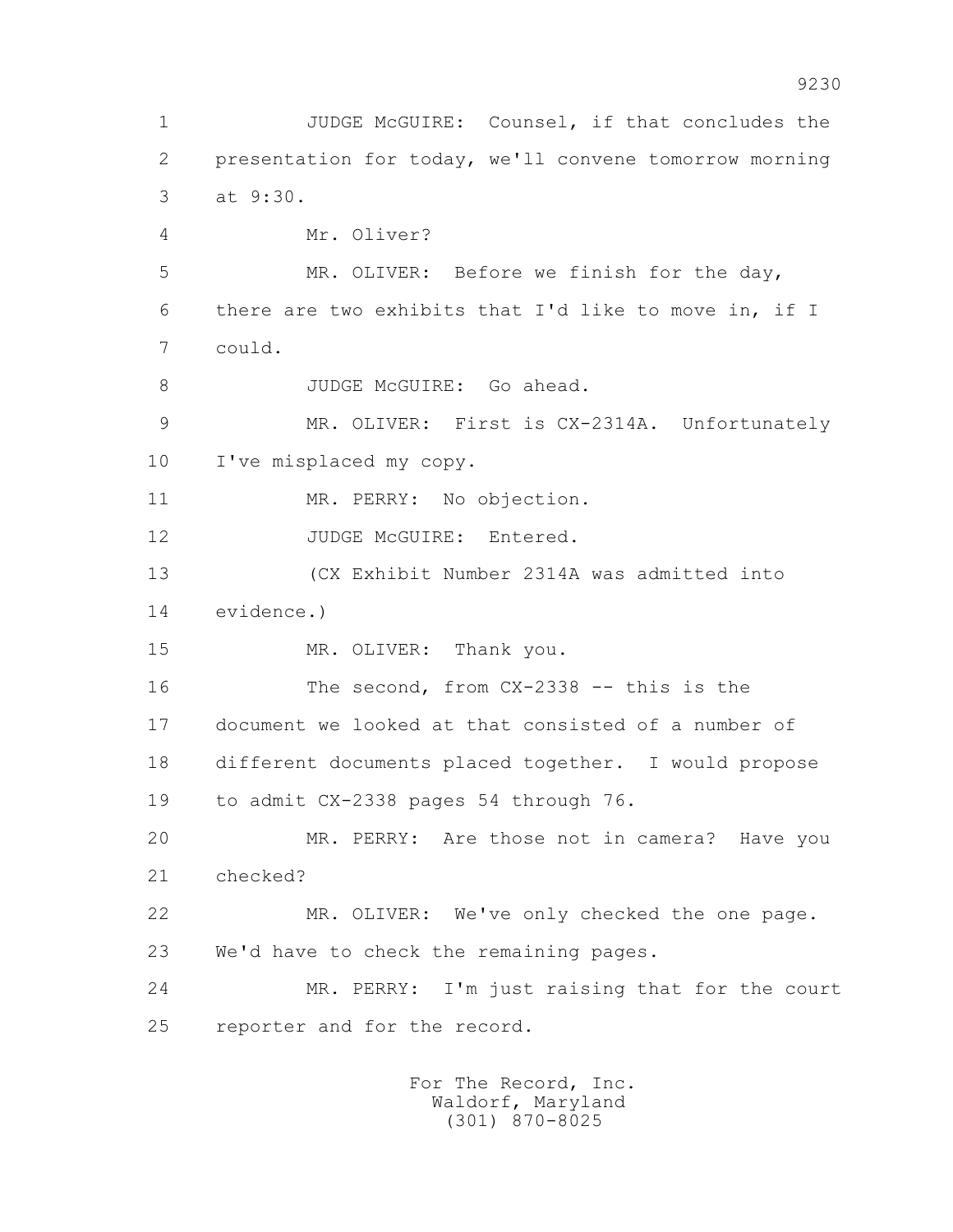1 JUDGE McGUIRE: Right. Is any aspect of those 2 pages to be treated as in camera, Mr. Oliver? 3 MR. OLIVER: I can't answer that now, 4 Your Honor. I can get back to you. 5 JUDGE McGUIRE: Would you get back to me on 6 that. 7 Otherwise, you have no objection? 8 MR. PERRY: I have no objection. 9 JUDGE McGUIRE: It will be entered and then it 10 we'll determined tomorrow if any portion should be 11 treated in camera. 12 (CX Exhibit Number 2338-54 through 2338-76 was 13 admitted into evidence.) 14 MR. OLIVER: Thank you, Your Honor. 15 In addition, also from CX-2338 pages 77 through 16 82. 17 MR. PERRY: Again, the same issue, the only 18 objection or the only question I would have is -- 19 JUDGE McGUIRE: All right. Entered on that 20 basis. 21 (CX Exhibit Number 2338-77 through 2338-82 was 22 admitted into evidence.) 23 MR. PERRY: And we would also propose that the 24 testimony that was in camera before there was an 25 agreement that there was no need to be in camera -- For The Record, Inc.

 Waldorf, Maryland (301) 870-8025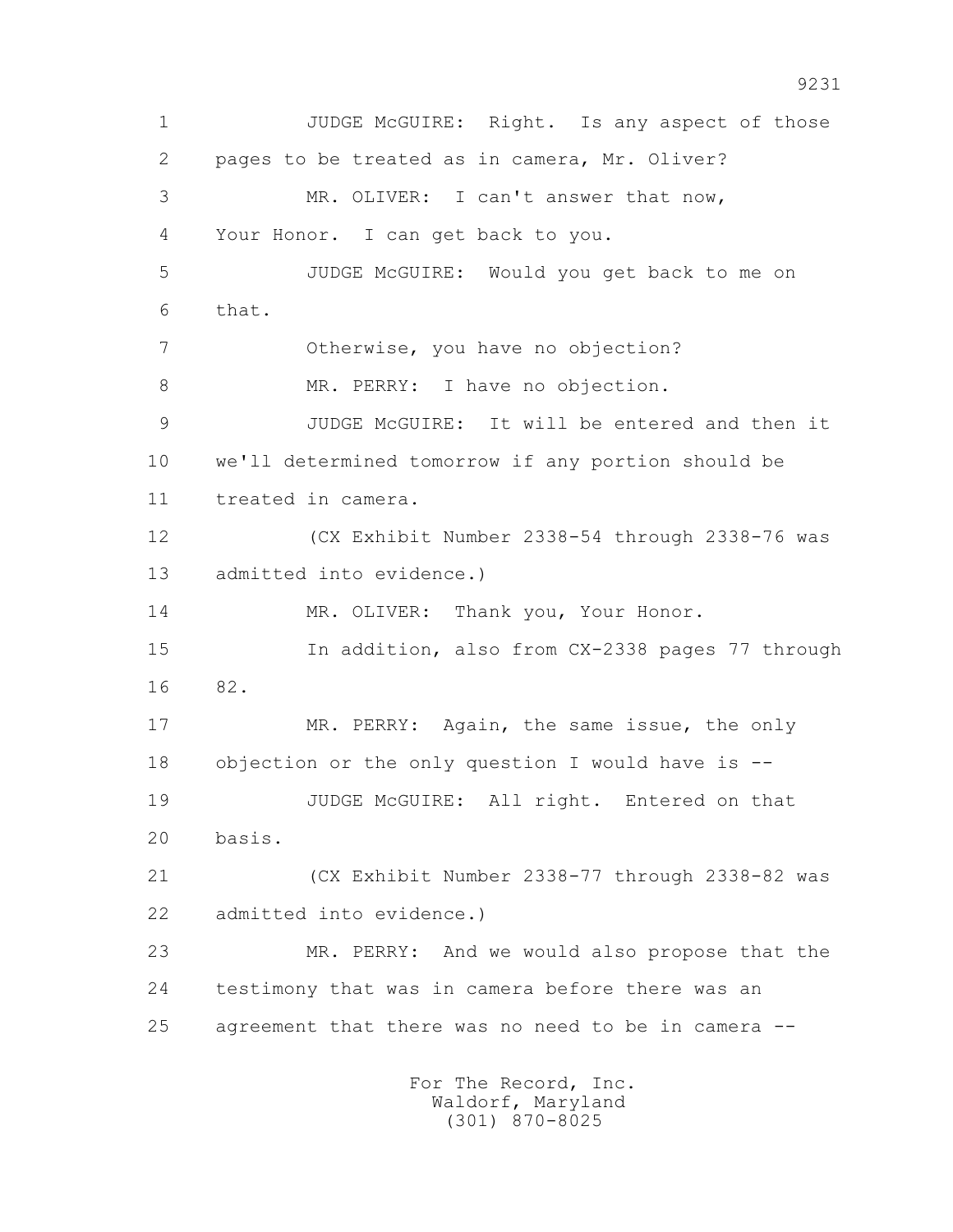1 JUDGE McGUIRE: Is that the entirety of that 2 testimony or was it just a certain portion? 3 MR. OLIVER: Is it the entirety of the 4 testimony that at this point we've determined, you 5 know, did not need to be in camera? 6 MR. LYNCH: Your Honor, I do not believe that 7 any of the testimony that Mr. Tabrizi gave about that 8 exhibit needs to be in camera. 9 JUDGE McGUIRE: Then I'm going to go back on 10 that and then we'll instruct the court reporter to go 11 back to the portion that I determined was in in camera 12 and change that to being in the public session, and 13 that's how it shall be treated for this record. 14 MR. PERRY: Thank you. 15 JUDGE McGUIRE: Anything else? 16 MR. OLIVER: No. That's it, Your Honor. 17 JUDGE McGUIRE: If not, then we'll adjourn and 18 convene tomorrow morning at 9:30. 19 (Time noted: 5:19 p.m.) 20 21 22 23 24 25